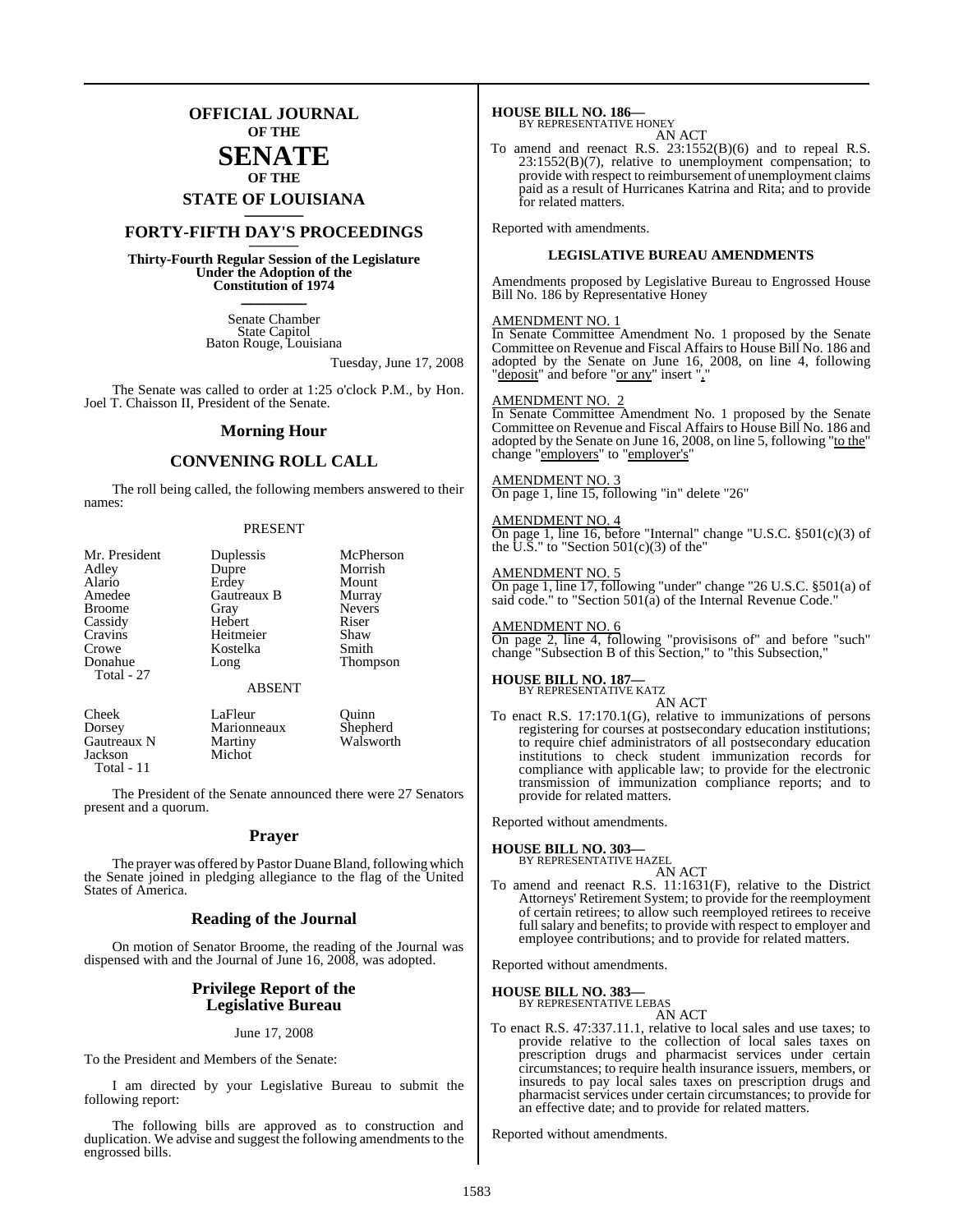## **Page 2 SENATE 45th DAY'S PROCEEDINGS**

June 17, 2008

### **HOUSE BILL NO. 462—**

BY REPRESENTATIVE WOOTON AN ACT

To enact R.S. 27:311.10, relative to the Video Draw Poker Devices Control Law; to provide for a reduction in processing fees for video draw poker licenses issued to qualified truck stop facilities under certain circumstances; to provide for restrictions; to authorize the promulgation of rules; and to provide for related matters.

Reported without amendments.

#### **HOUSE BILL NO. 535—** BY REPRESENTATIVE PONTI

AN ACT

To amend and reenact R.S. 23:1232, relative to workers' compensation death benefits; to provide for the equal allocation of payments to dependents of injured workers; to provide for the schedule of payments; and to provide for related matters.

Reported without amendments.

#### **HOUSE BILL NO. 547—** BY REPRESENTATIVE PONTI

AN ACT

To amend and reenact R.S. 23:1310.11, relative to workers' compensation; to provide relative to a time and procedure for the submission of filing fees; to provide for an application for waiver of costs; to require payment of a filing fee to the office of workers' compensation administration within five days of the date of denial of the waiver of costs; and to provide for related matters.

Reported without amendments.

# **HOUSE BILL NO. 550—** BY REPRESENTATIVE HENRY

AN ACT

To amend and reenact R.S. 45:161, 162(2), (5)(a) and (c), (6), (6.1), (7), (10), and (13), 163(A), 164(A) and (E)(1), 167, and  $169.1(A)(1)$  and  $(C)(1)$  and  $(2)$ , to enact R.S. 32:1526, and to repeal  $R.S. 45:163(D)(3), 163.1,$  and 194, relative to the Unified Carrier Registration Agreement; to require participation in the Unified Carrier Registration Agreement; to create the Unified Carrier Registration Fund; to give authority to the Department of Public Safety and Corrections; to provide for the deposit of funds into the state treasury; to provide for the use of funds deposited into the state treasury; to provide for the regulation of common carriers operating intrastate; to provide for powers of the Louisiana Public Safety Commission; to provide for definitions; to provide for common carriers' certificates and permits; to provide for the defraying of the cost of regulation; to repeal certain provisions pertaining to the regulation of common carriers; and to provide for related matters.

Reported without amendments.

#### **HOUSE BILL NO. 554—** BY REPRESENTATIVE PATRICIA SMITH AN ACT

To amend and reenact R.S.  $23:1171.1(C)(1)$ , relative to discontinuance of business; to provide for penalties and fines for employers out of compliance; to provide for procedures for employers out of compliance; and to provide for related matters.

Reported without amendments.

#### **HOUSE BILL NO. 579—** BY REPRESENTATIVES JANE SMITH AND GREENE AN ACT

To amend and reenact R.S. 47:1621(H) and to enact R.S. 47:1621(D)(3), relative to refunds of overpayment; to provide

for a time limit for certain refunds; to require the secretary to report any refunds which were not timely paid; and to provide for related matters.

Reported with amendments.

#### **LEGISLATIVE BUREAU AMENDMENTS**

Amendments proposed by Legislative Bureau to Engrossed House Bill No. 579 by Representative Jane Smith

#### AMENDMENT NO. 1

On page 2, line 3, following "Paragraph" and before "of this" change " $(3)$  of Subsection D" to " $(D)(3)$ "

#### **HOUSE BILL NO. 583—**

BY REPRESENTATIVE RICHARDSON AN ACT

To enact R.S. 41:903, relative to public lands; to provide relative to school board lands; to authorize the Central Community School Board to exchange certain unused school land; to provide procedures and conditions; and to provide for related matters.

Reported without amendments.

#### **HOUSE BILL NO. 638—**

BY REPRESENTATIVE LABRUZZO AN ACT

To enact Subpart K of Part III of Chapter 17 of Title 39 of the Louisiana Revised Statutes of 1950, to be comprised of R.S. 39:1646, relative to procurement of certain motor vehicles by state agencies; to require fuel efficiency standards for certain motor vehicles purchased or leased by a state agency; to provide for exemptions; to provide for an effective date; and to provide for related matters.

Reported without amendments.

#### **HOUSE BILL NO. 734—** BY REPRESENTATIVE TRAHAN

AN ACT

To enact R.S. 17:3351(A)(5)(e), relative to tuition and mandatory attendance fees; to authorize each public postsecondary education management board to establish tuition and mandatory fee amounts for resident students; to provide for adjustments to such amounts; to provide relative to certain guidelines established by the Board of Regents; to provide for waivers; to provide for effectiveness; and to provide for related matters.

Reported without amendments.

#### **HOUSE BILL NO. 766—**

BY REPRESENTATIVE RICHARDSON AN ACT

To enact R.S. 47:2060.1, relative to tax collectors; to provide a procedure for the settlement of erroneous payments; and to provide for related matters.

Reported without amendments.

**HOUSE BILL NO. 836—** BY REPRESENTATIVE AUSTIN BADON

- AN ACT
- To enact Chapter 30 of Title 33 of the Louisiana Revised Statutes of 1950, to be comprised of R.S. 33:9100.1 through 9100.13, relative to New Orleans East; to establish and provide for the membership, governance, purposes, duties, powers, and functions of the East New Orleans Neighborhood Advisory Commission; and to provide for related matters.

Reported with amendments.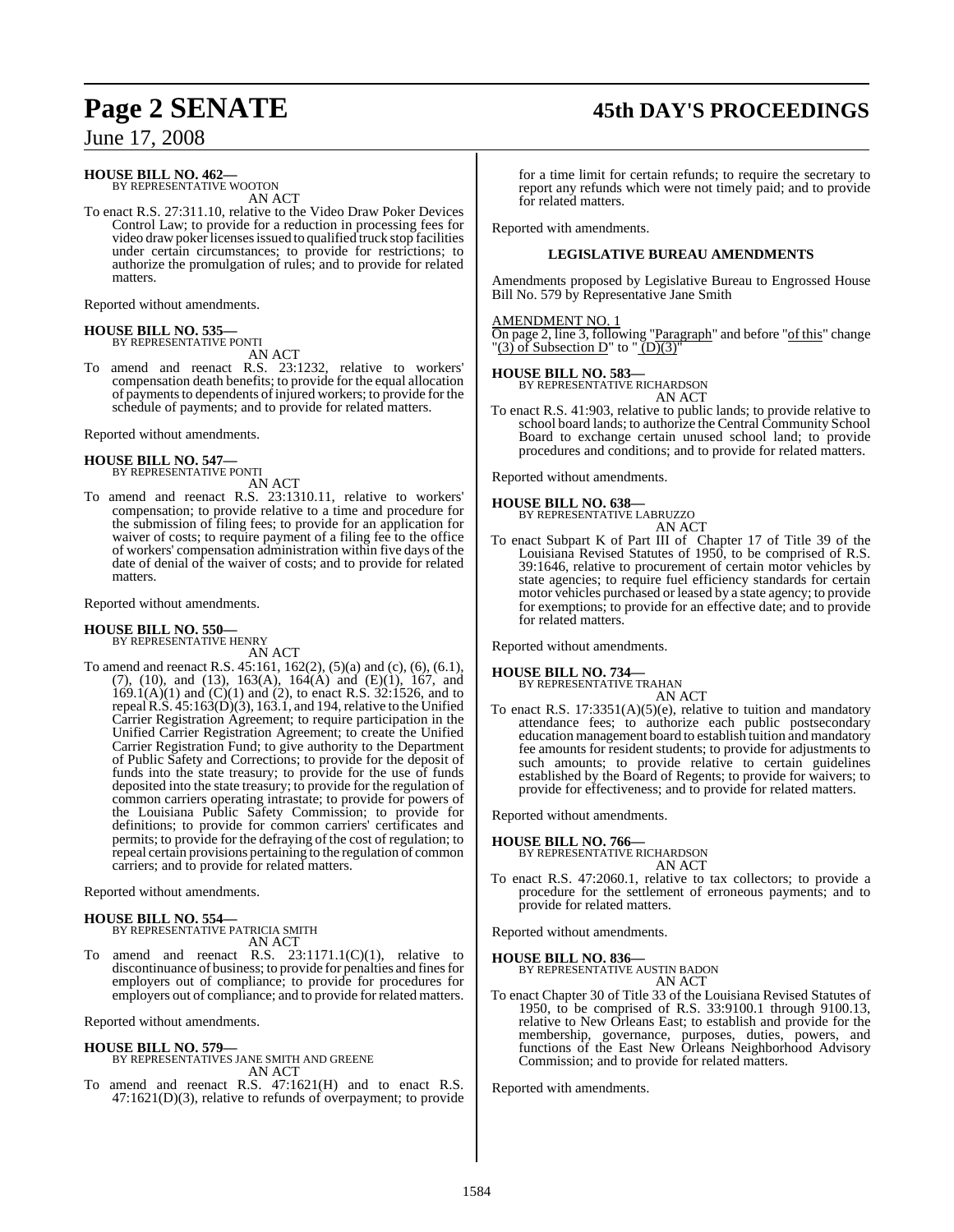# **45th DAY'S PROCEEDINGS Page 3 SENATE**

# June 17, 2008

#### **LEGISLATIVE BUREAU AMENDMENTS**

Amendments proposed by Legislative Bureau to Reengrossed House Bill No. 836 by Representative Austin Badon

#### AMENDMENT NO. 1

In Senate Committee Amendment No. 4 proposed by the Senate Committee on Local and Municipal Affairs and adopted by the Senate on June 16, 2008, on page 2, line 42, change "meeting" to "meetings"

#### AMENDMENT NO. 2

In Senate Committee Amendment No. 4 proposed by the Senate Committee on Local and Municipal Affairs and adopted by the Senate on June 16, 2008, on page 3, lines 16 and 17, change "real, personal, or mixed, tangible or intangible" to "immovable, movable, corporeal, incorporeal, or any combination thereof

#### AMENDMENT NO. 3

In Senate Committee Amendment No. 4 proposed by the Senate Committee on Local and Municipal Affairs and adopted by the Senate on June 16, 2008, on page 4, lines 23 and 24, change 'department" to "Department"

#### AMENDMENT NO. 4

In Senate Committee Amendment No. 4 proposed by the Senate Committee on Local and Municipal Affairs and adopted by the Senate on June 16, 2008, on page 4, line 27, change "real" to "immovable"

#### AMENDMENT NO. 5

On page 6, line 9, following "indebtedness" and before "nor" insert ","

# **HOUSE BILL NO. 885—** BY REPRESENTATIVE WOOTON

AN ACT

To amend and reenact R.S. 32:667(D) and (E), relative to the suspension or revocation of driving privileges; to require the Department of Public Safety and Corrections to forward a record of a case to the division of administrative law; to require that the division of administrative law schedule a hearing after receiving the record; to permit the division of administrative law to grant a continuance of a hearing; and to provide for related matters.

Reported without amendments.

#### **HOUSE BILL NO. 899—**

BY REPRESENTATIVE PETERSON AN ACT

To enact R.S. 39:34(D), 51(E), and 56(D), relative to the state operating budget; to require the inclusion of certain tax exemption information in the executive budget and the state budget; to require that certain tax exemption information shall be available as an appendix to the General Appropriation Bill; and to provide for related matters.

Reported without amendments.

### **HOUSE BILL NO. 918—**

BY REPRESENTATIVE HENRY AN ACT

To enact R.S. 38:2212.7 and R.S. 39:1496.2 and 1594.3, relative to procurement; to prohibit bids or proposals for public contracts by certain contract consultants; and to provide for related matters.

Reported without amendments.

#### **HOUSE BILL NO. 934—**

BY REPRESENTATIVES TEMPLET, BALDONE, BILLIOT, BURFORD,<br>BURRELL, CARMODY, CHAMPAGNE, CONNICK, DIXON, ELLINGTON,<br>GALLOT, GUINN, HENDERSON, HINES, HOFFMANN, GIROD<br>JACKSON, LAFONTA, LEGER, LIGI, LOPINTO, LORUSSO, MARCHAND,<br>MIL

#### AN ACT

To amend and reenact Subpart D of Part I of Chapter 14 of Title 33 of the Louisiana Revised Statutes of 1950, formerly comprised of R.S. 33:4761 through 4768, to be comprised of R.S. 33:4761 through 4770, relative to the removal of dangerous structures; to provide relative to the establishment of and procedures for the enforcement of certain liens and privileges; to provide for applicability to parishes and municipalities; to provide relative to funding from the state; to create the Louisiana Blighted Property Reclamation Revolving Loan Fund; to provide for applicability to the Louisiana Housing Finance Agency; and to provide for related matters.

Reported without amendments.

#### **HOUSE BILL NO. 968—**

BY REPRESENTATIVE EDWARDS AN ACT

To enact R.S. 23:921(F)(1)(c), relative to covenants not to compete; to provide relative to employment with a franchise; and to provide for related matters.

Reported without amendments.

**HOUSE BILL NO. 1034—** BY REPRESENTATIVES MCVEA AND WOOTON AN ACT

To amend and reenact R.S. 32:414.2(A)(9)(b), relative to operators of commercial motor vehicles; to require certain violations be included on the operating record of commercial motor vehicle drivers; to require law enforcement officers to issue "hard copy" tickets for moving violations committed by operators of commercial motor vehicles; and to provide for related matters.

Reported with amendments.

#### **LEGISLATIVE BUREAU AMENDMENTS**

Amendments proposed by Legislative Bureau to Reengrossed House Bill No. 1034 by Representative McVea

#### AMENDMENT NO. 1

On page 1, line 10, following "Class" and before ""E"" insert ""D" or"

**HOUSE BILL NO. 1075—** BY REPRESENTATIVES LABRUZZO AND RICHMOND AN ACT

To amend and reenact R.S. 17:3048.6(A)(1), relative to initial eligibility requirements for Tuition Opportunity Program for Students awards for certain students displaced by Hurricane Katrina or Rita, or both; to provide waivers and exceptions; to provide limitations; to provide an effective date; and to provide for related matters.

Reported without amendments.

## **HOUSE BILL NO. 1155—** BY REPRESENTATIVE MORRELL

AN ACT

To amend and reenact Section 4 of Act No. 762 of the 1986 Regular Session of the Legislature, as amended by Act No. 875 of the 1988 Regular Session ofthe Legislature, as amended by Act No. 1227 of the 1995 Regular Session of the Legislature, and as amended by Act No. 932 of the 2003 Regular Session of the Legislature, relative to the Greater New Orleans Expressway Commission; to provide for use of surplus funds; to provide for an effective date; and to provide for related matters.

Reported with amendments.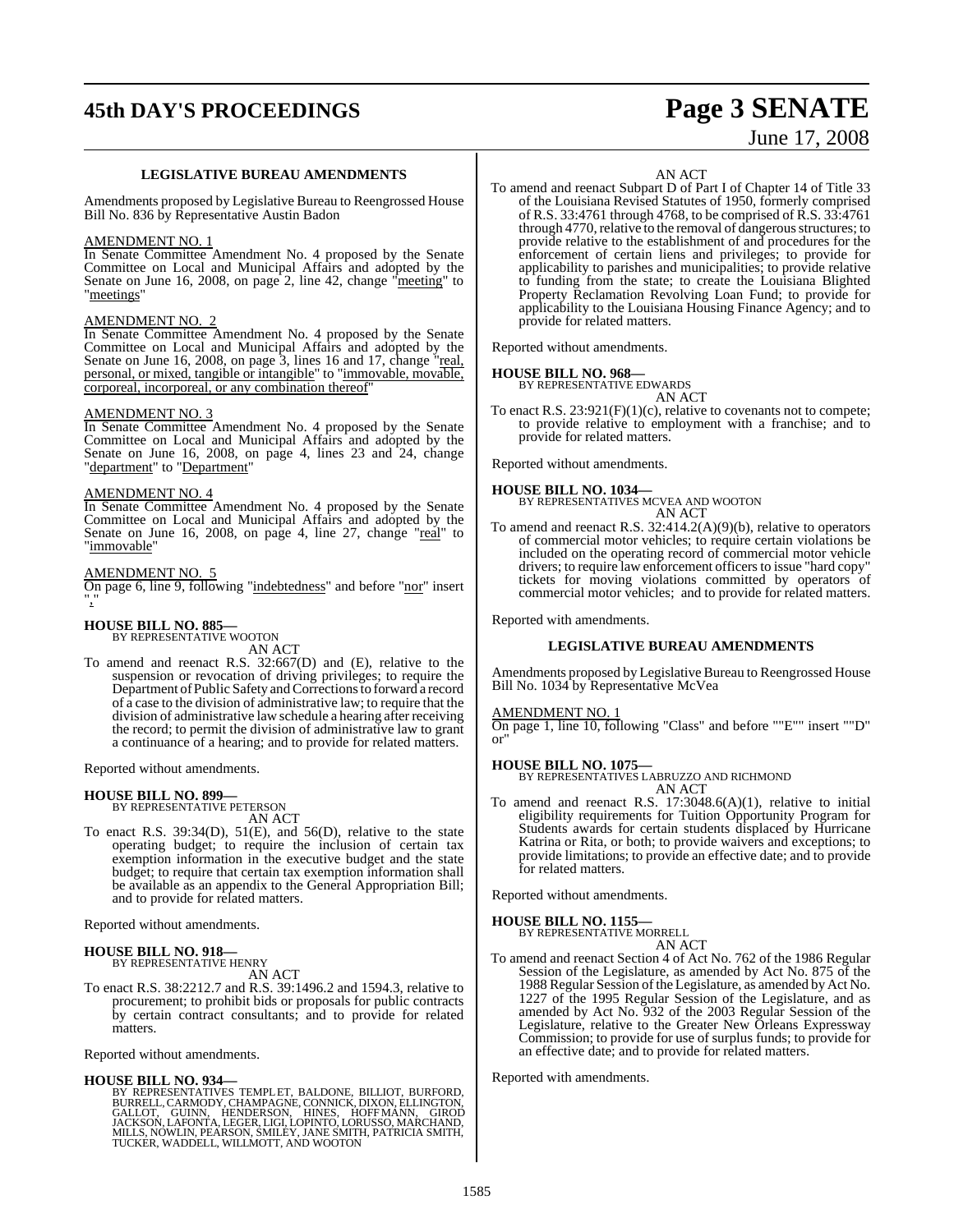## **Page 4 SENATE 45th DAY'S PROCEEDINGS**

#### **LEGISLATIVE BUREAU AMENDMENTS**

Amendments proposed by Legislative Bureau to Engrossed House Bill No. 1155 by Representative Morrell

#### AMENDMENT NO. 1

On page 2, line 25, following "for its" and before "to police" change "officer" to "officers"

#### **AMENDMENT NO.**

On page 2, line 27, following "Tangipahoa" and before "to" insert ", and"

**HOUSE BILL NO. 1156—**<br>BY REPRESENTATIVES ABRAMSON, BARROW, HENRY BURNS, BURRELL, FRANKLIN, GREENE, HARDY, HAZEL, HINES, HOFFMANN,<br>LABRUZZO, LAFONTA, LEGER, MARCHAND, MORRELL, NORTON,<br>PETERSON, RITCHIE, GARY SMITH, JANE SM

AN ACT

To enact Subpart P of Part II-A of Chapter 1 of Subtitle I of Title 39 of the Louisiana Revised Statutes of 1950, to be comprised of R.S. 39:100.71 through 100.75, relative to state grants; to establish the Grants for Grads Program; to provide for administration and operation of the program by certain agencies of the state; to provide for eligibility and participation in the program; to establish the Grants for Grads Fund as a special treasury fund; to provide for the deposit, use, transfer, and investment of monies in the fund; to provide for the making of grants to certain home buyers; to provide for the deposit of monies into the TOPS Fund; to authorize rulemaking; and to provide for related matters.

Reported without amendments.

#### **HOUSE BILL NO. 1201—** BY REPRESENTATIVE PERRY

AN ACT

To amend and reenact R.S. 39:1532, relative to the office of risk management; to require reporting on the payment and satisfaction of certain claims and judgments; to provide for an effective date; and to provide for related matters.

Reported without amendments.

### **HOUSE BILL NO. 1266—** BY REPRESENTATIVE BALDONE

AN ACT

To amend and reenact R.S. 46:440.1(C) and to enact R.S. 46:440.1(D) through (F), relative to the Medical Assistance Programs Fraud Detection Fund; to allocate monies collected; to provide for the reversion of appropriated funds left unspent; and to provide for related matters.

Reported without amendments.

#### **HOUSE BILL NO. 1272—**

BY REPRESENTATIVES TUCKER, ABRAMSON, ARNOLD, BALDONE,<br>HENRY BURNS, TIM BURNS, DOVE, GISCLAIR, GUINN, HENDERSON,<br>HINES, LAFONTA, LEGER, LOPINTO, LORUSSO, MORRELL, NORTON,<br>JANE SMITH, TEMPLET, AND TRAHAN

AN ACT

To enact Chapter 6 of Title 2 of the Louisiana Revised Statutes of 1950, to be comprised of R.S. 2:701 through 710, relative to airports; to create the Southeast Regional Airport Authority, to provide for definitions; to provide for the board of commissioners of the authority; to provide for the powers, duties, and functions of the board; to require the authority to conform and comply with all parish and municipal zoning ordinances; to authorize for the issuance of bonds by the authority; and to provide for related matters.

Reported with amendments.

#### **LEGISLATIVE BUREAU AMENDMENTS**

Amendments proposed by Legislative Bureau to Reengrossed House Bill No. 1272 by Representative Tucker

#### AMENDMENT NO. 1

On page 5, line 26, before "it may" change "at" to "as"

#### AMENDMENT NO. 2

On page 9, line 17, following "which" and before "notice" delete "said

AMENDMENT NO. 3

On page 9, line 18, before "owner as" change "said" to "the"

#### AMENDMENT NO. 4

On page 9, line 18, following "by" and before "assessment" change "said" to "the"

#### **HOUSE BILL NO. 1278—**

BY REPRESENTATIVE WADDELL AN ACT

To enact R.S. 17:3048.1(B)(4), relative to eligible schools for use of a TOPS-Tech Award pursuant to the Tuition Opportunity Program for Students; to include certain schools having a valid and current certificate of registration issued by the State Board of Cosmetology and proprietary schools having a valid and current license issued by the Board of Regents; to provide conditions; to provide relative to award amounts at such schools; to provide limitations; to provide effectiveness; to provide an effective date; and to provide for related matters.

Reported without amendments.

# **HOUSE BILL NO. 1369— (Substitute for HouseBill No. 948 by**

**Representative St. Germain)**<br>BY REPRESENTATIVES ST. GERMAIN, BALDONE, BARROW, BILLIOT,<br>HENRY BURNS, BURRELL, CHAMPAGNE, DIXON, DOERGE,<br>GISCLAIR, HARRISON, LABRUZZO, LEBAS, LEGER, MORRIS,<br>PETERSON, JANE SMITH, TRAHAN, AND AN ACT

To enact R.S. 22:1405(D)(11), R.S. 36:408(D)(6) and 409(C)(7), and R.S. 40:1594, 1594.1, and 1594.2, relative to property insurance; to create the Louisiana Addendum Board within the office of the state fire marshal, code enforcement and building safety, of the Department of Public Safety and Corrections; to charge the board with the responsibility of creating and maintaining the Louisiana Addendum to the Insurance Services Office (ISO) Fire Suppression Rating Schedule; to provide for the responsibilities of the office with regard to the addendum; to require the Property Insurance Association of Louisiana to apply the Louisiana Addendum in assigning a public fire protection classification or grading for a public fire protection area; and to provide for related matters.

Reported with amendments.

#### **LEGISLATIVE BUREAU AMENDMENTS**

Amendments proposed by Legislative Bureau to Reengrossed House Bill No. 1369 by Representative St. Germain

AMENDMENT NO. 1 On page 6, line 10, change "Section 4" to "Section 2"

AMENDMENT NO. 2 On page 6, line 16, delete "and R.S."

AMENDMENT NO. 3 On page 6, line 17, delete "40:1594.2"

#### AMENDMENT NO. 4

On page 6, line 18, change "Section 5" to "Section 3"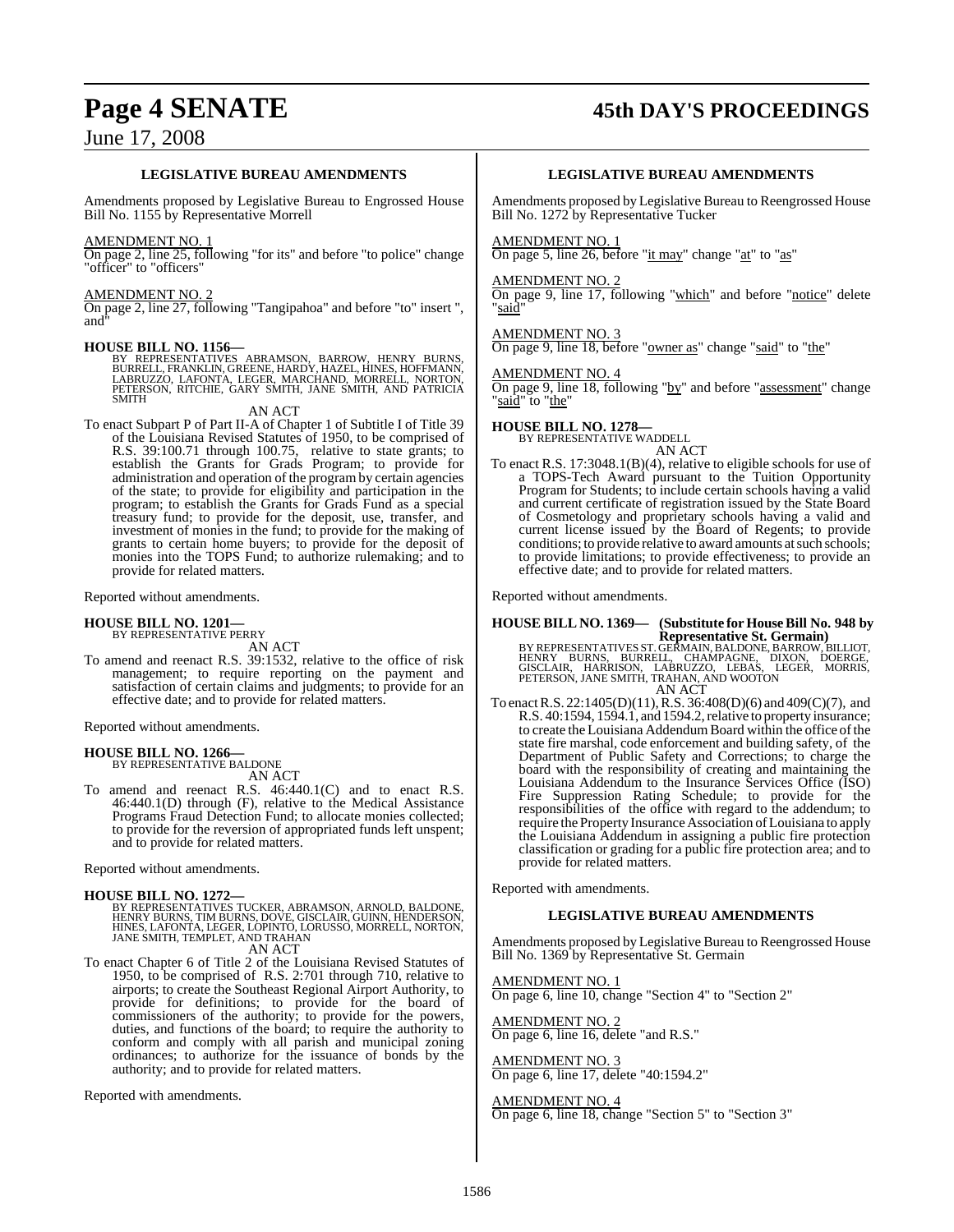# **45th DAY'S PROCEEDINGS Page 5 SENATE**

# June 17, 2008

### **HOUSE BILL NO. 1383— (Substitute for House Bill No. 1281 by Representative Wooton)** BY REPRESENTATIVE WOOTON AND SENATOR DUPRE

AN ACT

To enact R.S. 36:610(L) and R.S. 56:433.1, relative to taking oysters from the public seed grounds; to provide for an oyster seed ground vessel permit; to provide for eligibility for such permit; to provide for the terms and conditions of such permit; to establish the Oyster Seed Ground Vessel Permit Appeals Board; and to provide for related matters.

Reported without amendments.

# **HOUSE BILL NO. 1388— (Substitute for House Bill No. 1086**

**by Representative Tucker)**<br>BY REPRESENTATIVES TUCKER, ABRAMSON, AUSERT, AUSTIN<br>BADON, BOBBY BADON, HENRY BURNS, TIM BURNS, BURRELL,<br>CHANDLER, CHANEY, CONNICK, CROMER, DIXON, DOWNS, FANNIN,<br>GISCLAIR, GREENE, MICKEY GUILLOR

AN ACT

To amend and reenact R.S.  $34:1(A)(1)$ ,  $(2)$ , and  $(3)$ ,  $(B)(3)$ (introductory paragraph),  $(E)(3)$  and  $(4)$ ,  $(F)(3)$ ,  $(G)$ ,  $(H)$ , and 21(A) and to enact R.S.  $34:1(A)(5)$ ,  $(B)(4)$ ,  $(E)(5)$ , and  $(F)(4)$ , relative to the Board of Commissioners of the Port of New Orleans; to add members representing Plaquemines Parish and St. Bernard Parish; to provide for their appointment and term of office; to provide relative to the territorial jurisdiction of the Port of New Orleans; to provide for financial disclosure; and to provide for related matters.

Reported with amendments.

#### **LEGISLATIVE BUREAU AMENDMENTS**

Amendments proposed by Legislative Bureau to Reengrossed House Bill No. 1388 by Representative Tucker

#### AMENDMENT NO. 1

In Senate Committee Amendment No. 11 proposed by the Senate Committee on Transportation, Highways, and Public Works and adopted by the Senate on June 16, 2008, on page 1, line 28, following "enumerated in" and before "(B)(1)" change "Subsections" to "Paragraphs"

> Respectfully submitted, ROB MARIONNEAUX Chairman

#### **Adoption of Legislative Bureau Report**

On motion of Senator Marionneaux, the Legislative Bureau amendments were adopted and the Bills were read by title and passed to a third reading.

#### **Appointment of Conference Committee on Senate Bill No. 166**

The President of the Senate appointed the following members to confer with a like committee from the House for the purpose of considering the disagreement on Senate Bill No. 166: Senators Murray, Quinn and Chaisson.

#### **Appointment of Conference Committee on Senate Bill No. 613**

The President of the Senate appointed the following members to confer with a like committee from the House for the purpose of considering the disagreement on Senate Bill No. 613: Senators Murray, Quinn and Chaisson.

#### **Introduction of Senate Concurrent Resolutions**

Senator Chaisson asked for and obtained a suspension of the rules for the purpose of introducing and reading the following Senate Concurrent Resolutions a first and second time and acting upon them as follows:

#### **SENATE CONCURRENT RESOLUTION NO. 111—** BY SENATOR CHAISSON

A CONCURRENT RESOLUTION

To commend the members of the Rousseau family upon the memorable occasion of the first family reunion.

The resolution was read by title. Senator Chaisson moved to adopt the Senate Concurrent Resolution.

### **ROLL CALL**

The roll was called with the following result:

#### YEAS

| Mr. President<br>Adley<br>Alario<br>Amedee<br><b>Broome</b><br>Cassidy<br>Cravins<br>Crowe<br>Donahue<br>Dorsey<br>Duplessis<br>$Total - 31$ | Dupre<br>Erdey<br>Gautreaux B<br>Gray<br>Hebert<br>Heitmeier<br>Kostelka<br>Long<br>Marionneaux<br>Martiny<br>McPherson<br><b>NAYS</b> | Morrish<br>Mount<br>Murray<br><b>Nevers</b><br>Riser<br>Shaw<br>Smith<br>Thompson<br>Walsworth |
|----------------------------------------------------------------------------------------------------------------------------------------------|----------------------------------------------------------------------------------------------------------------------------------------|------------------------------------------------------------------------------------------------|
|----------------------------------------------------------------------------------------------------------------------------------------------|----------------------------------------------------------------------------------------------------------------------------------------|------------------------------------------------------------------------------------------------|

#### ABSENT

Cheek LaFleur Shepherd Gautreaux N Micho<br>Jackson Quinn Jackson Total - 7

Total - 0

The Chair declared the Senate had adopted the Senate Concurrent Resolution and ordered it sent to the House.

#### **House Concurrent Resolutions on Second Reading**

The following House Concurrent Resolutions were read and acted upon as follows:

### **HOUSE CONCURRENT RESOLUTION NO. 64—** BY REPRESENTATIVE SCHRODER

A CONCURRENT RESOLUTION

To urge and request the Louisiana Supreme Court Committee on Bar Admissions to study including the Children's Code as a subject matter on the bar examination.

The resolution was read by title. Senator Nevers moved to concur in the House Concurrent Resolution.

#### **ROLL CALL**

The roll was called with the following result:

#### YEAS

| Mr. President | Erdev       | Mount         |
|---------------|-------------|---------------|
| Adley         | Gautreaux B | Murray        |
| Alario        | Grav        | <b>Nevers</b> |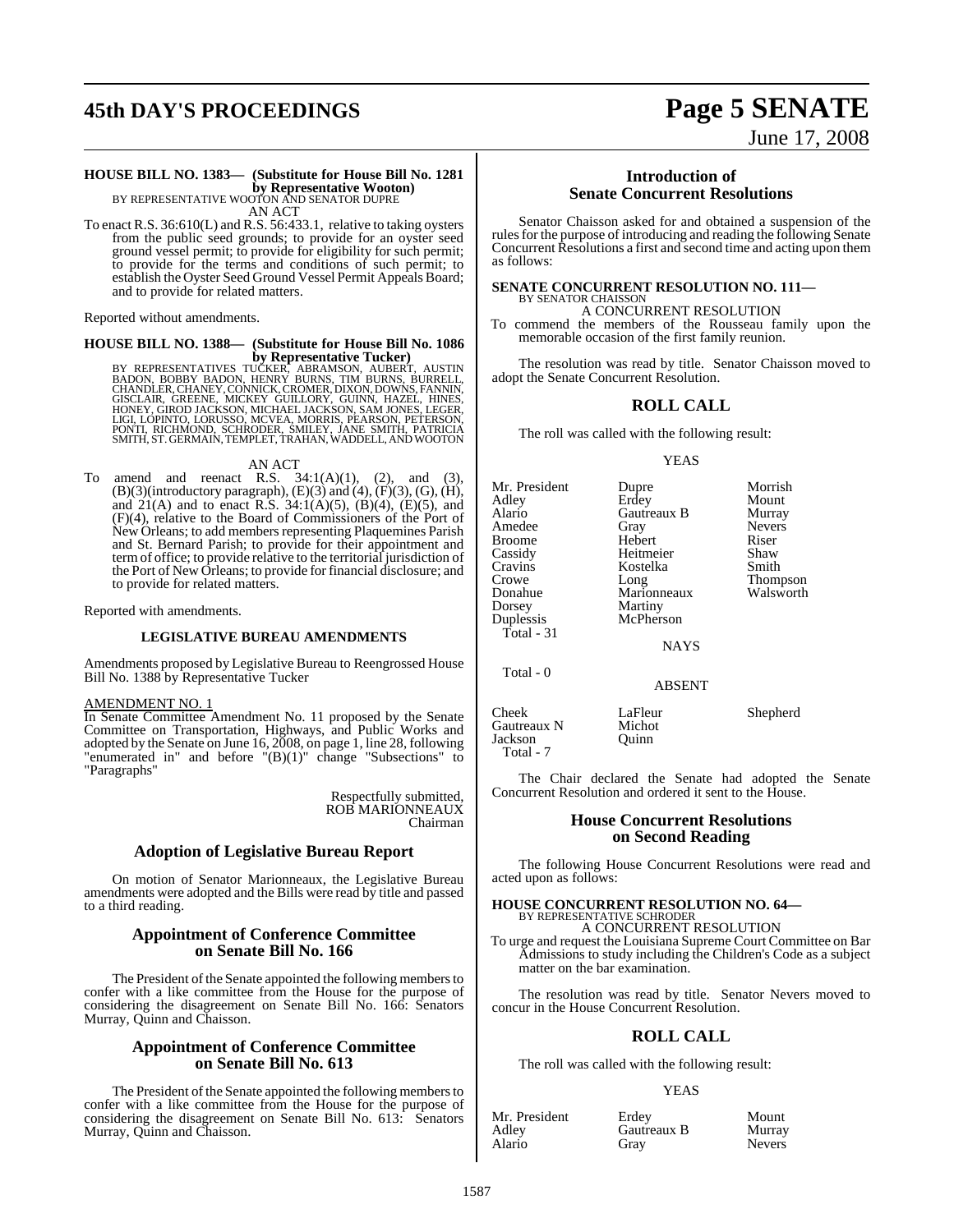| Amedee<br>Cassidy | Hebert<br>Heitmeier | Quinn<br>Riser        |
|-------------------|---------------------|-----------------------|
| Cravins           | Kostelka            | Shaw                  |
| Crowe<br>Donahue  | Long<br>Marionneaux | Smith                 |
| Dorsey            | Martiny             | Thompson<br>Walsworth |
| Duplessis         | McPherson           |                       |
| Dupre             | Morrish             |                       |
| Total - 31        |                     |                       |
|                   | <b>NAYS</b>         |                       |
| Total - 0         |                     |                       |
|                   | <b>ABSENT</b>       |                       |
| <b>Broome</b>     | Jackson             | Shepherd              |
| Cheek             | LaFleur             |                       |
| Gautreaux N       | Michot              |                       |

Total - 7

The Chair declared the Senate had concurred in the House Concurrent Resolution and ordered it returned to the House.

#### **Senator Broome in the Chair**

### **HOUSE CONCURRENT RESOLUTION NO. 138—** BY REPRESENTATIVES PATRICIA SMITH AND ST. GERMAIN A CONCURRENT RESOLUTION

To urge and request the Louisiana Department of Transportation and Development and the Louisiana Department of Natural Resources to convene a conference on expanding mass transit in Louisiana.

The resolution was read by title. Senator Dorsey moved to concur in the House Concurrent Resolution.

#### **ROLL CALL**

The roll was called with the following result:

#### YEAS

| Mr. President | Dupre         | Morrish         |
|---------------|---------------|-----------------|
| Adley         | Erdey         | Mount           |
| Alario        | Gautreaux B   | Murray          |
| Amedee        | Gray          | <b>Nevers</b>   |
| <b>Broome</b> | Hebert        | Ouinn           |
| Cassidy       | Heitmeier     | Riser           |
| Cravins       | Kostelka      | Shaw            |
| Crowe         | Long          | Smith           |
| Donahue       | Marionneaux   | <b>Thompson</b> |
| Dorsey        | Martiny       | Walsworth       |
| Duplessis     | McPherson     |                 |
| Total - 32    |               |                 |
|               | NAYS          |                 |
| Total - 0     |               |                 |
|               | <b>ABSENT</b> |                 |
| $C1. - 1$     | $T = -1$      | $M: -1 - 1$     |

| Cheek       | Jackson | Michot   |
|-------------|---------|----------|
| Gautreaux N | LaFleur | Shepherd |
| Total - 6   |         |          |

The Chair declared the Senate had concurred in the House Concurrent Resolution and ordered it returned to the House.

### **HOUSE CONCURRENT RESOLUTION NO. 146—** BY REPRESENTATIVE FOIL

A CONCURRENT RESOLUTION

To urge and request the Louisiana State Law Institute to study and make recommendations on the revision, reorganization, and consolidation of the laws of the state relative to corporations.

The resolution was read by title. Senator Erdey moved to concur in the House Concurrent Resolution.

## **Page 6 SENATE 45th DAY'S PROCEEDINGS**

### **ROLL CALL**

The roll was called with the following result:

#### YEAS

| Dupre<br>Erdey | Morrish<br>Mount                                                                          |
|----------------|-------------------------------------------------------------------------------------------|
|                | Murray                                                                                    |
|                | <b>Nevers</b>                                                                             |
|                | Quinn                                                                                     |
|                | Riser                                                                                     |
| Kostelka       | Shaw                                                                                      |
|                | Smith                                                                                     |
| Marionneaux    | Thompson                                                                                  |
|                | Walsworth                                                                                 |
| McPherson      |                                                                                           |
| <b>NAYS</b>    |                                                                                           |
|                |                                                                                           |
|                |                                                                                           |
| Jackson        | Michot<br>Shepherd                                                                        |
|                | Gautreaux B<br>Gray<br>Hebert<br>Heitmeier<br>Long<br>Martiny<br><b>ABSENT</b><br>LaFleur |

The Chair declared the Senate had concurred in the House Concurrent Resolution and ordered it returned to the House.

### **HOUSE CONCURRENT RESOLUTION NO. 153—** BY REPRESENTATIVES DIXON AND CORTEZ

Total - 6

A CONCURRENT RESOLUTION

To urge and request the High School Redesign Commission to include in its recommendations a requirement that teachers and other appropriate high school staff participate in site-based inservice training programs provided by local businesses and industries.

The resolution was read by title. Senator McPherson moved to concur in the House Concurrent Resolution.

#### **ROLL CALL**

The roll was called with the following result:

#### YEAS

| Mr. President | Dupre         | Morrish         |
|---------------|---------------|-----------------|
| Adley         | Erdey         | Mount           |
| Alario        | Gautreaux B   | Murray          |
| Amedee        | Gray          | <b>Nevers</b>   |
| <b>Broome</b> | Hebert        | Ouinn           |
| Cassidy       | Heitmeier     | Riser           |
| Cravins       | Kostelka      | Shaw            |
| Crowe         | Long          | Smith           |
| Donahue       | Marionneaux   | <b>Thompson</b> |
| Dorsey        | Martiny       | Walsworth       |
| Duplessis     | McPherson     |                 |
| Total - 32    |               |                 |
|               | <b>NAYS</b>   |                 |
| Total - 0     |               |                 |
|               | <b>ABSENT</b> |                 |
| Cheek         | Jackson       | Michot          |
| Gautreaux N   | LaFleur       | Shepherd        |

The Chair declared the Senate had concurred in the House Concurrent Resolution and ordered it returned to the House.

Total - 6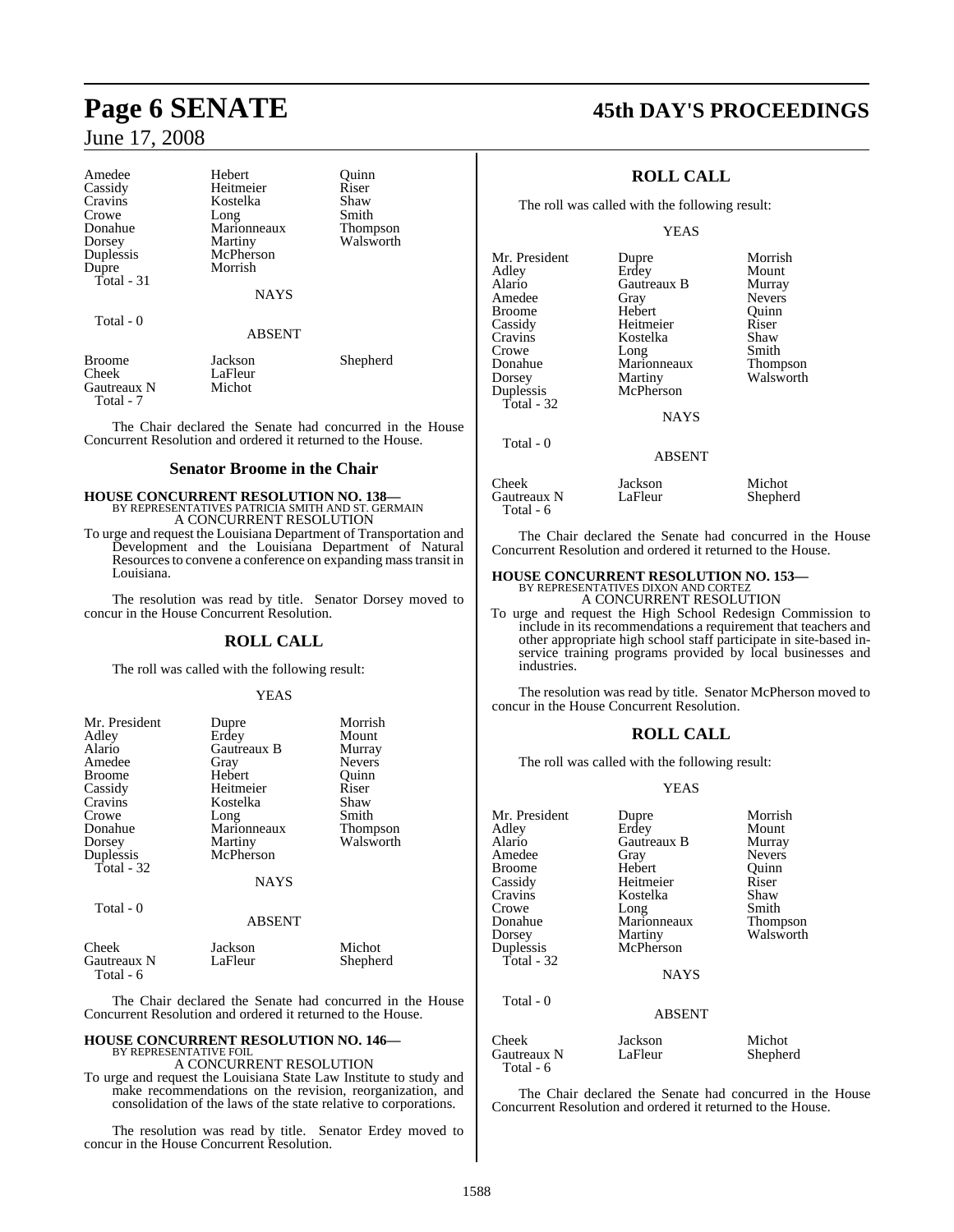# **45th DAY'S PROCEEDINGS Page 7 SENATE**

# June 17, 2008

# **HOUSE CONCURRENT RESOLUTION NO. 159—** BY REPRESENTATIVE ANDERS A CONCURRENT RESOLUTION

To suspend until June 30, 2009, the provisions of R.S. 3:551.33(B), relative to the assessment levied on grain sorghum grown within the state.

The resolution was read by title and referred by the President to the Committee on Agriculture, Forestry, Aquaculture, and Rural Development.

### **HOUSE CONCURRENT RESOLUTION NO. 160—** BY REPRESENTATIVES LEGER, DOWNS, AND TRAHAN

A CONCURRENT RESOLUTION

To urge and request the State Board of Elementary and Secondary Education to study the issue of harassment, intimidation, and bullying of students and to submit a written report of its findings, including any recommendationsforlegislation relative to the issue, to the House Committee on Education and the Senate Committee on Education not later than sixty days prior to the beginning of the 2009 Regular Session.

The resolution was read by title. Senator Gray moved to concur in the House Concurrent Resolution.

### **ROLL CALL**

The roll was called with the following result:

#### YEAS

| Mr. President | Dupre       | Morrish       |
|---------------|-------------|---------------|
| Adley         | Erdey       | Mount         |
| Alario        | Gautreaux B | Murray        |
| Amedee        | Gray        | <b>Nevers</b> |
| <b>Broome</b> | Hebert      | Ouinn         |
| Cassidy       | Heitmeier   | Riser         |
| Cravins       | Kostelka    | Shaw          |
| Crowe         | Long        | Smith         |
| Donahue       | Marionneaux | Thompson      |
| Dorsey        | Martiny     | Walsworth     |
| Duplessis     | McPherson   |               |
| Total - 32    |             |               |
|               | <b>NAYS</b> |               |
| Total - 0     |             |               |

| Cheek       | Jackson | Michot   |
|-------------|---------|----------|
| Gautreaux N | LaFleur | Shepherd |
| Total - 6   |         |          |

The Chair declared the Senate had concurred in the House Concurrent Resolution and ordered it returned to the House.

ABSENT

#### **HOUSE CONCURRENT RESOLUTION NO. 162—**

BY REPRESENTATIVES GARY SMITH, BARRAS, CONNICK,<br>ELLINGTON, GIROD JACKSON, ROSALIND JONES, MARCHAND,<br>PETERSON, GIROD JACHARD, AND WADDELL<br>A CONCURRENT RESOLUTION

To amend and readopt Joint Rule No.  $4(B)(1)$ ,  $(4)$ ,  $(5)$ , and  $(6)$  of the Joint Rules of the Senate and House of Representatives and to adopt Joint Rule No.  $4(B)(7)$  of the Joint Rules of the Senate and House of Representatives, relative to fiscal notes; to authorize the executive director of House Legislative Services and the administrator of Senate Legislative Services to request a fiscal note at prefiling or introduction; to authorize any member of the legislature to request a fiscal note on any measure in the possession of his house of the legislature; and to provide for related matters.

The resolution was read by title and referred by the President to the Committee on Senate and Governmental Affairs.

#### **HOUSE CONCURRENT RESOLUTION NO. 166—** BY REPRESENTATIVE BARROW A CONCURRENT RESOLUTION

To request the House Committee on Commerce and the Senate Committee on Commerce, Consumer Protection, and International Affairs to meet and function as a joint committee to study the use of a minor's identity to establish service with a public utility.

The resolution was read by title. Senator Broome moved to concur in the House Concurrent Resolution.

#### **ROLL CALL**

The roll was called with the following result:

#### YEAS

| Mr. President<br>Adley<br>Alario<br>Amedee<br><b>Broome</b><br>Cassidy<br>Cravins<br>Crowe<br>Donahue<br>Dorsey<br>Duplessis<br>Total - $33$ | Dupre<br>Erdey<br>Gautreaux B<br>Gautreaux N<br>Gray<br>Hebert<br>Heitmeier<br>Kostelka<br>Long<br>Marionneaux<br>Martiny<br><b>NAYS</b> | McPherson<br>Morrish<br>Mount<br>Murray<br><b>Nevers</b><br>Ouinn<br>Riser<br>Shaw<br>Smith<br><b>Thompson</b><br>Walsworth |
|----------------------------------------------------------------------------------------------------------------------------------------------|------------------------------------------------------------------------------------------------------------------------------------------|-----------------------------------------------------------------------------------------------------------------------------|
| Total - 0                                                                                                                                    | <b>ABSENT</b>                                                                                                                            |                                                                                                                             |
| Cheek<br>Jackson                                                                                                                             | LaFleur<br>Michot                                                                                                                        | Shepherd                                                                                                                    |

The Chair declared the Senate had concurred in the House Concurrent Resolution and ordered it returned to the House.

### **HOUSE CONCURRENT RESOLUTION NO. 168—** BY REPRESENTATIVE TRAHAN A CONCURRENT RESOLUTION

To urge and request the State Board of Elementary and Secondary Education to study the extent to which there is collaboration among the various early childhood education programs provided to children in Louisiana, to determine if such collaborative efforts are sufficient in providing the most effective and efficient delivery of services offered to children, and to report study findings and recommendations to the House Committee on Education and the Senate Committee on Education prior to the 2009 Regular Session.

The resolution was read by title. Senator Nevers moved to concur in the House Concurrent Resolution.

#### **ROLL CALL**

The roll was called with the following result:

Gautreaux N

Kostelka

#### YEAS

Mr. President Dupre McPherson<br>Adley Erdey Morrish Adley Erdey Morrish Alario Gautreaux B Mount Broome Gray Nevers<br>
Cassidy Hebert Quinn Cassidy Hebert Quinn Cravins Heitmeier Riser

Total - 5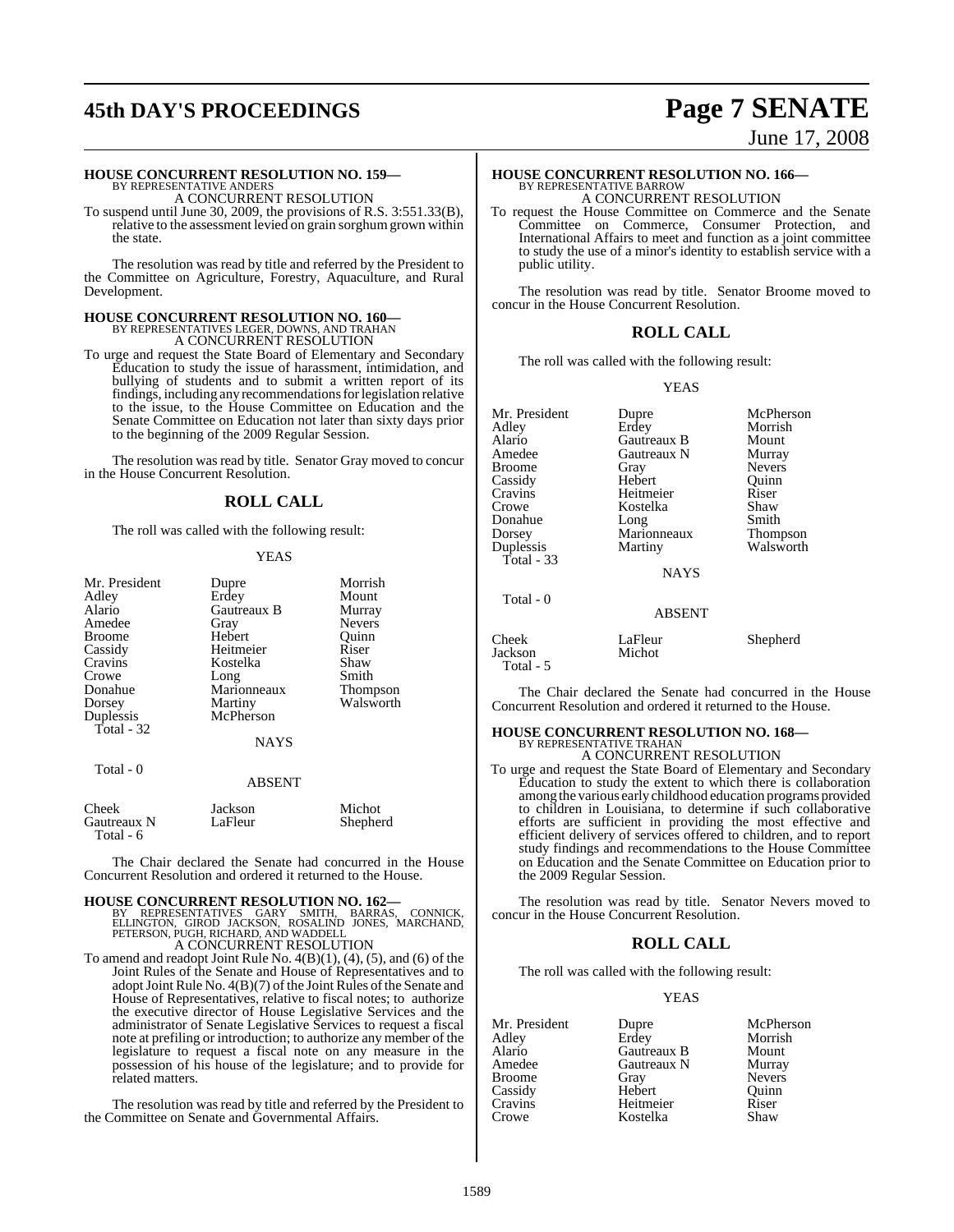| Donahue<br>Dorsey<br>Duplessis<br>Total $-33$ | Long<br>Marionneaux<br>Martiny<br><b>NAYS</b> | Smith<br>Thompson<br>Walsworth |
|-----------------------------------------------|-----------------------------------------------|--------------------------------|
| Total $-0$                                    | <b>ABSENT</b>                                 |                                |
| Cheek<br>Jackson                              | LaFleur<br>Michot                             | Shepherd                       |

Total - 5

The Chair declared the Senate had concurred in the House Concurrent Resolution and ordered it returned to the House.

### **HOUSE CONCURRENT RESOLUTION NO. 170—** BY REPRESENTATIVES MORRELL AND TRAHAN

A CONCURRENT RESOLUTION

To urge and request the State Board of Elementary and Secondary Education to study the feasibility of giving equal weight to the subjects of science and social studies as is given to English/language arts and mathematics in administering the Louisiana Educational Assessment Program tests and to submit a written report of study findings and recommendations to the House Committee on Education and the Senate Committee on Education prior to the 2009 Regular Session.

The resolution was read by title. Senator Murray moved to concur in the House Concurrent Resolution.

### **ROLL CALL**

The roll was called with the following result:

#### YEAS

| Mr. President<br>Adley<br>Alario<br>Amedee<br><b>Broome</b><br>Cravins<br>Crowe<br>Donahue<br>Dorsey<br>Duplessis<br>Dupre<br>Total - 31<br>Total - 0 | Erdey<br>Gautreaux B<br>Gautreaux N<br>Gray<br>Hebert<br>Heitmeier<br>Kostelka<br>Long<br>Marionneaux<br>Martiny<br>Morrish<br><b>NAYS</b><br><b>ABSENT</b> | Mount<br>Murray<br><b>Nevers</b><br>Ouinn<br>Riser<br>Shaw<br>Smith<br>Thompson<br>Walsworth |
|-------------------------------------------------------------------------------------------------------------------------------------------------------|-------------------------------------------------------------------------------------------------------------------------------------------------------------|----------------------------------------------------------------------------------------------|
| Cassidy<br>Cheek<br>Jackson<br>Total - 7                                                                                                              | LaFleur<br>McPherson<br>Michot                                                                                                                              | Shepherd                                                                                     |

The Chair declared the Senate had concurred in the House Concurrent Resolution and ordered it returned to the House.

### **HOUSE CONCURRENT RESOLUTION NO. 190—** BY REPRESENTATIVE TUCKER AND SENATOR CHAISSON A CONCURRENT RESOLUTION

To approve a proposed amendment, Action Plan Amendment Number 6, to the Action Plan for Fiscal Year 2006 Community Development Block Grant Disaster Recovery Funds proposed by the Louisiana Recovery Authority and approved by the

# **Page 8 SENATE 45th DAY'S PROCEEDINGS**

governor and the Joint Legislative Committee on the Budget for the Long Term Community Recovery Program and for Infrastructure Program Delivery; and to provide for other matters pertaining thereto.

On motion of Senator Broome, the resolution was read by title and returned to the Calendar, subject to call.

### **HOUSE CONCURRENT RESOLUTION NO. 191—** BY REPRESENTATIVE TUCKER AND SENATOR CHAISSON A CONCURRENT RESOLUTION

To approve a proposed amendment, Action Plan Amendment Number 19, to the Action Plan for Fiscal Year 2006 Community Development Block Grant Disaster Recovery Funds proposed by the Louisiana Recovery Authority and approved by the governor and the Joint Legislative Committee on the Budget for the Long Term Community Recovery Program and the Local Government Emergency Infrastructure Program: Primary and Secondary Education Infrastructure; and to provide for other matters pertaining thereto.

On motion of Senator Broome, the resolution was read by title and returned to the Calendar, subject to call.

## **HOUSE CONCURRENT RESOLUTION NO. 200—** BY REPRESENTATIVE HINES

A CONCURRENT RESOLUTION

To urge and request the Department of Health and Hospitals and the State Board of Elementary and Secondary Education jointly to study the feasibility and advisability of prohibiting food or snacks containing trans fat from being served or made available to students at public elementary and secondary schools or on the grounds of public elementary and secondary schools and to report study findings and recommendations to the House Committee on Health and Welfare, the Senate Committee on Health and Welfare, the House Committee on Education, and the Senate Committee on Education prior to the beginning of the 2009 Regular Session.

The resolution was read by title. Senator Murray moved to concur in the House Concurrent Resolution.

#### **ROLL CALL**

The roll was called with the following result:

#### YEAS

| Mr. President        | Dupre         | McPherson     |
|----------------------|---------------|---------------|
| Adlev                | Erdey         | Morrish       |
| Alario               | Gautreaux B   | Mount         |
| Amedee               | Gautreaux N   | Murray        |
| Broome               | Gray          | <b>Nevers</b> |
| Cassidy              | Hebert        | Quinn         |
| Cheek                | Heitmeier     | Riser         |
| Cravins              | Jackson       | Shaw          |
| Crowe                | Kostelka      | Smith         |
| Donahue              | Long          | Thompson      |
| Dorsey               | Marionneaux   | Walsworth     |
| Duplessis            | Martiny       |               |
| Total - 35           |               |               |
|                      | <b>NAYS</b>   |               |
| Total - 0            |               |               |
|                      | <b>ABSENT</b> |               |
| LaFleur<br>Total - 3 | Michot        | Shepherd      |

The Chair declared the Senate had concurred in the House Concurrent Resolution and ordered it returned to the House.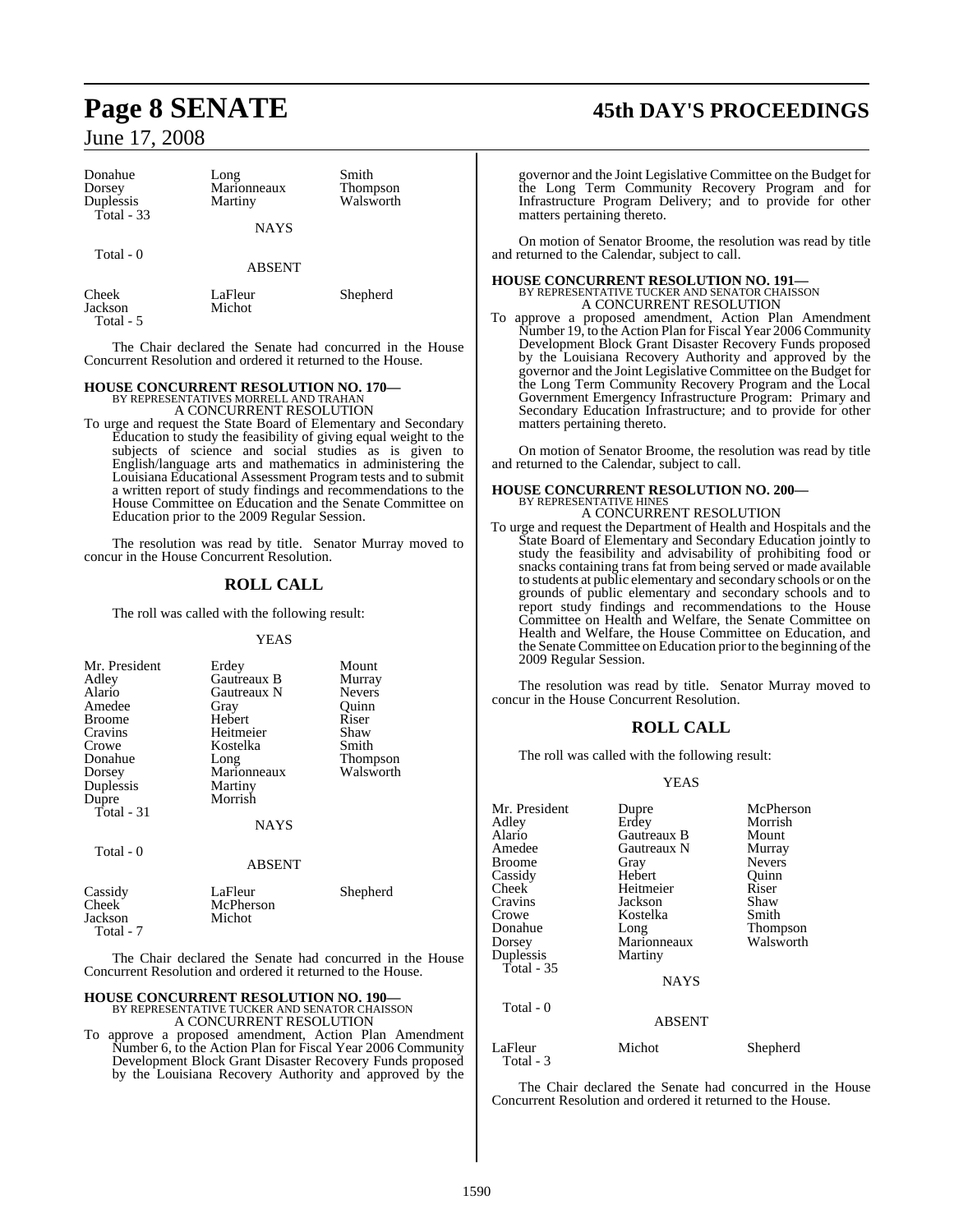# **45th DAY'S PROCEEDINGS Page 9 SENATE**

#### **HOUSE CONCURRENT RESOLUTION NO. 202—**

BY REPRESENTATIVE DIXON A CONCURRENT RESOLUTION

To urge and request the State Board of Elementary and Secondary Education to study the feasibility of establishing a statewide minimum salary schedule for school support personnel and to report study findings and recommendations to the House Committee on Education and the Senate Committee on Education prior to the 2009 Regular Session.

The resolution was read by title. Senator McPherson moved to concur in the House Concurrent Resolution.

#### **ROLL CALL**

The roll was called with the following result:

#### YEAS

| Mr. President | Dupre                   | McPherson     |
|---------------|-------------------------|---------------|
|               |                         |               |
| Adley         | Erdey                   | Morrish       |
| Alario        | Gautreaux B             | Mount         |
| Amedee        | Gautreaux N             | Murray        |
| <b>Broome</b> | Gray                    | <b>Nevers</b> |
| Cassidy       | Hebert                  | Quinn         |
| Cheek         | Heitmeier               | Riser         |
| Cravins       | Jackson                 | Shaw          |
| Crowe         | Kostelka                | Smith         |
| Donahue       | Long                    | Thompson      |
| Dorsey        | Marionneaux             | Walsworth     |
| Duplessis     | Martiny                 |               |
| Total - 35    |                         |               |
|               | <b>NAYS</b>             |               |
| Total - 0     |                         |               |
|               | $1.722$ $0.773$ $7.772$ |               |

### ABSENT

| LaFleur   | Michot | Shepherd |
|-----------|--------|----------|
| Total - 3 |        |          |

The Chair declared the Senate had concurred in the House Concurrent Resolution and ordered it returned to the House.

#### **HOUSE CONCURRENT RESOLUTION NO. 212—**

BY REPRESENTATIVES GALLOT, FRANKLIN, GEYMANN, GUINN,<br>HILL, KLECKLEY, AND LAFONTA AND SENATORS MORRISH AND<br>MOUNT

A CONCURRENT RESOLUTION

To commend Dewey and Marceline Lewis upon the celebration of their fiftieth wedding anniversary.

The resolution was read by title. Senator Mount moved to concur in the House Concurrent Resolution.

#### **ROLL CALL**

The roll was called with the following result:

#### YEAS

| Mr. President | Dupre       | McPherson       |
|---------------|-------------|-----------------|
| Adley         | Erdey       | Morrish         |
| Alario        | Gautreaux B | Mount           |
| Amedee        | Gautreaux N | Murray          |
| <b>Broome</b> | Gray        | <b>Nevers</b>   |
| Cassidy       | Hebert      | Ouinn           |
| Cheek         | Heitmeier   | Riser           |
| Cravins       | Jackson     | Shaw            |
| Crowe         | Kostelka    | Smith           |
| Donahue       | Long        | <b>Thompson</b> |
| Dorsey        | Marionneaux | Walsworth       |
| Duplessis     | Martiny     |                 |
| Total $-35$   |             |                 |

# June 17, 2008

**NAYS** 

### ABSENT

LaFleur Michot Shepherd Total - 3

Total - 0

The Chair declared the Senate had concurred in the House Concurrent Resolution and ordered it returned to the House.

#### **HOUSE CONCURRENT RESOLUTION NO. 214—**

BY REPRESENTATIVES GALLOT, ANDERS, ARMES, ARNOLD, BOBBY<br>BADON, BALDONE, HENRY BURNS, BURRES, INSELL, CARTER,<br>CHAMPAGNE, CHANEY, DIXON, DOWNS, GISCLAIR, MICKEY<br>GUILLORY, GUINN, HARDY, HARRISON, HONEY, GIROD JACKSON,<br>ROSALIN A CONCURRENT RESOLUTION

To recognize October 1, 2008, as World Peace Day in the state of Louisiana.

The resolution was read by title. Senator Kostelka moved to concur in the House Concurrent Resolution.

#### **ROLL CALL**

The roll was called with the following result:

YEAS

| Mr. President | Dupre         | McPherson     |
|---------------|---------------|---------------|
| Adley         | Erdey         | Morrish       |
| Alario        | Gautreaux B   | Mount         |
| Amedee        | Gautreaux N   | Murray        |
| <b>Broome</b> | Gray          | <b>Nevers</b> |
| Cassidy       | Hebert        | Quinn         |
| Cheek         | Heitmeier     | Riser         |
| Cravins       | Jackson       | Shaw          |
| Crowe         | Kostelka      | Smith         |
| Donahue       | Long          | Thompson      |
| Dorsey        | Marionneaux   | Walsworth     |
| Duplessis     | Martiny       |               |
| Total - 35    |               |               |
|               | <b>NAYS</b>   |               |
| Total - 0     |               |               |
|               | <b>ABSENT</b> |               |
| LaFleur       | Michot        | Shepherd      |

 Total - 3 The Chair declared the Senate had concurred in the House

# Concurrent Resolution and ordered it returned to the House.

### **HOUSE CONCURRENT RESOLUTION NO. 215—** BY REPRESENTATIVE TIM BURNS

A CONCURRENT RESOLUTION

To urge and request the Department of Transportation and Development to erect a traffic light on the corner of Louisiana Highway 190 in the vicinity of Carondelet Street in St. Tammany Parish.

The resolution was read by title. Senator Quinn moved to concur in the House Concurrent Resolution.

### **ROLL CALL**

The roll was called with the following result:

#### YEAS

Mr. President Dupre McPherson<br>Adley Erdey Michot Adley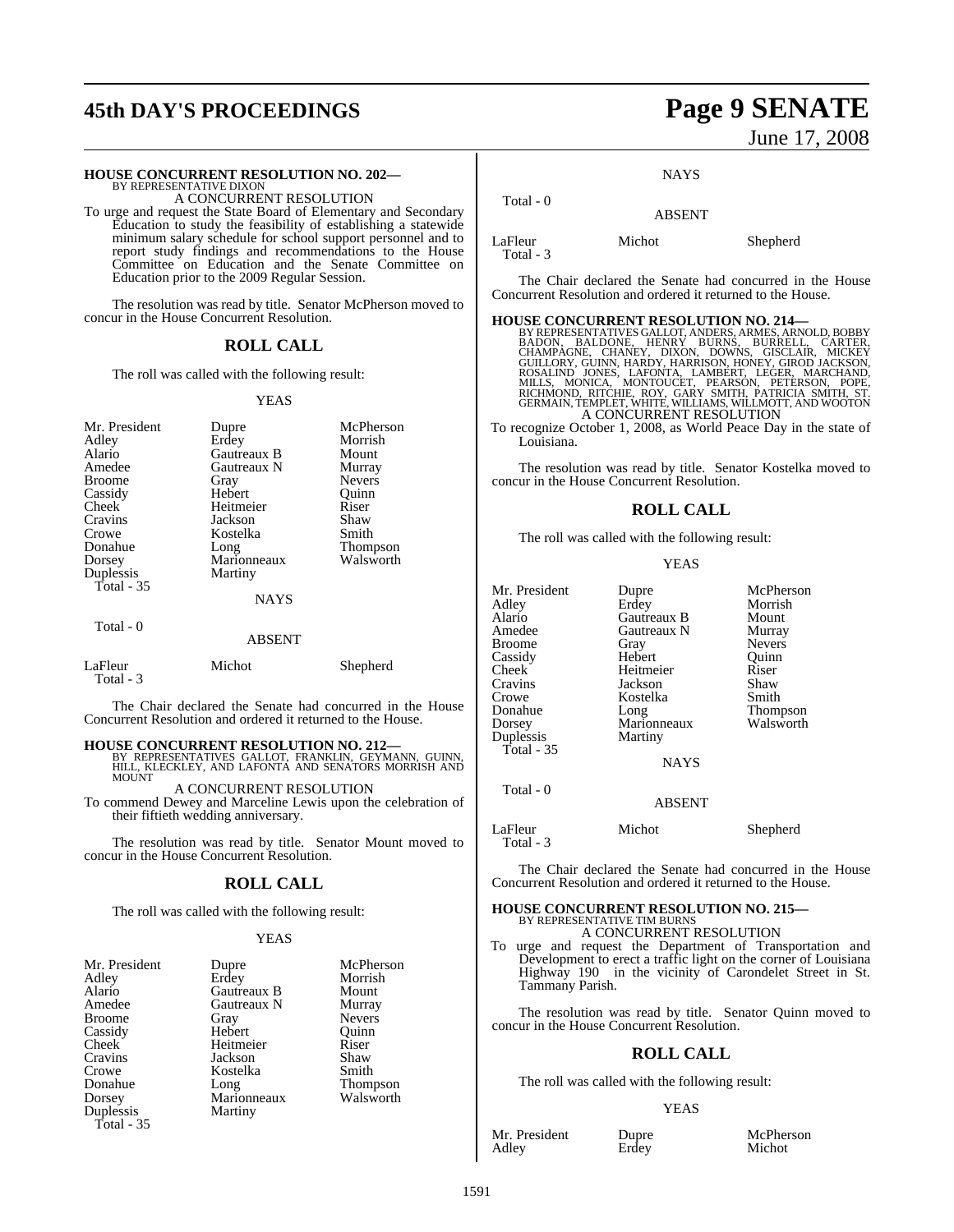| Alario        | Gautreaux B   | Morrish         |
|---------------|---------------|-----------------|
| Amedee        | Gautreaux N   | Mount           |
| <b>Broome</b> | Gray          | Murray          |
| Cassidy       | Hebert        | <b>Nevers</b>   |
| <b>Cheek</b>  | Heitmeier     | Ouinn           |
| Cravins       | Jackson       | Riser           |
| Crowe         | Kostelka      | Shaw            |
| Donahue       | Long          | Smith           |
| Dorsey        | Marionneaux   | <b>Thompson</b> |
| Duplessis     | Martiny       | Walsworth       |
| Total - 36    |               |                 |
|               | <b>NAYS</b>   |                 |
| Total - 0     |               |                 |
|               | <b>ABSENT</b> |                 |
|               |               |                 |

LaFleur Shepherd

Total - 2

The Chair declared the Senate had concurred in the House Concurrent Resolution and ordered it returned to the House.

HOUSE CONCURRENT RESOLUTION NO. 216-87 REPERESENTATIVE PATRICIA SMITH AND SENATORS ADLEY, ALARIO, AMEDEE, BROOME, CASSIDY, CHAISSON, CHEEK, CRAVINS, CROWE, DONAHUE, DORSEY, DUPLESSIS, DUPRE, ERDEY, BGAUTREAUX, N. GAUTREAUX

#### A CONCURRENT RESOLUTION

To commend the LSU baseball Tigers upon winning the 2008 Southeastern Conference Tournament and the 2008 National Collegiate Athletic Association Baton Rouge Super Regional and to extend best wishes for victory in the 2008 College World Series.

The resolution was read by title. Senator Dorsey moved to concur in the House Concurrent Resolution.

### **ROLL CALL**

The roll was called with the following result:

#### YEAS

| Mr. President<br>Adley<br>Alario<br>Amedee<br><b>Broome</b><br>Cassidy<br>Cheek<br>Cravins<br>Crowe<br>Donahue<br>Dorsey<br>Duplessis<br>Total $-36$ | Dupre<br>Erdey<br>Gautreaux B<br>Gautreaux N<br>Gray<br>Hebert<br>Heitmeier<br>Jackson<br>Kostelka<br>Long<br>Marionneaux<br>Martiny<br><b>NAYS</b> | McPherson<br>Michot<br>Morrish<br>Mount<br>Murray<br><b>Nevers</b><br>Ouinn<br>Riser<br>Shaw<br>Smith<br><b>Thompson</b><br>Walsworth |
|------------------------------------------------------------------------------------------------------------------------------------------------------|-----------------------------------------------------------------------------------------------------------------------------------------------------|---------------------------------------------------------------------------------------------------------------------------------------|
| Total - 0                                                                                                                                            | <b>ABSENT</b>                                                                                                                                       |                                                                                                                                       |

LaFleur Shepherd Total - 2

The Chair declared the Senate had concurred in the House Concurrent Resolution and ordered it returned to the House.

## **Page 10 SENATE 45th DAY'S PROCEEDINGS**

### **Rules Suspended**

Senator Michot asked for and obtained a suspension of the rules for the purpose of recalling House Bill No. 1109 from the Committee on Finance.

#### **HOUSE BILL NO. 1109—**

BY REPRESENTATIVE FANNIN AN ACT

To provide for the establishment and reestablishment of agency ancillary funds, to be specifically known as internal service funds, auxiliary accounts, or enterprise funds for certain state institutions, officials, and agencies; to provide for appropriation of funds; and to regulate the administration of said funds.

On motion of Senator Michot, House Bill No. 1109 wasread by title and recommitted to the Committee on Finance.

#### **Rules Suspended**

Senator Michot asked for and obtained a suspension of the rules for the purpose ofrecalling House Bill No. 1174 from the Committee on Finance.

**HOUSE BILL NO. 1174—** BY REPRESENTATIVES FANNIN AND TUCKER AND SENATORS MICHOT AND CHAISSON

### AN ACT

To appropriate funds to defray the expenses of the Louisiana Judiciary, including the Supreme Court, Courts of Appeal, District Courts, Criminal District Court of Orleans Parish, and other courts; and to provide for related matters.

On motion of Senator Michot, House Bill No. 1174 was read by title and recommitted to the Committee on Finance.

#### **Rules Suspended**

Senator Michot asked for and obtained a suspension of the rules for the purpose ofrecalling House Bill No. 1287 fromthe Committee on Finance.

# **HOUSE BILL NO. 1287—** BY REPRESENTATIVE FANNIN

AN ACT

To appropriate funds and to make certain reductions in appropriations from certain sources to be allocated to designated agencies and purposes in specific amounts for the making of supplemental appropriations and reductions for said agencies and purposes for Fiscal Year 2007-2008; and to provide for related matters.

On motion of Senator Michot, House Bill No. 1287 was read by title and recommitted to the Committee on Finance.

#### **Rules Suspended**

Senator Michot asked for and obtained a suspension of the rules for the purpose of recalling House Bill No. 1288 from the Committee on Finance.

#### **HOUSE BILL NO. 1288—**

BY REPRESENTATIVE FANNIN AN ACT

To provide with respect to the Revenue Sharing Fund and the allocation and distribution thereof for Fiscal Year 2008-2009; and to provide for related matters.

On motion of Senator Michot, House Bill No. 1288 was read by title and recommitted to the Committee on Finance.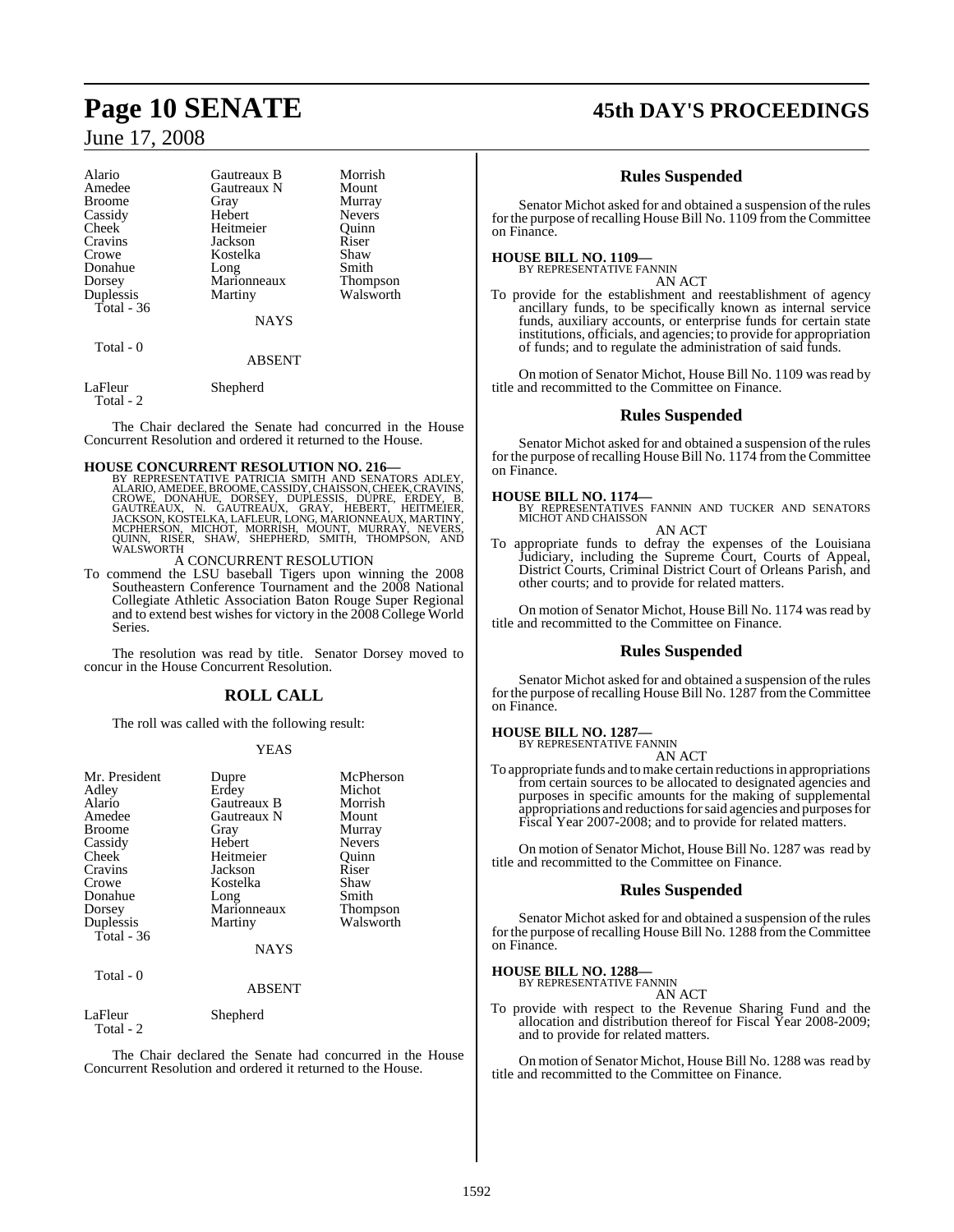# **45th DAY'S PROCEEDINGS Page 11 SENATE**

#### **Rules Suspended**

Senator Michot asked for and obtained a suspension of the rules for the purpose of recalling House Bill No. 1294 from the Committee on Finance.

#### **HOUSE BILL NO. 1294—** BY REPRESENTATIVE TUCKER

AN ACT

To appropriate funds for Fiscal Year 2008-2009 to defray the expenses of the Louisiana Legislature, including the expenses of the House of Representatives and the Senate, of legislative service agencies, and of the Louisiana State Law Institute; and otherwise to provide with respect to the appropriations and allocations herein made.

On motion of Senator Michot, House Bill No. 1294 was read by title and recommitted to the Committee on Finance.

#### **Rules Suspended**

Senator Michot asked for and obtained a suspension of the rules for the purpose of recalling House Bill No. 1389 from the Committee on Finance.

**HOUSE BILL NO. 1389— (Substitute for House Bill No. 1087 by Representative Henderson)**<br>BY REPRESENTATIVES HENDERSON, HARRISON, MORRIS, AND PEARSON

AN ACT

To amend and reenact R.S. 39:87.6, relative to governmental performance; to provide with respect to the operation and requirements of the Gainsharing Program within the Louisiana Governmental Performance and Accountability Act; to provide for the application for and granting of gainsharing authorizations and awards; and to provide for related matters.

On motion of Senator Michot, House Bill No. 1389 was read by title and recommitted to the Committee on Finance.

### **Mr. President in the Chair**

#### **Reconsideration**

On motion of Senator Dorsey, pursuant to the previous notice given, the vote by which the following bill failed to pass on Monday, June 16, 2008, was reconsidered.

**HOUSE BILL NO. 1314—** BY REPRESENTATIVE MICHAEL JACKSON AND SENATOR DORSEY AN ACT

To amend and reenact R.S. 17:1855(D)(2) and to enact R.S. 17:1855(D)(3), relative to tuition; to authorize the Board of Supervisors of Southern University and Agricultural and Mechanical College to increase tuition amounts for students in future years entering the law center; to authorize proportional amounts for part-time and for summer sessions; to provide limitations; to provide for effectiveness; and to provide for related matters.

The bill was read by title. Senator Dorsey moved the final passage of the bill.

### **ROLL CALL**

The roll was called with the following result:

#### **YEAS**

| Mr. President | Erdey       | Morrish       |
|---------------|-------------|---------------|
| Adley         | Gautreaux B | Mount         |
| Alario        | Grav        | Murray        |
| <b>Broome</b> | Hebert      | <b>Nevers</b> |
| Cassidy       | Heitmeier   | Ouinn         |

June 17, 2008

| Cheek<br>Cravins<br>Donahue<br>Dorsey<br>Duplessis<br>Dupre<br>Total - 31 | Kostelka<br>Long<br>Marionneaux<br>Martiny<br>McPherson<br>Michot | Shaw<br>Smith<br>Thompson<br>Walsworth |
|---------------------------------------------------------------------------|-------------------------------------------------------------------|----------------------------------------|
|                                                                           | <b>NAYS</b>                                                       |                                        |
| Crowe<br>Total - 3                                                        | Jackson                                                           | Riser                                  |
|                                                                           | <b>ABSENT</b>                                                     |                                        |
| $\lambda$ 1                                                               | <b>T E</b> I                                                      |                                        |

Amedee LaFleur<br>Gautreaux N Shepherd Gautreaux N Total - 4

The Chair declared the bill was passed and returned to the House. Senator Dorsey moved to reconsider the vote by which the bill was passed and laid the motion on the table.

#### **Senate Bills and Joint Resolutions Returned from the House of Representatives with Amendments**

The following Senate Bills and Joint Resolutions returned from the House of Representatives with amendments were taken up and acted upon as follows:

#### **SENATE BILL NO. 5—** BY SENATOR QUINN

AN ACT

To amend and reenact R.S. 22:1430.24 and to enact R.S. 22:1430.25, relative to the Louisiana Citizens Property Insurance Corporation; to require the Louisiana Citizens Property Insurance Corporation to provide a preference to Louisiana adjusters and adjusting firms; to provide for certain monthly reports to be submitted to the corporation by its service providers; to require Louisiana Citizens Property Insurance Corporation to provide a preference to Louisiana insurance underwriters; and to provide for related matters.

The bill was read by title. Returned from the House of Representatives with the following amendments:

#### **HOUSE COMMITTEE AMENDMENTS**

Amendments proposed by House Committee on Insurance to Reengrossed Senate Bill No. 5 by Senator Quinn

AMENDMENT NO. 1

On page 1, line 7, after "Louisiana" delete "insurance underwriters" and insert "service providers and businesses for underwriting"

AMENDMENT NO. 2 On page 1, line 15, after "than" change "five" to "**two**"

AMENDMENT NO. 3 On page 2, line 4, after "**for**" change "**five**" to "**two**"

AMENDMENT NO. 4 On page 2, line 8, after "**§1430.25.**" change "**Underwriters**" to "**Underwriting**"

AMENDMENT NO. 5 On page 2, line 9, after "**with**" change "**underwriters**" to "**service providers**"

AMENDMENT NO. 6 On page 2, line 10, after "**to**" change "**underwriters**" to "**service providers**"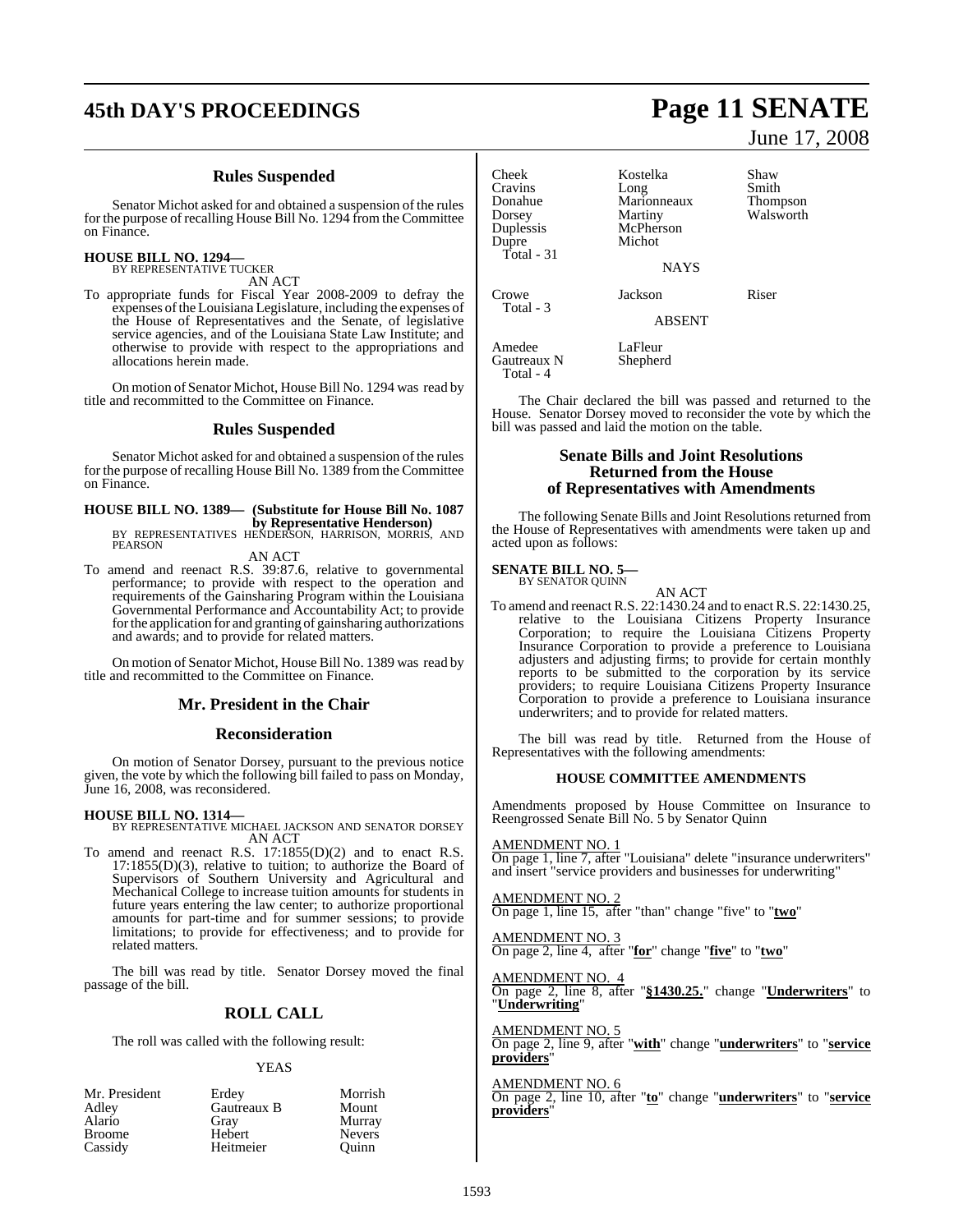AMENDMENT NO. 7

On page 2, at the end of line 11, change "**been**" to "**underwriters**"

AMENDMENT NO. 8 On page 2, line 12, after "**than**" change "**five**" to "**two**"

Senator Quinn moved to concur in the amendments proposed by the House.

### **ROLL CALL**

The roll was called with the following result:

#### YEAS

| Mr. President<br>Adley<br>Alario<br>Amedee<br><b>Broome</b><br>Cassidy<br>Cheek<br>Cravins<br>Donahue | Dupre<br>Gautreaux B<br>Gray<br>Hebert<br>Heitmeier<br>Jackson<br>Kostelka<br>Long<br>Marionneaux | Michot<br>Morrish<br>Mount<br>Murray<br>Ouinn<br>Riser<br>Shaw<br>Smith<br><b>Thompson</b> |
|-------------------------------------------------------------------------------------------------------|---------------------------------------------------------------------------------------------------|--------------------------------------------------------------------------------------------|
| Dorsey<br>Duplessis<br>Total - $32$                                                                   | Martiny<br>McPherson<br><b>NAYS</b>                                                               | Walsworth                                                                                  |
| Total - 0                                                                                             |                                                                                                   |                                                                                            |

#### ABSENT

| Crowe<br>Erdey<br>Total - $6$ | Gautreaux N<br>LaFleur | <b>Nevers</b><br>Shepherd |
|-------------------------------|------------------------|---------------------------|
|-------------------------------|------------------------|---------------------------|

The Chair declared the amendments proposed by the House were concurred in. Senator Quinn moved to reconsider the vote by which the amendments were concurred in and laid the motion on the table.

#### **SENATE BILL NO. 43—** BY SENATOR MOUNT

AN ACT

To enact R.S. 40:2199.1, relative to health care facilities; to provide for alternative remedies against health care facilities for violations; to provide for rules and regulations; to provide for enforcement; and to provide for related matters.

The bill was read by title. Returned from the House of Representatives with the following amendments:

#### **HOUSE FLOOR AMENDMENTS**

Amendments proposed by Representative LaBruzzo to Engrossed Senate Bill No. 43 by Senator Mount

AMENDMENT NO. 1 On page 1, line 17, between "**or**" and "**receiving**" change "**persons**" to "**individuals**"

AMENDMENT NO. 2 On page 2, line 10, between "**determines**" and "**the**" delete "**that**"

#### AMENDMENT NO. 3

On page 2, line 12, between "**or**" and "**receiving**" change "**person**" to "**individual**"

AMENDMENT NO. 4 On page 2, at the end of line 16, after "**jurisdiction**" insert "**and proper venue**"

Senator Mount moved to concurin the amendments proposed by the House.

## **Page 12 SENATE 45th DAY'S PROCEEDINGS**

### **ROLL CALL**

The roll was called with the following result:

#### YEAS

| Mr. President | Dupre         | Michot    |
|---------------|---------------|-----------|
| Adley         | Gautreaux B   | Morrish   |
| Alario        | Gautreaux N   | Mount     |
| Amedee        | Gray          | Murray    |
| <b>Broome</b> | Hebert        | Ouinn     |
| Cassidy       | Heitmeier     | Riser     |
| Cheek         | Jackson       | Shaw      |
| Cravins       | Kostelka      | Smith     |
| Crowe         | Long          | Thompson  |
| Donahue       | Marionneaux   | Walsworth |
| Dorsey        | Martiny       |           |
| Duplessis     | McPherson     |           |
| Total - 34    |               |           |
|               | <b>NAYS</b>   |           |
| Total - 0     |               |           |
|               | <b>ABSENT</b> |           |
| Erdey         | <b>Nevers</b> |           |
| LaFleur       | Shepherd      |           |
| $Total - 4$   |               |           |

The Chair declared the amendments proposed by the House were concurred in. Senator Mount moved to reconsider the vote by which the amendments were concurred in and laid the motion on the table.

#### **SENATE BILL NO. 58—**

BY SENATOR KOSTELKA

AN ACT To amend and reenact R.S. 18:192(A) and (B), and 193(A) and (B), relative to the annual canvass of the registrants in all precincts in a parish; to require the provision by the Department of State of corrected addressesto registrars; to provide for the funding of the provision of new voter identification cards; to provide regarding challengesto voter registrations; to provide relative to the inactive voter list; and to provide for related matters.

The bill was read by title. Returned from the House of Representatives with the following amendments:

#### **HOUSE COMMITTEE AMENDMENTS**

Amendments proposed by House Committee on House and Governmental Affairs to Reengrossed Senate Bill No. 58 by Senator Kostelka

### AMENDMENT NO. 1

On page 2, line 15, before "change" delete "such" and insert "**a**"

AMENDMENT NO. 2 On page 5, line 27, after "2009" delete the semicolon ";" and the remainder of the line and delete lines 28 and 29 and insert a period "."

Senator Kostelka moved to concur in the amendments proposed by the House.

### **ROLL CALL**

The roll was called with the following result:

#### **YEAS**

| Mr. President | Dupre       | Michot  |
|---------------|-------------|---------|
| Adley         | Gautreaux B | Morrish |
| Alario        | Gautreaux N | Mount   |
| Amedee        | Grav        | Murray  |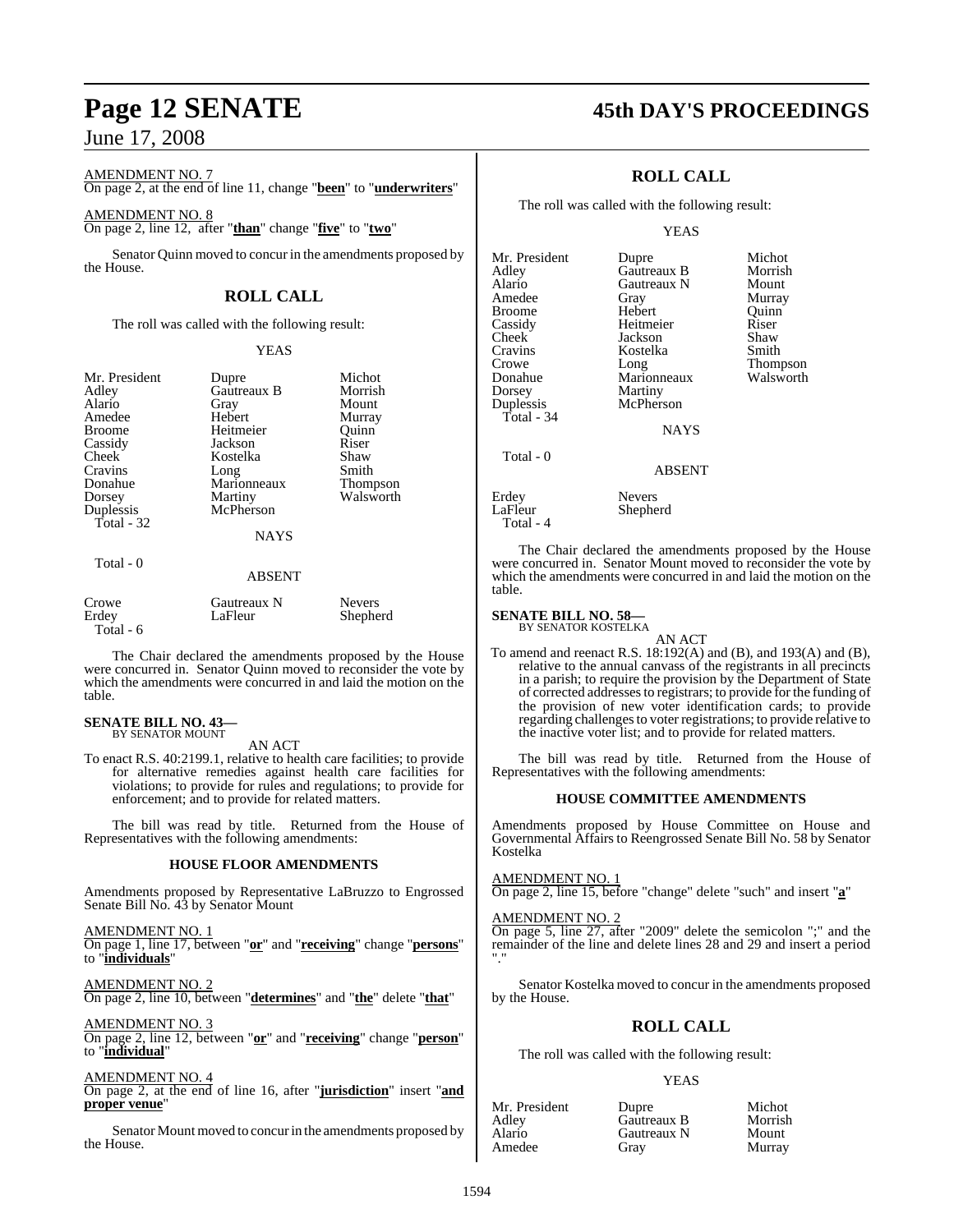# **45th DAY'S PROCEEDINGS Page 13 SENATE**

| <b>Broome</b><br>Cassidy<br>Cheek<br>Cravins<br>Crowe<br>Donahue<br>Dorsey<br>Duplessis<br>Total $-35$ | Hebert<br>Heitmeier<br>Jackson<br>Kostelka<br>Long<br>Marionneaux<br>Martiny<br>McPherson<br><b>NAYS</b> | <b>Nevers</b><br>Quinn<br>Riser<br>Shaw<br>Smith<br>Thompson<br>Walsworth |
|--------------------------------------------------------------------------------------------------------|----------------------------------------------------------------------------------------------------------|---------------------------------------------------------------------------|
| Total - 0                                                                                              | <b>ABSENT</b>                                                                                            |                                                                           |
| Erdey<br>Total - 3                                                                                     | LaFleur                                                                                                  | Shepherd                                                                  |

The Chair declared the amendments proposed by the House were concurred in. Senator Kostelka moved to reconsider the vote by which the amendments were concurred in and laid the motion on the table.

#### **SENATE BILL NO. 63—** BY SENATOR KOSTELKA

AN ACT

To enact R.S. 18:154(G), relative to voter registration records; to prohibit disclosure of any voter registration data received from another state pursuant to a cooperative agreement and any geographical coding of addresses of registered voters; and to provide for related matters.

The bill was read by title. Returned from the House of Representatives with the following amendments:

#### **HOUSE COMMITTEE AMENDMENTS**

Amendments proposed by House Committee on House and Governmental Affairs to Engrossed Senate Bill No. 63 by Senator Kostelka

AMENDMENT NO. 1

On page 1, line 12, delete "**registration data**" and insert "**information of a type exempted from disclosure pursuant to any other Subsection of this Section**"

#### **HOUSE FLOOR AMENDMENTS**

Amendments proposed by Representative Gallot to Engrossed Senate Bill No. 63 by Senator Kostelka

#### AMENDMENT NO. 1

On page 1, line 10, between "**contrary,**" and "**the**" insert "**neither**"

AMENDMENT NO. 2 On page 1, delete line 11 and insert "**registrar nor the Department of State shall disclose the following:**"

Senator Kostelka moved to concur in the amendments proposed by the House.

### **ROLL CALL**

The roll was called with the following result:

#### YEAS

|             | Michot               |
|-------------|----------------------|
|             | Morrish              |
| Gautreaux N | Mount                |
| Gray        | Murray               |
| Hebert      | <b>Nevers</b>        |
| Heitmeier   | Ouinn                |
| Jackson     | Riser                |
| Kostelka    | Shaw                 |
|             | Erdey<br>Gautreaux B |

# June 17, 2008

| Crowe<br>Donahue<br>Duplessis<br>Dupre<br>Total - $34$ | Long<br>Marionneaux<br>Martiny<br>McPherson<br><b>NAYS</b> | Smith<br>Walsworth |
|--------------------------------------------------------|------------------------------------------------------------|--------------------|
| Total - 0                                              | <b>ABSENT</b>                                              |                    |
| Dorsey<br>LaFleur                                      | Shepherd<br>Thompson                                       |                    |

The Chair declared the amendments proposed by the House were concurred in. Senator Kostelka moved to reconsider the vote by which the amendments were concurred in and laid the motion on the table.

#### **SENATE BILL NO. 154—**

Total - 4

BY SENATORS CRAVINS AND THOMPSON AN ACT

To enact Part XII-C of Chapter 2 of Title 22 of the Louisiana Revised Statutes of 1950, to be comprised of R.S. 22:2037.1 through 2037.11, relative to discount medical plans; to provide for definitions; to provide for regulation by the commissioner of insurance, including the requirement for registration by discount medical plan organizations; to provide for application for registration; to provide for expiration and renewal of registration; to provide for denial, nonrenewal, suspension, or revocation ofregistration; to provide for penalties; to provide for marketers; to provide for the powers of the commissioner of insurance, including the authority to adopt reasonable regulations; and to provide for related matters.

The bill was read by title. Returned from the House of Representatives with the following amendments:

#### **HOUSE COMMITTEE AMENDMENTS**

Amendments proposed by House Committee on Insurance to Reengrossed Senate Bill No. 154 by Senator Cravins

AMENDMENT NO. 1

On page 7, between lines 1 and 2, insert the following:

"**I. Nothing in this Part shall be construed to apply to a customer discount or membership card issued by a store or buying club for use at the store or buying club exclusively.**"

AMENDMENT NO. 2 On page 7, at the beginning of line 2, change "**I."** to "**J.**"

#### **LEGISLATIVE BUREAU AMENDMENTS**

Amendments proposed by Legislative Bureau to Reengrossed Senate Bill No. 154 by Senator Cravins

AMENDMENT NO. 1 On page 2, line 7, following "**that**" and before "**directly**" insert "**,**"

AMENDMENT NO. 2 On page 3, line 1, following "**plan**" delete the reminder of the line and insert "**and**"

AMENDMENT NO. 3 On page 4, line 17, following "**hundred**" and before "**fifty**" delete "**and**"

AMENDMENT NO. 4 On page 6, line 15, following "**violation**" and before "**a copy**" delete "**,**"

AMENDMENT NO. 5 On page10, line 6, following "**(a)**" and before "**prospective**" change "**Each**" to "**To each**"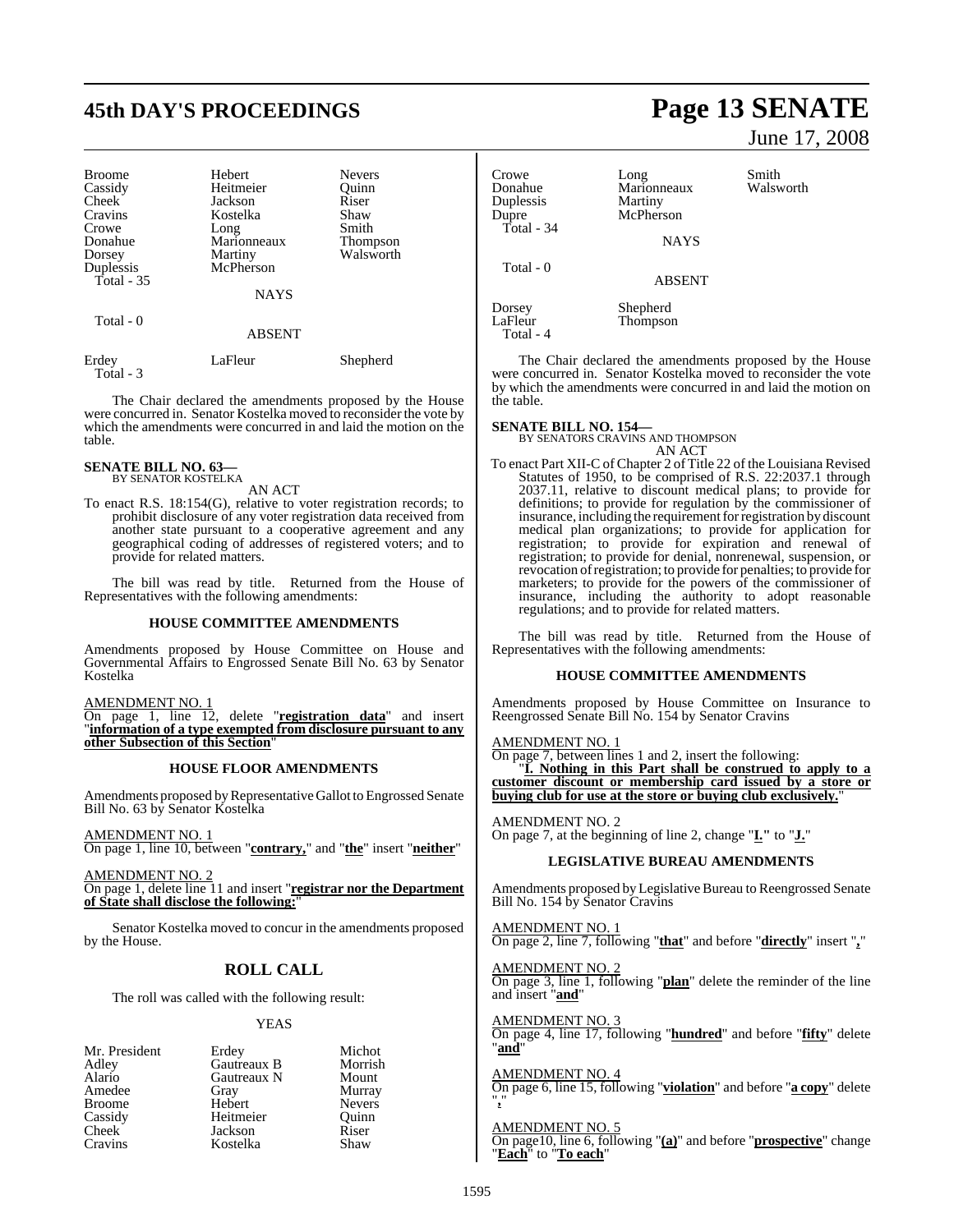AMENDMENT NO. 6 On page 10, line 10, following "**(b)**" and before "**new**" change "**Each**" to "**To each**"

AMENDMENT NO. 7 On page 10, line 12, following "**under**" and before "**(1)(b)**" change "**Paragraph**" to "**Subparagraph**"

AMENDMENT NO. 8 On page 11, line 16, before "**Internet**" change "**and/or**" to "**or**"

#### **HOUSE FLOOR AMENDMENTS**

Amendments proposed by Representative Monica to Reengrossed Senate Bill No. 154 by Senator Cravins

AMENDMENT NO. 1 On page 4, line 22, after "**incorporation**" insert "**or articles of organization**"

AMENDMENT NO. 2 On page 10, line 6, after "**Each**" change "**prospective**" to "**new**"

Senator Cravins moved to concur in the amendments proposed by the House.

### **ROLL CALL**

The roll was called with the following result:

#### YEAS

| Mr. President<br>Adley<br>Alario<br>Amedee<br><b>Broome</b><br>Cassidy<br>Cheek<br>Cravins<br>Crowe<br>Donahue<br>Dorsey<br>Duplessis<br>Total - $35$<br>Total - 0 | Dupre<br>Erdey<br>Gautreaux B<br>Gautreaux N<br>Gray<br>Hebert<br>Heitmeier<br>Jackson<br>Kostelka<br>Long<br>Marionneaux<br>Martiny<br><b>NAYS</b> | McPherson<br>Michot<br>Morrish<br>Murray<br><b>Nevers</b><br>Ouinn<br>Riser<br>Shaw<br>Smith<br><b>Thompson</b><br>Walsworth |
|--------------------------------------------------------------------------------------------------------------------------------------------------------------------|-----------------------------------------------------------------------------------------------------------------------------------------------------|------------------------------------------------------------------------------------------------------------------------------|
|                                                                                                                                                                    | <b>ABSENT</b>                                                                                                                                       |                                                                                                                              |
| LaFleur<br>Total - 3                                                                                                                                               | Mount                                                                                                                                               | Shepherd                                                                                                                     |

The Chair declared the amendments proposed by the House were concurred in. Senator Cravins moved to reconsider the vote by which the amendments were concurred in and laid the motion on the table.

#### **SENATE BILL NO. 155—** BY SENATOR CRAVINS

AN ACT

To amend and reenact R.S. 22:3071(1), (6), (8) and (17) through (32) and to enact R.S. 22:3071(33) and (34) and 3093, relative to medical necessity review organizations; to provide for definitions; to provide for applications; to provide for notifications; to provide for review of experimental or investigational determinations; and to provide for related matters.

The bill was read by title. Returned from the House of Representatives with the following amendments:

# **Page 14 SENATE 45th DAY'S PROCEEDINGS**

#### **HOUSE COMMITTEE AMENDMENTS**

Amendments proposed by House Committee on Insurance to Reengrossed Senate Bill No. 155 by Senator Cravins

#### AMENDMENT NO. 1

On page 9, delete lines 2 through 6 in their entirety and insert the following:

"Section 2. This Act shall become effective on January 1, 2009."

#### **LEGISLATIVE BUREAU AMENDMENTS**

Amendments proposed by Legislative Bureau to Reengrossed Senate Bill No. 155 by Senator Cravins

AMENDMENT NO. 1

On page 4, line 15, following "**Excerpta**" and before "**(EMBASE)**" change "**Medicus**" to "**Medica**"

Senator Cravins moved to concur in the amendments proposed by the House.

#### **ROLL CALL**

The roll was called with the following result:

#### YEAS

| <b>Nevers</b><br>Heitmeier<br>Ouinn                                                  |
|--------------------------------------------------------------------------------------|
| Riser<br>Shaw<br>Smith<br>Marionneaux<br><b>Thompson</b><br>Walsworth<br><b>NAYS</b> |
| <b>ABSENT</b>                                                                        |
| Shepherd                                                                             |

Total - 2

The Chair declared the amendments proposed by the House were concurred in. Senator Cravins moved to reconsider the vote by which the amendments were concurred in and laid the motion on the table.

#### **SENATE BILL NO. 164—**

BY SENATOR THOMPSON

AN ACT To amend and reenact the Title of Chapter 5-N of Title 25 of the Louisiana Revised Statutes of 1950, R.S. 25:380.111, 380.112(A) and (C)(1), 380.113(B)(4) and (C)(3), 380.114, 380.115, and 380.116 and R.S. 36:744(Y) and 801.18(A) and (C), relative to state museums; to change the name of the Aviation and Military Museum of Louisiana, Inc., to the Chennault Aviation and Military Museum of Louisiana, Inc.; and to provide for related matters.

The bill was read by title. Returned from the House of Representatives with the following amendments: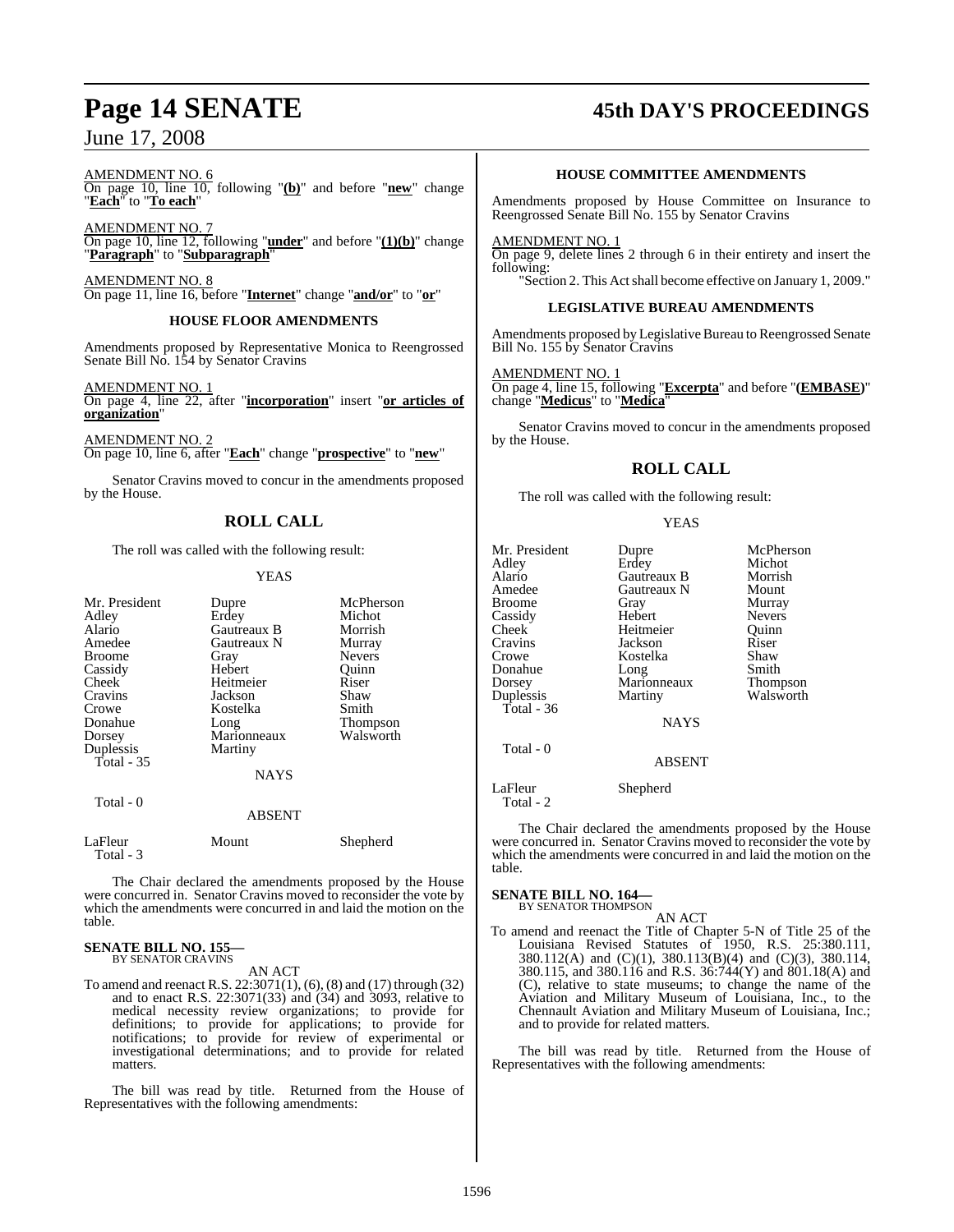# **45th DAY'S PROCEEDINGS Page 15 SENATE**

# June 17, 2008

#### **HOUSE COMMITTEE AMENDMENTS** Amendments proposed by House Committee on Municipal, Parochial and Cultural Affairs to Engrossed Senate Bill No. 164 by Senator Thompson AMENDMENT NO. 1 On page 1, at the end of line 6, after "Louisiana" delete the comma "," and delete "Inc.;" and insert a semi-colon ";" AMENDMENT NO. 2 On page 1, at the end of line 13, after "LOUISIANA" delete the comma "," and delete "INC." AMENDMENT NO. 3 On page 1, line 15, after "Louisiana" and before "is" delete the comma "," and delete "Inc.," AMENDMENT NO. 4 On page 2, line 2, after "Louisiana" and before "shall" delete the comma "," and delete "Inc." AMENDMENT NO. 5 On page 2, at the end of line 9, after "Louisiana" delete the comma "," and delete "Inc." AMENDMENT NO. 6 On page 2, line 14, after "of the" and before "Aviation" delete "**Chennault**" AMENDMENT NO. 7 On page 2, at the end of line 15, after "Museum" delete the period "." and insert "**or its successor organization.**" AMENDMENT NO. 8 On page 2, at the end of line 22, after "Louisiana" delete the comma "," and delete "Inc." and insert a period "." AMENDMENT NO. 9 On page 2, line 27, after "Louisiana," and before "seek" delete "Inc.," AMENDMENT NO. 10 On page 3, at the end of line 5, after "Louisiana" delete the comma "," and delete "Inc." and insert a period "." AMENDMENT NO. 11 On page 3, line 7, after "Louisiana" and before "shall" delete the comma "," and delete "Inc." AMENDMENT NO. 12 On page 3, line 17, after "Louisiana" and before "either" delete the comma "," and delete "Inc." and insert a comma "," AMENDMENT NO. 13 On page 3, line 25, after "Louisiana" and before "The" delete the comma "," and delete "Inc." and insert a period "." AMENDMENT NO. 14 On page 3, line 29, after "Louisiana" delete the comma "," and delete  $"Inc."$ AMENDMENT NO. 15 On page 4, line 5, after "Louisiana," and before "by" delete "Inc.," AMENDMENT NO. 16 On page 4, at the end of line 21, after "Louisiana" delete the comma "," and delete "Inc." and insert a period "." AMENDMENT NO. 17 On page 4, line 24, after "Louisiana" and before "free" delete the comma "," and delete "Inc." AMENDMENT NO. 18 On page 4, line 27, after "Louisiana" and before "may" delete the comma "," and delete "Inc." AMENDMENT NO. 19 On page 5, line 6, after "Louisiana" and before "(R.S." delete the comma "," and delete "Inc." AMENDMENT NO. 20 On page 5, at the end of line 11, after "Louisiana" delete the comma "," and delete "Inc." AMENDMENT NO. 21 On page 5, line 12, after "Louisiana" and before "is" delete the comma "," and delete "Inc." AMENDMENT NO. 22 On page 5, line 16, after "Louisiana" and before "is" delete the comma "," and delete "Inc." AMENDMENT NO. 23 On page 5, line 22, after "Louisiana" and before "The" delete the comma "," and delete "Inc." and insert a period "." AMEND<u>MENT NO. 24</u> On page 6, line 8, after "Louisiana" and before "Any" delete the comma "," and delete "Inc." and insert a period "." AMENDMENT NO. 25 On page 6, below line  $\overline{11}$ , add: "Section 3. The Aviation and Military Museum of Louisiana, Inc., a facility in the Department of State located in the city of Monroe, is hereby renamed and hereafter shall be known as the Chennault Aviation and Military Museum of Louisiana. Section 4. This Act shall become effective on July 1, 2008; if vetoed by the governor and subsequently approved by the legislature, this Act shall become effective on July 1, 2008, or on the day following such approval by the legislature, whichever is later." Senator Thompson moved to concur in the amendments proposed by the House. **ROLL CALL** The roll was called with the following result: YEAS Mr. President Dupre McPherson<br>
Adley Erdey Michot Adley Erdey Michot Alario Gautreaux B Morrish **Gautreaux N** Broome Gray Murray Cassidy Hebert Nevers Cheek Heitmeier Quinn Cravins Jackson Riser Kostelka Shaw<br>Long Smith Donahue Long Smith<br>Dorsey Marionneaux Thompson Dorsey Marionneaux<br>
Duplessis Martiny Walsworth Total - 36 NAYS Total - 0 ABSENT LaFleur Shepherd Total - 2 The Chair declared the amendments proposed by the House were concurred in. Senator Thompson moved to reconsider the vote by which the amendments were concurred in and laid the motion on the table.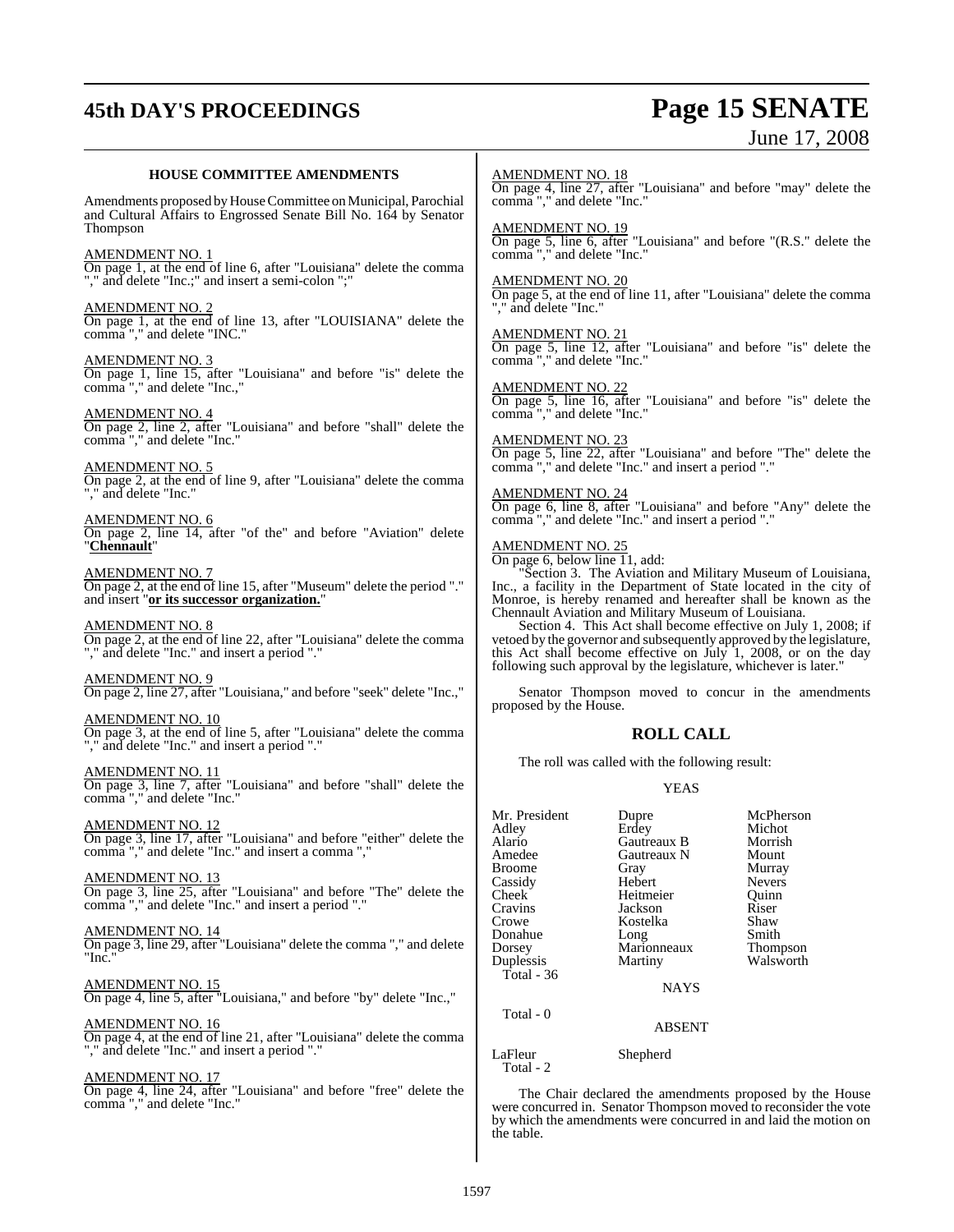## **Page 16 SENATE 45th DAY'S PROCEEDINGS**

### June 17, 2008

#### **SENATE BILL NO. 198—** BY SENATOR THOMPSON

AN ACT

To enact Chapter 20-A of Title 3 of the Louisiana Revised Statutes of 1950, to be comprised of R.S. 3:3396.1 through 3396.6, relative to pest control programs; to provide relative to the state's participation in the Pest Control Compact; to provide for purposes, findings, and declaration of policy; to provide for definitions; to provide relative to the Pest Control Insurance Fund; to provide for administration and management of the fund; to provide relative to state assistance, reimbursement, and expenditures; to provide for administration and management of the Compact; to provide for rulemaking procedures; to provide for entry and withdrawal procedures; to provide for severability; and to provide for related matters.

The bill was read by title. Returned from the House of Representatives with the following amendments:

#### **HOUSE COMMITTEE AMENDMENTS**

Amendments proposed by House Committee on House and Governmental Affairs to Reengrossed Senate Bill No. 198 by Senator Thompson

#### AMENDMENT NO. 1

On page 3, line 6, change "**subdivision**" to "**Paragraph**"

AMENDMENT NO. 2

On page 5, at the beginning of line 8, change "**paragraph**" to "**Paragraph**"

AMENDMENT NO. 3 On page 8, line 15, change "**item 3**" to "**Item 3 of this Paragraph**"

AMENDMENT NO. 4 On page 8, line 17, change "**item 3**" to "**Item 3 of this Paragraph**"

Senator Thompson moved to concur in the amendments proposed by the House.

### **ROLL CALL**

The roll was called with the following result:

#### YEAS

| Mr. President | Dupre       | McPherson       |
|---------------|-------------|-----------------|
| Adley         | Erdey       | Michot          |
| Alario        | Gautreaux B | Morrish         |
| Amedee        | Gautreaux N | Mount           |
| <b>Broome</b> | Gray        | Murray          |
| Cassidy       | Hebert      | <b>Nevers</b>   |
| Cheek         | Heitmeier   | Ouinn           |
| Cravins       | Jackson     | Riser           |
| Crowe         | Kostelka    | Shaw            |
| Donahue       | Long        | Smith           |
| Dorsey        | Marionneaux | <b>Thompson</b> |
| Duplessis     | Martiny     | Walsworth       |
| Total $-36$   |             |                 |
|               | <b>NAYS</b> |                 |
| Total - 0     |             |                 |

#### ABSENT

LaFleur Shepherd Total - 2

The Chair declared the amendments proposed by the House were concurred in. Senator Thompson moved to reconsider the vote by which the amendments were concurred in and laid the motion on the table.

#### **SENATE BILL NO. 210—**

BY SENATOR MARIONNEAUX AN ACT

To amend and reenact R.S. 24:14(G) and to enact R.S. 24:14(K), relative to Senate confirmations; to require that appointees to boards and commissions, who are subject to Senate confirmation, be reconfirmed at the beginning of each legislative term; and to provide for related matters.

The bill was read by title. Returned from the House of Representatives with the following amendments:

#### **HOUSE COMMITTEE AMENDMENTS**

Amendments proposed by House Committee on House and Governmental Affairs to Engrossed Senate Bill No. 210 by Senator Marionneaux

#### AMENDMENT NO. 1

On page 1, delete lines 3 and 4 and insert "confirmations; to require certain appointees to be reconfirmed during each legislative term; and"

#### AMENDMENT NO. 2

On page 2, line 7, after "**confirmation"** delete the remainder of the line and delete line 8 and insert "**no later than eighteen months after the beginning of the appointing official's term of office.**"

#### **HOUSE FLOOR AMENDMENTS**

Amendments proposed by Representative Ellington to Engrossed Senate Bill No. 210 by Senator Marionneaux

#### AMENDMENT NO. 1

Delete House Committee Amendment No. 2, proposed by the House Committee on House and Governmental Affairs.

#### AMENDMENT NO. 2

On page 2, line 4, after "**reconfirmation**" delete the remainder of the line and insert "as follows:

#### AMENDMENT NO. 3

On page 2, delete lines 5 through 8 and insert the following:

"**(1)(a) All appointees appointed to a term concurrent with the appointing official or at the pleasure of the appointing official shall expire at the end of the appointing official's term as provided for in Article IV, Section 3 of the Constitution of Louisiana or as otherwise provided for by law.**

**(b) The appointee may continue to serve until the end of the second regular session of the Legislature following the beginning of the legislative term at which time the position shall become vacant unless the appointee is reappointed to the position and has been confirmed by the Senate prior to the end of the second legislative session.**

**(2)(a) All appointees appointed to a fixed term shall expire at the end of the term to which the appointee was appointed.**

**(b) The appointee may continue to serve until the end of the second regular session of the Legislature following the beginning of the legislative term at which time the position shall become vacant unlessthe appointee is reappointed to the position and has been confirmed by the Senate by the end of the second regular legislative session.**"

Senator Marionneaux moved to concur in the amendments proposed by the House.

#### **ROLL CALL**

The roll was called with the following result:

#### YEAS

Mr. President Dupre McPherson<br>Adley Erdey Michot Adley Erdey Michot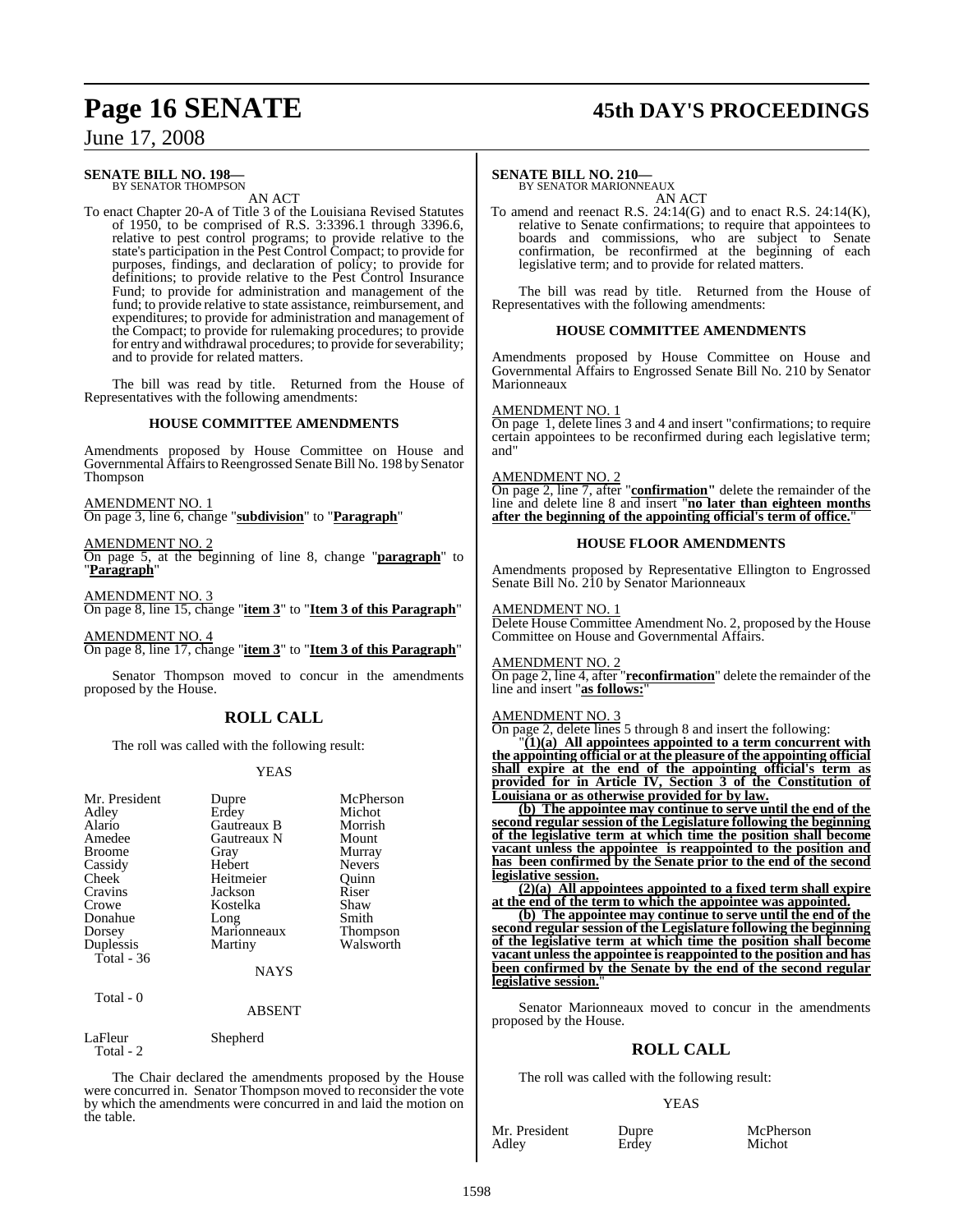# **45th DAY'S PROCEEDINGS Page 17 SENATE**

| Alario<br>Amedee<br><b>Broome</b><br>Cassidy<br>Cheek<br>Cravins<br>Crowe<br>Donahue<br>Dorsey | Gautreaux B<br>Gautreaux N<br>Gray<br>Hebert<br>Heitmeier<br>Jackson<br>Kostelka<br>Long<br>Marionneaux | Morrish<br>Mount<br>Murray<br><b>Nevers</b><br>Ouinn<br>Riser<br>Shaw<br>Smith<br>Thompson |
|------------------------------------------------------------------------------------------------|---------------------------------------------------------------------------------------------------------|--------------------------------------------------------------------------------------------|
| Duplessis<br>Total - 36                                                                        | Martiny                                                                                                 | Walsworth                                                                                  |
|                                                                                                | <b>NAYS</b>                                                                                             |                                                                                            |
| Total - 0                                                                                      | ABSENT                                                                                                  |                                                                                            |

LaFleur Shepherd Total - 2

The Chair declared the amendments proposed by the House were concurred in. Senator Marionneaux moved to reconsider the vote by which the amendments were concurred in and laid the motion on the table.

#### **SENATE BILL NO. 240—** BY SENATOR CRAVINS

AN ACT

To amend and reenact R.S.  $22:1382(A)(1)(a)$  relative to the Louisiana Insurance Guaranty Association; to provide for the limits of liability of the association; and to provide for related matters.

The bill was read by title. Returned from the House of Representatives with the following amendments:

#### **HOUSE COMMITTEE AMENDMENTS**

Amendments proposed by House Committee on Insurance to Engrossed Senate Bill No. 240 by Senator Cravins

#### AMENDMENT NO. 1

 $Total - 2$ 

On page 2, line 4, delete "per claim, subject to a maximum limit of three **six** hundred thousand dollars" and on line 5, delete "per accident or occurrence," and insert "**combined single limits,**"

Senator Cravins moved to concur in the amendments proposed by the House.

#### **ROLL CALL**

The roll was called with the following result:

#### YEAS

| Mr. President<br>Adley<br>Alario<br>Amedee<br><b>Broome</b><br>Cassidy<br><b>Cheek</b><br>Cravins<br>Crowe<br>Donahue<br>Dorsey | Dupre<br>Erdey<br>Gautreaux B<br>Gautreaux N<br>Gray<br>Hebert<br>Heitmeier<br>Jackson<br>Kostelka<br>Long<br>Marionneaux | McPherson<br>Michot<br>Morrish<br>Mount<br>Murray<br><b>Nevers</b><br>Ouinn<br>Riser<br>Shaw<br>Smith<br><b>Thompson</b> |
|---------------------------------------------------------------------------------------------------------------------------------|---------------------------------------------------------------------------------------------------------------------------|--------------------------------------------------------------------------------------------------------------------------|
| Duplessis<br>Total $-36$<br>Total - 0                                                                                           | Martiny<br><b>NAYS</b><br><b>ABSENT</b>                                                                                   | Walsworth                                                                                                                |
| LaFleur                                                                                                                         | Shepherd                                                                                                                  |                                                                                                                          |

# June 17, 2008

The Chair declared the amendments proposed by the House were concurred in. Senator Cravins moved to reconsider the vote by which the amendments were concurred in and laid the motion on the table.

#### **SENATE BILL NO. 258—** BY SENATOR N. GAUTREAUX

AN ACT

To amend and reenact Children's Code Article 311(B)(1)(b) and R.S. 6:333(B), R.S. 44:4.1(B)(28), and R.S. 46:236.1.9(B), to enact R.S. 46:236.1.1(8), and to repeal Children's Code Article 311(A)(1)(c), relative to the Department of Social Services and support enforcement jurisdiction; to provide relative to proceedings; to provide definitions; to provide for certain limitations and exceptions to public and financial records; and to provide for related matters.

The bill was read by title. Returned from the House of Representatives with the following amendments:

#### **HOUSE COMMITTEE AMENDMENTS**

Amendments proposed by House Committee on Health and Welfare to Reengrossed Senate Bill No. 258 by Senator N. Gautreaux

#### AMENDMENT NO. 1

On page 1, line 2, between "6:333(B)" and the comma "," insert "(introductory paragraph)"

#### AMENDMENT NO. 2

On page 2, line 1 between "R.S." and "**and**" change "**46:236.1.2**" to "**46:236.1.1 et seq.**" and between "**Article**" and the period "." change "**1303.7**" to "**1301.1 et seq**"

#### AMENDMENT NO. 3

On page 2, line 3, between "6:333(B)" and "is" insert "(introductory paragraph)"

#### AMENDMENT NO. 4

On page 2, line 21, between "**236.1.1**" and "**238**" delete the hyphen "**-**" and insert "**through**"

#### **HOUSE COMMITTEE AMENDMENTS**

Amendments proposed by House Committee on House and Governmental Affairs to Reengrossed Senate Bill No. 258 by Senator N. Gautreaux

#### AMENDMENT NO. 1

On page 3, line 11, after "**regulations**" delete the comma "**,**" and the remainder of the line and at the beginning of line 12, delete "**enforcement services,**"

Senator N. Gautreaux moved to concur in the amendments proposed by the House.

#### **ROLL CALL**

The roll was called with the following result:

#### YEAS

| Mr. President | Dupre       | McPherson     |
|---------------|-------------|---------------|
| Adley         | Erdey       | Michot        |
| Alario        | Gautreaux B | Morrish       |
| Amedee        | Gautreaux N | Mount         |
| <b>Broome</b> | Gray        | Murray        |
| Cassidy       | Hebert      | <b>Nevers</b> |
| Cheek         | Heitmeier   | Quinn         |
| Cravins       | Jackson     | Riser         |
| Crowe         | Kostelka    | Shaw          |
| Donahue       | Long        | Smith         |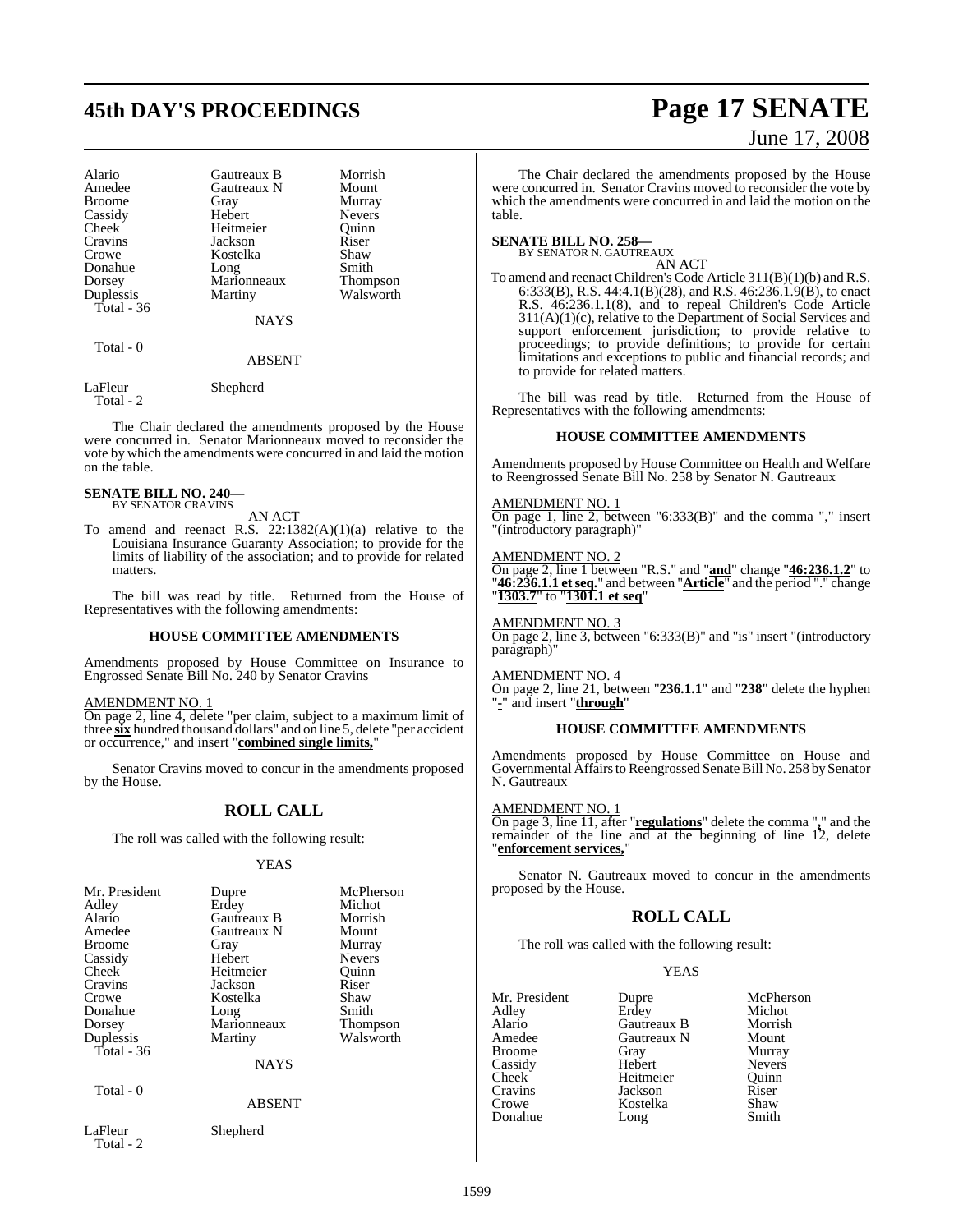# **Page 18 SENATE 45th DAY'S PROCEEDINGS**

### June 17, 2008

| Dorsey<br>Duplessis<br>Total - 36                     | Marionneaux<br>Martiny                                                              | Thompson<br>Walsworth                                                                                                                                                                                               | <b>AMENDMENT NO. 1</b><br>Delete House Commit<br>through 9 proposed b                                      |
|-------------------------------------------------------|-------------------------------------------------------------------------------------|---------------------------------------------------------------------------------------------------------------------------------------------------------------------------------------------------------------------|------------------------------------------------------------------------------------------------------------|
|                                                       | <b>NAYS</b>                                                                         |                                                                                                                                                                                                                     | Procedure and adopted<br>2008.                                                                             |
| Total - 0                                             | ABSENT                                                                              |                                                                                                                                                                                                                     | AMENDMENT NO. 2                                                                                            |
| LaFleur<br>Total - 2                                  | Shepherd                                                                            |                                                                                                                                                                                                                     | On page 1, line 4, after<br>and on line 5, before "<br>Jefferson Parish"                                   |
| on the table.                                         |                                                                                     | The Chair declared the amendments proposed by the House<br>were concurred in. Senator N. Gautreaux moved to reconsider the<br>vote by which the amendments were concurred in and laid the motion                    | <b>AMENDMENT NO. 3</b><br>On page 2, line 1 after<br><b>AMENDMENT NO. 4</b>                                |
| <b>SENATE BILL NO. 295—</b>                           |                                                                                     |                                                                                                                                                                                                                     | On page 2, line 12 after<br>and at the beginning of                                                        |
|                                                       | BY SENATORS MURRAY AND DORSEY<br>A JOINT RESOLUTION                                 | Proposing to add Article I, Section $4(H)(5)$ of the Constitution of<br>Louisiana, relative to property; to provide relative to the right to<br>property; to provide relative to the taking of property; to provide | Senator Murray m<br>by the House.                                                                          |
|                                                       | proposition to electors; and to provide a ballot proposition.                       | relative to the taking of property in the city of Baton Rouge, the<br>city of New Orleans, and in Jefferson Parish for certain<br>purposes; to specify an election for submission of the                            | The roll was called                                                                                        |
|                                                       | Representatives with the following amendments:                                      | The bill was read by title. Returned from the House of                                                                                                                                                              | Mr. President<br>Amedee                                                                                    |
|                                                       | <b>HOUSE COMMITTEE AMENDMENTS</b>                                                   |                                                                                                                                                                                                                     | <b>Broome</b><br>Cassidy                                                                                   |
|                                                       |                                                                                     | Amendments proposed by House Committee on Civil Law and<br>Procedure to Reengrossed Senate Bill No. 295 by Senator Murray                                                                                           | Cheek<br>Cravins<br>Crowe                                                                                  |
| <b>AMENDMENT NO. 1</b>                                | On page 1, at the end of line 4, insert "the city of Monroe,"                       |                                                                                                                                                                                                                     | Donahue<br>Dorsey<br>Duplessis                                                                             |
|                                                       | Parish, and St. Tammany Parish"                                                     | AMENDMENT NO. 2<br>On page 1, line 5, change "and in Jefferson Parish" to "Jefferson                                                                                                                                | Dupre<br>Erdey<br>Total - 34                                                                               |
| <b>AMENDMENT NO. 3</b><br>Monroe,"                    |                                                                                     | On page 2, line 1, after "Rouge," and before "the" insert "the city of                                                                                                                                              | Adley<br>Total - 2                                                                                         |
| AMENDMENT NO. 4<br>"or in"                            |                                                                                     | On page 2, line 1, after the comma "," and before " <b>Jefferson</b> " delete                                                                                                                                       | LaFleur<br>Total - 2                                                                                       |
| <u>AMENDMENT NO. 5</u><br>add "or St. Tammany Parish" |                                                                                     | On page 2, at the end of line 1, after " <b>Parish</b> " insert a comma "," and                                                                                                                                     | The Chair declare<br>were concurred in. Ser<br>which the amendments<br>table.                              |
| <b>AMENDMENT NO. 6</b>                                | On page 2, line 2, change "Item" to "Subsubparagraph"                               |                                                                                                                                                                                                                     | <b>SENATE BILL NO. 3</b><br>BY SENATORS MO                                                                 |
| Monroe,"                                              |                                                                                     | AMENDMENT NO. 7<br>On page 2, line 12, after "Rouge," and before "the" insert "city of                                                                                                                              | CHEEK, CRAVINS, C<br>ERDEY, B.<br><b>GAUT</b><br>HEITMEIER,<br>LAF!<br>MCPHERSON, MICH<br>SHEPHERD, SMITH, |
|                                                       | AMENDMENT NO. 8<br>On page 2, line 12, after "Orleans," and before "in" delete "or" |                                                                                                                                                                                                                     | To amend and reenact<br>fluoridation progr<br>reporting; to provi                                          |
|                                                       | and add "or St. Tammany Parish"                                                     | AMENDMENT NO. 9<br>On page 2, line 13, after "Parish" and before "is" insert a comma ","                                                                                                                            | matters.<br>The bill was rea                                                                               |

#### **HOUSE FLOOR AMENDMENTS**

Amendments proposed by Representatives Carmody and Lorusso to Reengrossed Senate Bill No. 295 by Senator Murray

 $\mathbf I$ 

 $u$  ittee Amendments Nos. 1 through 5 and 7 by the House Committee on Civil Law and d by the House of Representatives on June 4,

On page 1, line 4, after "property" delete the remainder of the line and on line 5, before "for" delete "the city of New Orleans, and in

 $\frac{3}{2}$   $\frac{3}{2}$  **taken**" delete the remainder of the line

Ter "property" delete the remainder of the line of line 13, delete "Jefferson Parish"

moved to concur in the amendments proposed

#### **ROLL CALL**

ed with the following result:

YEAS

| Mr. President | Gautreaux B   | Morrish       |
|---------------|---------------|---------------|
| Amedee        | Gautreaux N   | Mount         |
| <b>Broome</b> | Gray          | Murray        |
| Cassidy       | Hebert        | <b>Nevers</b> |
| Cheek         | Heitmeier     | Ouinn         |
| Cravins       | Jackson       | Riser         |
| Crowe         | Kostelka      | Shaw          |
| Donahue       | Long          | Smith         |
| Dorsey        | Marionneaux   | Thompson      |
| Duplessis     | Martiny       | Walsworth     |
| Dupre         | McPherson     |               |
| Erdey         | Michot        |               |
| Total - 34    |               |               |
|               | <b>NAYS</b>   |               |
| Adley         | Alario        |               |
| Total $-2$    |               |               |
|               | <b>ABSENT</b> |               |
|               |               |               |

Shepherd

red the amendments proposed by the House enator Murray moved to reconsider the vote by ts were concurred in and laid the motion on the

SENATE BILL NO. 312— $_{\rm BV}$  SENATORS MOUNT, ALARIO, BROOME, CASSIDY, CHAISSON, CHEEK, CRAVINS, CROWE, DONAHUE, DORSEY, DUPLESSIS, DUPRE, ERDEY, B. GAUTREAUX, N. GAUTREAUX, GRAY, HEBERT, HEITMEIER, LAFLEUR, LONG, MARIONNEA

To amend and reenact R.S. 40:5.11(B) and (G) relative to the water t R.S.  $40:5.11(B)$  and (G) relative to the water gram; to provide for funding; to provide for vide for exemptions; and to provide for related

ead by title. Returned from the House of Representatives with the following amendments:

#### **HOUSE COMMITTEE AMENDMENTS**

Amendments proposed by House Committee on Health and Welfare to Reengrossed Senate Bill No. 312 by Senator Mount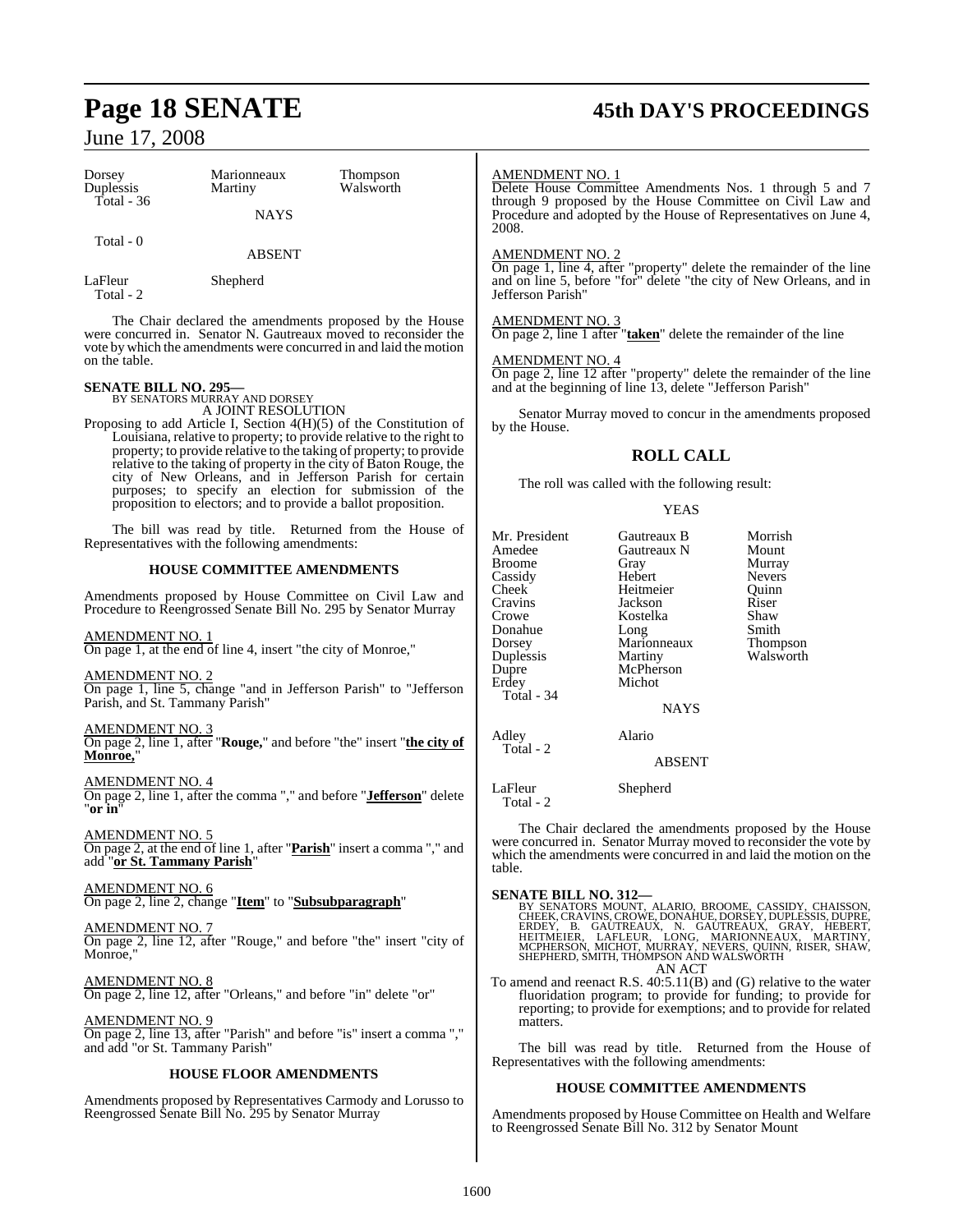# **45th DAY'S PROCEEDINGS Page 19 SENATE** June 17, 2008

| <u>AMENDMENT NO. 1</u><br>On page 1, line 2, after " $(G)$ " insert a comma ","<br><b>AMENDMENT NO. 2</b><br>On page 1, at the beginning of line 3, insert "to require certain public<br>water systems to maintain the level of fluoride in its water within an<br>optimal range as established in rules and regulations;"<br><u>AMENDMENT NO. 3</u><br>On page 1, line 13, between "are" and "established" delete "less<br>than the minimum" and insert "outside the optimal range"<br><b>AMENDMENT NO. 4</b><br>On page 1, line 16, change "optimum" to "optimal"<br><b>AMENDMENT NO. 5</b><br>On page 2, line 3, between "levels" and "established" delete "lower<br>than the minimum" and insert "outside the optimal range"<br>AMENDMENT NO. 6<br>On page 2, at the beginning of line 5, change "department" to<br>"Department of Health and Hospitals"<br><b>AMENDMENT NO. 7</b><br>On page 2, line 7, change "optimum" to "optimal"<br><u>AMENDMENT NO. 8</u><br>On page 2, at the beginning of line 11, before " $(1)$ " delete "B" | <b>AMENDMENT NO. 2</b><br>On page 2, line 4, between "Section" and "shall" insert "and is not<br>exempted from compliance with Paragraph (1) of Subsection B<br>of this Section"<br><b>AMENDMENT NO. 3</b><br>On page 2, line 16, after "system" delete the remainder of the line in<br>its entirety<br><u>AMENDMENT NO. 4</u><br>On page 2, delete lines 17 through 19 in their entirety<br><b>AMENDMENT NO. 5</b><br>On page 2, at the beginning of line 20, delete "citizenry"<br><b>AMENDMENT NO. 6</b><br>On page 2, line 21, between " <b>provided</b> " and "of" delete "all" and<br>insert in lieu thereof "either"<br><b>AMENDMENT NO. 7</b><br>On page 2, between lines 21 and 22, insert the following:<br>(a) The members of the governing authority of each<br>municipality and parish in whose jurisdiction the water system<br>provides service has, by majority vote, approved the exemption,<br>provided that a public hearing has been conducted by the<br>governing authority of each municipality and parish and notice<br>has been given to the Department of Health and Hospitals and<br>the Fluoridation Advisory Board regarding the hearing.<br>(b) A local election has been called on the exemption by each<br>governing authority in whose jurisdiction the water system |
|---------------------------------------------------------------------------------------------------------------------------------------------------------------------------------------------------------------------------------------------------------------------------------------------------------------------------------------------------------------------------------------------------------------------------------------------------------------------------------------------------------------------------------------------------------------------------------------------------------------------------------------------------------------------------------------------------------------------------------------------------------------------------------------------------------------------------------------------------------------------------------------------------------------------------------------------------------------------------------------------------------------------------------------------|------------------------------------------------------------------------------------------------------------------------------------------------------------------------------------------------------------------------------------------------------------------------------------------------------------------------------------------------------------------------------------------------------------------------------------------------------------------------------------------------------------------------------------------------------------------------------------------------------------------------------------------------------------------------------------------------------------------------------------------------------------------------------------------------------------------------------------------------------------------------------------------------------------------------------------------------------------------------------------------------------------------------------------------------------------------------------------------------------------------------------------------------------------------------------------------------------------------------------------------------------------------------------------------------------|
| <u>AMENDMENT NO. 9</u><br>On page 2, at the end of line 17, delete "less"                                                                                                                                                                                                                                                                                                                                                                                                                                                                                                                                                                                                                                                                                                                                                                                                                                                                                                                                                                   | provides service in accordance with the following provisions:"                                                                                                                                                                                                                                                                                                                                                                                                                                                                                                                                                                                                                                                                                                                                                                                                                                                                                                                                                                                                                                                                                                                                                                                                                                       |
| <b>AMENDMENT NO. 10</b><br>On page 2, at the beginning of line 18, delete "than the minimum"<br>and insert " <b>outside the range</b> "                                                                                                                                                                                                                                                                                                                                                                                                                                                                                                                                                                                                                                                                                                                                                                                                                                                                                                     | <b>AMENDMENT NO. 8</b><br>On page 2, at the beginning of line 22, delete " $(a)$ $\mathbf{A}$ " and insert " $(i)$<br>Prior to a local election being called, a"                                                                                                                                                                                                                                                                                                                                                                                                                                                                                                                                                                                                                                                                                                                                                                                                                                                                                                                                                                                                                                                                                                                                     |
| <u>AMENDMENT NO. 11</u><br>On page 2, line 20, between "Paragraph" and "(1)" delete "B"<br><b>AMENDMENT NO. 12</b><br>On page 2, at the end of line 22, change "thirty" to "fifteen"<br>AMENDMENT NO. 13<br>On page 3, line 11, after "limited to" delete the remainder of the line<br>and insert "maintaining"                                                                                                                                                                                                                                                                                                                                                                                                                                                                                                                                                                                                                                                                                                                             | <u>AMENDMENT NO. 9</u><br>On page 2, line 23, between "voters" and "served" delete "in all<br>municipalities" and insert in lieu thereof "who reside in the<br>precincts"<br>AMENDMENT NO. 10<br>On page 2, line 25, between "governing" and "of" delete "body" and<br>insert in lieu thereof " <b>authority</b> " and between " <b>municipality</b> " and<br>"in" insert in lieu thereof "or parish"                                                                                                                                                                                                                                                                                                                                                                                                                                                                                                                                                                                                                                                                                                                                                                                                                                                                                                |
| <u>AMENDMENT NO. 14</u><br>On page 3, line 12, between "fluoride" and "in" delete "required"<br>and after "systems" and before the period "." insert "within the<br>optimal range for the purpose of protecting the oral health of the<br>citizens of this state"<br><b>AMENDMENT NO. 15</b><br>On page 3, line 13, delete the set of asterisks<br><b>LEGISLATIVE BUREAU AMENDMENTS</b><br>Amendments proposed by Legislative Bureau to Reengrossed Senate<br>Bill No. 312 by Senator Mount<br>AMENDMENT NO. 1<br>In House Committee Amendment No. 2 proposed by the House<br>Committee on Health and Welfare to Reengrossed Senate Bill No.<br>312 by Senator Mount, on line 5, change "its" to "their"<br><b>HOUSE FLOOR AMENDMENTS</b>                                                                                                                                                                                                                                                                                                   | <u>AMENDMENT NO. 11</u><br>On page 2, delete lines 27 through 29 in their entirety and insert in<br>lieu thereof the following:<br>"(ii) Following receipt of the petition, a local election shall<br>be called and conducted by the governing authority of each<br>municipality or unincorporated area in whose jurisdiction the<br>water system provides service if the water system has been<br>created or franchised by a municipality. The local election shall<br>be limited to precincts in those municipalities<br>and<br>unincorporated areas which are served by the municipal water<br>system. Alternately, following receipt of the petition, a local<br>election shall be called and conducted by the governing authority<br>of each parish in whose jurisdiction the water system provides<br>service if the water system has been created or franchised by a<br>parish."<br><u>AMENDMENT NO. 12</u><br>On page 3, at the beginning of line 1, change " $(c)$ " to " $(iii)$ "<br><u>AMENDMENT NO. 13</u><br>On page 3, line 5, change " $(d)$ " to " $(iv)$ " and between "same" and                                                                                                                                                                                                  |
| Amendments proposed by Representative Nowlin to Reengrossed                                                                                                                                                                                                                                                                                                                                                                                                                                                                                                                                                                                                                                                                                                                                                                                                                                                                                                                                                                                 | "took" delete "municipality" and insert "jurisdiction"                                                                                                                                                                                                                                                                                                                                                                                                                                                                                                                                                                                                                                                                                                                                                                                                                                                                                                                                                                                                                                                                                                                                                                                                                                               |
| Senate Bill No. 312 by Senator Mount<br><b>AMENDMENT NO. 1</b><br>Delete House Committee Amendments Nos. 9, 10, and 11 proposed<br>by the House Committee on Health and Welfare and adopted by the<br>House of Representatives on June 2, 2008.                                                                                                                                                                                                                                                                                                                                                                                                                                                                                                                                                                                                                                                                                                                                                                                             | Senator Mount moved to reject the amendments proposed by the<br>House.                                                                                                                                                                                                                                                                                                                                                                                                                                                                                                                                                                                                                                                                                                                                                                                                                                                                                                                                                                                                                                                                                                                                                                                                                               |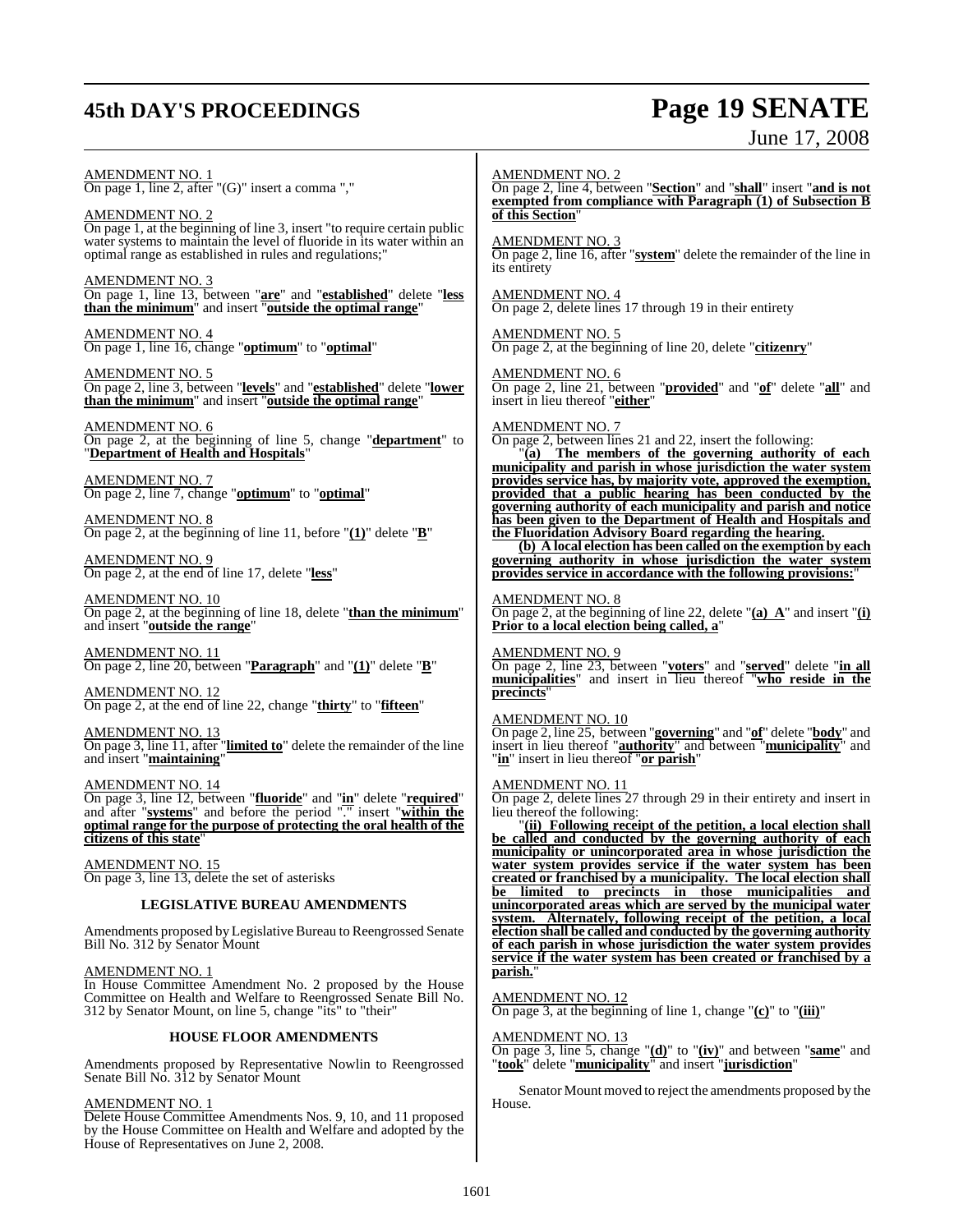### **ROLL CALL**

The roll was called with the following result:

#### YEAS

Total - 0

#### ABSENT

LaFleur Shepherd

Total - 2

The Chair declared the amendments proposed by the House were rejected. Senator Mount moved to reconsider the vote by which the amendments were rejected and laid the motion on the table.

#### **SENATE BILL NO. 319—** BY SENATOR CASSIDY

AN ACT

To enact Chapter 6-E of Title 18 of the Louisiana Revised Statutes of 1950, to be comprised of R.S. 18:1300.31 through 1300.33 and Chapter 30 of Title 33 of the Louisiana Revised Statutes of 1950, to be comprised of R.S. 33:9100.1, relative to creating neighborhood crime prevention and security districts and levying parcel fees; to provide for an additional procedure to create such districts and levy such fees; to provide for approval of certain local governing authorities; to provide for collecting signatures of certain electors for the purpose of authorizing an election concerning such matters; to provide for the district, its boundaries and its powers and duties; and to provide for related matters.

The bill was read by title. Returned from the House of Representatives with the following amendments:

#### **HOUSE FLOOR AMENDMENTS**

Amendments proposed by Representative Ponti to Reengrossed Senate Bill No. 319 by Senator Cassidy

AMENDMENT NO. 1

On page 2, line 23, between "**district**" and "**and**" insert "**for a petition requesting the governing authority to call an election to approve the district and parcel fee**"

<u>AMENDMENT NO. 2</u> On page 2, line 25, after "**may**" delete "**consent to**"

#### AMENDMENT NO. 3

On page 3, between lines 3 and 4, insert:

"**(7) A list of the precincts included within the boundaries of the district and, in the case of a precinct not entirely within the district, a description of the part of the precinct that is within the district. Prior to adoption of the resolution by the association or associations, the association or associations shall submit a description of the boundaries of the proposed district to the registrar of voters for the parish and the registrar shall prepare a precinct list as required by this Paragraph to be included in the**  $r$ **esolution.** 

## **Page 20 SENATE 45th DAY'S PROCEEDINGS**

#### AMENDMENT NO. 4

On page 3, line 6, after "**may be circulated**" delete the remainder of the line and delete lines 7 through 9 and insert in lieu thereof: "**which requests that an election be called and held within the area comprising the proposed district to authorize creation of the district and the levy of the parcel fee.**"

#### AMENDMENT NO. 5

On page 3, line 11, between "**for**" and "**the creation**" insert "**the petition to request an election to authorize**"

AMENDMENT NO. 6 On page 3, line 12, change "**approval**" to "**the levy**"

AMENDMENT NO. 7 On page 3, at the end of line 15, insert "**and Chapters**"

### AMENDMENT NO. 8

On page 3, line 19, after "**The**" delete "**petition**" and on line 20, delete "**shall be**" and insert "**appropriate local governing authority shall have the authority to call an election as provided in R.S. 18:1300.33 only if the petition is**"

AMENDMENT NO. 9 On page 3, line 26, change "**(A)**" to "**A**"

AMENDMENT NO. 10 On page 3, line 27, after "**used**" insert a comma "**,**" and after "**petition**" insert a comma "**,**"

<u>AMENDMENT NO. 11</u> On page 5, line 3, between "**petition**" and "**and**" insert a comma "**,**"

AMENDMENT NO. 12 On page 5, line 5, delete "**provided he does so**"

AMENDMENT NO. 13 On page 7, line 8, delete "**provided that**"

AMENDMENT NO. 14

On page 7, line 10 between "**election,**" and "**each**" insert "**the local governing authority calling the election shall mail notification of the upcoming meeting to**"

AMENDMENT NO. 15 On page 7, line 12, after "**voter**" change the comma "," to a period "." and delete the remainder of the line and on line 13, delete "**election.**"

AMENDMENT NO. 16

On page 8, line 8, after "**voting**" and before "**all**" delete "**at a congressional general election,**" and insert in lieu thereof "**on the proposition at an election held for the purpose,**"

#### AMENDMENT NO. 17

On page 8, at the end of line 10, add "**Such election shall be held at the same time as a congressional general election or a gubernatorial primary election.**"

#### AMENDMENT NO. 18

On page 8, at the end of line 16, insert "**proposition**"

#### AMENDMENT NO. 19

On page 11, at the end of line 10, delete "**at a**" and at the beginning of line 11, delete "**congressional general election occurring**" and insert "**on the proposition at an election held for the purpose**"

#### AMENDMENT NO. 20

On page 11, line 11, between "**fee.**" and "**At**" insert "**Such an election shall be held at the same time as a congressional general election or a gubernatorial primary election.**"

Senator Cassidy moved to reject the amendments proposed by the House.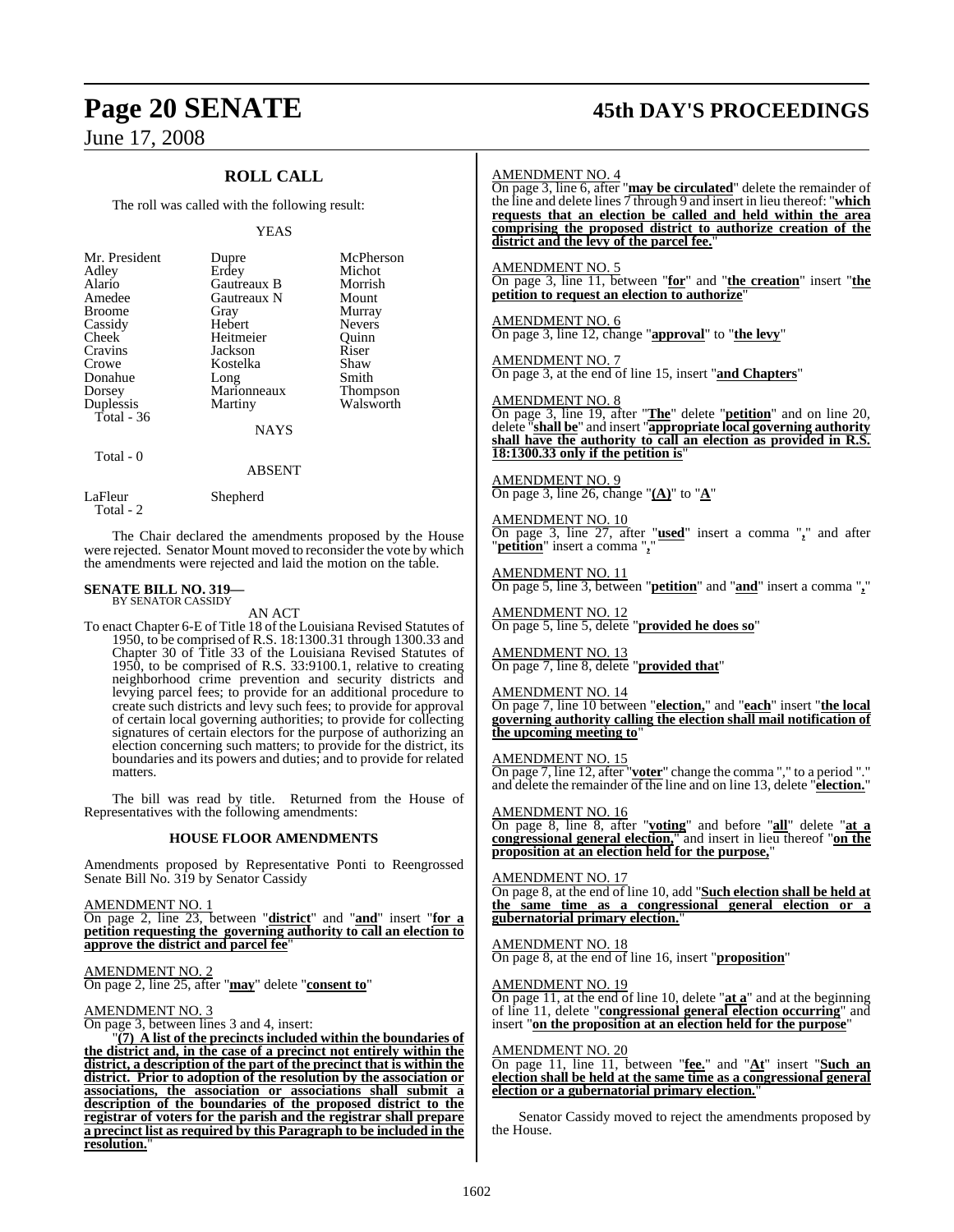# **45th DAY'S PROCEEDINGS Page 21 SENATE** June 17, 2008

| <b>ROLL CALL</b>                                                                                                                                                                                                                                                                                                                            |                                                  |                                                                               | <b>AMENDMENT NO. 7</b><br>On page 2, line 19, after "interpretation of" insert "a common sales                                                                          |
|---------------------------------------------------------------------------------------------------------------------------------------------------------------------------------------------------------------------------------------------------------------------------------------------------------------------------------------------|--------------------------------------------------|-------------------------------------------------------------------------------|-------------------------------------------------------------------------------------------------------------------------------------------------------------------------|
|                                                                                                                                                                                                                                                                                                                                             | The roll was called with the following result:   |                                                                               | tax law or"                                                                                                                                                             |
| Mr. President                                                                                                                                                                                                                                                                                                                               | <b>YEAS</b><br>Dupre                             | Michot                                                                        | <b>AMENDMENT NO. 8</b><br>On page 2, line 25, after "Chapter" delete the comma "," insert a<br>period "." and delete the remainder of the line in its entirety          |
| Adley<br>Alario<br>Amedee<br><b>Broome</b>                                                                                                                                                                                                                                                                                                  | Erdey<br>Gautreaux B<br>Gautreaux N<br>Gray      | Morrish<br>Mount<br>Murray<br>Nevers                                          | <b>AMENDMENT NO. 9</b><br>On page 3, at the beginning of line 22, after "party, the" delete<br>"opposing party shall" and insert "other party may"                      |
| Cassidy<br>Cheek<br>Cravins<br>Crowe                                                                                                                                                                                                                                                                                                        | Hebert<br>Heitmeier<br>Jackson                   | Quinn<br>Riser<br>Shaw<br>Smith                                               | <b>AMENDMENT NO. 10</b><br>On page 4, at the end of line 8, delete "compliance"                                                                                         |
| Donahue<br>Dorsey<br>Duplessis                                                                                                                                                                                                                                                                                                              | Long<br>Marionneaux<br>Martiny<br>McPherson      | Thompson<br>Walsworth                                                         | AMENDMENT NO. 11<br>On page 4, line 12, after "necessary," insert "which are"                                                                                           |
| Total $-35$                                                                                                                                                                                                                                                                                                                                 | <b>NAYS</b>                                      |                                                                               | <b>AMENDMENT NO. 12</b><br>On page 4, at the beginning of line 13, after " <b>panel and</b> " delete<br>"simultaneously"                                                |
| Total - 0                                                                                                                                                                                                                                                                                                                                   | <b>ABSENT</b>                                    |                                                                               | <b>AMENDMENT NO. 13</b><br>On page 4, line 21, after "required by" delete "it" and insert "the<br>panel"                                                                |
| Kostelka<br>Total $-3$                                                                                                                                                                                                                                                                                                                      | LaFleur                                          | Shepherd                                                                      | <b>AMENDMENT NO. 14</b><br>On page 5, line 3, change "procedure" to "proceeding"                                                                                        |
| The Chair declared the amendments proposed by the House<br>were rejected. Senator Cassidy moved to reconsider the vote by<br>which the amendments were rejected and laid the motion on the table.                                                                                                                                           |                                                  |                                                                               | <b>AMENDMENT NO. 15</b><br>On page 5, line 4, change "procedure" to "proceeding"                                                                                        |
| <b>SENATE BILL NO. 329—</b><br>BY SENATOR ADLEY<br>AN ACT                                                                                                                                                                                                                                                                                   |                                                  |                                                                               | AMENDMENT NO. 16<br>On page 5, line 8, after "interpretation of" delete "local"                                                                                         |
| To enact R.S. 47:337.101, relative to the Uniform Local Sales Tax<br>Code; to provide for procedures to determine whether a law,<br>rule, regulation, policy, or interpretation of local sales and use<br>tax law, ordinance, rules, or regulations violates the requirement<br>of uniformity of interpretation; and to provide for related |                                                  |                                                                               | AMENDMENT NO. 17<br>On page 5, line 13, after "to a" insert "provision of law that is<br>applicable to only local taxing authorities or any"<br><b>AMENDMENT NO. 18</b> |
| matters.<br>The bill was read by title. Returned from the House of<br>Representatives with the following amendments:                                                                                                                                                                                                                        |                                                  |                                                                               | On page 5, line 19, after "there" delete the remainder of the line in<br>its entirety and insert "exists a uniform interpretation."                                     |
| <b>HOUSE COMMITTEE AMENDMENTS</b>                                                                                                                                                                                                                                                                                                           |                                                  |                                                                               | <b>AMENDMENT NO. 19</b><br>On page 5, at the end of line 20, before the period "." insert a comma<br>"," and " $\overline{\textbf{if any}}$ "                           |
| Amendments proposed by House Committee on Ways and Means to<br>Reengrossed Senate Bill No. 329 by Senator Adley                                                                                                                                                                                                                             |                                                  |                                                                               | <b>AMENDMENT NO. 20</b><br>On page 5, between lines 20 and 21, insert the following:                                                                                    |
| <b>AMENDMENT NO. 1</b><br>and insert "rule,"                                                                                                                                                                                                                                                                                                |                                                  | On page 1, line 13, after " <b>under a</b> " delete the remainder of the line | Whether or not there has been a violation of<br>'(iii)<br>uniformity."                                                                                                  |
| <b>AMENDMENT NO. 2</b><br>On page 1, line 14, after "interpretation of" delete "local"                                                                                                                                                                                                                                                      |                                                  |                                                                               | <b>AMENDMENT NO. 21</b><br>On page 5, at the beginning of line 21, change "(iii)" to "(iv)"                                                                             |
| <b>AMENDMENT NO. 3</b><br>On page 1, line 15, after "regulations," delete<br>"which<br>interpretation" and insert "the interpretation of which"                                                                                                                                                                                             |                                                  |                                                                               | <b>LEGISLATIVE BUREAU AMENDMENTS</b><br>Amendments proposed by Legislative Bureau to Reengrossed Senate<br>Bill No. 329 by Senator Adley                                |
| AMENDMENT NO. 4<br>On page 2, line 1, after "interpretation of" delete "local"                                                                                                                                                                                                                                                              |                                                  |                                                                               | <u>AMENDMENT NO. 1</u><br>On page 4, line 11, following "fact" and before "law" change<br>"and/or" to "or"                                                              |
| <b>AMENDMENT NO. 5</b><br>On page 2, at the beginning of line 7, after "interpretation of" delete<br>the remainder of the line in its entirety and insert "a rule, regulation,<br>policy or interpretation of sales and use tax laws, ordinances,<br>rules, or regulations in accordance with"                                              |                                                  |                                                                               | Senator Adley moved to concur in the amendments proposed by<br>the House.                                                                                               |
| <b>AMENDMENT NO. 6</b>                                                                                                                                                                                                                                                                                                                      | On page 2, line 8, change "remedies" to "remedy" |                                                                               |                                                                                                                                                                         |

 $\mathbf l$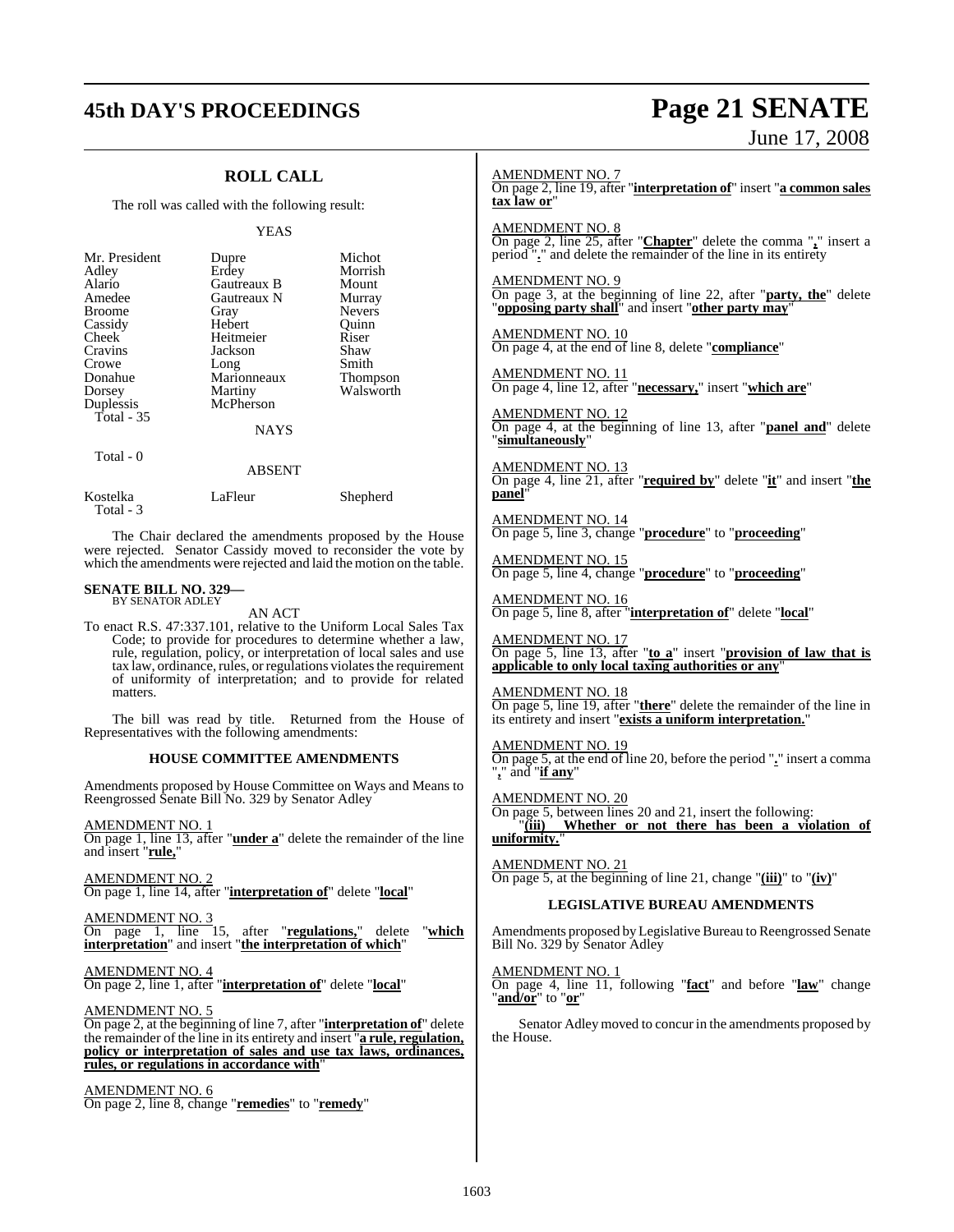### **ROLL CALL**

The roll was called with the following result:

#### YEAS

| Mr. President<br>Adley<br>Alario<br>Amedee<br><b>Broome</b><br>Cassidy<br>Cheek<br>Cravins<br>Crowe | Dupre<br>Erdey<br>Gautreaux B<br>Gautreaux N<br>Gray<br>Hebert<br>Heitmeier<br>Jackson<br>Kostelka | McPherson<br>Michot<br>Morrish<br>Mount<br>Murray<br><b>Nevers</b><br>Ouinn<br>Riser<br>Shaw |
|-----------------------------------------------------------------------------------------------------|----------------------------------------------------------------------------------------------------|----------------------------------------------------------------------------------------------|
| Dorsey<br>Duplessis                                                                                 | Marionneaux<br>Martiny                                                                             | <b>Thompson</b><br>Walsworth                                                                 |
| Total - $36$                                                                                        |                                                                                                    |                                                                                              |
|                                                                                                     | <b>NAYS</b>                                                                                        |                                                                                              |
| Total - 0                                                                                           | ABSENT                                                                                             |                                                                                              |

LaFleur Shepherd

Total - 2

The Chair declared the amendments proposed by the House were concurred in. Senator Adley moved to reconsider the vote by which the amendments were concurred in and laid the motion on the table.

#### **SENATE BILL NO. 363—** BY SENATOR NEVERS

#### AN ACT

To amend and reenact R.S. 44:4.1(B)(12) and to enact R.S. 24:973.1(B)(3)(e) and (f), and (G) and R.S. 44:4(43), relative to civic education; to provide for the confidentiality of certain information submitted by minors applying for membership on the Louisiana Legislative Youth Advisory Council; to provide an exception to the public records law for such information; to authorize the designation of nonvoting youth advisory members to the council; and to provide for related matters.

The bill was read by title. Returned from the House of Representatives with the following amendments:

#### **HOUSE COMMITTEE AMENDMENTS**

Amendments proposed by House Committee on House and Governmental Affairs to Reengrossed Senate Bill No. 363 by Senator Nevers

#### AMENDMENT NO. 1

On page 1, line 2, after "To" delete the remainder of the line and insert "enact R.S. 24:973.1(B)(3)(e) and (f) and"

#### AMENDMENT NO. 2

On page 2, delete lines 6 through 12 and insert the following:

"**G. Confidentiality. Other than the name of an applicant, information contained in the application form of any person under the age of eighteen applying for membership on the council shall be confidential and shall not be subject to disclosure. However, the commission may use the information on application forms to develop summary or statistical data which contains no personally identifiable information. The summary or statistical data containing no personally identifiable information shall be subject to disclosure in the manner provided for public records in R.S. 44:1 et seq.**"

AMENDMENT NO. 3

On page 2, line 13, after "Section 2." delete the remainder of the line and insert "R.S. 44:4(43)"

# **Page 22 SENATE 45th DAY'S PROCEEDINGS**

AMENDMENT NO. 4

On page 2, delete lines 22 through 29 and on page 3, delete lines 1 through 3

Senator Nevers moved to reject the amendments proposed by the House.

### **ROLL CALL**

The roll was called with the following result:

|--|--|--|--|

| Mr. President | Dupre         | McPherson       |
|---------------|---------------|-----------------|
| Adley         | Erdey         | Michot          |
| Alario        | Gautreaux B   | Morrish         |
| Amedee        | Gautreaux N   | Mount           |
| <b>Broome</b> | Gray          | Murray          |
| Cassidy       | Hebert        | <b>Nevers</b>   |
| Cheek         | Heitmeier     | Ouinn           |
| Cravins       | Jackson       | Riser           |
| Crowe         | Kostelka      | Shaw            |
| Donahue       | Long          | Smith           |
| Dorsey        | Marionneaux   | <b>Thompson</b> |
| Duplessis     | Martiny       | Walsworth       |
| Total - 36    |               |                 |
|               | <b>NAYS</b>   |                 |
| Total - 0     |               |                 |
|               | <b>ABSENT</b> |                 |

LaFleur Shepherd Total - 2

The Chair declared the amendments proposed by the House were rejected. Senator Nevers moved to reconsider the vote by which the amendments were rejected and laid the motion on the table.

#### **SENATE BILL NO. 367—** BY SENATOR DUPRE

AN ACT To amend and reenact R.S. 49:213.1(D), 213.2(9), (10), and (11), 213.3(C), 213.4(A)(1), (2), (4), (7), (B)(1), (2), (4), (5), (6), (8),  $(9)$ ,  $(C)(1)$ ,  $(2)$ ,  $(4)$ , and  $(D)$ ,  $213.5(A)(11)$ , and  $213.6(A)(1)$  and to enact R.S. 49:213.2(12), 213.4(E), 213.7(C)(3), and 213.13, relative to Louisiana Coastal Protection, Conservation, Restoration, and Management; to provide relative to the Coastal Protection and Restoration Authority; to provide for the powers and duties; to provide definitions, terms and conditions; to provide for membership of the authority; to provide for a threeyear projection in the required annual plan; to provide for dedication of funding; to provide for employment of outside legal counsel; and to provide for related matters.

The bill was read by title. Returned from the House of Representatives with the following amendments:

#### **HOUSE COMMITTEE AMENDMENTS**

Amendments proposed by House Committee on Natural Resources and Environment to Reengrossed Senate Bill No. 367 by Senator Dupre

AMENDMENT NO. 1

On page 1, line 2, after "reenact" insert "R.S. 38:351 and"

#### AMENDMENT NO. 2

On page 1, line 3, after "213.5(A)" change "(11)" to "(10), (11), (12), and  $(13)$ ,"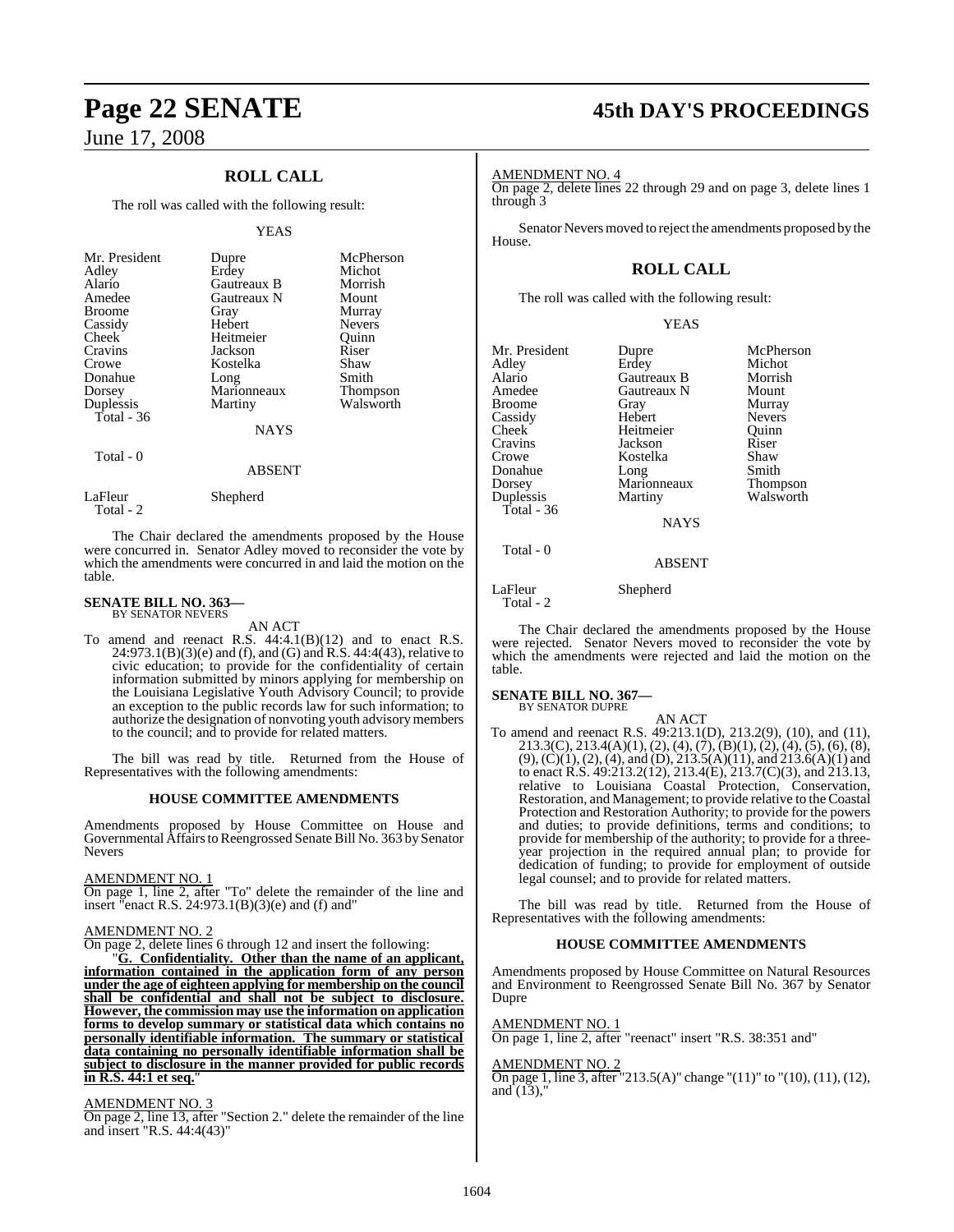# **45th DAY'S PROCEEDINGS Page 23 SENATE** June 17, 2008

#### AMENDMENT NO. 3

On page 1, delete line 4 in its entirety and insert in lieu thereof the following: "213.6(A)(1) ,and 213.11 and to enact R.S. 38:251 and R.S.  $49:213.2(12)$ ,  $213.4(A)(8)$  and (E),  $213.5(A)(14)$ , and  $213.7(C)(3)$ ,

### AMENDMENT NO. 4

On page 1, line 10, delete "outside"

#### AMENDMENT NO. 5

 $\frac{1}{2}$  On page 1, line 13, after "213.5(A)" change "(11) and" to "(10), (11), (12), and (13)," and after "213.6(A)(1)" add "and 213.11"

#### AMENDMENT NO. 6

On page 1, line 14, after "reenacted and" delete the remainder of the line and insert in lieu thereof the following: "R.S. 49:213.2(12), 213.4(A)(8) and (E), 213.5(A)(14), and 213.7(C)(3)"

#### AMENDMENT NO. 7

On page 3, delete lines 1 through 3, and insert "**that serve a critical public purpose and are consistent with the priorities stated in the master plan and the eligible uses of the Gulf of Mexico Energy Security Act of 2006. The term shall not include levee, hurricane protection, or coastal restoration systems.**"

#### AMENDMENT NO. 8

On page 3, line 15, after "C." insert "**(1)**"

#### AMENDMENT NO. 9

On page 3, line 20, after "**Subpart.**" insert the following: "**Such contracting authority shall include design-build where appropriate.**

#### $(2)(a)'$

#### AMENDMENT NO. 10

On page 3, line 24, after "law." insert

"**(b) The executive assistant shall commission a study to determine the appropriate education, experience, compensation, background, and credentials necessary for a person to serve as the director of engineering and science. Based on the findings of that study, the executive assistant shall employ a staff person or utilize the services of a person from a state department or agency to function as the director of engineering and science. The executive assistant shall ensure that the person has the respect of the scientific and engineering communities and the appropriate capabilities to serve in such position.**

**(c)**"

#### AMENDMENT NO. 11

On page 4, line 25, after "restoration" insert a comma "**,**" and "**and mitigation projects related to wetlands in the coastal zone,**"

#### AMENDMENT NO. 12

On page 5, between lines 13 and 14, insert the following:

"**(8) Have the power and authority to maximize the use of non-federal funds and in-kind donations to provide for the costs associated with non-federal cost-share requirements associated with coastal protection and restoration projects.**"

#### AMENDMENT NO. 13

On page 5, line 17, after "restoration" insert a comma "**,**" and "**including mitigation projects related to wetlands in the coastal** zone.

#### AMENDMENT NO. 14

On page 5, lines 21, 25, and 29, after "restoration" delete the period "**.**" and insert a comma "**,**" and "**and mitigation projects related to wetlands in the coastal zone.**"

#### AMENDMENT NO. 15

On page 7, delete lines 18 through 24 in their entirety and insert in lieu thereof the following:

"(10) Four members selected from among and by the presidents of the following levee districts in the Louisiana coastal zone grouped

in four regions as follows: Region 1 - Southeast Louisiana Flood Protection Authority- East. Region 2 - The Southeast Louisiana Flood Protection Authority-West Bank. Region 3 - Pontchartrain Levee District, Atchafalaya Levee District, Lafourche Basin Levee District, North Lafourche Conservation, Levee and Drainage District. Region 4 - Terrebonne Levee and Conservation District, South LafourcheLeveeDistrict, Grand Isle Independent LeveeDistrict, and the Plaquemines Parish Government. The member from each region shall serve as a member for a term of one year. The members serving under the provisions of this Paragraph may designate a person to serve as a proxy.

(11) Two members selected by the executive board of directors of the Police Jury Association of Louisiana from the governing authorities of parishes located in the coastal zone in which there are no levee districts. One member shall be from a parish west of the Atchafalaya River and one member shall be from a parish east of the Atchafalaya River. The two members shall not reside in the same parish. The members serving under the provisions of this Paragraph may designate a person to serve as a proxy.

**Seven members who shall be appointed by the governor, in consultation with the Police Jury Association of Louisiana, from nominations submitted by levee districts located in whole or in part in the Coastal Zone, from legislators who represent districts in the Coastal Zone which are not included in a levee district, and from police juries of the parishes located in the Coastal Zone. The appointeesshall be residents of the Coastal Zone and shall be appointed on a proportional basis in such a manner as to reflect the population and land area of the parishes located in the Coastal Zone. However, there shall be at least one appointee who resides in the area of the Coastal Zone located west of the Atchafalaya River.**

(12) **(11)** The chair of the Governor's Advisory Commission on Coastal Protection, Restoration, and Conservation or his designee.

(13) **(12)** The director of the Governor's Office of Homeland Security and Emergency Preparedness or his designee.

**(13) The Speaker of the House of Representatives, or his designee, who shall serve as an ex-officio member who shall not have the authority to vote and who shall not be counted for purposes of a quorum.**

**(14) The President of the Senate, or his designee, who shall serve as an ex-officio member who shall not have the authority to vote and who shall not be counted for purposes of a quorum.**"

#### AMENDMENT NO. 16

On page 7, line 27, after "A.(1)" insert "**(a)**"

#### AMENDMENT NO. 17

On page 8, line 6, after "Section." insert "**In addition, the authority, in accordance with the procedures set forth herein including legislative approval, shall review, revise,and amend the master plan when necessary or, at a minimum, every five years. (b)**"

#### AMENDMENT NO. 18

On page 8, between lines 21 and 22, insert the following:

"§213.11. Legal representation of the Authority; attorney general The attorney general or his designee, who shall be a full-time assistant attorney general, shall be the legal advisor to the authority, shall counsel and advise the authority, and shall represent the

authority in all legal proceedings. Section 2. R.S. 38:351 is hereby amended and reenacted and

R.S. 38:251 is hereby enacted to read as follows:"

#### AMENDMENT NO. 19

On page 8, line 22, change "**§213.13.**" to "**§251.**"

#### AMENDMENT NO. 20

On page 8, line 23, after "**infrastructure**" insert "**project**"

#### AMENDMENT NO. 21

On page 8, line 24, change "**agency**" to "**political subdivision**"

AMENDMENT NO. 22 On page 9, delete line  $\overline{8}$  in its entirety and insert in lieu thereof the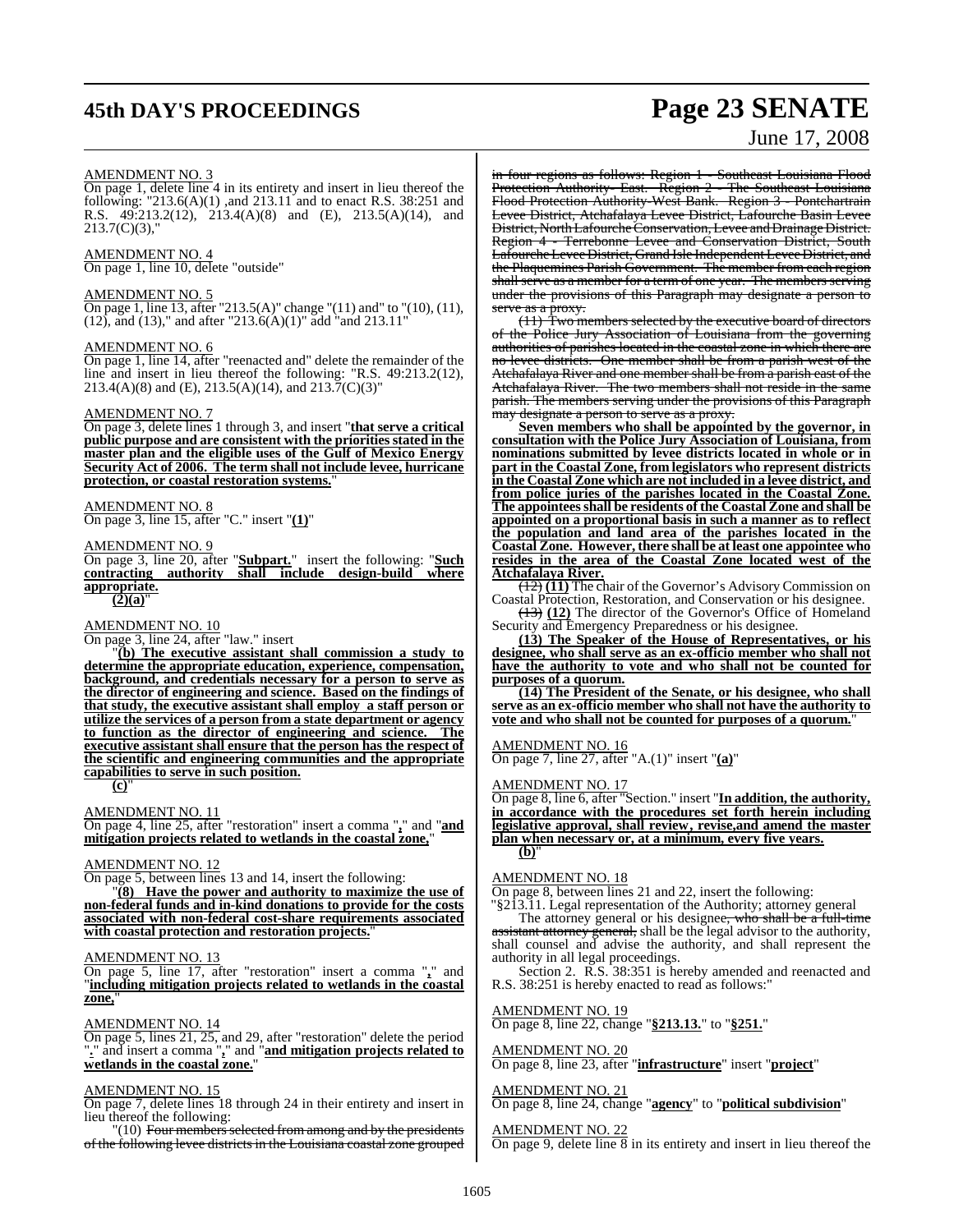## **Page 24 SENATE 45th DAY'S PROCEEDINGS**

following:

"**(d) Description of how the project is consistent with the priorities of the master plan and how the project will address mitigation issues.**"

#### AMENDMENT NO. 23

On page 9, line 13, after "**which**" insert the following: "**shall hold no less than three public hearings in separate locations within the Coastal Zone for the purpose of receiving public testimony and comment from requesting authorities and citizens regarding the proposed infrastructure projects. The department**"

#### AMENDMENT NO. 24

On page 9, after line 18, add the following:

"§351. Authority to expropriate and acquire property prior to judgment

Notwithstanding any other law to the contrary, and in addition to the methods and procedures for acquisition or utilization of servitudes for levee and related purposes by levee districts and levee and drainage districts, whenever any levee district or levee and drainage district cannot appropriate or amicably acquire immovable property needed for levee purposes, including but not limited to flooding and hurricane protection purposes**, integrated coastal protection projects**, the levee district or levee and drainage district may acquire the property by expropriation prior to judgment in accordance with the provisions of this Part. The method of expropriation provided by this Part shall be authorized for corporeal property and servitudes and for both riparian and nonriparian property."

#### **LEGISLATIVE BUREAU AMENDMENTS**

Amendments proposed by Legislative Bureau to Reengrossed Senate Bill No. 367 by Senator Dupre

#### AMENDMENT NO. 1

In House Committee Amendment No. 24 proposed by the House Committee on Natural Resources and Environment to Reengrossed Senate Bill No. 367, between lines 13 and 14 insert: "\* \* \*"

#### **HOUSE FLOOR AMENDMENTS**

Amendments proposed by Representatives Perry and Baldone to Reengrossed Senate Bill No. 367 by Senator Dupre

#### AMENDMENT NO. 1

In House Committee Amendment No. 15 proposed by the House Committee on Natural Resources and Environment and adopted by the House on June 2, 2008, on page 3, delete lines 1 through 11, and insert "**Seven members who shall be appointed by the governor, in consultation with the Police Jury Association of Louisiana and the Association of Levee Boards of Louisiana, from nominations submitted by levee districts located in whole or in part in the coastal zone, from legislators who represent districts in whole or in part in the coastal zone, and from parish governing authorities located in whole or in part in the coastal zone. The appointees shall be residents of the coastal zone and shall be appointed on a proportional basis in such a manner as to reflect the population and land area of the parishes located in whole or in part in the coastal zone. However, there shall be at least two appointees who reside in the area of the coastal zone located west of the Atchafalaya River and at least two appointees who reside in the area of the coastal zone located east of the Atchafalaya River.**"

#### AMENDMENT NO. 2

In House Committee Amendment No. 24 proposed by the House Committee on Natural Resources and Environment and adopted by the House on June 2, 2008, on page 4, line 21, delete "**including**" and insert "**or**"

Senator Dupre moved to concur in the amendments proposed by the House.

### **ROLL CALL**

The roll was called with the following result:

YEAS

| Mr. President | Dupre       | McPherson     |
|---------------|-------------|---------------|
| Adley         | Erdey       | Michot        |
| Alario        | Gautreaux B | Morrish       |
| Amedee        | Gautreaux N | Mount         |
| <b>Broome</b> | Gray        | Murray        |
| Cassidy       | Hebert      | <b>Nevers</b> |
| Cheek         | Heitmeier   | Ouinn         |
| Cravins       | Jackson     | Riser         |
| Crowe         | Kostelka    | Shaw          |
| Donahue       | Long        | Smith         |
| Dorsey        | Marionneaux | Thompson      |
| Duplessis     | Martiny     | Walsworth     |
| Total - $36$  |             |               |
|               | NAYS        |               |

Total - 0

ABSENT

LaFleur Shepherd

Total - 2

The Chair declared the amendments proposed by the House were concurred in. Senator Dupre moved to reconsider the vote by which the amendments were concurred in and laid the motion on the table.

#### **SENATE BILL NO. 383—** BY SENATOR HEBERT

AN ACT To enact R.S. 30:2159, relative to landfill sites in certain parishes; to provide for certain restrictions; and to provide for related matters.

The bill was read by title. Returned from the House of Representatives with the following amendments:

#### **HOUSE COMMITTEE AMENDMENTS**

Amendments proposed by House Committee on Natural Resources and Environment to Engrossed Senate Bill No. 383 by Senator Hebert

#### AMENDMENT NO. 1

On page 1, line 12, after "**facility**" and before "**within**" insert a comma "

Senator Hebert moved to concur in the amendments proposed by the House.

#### **ROLL CALL**

The roll was called with the following result:

#### YEAS

| Mr. President | Dupre       | McPherson     |
|---------------|-------------|---------------|
| Adley         | Erdey       | Michot        |
| Alario        | Gautreaux B | Morrish       |
| Amedee        | Gautreaux N | Mount         |
| Broome        | Gray        | Murray        |
| Cassidy       | Hebert      | <b>Nevers</b> |
| Cheek         | Heitmeier   | Ouinn         |
| Cravins       | Jackson     | Riser         |
| Crowe         | Kostelka    | Shaw          |
| Donahue       | Long        | Smith         |
| Dorsey        | Marionneaux | Thompson      |
| Duplessis     | Martiny     | Walsworth     |
| Total - 36    |             |               |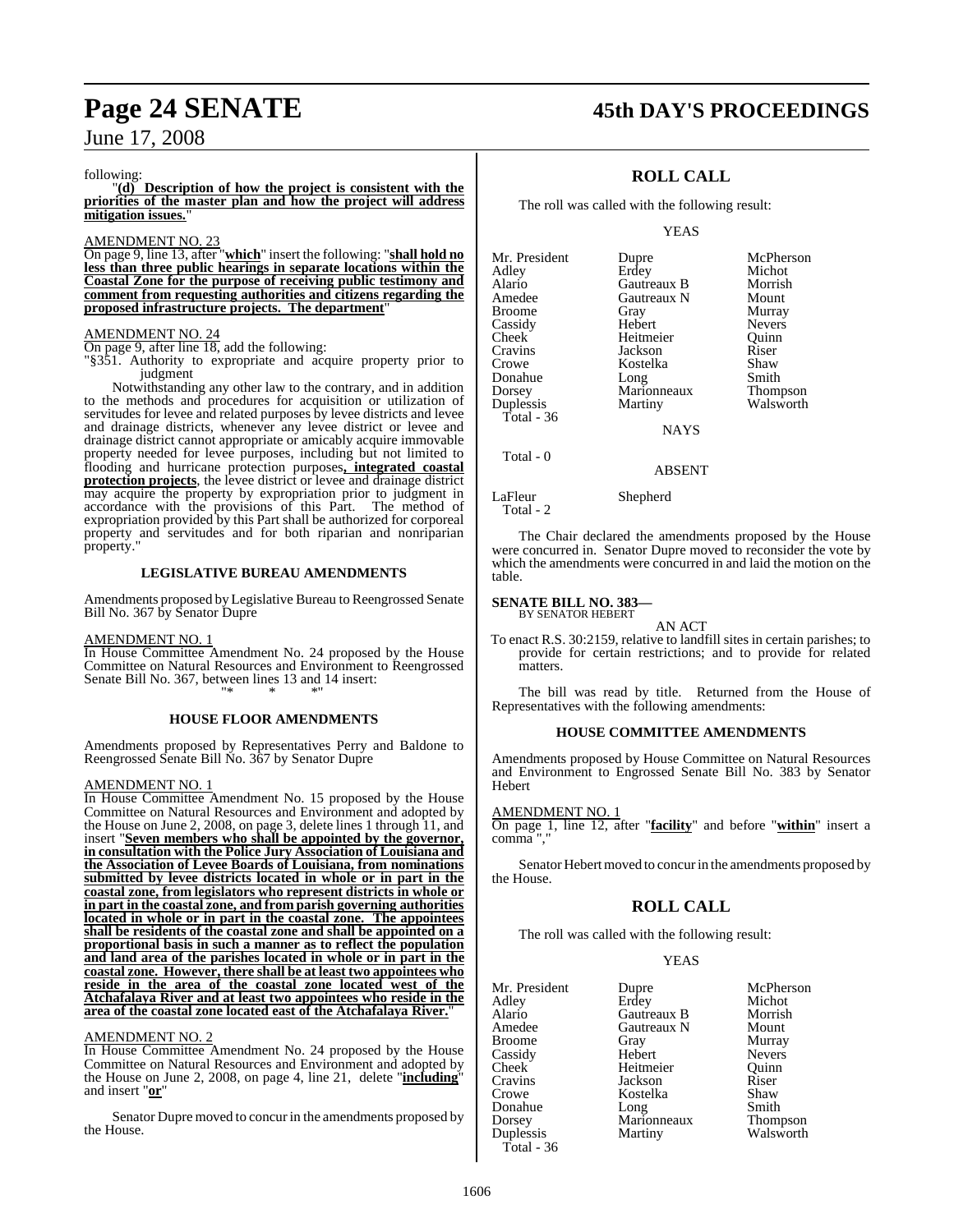## **45th DAY'S PROCEEDINGS Page 25 SENATE**

#### **NAYS**

Total - 0

ABSENT

LaFleur Shepherd Total - 2

The Chair declared the amendments proposed by the House were concurred in. Senator Hebert moved to reconsider the vote by which the amendments were concurred in and laid the motion on the table.

#### **SENATE BILL NO. 407—**

BY SENATOR DONAHUE AND REPRESENTATIVES SCHRODER AND PEARSON AND SENATOR SCALISE AN ACT

To enact Part IV of Chapter 5 of Title 48 of the Louisiana Revised Statutes of 1950, to be comprised of R.S. 48:1171, relative to public bridges; to prohibit certain contracts with regard to certain bridges without legislative approval; and to provide for related matters.

The bill was read by title. Returned from the House of Representatives with the following amendments:

#### **HOUSE FLOOR AMENDMENTS**

Amendments proposed by Representative Schroder to Engrossed Senate Bill No. 407 by Senator Donahue

#### AMENDMENT NO. 1

On page 1, line 2, after "enact" delete the remainder of the line and on line 3, delete "comprised of R.S. 48:1171" and insert "R.S. 48:942 and to repeal R.S. 48:492 as enacted by Act No. \_\_\_\_\_ which originated as House Bill No. 1081 of the 2008 Regular Session of the Legislature"

#### AMENDMENT NO. 2

On page 1, delete lines 7 through 9 in their entirety and insert in lieu thereof:

"Section 1. R.S. 48:942 is hereby enacted to read as follows:"

AMENDMENT NO. 3

On page 1, line 10, change "**§1171. Prohibited Contracts**" to "**§942. Contracts relating to bridges**"

AMENDMENT NO. 4

On page 1, line 11, delete "**nor"** and insert a comma "**,**" in lieu thereof

#### AMENDMENT NO. 5

On page 1, line 12, delete "**any**" and after "**state**" insert the following: "**nor any board or commission created pursuant to a local services agreement**"

#### AMENDMENT NO. 6

On page 2, after line 6, insert the following:

"Section 2. R.S. 48:492 as enacted by Act No. \_\_\_\_ which originated as House Bill No. 1081 of the 2008 Regular Session of the Legislature is hereby repealed in its entirety."

Senator Donahue moved to concur in the amendments proposed by the House.

#### **ROLL CALL**

The roll was called with the following result:

#### YEAS

| Mr. President   | Dupre       | Michot  |
|-----------------|-------------|---------|
| Adley<br>Alario | Erdev       | Morrish |
|                 | Gautreaux B | Mount   |
| Amedee          | Gautreaux N | Murray  |

June 17, 2008

| Broome<br>Cassidy<br>Cheek<br>Cravins<br>Crowe<br>Donahue<br>Dorsey<br>Duplessis<br>Total - $35$ | Gray<br>Hebert<br>Heitmeier<br>Jackson<br>Long<br>Marionneaux<br>Martiny<br>McPherson<br><b>NAYS</b> | <b>Nevers</b><br>Ouinn<br>Riser<br>Shaw<br>Smith<br>Thompson<br>Walsworth |
|--------------------------------------------------------------------------------------------------|------------------------------------------------------------------------------------------------------|---------------------------------------------------------------------------|
| Total - 0                                                                                        | <b>ABSENT</b>                                                                                        |                                                                           |
| Kostelka<br>Total - 3                                                                            | LaFleur                                                                                              | Shepherd                                                                  |

The Chair declared the amendments proposed by the House were concurred in. Senator Donahue moved to reconsider the vote by which the amendments were concurred in and laid the motion on the table.

#### **SENATE BILL NO. 448—**

BY SENATOR SHEPHERD

AN ACT To amend and reenact R.S. 40:1149(A) and (C) and to enact R.S. 40:1149(D), relative to water supply and sewerage systems; to provide for certified operators; and to provide for related matters.

On motion of Senator Broome, the bill was read by title and returned to the Calendar, subject to call.

#### **Senator N. Gautreaux in the Chair**

### **SENATE BILL NO. 474—**

BY SENATOR GRAY

- AN ACT
- To amend and reenact Code of Criminal Procedure Article 648(A)(introductory paragraph), (A)(2), and (B)(3)(introductory paragraph) and to repeal Code of Criminal Procedure Article  $648(B)(2)$ , relative to mental capacity to proceed to trial in criminal cases; to provide for procedure after determination of mental capacity; to require that certain criteria be satisfied; and to provide for related matters.

The bill was read by title. Returned from the House of Representatives with the following amendments:

#### **HOUSE COMMITTEE AMENDMENTS**

Amendments proposed by House Committee on Administration of Criminal Justice to Reengrossed Senate Bill No. 474 by Senator Gray

#### AMENDMENT NO. 1

On page 1, at the end of line 2, delete the comma ","

#### AMENDMENT NO. 2

On page 1, delete line 3 in its entirety and insert "and  $(B)(3)$ (introductory paragraph), to enact Code of Criminal Procedure Article  $648(A)(2)(c)$ , and to repeal Code of Criminal Procedure'

### AMENDMENT NO. 3

On page 1, between lines 4 and 5, insert "to provide with respect to the burden of proof regarding mental capacity determinations;"

#### AMENDMENT NO. 4

On page 1, line 6, after "satisfied;" and before "and" insert "to repeal provisions authorizing the release of a defendant on probation;

#### AMENDMENT NO. 5

On page 1, at the end of line 8, delete the comma "," and " $(A)(2)$ ,"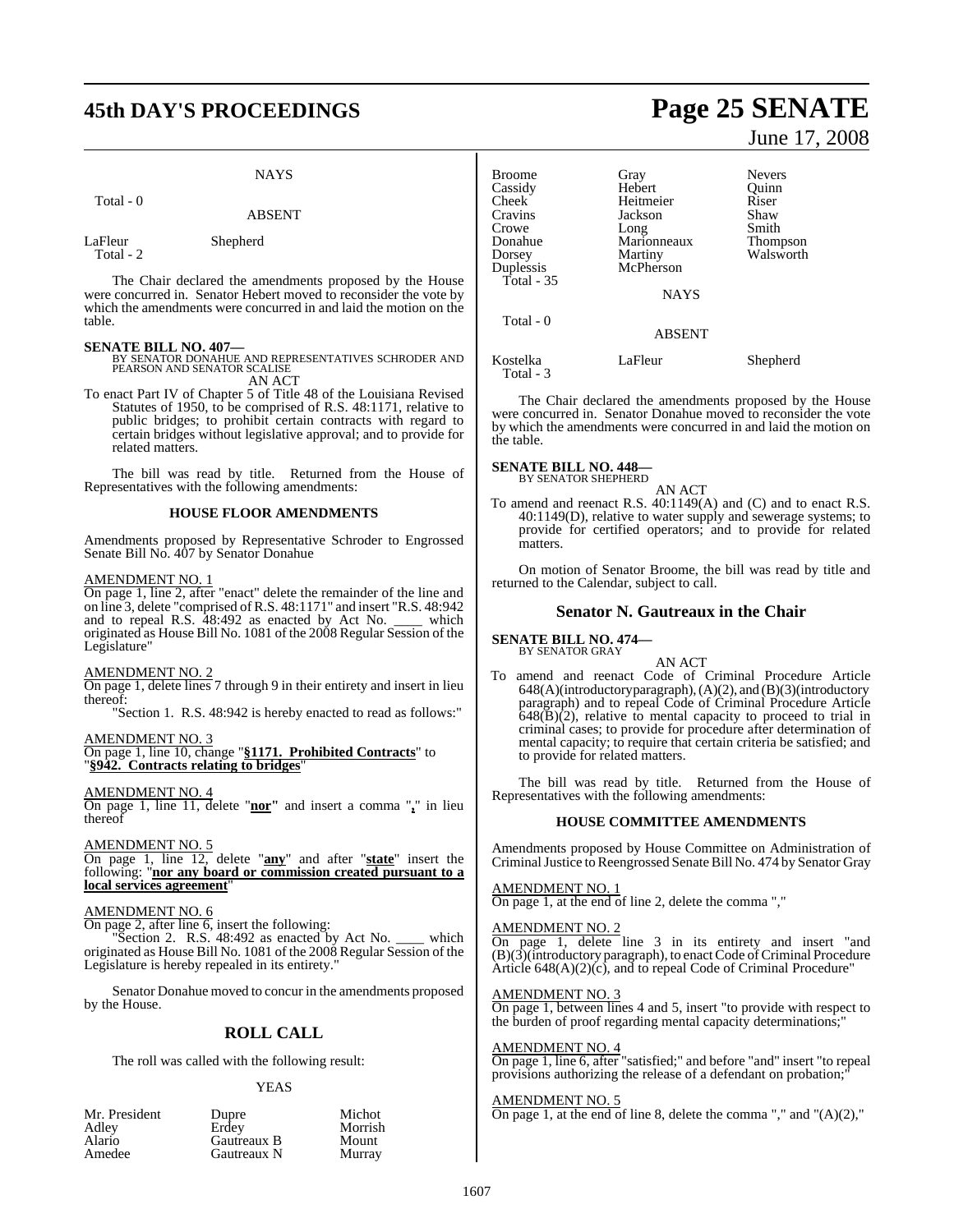#### AMENDMENT NO. 6

On page 1, line 9, after "reenacted" and before "to" insert "and Code of Criminal Article  $648(A)(2)(c)$  is hereby enacted"

AMENDMENT NO. 7 On page 1, delete line 17 in its entirety

#### AMENDMENT NO. 8

On page 2, delete lines 1 through 20 in their entirety

#### **LEGISLATIVE BUREAU AMENDMENTS**

Amendments proposed by Legislative Bureau to Reengrossed Senate Bill No. 474 by Senator Gray

#### AMENDMENT NO. 1

In House Committee Amendment No. 6 proposed by the House Committee on Administration of Criminal Justice to Reengrossed Senate Bill No. 474 by Senator Gray, on line 16 after "Criminal" and before "Article" insert "Procedure"

#### AMENDMENT NO. 2

In House Committee Amendment No. 7 proposed by the House Committee on Administration of Criminal Justice to Reengrossed Senate Bill No. 474 by Senator Gray, on line 19 after "entirety" insert " and insert ' $(2)$  \*

#### AMENDMENT NO. 3

On page 2, line 23, following "**in**" and before "**, the court**" change "**Paragraph (b)**" to "**Item (b) of this Subparagraph**"

#### **HOUSE FLOOR AMENDMENTS**

Amendments proposed by Representative Richmond to Reengrossed Senate Bill No. 474 by Senator Gray

#### AMENDMENT NO. 1

Delete House Committee Amendment No. 1 proposed by the House Committee on Administration of Criminal Justice and adopted by the House of Representatives on June 2, 2008.

#### AMENDMENT NO. 2

In House Committee Amendment No. 2 proposed by the House Committee on Administration of Criminal Justice and adopted by the House of Representatives on June 2, 2008, on line 4, change "and  $(B)(3)$ (introductory paragraph)" to " $(B)(1)$  and  $(B)(3)$ (introductory paragraph)"

#### AMENDMENT NO. 3

In House Committee Amendment No. 5 proposed by the House Committee on Administration of Criminal Justice and adopted by the House of Representatives on June 2, 2008, at the end of line 14, insert "and insert " $(B)(1)$ ,"

#### AMENDMENT NO. 4

On page 2, line 27, after "proceedings." insert "If the defendant is civilly committed to a treatment facility pursuant to Title 28 of the Revised Statutes of 1950, the director of the institution designated for the patient's treatment shall, in writing, notify the court and the district attorney when the patient is to be discharged or conditionally discharged, as long as the charges are pending.

#### AMENDMENT NO. 5

On page 2, delete line 28 and insert in lieu thereof the following:

"B.(1) In no instance shall such custody, care, and treatment exceed the time of the maximum sentence the defendant could receive if convicted of the crime with which he is charged. At any time after commitment and on the recommendation of the superintendent of the institution that the defendant will not attain the capacity to proceed with his trial in the foreseeable future, the court shall, within sixty days and after at least ten days notice to the district attorney, and defendant's counsel <u>and the Bureau of Legal Services</u> of the Department of Health and Hospitals, conduct a contradictory hearing to determine whether the mentally defective defendant is, and

# **Page 26 SENATE 45th DAY'S PROCEEDINGS**

will in the foreseeable future be, incapable of standing trial and whether he is a danger to himself or others. \* \* \*"

#### AMENDMENT NO. 6

On page 3, line 5, change "seventy-two hours" to "ten days exclusive of weekends and holidays"

Senator Gray moved to concur in the amendments proposed by the House.

#### **ROLL CALL**

The roll was called with the following result:

#### YEAS

| Mr. President | Dupre       | McPherson     |
|---------------|-------------|---------------|
| Adlev         | Erdey       | Michot        |
| Alario        | Gautreaux B | Morrish       |
| Amedee        | Gautreaux N | Mount         |
| Broome        | Gray        | Murray        |
| Cassidy       | Hebert      | <b>Nevers</b> |
| Cheek         | Heitmeier   | Ouinn         |
| Cravins       | Jackson     | Riser         |
| Crowe         | Kostelka    | Shaw          |
| Donahue       | Long        | Smith         |
| Dorsey        | Marionneaux | Thompson      |
| Duplessis     | Martiny     | Walsworth     |
| Total - 36    |             |               |
|               | <b>NAYS</b> |               |
|               |             |               |

ABSENT

LaFleur Shepherd

Total - 2

Total - 0

The Chair declared the amendments proposed by the House were concurred in. Senator Gray moved to reconsider the vote by which the amendments were concurred in and laid the motion on the table.

#### **SENATE BILL NO. 517—**

BY SENATORS AMEDEE, ADLEY, BROOME, CHAISSON, CHEEK,<br>CRAVINS,CROWE,DONAHUE,DORSEY,DUPLESSIS,DUPRÉ,ERDEY,<br>B.GAUTREAUX,N.GAUTREAUX,GRAY,HEBERT,HEITMEIER,LONG,<br>MARTINY, MCPHERSON, MICHOT, MORRISH, MOUNT, MURRAY,<br>NEVERS, QUINN, AN ACT

To amend and reenact R.S.  $15:544(A)$ ,  $(B)(1)$  and  $(D)(1)$  and  $(2)$ , relative to registration of sex offenders; to provide for registration and notification of sex offenders; to provide for procedure; and to provide for related matters.

The bill was read by title. Returned from the House of Representatives with the following amendments:

#### **HOUSE COMMITTEE AMENDMENTS**

Amendments proposed by House Committee on Administration of Criminal Justice to Reengrossed Senate Bill No. 517 by Senator Amedee

#### AMENDMENT NO. 1

On page 1, line 2, after "reenact" and before the comma, change "R.S. 15:544(A),  $(B)(1)$  and  $(D)(1)$  and  $(2)$ " to "R.S. 15:541(1) $(d)$ through (k) and  $544(A)$ , (B), (C), and (D)(3) and to enact R.S.  $15:541(1)(1)$  and (m) and  $544(E)$ "

#### AMENDMENT NO. 2

On page 1, at the end of line 3, delete "to provide" and at the beginning of line 4, delete "for procedure;" and insert in lieu thereof "to provide for the duration of registration and notification requirements; to provide for a procedure to extend the duration of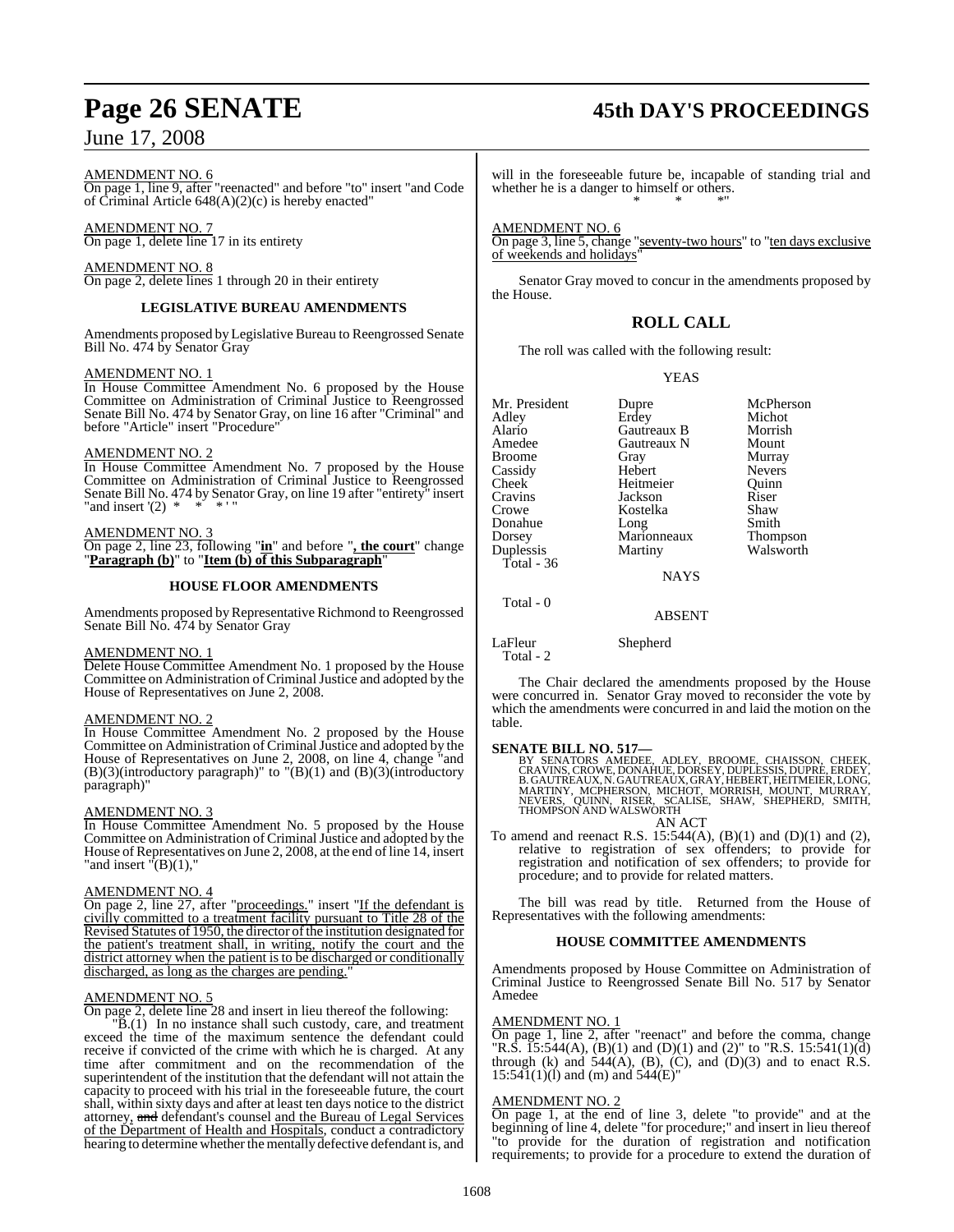# **45th DAY'S PROCEEDINGS Page 27 SENATE**

# June 17, 2008

registration and notification requirements; to provide with respect to the definition of an "aggravated offense";

#### AMENDMENT NO. 3

On page 1, line 6, after "Section 1." delete the remainder of the line and insert "R.S.  $15:541(1)(d)$  through (k) and  $544(A)$ , (B), (C), and (D)(3) are hereby amended and reenacted and R.S.  $15:541(1)(1)$  and  $(m)$  and 544 $(E)$  are hereby enacted"

#### AMENDMENT NO. 4

On page 1, at the beginning of line 7, delete "reenacted"

#### AMENDMENT NO. 5

On page 1, between lines 7 and 8, insert the following:

"§541. Definitions

For the purposes of this Chapter, the definitions of terms in this Section shall apply:

(1) "Aggravated offense" means a conviction for the perpetration or attempted perpetration of, or conspiracy to commit, any of the following:

#### \* \* \* **(d) Sexual battery prosecuted under the provisions of R.S. 14:43.1(C)(2).**

(d)**(e)** Second degree sexual battery (R.S. 14:43.2)

(e)**(f)** Aggravated kidnapping (R.S. 14:44) of a child who has not attained the age of eighteen years.

(f)**(g)** Second degree kidnapping (R.S. 14:44.1) of a child who has not attained the age of eighteen years.

(g)**(h)** Aggravated kidnapping of child (R.S. 14:44.2).

 $\overline{(h)}\overline{(i)}$  Simple kidnapping  $(R.S. 14:45)$  of a child who has not attained the age of eighteen years.

 $\frac{d^2y}{dx^2}$  Aggravated incest (R.S. 14:78.1) involving sexual intercourse, second degree sexual battery, or oral sexual battery**, or**

**when prosecuted under the provisions of R.S. 14:78.1(D)(2)**. **(k) Molestation of a juvenile prosecuted under the provisions of R.S. 14:81.2(E)(1).**

(i)(I) Aggravated crime against nature (R.S. 14:89.1). (k)**(m)** Sexual battery of the infirm (R.S. 14:93.5). \* \* \*"

#### AMENDMENT NO. 6

On page 1, delete lines 9 through 17 and on page 2, delete lines 1 through 14 in their entirety and insert in lieu thereof:

A. Except as provided for in Subsection B of this Section, a person required to register and provide notification pursuant to the provisions of this Chapter shall comply with the requirement for a period of fifteen years from the date of the initial registration, **or the duration of the lifetime of the offender as provided in Subsection E of this Section,** unless the underlying conviction is reversed, set aside, or vacated. The requirement to register shall apply to an offender who is pardoned.

B.(1) A person required to register pursuant to this Chapter who was convicted of a sexual offense against a victim who is a minor as defined in R.S. 15:541(14.2) shall register and maintain his registration and provide community notification pursuant to the provisions of this Chapter for a period of twenty-five years from the date of initial registration, **or the duration of the lifetime of the offender as provided in Subsection E of this Section,** unless the underlying conviction is reversed, set aside, or vacated. The requirement to register shall apply to an offender who is pardoned.

(2) A person required to register pursuant to this Chapter who was convicted of an aggravated offense as defined in R.S. 15:541(1) or a person with a prior conviction for an offense for which registration is required by the provisions of this Chapter shall register and maintain his registration and provide community notification pursuant to the provisions of this Chapter for the duration of the lifetime of the offender, unless the underlying conviction is reversed, set aside or vacated. The requirement to register shall apply to an offender who is pardoned. **Any of the following persons required to register pursuant to this Chapter shall register and provide notification for the duration of their lifetime, even if granted a first offender pardon, unless the underlying conviction is reversed, set aside, or vacated:**

**(a) A person required to register pursuant to this Chapter who was convicted of an aggravated offense as defined in R.S. 15:541;**

**(b) A juvenile adjudicated for the enumerated offenses in R.S. 15:542(A)(3); or**

**(c) A person with a prior conviction or adjudication for an offense for which registration is required by the provisions of this Chapter, whether or not the prior offense required registration at the time of commission or conviction, who subsequently is convicted of or adjudicated for an offense which requires registration under the provisions of this Chapter.**

C. If an offender begins the period of registration and notification and is subsequently incarcerated for the commission of a subsequent felony or where probation or parole of the offender is revoked, **for any reason other than a misdemeanor arrest or a misdemeanor conviction or for a felony arrest which does not result in a conviction,** then the period of registration and notification shall begin anew on the day the offender is released from incarceration, with no credit for the period of time in which the offender complied with registration and notification requirements prior to his incarceration.

D.

\* \* \* (3) For purposes of this Subsection, an offender maintains a "clean record" by:

\* \* \* (d) Successfully completing an appropriate sex offender treatment program certified by this state or **by a registered treatment as provided in R.S. 24:936 or an appropriate sex offender treatment program certified** by the Attorney General of the United States.

\* \* \* **E.(1) Notwithstanding the provisions of Subsection A or Paragraph (B)(1) of this Section, the court, upon motion of the district attorney, and after a contradictory hearing, shall have the authority to order a person required to register and provide notification pursuant to the provisions of this Chapter to register and notify for the duration of the lifetime of the offender upon a showing by a preponderance of the evidence that the offender poses a substantial risk of committing another offense requiring registration pursuant to this Chapter. The district attorney and the offender may enter into a plea agreement requiring the offender to register and provide notification for the duration of the lifetime of the offender without a contradictory hearing.**

**(2) Whenever the registration and notification period of a sex offender has been increased to lifetime pursuant to the provisions of Paragraph (1) of this Subsection, upon maintenance of a clean record for the minimum time period applicable to the offense of conviction as provided by the provisions of Subsection A or Paragraph (B)(1) of this Section, the offender may petition the court in the jurisdiction of conviction, or if convicted out of state, in the jurisdiction of the offender's residence, to be relieved of the registration and notification requirements of this Chapter. The district attorney shall be served with the petition and the matter shall be set for contradictory hearing. Upon a finding by clear and convincing evidence that the offender has maintained a "clean record" as defined in this Section and that the offender does not pose a substantial risk of committing another offense requiring registration pursuant to this Chapter, the court may order that the offender be relieved of the obligation to register and notify pursuant to this Chapter.**"

Senator Amedee moved to concur in the amendments proposed by the House.

#### **ROLL CALL**

The roll was called with the following result:

#### YEAS

| Mr. President   | Dupre       | McPherson |
|-----------------|-------------|-----------|
| Adley<br>Alario | Erdev       | Michot    |
|                 | Gautreaux B | Morrish   |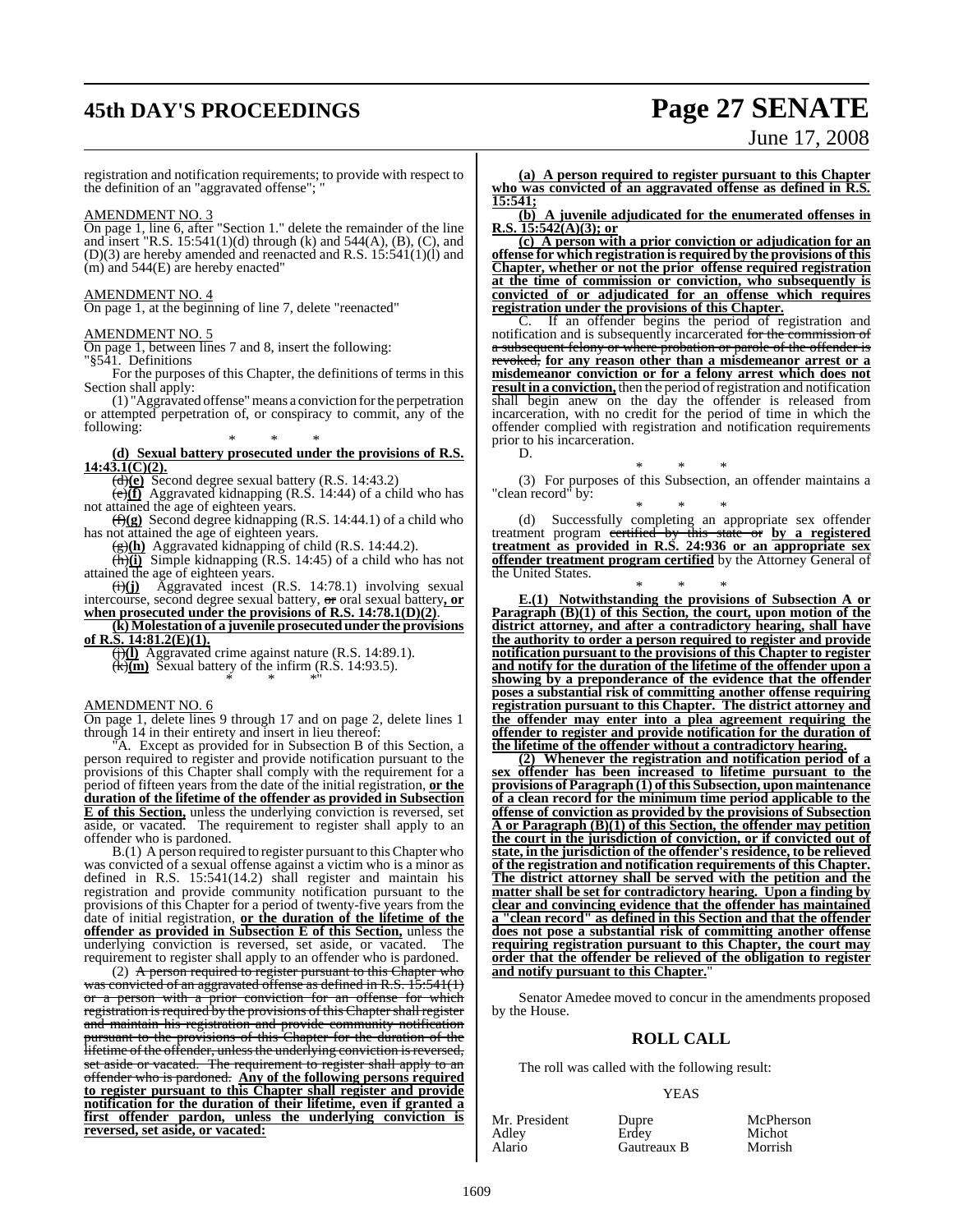| Amedee        | Gautreaux N   | Mount         |
|---------------|---------------|---------------|
| <b>Broome</b> | Gray          | Murray        |
| Cassidy       | Hebert        | <b>Nevers</b> |
| Cheek         | Heitmeier     | Ouinn         |
| Cravins       | Jackson       | Riser         |
| Crowe         | Kostelka      | Shaw          |
| Donahue       | Long          | Smith         |
| Dorsey        | Marionneaux   | Thompson      |
| Duplessis     | Martiny       | Walsworth     |
| Total - 36    |               |               |
|               | <b>NAYS</b>   |               |
| Total - 0     |               |               |
|               | <b>ABSENT</b> |               |

LaFleur Shepherd

Total - 2

The Chair declared the amendments proposed by the House were concurred in. Senator Amedee moved to reconsider the vote by which the amendments were concurred in and laid the motion on the table.

#### **SENATE BILL NO. 520—** BY SENATOR MORRISH

AN ACT

To enact R.S. 9:1149.4(C), relative to the immobilization of manufactured homes; to prohibit certain actionsto collect tax on the purchase of certain manufactured homes used as residences; and to provide for related matters.

The bill was read by title. Returned from the House of Representatives with the following amendments:

#### **HOUSE COMMITTEE AMENDMENTS**

Amendments proposed by House Committee on Ways and Means to Reengrossed Senate Bill No. 520 by Senator Morrish

#### AMENDMENT NO. 1

On page 1, at the end of line 17, change the period "." to a colon ":"

#### **HOUSE FLOOR AMENDMENTS**

Amendments proposed by Representative Hoffmann to Reengrossed Senate Bill No. 520 by Senator Morrish

#### AMENDMENT NO. 1

On page 2, delete lines 1 through 21 in their entirety and insert the following:

"**(a) Any parish with a population between nine thousand eight hundred and ten thousand five hundred and forty.**

**(b) Any parish with a population between fifteen thousand and fifteen thousand two hundred.**

**(c) Any parish with a population between twenty-one thousand and twenty-one thousand two hundred and forty.**

**(d) Any parish with a population between twenty-one thousand three hundred and twenty-two thousand seven hundred and eighty.**

**(e) Any parish with a population between twenty-three thousand three hundred and twenty-five thousand four hundred seventy.**

**(f) Any parish with a population between twenty-six thousand and twenty-eight thousand.**

**(g) Any parish with a population between thirty-one thousand two hundred and thirty-six thousand.**

**(h) Any parish with a population between forty-three thousand and ninety-two thousand.**

**(i) Any parish with a population between ninety-nine thousand five hundred and one hundred ten thousand.**

**(j) Any parish with a population between one hundred sixty thousand and two hundred thousand.**

**(k) Any parish with a population over four hundred ten thousand.**"

# **Page 28 SENATE 45th DAY'S PROCEEDINGS**

#### AMENDMENT NO. 2

On page 2, between lines 27 and 28, insert the following:

"**(3) The purchaser of a manufactured home who formerly lived at a physical address on or after September 1, 2004 within one of the parishes as provided for in Paragraph 1 of this Subsection, who bought a manufactured home on or after September 1, 2005 through December 31, 2006 for use solely as residential housing, shall also be eligible for the relief provided for in this Subsection if the purchaser submits an Affidavit of Displacement to the Department of Revenue attesting that the purchaser resided in one of the parishes as provided for in** Paragraph 1 of this Subsection on or after September 1, 2004.'

Senator Morrish moved to concur in the amendments proposed by the House.

#### **ROLL CALL**

The roll was called with the following result:

#### YEAS

|             | Michot                 |
|-------------|------------------------|
| Erdey       | Morrish                |
| Gautreaux B | Mount                  |
| Gautreaux N | Murray                 |
| Gray        | <b>Nevers</b>          |
| Hebert      | Ouinn                  |
| Heitmeier   | Riser                  |
| Jackson     | Shaw                   |
| Long        | Smith                  |
| Marionneaux | Thompson               |
| Martiny     | Walsworth              |
| McPherson   |                        |
|             |                        |
| <b>NAYS</b> |                        |
|             |                        |
|             |                        |
|             |                        |
|             | Dupre<br><b>ABSENT</b> |

Kostelka LaFleur Shepherd Total - 3

The Chair declared the amendments proposed by the House were concurred in. Senator Morrish moved to reconsider the vote by which the amendments were concurred in and laid the motion on the table.

#### **SENATE BILL NO. 564—** BY SENATOR GRAY

AN ACT

To enact R.S. 33:9091.12, relative to the Maple Area Residents Security Tax District in Orleans Parish; to create and provide relative to such district, including provisions for the district and its board of commissioners and their powers, duties, functions and responsibilities; to provide for the imposition and collection of a parcel fee and for the use thereof; to provide relative to liability of board members and officers; and to provide for related matters.

The bill was read by title. Returned from the House of Representatives with the following amendments:

#### **HOUSE COMMITTEE AMENDMENTS**

Amendments proposed byHouse Committee on Municipal, Parochial and Cultural Affairs to Engrossed Senate Bill No. 564 by Senator Gray

#### AMENDMENT NO. 1

On page 5, delete lines 8 through 16 in their entirety and insert the following: "**resolution of the board. The fee shall be a flat fee per improved parcel of land not to exceed four hundred dollars per**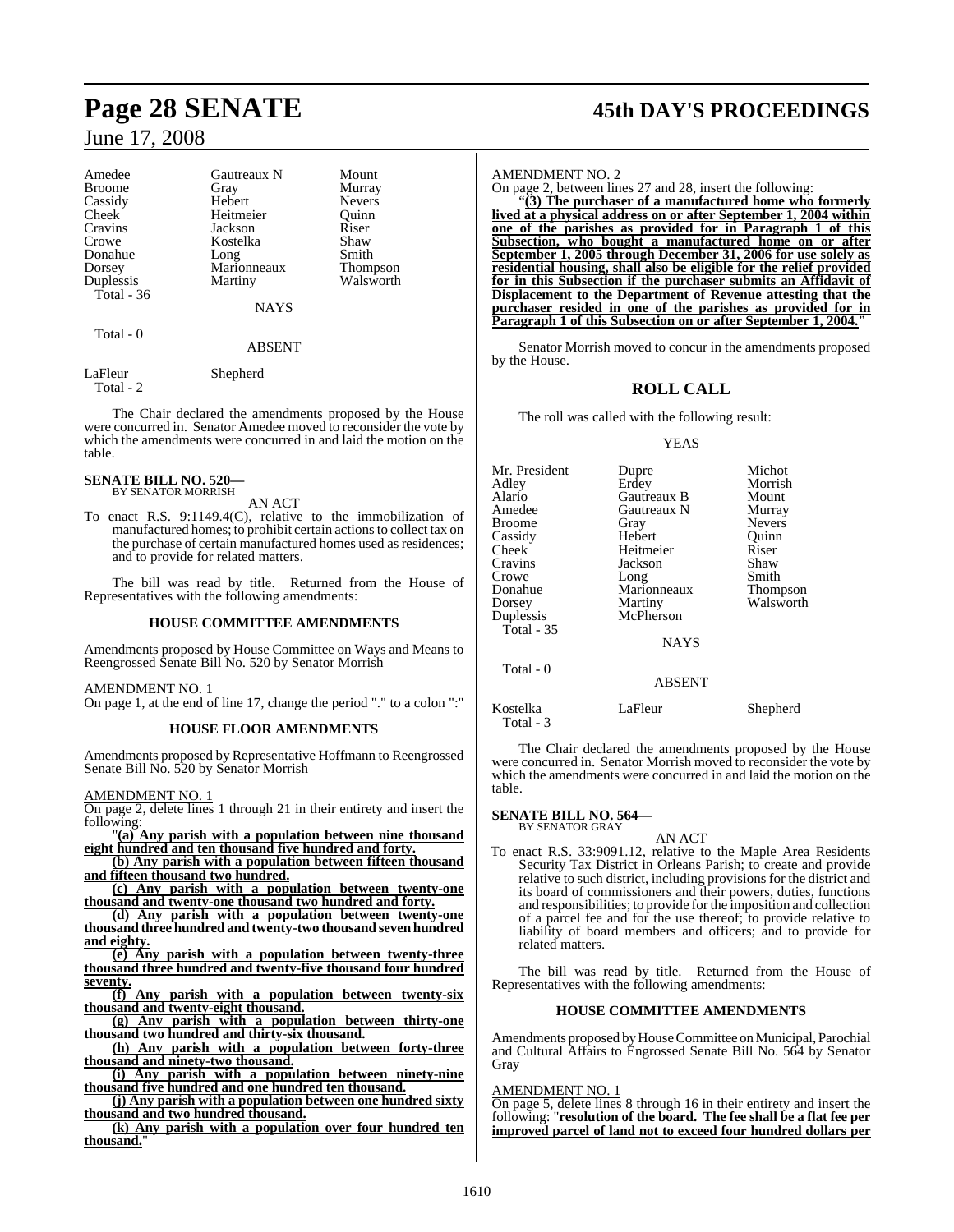# **45th DAY'S PROCEEDINGS Page 29 SENATE**

# June 17, 2008

#### **year for each improved parcel for calendar year 2009, provided that the maximum shall be increased twenty-five dollars per year for each calendar year after 2009.**"

#### AMENDMENT NO. 2

On page 8, after line 12, insert the following:

"Section 2. This Act shall become effective upon signature by the governor or, if not signed by the governor, upon expiration of the time for bills to become law without signature by the governor, as provided by Article III, Section 18 of the Constitution of Louisiana. If vetoed by the governor and subsequently approved by the legislature, this Act shall become effective on the day following such approval."

#### **HOUSE FLOOR AMENDMENTS**

Amendments proposed by Representative Hines to Engrossed Senate Bill No. 564 by Senator Gray

#### AMENDMENT NO. 1

In House Committee Amendment No. 1 proposed by the House Committee on Municipal, Parochial and Cultural Affairs and adopted by the House of Representatives on June 3, 2008, on page 1, line 5, change ""2009, provided that" to "2009; however,

### AMENDMENT NO. 2

On page 2, line 26, between "**own**" and "**property**" insert "**immovable**"

AMEND<u>MENT NO. 3</u> On page 4, line 24, change "**real**" to "**immovable**"

Senator Gray moved to concur in the amendments proposed by the House.

#### **ROLL CALL**

The roll was called with the following result:

#### YEAS

| Mr. President | Dupre       | Michot          |
|---------------|-------------|-----------------|
| Adley         | Erdey       | Morrish         |
| Alario        | Gautreaux B | Mount           |
| Amedee        | Gautreaux N | Murray          |
| <b>Broome</b> | Gray        | <b>Nevers</b>   |
| Cassidy       | Hebert      | Ouinn           |
| Cheek         | Heitmeier   | Riser           |
| Cravins       | Jackson     | Shaw            |
| Crowe         | Long        | Smith           |
| Donahue       | Marionneaux | <b>Thompson</b> |
| Dorsey        | Martiny     | Walsworth       |
| Duplessis     | McPherson   |                 |
| Total $-35$   |             |                 |
|               | NAYS        |                 |
| Total - 0     |             |                 |
|               | ABSENT      |                 |

| Kostelka<br>Total - 3 | LaFleur | Shepherd |
|-----------------------|---------|----------|
|                       |         |          |

The Chair declared the amendments proposed by the House were concurred in. Senator Gray moved to reconsider the vote by which the amendments were concurred in and laid the motion on the table.

#### **SENATE BILL NO. 569—**

#### BY SENATOR MORRISH AN ACT

To enact Subpart P of Part II-A of Subtitle I of Title 39 of the Louisiana Revised Statues of 1950, to be comprised of R.S. 39:100.71, relative to the Manufactured Home Tax Fairness Fund; and to enact R.S. 47:1508(B)(26), relative to the

confidential character of tax records; to provide for the deposit and credit of certain money to the fund; to require appropriations for refunding certain tax, penalty, interest or other charges paid on the purchase of manufactured homes used or intended for use solely as residential housing; and to provide for related matters.

The bill was read by title. Returned from the House of Representatives with the following amendments:

#### **HOUSE COMMITTEE AMENDMENTS**

Amendments proposed by House Committee on Ways and Means to Reengrossed Senate Bill No. 569 by Senator Morrish

AMENDMENT NO. 1 On page 1, at the beginning of line 8, after "housing;" insert "to provide a deadline for requests for refunds;"

AMENDMENT NO. 2

On page 4, between lines 2 and 3, insert the following:

"**(3) Persons requesting a refund pursuant to the provisions of this Subsection shall submit a claim to the state treasurer on or before June 30, 2010.**"

#### **LEGISLATIVE BUREAU AMENDMENTS**

Amendments proposed by Legislative Bureau to Reengrossed Senate Bill No. 569 by Senator Morrish

AMENDMENT NO. 1

On page 3, line 6, following "**All**" and before "**and**" change "**unexpected**" to "**unexpended**"

#### **HOUSE FLOOR AMENDMENTS**

Amendments proposed by Representative Robideaux to Reengrossed Senate Bill No. 569 by Senator Morrish

#### AMENDMENT NO. 1

On page 3, between lines 7 and 8, insert the following: "**(3) All monies remaining in the fund on January 1, 2011** shall revert to the state general fund.

### **HOUSE FLOOR AMENDMENTS**

Amendments proposed by Representative Hoffmann to Reengrossed Senate Bill No. 569 by Senator Morrish

#### AMENDMENT NO. 1

On page 2, delete lines 3 through 23 in their entirety and insert the following:

"**(a) Any parish with a population between nine thousand eight hundred and ten thousand five hundred and forty.**

**(b) Any parish with a population between fifteen thousand and fifteen thousand two hundred.**

**(c) Any parish with a population between twenty-one thousand and twenty-one thousand two hundred and forty.**

**(d) Any parish with a population between twenty-one thousand three hundredandtwenty-two thousand seven hundred and eighty.**

**(e) Any parish with a population between twenty-three thousand three hundred and twenty-five thousand four hundred seventy.**

**(f) Any parish with a population between twenty-six thousand and twenty-eight thousand.**

**(g) Any parish with a population between thirty-one thousand two hundred and thirty-six thousand.**

**(h) Any parish with a population between forty-three thousand and ninety-two thousand.**

**(i) Any parish with a population between ninety-nine thousand five hundred and one hundred ten thousand.**

**(j) Any parish with a population between one hundred sixty thousand and two hundred thousand.**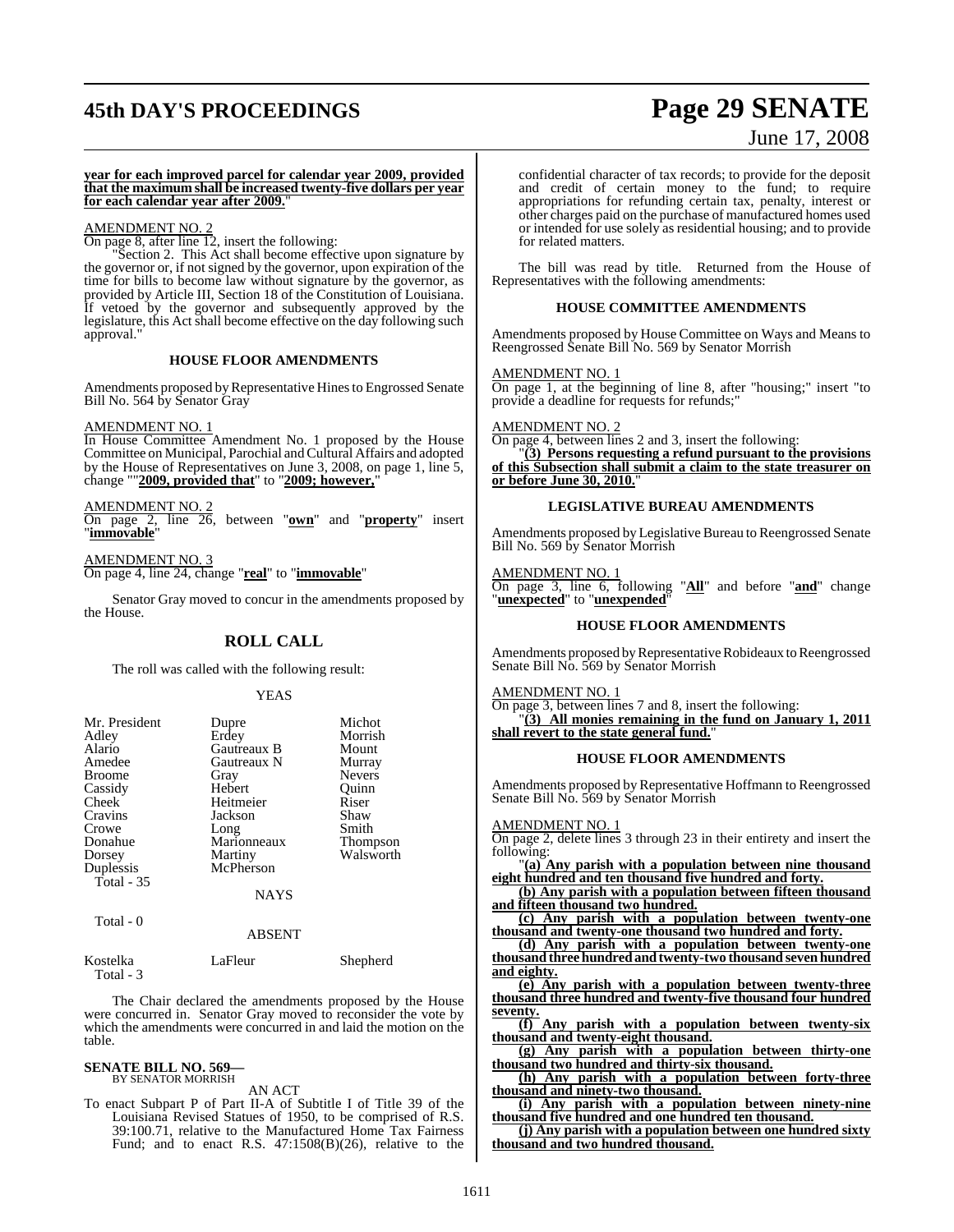## **Page 30 SENATE 45th DAY'S PROCEEDINGS**

### June 17, 2008

**(k) Any parish with a population over four hundred ten** thousand.

AMENDMENT NO. 2 On page 3, at the beginning of line 8, change "**D.(1)**" to "**D.(1)(a)**"

#### AMENDMENT NO. 3

On page 3, between lines 17 and 18, insert the following:

"**(b) The purchaser of a manufactured home who formerly lived at a physical address on or after September 1, 2004 within one of the parishes as provided for in Subsection A of this Section, who bought a manufactured home on or after September 1, 2005 through December 31, 2006 for use solely as residential housing, shall also be eligible for a refund of the tax, penalty, and interest, subject to the conditions provided for in this Subsection, if the purchaser submits an Affidavit of Displacement to the state treasurer attesting that the purchaser resided in one of the parishes as provided for in Subsection A of this Section on or after September 1, 2004. This affidavit shall be required in addition to any claim forms or other proof as required in this Subsection to establish eligibility for the refund.**"

Senator Morrish moved to concur in the amendments proposed by the House.

### **ROLL CALL**

The roll was called with the following result:

#### YEAS

| Mr. President<br>Adley<br>Alario<br>Amedee<br><b>Broome</b><br>Cassidy<br>Cheek<br>Cravins<br>Crowe<br>Donahue<br>Dorsey<br>Duplessis<br>Total - 36 | Dupre<br>Erdey<br>Gautreaux B<br>Gautreaux N<br>Gray<br>Hebert<br>Heitmeier<br>Jackson<br>Kostelka<br>Long<br>Marionneaux<br>Martiny<br><b>NAYS</b> | McPherson<br>Michot<br>Morrish<br>Mount<br>Murray<br><b>Nevers</b><br>Ouinn<br>Riser<br>Shaw<br>Smith<br>Thompson<br>Walsworth |
|-----------------------------------------------------------------------------------------------------------------------------------------------------|-----------------------------------------------------------------------------------------------------------------------------------------------------|--------------------------------------------------------------------------------------------------------------------------------|
| Total - 0                                                                                                                                           | <b>ABSENT</b>                                                                                                                                       |                                                                                                                                |
| LaFleur                                                                                                                                             | Shepherd                                                                                                                                            |                                                                                                                                |

 Total - 2 The Chair declared the amendments proposed by the House were concurred in. Senator Morrish moved to reconsider the vote by which the amendments were concurred in and laid the motion on the

#### **SENATE BILL NO. 593—**

table.

BY SENATORS RISER AND N. GAUTREAUX

AN ACT

To amend and reenact R.S. 16:516, relative to district attorneys; to provide relative to the payment of health insurance premiums out of the district attorney's general fund; and to provide for related matters.

The bill was read by title. Returned from the House of Representatives with the following amendments:

#### **HOUSE COMMITTEE AMENDMENTS**

Amendments proposed by House Committee on Judiciary to Reengrossed Senate Bill No. 593 by Senator Riser

AMENDMENT NO. 1 On page 1, line 9, after "the" and before "Fifth", insert "**Second,**" AMENDMENT NO. 2

On page 1, line 14, delete "**Second,**"

#### **HOUSE FLOOR AMENDMENTS**

Amendments proposed by Representative Gallot to Reengrossed Senate Bill No. 593 by Senator Riser

AMENDMENT NO. 1

Delete House Committee Amendment No. 1 proposed by the House Committee on Judiciary and adopted by the House of Representatives on June 3, 2008.

#### AMENDMENT NO. 2

On page 2, between lines 1 and 2, insert the following:

"**C. The premium costs of group health insurance shall be paid in full from the district attorney's general fund in and for the Second Judicial District, for any district attorney who retired with at least twenty-four years of full-time service regardless of age**."

AMENDMENT NO. 3 On page 2, line 2, change "**C.**" to "**D.**"

Senator Riser moved to concur in the amendments proposed by the House.

#### **ROLL CALL**

The roll was called with the following result:

**YEAS** 

| Mr. President<br>Adley<br>Alario<br>Amedee<br><b>Broome</b><br>Cassidy<br>Cheek<br>Cravins<br>Crowe<br>Donahue<br>Dorsey | Dupre<br>Erdey<br>Gautreaux B<br>Gautreaux N<br>Gray<br>Hebert<br>Heitmeier<br>Jackson<br>Long<br>Marionneaux<br>Martiny | Morrish<br>Mount<br>Murray<br><b>Nevers</b><br>Quinn<br>Riser<br>Shaw<br>Smith<br>Thompson<br>Walsworth |
|--------------------------------------------------------------------------------------------------------------------------|--------------------------------------------------------------------------------------------------------------------------|---------------------------------------------------------------------------------------------------------|
| Duplessis<br>Total - 34                                                                                                  | Michot<br><b>NAYS</b>                                                                                                    |                                                                                                         |
| Total - 0                                                                                                                | <b>ABSENT</b>                                                                                                            |                                                                                                         |
| Kostelka<br>LaFleur<br>Total - 4                                                                                         | McPherson<br>Shepherd                                                                                                    |                                                                                                         |

The Chair declared the amendments proposed by the House were concurred in. Senator Riser moved to reconsider the vote by which the amendments were concurred in and laid the motion on the table.

**SENATE BILL NO. 671—**<br>BY SENATOR SMITH AND REPRESENTATIVES ARMES, DANAHAY, GEYMANN AND HILL AN ACT

To enact R.S. 33:4712.12, relative to naming public buildings; to authorize governing authority of certain parishesto name certain buildings after a living person; and to provide for related matters.

The bill was read by title. Returned from the House of Representatives with the following amendments:

#### **HOUSE COMMITTEE AMENDMENTS**

Amendments proposed by House Committee on House and Governmental Affairs to Engrossed Senate Bill No. 671 by Senator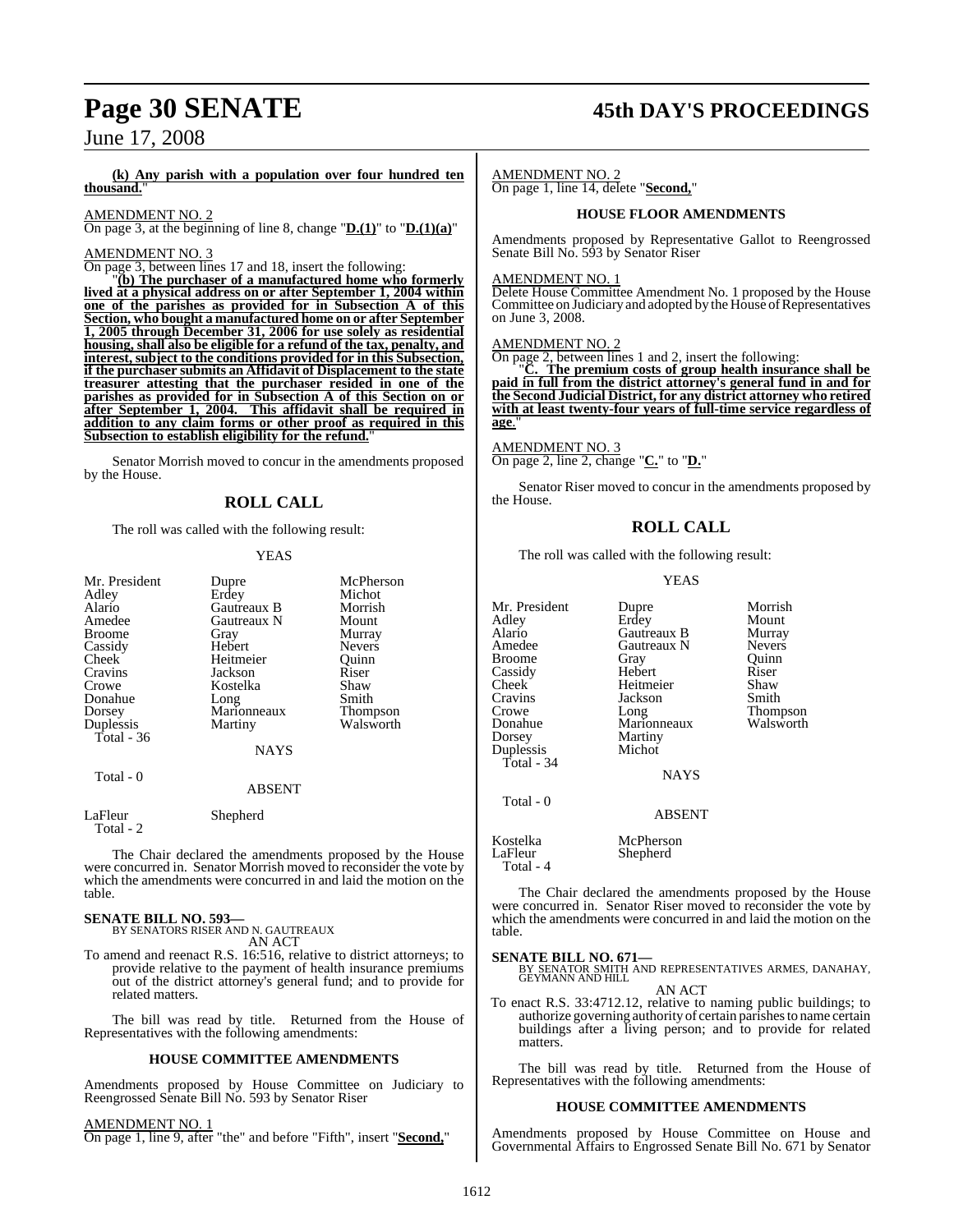# **45th DAY'S PROCEEDINGS Page 31 SENATE**

#### Smith

AMENDMENT NO. 1 On page 1, line 2, after "authorize" insert "the"

AMENDMENT NO. 2 On page 1, line 7, after "**building by**" insert "**the**"

AMENDMENT NO. 3 On page 1, delete line 9, and insert "**The**"

AMENDMENT NO. 4 On page 1, line 14, change "**Boliver**" to "**Bolivar**"

Senator Smith moved to concur in the amendments proposed by the House.

#### **ROLL CALL**

The roll was called with the following result:

#### YEAS

| Mr. President | Dupre              | Michot          |
|---------------|--------------------|-----------------|
| Adley         | Erdey              | Morrish         |
| Alario        | <b>Gautreaux B</b> | Mount           |
| Amedee        | Gautreaux N        | Murray          |
| <b>Broome</b> | Gray               | <b>Nevers</b>   |
| Cassidy       | Hebert             | Quinn           |
| Cheek         | Heitmeier          | Riser           |
| Cravins       | Jackson            | Shaw            |
| Crowe         | Long               | Smith           |
| Donahue       | Marionneaux        | <b>Thompson</b> |
| Dorsey        | Martiny            | Walsworth       |
| Duplessis     | McPherson          |                 |
| Total $-35$   |                    |                 |
|               | <b>NAYS</b>        |                 |
| Total - 0     |                    |                 |

|                       | <b>ABSENT</b> |          |
|-----------------------|---------------|----------|
| Kostelka<br>Total - 3 | LaFleur       | Shepherd |

The Chair declared the amendments proposed by the House were concurred in. Senator Smith moved to reconsider the vote by which the amendments were concurred in and laid the motion on the table.

### **SENATE BILL NO. 686—** BY SENATOR DUPRE

#### AN ACT

To amend and reenact R.S. 46:123(A)(1) and (C), relative to the Louisiana Military Family Assistance Board; to change the jurisdiction of the board from the Department of Social Services to the Department of Veterans Affairs; to permit the board to enter into a cooperative agreement with a third party administrator; and to provide for related matters.

The bill was read by title. Returned from the House of Representatives with the following amendments:

#### **HOUSE COMMITTEE AMENDMENTS**

Amendments proposed by House Committee on Judiciary to Engrossed Senate Bill No. 686 by Senator Dupre

AMENDMENT NO. 1

On page 1, line 2, change "46:123(A)(1)" to "46:122(B) and  $123(A)(1)$ "

#### AMENDMENT NO. 2

On page 1, line 2, after "to" and before "Louisiana", delete "the"

AMENDMENT NO. 3 On page 1, line 3, after "Assistance", delete "Board"

# June 17, 2008

AMENDMENT NO. 4 On page 1, line 3, change "board" to "Louisiana Military Family Assistance Board"

AMENDMENT NO. 5 On page 1, line 5, after "administrator;", and before "and", insert "to provide for use of monies in the Miliary Family Assistance Fund;"

AMENDMENT NO. 6 On page 1, line 8, change "46:123(A)(1)" to "46:122(B) and  $123(A)(1)$ "

AMENDMENT NO. 7 On page 1, between lines 9 and 10, insert the following: "§122. Louisiana Military Family Assistance Fund \* \* \*

B. The money in the fund shall be used solely for the following purposes:

\* \* \* **(4) To pay transportation and other related costs of activated military personnel as authorized by the Louisiana Military Family Assistance Board.** \* \* \*"

#### **LEGISLATIVE BUREAU AMENDMENTS**

Amendments proposed by Legislative Bureau to Engrossed Senate Bill No. 686 by Senator Dupre

#### AMENDMENT NO. 1

Delete House Committee Amendment No. 1 proposed by the House Committee on Judiciary to Engrossed Senate Bill No. 686 by Senator Dupre.

#### AMENDMENT NO. 2

Delete House Committee Amendment No. 6 proposed by the House Committee on Judiciary to Engrossed Senate Bill No. 686 by Senator Dupre.

#### AMENDMENT NO. 3

On page 1, line 2, after "and (C)" insert "and to enact R.S. 46:122(B)(4)"

#### AMENDMENT NO. 4

On page 1, line 8, after "reenacted" insert "and R.S. 46:122(B)(4) is hereby enacted"

Senator Dupre moved to concur in the amendments proposed by the House.

#### **ROLL CALL**

The roll was called with the following result:

#### YEAS

Mr. President Dupre Michot<br>Adley Erdey Morrish Adley Erdey Morrish Alario Gautreaux B Mount Amedee Gautreaux N<br>Broome Gray Cassidy Hebert Quinn<br>Cheek Heitmeier Riser Cheek Heitmeier Riser<br>Cravins Jackson Shaw Crowe Long Smith Donahue Marionneaux<br>Dorsey Martiny Duplessis Total - 35 Total - 0

Gray Nevers<br>Hebert Ouinn Jackson Shaw<br>Long Smith Martiny Walsworth<br>
McPherson

NAYS

#### ABSENT

Kostelka LaFleur Shepherd Total - 3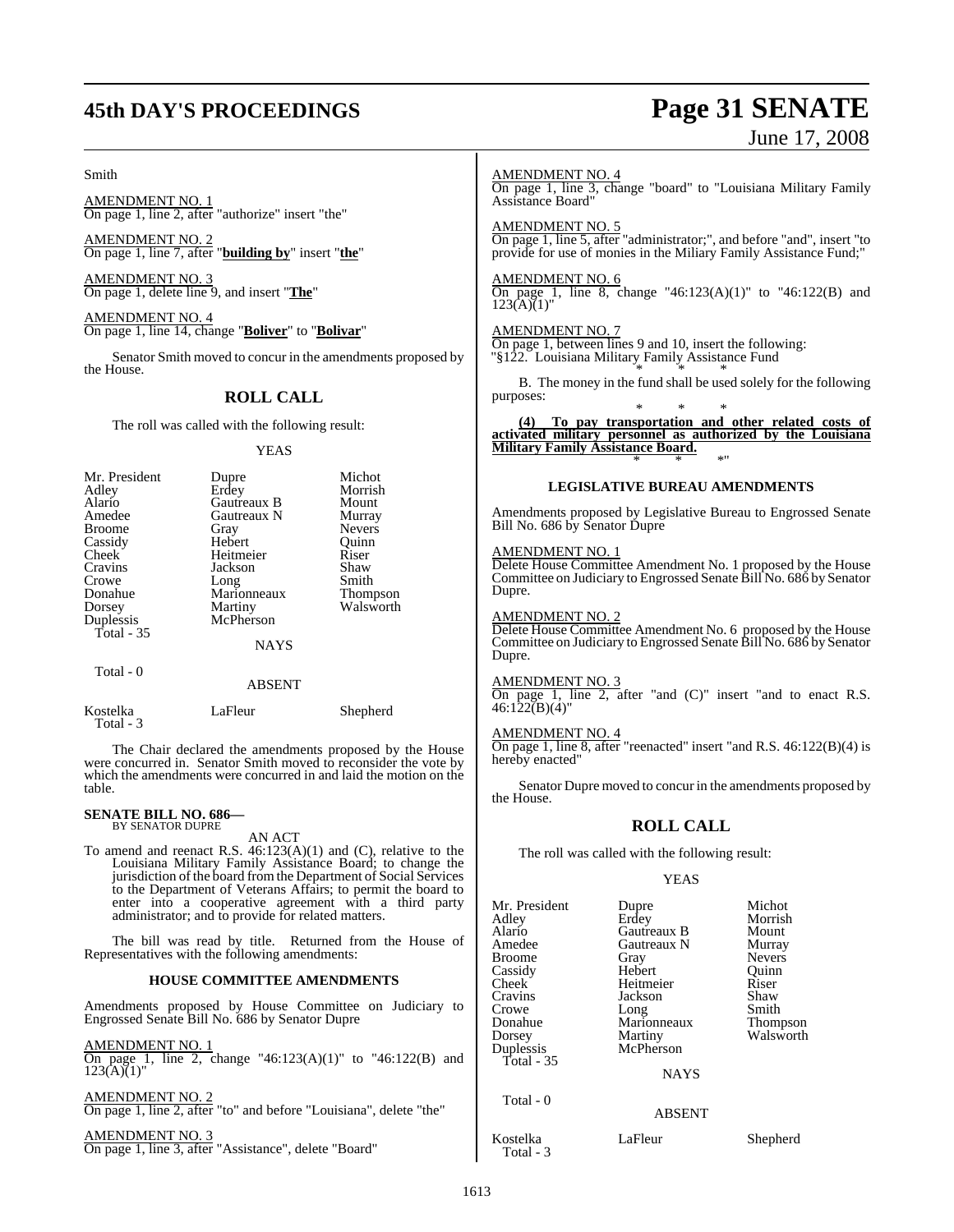## **Page 32 SENATE 45th DAY'S PROCEEDINGS**

June 17, 2008

The Chair declared the amendments proposed by the House were concurred in. Senator Dupre moved to reconsider the vote by which the amendments were concurred in and laid the motion on the table.

### **SENATE BILL NO. 699—** BY SENATOR QUINN

#### AN ACT

To amend and reenact Children's Code Articles 1106(A) and (C), and R.S. 40:34(B)(1)(h)(ii) and (D), to enact R.S. 40:34(F), and to repeal R.S.  $40:34(B)(1)(h)(v)$  and (vi), relative to vital records forms; to provide for the recordation of acknowledgment by authentic act for children born in Louisiana and judgments of filiation; to provide for voluntary acknowledgments to be signed by both parents; to provide for amendments to birth records; to designate the office of vital records as the central repository for all paternity acknowledgments and adjudications; and to provide for related matters.

The bill was read by title. Returned from the House of Representatives with the following amendments:

#### **HOUSE COMMITTEE AMENDMENTS**

Amendments proposed by House Committee on Civil Law and Procedure to Reengrossed Senate Bill No. 699 by Senator Quinn

AMENDMENT NO. 1

On page 1, line 3, change "R.S.  $40:34(B)(1)(h)(v)$  and  $(vi)$ " to "R.S.  $40:34(B)(1)(h)(vi)$ "

AMENDMENT NO. On page 3, line 8, change "R.S.  $40:34(B)(1)(h)(v)$  and (vi) are" to "R.S. 40:34(B)(1)(h)(vi) is"

#### **LEGISLATIVE BUREAU AMENDMENTS**

Amendments proposed by Legislative Bureau to Reengrossed Senate Bill No. 699 by Senator Quinn

AMENDMENT NO. 1

On page 3, line 7, before "**.**" change "**466(a)(5)(M)**" to "**666(a)(5)(M)**"

Senator Quinn moved to concur in the amendments proposed by the House.

#### YEAS

| Mr. President | Dupre       | McPherson       |
|---------------|-------------|-----------------|
| Adley         | Erdey       | Michot          |
| Alario        | Gautreaux B | Morrish         |
| Amedee        | Gautreaux N | Mount           |
| <b>Broome</b> | Gray        | Murray          |
| Cassidy       | Hebert      | <b>Nevers</b>   |
| Cheek         | Heitmeier   | Ouinn           |
| Cravins       | Jackson     | Riser           |
| Crowe         | Kostelka    | Shaw            |
| Donahue       | Long        | Smith           |
| Dorsey        | Marionneaux | <b>Thompson</b> |
| Duplessis     | Martiny     | Walsworth       |
| Total - 36    |             |                 |
|               | <b>NAYS</b> |                 |
| Total - 0     |             |                 |

#### ABSENT

LaFleur Shepherd Total - 2

The Chair declared the amendments proposed by the House were concurred in. Senator Quinn moved to reconsider the vote by which the amendments were concurred in and laid the motion on the table.

### **SENATE BILL NO. 710—**

BY SENATOR SHEPHERD AN ACT

To enact R.S. 40:431.1, relative to the Jefferson Parish Housing Authority; to provide with respect to the board of trustees of such authority; to provide for the powers and duties of such board; to authorize the board to levy a tax under certain circumstances; to provide procedures for the imposition of such taxes; to provide for the use of such taxes; to provide for an effective date; and to provide for related matters.

On motion of Senator Broome, the bill was read by title and returned to the Calendar, subject to call.

### **SENATE BILL NO. 724—** BY SENATOR THOMPSON

AN ACT

To amend and reenact R.S. 25:341(D) and (E), 342(A)(1), (B)(1) and (2), 343, and 351, and R.S. 36:207(A)(1) and (2), 208(C), and 909, relative to the Louisiana State Museum; to provide for the appointment and service of members of the Board of Directors of the Louisiana State Museum; to provide for appointment of the museum director and assistant secretary for the office of the state museum; to provide for board meetings and domicile; to provide for lease of certain museum property; to provide for board members serving on the effective date of the Act; and to provide for related matters.

The bill was read by title. Returned from the House of Representatives with the following amendments:

#### **HOUSE COMMITTEE AMENDMENTS**

Amendments proposed byHouse Committee on Municipal, Parochial and Cultural Affairs to Reengrossed Senate Bill No. 724 by Senator Thompson

#### AMENDMENT NO. 1

On page 1, line 2, after "R.S. 25:341(D)" and before "342(A)(1)," delete  $\check{}}$  and (E)," and insert a comma "," and "(E), (F), and (G),"

#### AMENDMENT NO. 2

On page 1, line 3, after "909" and before "relative to" delete the comma "," and insert "and to enact R.S. 25:341(H),"

#### AMENDMENT NO. 3

On page 1, line 10, after "R.S. 25:341(D)" and before "342(A)(1)" delete "and  $(E)$ ," and insert a comma "," and " $(E)$ , $(F)$ , and  $(G)$ ,"

#### AMENDMENT NO. 4

On page 1, line 11, after "reenacted" and before "to read" insert "and R.S. 25:341(H) is hereby enacted"

#### AMENDMENT NO. 5

On page 1, delete lines 16 and 17 in their entirety and on page 2, delete lines 1 through 3 in their entirety and insert the following: "of t<del>he following</del> members<del>, all of whom shall have a knowledge of and</del> interest in art, history, and cultural restoration **as provided in this Subsection. The secretary of the Department of Culture, Recreation and Tourism shall serve as a member of the board.** The members of the board shall be appointed by the governor as follows: **Each additional member of the board shall have a knowledge of and interest in art, history, and cultural restoration. Additional members of the board shall be appointed by the lieutenant governor as follows:**

(1) Two members **One member** shall be appointed from a panel **each list** of three **four** names submitted by the **each of the following:**"

#### AMENDMENT NO. 6

On page 2, at the end of line 17, delete the period "**.**" and insert "**Foundation.**"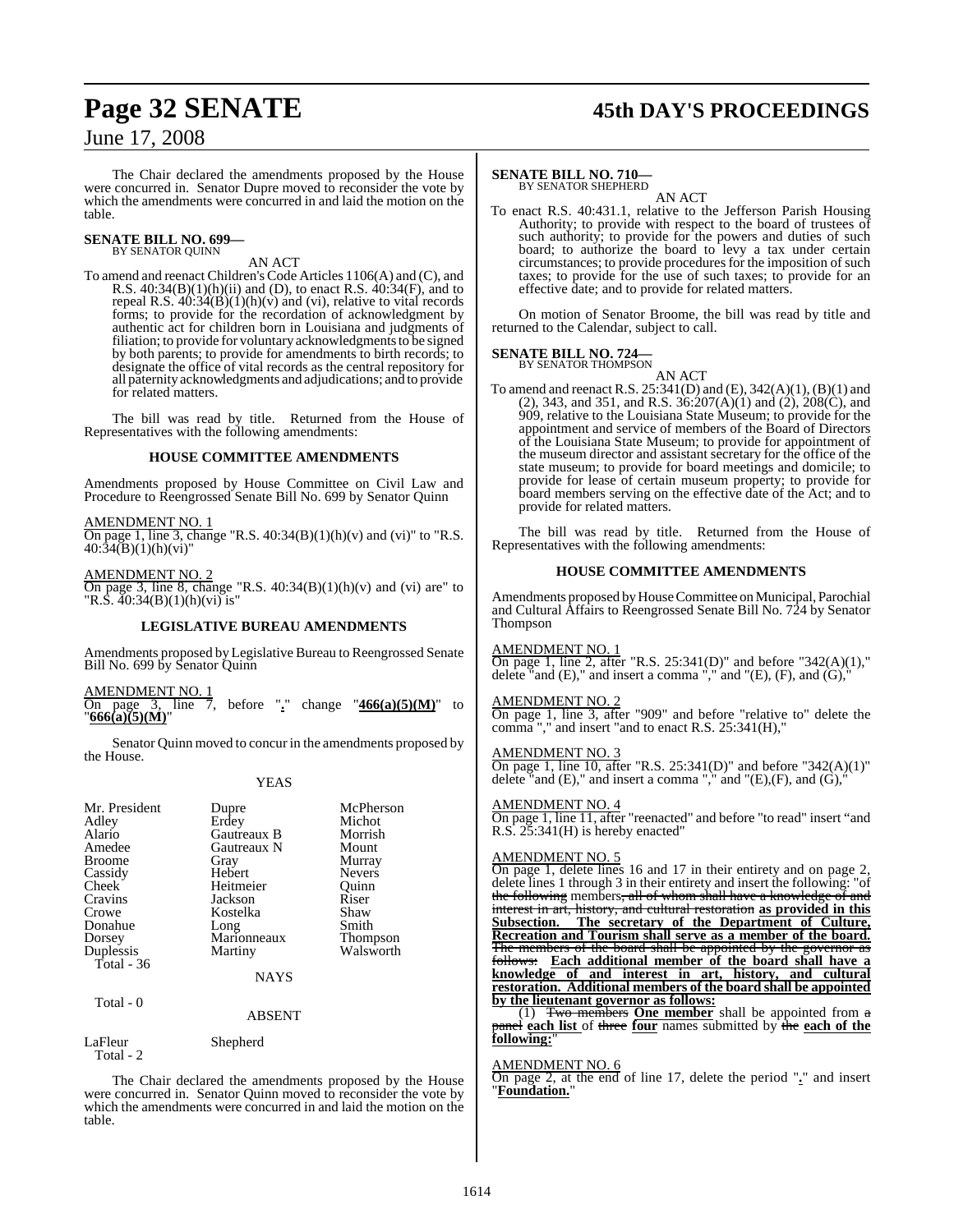# **45th DAY'S PROCEEDINGS Page 33 SENATE**

# June 17, 2008

AMENDMENT NO. 7

On page 2, between lines 17 and 18, insert the following: "**(i) The Louisiana Civil Rights Museum Advisory Board.**"

AMENDMENT NO. 8 On page 2, line 18, change "**Four**" to "Eleven"

#### AMENDMENT NO. 9

On page 2, between lines 22 and 23, insert the following:

"**(3)(i) Notwithstanding the provisions of Paragraph (1) of this Subsection, should any entity fail to make all or any of the nominationsinitially required in Paragraph (1) of this Subsection by August 1, 2008, or within thirty days of the swearing in of a new lieutenant governor thereafter, the lieutenant governor may make an appointment for that nominating entity's seat on the board from the state at large.**

**(ii) A nominee whose name is submitted by more than one entity concurrently shall automatically be disqualified from consideration so long as the nominee remains on multiple lists. The lieutenant governor shall notify the offending nominating entities of the duplicate nominees in writing and each such nominating entity shall have fifteen days from receipt of such notice to resubmit a list of names for consideration. Should an entity fail to submit an un-duplicated list of four names timely, the lieutenant governor may make the appointment for that nominating entity's seat on the board from the state at large.**"

#### AMENDMENT NO. 10 On page 2, line 23, delete "**(1)**"

#### AMENDMENT NO. 11

On page 2, delete line 29 in its entirety and on page 3, delete lines 1 and 2 in their entirety and insert in lieu thereof the following:

"F.**(1)(i) When a vacancy on the board occurs among the members appointed pursuant to the provisions of Paragraph (D)(1) of this Section, the entity that nominated the member shall submit to the lieutenant governor a list of four nomineesto fill the vacancy. The lieutenant governor shall fill the vacancy by appointment from among the nominees and the appointment shall be for the remainder of the term.**

**(ii) In the event there is more than one position vacant on the board concurrently, a nominee whose name is submitted by more than one entity shall automatically be disqualified from consideration so long as the nominee remains on multiple lists. The lieutenant governor shall notify the offending nominating entities of the duplicate nominees and each such nominating entity shall have fifteen days from receipt of such notice to resubmit a list of names for consideration. Should an entity fail to submit an un-duplicated list of four names timely, the lieutenant governor may make the appointment for that nominating entity's seat on the board from the state at large.**

**(2) Notwithstanding the provisions of Paragraph (1) of this Subsection, should any entity fail to make any or all nominations required by Paragraph (1) of this Subsection within thirty days after the vacancy occurs, the lieutenant governor may make an appointment for that nominating entity's seat on the board from the state at large.**

**(3) When a vacancy occurs among the at-large members appointed pursuant to the provisions of Paragraph (D)(2) of this Section, then the lieutenant governor shall appoint a person to fill the vacancy. The member appointed to fill a vacancy shall serve the remainder of the unexpired term.**

F. G. The members of the board shall serve without compensation, but they shall receive their actual expenses incurred in attending any meeting of the board.

G. **H.** Each member of the board shall take and subscribe to the oath of office required of state officials."

#### AMENDMENT NO. 12

 $\overline{\text{On page 3}}$ , delete line 7 in its entirety and insert the following: "meetings are called by the director or the **lieutenant** governor.**, the secretary of the Department of Culture, Recreation andTourism, the chairman of the board, or a quorum of the board.**"

#### AMENDMENT NO. 13

On page 4, delete lines 1 and 2 in their entirety and insert the

following: "**The director shall receive a salary as fixed by the lieutenant governor.** The"

#### **LEGISLATIVE BUREAU AMENDMENTS**

Amendments proposed by Legislative Bureau to Reengrossed Senate Bill No. 724 by Senator Thompson

#### AMENDMENT NO. 1

On page 1, line 2, following "342(A)(1)" change ",  $(B)(1)$  and  $(2)$ " to and  $(B)(2)$ "

#### AMENDMENT NO. 2

On page 1, line 10, following "342(A)(1)" and before ", 343" change "and  $(\bar{B})(1)$ ,  $(2)$ " to " and  $(\bar{B})(2)$ "

#### AMENDMENT NO. 3

On page 3, line 11, following "B." delete the remainder of the line and delete lines 12 and 13 in their entirety and insert '

#### AMENDMENT NO. 4

On page 4, line 22, following "initial" and before "entered" change "lease(s)" to "lease or leases"

#### **HOUSE FLOOR AMENDMENTS**

Amendments proposed by Representative Gallot to Reengrossed Senate Bill No. 724 by Senator Thompson

#### AMENDMENT NO. 1

In House Committee Amendment No. 5, proposed by the House Committee on Municipal, Parochial and Cultural Affairs and adopted by the House of Representatives on June 3, 2008, on page 1, delete lines 22 through 24 and insert the following: "**board shall be appointed by the lieutenant governor as follows:**<br>(1) Two members shall be appointed from a

(1) Two members shall be appointed from a panel of three names submitted by the **Each of the following shall submit a list of four names, and the lieutenant governor shall appoint one member from each list:**"

#### AMENDMENT NO. 2

In House Committee Amendment No. 9, proposed by the House Committee on Municipal, Parochial and Cultural Affairs and adopted by the House of Representatives on June 3, 2008, on page 2, at the end of line 3, change "**30**" to "**thirty**"

#### AMENDMENT NO. 3

In House Committee Amendment No.11, proposed by the House Committee on Municipal, Parochial andCultural Affairs and adopted by the House of Representatives on June 3, 2008, on page 2, line 31, after "**duplicate nominees**" and before "**and each**" insert "**in writing**"

#### AMENDMENT NO. 4

In House Committee Amendment No.13, proposed by the House Committee on Municipal, Parochial and Cultural Affairs and adopted by the House of Representatives on June 3, 2008, on page 3, line 6, after "**director shall**" and before "**salary as**" delete "**receive a**" and insert "**serve at the pleasure of the lieutenant governor and receive such**"

Senator Thompson moved to concur in the amendments proposed by the House.

#### **ROLL CALL**

The roll was called with the following result:

#### YEAS

| Mr. President | Dupre       | McPherson     |
|---------------|-------------|---------------|
| Adley         | Erdey       | Michot        |
| Alario        | Gautreaux B | Morrish       |
| Amedee        | Gautreaux N | Mount         |
| <b>Broome</b> | Grav        | Murray        |
| Cassidy       | Hebert      | <b>Nevers</b> |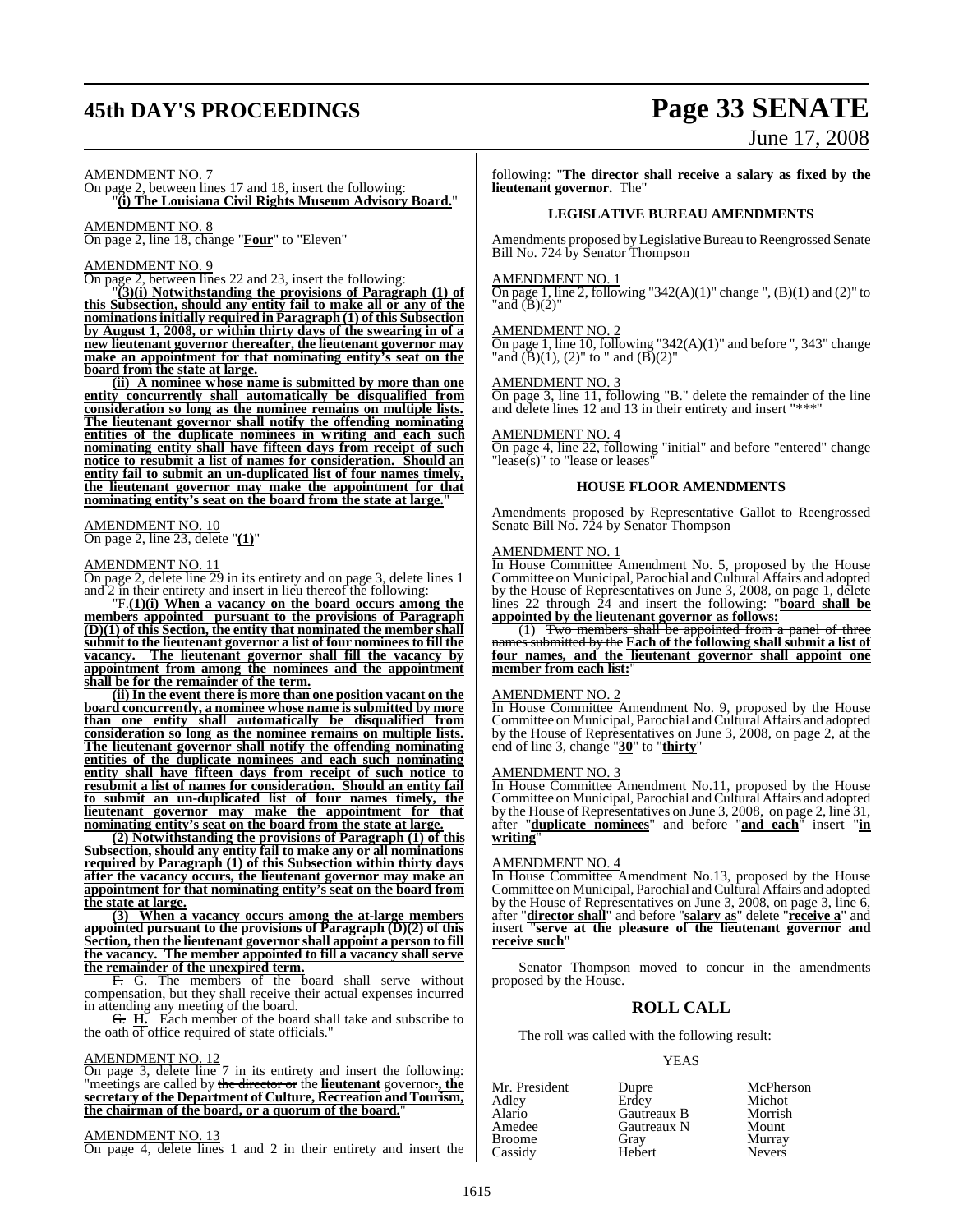| Cheek      |  |
|------------|--|
| Cravins    |  |
| Crowe      |  |
| Donahue    |  |
| Dorsey     |  |
| Duplessis  |  |
| Total - 36 |  |

Heitmeier Quinn<br>Jackson Riser Jackson Riser<br>Kostelka Shaw Kostelka Shaw<br>Long Smith <u>Long</u><br>
Marionneaux Smith<br>
Marionneaux Thompson Marionneaux<br>Martiny

NAYS

ABSENT

Walsworth

Total - 0

LaFleur Shepherd Total - 2

The Chair declared the amendments proposed by the House were concurred in. Senator Thompson moved to reconsider the vote by which the amendments were concurred in and laid the motion on the table.

#### **SENATE BILL NO. 742—** BY SENATOR CHEEK

AN ACT

To enact R.S.  $33:1981(C)(4)$  and  $2201(C)(3)$ , relative to survivor benefits for firefighters and law enforcement officers; to provide relative to financial security of surviving children of such persons; to provide for the designation of trustees for the children of such persons in certain circumstances; to provide for an effective date; and to provide for related matters.

The bill was read by title. Returned from the House of Representatives with the following amendments:

#### **HOUSE FLOOR AMENDMENTS**

Amendments proposed by Representative St. Germain to Reengrossed Senate Bill No. 742 by Senator Cheek

AMENDMENT NO. 1

On page 1, at the end of line 14, change "**mother**" to "**other natural parent**"

AMENDMENT NO. 2

On page 2, at the end of line 7, change "**mother**" to "**other natural parent**"

Senator Cheek moved to concur in the amendments proposed by the House.

### **ROLL CALL**

The roll was called with the following result:

#### YEAS

| Mr. President<br>Adley | Dupre<br>Erdey | McPherson<br>Michot |
|------------------------|----------------|---------------------|
| Alario                 | Gautreaux B    | Morrish             |
| Amedee                 | Gautreaux N    | Mount               |
| <b>Broome</b>          | Gray           | Murray              |
| Cassidy                | Hebert         | <b>Nevers</b>       |
| Cheek                  | Heitmeier      | Ouinn               |
| Cravins                | Jackson        | Riser               |
| Crowe                  | Kostelka       | Shaw                |
| Donahue                | Long           | Smith               |
| Dorsey                 | Marionneaux    | <b>Thompson</b>     |
| Duplessis              | Martiny        | Walsworth           |
| Total $-36$            | <b>NAYS</b>    |                     |
| Total - 0              | <b>ABSENT</b>  |                     |

LaFleur Shepherd Total - 2

# **Page 34 SENATE 45th DAY'S PROCEEDINGS**

The Chair declared the amendments proposed by the House were concurred in. Senator Cheek moved to reconsider the vote by which the amendments were concurred in and laid the motion on the table.

### **SENATE BILL NO. 743—**<br>BY SENATOR CHEEK

AN ACT

To enact R.S. 32:299.1 relative to the operation of off-road vehicles; to require reports of accidents of certain persons; and to provide for related matters.

The bill was read by title. Returned from the House of Representatives with the following amendments:

#### **HOUSE FLOOR AMENDMENTS**

Amendments proposed by Representative Waddell to Engrossed Senate Bill No. 743 by Senator Cheek

AMENDMENT NO. 1 On page 1, line 7, delete "**E.**"

Senator Cheek moved to concur in the amendments proposed by the House.

### **ROLL CALL**

The roll was called with the following result:

#### YEAS

Mr. President Dupre McPherson<br>
Adley Erdey Michot Adley Erdey Michot Alario Gautreaux B Morrish Amedee Gautreaux N<br>Broome Gray Cassidy Hebert Nevers Cheek Heitmeier Quinn<br>Cravins Jackson Riser Cravins Jackson Riser Donahue Long Smith<br>Dorsey Marionneaux Thompson Dorsey Marionneaux<br>
Duplessis Martiny Total - 36

Gray Murray<br>Hebert Nevers Kostelka Shaw<br>Long Smith Walsworth

**NAYS** 

ABSENT

LaFleur Shepherd

Total - 2

Total - 0

The Chair declared the amendments proposed by the House were concurred in. Senator Cheek moved to reconsider the vote by which the amendments were concurred in and laid the motion on the table.

#### **SENATE BILL NO. 744—** BY SENATOR DUPRE

AN ACT

To amend and reenact R.S. 56:302.9(H) and to enact R.S. 56:302.9(I), relative to charter boat fishing guide licensees; to require licensees to provide landing reports and information to the Department of Wildlife and Fisheries; to provide terms and conditions; and to provide for related matters.

The bill was read by title. Returned from the House of Representatives with the following amendments:

#### **HOUSE COMMITTEE AMENDMENTS**

Amendments proposed by House Committee on Natural Resources and Environment to Engrossed Senate Bill No. 744 by Senator Dupre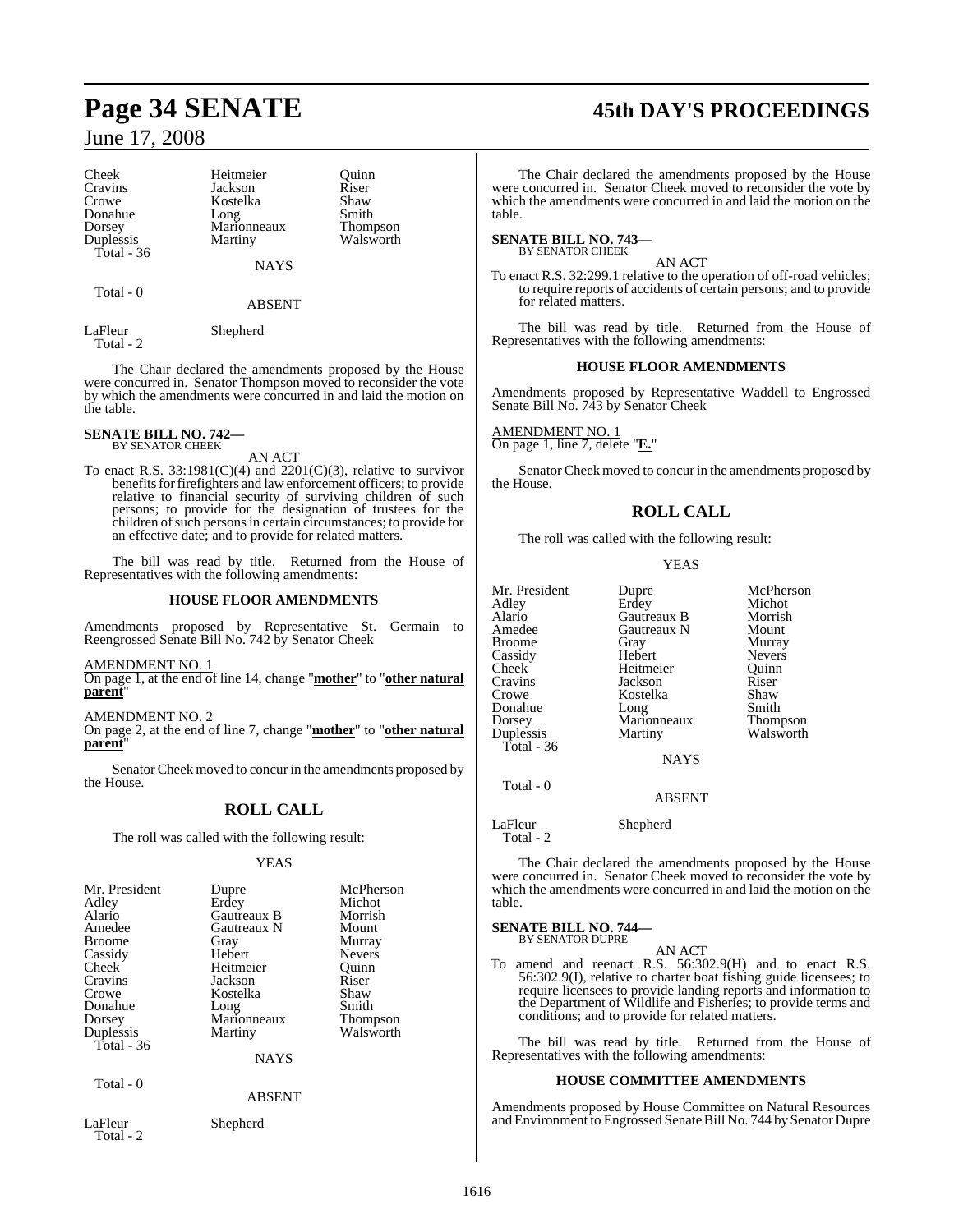## **45th DAY'S PROCEEDINGS Page 35 SENATE**

# June 17, 2008

#### AMENDMENT NO. 1

On page 1, line 11, change "**shall**" to "**may**"

AMENDMENT NO. 2 On page 2, delete lines 7 and 8 in their entirety

AMENDMENT NO. 3

On page 2, line 9, change "**as provided by**" to "**for**"

Senator Dupre moved to concur in the amendments proposed by the House.

### **ROLL CALL**

The roll was called with the following result:

#### YEAS

| Mr. President<br>Adley<br>Alario<br>Amedee<br><b>Broome</b><br>Cassidy<br>Cravins<br>Crowe<br>Donahue<br>Dorsey<br>Duplessis<br>Dupre | Erdey<br>Gautreaux B<br>Gautreaux N<br>Gray<br>Hebert<br>Heitmeier<br>Jackson<br>Kostelka<br>Long<br>Marionneaux<br>Martiny<br>McPherson | Michot<br>Morrish<br>Mount<br>Murray<br><b>Nevers</b><br>Ouinn<br>Riser<br>Shaw<br>Smith<br>Thompson<br>Walsworth |
|---------------------------------------------------------------------------------------------------------------------------------------|------------------------------------------------------------------------------------------------------------------------------------------|-------------------------------------------------------------------------------------------------------------------|
| Total - 35                                                                                                                            | <b>NAYS</b>                                                                                                                              |                                                                                                                   |
| Total - 0                                                                                                                             | <b>ABSENT</b>                                                                                                                            |                                                                                                                   |
| Cheek<br>Total - 3                                                                                                                    | LaFleur                                                                                                                                  | Shepherd                                                                                                          |

The Chair declared the amendments proposed by the House were concurred in. Senator Dupre moved to reconsider the vote by which the amendments were concurred in and laid the motion on the table.

#### **SENATE BILL NO. 749—** BY SENATOR CRAVINS

AN ACT To amend and reenact R.S. 15:902.3(A), 905(A), (B), (C), and (D), 921(C), 1097.1(A)(5), and 1106.1(A)(2)(i), R.S. 17:100.1(A)(1) and (C) and 419.2(A), R.S. 24:933(B)(8), R.S. 28:621(A), R.S. 36:401(C)(1)(b)(iii), 405(D)(3) and (6), 407(B), 408(H)(1) and  $(2)(b)$ ,  $(c)$ ,  $(d)$ , and  $(f)$ , R.S. 39:1482 $(F)(1)(introducing$ paragraph), and R.S.  $46:2404(B)(3)(c)$ ,  $2605(B)(19)$ ,  $2605.3(A)(4)$ ,  $2755(B)(3)$  and  $2757(B)$  and to enact R.S. 15:902.4 and R.S. 46:2755(B)(4) and (C)(6), relative to the Juvenile Justice Reform Act Implementation Commission; to provide for membership, powers, duties, and functions of the Juvenile Justice Reform Act Implementation Commission; to provide for the office of youth development; to provide for the closure of Jetson Youth Center-East Baton Rouge Parish Unit; and to provide for related matters.

The bill was read by title. Returned from the House of Representatives with the following amendments:

#### **HOUSE COMMITTEE AMENDMENTS**

Amendments proposed by House Committee on Judiciary to Reengrossed Senate Bill No. 749 by Senator Cravins

AMENDMENT NO. 1

On page 3, at the end of line 10, change "**to each regional**" to "**within the office of juvenile justice**"

#### AMENDMENT NO. 2

On page 3, at the beginning of line 11, delete "**center**"

AMENDMENT NO. 3 On page 3, at the end of line 11, delete "**regional**"

AMENDMENT NO. 4 On page 3, line 12, change "**centers.**" to "**programs.**"

#### **HOUSE FLOOR AMENDMENTS**

Amendments proposed by Representative Rosalind Jones to Reengrossed Senate Bill No. 749 by Senator Cravins

#### AMENDMENT NO. 1

On page 3, between lines 27 and 28, insert the following:

"(g) The plan shall include recommendations for the development of operating procedures to ensure that the violence and other documented problems that occurred at the Jetson Center for Youth-East Baton Rouge Parish Unit are not replicated at another or other facilities where the youth are transferred.

(h) The plan shall include a study concerning the feasibility of dispersing youth to multiple facilities if they have been adjudicated delinquent for a crime of violence or who have documented histories of violence since being placed at the Jetson facility."

#### **HOUSE FLOOR AMENDMENTS**

Amendments proposed by Representative Michael Jackson to Reengrossed Senate Bill No. 749 by Senator Cravins

#### AMENDMENT NO. 1

On page 4, between lines 18 and 19 insert the following:

"**D. The Department of Public Safety and Corrections shall give a hiring preference to any employee who has been involuntarily dismissed as the result of the closure of the Jetson Center for Youth-East Baton Rouge Unit to fill an opening in the workforce of the office of juvenile justice for which that employee is qualified.** 

Senator Cravins moved to concur in the amendments proposed by the House.

#### **ROLL CALL**

The roll was called with the following result:

#### YEAS

| Mr. President<br>Adley<br>Alario<br>Amedee<br>Broome<br>Cassidy<br>Cravins<br>Crowe<br>Donahue<br>Dorsey<br>Duplessis<br>Erdev<br>Total - 34 | Gautreaux B<br>Gautreaux N<br>Gray<br>Hebert<br>Heitmeier<br>Jackson<br>Kostelka<br>Marionneaux<br>Martiny<br>McPherson<br>Michot<br>Morrish<br><b>NAYS</b> | Mount<br>Murray<br><b>Nevers</b><br>Ouinn<br>Riser<br>Shaw<br>Shepherd<br>Smith<br>Thompson<br>Walsworth |
|----------------------------------------------------------------------------------------------------------------------------------------------|-------------------------------------------------------------------------------------------------------------------------------------------------------------|----------------------------------------------------------------------------------------------------------|
| Long<br>Total - 1                                                                                                                            | <b>ABSENT</b>                                                                                                                                               |                                                                                                          |
| Cheek<br>Total - 3                                                                                                                           | Dupre                                                                                                                                                       | LaFleur                                                                                                  |
|                                                                                                                                              |                                                                                                                                                             |                                                                                                          |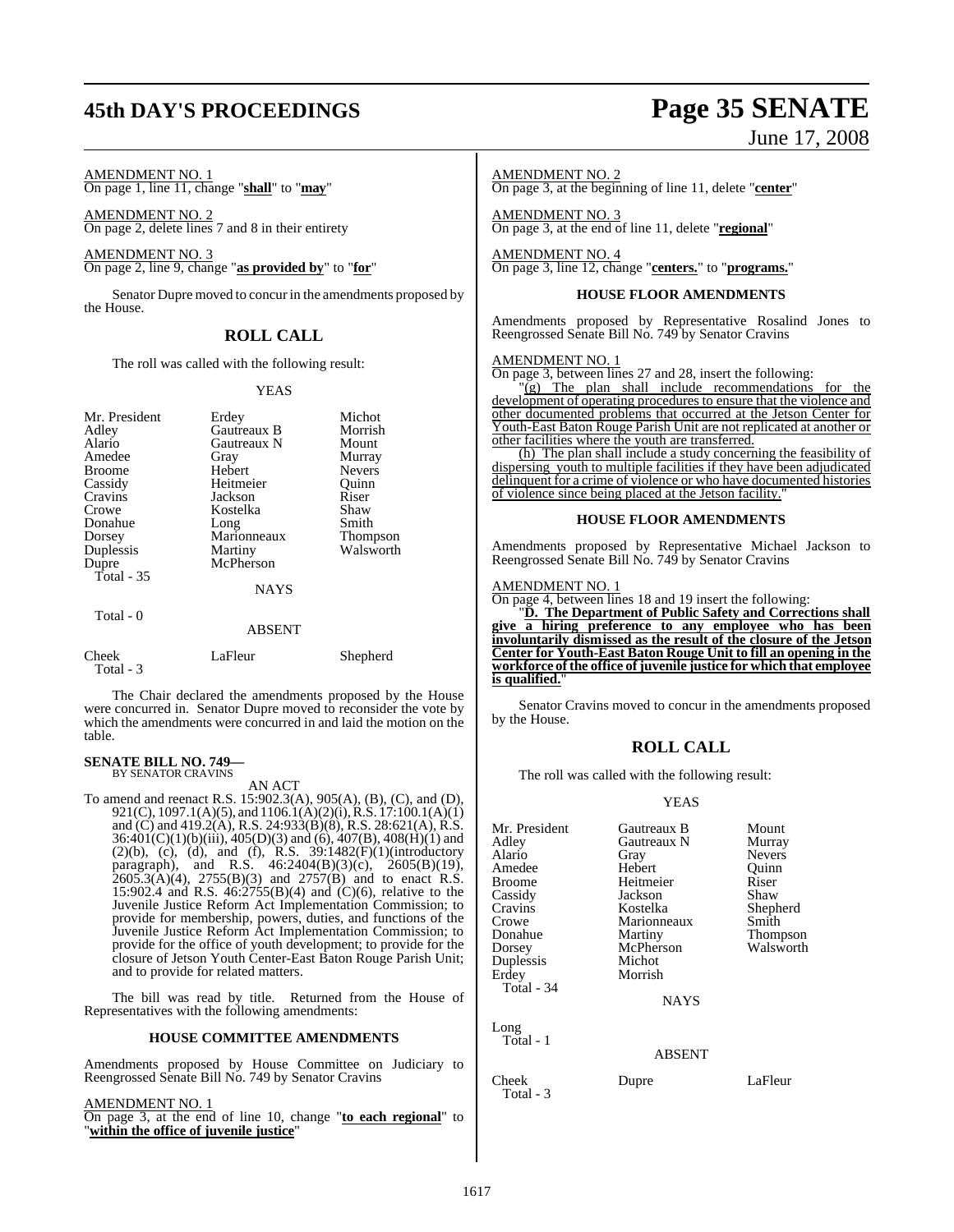The Chair declared the amendments proposed by the House were concurred in. Senator Cravins moved to reconsider the vote by which the amendments were concurred in and laid the motion on the table.

#### **SENATE BILL NO. 760—**

BY SENATORS THOMPSON, CASSIDY, DORSEY, LAFLEUR AND LONG

AN ACT

To amend and reenact R.S.  $25:845(B)$  and  $(E)$ , and  $1242(C)(1)$  and to enact R.S. 25:845(E)(14) and to repeal R.S. 25:1242(C)(3), relative to the membership of the Louisiana Civil Rights Museum Advisory Board and the Eddie G. Robinson Museum Commission; to provide for changes to the membership of the advisory board and the commission; and to provide for related matters.

The bill was read by title. Returned from the House of Representatives with the following amendments:

#### **HOUSE COMMITTEE AMENDMENTS**

Amendments proposed by House Committee on Municipal, Parochial and Cultural Affairs to Reengrossed Senate Bill No. 760 by Senator Thompson

AMENDMENT NO. 1

On page  $1$ , line 2, after "R.S. 25:845(B)" and before "and (E)," insert a comma "," and " $(C)$ ,"

AMENDMENT NO. 2

On page 1, at the beginning of line 3, change "25:845(E)(14)" to "25:845(B)(14)"

AMENDMENT NO. 3 On page 1, line 8, after "R.S. 25:845(B)" and before "and (E)," insert a comma "," and " $(C)$ ,"

AMENDMENT NO. 4  $\overline{9}$ , change "R.S. 25:845(E)(14)" to "R.S.  $\frac{64}{\text{On page 1, line}}$ <br>25:845(B)(14)"

AMENDMENT NO. 5

On page 2, between lines 19 and 20, insert the following:

C. The governor shall appoint the chairperson of the board. The advisory board shall elect, by majority vote **of its membership**, other **all** officers it deems necessary."

#### **LEGISLATIVE BUREAU AMENDMENTS**

Amendments proposed by Legislative Bureau to Reengrossed Senate Bill No. 760 by Senator Thompson

AMENDMENT NO. 1 On page 1, line 2, following "reenact" change "R.S. 25:845(B)" to "R.S. 25:845(B)(5) through (13)"

AMENDMENT NO. 2 On page 1, line 8, following "Section 1." change "R.S. 25:845(B)" to "R.S. 25:845(B)(5) through (13)"

Senator Thompson moved to concur in the amendments proposed by the House.

#### **ROLL CALL**

The roll was called with the following result:

#### YEAS

| Mr. President | Erdev       | Morris |
|---------------|-------------|--------|
| Adley         | Gautreaux B | Mount  |
| Alario        | Gautreaux N | Murray |
| Amedee        | Grav        | Nevers |

ey Morrish<br>
utreaux B Mount itreaux B Mount<br>1991 Murray Murray atreaux N Murray<br>V Nevers

**Page 36 SENATE 45th DAY'S PROCEEDINGS**

Broome Hebert Quinn<br>
Cassidy Heitmeier Riser Cassidy Heitmeier Riser<br>Cheek Jackson Shaw Cheek Jackson<br>Cravins Kostelka Cravins Kostelka Shepherd Crowe Long Smith<br>
Donahue Marionneaux Thompson Donahue Marionneaux<br>Dorsey Martiny Dorsey Martiny Walsworth<br>
Duplessis McPherson Dupre Michot Total - 37

McPherson NAYS

LaFleur

Total - 0

Total - 1

The Chair declared the amendments proposed by the House were concurred in. Senator Thompson moved to reconsider the vote by which the amendments were concurred in and laid the motion on the table.

ABSENT

#### **SENATE BILL NO. 781—** BY SENATOR JACKSON

AN ACT

To enact Children's Code Article 554, relative to legal representation of children; to provide with respect to multi-disciplinary interaction of an attorney representing a child in a child abuse and neglect case, together with other professionals involved with the child; to provide for an effective date; and to provide for related matters.

The bill was read by title. Returned from the House of Representatives with the following amendments:

#### **HOUSE COMMITTEE AMENDMENTS**

Amendments proposed by House Committee on Health and Welfare to Reengrossed Senate Bill No. 781 by Senator Jackson

AMENDMENT NO. 1 On page 1, line 2, change "enact" to "amend and reenact"

AMENDMENT NO. 2 On page 1, line 2, change "554" to "551"

AMENDMENT NO. 3 On page 1, line 7, change "554 is hereby enacted" to "551 is hereby amended and reenacted"

#### AMENDMENT NO. 4

On page 1, delete lines 8 through 13 in their entirety and in lieu thereof insert the following:

"Art. 551. Legislative findings

The legislature finds that society has a responsibility to protect children from abuse and neglect. Provision of independent counsel for abused and neglected children is an essential due process right provided by Louisiana law to ensure sound and fair decision making concerning children's safety, permanency, and well-being. Counsel providing representation in child protection proceedings should have specialized knowledge and skills essential for effective representation**, and should participate in multi-disciplinary interaction together with other professionals involved with the child, including interdisciplinary communication, investigation, discovery, meetings, conferences, proceedings, and administrative hearings**. Resources to support the provision of legal representation of children should be used efficiently and equitably to assure qualified representation throughout the state."

Senator Jackson moved to concur in the amendments proposed by the House.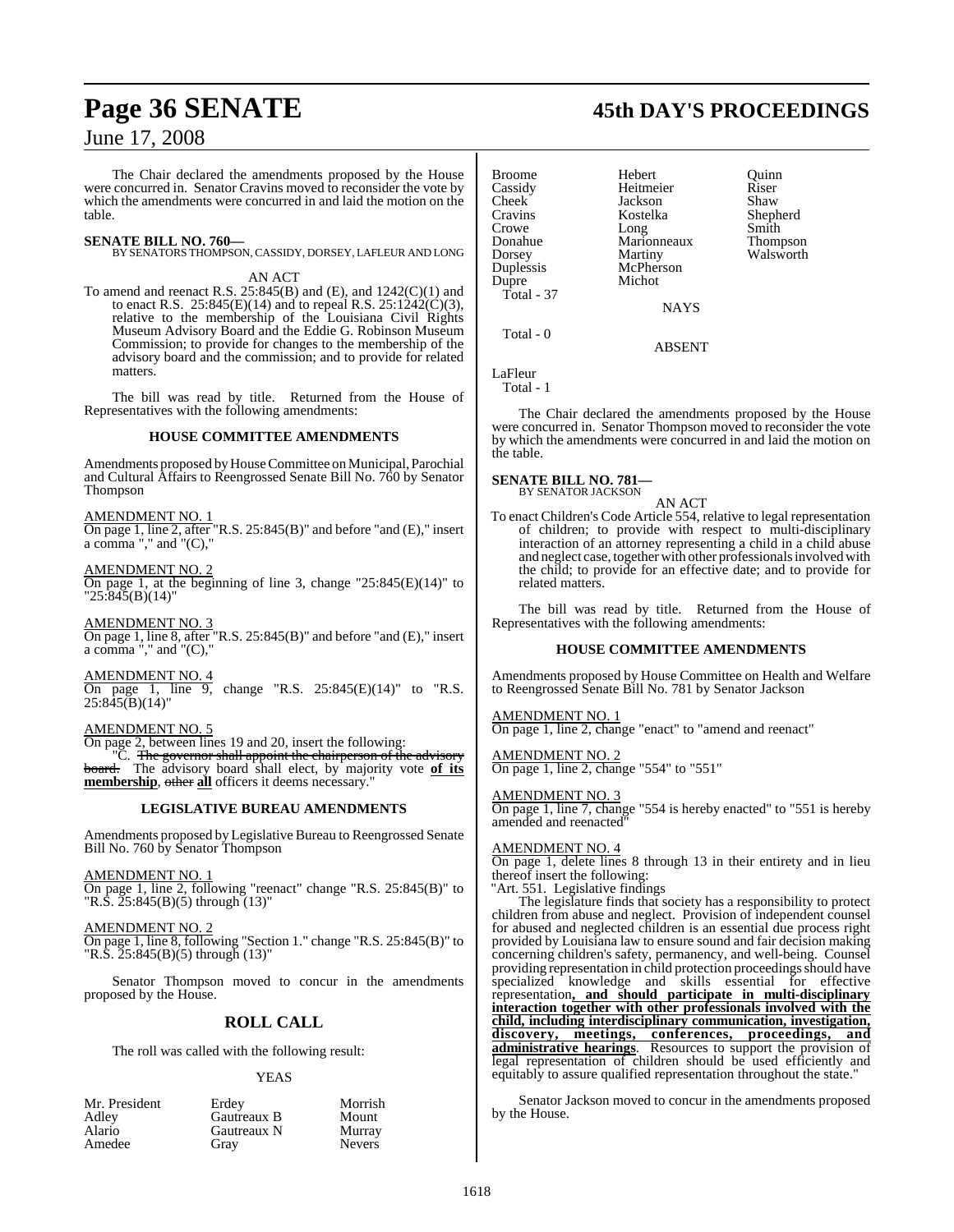## **45th DAY'S PROCEEDINGS Page 37 SENATE**

## **ROLL CALL**

The roll was called with the following result:

#### YEAS

| Mr. President | Erdey           | Morri             |
|---------------|-----------------|-------------------|
| Adley         | Gautreaux B     | Mour              |
| Alario        | Gautreaux N     | Murra             |
| Amedee        | Gray            | Neve <sub>1</sub> |
| <b>Broome</b> | Hebert          | Quinn             |
| Cassidy       | Heitmeier       | Riser             |
| Cheek         | Jackson         | Shaw              |
| Cravins       | Kostelka        | Shepl             |
| Crowe         | Long            | Smith             |
| Donahue       | Marionneaux     | Thom              |
| Dorsey        | Martiny         | Walsy             |
| Duplessis     | McPherson       |                   |
| Dupre         | Michot          |                   |
| Total - 37    |                 |                   |
|               | <b>NI A VZC</b> |                   |

**Murray** Nevers Ouinn Riser<br>Shaw Shepherd Smith Thompson Walsworth

Morrish Mount

#### NAYS

Total - 0

ABSENT

LaFleur Total - 1

The Chair declared the amendments proposed by the House were concurred in. Senator Jackson moved to reconsider the vote by which the amendments were concurred in and laid the motion on the table.

**SENATE BILL NO. 789—**<br>BY SENATORS HEBERT AND N. GAUTREAUX AND<br>REPRESENTATIVES BARRAS, CHAMPAGNE, PERRY AND TRAHAN AN ACT

To enact Chapter 31-A of Title 48 of the Louisiana Revised Statutes of 1950, to be comprised of R.S. 48:2106, relative to expressway commissions; to provide for membership on certain such commissions; and to provide for related matters.

The bill was read by title. Returned from the House of Representatives with the following amendments:

#### **LEGISLATIVE BUREAU AMENDMENTS**

Amendments proposed by Legislative Bureau to Engrossed Senate Bill No. 789 by Senator Hebert

AMENDMENT NO. 1 On page 1, line 6, following "Statutes" and before "," insert "of 1950"

AMENDMENT NO. 2 On page 1, line 17, following "**population**" and before "**fifty-three**" change "**of**" to "**between**"

Senator Hebert moved to concur in the amendments proposed by the House.

### **ROLL CALL**

The roll was called with the following result:

#### YEAS

Cassidy Heitmeier

Mr. President Erdey Morrish<br>Adley Gautreaux B Mount Adley Gautreaux B Mount Gautreaux N Murray<br>Gray Nevers Amedee Gray Nevers Broome Hebert Quinn<br>
Cassidy Heitmeier Riser

Cheek Jackson Shaw<br>Cravins Kostelka Sheph Cravins Kostelka Shepherd Crowe Long Smith Donahue Marionneaux<br>Dorsey Martiny Dorsey Martiny Walsworth<br>
Duplessis McPherson Duplessis McPherson<br>
Dupre Michot Total - 37

Michot NAYS

ABSENT

LaFleur Total - 1

Total - 0

The Chair declared the amendments proposed by the House were concurred in. Senator Hebert moved to reconsider the vote by which the amendments were concurred in and laid the motion on the table.

## **SENATE BILL NO. 799—**

BY SENATOR MCPHERSON AN ACT

To enact R.S. 40:2401.1, relative to law enforcement; to provide for the prohibition of quotas; to provide for exceptions; to provide for an effective date; and to provide for related matters.

The bill was read by title. Returned from the House of Representatives with the following amendments:

#### **HOUSE FLOOR AMENDMENTS**

Amendments proposed by Representative Wooton to Reengrossed Senate Bill No. 799 by Senator McPherson

#### AMENDMENT NO. 1

On page 1, delete line 8, and insert:

"**A. No municipality or any police department thereof, nor any parish or any sheriff's department thereof,**"

## AMENDMENT NO. 2

On page 1, at the beginning of line 9, delete "**state shall not**" and insert "**shall**"

AMENDMENT NO. 3 On page 1, at the end of line 12, delete the period "**.**" and insert "**or**"

AMENDMENT NO. 4 On page 1, delete line 13, and on line 14, delete "**shall not**"

AMENDMENT NO. 5

On page 2, delete line 1, and insert:

"**B. No municipality or any police department thereof, nor any parish or any sheriff's department thereof,**"

#### AMENDMENT NO. 6

On page 2, at the beginning of line 2, delete "**state shall not**" and insert "**shall**"

AMENDMENT NO. 7 On page 2, at the end of line 5, delete the period "**.**" and insert "**or**"

AMENDMENT NO. 8 On page 2, delete line 6, and on line 7, delete "**shall not**"

#### AMENDMENT NO. 9

On page 2, between lines 10 and 11, insert:

"**C. No state agency, political subdivision, or law enforcement agency shall offer a financial reward or other benefit to a law enforcement officer which is determined by or based on the number of citations issued.**"

# June 17, 2008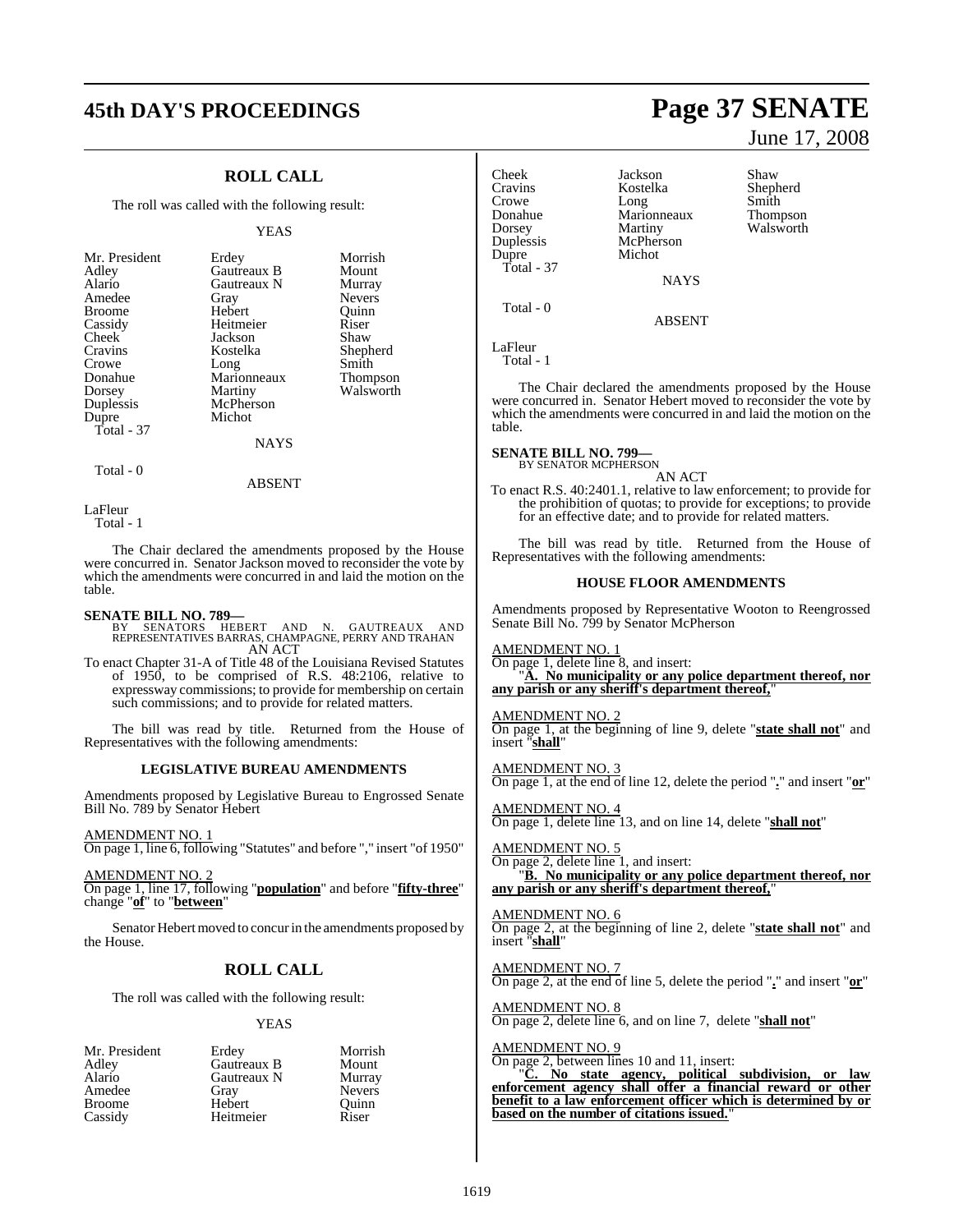AMENDMENT NO. 10 On page 2, at the beginning of line 11, change "**C.**" to "**D.**"

Senator McPherson moved to concur in the amendments proposed by the House.

## **ROLL CALL**

The roll was called with the following result:

YEAS

| Mr. President | Erdey         | Morrish       |
|---------------|---------------|---------------|
| Adley         | Gautreaux B   | Mount         |
| Alario        | Gautreaux N   | Murray        |
| Amedee        | Gray          | <b>Nevers</b> |
| <b>Broome</b> | Hebert        | Ouinn         |
| Cassidy       | Heitmeier     | Riser         |
| <b>Cheek</b>  | Jackson       | Shaw          |
| Cravins       | Kostelka      | Shepherd      |
| Crowe         | Long          | Smith         |
| Donahue       | Marionneaux   | Thompson      |
| Dorsey        | Martiny       | Walsworth     |
| Duplessis     | McPherson     |               |
| Dupre         | Michot        |               |
| Total - 37    |               |               |
|               | <b>NAYS</b>   |               |
| Total - 0     |               |               |
|               | <b>ABSENT</b> |               |
| $\mathbf{m}$  |               |               |

LaFleur Total - 1

The Chair declared the amendments proposed by the House were concurred in. Senator McPherson moved to reconsider the vote by which the amendments were concurred in and laid the motion on the table.

#### **Mr. President in the Chair**

#### **Senate Bills and Joint Resolutions Returned from the House of Representatives with Amendments, Subject to Call**

The following Senate Bills and Joint Resolutions returned from the House of Representatives with amendments, subject to call, were taken up and acted upon as follows:

#### **Called from the Calendar**

Senator Shepherd asked that Senate Bill No. 448 be called from the Calendar at this time.

#### **SENATE BILL NO. 448—** BY SENATOR SHEPHERD

AN ACT

To amend and reenact R.S. 40:1149(A) and (C) and to enact R.S. 40:1149(D), relative to water supply and sewerage systems; to provide for certified operators; and to provide for related matters.

The bill was read by title. Returned from the House of Representatives with the following amendments:

#### **LEGISLATIVE BUREAU AMENDMENTS**

Amendments proposed by Legislative Bureau to Reengrossed Senate Bill No. 448 by Senator Shepherd

# **Page 38 SENATE 45th DAY'S PROCEEDINGS**

AMENDMENT NO. 1

On page 1, line 2, following "To" and before "R.S. 40:1149(D)" delete "amend and reenact R.S. 40:1149(A) and (C) and to"

AMENDMENT NO. 2

On page 1, line 7, following "Section 1." delete "R.S. 40:1149(A) and (C) is hereby amended and reenacted and"

Senator Shepherd moved to concur in the amendments proposed by the House.

## **ROLL CALL**

The roll was called with the following result:

#### YEAS

| Mr. President<br>Adley     | Gautreaux B<br>Gautreaux N | Morrish<br>Mount |
|----------------------------|----------------------------|------------------|
| Alario                     | Gray                       | Murray           |
| Amedee                     | Hebert                     | <b>Nevers</b>    |
| Cassidy                    | Heitmeier                  | Ouinn            |
| Cheek                      | Jackson                    | Riser            |
| Cravins                    | Kostelka                   | Shaw             |
| Crowe                      | Long                       | Shepherd         |
| Donahue                    | Marionneaux                | Smith            |
| Dorsey                     | Martiny                    | Thompson         |
| Dupre                      | McPherson                  | Walsworth        |
| Erdey                      | Michot                     |                  |
| Total - 35                 |                            |                  |
|                            | <b>NAYS</b>                |                  |
| Total - 0                  |                            |                  |
|                            | <b>ABSENT</b>              |                  |
| <b>Broome</b><br>Total - 3 | Duplessis                  | LaFleur          |

The Chair declared the amendments proposed by the House were concurred in. Senator Shepherd moved to reconsider the vote by which the amendments were concurred in and laid the motion on the table.

#### **Called from the Calendar**

Senator Shepherd asked that Senate Bill No. 710 be called from the Calendar at this time.

#### **SENATE BILL NO. 710—** BY SENATOR SHEPHERD

AN ACT

To enact R.S. 40:431.1, relative to the Jefferson Parish Housing Authority; to provide with respect to the board of trustees of such authority; to provide for the powers and duties of such board; to authorize the board to levy a tax under certain circumstances; to provide procedures for the imposition of such taxes; to provide for the use of such taxes; to provide for an effective date; and to provide for related matters.

The bill was read by title. Returned from the House of Representatives with the following amendments:

#### **HOUSE FLOOR AMENDMENTS**

Amendments proposed by Representative Henry to Engrossed Senate Bill No. 710 by Senator Shepherd

#### AMENDMENT NO. 1

On page 1, line 2, after "Authority;" delete the remainder of the line and delete line 3 in its entirety and on line 4, delete "duties of the board; to authorize the board" and insert "to authorize the housing authority"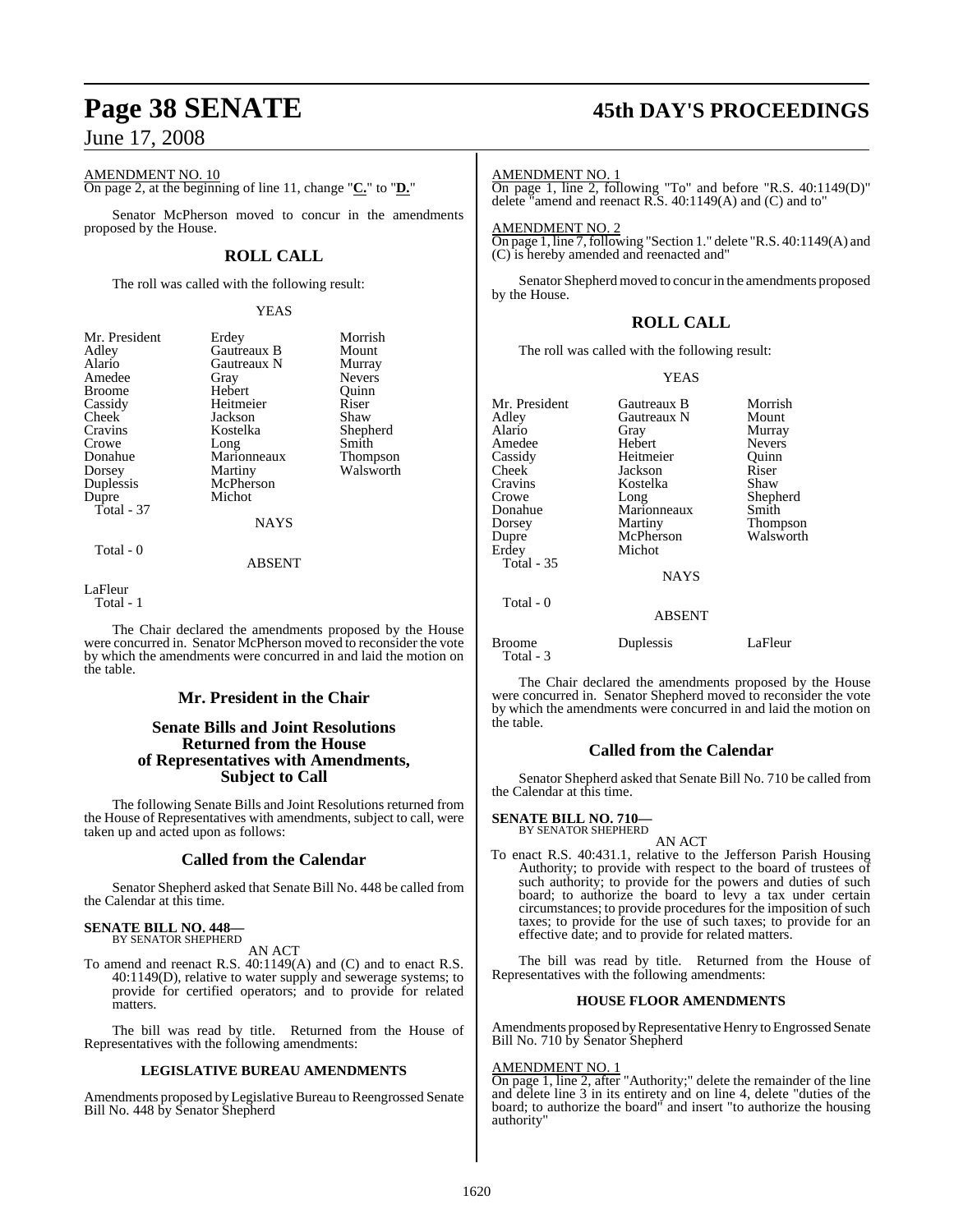# **45th DAY'S PROCEEDINGS Page 39 SENATE**

## AMENDMENT NO. 2

On page 1, line 5, change "taxes;" to "tax;"

#### AMENDMENT NO. 3 On page 1, at the beginning of line 6, change "taxes; to provide for an effective date;" to "tax;"

AMENDMENT NO. 4 On page 1, at the end of line 12, delete "**special taxes**" and at the beginning of line 13, delete "**or fees,**" and insert "**an ad valorem tax,**"

#### AMENDMENT NO. 5

On page 1, at the end of line 16, delete the period "**.**" and insert a comma "**,**" and "**and the amount of the tax shall not exceed onehalf mill.**"

#### AMENDMENT NO. 6 On page 1, line 17, change "**tax or fee**" to "**tax**"

AMENDMENT NO. 7 On page 2, line 5, change "**tax or fee**" to "**tax**"

AMENDMENT NO. 8 On page 2, line 6, change "**tax or fee,**" to "**tax,**"

AMENDMENT NO. 9 On page 2, line 7, change "**tax or fee**" to "**tax**"

AMENDMENT NO. 10 On page 2, line 9, change "**tax or fee**" to "**tax**"

AMENDMENT NO. 11 On page 2, line 12, change "**tax or fee**" to "**tax**"

Senator Shepherd moved to concurin the amendments proposed by the House.

#### **ROLL CALL**

The roll was called with the following result:

#### YEAS

| Mr. President              | Erdey                  | Michot        |
|----------------------------|------------------------|---------------|
| Adley                      | Gautreaux B            | Morrish       |
| Alario                     | Gray                   | Mount         |
| Amedee                     | Hebert                 | Murray        |
| Cassidy                    | Heitmeier              | <b>Nevers</b> |
| Cheek                      | Jackson                | Riser         |
| Cravins                    | Kostelka               | Shaw          |
| Crowe                      | Long                   | Shepherd      |
| Donahue                    | Marionneaux            | Smith         |
| Dorsey                     | Martiny                | Thompson      |
| Dupre                      | McPherson              | Walsworth     |
| <b>Total - 33</b>          |                        |               |
|                            | <b>NAYS</b>            |               |
| Total - 0                  |                        |               |
|                            | <b>ABSENT</b>          |               |
| <b>Broome</b><br>Duplessis | Gautreaux N<br>LaFleur | Ouinn         |
| Total - 5                  |                        |               |

The Chair declared the amendments proposed by the House were concurred in. Senator Shepherd moved to reconsider the vote by which the amendments were concurred in and laid the motion on the table.

June 17, 2008

## **Rules Suspended**

Senator Hebert asked for and obtained a suspension of the rules for the purpose of advancing to the order of

#### **House Bills and Joint Resolutions on Third Reading and Final Passage**

The following House Bills and Joint Resolutions on Third Reading and Final Passage were taken up and acted upon as follows:

# **HOUSE BILL NO. 922—** BY REPRESENTATIVE HENDERSON



To amend and reenact R.S. 42:1123(18)(a) and to enact R.S. 42:1123(18)(b), relative to ethics; to allow a physician on the board of commissioners of certain hospital service districts to engage in certain transactions with or to be employed by certain entities that engage in certain transactions; to allow participation in certain transactions before the board; to provide for subsequent repeal of such provisions; to provide for effectiveness; and to provide for related matters.

#### **Floor Amendments Sent Up**

Senator Crowe sent up floor amendments which were read.

### **SENATE FLOOR AMENDMENTS**

Amendments proposed by Senator Crowe to Engrossed House Bill No. 922 by Representative Henderson

#### AMENDMENT NO. 1

On page 2, line 17 after "2007" delete ", as well as prospectively" and insert the following: "Any physician who has participated in a transaction or transactions provide for in R. S. 42:1123(18)(b) shall receive immunity from prosecution for all such acts which occurred prior to the enactment of this Act provided that such physicians are members of a board of commissioners for a hospital service district located in a parish which has a population of not less than 60,000 and not more than 70,000 according to the latest decennial census."

Senator Crowe moved adoption of the amendments.

Senator Martiny objected.

## **ROLL CALL**

The roll was called with the following result:

#### YEAS

Broome Dorsey Walsworth<br>Cravins Erdey Walsworth

Hebert

Total - 7

Gautreaux B Total - 23

NAYS

Mr. President Gautreaux N Murray Adley Gray Nevers Alario Heitmeier Riser Amedee Kostelka<br>Cheek Long Cheek Long Shepherd Donahue Martiny<br>
Dupre Morrish

Morrish Thompson<br>Mount

1621

Cravins<br>Crowe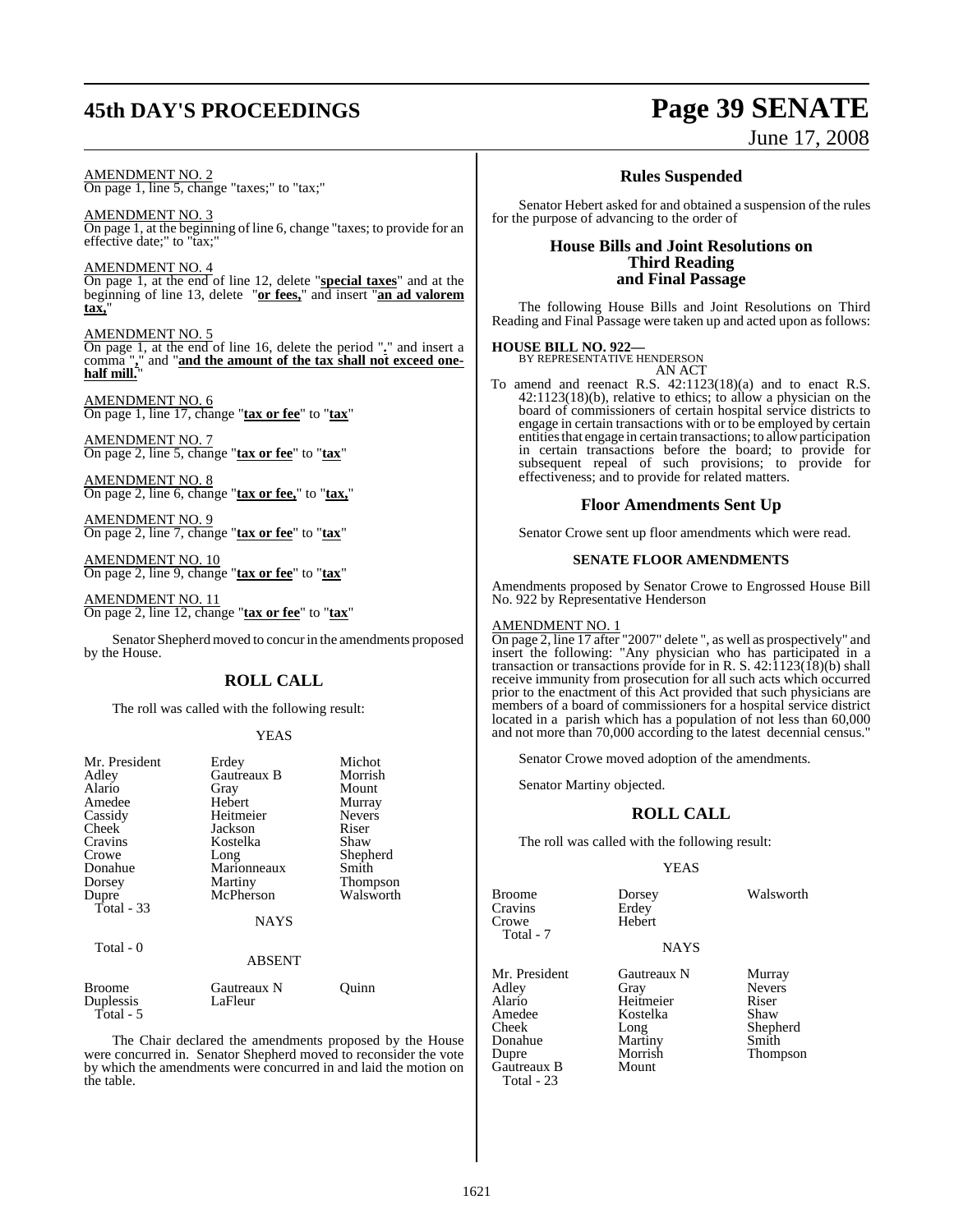#### ABSENT

 $Duples$  is Jackson Total - 8

Cassidy LaFleur Michot<br>
Duplessis Marionneaux Ouinn Marionneaux<br>McPherson

The Chair declared the amendments were rejected.

### **Floor Amendments Sent Up**

Senator Hebert sent up floor amendments which were read.

#### **SENATE FLOOR AMENDMENTS**

Amendments proposed by Senator Hebert to Engrossed House Bill No. 922 by Representative Henderson

#### AMENDMENT NO. 1

On page 1, line 2, after  $"(18)(b)"$  insert "and  $(41)"$ 

### AMENDMENT NO. 2

On page 1, delete line 6 and insert "before the board; to authorize certain parish governing authority members in certain parishes to have certain employment under certain circumstances; to provide for "

#### AMENDMENT NO. 3

On page 1, line 10, after "(18)(b)" delete "is" and insert "and (41) are"

#### AMENDMENT NO. 4

On page 2, delete line 10 and at the beginning of line 11, delete "in" and insert the following: "service district. However, such physician shall recuse himself from voting on"

## AMENDMENT NO. 5

On page 2, delete lines 14 and 15, and insert the following:

 $(41)$  A member of the parish governing authority of a parish containing a population of more than seventy thousand but less than eighty-five thousand persons from being employed by a person who rents orleases property fromthe parish airport authority provided that the amount of the rent or lease is less than five hundred dollars per month and that the parish governing authority member recuses himself from voting or otherwise participating in any matter relating to such person.

#### AMENDMENT NO. 6

On page 2, line 16, change "Section 3A." to "Section 2A."

#### AMENDMENT NO. 7

Delete the committee amendment proposed by the Committee on Senate and Governmental Affairs and adopted by the Senate on June 5, 2008

#### AMENDMENT NO. 8 On page 2, delete line 24

On motion of Senator Hebert, the amendments were adopted.

Senator Crowe moved to return the bill to the Involuntary Calendar.

Senator Hebert objected.

#### **ROLL CALL**

The roll was called with the following result:

#### YEAS

| Adley         | Erdev       | Ouinn |
|---------------|-------------|-------|
| <b>Broome</b> | Gautreaux B | Riser |
| Cheek         | Gray        | Shaw  |

**Page 40 SENATE 45th DAY'S PROCEEDINGS**

| Crowe<br>Donahue<br>Dorsey<br>Dupre<br>Total - 19                       | Jackson<br>Kostelka<br>Long<br>Michot<br><b>NAYS</b> | Thompson<br>Walsworth                        |
|-------------------------------------------------------------------------|------------------------------------------------------|----------------------------------------------|
| Mr. President<br>Alario<br>Amedee<br>Cravins<br>Duplessis<br>Total - 14 | Hebert<br>Heitmeier<br>Martiny<br>Morrish<br>Mount   | Murray<br><b>Nevers</b><br>Shepherd<br>Smith |
|                                                                         | <b>ABSENT</b>                                        |                                              |
| Cassidy<br>Gautreaux N<br>Total - 5                                     | LaFleur<br>Marionneaux                               | McPherson                                    |

The Chair declared the amended bill was returned to the Involuntary Calendar.

**HOUSE BILL NO. 1312—** BY REPRESENTATIVE PONTI

AN ACT

To amend and reenact R.S.  $32:861(B)(2)$ ,  $(C)(1)(a)$  and  $(b)$ , 866(A)(1) and (F), 894(A), and 900(B)(2)(a), (b), and (c), relative to motor vehicle liability policies; to provide for increased minimum liability limits in motor vehicle liability policies for damages resulting from bodily injury, death, or destruction of property; to provide for increased minimum motor vehicle bonds to be secured with the state treasurer for damages resulting from bodily injury, death, or destruction of property; to provide for limited recovery by an uninsured motorist involved in a nonfault motor vehicle accident; and to provide for related matters.

The bill was read by title. Senator Martiny moved the final passage of the bill.

## **ROLL CALL**

The roll was called with the following result:

#### YEAS

| Mr. President<br>Alario<br>Amedee<br><b>Broome</b><br>Cassidy<br>Cheek<br>Cravins<br>Crowe<br>Donahue<br>Dorsey<br>Duplessis<br>Total - 33 | Dupre<br>Erdey<br>Gautreaux B<br>Gray<br>Hebert<br>Heitmeier<br>Jackson<br>Long<br>Marionneaux<br>Martiny<br>McPherson | Michot<br>Morrish<br>Murray<br><b>Nevers</b><br>Ouinn<br>Riser<br>Shaw<br>Shepherd<br>Smith<br>Thompson<br>Walsworth |
|--------------------------------------------------------------------------------------------------------------------------------------------|------------------------------------------------------------------------------------------------------------------------|----------------------------------------------------------------------------------------------------------------------|
|                                                                                                                                            | <b>NAYS</b>                                                                                                            |                                                                                                                      |
| Adley<br>Total - 2                                                                                                                         | Gautreaux N                                                                                                            |                                                                                                                      |
|                                                                                                                                            | <b>ABSENT</b>                                                                                                          |                                                                                                                      |
| Kostelka<br>Total - 3                                                                                                                      | LaFleur                                                                                                                | Mount                                                                                                                |

The Chair declared the bill was passed and returned to the House. Senator Martiny moved to reconsider the vote by which the bill was passed and laid the motion on the table.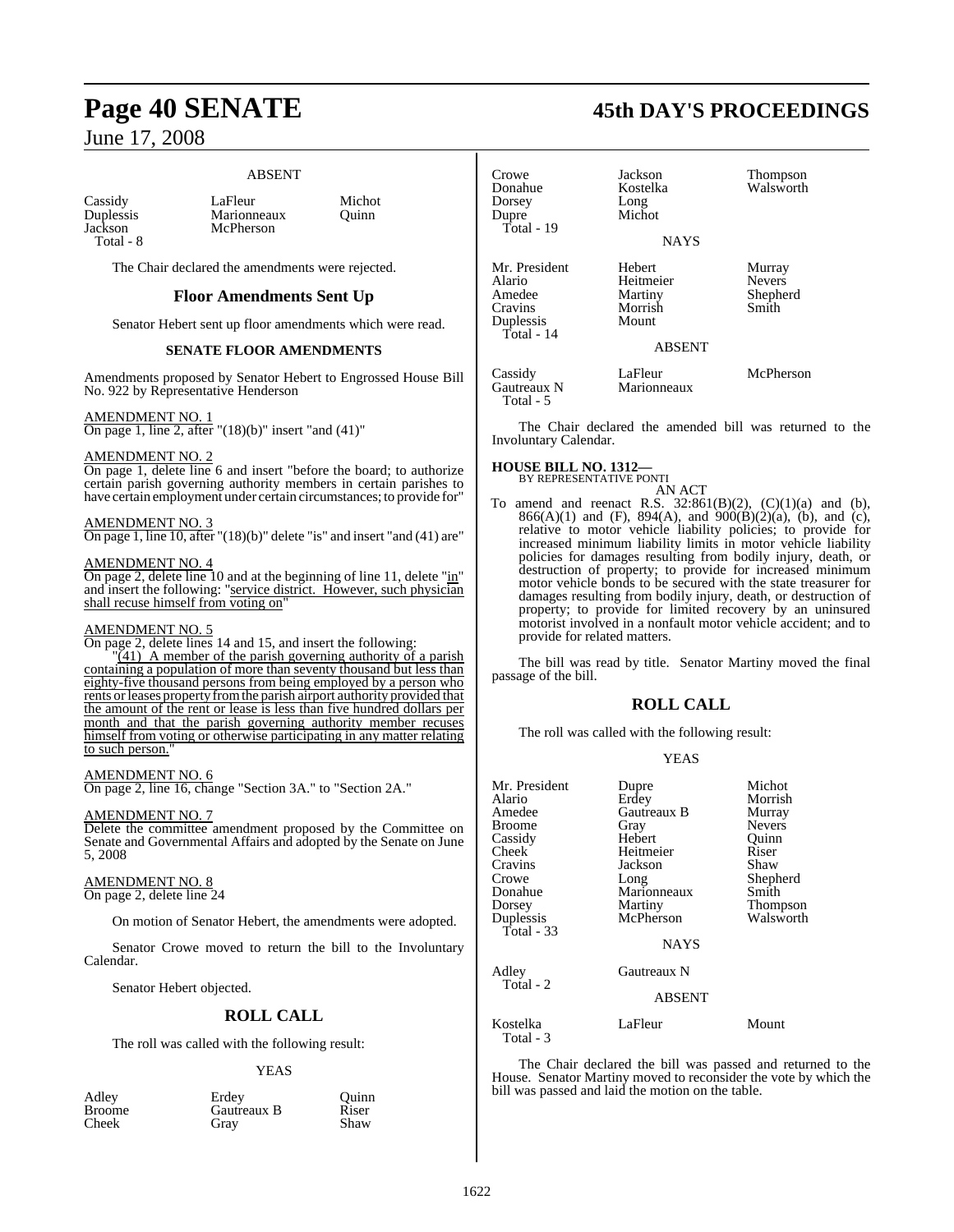# **45th DAY'S PROCEEDINGS Page 41 SENATE**

## **HOUSE BILL NO. 1375— (Substitute for House Bill No. 1348 by Representative Girod**<br>BY REPRESENTATIVE GIROD JACKSON

AN ACT

To enact R.S. 22:1425.1, relative to homeowner's insurance; to authorize insurers that write homeowner's insurance to provide a ten percent discount to active military personnel; to require the commissioner of insurance to adopt rules and regulations in accordance with the Administrative Procedure Act; and to provide for related matters.

The bill was read by title. Senator Cravins moved the final passage of the bill.

#### **ROLL CALL**

The roll was called with the following result:

#### YEAS

| Mr. President<br>Adley<br>Alario<br>Amedee<br>Cassidy<br>Cheek<br>Cravins<br>Crowe<br>Donahue<br>Dorsey<br>Duplessis<br>Dupre<br>Total $-34$ | Erdey<br>Gautreaux B<br>Gray<br>Hebert<br>Heitmeier<br>Jackson<br>Long<br>Marionneaux<br>Martiny<br>McPherson<br>Michot<br>Morrish<br><b>NAYS</b> | Mount<br>Murray<br><b>Nevers</b><br>Ouinn<br>Riser<br>Shaw<br>Shepherd<br>Smith<br>Thompson<br>Walsworth |
|----------------------------------------------------------------------------------------------------------------------------------------------|---------------------------------------------------------------------------------------------------------------------------------------------------|----------------------------------------------------------------------------------------------------------|
|                                                                                                                                              |                                                                                                                                                   |                                                                                                          |
| Kostelka<br>Total - 1                                                                                                                        | <b>ABSENT</b>                                                                                                                                     |                                                                                                          |

| <b>Broome</b> | Gautreaux N | LaFleur |
|---------------|-------------|---------|
| Total - 3     |             |         |

The Chair declared the bill was passed and returned to the House. Senator Cravins moved to reconsider the vote by which the bill was passed and laid the motion on the table.

#### **HOUSE BILL NO. 445—** BY REPRESENTATIVE GREENE

AN ACT

To amend and reenact R.S. 47:2193, relative to tax sales; to provide that the listing of property in the name of the tax sale purchaser shall occur in the same manner as the listing of non-tax sale properties; to provide for an effective date; and to provide for related matters.

The bill was read by title. Senator Cassidy moved the final passage of the bill.

#### **ROLL CALL**

The roll was called with the following result:

#### YEAS

|             | Michot        |
|-------------|---------------|
| Erdey       | Morrish       |
| Gautreaux B | Mount         |
| Gray        | Murray        |
| Hebert      | <b>Nevers</b> |
| Heitmeier   | Ouinn         |
| Jackson     | Riser         |
| Kostelka    | Shaw          |
|             | Shepherd      |
| Marionneaux | Thompson      |
|             | Dupre<br>Long |

June 17, 2008

| Dorsey<br>Duplessis      | Martiny<br>McPherson | Walsworth |
|--------------------------|----------------------|-----------|
| Total - $35$             | <b>NAYS</b>          |           |
| Total - 0                | <b>ABSENT</b>        |           |
| Gautreaux N<br>Total - 3 | LaFleur              | Smith     |

The Chair declared the bill was passed and returned to the House. Senator Cassidy moved to reconsider the vote by which the bill was passed and laid the motion on the table.

#### **HOUSE BILL NO. 622—** BY REPRESENTATIVE TUCKER

AN ACT

To amend and reenact R.S. 36:4(H) and R.S. 49:220.4(A)(1) and  $(B)(1)$  through  $(4)$  and  $220.5(A)(2)$  and  $(D)(4)$ , relative to the Louisiana Recovery Authority; to provide for the membership and terms of office of the board of directors; to provide for the transfer of the authority and its board of directors to the division of administration; to provide for the powers, duties, and functions of the authority, the board, and the executive director; to provide for an effective date; and to provide for related matters.

#### **Floor Amendments Sent Up**

Senator Shepherd sent up floor amendments which were read.

#### **SENATE FLOOR AMENDMENTS**

Amendments proposed by Senator Shepherd to Reengrossed House Bill No. 622 by Representative Tucker

#### AMENDMENT NO. 1

On page  $1$ , line 3, after "(D)(4)," insert: "and to enact Chapter 3-G of Title 40 of the Louisiana Revised Statutes of 1950, to be comprised of R.S. 40:600.81 and R.S. 49:220.5(A)(13) and (H) and 220.24(M),

#### AMENDMENT NO. 2

On page 1, line 7, after "director;" insert: "to provide relative to the Louisiana Road Home Program Applicants' Bill of Rights; to establish the Louisiana Road Home Program Applicants' Bill of Rights Program under the supervision of the Louisiana Recovery Authority; to provide for principles for the operation of the Road Home Program and penalties for violation of applicants' rights; to provide for the duties and functions of the Louisiana Recovery Authority; to provide for certain duties of the state inspector general relative to the Road Home Program; to provide for certain reporting requirements of the state inspector general;"

#### AMENDMENT NO. 3

On page 4, between lines 9 and 10, insert:

"Section 3. Chapter 3-G of Title 40 of the Louisiana Revised Statutes of 1950, comprised of R.S. 40:600.81, is hereby enacted to read as follows:<br>CHAPTER 3

**§600.81. Road Home Program Applicants' Bill of Rights; penalties for non-compliance**

**A. The rights that are specifically enumerated in this Chapter are in addition to all other rights of persons under state and federal law and all rights enjoyed by all citizens of Louisiana. This listing of rights is neither exclusive of nor intended to infringe upon any other rights that are guaranteed to all persons. These rights are protected regardless of the place or residence of the person, type of service or support, ability to exercise these**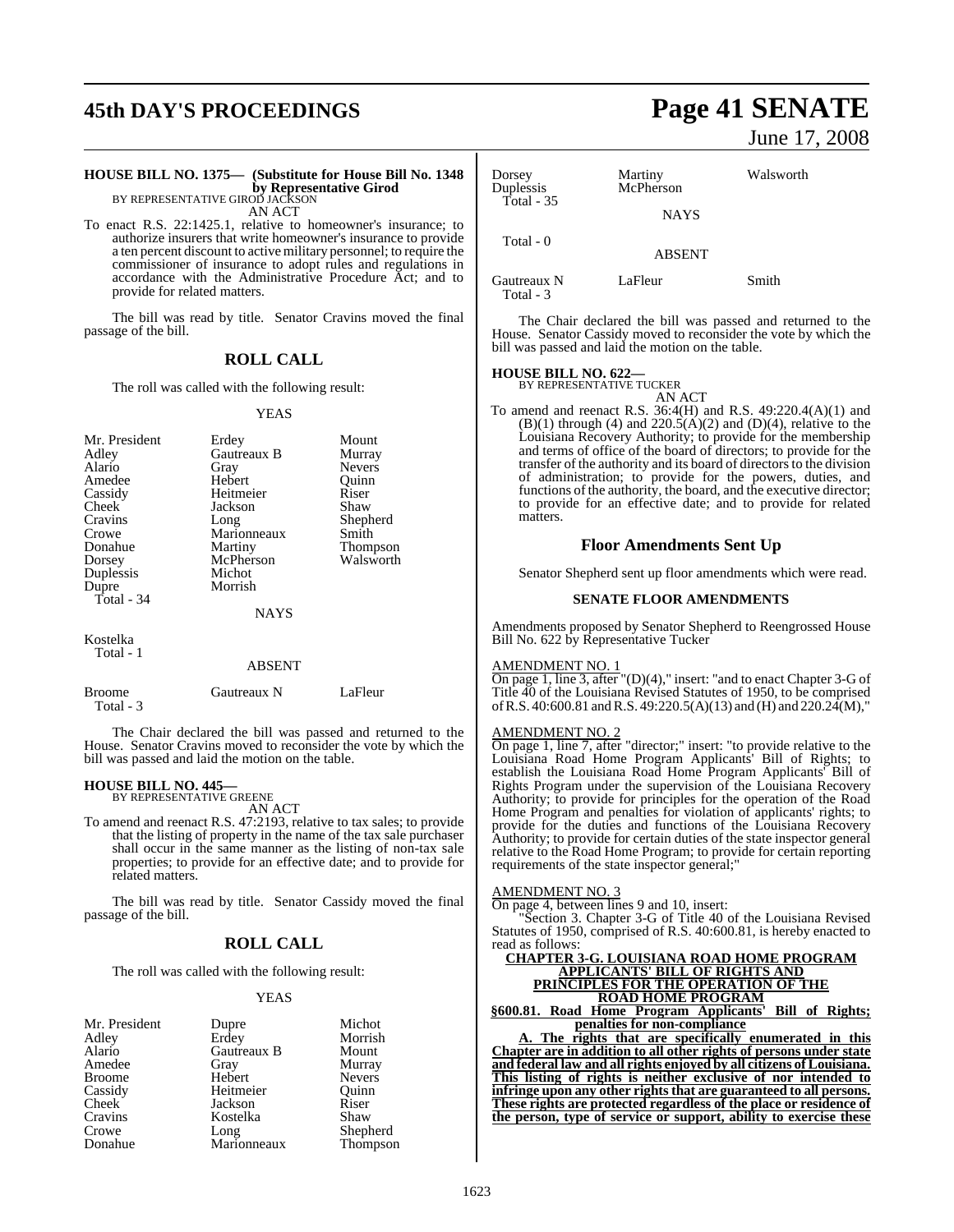**rights or choice to exercise these rights. It is the intent of this Chapter that these rights shall be applied in the provision of supports and services to applicants under the Road Home Program.**

**B. For purposes of this Chapter, the following terms shall have the following meanings unless another meaning is clearly intended from the context of its use in the Chapter:**

**(1) "Additional compensation grant" means the additional grant eligibility for up to fifty thousand dollars for certain applicants under the Road Home Program Applicant policies whose income must be less than or equal to eighty percent Area Median Income (AMI) adjusted for household size.**

**(2) "Applicant" means a person who seeks assistance under the Road Home Program.**

**(3) "Applicant assistance options" means the three options by which eligible homeowners may receive assistance under the Road Home Program, as follows: Option 1, homeowner keeps damaged property, is compensated for loss, and agrees to occupy the home for a period of time; Option 2, the state purchases the damaged property and the owner purchases a new home in Louisiana; and Option 3, the state purchases the damaged property.**

**(4) "AVM" means automated valuation model.**

**(5) "Benefitselection form" meansthe Road Home Program form by which an eligible applicantselects a benefit award option under the homeowner assistance program.**

**(6) "BPO" means Broker's Price Opinion.**

**(7) "Fannie Mae" means the federally chartered financial services company serving the American home mortgage industry.**

**(8) "ICC" means increased cost of compliance.**

**(9) "Road Home Program" or "program" means the program for homeowner assistance included under the Community Development Block Grant Action Plan Amendment for Disaster Recovery Funds pursuant to P.L. 109-148 as originally approved by the U.S. Department of Housing and Urban Development and subsequently modified.**

**C.(1) Applicants shall be eligible for these rights under the Road Home Program, unless expressly or specifically restricted in accordance with federal or state laws.**

**(2) Notwithstanding any other provision ofthis Section to the contrary, any funds expended in support of the activities provided for in this Section shall be limited to expenditures of Community Development Block Grant monies pursuant to supplemental appropriations authorized by the United States Congress through the Department of Housing and Urban Development to the state of Louisiana under the provisions of P.L. 109-148, P.L. 109-234, or P.L. 110-116.**

**D. The right of access to the complete and current policies and rules of the program, as follows:**

**(1) The complete policies, rules, procedures, and current closing documents for the program, including mitigation allowances, shall be published at the website maintained by the Road Home Program, and updated weekly, no later than five o'clock p.m. CDT every Monday in a manner so as to make them clearly available to and downloadable by the public.**

**(2) Failure to provide such publication shall subject the contractor and any subcontractor responsible therefor to a penalty of ten thousand dollars for each day the rules are not published, up to a maximum fine of one hundred thousand dollars per occurrence payable to the Road Home Program for the exclusive benefit of applicants and use as applicant's grants. Such amount shall be withheld out of any monies due the contractor or subcontractor for the program.**

**E. The right to written notification of awards, changes in awards, and dispute resolution decisions, as follows:**

**(1) Notification of award amounts and any changes in award amounts shall be promptly furnished in writing to applicants.**

**(2) Notification of dispute resolution determinations shall be promptly furnished in writing to applicants.**

**(3) Failure to provide such written notice shall subject the contractor and any subcontractor responsible therefor to a penalty of one thousand dollars for each occurrence, payable to the applicant within ten days of written demand.**

**F. The right to information concerning the determination of**

**the grant calculation and review appraisal by a Louisiana certified appraiser if valuation is contested, as follows:**

**(1) Each Road Home Program applicant shall be entitled to the information necessary to determine the accuracy of his grant calculation, including the right to a complete copy of their file. Any right granted herein is in addition to any right available to the applicant under the Public Records Law, R.S. 44:1 et seq. However, the Road Home Program shall provide any such requested information at no cost to the applicant making the request.**

**(2) The Road Home Program shall provide applicants with written notice that they are entitled to the following in writing, upon request:**

**(a) The same information that was routinely provided in award statements, including but not limited to the exact amount of the grant award under options one, two, and three; elevation amount; the pre-storm value or estimated cost of damage; the amount and classification of deductions; and any Affordable Compensation Grant awarded as would have been reflected in the actual Benefit Option Selection Form (this shall include any changes between Benefit Selection Forms returned by homeowner and current award amounts).**

**(b) Dispute resolution status and outcomes.**

**(c) Currentstatus of the application accompanied by an easy to understand/non-technical explanation of all missing information or information still requiring verification, including but not limited to ownership and occupancy, title search, value** determination, and/or estimated cost **damages.**

**(d) Upon request by the homeowner, the Road Home Program shall provide homeowners with supporting documentation used to determine the following at allstages of the process:**

**(i) Pre-storm value (AVM, BPO, Fannie Mae, or other house valuation information obtained for the application, or Louisiana licensed appraisal report).**

**(ii) Estimated cost of damages (component-by-component cost breakdown, square footage measurements, etc.) including the percentage of damages assigned to an applicant's home and calculations of square footage.**

**(iii) Insurance documentation used for deductions in grant determination.**

**(iv) Small Business Administration documentation used for coordination of benefits in grant determination.**

**(v) ICC documentation used for coordination of benefits in elevation incentive determination.**

**(vi) Complete phone, correspondence, and email records concerning the application.**

**(e) The right to a field review appraisal at no cost to the applicant.**

**(f) The homeowner shall be entitled to the highest available pre-storm value for the home regardless of source, except where the result would be manifestly inequitable or due to homeowner fraud.**

**(3) Failure to provide such written notice shall subject the contractor and any subcontractor responsible therefor to a penalty of five hundred dollars per day, payable to the applicant, up to a maximum of thirty days. Payment of the penalty shall not relieve the Road Home Program and the contractor of its obligation to provide the documents.**

**G. An applicant's right to the complete application file.**

**(1) Each Road Home Program applicant shall be entitled to a complete and accurate copy of his entire grant file upon written request of the Road Home Program. Any rights granted to any applicant by this Chapter are in addition to any rights provided for by the Public Records Law, R.S. 44:1 et seq.**

**(2) The Road Home Program shall provide written notice to every program applicant that the applicant is entitled to a complete copy of the application file. The complete application file shall consist of, but is not limited to, all relevant information in the determination of the grant and shall include, without limitation, all documents, written or electronic, records, correspondence, memoranda, calculations, and information concerning the determination of the applicant's grant, whether**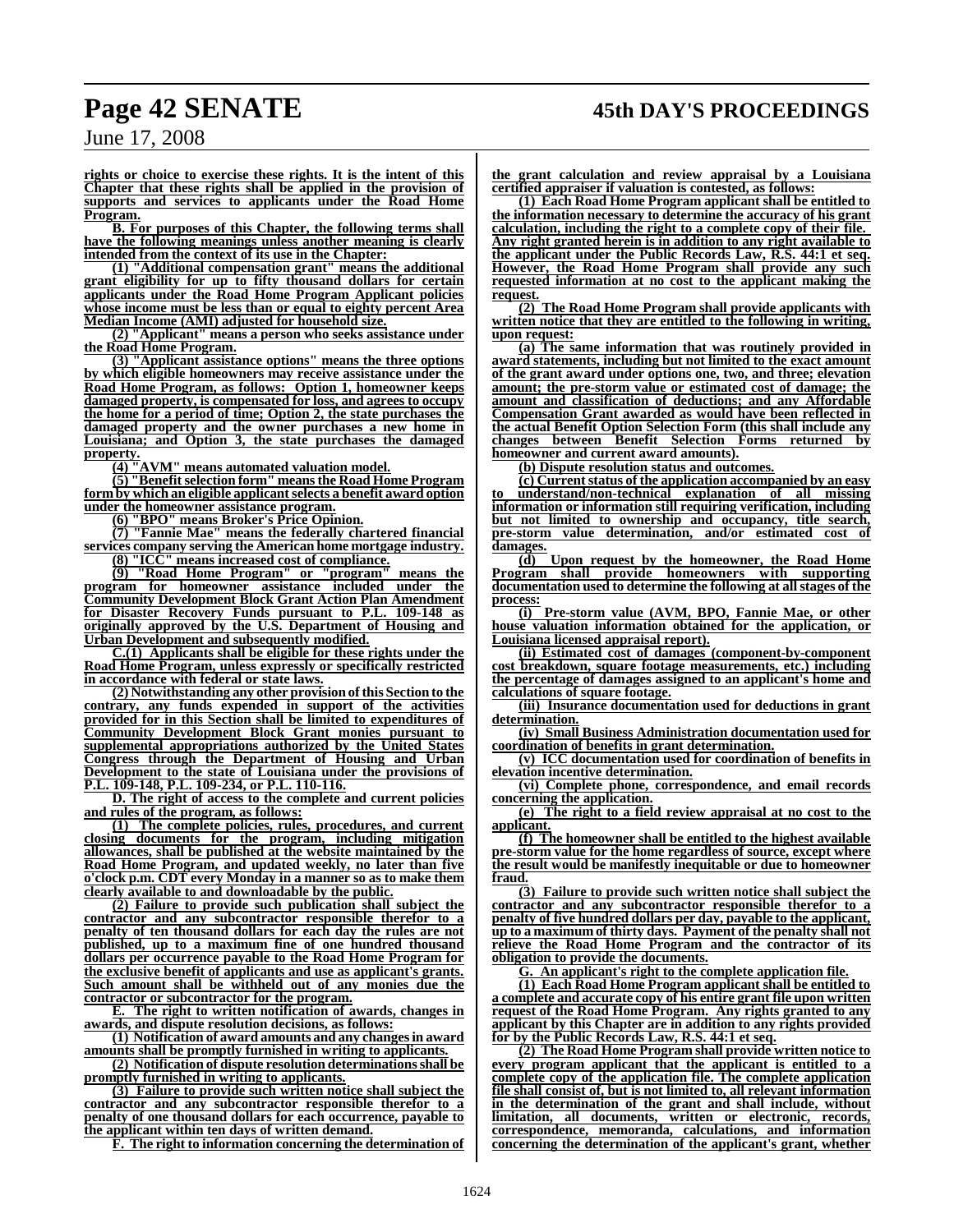## **45th DAY'S PROCEEDINGS Page 43 SENATE**

# June 17, 2008

**provided by the applicant or from a third party, obtained or created by the Road Home Program, its contractor, and any subcontractors, including all decision-making documents. Documentation provided to the applicant shall also include all information or data utilized, consulted, and/or relied upon for the grant determination, whether the determination is complete.**

**(3) A simple written form to request a file, with clear instructions where the request shall be mailed, shall be provided each applicant with this notice. The complete applicant file shall be provided to any applicant upon written request, within ten days of receipt of said request, sent by certified mail by the applicant, to an address designated on the request form which shall be provided by the Road Home Program and published on its website. Upon initiation of appeal, the application and decision-making documents shall be sent by certified mail to the applicant within ten days of the filing of the appeal, if not previously sent.**

**(4) Failure of the Road Home Program or its contractor or any subcontractor to provide information or documents necessary to provide the applicant with a complete copy of his file within ten days of receipt of the request shall subject the contractor and any subcontractor responsible therefor to a penalty to be paid of five hundred dollars per day, payable to the applicant, up to a maximum of thirty days. Payment of the penalty shall not relieve the Road Home Program and the contractor of its obligation to provide the file.**

**H. The right to a determination of the grant amount, as follows:**

**(1) Each Road Home Program applicant shall be entitled to a determination of his grant amount by the Road Home Program, in writing, within eighteen months of the date of filing of the application or no later than August 29, 2008.**

**(a) The Road Home Program shall make a grant determination, whether by award letter or dispute resolution, on every unresolved grant application or appeal, all communicated in writing, within eighteen months of the date the application was filed.**

**(b) Any Road Home Program grant application for which a determination has not been made as of the effective date of this Chapter shall be so determined by the Road Home Program contractor by August 29, 2008. Failure to do so shall subject the Road Home Program contractor and/or any responsible subcontractor to a penalty of five hundred dollars per day, payable to the applicant, until the written determination is provided, up to a maximum of thirty days.**

**(c) An applicant who disagrees with a grant determination shall be entitled, at the applicant's option, to an appeal of any aspect of the grant determination to an administrative law judge or third-party mediator.**

**I. The right to an appeal of an adverse grant determination before an administrative law judge or the right to mediation, at the applicant's option.**

**(1)(a) An applicant who chooses to appeal an adverse grant determination before an administrative law judge shall notify the Road Home Program using a notice of appeal form provided every applicant by the Road Home Program, which form shall be mailed by the applicant, by certified mail, return receipt requested, to the Road Home Program address provided by the program. A notice of appeal shall also be mailed by the applicant, by certified mail, return receipt requested, to the division of administrative law. The notice of appeal shall be mailed within thirty days of the date of the grant determination or the date of closing, whichever occurs later. The Road Home Program shall provide each applicant with an explanation of the right to appeal, together with the forms necessary to file an appeal and the address to use to notify the program and the division of administrative law of an appeal.**

**(b) An appeal shall be timely, regardless of the date of grant determination or the date of closing, and whether the applicant has previously had an appeal through the Road Home Program process or office of community development, provided it is commenced not later than six months after the effective date of this Chapter.**

**(c) Within ten days of the receipt of the notice of appeal by**

**the Road Home Program, the program shall provide the division of administrative law a complete copy of the applicant's file. The program shall also provide a copy of the file to the applicant if not previously provided.**

**(d) The applicant shall be entitled to a hearing before the administrative law judge and may choose to participate in person or by telephone. An applicant may waive his appearance at the hearing in writing or by telephone. The Road Home Program shall confirm such choice in writing to the applicant within ten days. The proceedings shall be recorded and available for transcription if requested by the applicant at reasonable cost.**

**(e) Any relevant evidence may be offered by any party, including evidence not previously considered in the grant determination process, provided good cause is shown for its introduction and the evidence is provided to the administrative law judge and the opposing parties no less than ten days before the hearing.**

**(f) The administrative law judge shall conduct the hearing within sixty days of the filing of a notice of appeal, unless such delay is waived in writing by all parties, and shall provide written findings of fact and conclusions of law concerning the applicable program policies and rules supporting the decision. (g) The administrative law judge shall review the records compiled in connection with the grant application and determination, together with any submissions, briefs, or memoranda submitted by the parties. The administrative law judge may receive additional evidence from the parties.**

**(h) Neither the contractor nor any subcontractor shall determine or decide any issue presented in the appeal.**

**(i) All issues in the determination of the grant may be appealed. All policies, rules, and procedures of the Road Home Program and the office of community development for determining eligibility and the grant amount shall be liberally construed in favor of the applicant on appeal.**

**(j) The highest pre-storm valuation in the applicant's file shall be used in the appeal process for grant calculation unless it is proved by the Road Home Program, by clear and convincing evidence, that the highest valuation is clearly wrong, the result of applicant fraud or misconduct, or would lead to an inequitable result.**

**(2)(a) An applicant who chooses to mediate an adverse grant determination shall notify the Road Home Program using a notice of intent to mediate form provided every applicant by the Road Home Program, which form shall be mailed by the applicant, by certified mail, return receipt requested, to the Road Home Program address provided by the program. A notice of intent to mediate shall also be mailed by the applicant, by certified mail, return receipt requested, to the division of administrative law. The notice shall be mailed within thirty days of the date of the grant determination or the date of closing, whichever occurs later. The Road Home Program shall provide each applicant with an Explanation of the Right to Mediate, together with the forms necessary to file for mediation and the address to use to notify the program and the division of administrative law of intent to mediate.**

**(b) A notice of intent to mediate an adverse grant determination shall be timely, regardless of the date of grant determination or the date of closing, and whether the applicant has previously had an appeal through the Road Home Program process or office of community development, provided it is commenced not later than six months after the effective date of this Chapter.**

**(c) Mediation shall be conducted by an impartial third party, whose duty shall be to facilitate the resolution of the dispute between the parties.**

**(d) The director of the division of administrative law shall appoint as a mediator a third party who is agreed on by the parties, or if the parties cannot agree, the director shall appoint an impartial third party of his own choosing who is trained as a**

**mediator.** The mediator appointed under this Section shall **encourage and assist the parties in reaching a settlement of their dispute, but may not compel or coerce the parties to enter into a settlement agreement.**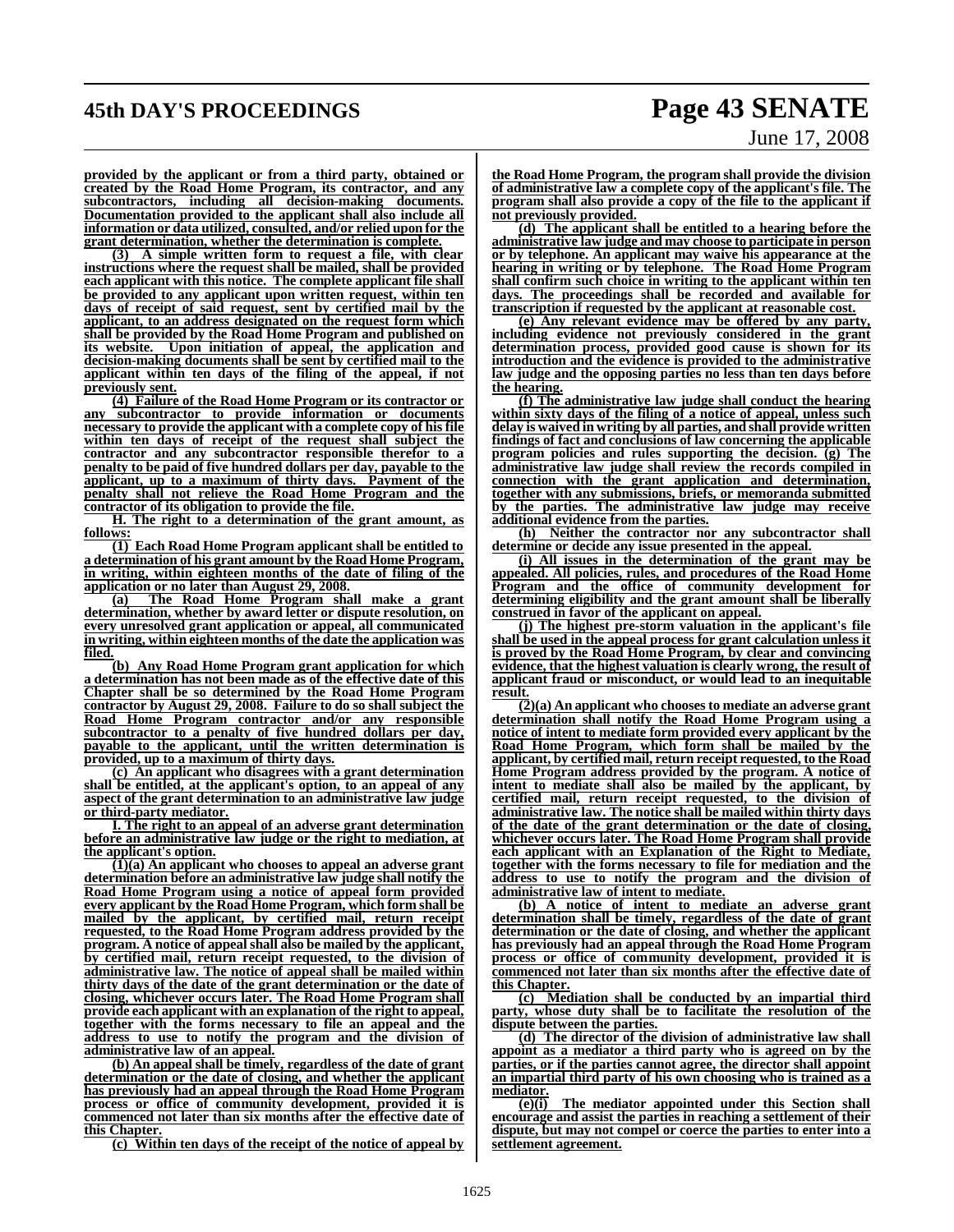## **Page 44 SENATE 45th DAY'S PROCEEDINGS**

June 17, 2008

**(ii) Unless expressly authorized by the disclosing party, the mediator may not disclose to either party information given in confidence by the other party and shall at all times maintain confidentiality with respect to communications relating to the subject matter of the dispute.**

**(iii) Unless the parties agree otherwise, all matters, including the conduct and demeanor of the parties and their counsel during the settlement process, are confidential even to the court.**

**(f) The director of the division of administrative law shall set a reasonable fee for the services of the mediator.**

**(g) If the parties reach a settlement and execute a written agreement disposing of the dispute, the agreement is enforceable in the same manner and to the same extent as a transaction or compromise under the provisions of Civil Code Article 3071 et seq.**

**(h)(i) Except as otherwise provided in this Subparagraph, a communication made by a participant in a mediation procedure relating to the subject matter of the dispute, whether before or after the filing of suit, is confidential, is not subject to disclosure, and may not be used as evidence against the participant in any other judicial or administrative proceeding.**

**(ii) Any record made during a mediation procedure is confidential, and the participants or the mediator may not be required to testify in any proceedings relating to or arising out of the matter in dispute or be subject to process requiring disclosure of confidential information or data relating to or arising out of the matter in dispute.**

**(iii) An oral or written communication used in or made a part of a mediation procedure is admissible or discoverable if it is otherwise admissible or discoverable under the Code of Evidence, the Code of Civil Procedure, or any other applicable statute.**

**(iv) Any dispute over the disclosure or discovery of communications made during the mediation process shall be submitted for resolution to the director of the division of administrative law.**

**J. The right of the indigent to legal assistance in the grant application process and on appeal.**

**(1) The Road Home Program shall continue its commitment to provide low-income Louisiana residents with the legal help they need to obtain a grant when they have complications with their application, in accordance with R.S. 49:220.1 et seq.**

**(2) Any applicant in need of legal assistance for title work or other issues related to grant qualification and who cannot afford the cost of such assistance shall be provided referral to public agencies and non-profit legal services for assistance with his claims through appeal and mediation, and subsequent legal action if such is elected by an applicant. Funding for such services shall be provided as needed by the state but shall not be funded from Road Home Program funds. The Louisiana Recovery Authority shall promulgate rules and regulations, in accordance with the Administrative Procedure Act, to implement this Subsection.**

**K. The right to an independent audit of applicant files by the legislative auditor and applicant protection for overpayments not the result of their own fault.**

**(1) The legislative auditor shall conduct an audit of applicant files in accordance with governmental auditing standards, as described herein.**

**(2) Beginning in July 2008, and every six months thereafter until all applicant's files have been closed, the legislative auditor shall examine a statistically representative sample of closed Road Home applicant files and after these files have completed the final review process established by the office of community development, the results of these audits shall be provided to such applicants, upon written request.**

**(3) The legislative auditor shall include information for all sampled applicant files regarding the length of time an application was pending prior to closing. In addition, the legislative auditor shall separately examine a statistically representative sample of applicant files for which no grant payments were paid for the purpose of determining whether these applicants were properly determined to be ineligible.**

**(4) The legislative auditor shall also attest that each applicant's award in the sample is supported with adequate and credible information provided by the applicant or the Road Home Program.**

**(5) The legislative auditor shall carry out the audit with the use of a licensed certified public accountant, as he deems necessary, subject to terms and conditions which he may prescribe.**

**(6) If the legislative auditor cannot attest to the correctness of a grant amount for an applicant's grant, reviewed as part of the sample, the Road Home Program will be directed to correct the award calculation and provide the applicant all sums due, with legal interest to commence ten days after final attestation by the legislative auditor.**

**(7) The applicant shall be required to repay only such sums as are determined an overpayment if proven to be the result of applicant fraud or for duplication of benefits or if the overpayment would be manifestly unjust.**

**(8) All applicants shall be entitled to administrative law judge review or third-party mediation, at the applicant's option, in the event of a grant overpayment, as attested to by the legislative auditor, unless the overpayment is not contested, in writing.**

**(9) In the event that the legislative auditor finds that a statistically significant number of the grant amounts are not correct, he may perform such additional review of Road Home applicant grants as he deems necessary.**

**(10) The legislative auditor shall report the results of hisfirst audit of closed applicant files not later than December 31, 2008, and each subsequent audit report shall be issued every six months thereafter.**

**L. The right to investigation and oversight of the Road Home Program by the state inspector general.**

**(1) As established by R.S. 49:220.21 et seq., the state inspector general shall, at a minimum, perform the following functions:**

**(a) Investigate evidence of a pattern of excessive billing on state contracts.**

**(b) Investigate mismanagement of governmental operations.**

**(c) Investigate waste or abuse of things of value belonging to or used by the office of community development or the Road Home Program.**

**M. The right to the use of unobligated Road Home Program funds for applicants most in need of those funds for repair or rebuilding their homes. To meet the spirit of the statement, "Middle to low income families with homes of moderate value, in particular, are lesslikely than other income groups to get enough Road Home compensation grants to rebuild," the Louisiana Recovery Authority should, depending upon funding resources, propose an Action Plan Amendment to HUD to use any unobligated Road Home Program funds to:**

**(1) Increase the maximum amount of the Additional Compensation Grant from fifty thousand dollars to seventy-five thousand dollars.**

**(2) Increase the eligibility for Additional Compensation Grants from eighty percent to up to one-hundred twenty percent of the Area Median Income.**

**N. The right to the use of unobligated Road Home Program funds for an ombudsman who shall confer with community workers who help Road Home Program applicants. The Louisiana Recovery Authority shall propose an Action Plan Amendment to HUD to use unobligated Road Home Program funds to establish an ombudsman program within the office of community development to serve Road Home applicants.**

Section 4. R.S. 49:220.5(A)(13) and (H) and 220.24(M) are hereby enacted to read as follows:

§220.5. Louisiana Recovery Authority; powers; duties; functions A. The authority shall have the following powers, duties, and functions:

\* \* \* **(13) The board is authorized and directed to adopt rules and regulationsin accordance with the Administrative Procedure Act to carry out the provisions and penalties of the Louisiana Road Home Applicants' Bill of Rights and Principlesfor the Operation**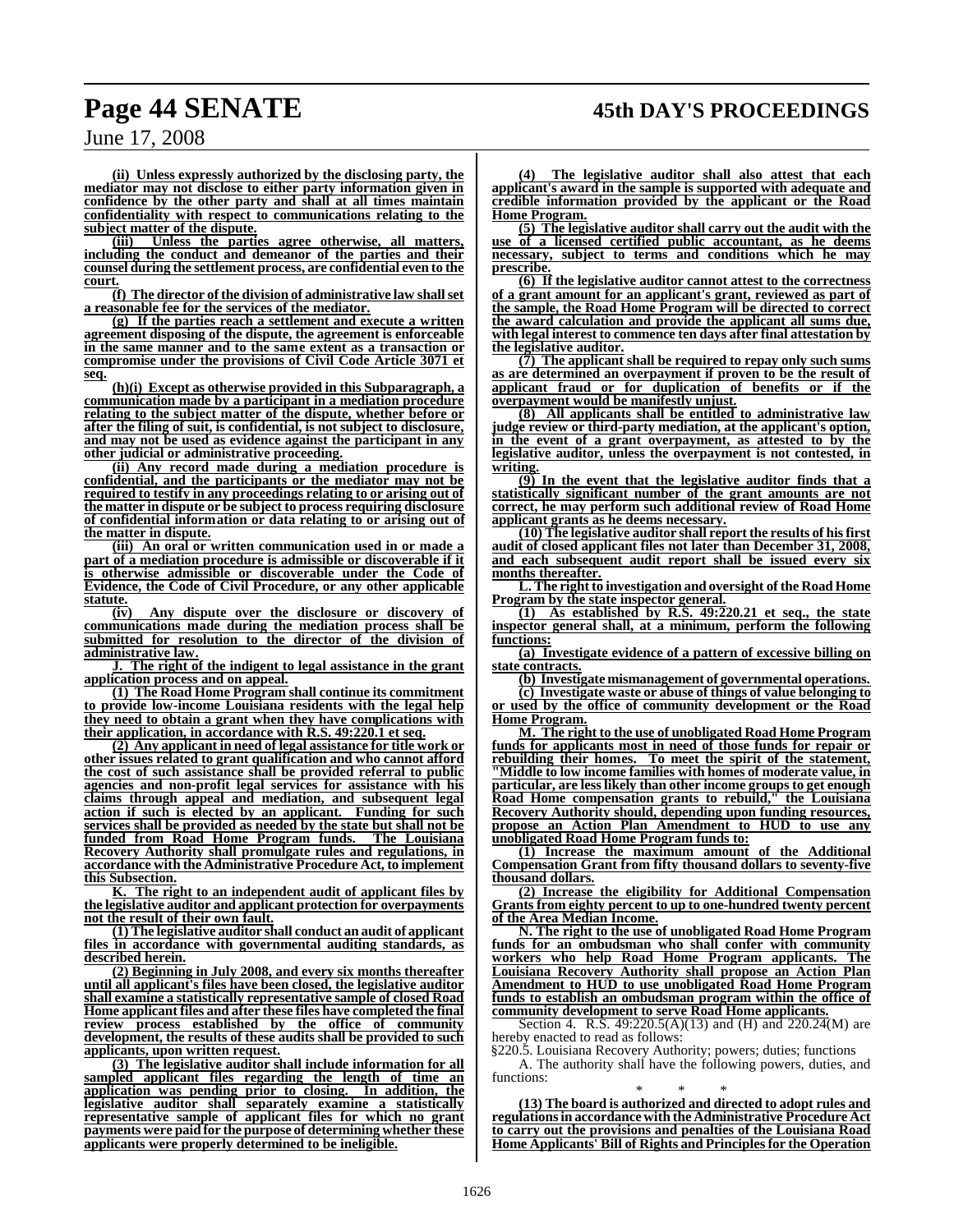# **45th DAY'S PROCEEDINGS Page 45 SENATE**

# June 17, 2008

**of the Road Home Program as provided in R.S. 40:600.81 et seq.**

\* \* \* **H.(1) It shall be the responsibility of the authority to oversee the establishment of the Road Home Applicants' Bill of Rights and Principles for the Operation of the Road Home Program as provided in R.S. 40:600.81 et seq.**

**(2) The director shall ensure strict adherence to all principles of operation of the Road Home Program as provided by R.S. 40:600.81 et seq.**

**(3) Additionally, the Louisiana Recovery Authority shall report monthly to the Joint Legislative Committee on the Budget, the Senate Committee on Local and Municipal Affairs, and the House Committee on Municipal, Parochial, and Cultural Affairs on the expenditures of the Road Home Program with detailed breakdowns of how much money has been spent and projections of how much will be spent in different categories, including expenditures for additional funding for applicants who appeal.** \* \* \*

§220.24. Authority; duties; powers; standards; functions

\* \* \* **M. The state inspector general shall, at a minimum, perform the following functions relative to the Road Home Program:**

**(1) Investigate evidence of a pattern of excessive billing on state contracts.**

**(2) Investigate mismanagement of governmental operations. (3) Investigate waste or abuse of things of value belonging to or used by the office of community development or the Road Home Program.**

**(4) Report monthly to theLouisiana Recovery Authority, the Joint Legislative Committee on the Budget, and the Senate Committee on Local and Municipal Affairs, and the House Committee on Municipal, Parochial, and Cultural Affairs.**

Section 5. Notwithstanding any provision of Section 4 of this Act to the contrary, any funds expended in support of the activities provided in support of the Road Home Applicants' Bill of Rights shall be limited to expenditures of Community Development Block Grant monies pursuant to supplemental appropriations authorized by the United States Congress through the U.S. Department of Housing and Urban Development (HUD) to the state of Louisiana under the provisions of P.L. 109-148, P.L. 109-234, or P.L. 110-116.

Section 6. Within thirty days of the effective date of this Section, the Louisiana Recovery Authority is hereby authorized and directed to prepare an Action Plan Amendment incorporating the Road Home Bill of Rights as provided in Section 3 of this Act, which Action Plan Amendment shall be submitted for the review and approval of the governor, the Joint Legislative Committee on the Budget, and the legislature, all in accordance with the provisions of P.L. 109-148, P.L. 109-234, or P.L. 110-116 and in accordance with the provisions of R.S. 49:220.5, which Action Plan Amendment shall be submitted to the U.S. Department of Housing and Urban Development for its review and approval.

Section 7. Sections 3, 4 and 5 of this Act shall become effective only if and when such Action Plan Amendment incorporating the Road Home Bill of Rights is approved by the U.S. Department of Housing and Urban Development.

Section 8. This Section and Sections 1, 2, 6, and 7 of this Act shall become effective upon signature by the governor or, if not signed by the governor, upon expiration of the time for bills to become law without signature by the governor, as provided by Article III, Section 18 of the Constitution of Louisiana. If vetoed by the governor and subsequently approved by the legislature, this Section and Sections 1, 2, 6, and 7 of this Act shall become effective on the day following such approval."

#### AMENDMENT NO. 4

On page 4, delete lines 10 through 14.

On motion of Senator Shepherd, the amendments were adopted.

The bill was read by title. Senator Murray moved the final passage of the amended bill.

### **ROLL CALL**

The roll was called with the following result:

#### YEAS

| Mr. President | Dupre         | Morrish       |
|---------------|---------------|---------------|
| Adley         | Erdey         | Murray        |
| Alario        | Gautreaux B   | <b>Nevers</b> |
| Amedee        | Gray          | Ouinn         |
| <b>Broome</b> | Hebert        | Riser         |
| Cassidy       | Heitmeier     | Shaw          |
| Cheek         | Jackson       | Shepherd      |
| Cravins       | Long          | Smith         |
| Crowe         | Marionneaux   | Thompson      |
| Donahue       | Martiny       | Walsworth     |
| Dorsey        | McPherson     |               |
| Duplessis     | Michot        |               |
| Total - $34$  |               |               |
|               | NAYS          |               |
| Total - 0     | <b>ABSENT</b> |               |

Gautreaux N LaFleur<br>Kostelka Mount Kostelka Total - 4

The Chair declared the amended bill was passed and returned to the House. Senator Murray moved to reconsider the vote by which the bill was passed and laid the motion on the table.

**HOUSE BILL NO. 852—**<br>BY REPRESENTATIVES AUSTIN BADON, BARROW, BILLIOT,<br>GISCLAIR, HARDY, HENRY, LAFONTA, MARCHAND, PATRICIA<br>SMITH, AND ST. GERMAIN

AN ACT

To enact R.S. 32:300.5, relative to the use of telephones and electronic communication devices while driving; to prohibit the use of wireless telephones while driving; to prohibit text messaging and e-mailing while driving; and to provide for related matters.

#### **Floor Amendments Sent Up**

Senator McPherson sent up floor amendments which were read.

#### **SENATE FLOOR AMENDMENTS**

Amendments proposed by Senator McPherson to Reengrossed House Bill No. 852 by Representative Austin Badon

#### AMENDMENT NO. 1

In Senate Committee Amendment No. 2 proposed by the Senate Committee on Transportation, Highways and Public Works and adopted by the Senate on June 10, 2008, on line 4 thereof, between "after" and ""devices" insert "the first occurrence of"

On motion of Senator McPherson, the amendments were adopted.

#### **Floor Amendments Sent Up**

Senator Quinn sent up floor amendments which were read.

#### **SENATE FLOOR AMENDMENTS**

Amendments proposed by Senator Quinn to Reengrossed House Bill No. 852 by Representative Austin Badon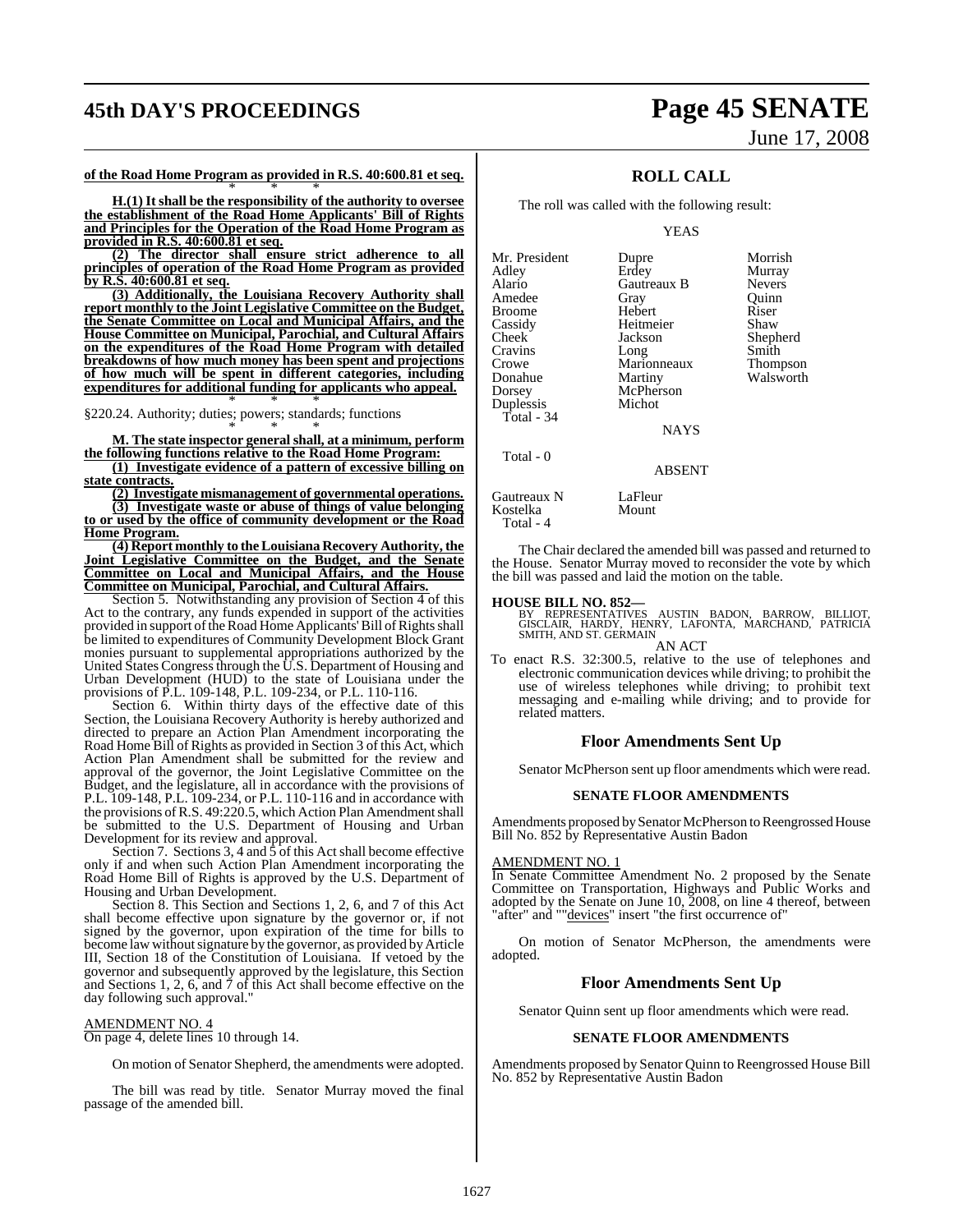#### AMENDMENT NO. 1

On page 3, between lines 2 and 3, insert the following: "D. The provisions of this Section shall not be applicable to persons who have been medically diagnosed as hearing impaired."

On motion of Senator Quinn, the amendments were adopted.

#### **Floor Amendments Sent Up**

Senator Martiny sent up floor amendments which were read.

#### **SENATE FLOOR AMENDMENTS**

Amendments proposed by Senator Martiny to Reengrossed House Bill No. 852 by Representative Austin Badon

#### AMENDMENT NO. 1

On page 2, between lines 27 and 28, insert the following:

"C. A violation of this Section involving the use of a wireless telephone or electronic communication device by an operator of a moving motor vehicle on a public road or highway shall be a secondary offense and a driver may be cited only if stopped for a moving violation.

AMENDMENT NO. 2 On page 2, line 28, change "C." to "D."

Senator Martiny moved adoption of the amendments.

Senator Quinn objected.

#### **ROLL CALL**

The roll was called with the following result:

#### YEAS

| Adley<br>Alario<br>Amedee<br><b>Broome</b><br>Cassidy<br><b>Cheek</b><br>Cravins<br>Donahue<br>Dorsey<br>Dupre<br>Erdey<br>Total - 32 | Gautreaux B<br>Gray<br>Hebert<br>Heitmeier<br>Jackson<br>Kostelka<br>Long<br>Marionneaux<br>Martiny<br>McPherson<br>Michot<br><b>NAYS</b> | Morrish<br>Mount<br>Murray<br><b>Nevers</b><br>Riser<br>Shaw<br>Shepherd<br>Smith<br>Thompson<br>Walsworth |
|---------------------------------------------------------------------------------------------------------------------------------------|-------------------------------------------------------------------------------------------------------------------------------------------|------------------------------------------------------------------------------------------------------------|
| Duplessis<br>Total - 2                                                                                                                | Ouinn                                                                                                                                     |                                                                                                            |
|                                                                                                                                       | <b>ABSENT</b>                                                                                                                             |                                                                                                            |
| Mr. President                                                                                                                         | Gautreaux N                                                                                                                               |                                                                                                            |

Crowe LaFleur Total - 4

The Chair declared the amendments were adopted.

The bill was read by title. Senator Quinn moved the final passage of the amended bill.

#### **ROLL CALL**

The roll was called with the following result:

#### YEAS

| Duplessis | Grav      | Ouinn       |
|-----------|-----------|-------------|
| Dupre     | McPherson | <b>Shaw</b> |
| Total - 6 |           |             |

# **Page 46 SENATE 45th DAY'S PROCEEDINGS**

| Adley         | Dorsey        | Michot        |
|---------------|---------------|---------------|
| Alario        | Erdey         | Morrish       |
| Amedee        | Gautreaux B   | Mount         |
| Broome        | Hebert        | Murray        |
| Cassidy       | Heitmeier     | <b>Nevers</b> |
| Cheek         | Kostelka      | Riser         |
| Cravins       | Long          | Shepherd      |
| Crowe         | Marionneaux   | Smith         |
| Donahue       | Martiny       | Thompson      |
| Total - 27    |               |               |
|               | <b>ABSENT</b> |               |
| Mr. President | Jackson       | Walsworth     |
| Gautreaux N   | LaFleur       |               |
| Total - 5     |               |               |

The Chair declared the amended bill failed to pass. Senator Adley moved to reconsider the vote by which the bill failed to pass and laid the motion on the table.

**HOUSE BILL NO. 903—**

BY REPRESENTATIVE LORUSSO

AN ACT To amend and reenact R.S. 33:1373(A), (B)(introductory paragraph), (C)(introductory paragraph), and (D) and to enact R.S. 13:1140.1, relative to Orleans Parish; to grant certain agencies and entities within the parish the authority to enforce health, safety, and welfare statutes or ordinances in any court of competent jurisdiction; to establish a separate environmental docket of the Civil District Court for the parish of Orleans, or the successor to such court, to hear matters related to the enforcement of such statutes and ordinances; and to provide for related matters.

The bill was read by title. Senator Murray moved the final passage of the bill.

### **ROLL CALL**

The roll was called with the following result:

|                                                                                                                                                    | <b>YEAS</b>                                                                                                                                           |                                                                                                                     |
|----------------------------------------------------------------------------------------------------------------------------------------------------|-------------------------------------------------------------------------------------------------------------------------------------------------------|---------------------------------------------------------------------------------------------------------------------|
| Mr. President<br>Adley<br>Alario<br>Amedee<br><b>Broome</b><br>Cheek<br>Cravins<br>Crowe<br>Donahue<br>Dorsey<br>Duplessis<br>Dupre<br>Total $-35$ | Erdey<br>Gautreaux B<br>Gautreaux N<br>Gray<br>Hebert<br>Heitmeier<br>Jackson<br>Long<br>Marionneaux<br>Martiny<br>McPherson<br>Michot<br><b>NAYS</b> | Morrish<br>Mount<br>Murray<br><b>Nevers</b><br>Ouinn<br>Riser<br>Shaw<br>Shepherd<br>Smith<br>Thompson<br>Walsworth |
| Total - 0                                                                                                                                          |                                                                                                                                                       |                                                                                                                     |

Cassidy Kostelka LaFleur Total - 3

The Chair declared the bill was passed and returned to the House. Senator Murray moved to reconsider the vote by which the bill was passed and laid the motion on the table.

ABSENT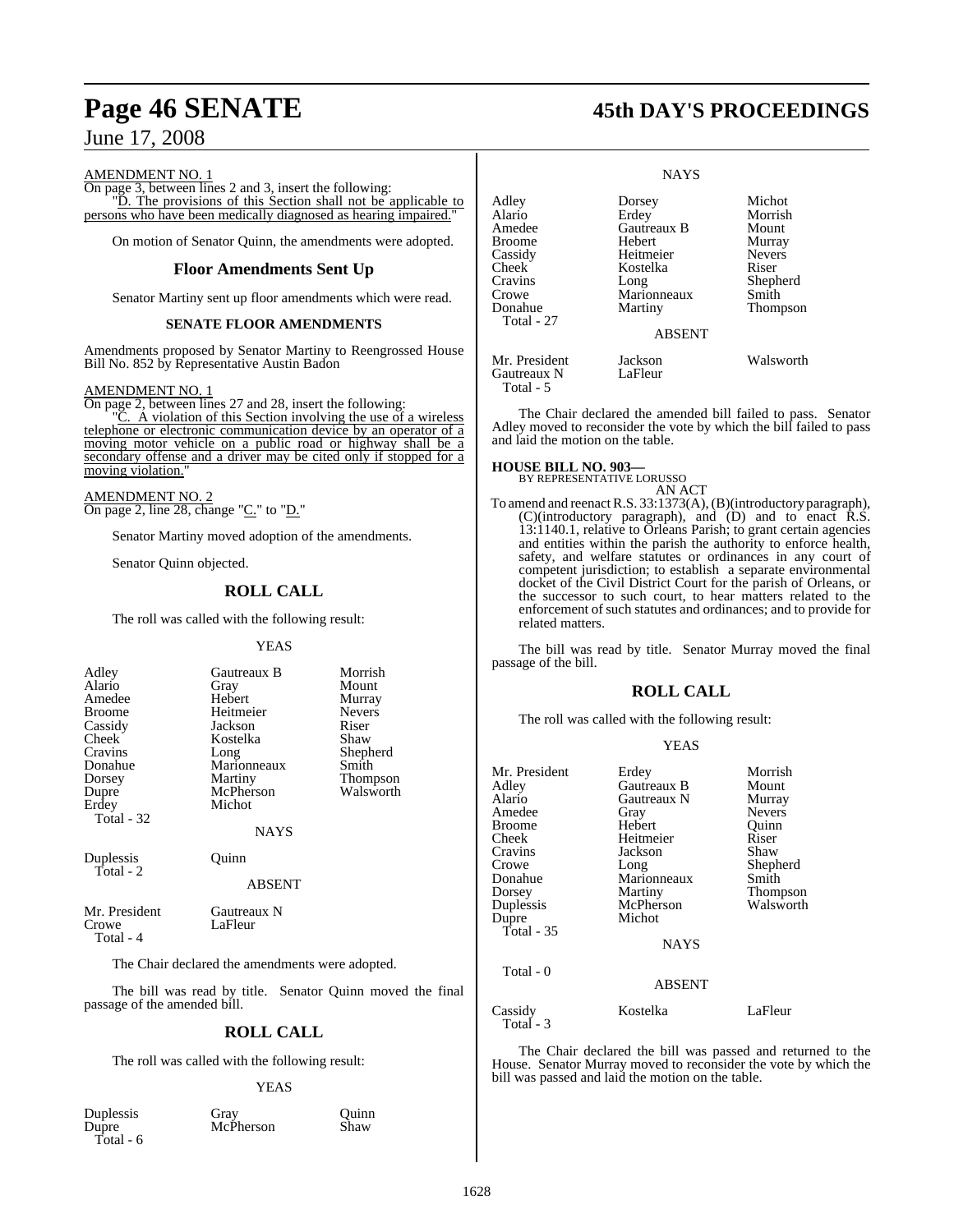# **45th DAY'S PROCEEDINGS Page 47 SENATE**

## **HOUSE BILL NO. 910—** BY REPRESENTATIVE TUCKER

AN ACT

To enact R.S. 39:1517.1, relative to state contracts; to require the reporting of certain information relating to the contract between the division of administration, office of community development, and ICF Emergency Management Services for management of The Road Home Program; to require oversight by the Legislative Audit Advisory Council; and to provide for related matters.

The bill was read by title. Senator Murray moved the final passage of the bill.

#### **ROLL CALL**

The roll was called with the following result:

#### YEAS

| Mr. President<br>Adley<br>Alario<br>Amedee<br><b>Broome</b><br>Cheek<br>Cravins<br>Crowe<br>Donahue<br>Dorsey<br>Duplessis | Erdey<br>Gautreaux B<br>Gautreaux N<br>Gray<br>Hebert<br>Heitmeier<br>Jackson<br>Kostelka<br>Long<br>Marionneaux<br>Martiny | Michot<br>Morrish<br>Mount<br>Murray<br><b>Nevers</b><br>Ouinn<br>Riser<br>Shaw<br>Shepherd<br>Smith<br><b>Thompson</b> |
|----------------------------------------------------------------------------------------------------------------------------|-----------------------------------------------------------------------------------------------------------------------------|-------------------------------------------------------------------------------------------------------------------------|
| Dupre                                                                                                                      | McPherson                                                                                                                   | Walsworth                                                                                                               |
| Total - 36                                                                                                                 | <b>NAYS</b>                                                                                                                 |                                                                                                                         |
| Total - 0                                                                                                                  | <b>ABSENT</b>                                                                                                               |                                                                                                                         |

Cassidy LaFleur Total - 2

The Chair declared the bill was passed and returned to the House. Senator Murray moved to reconsider the vote by which the bill was passed and laid the motion on the table.

#### **HOUSE BILL NO. 936—** BY REPRESENTATIVE LEGER

AN ACT

To amend and reenact R.S. 39:1311(D) and to enact R.S. 39:1305(F), relative to the Louisiana Local Government Budget Act; to provide for inclusion of certain judgments and settlement agreements as expenditures in budgets of certain municipalities; to provide for escrowing of revenue sharing funds when such judgments and agreements constitute more than a certain portion of total expenditures; to provide relative to the payment of judgments and agreements; to provide relative to borrowing by certain municipalities for capital purposes; and to provide for related matters.

On motion of Senator Gray, the bill was read by title and returned to the Calendar, subject to call.

#### **Senator Broome in the Chair**

**HOUSE BILL NO. 1018—** BY REPRESENTATIVES TUCKER, TRAHAN, AND LEGER AN ACT

To enact R.S. 17:1874, relative to state funds; to establish the Workforce Training Rapid Response Fund as a special fund in the state treasury; to provide for the dedication, deposit, use, and investment on monies in the fund; to provide for an effective date; and to provide for related matters.

June 17, 2008

#### **Floor Amendments Sent Up**

Senator Michot sent up floor amendments which were read.

#### **SENATE FLOOR AMENDMENTS**

Amendments proposed by Senator Michot to Engrossed House Bill No. 1018 by Representative Tucker

#### AMENDMENT NO. 1

On page 1, at the end of line 18, add "Board of Supervisors of the"

AMENDMENT NO. 2 On page 2, line 29, change "board" to "the Louisiana Community and Technical College System"

AMENDMENT NO. 3 On page 3, at the end of line 19, change "board" to "system"

#### AMENDMENT NO. 4

In Senate Committee Amendment No. 1 proposed by the Senate Finance Committee and adopted by the Senate on June 10, 2008 on line 5, change "**board**" to "**Louisiana Community and Technical College System**"

On motion of Senator Michot, the amendments were adopted.

#### **Floor Amendments Sent Up**

Senator Chaisson sent up floor amendments which were read.

#### **SENATE FLOOR AMENDMENTS**

Amendments proposed by Senator Chaisson to Engrossed House Bill No. 1018 by Representative Tucker

## AMENDMENT NO. 1

On page 2, delete lines 9 and 10 and insert the following:

"(3) The state treasurer is directed to deposit into the fund at the beginning of each fiscal year an amount sufficient to bring the unencumbered balance in the fund to ten million dollars. Monies in the fund shall be appropriated,

On motion of Senator Chaisson, the amendments were adopted.

#### **Floor Amendments Sent Up**

Senator Chaisson sent up floor amendments which were read.

#### **SENATE FLOOR AMENDMENTS**

Amendments proposed by Senator Chaisson to Engrossed House Bill No. 1018 by Representative Tucker

#### AMENDMENT NO. 1

Delete Senate Committee Amendment No. 1 proposed by the Senate Committee on Finance and adopted by the Senate on June 10, 2008.

#### AMENDMENT NO. 2

On page 3, between lines 27 and 28, insert the following:

E. The secretary of the Department of Labor, the secretary of the Department of Economic Development, and the chief executive officer of the board shall annually report to the Senate Committee on Labor and Industrial Relations and the House Committee on Labor and Industrial Relations and such committees shall have oversight of the use of monies in the fund.

On motion of Senator Chaisson, the amendments were adopted.

The bill was read by title. Senator Chaisson moved the final passage of the amended bill.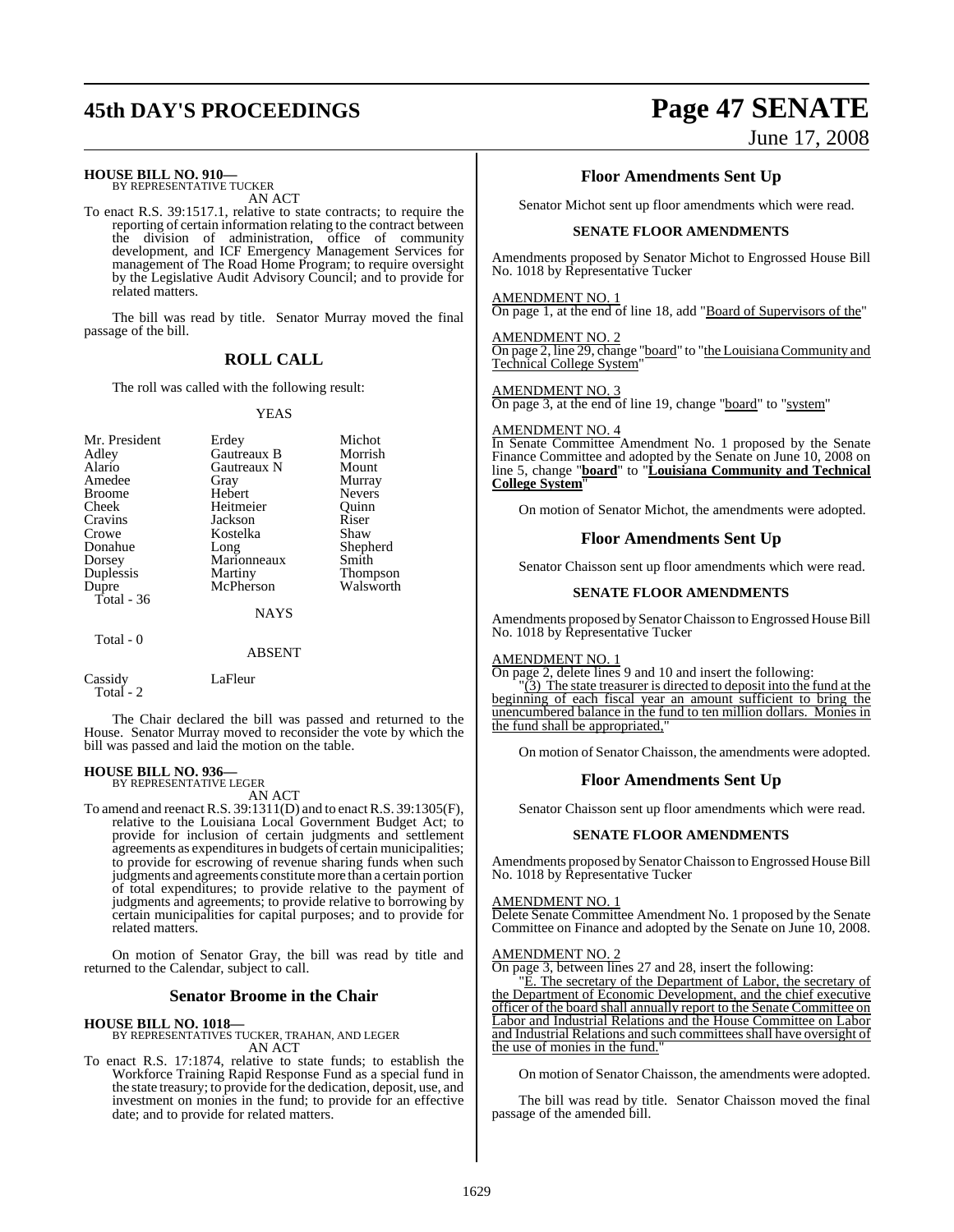## **ROLL CALL**

The roll was called with the following result:

#### YEAS

| Mr. President<br>Adley<br>Alario<br>Amedee<br><b>Broome</b><br>Cassidy<br>Cheek<br>Cravins<br>Crowe<br>Donahue<br>Dorsey | Dupre<br>Erdey<br>Gautreaux B<br>Gray<br>Hebert<br>Heitmeier<br>Jackson<br>Kostelka<br>Long<br>Marionneaux<br>Martiny | Michot<br>Morrish<br>Mount<br>Murray<br><b>Nevers</b><br>Ouinn<br>Riser<br>Shaw<br>Shepherd<br>Smith<br><b>Thompson</b> |
|--------------------------------------------------------------------------------------------------------------------------|-----------------------------------------------------------------------------------------------------------------------|-------------------------------------------------------------------------------------------------------------------------|
|                                                                                                                          |                                                                                                                       |                                                                                                                         |
| Duplessis<br>Total $-36$                                                                                                 | McPherson                                                                                                             | Walsworth                                                                                                               |
|                                                                                                                          | NAYS                                                                                                                  |                                                                                                                         |

Total - 0

#### ABSENT

Gautreaux N LaFleur Total - 2

The Chair declared the amended bill was passed and returned to the House. Senator Chaisson moved to reconsider the vote by which the bill was passed and laid the motion on the table.

#### **HOUSE BILL NO. 1068—**

BY REPRESENTATIVE KLECKLEY AN ACT

To amend and reenact R.S. 11:441(A) and 544(B)(3), (D), and (E), and to enact R.S. 11:544(F), relative to certain enforcement personnel within the office of alcohol and tobacco control, Department of Revenue, who are members of the Louisiana State Employees' Retirement System; to provide for retirement eligibility; to provide relative to the deposit of monies in the Department of Revenue Alcohol and Tobacco Control Officers Fund; to provide for the abolition of such fund; to provide an effective date; and to provide for related matters.

The bill was read by title. Senator B. Gautreaux moved the final passage of the bill.

#### **ROLL CALL**

The roll was called with the following result:

#### YEAS

| Mr. President          | Erdey         | Morrish       |
|------------------------|---------------|---------------|
| Adley                  | Gautreaux B   | Mount         |
| Alario                 | Gray          | Murray        |
| Amedee                 | Hebert        | <b>Nevers</b> |
| <b>Broome</b>          | Heitmeier     | Ouinn         |
| Cassidy                | Jackson       | Riser         |
| Cheek                  | Kostelka      | Shaw          |
| Cravins                | Long          | Shepherd      |
| Crowe                  | Marionneaux   | Smith         |
| Donahue                | Martiny       | Thompson      |
| Dorsey                 | McPherson     | Walsworth     |
| Dupre                  | Michot        |               |
| Total $-35$            |               |               |
|                        | <b>NAYS</b>   |               |
| Total - 0              |               |               |
|                        | <b>ABSENT</b> |               |
| Duplessis<br>Total - 3 | Gautreaux N   | LaFleur       |

# **Page 48 SENATE 45th DAY'S PROCEEDINGS**

The Chair declared the bill was passed and returned to the House. Senator B. Gautreaux moved to reconsider the vote by which the bill was passed and laid the motion on the table.

## **HOUSE BILL NO. 1077—** BY REPRESENTATIVE ROBIDEAUX

AN ACT

To enact R.S. 11:620, relative to the Louisiana State Employees' Retirement System; to provide for the transfer of service for members of existing hazardous duty plans to the Hazardous Duty Services Plan; to provide for the transfer of membership thereto; to provide for the purchase of an actuarial upgrade of service credit; and to provide for related matters.

The bill was read by title. Senator B. Gautreaux moved the final passage of the bill.

#### **ROLL CALL**

The roll was called with the following result:

#### YEAS

| Mr. President | Dupre       | Michot        |
|---------------|-------------|---------------|
| Adley         | Erdey       | Morrish       |
| Alario        | Gautreaux B | Mount         |
| Amedee        | Gray        | Murray        |
| Broome        | Hebert      | <b>Nevers</b> |
| Cassidy       | Heitmeier   | Ouinn         |
| Cheek         | Jackson     | Riser         |
| Cravins       | Kostelka    | Shaw          |
| Crowe         | Long        | Shepherd      |
| Donahue       | Marionneaux | Smith         |
| Dorsey        | Martiny     | Thompson      |
| Duplessis     | McPherson   | Walsworth     |
| Total - 36    |             |               |
|               | <b>NAYS</b> |               |
| Total - 0     |             |               |
|               | ABSENT      |               |
|               |             |               |

Gautreaux N LaFleur

Total - 2

The Chair declared the bill was passed and returned to the House. Senator B. Gautreaux moved to reconsider the vote by which the bill was passed and laid the motion on the table.

#### **Mr. President in the Chair**

#### **HOUSE BILL NO. 1084—** BY REPRESENTATIVE ROBIDEAUX AN ACT

To enact R.S.  $11:62(5)(g)$  and (h) and  $444(A)(2)(d)$  and Subpart D of Part VII of Chapter 1 of Subtitle II of Title 11 of the Louisiana Revised Statutes of 1950, to be comprised of R.S. 11:611 through 619, relative to the Louisiana State Employees' Retirement System; to provide relative to certain enforcement personnel who are members of such system; to provide for calculation of benefits; to provide for contributions; to provide for an effective date; to provide for the creation of a Hazardous Duty Services Plan; to provide for the employee contribution rate, eligibility, calculation of benefits, and certification for members of the Hazardous Duty Services Plan; to provide for disability and survivors benefits; to provide for an effective date; and to provide for related matters.

#### **Floor Amendments Sent Up**

Senator B. Gautreaux sent up floor amendments which were read.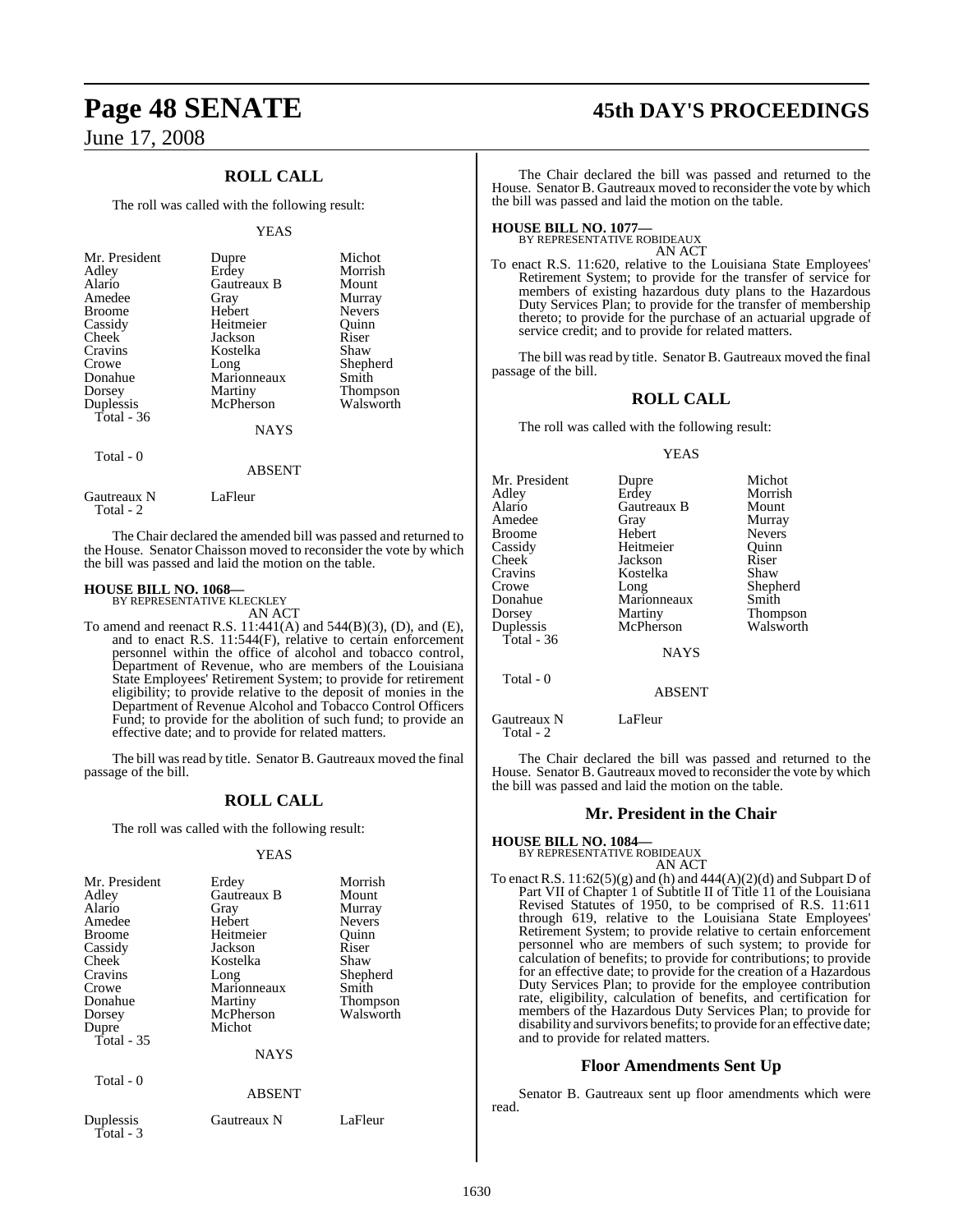# **45th DAY'S PROCEEDINGS Page 49 SENATE**

# June 17, 2008

#### **SENATE FLOOR AMENDMENTS**

Amendments proposed by Senator B. Gautreaux to Reengrossed House Bill No. 1084 by Representative Robideaux

#### AMENDMENT NO. 1

On page 1, line 2 after "(h)" delete "and" and insert a comma "," and after " $444(A)(2)(d)$ " insert "and (e), 546, 605(D),"

#### AMENDMENT NO. 2

On page 1, at the beginning of line 7 delete "provide for an effective date;" and insert "create a fund for allocation of certain sums; to provide for the deposit of certain monies to the fund; to provide for disbursements from the fund; to provide for actuarial calculation of certain payments;"

#### AMENDMENT NO. 3

On page 1, line 16 after "(h)" delete "and" and insert a comma "," and after "444(A)(2)(d)" insert "and (e), 546, 605(D),"

#### AMENDMENT NO. 4

On page 2, between lines 16 and 17 insert the following:

 $\overline{d}(d)(i)$  Probation and parole officers in the office of adult services of the Department of Public Safety and Corrections who were employed on or before December 31, 2001, who were paying employee contributions at the rate of nine percent on that date, who opted to remain in the primary component of this system pursuant to R.S. 11:605(A), and who retire or begin participation in the Deferred Retirement Option Plan on or after October 4, 2010, shall receive a maximum retirement allowance equal to three percent of average compensation, as determined pursuant to R.S. 11:231, for all creditable service in the system before July 1, 2008, and three and one-third percent of average compensation, as determined by R.S. 11:231, for all creditable service in the system on or after July 1, 2008.

 $(iii)$  A probation and parole officer to whom this Subparagraph applies, who entered the Deferred Retirement Option Plan before July 1, 2008, and who continues in employment after participation in the plan shall receive a supplemental benefit pursuant to R.S. 11:450(D) for such continued employment. If he remains employed after October 3, 2010, such supplemental benefit shall be calculated using the accrual rate of three percent for such employment before July 1, 2008, and three and one-third percent for such employment on or after July 1, 2008.

(iii) A probation and parole officer to whom this Subparagraph applies, who enters the Deferred Retirement Option Plan on or after July 1, 2008, and before October 4, 2010, shall have his base benefit calculated using the accrual rate of two and one-half percent. If he continues in employment after participation in the plan and remains employed after October 3, 2010, he shall receive a supplemental benefit pursuant to R.S. 11:450(D) for such continued employment calculated using the accrual rate of three and one-third percent. However, if he continues in employment after participation in the plan and leaves employment on or before October 3, 2010, such supplemental benefit shall be calculated using the accrual rate of two and one-half percent.

(iv) Nothing in this Subparagraph shall be construed to allow recalculation of benefits for any retiree, or of base benefits as defined in R.S. 11:450(D) for any Deferred Retirement Option Plan participant or for any person who continued in employment after completing participation in such plan."

#### AMENDMENT NO. 5

On page 2, at the beginning of line 17 change " $(d)$ " to " $(e)$ "

#### AMENDMENT NO. 6

On page 2, between lines 25 and 26 insert the following: "§546. Adult Probation and Parole Officer Fund

A. There is hereby established in the state treasury a special fund to be known as the "Adult Probation and Parole Officer Fund," hereinafter "fund."

B. Beginning with the 2009-2010 Fiscal Year and for each fiscal year thereafter, and after allocation of money to the Bond Security and Redemption Fund as provided in Article VII, Section 9(B) of the Constitution of Louisiana, the treasurer shall deposit in and credit to the fund on a monthly basis the following sums:

(1) An amount equal to the first sixty-five dollars of fees collected on or after July 1, 2009, from each offender under the supervision of a probation and parole officer of the office of adult services in the Department of Public Safety and Corrections on June 30, 2009.

 $(2)$  An amount equal to the first sixty-five dollars of fees collected on or after July 1, 2009, from each offender first placed under the supervision of a probation and parole officer of the office of adult services in the Department of Public Safety and Corrections on July 1, 2009, or thereafter.

C. Monies in the fund shall be invested in the same manner as the state general fund monies. Interest earned on the investment of monies in the fund, after being credited to the Bond Security and Redemption Fund pursuant to Article VII, Section 9(B) of the Constitution of Louisiana, shall be credited to the fund. All unexpended and unencumbered monies and earnings remaining in the fund at the end of the fiscal year shall remain in the fund and shall be available for allocation in the next fiscal year in the same manner and for the same purposes as provided in this Section.

D.(1) Until any actuarially accrued liability for retirement benefits for probation and parole officers in the office of adult services of the Department of Public Safety and Corrections created pursuant to the Act of the 2008 Regular Session of the Legislature which enacted this Section has been fully funded, the monies in the fund shall be used exclusively for the purpose of providing funding for such actuarially accrued liability.

(2) After such actuarially accrued liability has been fully funded, the monies in the fund may be used by the Department of Public Safety and Corrections for funding retirement benefits for employees of the department who are members of this system.

E. On October first of each fiscal year, beginning with 2011-2012 Fiscal Year, the treasurer shall allocate and distribute to the system from the fund the amount of any amortization payment calculated by the system actuary and contained in the system's valuation for the previous fiscal year approved by the Public Retirement Systems' Actuarial Committee to be paid from the fund; however, in no case shall the allocation and distribution to the system provided for in this Paragraph exceed the balance in the fund.

\* \* \*

§605. Transfer of other service credit \* \* \*

D. Notwithstanding the provisions of Subparagraph (B)(2)(a) of this Section, any member who is a probation and parole officer in the office of adult services of the Department of Public Safety and Corrections, who was employed before January 1, 2002, who was paying an employee contribution rate of nine percent on December 31, 2001, who elected to transfer from the primary component to the secondary component but who opted not to transfer his primary component service credit on an actuarial basis, who has not upgraded his service credit as permitted pursuant to Subparagraph  $(B)(2)(b)$  of this Section, and who retires or begins participation in the Deferred Retirement Option Plan on or after October 4, 2010, shall receive a benefit calculated as provided in R.S. 11:444(A)(2)(d) for all creditable service in the system earned before the date the member transferred to the secondary component.

\* \* \*"

#### <u>AMENDMENT NO. 7</u>

On page 8, between lines 25 and 26 insert the following:

"Section 2.A. Benefits provided for probation and parole officers in the office of adult services of the Department of Public Safety and Corrections who were employed on or before December 31, 2001, who were paying employee contributions at the rate of nine percent on that date, pursuant to this Act shall not commence until such time as the balance in the Adult Probation and Parole Officer Fund created pursuant to this Act totals at least five million dollars. The treasurer shall promptly inform the chairmen of the House Committee on Appropriations, the House Committee on Retirement, the Senate Committee on Finance, and the Senate Committee on Retirement and the board of trustees of the Louisiana State Employees' Retirement System in writing of the date on which the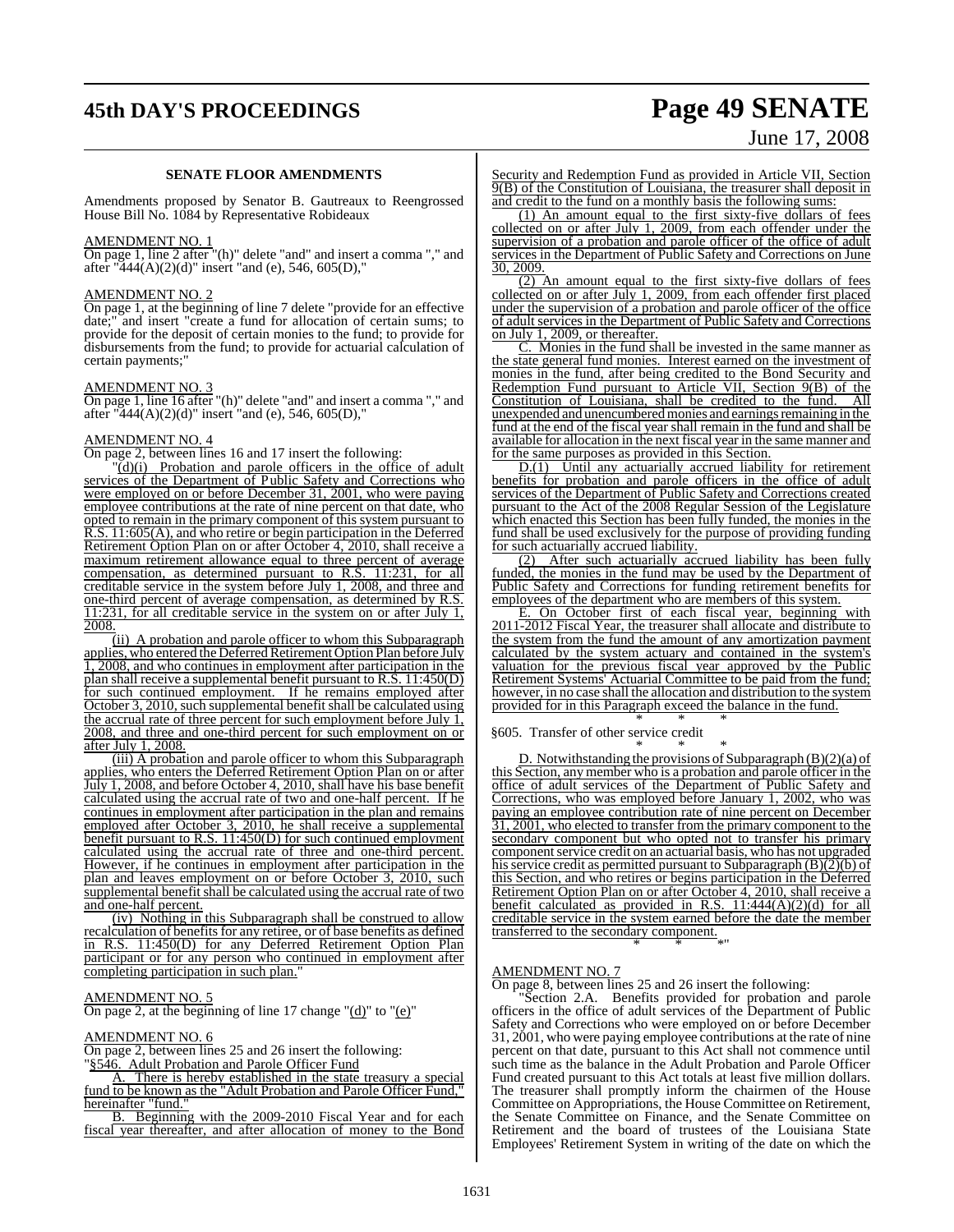required balance in the Fund is attained.

B. The amount of the unfunded actuarially accrued liability, if any, resulting from the implementation of the provisions of this Act which provide for benefits for probation and parole officers in the office of adult services of the Department of Public Safety and Corrections who were employed on or before December 31, 2001, who were paying employee contributions at the rate of nine percent on that date, and a required amortization payment therefor shall be determined by the Public Retirement Systems' Actuarial Committee as part of the annual adoption of the official actuarial valuation for the Louisiana State Employees' Retirement System pursuant to R.S. 11:127, beginning with the June 30, 2010, valuation. Such unfunded actuarially accrued liability shall be amortized as a separate unfunded accrued liability forming level dollar payments over a period of ten years.

C. The additional actuarial cost, if any, of the benefit provisions for probation and parole officers in the office of adult services of the Department of Public Safety and Corrections who were employed on or before December 31, 2001, who were paying employee contributions at the rate of nine percent on that date, contained in this Act not funded by payments pursuant to Section  $2(B)$  of this Act shall be funded with increased employer contributions, in compliance with Article X, Section  $29(E)(5)(b)$  of the Constitution of Louisiana.

D. After benefits provided for probation and parole officers in the office of adult services of the Department of Public Safety and Corrections who were employed on or before December 31, 2001, who were paying employee contributions at the rate of nine percent on that date, pursuant to this Act have become effective pursuant to Section  $2(A)$  of this Act, such benefits shall not be suspended, reduced, or denied unless a final, nonappealable judgment declaring this Act unconstitutional has been rendered by a court of competent jurisdiction.

Section 3. The additional actuarial cost, if any, of the benefit provisions of the Hazardous Duty Services Plan created in this Act which are not funded by the increased employee contributions for members of that Plan shall be funded with increased employer contributions in compliance with Article X, Section  $29(E)(5)(b)$  of the Constitution of Louisiana."

#### AMENDMENT NO. 8

On page 8, at the beginning of line 26 change "Section 2." to "Section 4."

On motion of Senator B. Gautreaux, the amendments were adopted.

The bill was read by title. Senator B. Gautreaux moved the final passage of the amended bill.

#### **ROLL CALL**

The roll was called with the following result:

#### YEAS

| Mr. President<br>Adley<br>Alario<br>Amedee<br><b>Broome</b><br>Cassidy<br>Cheek<br>Cravins<br>Crowe<br>Donahue<br>Dorsey | Dupre<br>Erdey<br>Gautreaux B<br>Gray<br>Hebert<br>Heitmeier<br>Jackson<br>Kostelka<br>Long<br>Marionneaux<br>Martiny | Michot<br>Morrish<br>Mount<br>Murray<br><b>Nevers</b><br>Ouinn<br>Riser<br>Shaw<br>Shepherd<br>Smith<br><b>Thompson</b> |
|--------------------------------------------------------------------------------------------------------------------------|-----------------------------------------------------------------------------------------------------------------------|-------------------------------------------------------------------------------------------------------------------------|
| Duplessis<br>Total - 36<br>Total - 0                                                                                     | McPherson<br><b>NAYS</b><br><b>ABSENT</b>                                                                             | Walsworth                                                                                                               |
| Gautreaux N                                                                                                              | LaFleur                                                                                                               |                                                                                                                         |

#### Total - 2

The Chair declared the amended bill was passed and returned to the House. Senator B. Gautreaux moved to reconsider the vote by which the bill was passed and laid the motion on the table.

#### **HOUSE BILL NO. 1108—** BY REPRESENTATIVE BARROW

AN ACT

To amend and reenact R.S. 33:4720.151(B)(6), (D), (E), (G)(5), (9), and (12),  $(H)(4)(b)$ ,  $(I)(2)$ ,  $(J)(1)$ ,  $(K)$ ,  $(L)(1)$ ,  $(3)$ , and  $(4)$ , and (O)(introductory paragraph), (1), and (4) and R.S. 44:4.1(B)(18), to enact R.S.  $33:4720.151(H)(23)$  and (S), and to repeal R.S. 33:4720.151(G)(13), relative to the East Baton Rouge Redevelopment Authority; to provide relative to the purposes and objects and powers and duties of the authority; to provide relative to the members of the governing board of the authority; to authorize the authority to initiate an expedited quiet title and foreclosure action; to provide relative to the procedures for any such action; to provide relative to the rights of property owners; to provide relative to due process; and to provide for related matters.

#### **Floor Amendments Sent Up**

Senator Gray sent up floor amendments which were read.

#### **SENATE FLOOR AMENDMENTS**

Amendments proposed by Senator Gray to Re-Reengrossed House Bill No. 1108 by Representative Barrow

#### AMENDMENT NO. 1

In Senate Committee Amendment No. 8 proposed by the Senate Committee on Local and Municipal Affairs and adopted by the Senate on June 10, 2008, on page 1, line 18 thereof, change "this Title" to "Subtitle III of Title 47 of the Louisiana Revised Statutes of 1950"

#### AMENDMENT NO. 2

In Senate Committee Amendment No. 9 proposed by the Senate Committee on Local and Municipal Affairs and adopted by the Senate on June 10, 2008, on page 1, line 20 thereof, change "this Title" to "Subtitle III of Title 47 of the Louisiana Revised Statutes of 1950"

On motion of Senator Gray, the amendments were adopted.

The bill was read by title. Senator Broome moved the final passage of the amended bill.

## **ROLL CALL**

The roll was called with the following result:

#### YEAS

Shepherd Smith Thompson Walsworth

| Mr. President | Dupre               | Michot        |
|---------------|---------------------|---------------|
| Adley         | Erdey               | Morrish       |
| Alario        | Gautreaux B         | Mount         |
| Amedee        | Gray                | Murray        |
| <b>Broome</b> | Hebert              | <b>Nevers</b> |
| Cassidy       | Heitmeier           | Ouinn         |
| Cheek         | Jackson             | Riser         |
| Cravins       | Kostelka            | Shaw          |
| Crowe         |                     | Shepher       |
| Donahue       | Long<br>Marionneaux | Smith         |
| Dorsey        | Martiny             | <b>Thomps</b> |
| Duplessis     | McPherson           | Walswo        |
| Total - $36$  |                     |               |
|               | <b>NAYS</b>         |               |
|               |                     |               |

Total - 0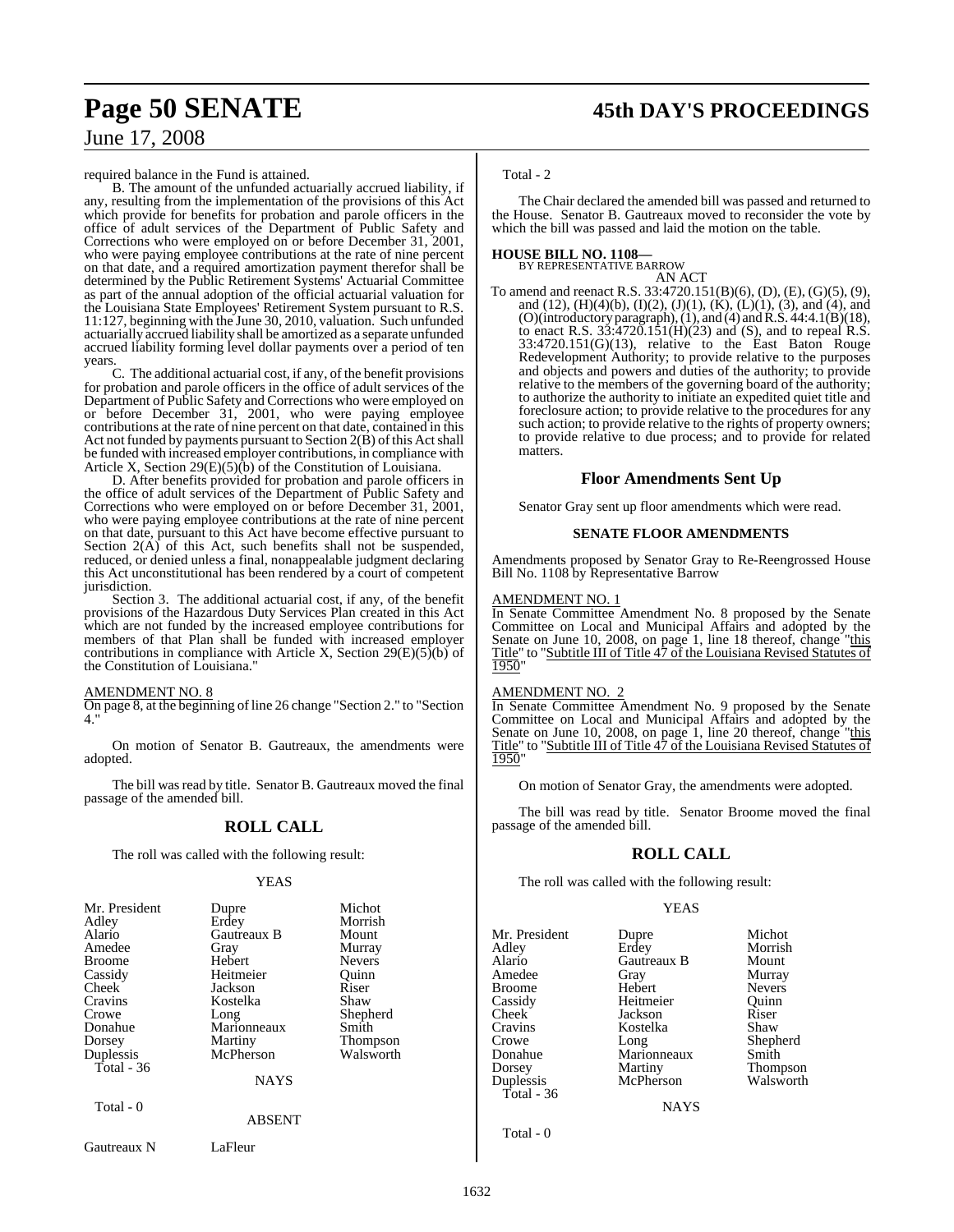#### ABSENT

Gautreaux N LaFleur Total - 2

The Chair declared the amended bill was passed and returned to the House. Senator Broome moved to reconsider the vote by which the bill was passed and laid the motion on the table.

## **HOUSE BILL NO. 1296—** BY REPRESENTATIVE WILLMOTT

AN ACT

To enact R.S. 32:284(D), relative to riding in the bed of a pickup truck; to prohibit persons from riding in the bed of pickup trucks on certain roadways; and to provide for related matters.

The bill was read by title. Senator Martiny moved the final passage of the bill.

#### **ROLL CALL**

The roll was called with the following result:

#### **YEAS**

| Mr. President<br>Alario<br>Amedee<br><b>Broome</b><br>Cassidy<br>Cheek<br>Cravins<br>Crowe<br>Donahue<br>Dorsey<br>Duplessis<br>Total - 32 | Dupre<br>Erdey<br>Gautreaux B<br>Gray<br>Heitmeier<br>Jackson<br>Long<br>Marionneaux<br>Martiny<br>McPherson<br>Michot<br><b>NAYS</b> | Mount<br>Murray<br><b>Nevers</b><br>Ouinn<br>Riser<br>Shaw<br>Shepherd<br>Smith<br>Thompson<br>Walsworth |
|--------------------------------------------------------------------------------------------------------------------------------------------|---------------------------------------------------------------------------------------------------------------------------------------|----------------------------------------------------------------------------------------------------------|
| Adley<br>Hebert<br>Total - 4                                                                                                               | Kostelka<br>Morrish<br><b>ABSENT</b>                                                                                                  |                                                                                                          |

Gautreaux N LaFleur Total - 2

The Chair declared the bill was passed and returned to the House. Senator Martiny moved to reconsider the vote by which the bill was passed and laid the motion on the table.

#### **HOUSE BILL NO. 1297—**

BY REPRESENTATIVES BARROW AND ELBERT GUILLORY AN ACT

To enact R.S. 33:1236.28, relative to buildings and structures that endanger the public health and welfare; to authorize parish and municipal ordinances, rules, and regulationsto require securing or condemnation and demolition or removal or both of such structures and maintenance of property; to provide for notice; to provide for costs and payment of costs and procedures therefor; to authorize national guard assistance in removal and demolition ofstructures under certain conditions; and to provide for related matters.

The bill was read by title. Senator Broome moved the final passage of the bill.

#### **ROLL CALL**

The roll was called with the following result:

# **45th DAY'S PROCEEDINGS Page 51 SENATE** June 17, 2008

|                                                                                                                                            | <b>YEAS</b>                                                                                                                                 |                                                                                                                     |
|--------------------------------------------------------------------------------------------------------------------------------------------|---------------------------------------------------------------------------------------------------------------------------------------------|---------------------------------------------------------------------------------------------------------------------|
| Mr. President<br>Adley<br>Alario<br>Amedee<br>Broome<br>Cheek<br>Cravins<br>Crowe<br>Donahue<br>Dorsey<br>Duplessis<br>Dupre<br>Total - 35 | Erdey<br>Gautreaux B<br>Gray<br>Hebert<br>Heitmeier<br>Jackson<br>Kostelka<br>Long<br>Marionneaux<br>Martiny<br>McPherson<br>Michot<br>NAYS | Morrish<br>Mount<br>Murray<br><b>Nevers</b><br>Quinn<br>Riser<br>Shaw<br>Shepherd<br>Smith<br>Thompson<br>Walsworth |
| Total - 0                                                                                                                                  | <b>ABSENT</b>                                                                                                                               |                                                                                                                     |
| Cassidy<br>Total - 3                                                                                                                       | Gautreaux N                                                                                                                                 | LaFleur                                                                                                             |
|                                                                                                                                            |                                                                                                                                             |                                                                                                                     |

The Chair declared the bill was passed and returned to the House. Senator Broome moved to reconsider the vote by which the bill was passed and laid the motion on the table.

## **HOUSE BILL NO. 1304—** BY REPRESENTATIVE BALDONE

AN ACT

To enact R.S. 33:4564(D), relative to the boards of commissioners of recreation districts in certain parishes; to provide for a per diem for members of such boards; and to provide for related matters.

The bill was read by title. Senator Dupre moved the final passage of the bill.

#### **ROLL CALL**

The roll was called with the following result:

#### YEAS

| Mr. President<br>Adley<br>Alario<br>Amedee<br>Broome<br>Cassidy<br>Cheek<br>Cravins<br>Crowe<br>Donahue<br>Dorsey<br>Duplessis<br>Total - 36 | Dupre<br>Erdey<br>Gautreaux B<br>Gray<br>Hebert<br>Heitmeier<br>Jackson<br>Kostelka<br>Long<br>Marionneaux<br>Martiny<br>McPherson<br><b>NAYS</b> | Michot<br>Morrish<br>Mount<br>Murray<br><b>Nevers</b><br>Ouinn<br>Riser<br>Shaw<br>Shepherd<br>Smith<br>Thompson<br>Walsworth |
|----------------------------------------------------------------------------------------------------------------------------------------------|---------------------------------------------------------------------------------------------------------------------------------------------------|-------------------------------------------------------------------------------------------------------------------------------|
| Total - 0                                                                                                                                    | <b>ABSENT</b>                                                                                                                                     |                                                                                                                               |
|                                                                                                                                              |                                                                                                                                                   |                                                                                                                               |

Gautreaux N LaFleur Total - 2

The Chair declared the bill was passed and returned to the House. Senator Dupre moved to reconsider the vote by which the bill was passed and laid the motion on the table.

## **HOUSE BILL NO. 158—** BY REPRESENTATIVE LORUSSO

AN ACT

To amend and reenact Title II of Book I of the Civil Code, comprised of Civil Code Articles 38 through 46, and to enact Code of Civil Procedure Article 11, relative to domicile; to provide for the domicile of a natural person; to provide that a person may not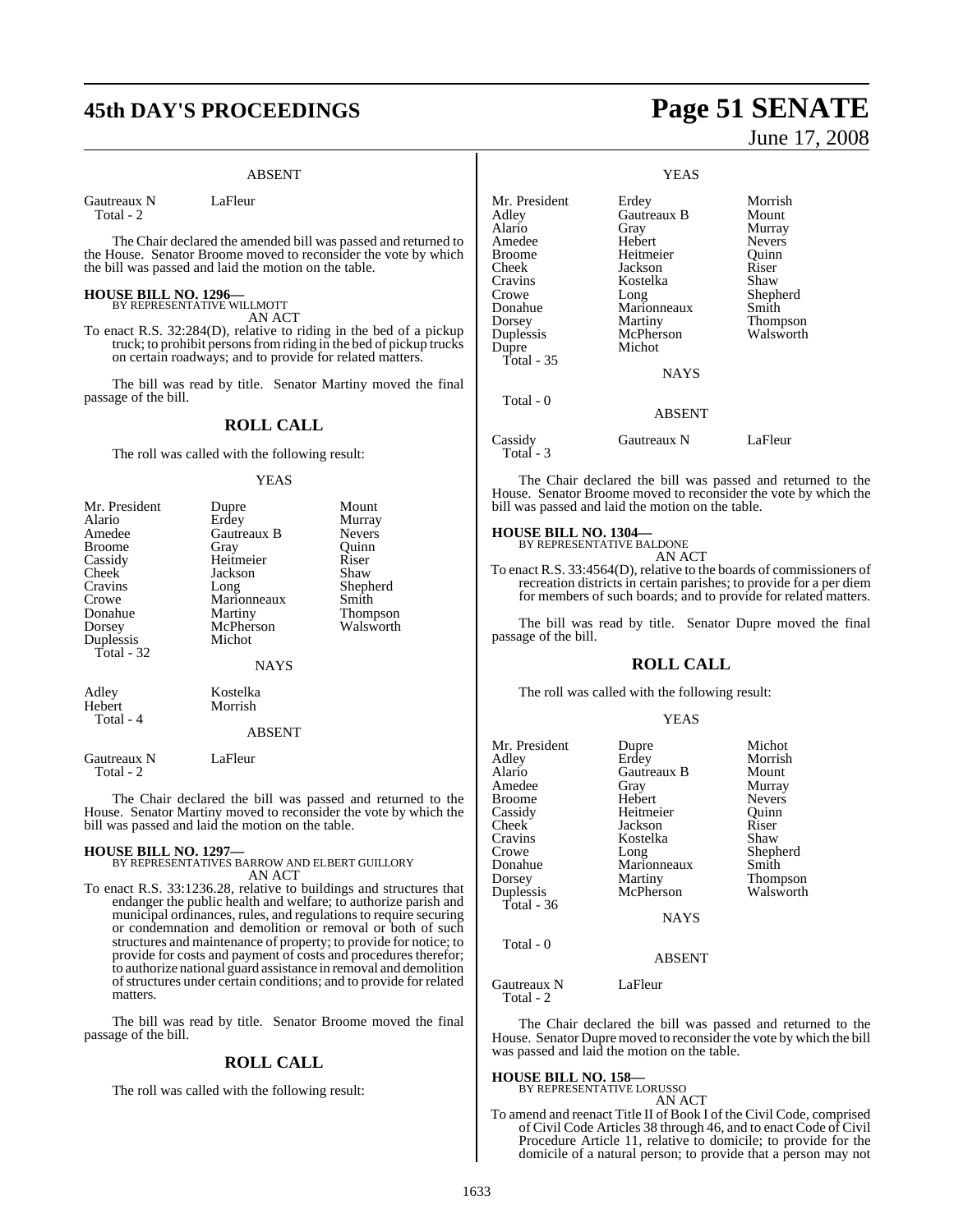## **Page 52 SENATE 45th DAY'S PROCEEDINGS**

## June 17, 2008

have more than one domicile; to provide for the lack of a habitual residence; to provide for the domicile of spouses; to provide for the domicile of interdicts; to provide for the domicile of a person under continued or permanent tutorship; to provide for the domicile of unemancipated minors; to provide for a change of domicile; to provide for the intent to change domicile; to provide for the domicile of persons who hold a temporary position; to provide for the domicile of military personnel; to provide for an effective date; and to provide for related matters.

On motion of Senator Broome, the bill was read by title and returned to the Calendar, subject to call.

#### **HOUSE BILL NO. 339—**

BY REPRESENTATIVE LOPINTO AN ACT

To amend and reenact R.S. 9:315.1(C)(1)(b), 315.6, and 315.13(B), relative to child support; to provide for the placement of child support in a trust; to provide for the addition of special expenses; and to provide for related matters.

#### **Floor Amendments Sent Up**

Senator N. Gautreaux sent up floor amendments which were read.

#### **SENATE FLOOR AMENDMENTS**

Amendments proposed by Senator N. Gautreaux to Engrossed House Bill No. 339 by Representative Lopinto

#### AMENDMENT NO. 1

On page 1, line 2, after "315.13(B)" and before the comma "," insert and R.S.  $46:236.15(D)(1)(introductory paragraph)$  and (a) and to enact R.S. 27:2(C) and (D) and  $24(A)(5)$ 

#### AMENDMENT NO. 2

On page 1, line 4, after "expenses;" insert the following: "to provide for public policy regarding gaming and child support; to provide for the intercept and seizure of payments of progressive slot machine annuities and cash gaming winnings for the payment of child support and overpayments to the department;"

#### AMENDMENT NO. 3

On page 2, after line 27, insert the following:

"Section 2. R.S.  $27:2(C)$  and (D) and  $24(A)(5)$  are hereby enacted to read as follows:

§2. Public policy of state concerning gaming; status of licenses, contracts, and permits

\* \* \* **C. The legislature further finds and declares it to be the public policy of the state that parents should provide financial support to their minor children who cannot care for themselves. Thus, intervention by the state, through the enforcement of child support orders and the collection of child support, is in the best interest of its citizens and is necessary when the parents fail to meet their support obligations. Since children are adversely affected when parents who have outstanding support obligations divert their financial support to gaming, a parent's winnings from money diverted from a child's support should be applied to the parent's outstanding support obligations. The legislature further finds and declares that this policy is consistent with the public policy of protecting the general welfare of the state's people.**

**D. In accordance with this finding, the Department of Social Services shall report to the joint committees on Civil Law and Procedure and Judiciary A, no later than fifteen days following the commencement of the regular legislative session each year, on the interception and seizure of gaming winnings for the payment of child support and overpayments owed to the department. This report shall be a public record and shall include but not be limited to the number of jackpots intercepted pursuant to this Section and the amount of each jackpot intercepted.**

\* \* \* §24. Rulemaking authority; fees and fines, collection

A. The board, in accordance with the Administrative Procedure Act and R.S. 27:15(B)(8), shall promulgate all rules and regulations necessary to carry out the provisions of this Title, including but not limited to the following:

\* \* \* **(5) A procedure requiring the withholding of payments of progressive slot machine annuities and cash gaming winnings of persons who have outstanding child support arrearages or owing child support overpayments, prior to the payment of a progressive slot machine annuity, beginning with the second annuity payment, or cash gaming winnings. Progressive slot machine annuities or cash gaming winnings shall only include payments for which the entity licensed or permitted under Chapters 1, 4, 5 or 7 of Title 27 of the Louisiana Revised Statutes of 1950, is required to file form W2-G, or a substantially equivalentform, with theUnitedStatesInternal Revenue Service.**

**(a) The board may require that the agency reporting current child support arrearages or overpayments provide information relating to such arrearages or overpayments in a manner, format, or record approved by the board that gives the entity licensed or permitted under Chapters 1, 4, 5 or 7 of Title 27 of the Louisiana Revised Statutes of 1950, real-time or immediate access to the information. If the information relating to such arrearages or overpayments by the agency reporting current child support arrearages or overpayments is not available through real-time or immediate access, the licensee shall not be responsible for withholding cash gaming winnings in accordance with the provisions of this Subparagraph.**

**(b) The board or any entity licensed or permitted under Chapters 1, 4, 5 or 7 of Title 27 of the Louisiana Revised Statutes of 1950, including any of its officers, employees, attorneys, accountants, or other agents, shall not be civilly or criminally liable to any person, including any customer, for any disclosure of information made in accordance with this Section, for encumbering or surrendering assets in response to information provided by the Department of Social Services, or for withholding or failing to withhold any progressive slot machine annuities or cash gaming winnings, based upon information provided to it.**

**(c) If any entity licensed or permitted under Chapters 1, 4, 5 or 7 of Title 27 of the Louisiana Revised Statutes of 1950, determines that the winner of a progressive slot machine annuity or cash gaming winnings is a person who has outstanding child support arrearages or owes child support overpayments, the entity licensed or permitted under Chapters 1, 4, 5 or 7 of Title 27 of the Louisiana Revised Statutes of 1950, shall deduct the child support arrearage or child support overpayment from the payment of the progressive slot machine annuity or cash gaming winnings. The deducted amount shall be forwarded to the Department of Social Services and the entity licensed or permitted under Chapters 1, 4, 5 or 7 of Title 27 of the Louisiana Revised Statutes of 1950, shall pay the remainder to the person who has outstanding child support arrearages or owes child support overpayments. If the remainder is equal to or less than zero, the person who has an outstanding child support arrearage or child support overpayment shall not receive a payment.**

**(d) Any entity licensed or permitted under Chapters 1, 4, 5 or 7 of Title 27 of the Louisiana Revised Statutes of 1950, may deduct an administrative fee from each payment of a progressive slot machine annuity, beginning with the second annuity payment, or cash gaming winnings, of persons who have outstanding child support arrearages or owe child support overpayments per singular or periodic payment, not to exceed thirty-five dollars.**

**(e) The board shall also require that the entity licensed or permitted under Chapters 1, 4, 5, or 7 of Title 27 of the Louisiana Revised Statutes of 1950, adopt procedures designed to prevent employees from willfully failing to withhold payments of progressive slot machine annuities or cash gaming winningsfrom persons who have outstanding child support arrearages or child support overpayments, based upon the information provided by the Department of Social Services that allows the licensee to**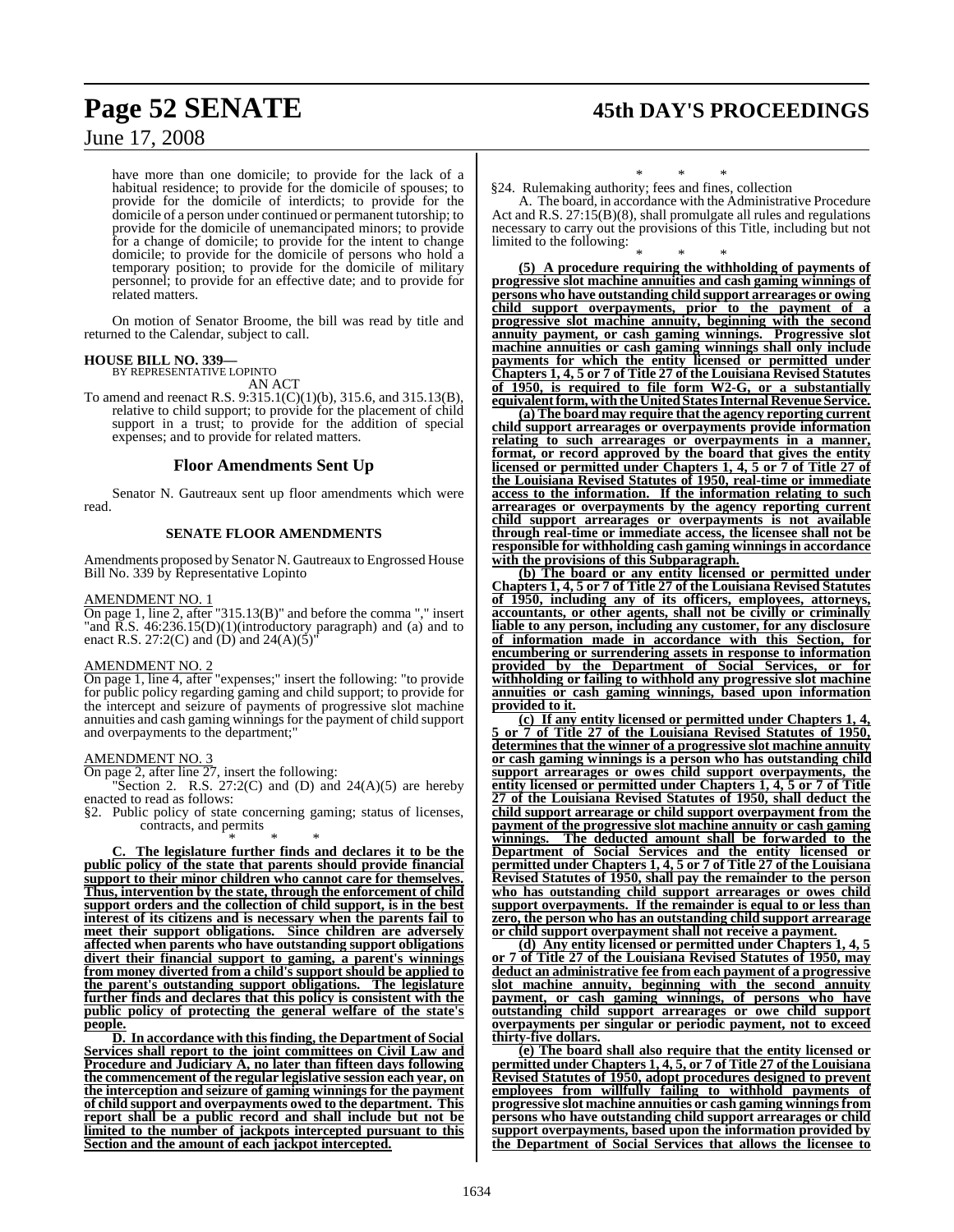# **45th DAY'S PROCEEDINGS Page 53 SENATE**

# June 17, 2008

#### **identify such persons.**

**(f) The board shall enact such rules and regulations in accordance with the provisions of this Subparagraph by January 1, 2009.**

\* \* \*

\* \* \* Section 3. R.S. 46:236.15(D)(1)(introductory paragraph) and (a) are hereby amended and reenacted to read as follows:

§236.15. Limited administrative authority for certain paternity and child support actions

\* \* \*

D. Authority to seize and intercept.

(1) In cases in which there is a child support arrearage or child support overpayment made to a custodial parent, and after notice of such arrearage or overpayment has been made by certified **or regular** mail, personal service, or domiciliary service, the agency shall have the administrative authority to:

(a) Intercept, encumber, freeze, or seize periodic or lump sum payments from a state or local agency or any entity licensed or permitted by any state agency or board under Chapters 1, 4, 5, or 7 of Title 27 of the Louisiana Revised Statutes of 1950, including but not limited to unemployment compensation benefits, workers' compensation, and other benefits, judgments, settlements, lottery winnings, progressive slot machine annuities beginning with the second annuity payment, **cash gaming winnings,** assets held in financial institutions, and public and private retirement funds. The provisions of R.S. 13:3881 providing general exemptions from seizure are applicable to the provisions of this Subparagraph. After the agency encumbers, intercepts, or freezes any assets set out in this Subsection, it shall notify the payor that he has thirty days to advise the agency that he wishes to appeal the seizing of said assets. Upon receipt of such notice, the agency shall either release the property or schedule a hearing with the appropriate court. If the payor fails to file an appeal within thirty days, the agency may institute proceedings through administrative process to seize or sell the property in accordance with state law."

On motion of Senator N. Gautreaux, the amendments were adopted.

Senator Marionneaux moved to return the amended bill to the Involuntary Calendar.

Senator N. Gautreaux objected.

#### **ROLL CALL**

The roll was called with the following result:

#### YEAS

| Adley<br>Duplessis<br>Erdey<br>Gautreaux B<br>Heitmeier<br>Total - 14                | Kostelka<br>Long<br>Marionneaux<br>Mount<br>Riser<br><b>NAYS</b>             | Shaw<br>Shepherd<br>Smith<br>Walsworth                             |
|--------------------------------------------------------------------------------------|------------------------------------------------------------------------------|--------------------------------------------------------------------|
| Mr. President<br>Alario<br>Amedee<br><b>Broome</b><br>Cheek<br>Cravins<br>Total - 18 | Donahue<br>Dorsey<br>Dupre<br>Gautreaux N<br>Gray<br>Hebert<br><b>ABSENT</b> | Martiny<br>Morrish<br>Murray<br><b>Nevers</b><br>Quinn<br>Thompson |
| Cassidy<br>Crowe<br>Total - 6                                                        | Jackson<br>LaFleur                                                           | McPherson<br>Michot                                                |

The Chair declared the Senate refused to return the amended bill to the Involuntary Calendar.

The bill was read by title. Senator N. Gautreaux moved the final

passage of the amended bill.

## **ROLL CALL**

The roll was called with the following result:

YEAS

| Mr. President<br>Alario<br>Broome<br>Cassidy<br>Cravins<br>Crowe<br>Donahue<br>Dorsey<br>Total - 23 | Duplessis<br>Dupre<br>Erdey<br>Gautreaux B<br>Gautreaux N<br>Hebert<br>Long<br>Martiny<br><b>NAYS</b> | Michot<br>Murray<br><b>Nevers</b><br>Ouinn<br>Riser<br>Shaw<br>Smith |
|-----------------------------------------------------------------------------------------------------|-------------------------------------------------------------------------------------------------------|----------------------------------------------------------------------|
| Adlev<br>Amedee<br>Cheek<br>Grav<br>Total - 12                                                      | Heitmeier<br>Jackson<br>Marionneaux<br>Morrish<br><b>ABSENT</b>                                       | Mount<br>Shepherd<br>Thompson<br>Walsworth                           |
| Kostelka<br>Total - 3                                                                               | LaFleur                                                                                               | McPherson                                                            |

The Chair declared the amended bill was passed and returned to the House. Senator N. Gautreaux moved to reconsider the vote by which the bill was passed and laid the motion on the table.

## **HOUSE BILL NO. 376—** BY REPRESENTATIVE DOVE

AN ACT

To enact R.S. 38:3097.3(E), relative to ground water management; to provide for compliance orders; to provide for civil penalties and fines for violations of laws, regulations, and orders relating to ground water management; and to provide for related matters.

On motion of Senator Broome, the bill was read by title and returned to the Calendar, subject to call.

## **HOUSE BILL NO. 382—** BY REPRESENTATIVE HUTTER

AN ACT

To amend and reenact R.S. 30:2374(B)(1), relative to the Hazardous Materials Information Development, Preparedness, and Response Act; provides for the collection of fees; and to provide for related matters.

The bill was read by title. Senator Crowe moved the final passage of the bill.

#### **ROLL CALL**

The roll was called with the following result:

#### YEAS

| Mr. President | Dupre       | Michot        |
|---------------|-------------|---------------|
| Adley         | Erdey       | Morrish       |
| Alario        | Gautreaux B | Mount         |
| Amedee        | Gray        | Murray        |
| Broome        | Hebert      | <b>Nevers</b> |
| Cassidy       | Heitmeier   | Ouinn         |
| Cheek         | Jackson     | Riser         |
| Cravins       | Kostelka    | Shaw          |
| Crowe         | Long        | Shepherd      |
| Donahue       | Marionneaux | Smith         |
| Dorsey        | Martiny     | Thompson      |
| Duplessis     | McPherson   | Walsworth     |
| Total - 36    |             |               |
|               |             |               |

| <b>IVITCHOL</b> |
|-----------------|
| Morrish         |
| Mount           |
| Murray          |
| <b>Nevers</b>   |
| Ouinn           |
| Riser           |
| Shaw            |
| Shepherd        |
| Smith           |
| Thompson        |
| Walsworth       |
|                 |

NAYS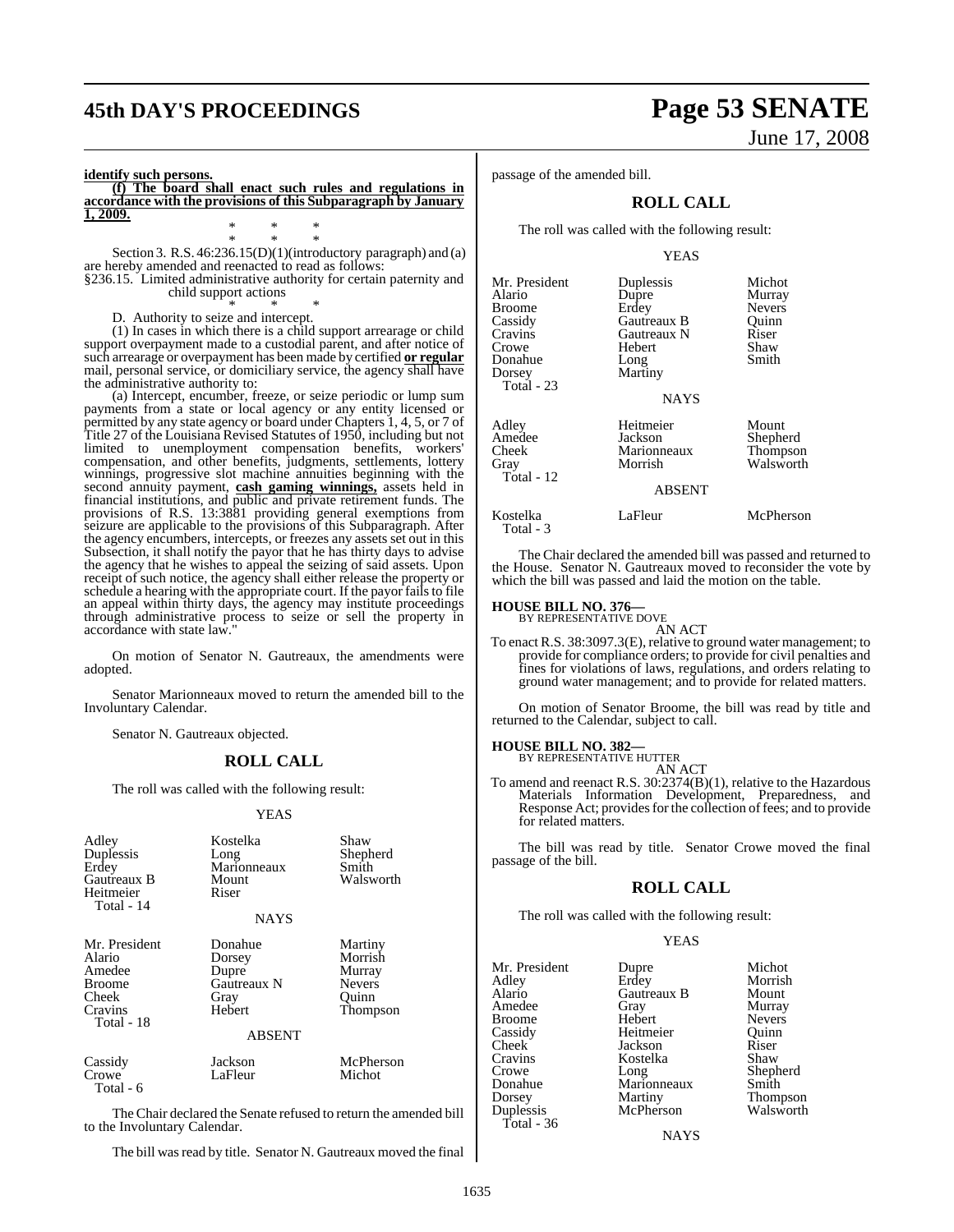Total - 0

ABSENT

Gautreaux N LaFleur Total - 2

The Chair declared the bill was passed and returned to the House. Senator Crowe moved to reconsider the vote by which the bill was passed and laid the motion on the table.

# **HOUSE BILL NO. 447—** BY REPRESENTATIVE ST. GERMAIN

AN ACT

To amend and reenact Children's Code Articles 1117, 1121(A), 1122(B)(4), (5), (10), and (11), and 1130(A) and to enact Children's Code Articles 1130(E) and 1131(H), relative to the surrender of parental rights; to provide for licensing by the Department of Social Services; to provide for the declarations in the act of surrender; to provide time limitations for private adoptions; to provide time limitations for agency adoptions; to provide for the filing of the act of surrender; and to provide for related matters.

On motion of Senator Broome, the bill was read by title and returned to the Calendar, subject to call.

## **HOUSE BILL NO. 494—**

BY REPRESENTATIVES HINES AND TIM BURNS AN ACT

To amend and reenact R.S. 9:315.19, relative to child support; to provide for the schedule of basic child support obligations; and to provide for related matters.

The bill was read by title. Senator Gray moved the final passage of the bill.

#### **ROLL CALL**

The roll was called with the following result:

#### YEAS

| Mr. President         | Dupre       | Morrish         |
|-----------------------|-------------|-----------------|
| Adley                 | Erdey       | Mount           |
| Alario                | Gautreaux B | Murray          |
| Amedee                | Gray        | <b>Nevers</b>   |
| <b>Broome</b>         | Hebert      | Ouinn           |
| Cassidy               | Heitmeier   | Riser           |
| Cheek                 | Jackson     | Shaw            |
| Cravins               | Long        | Shepherd        |
| Crowe                 | Marionneaux | Smith           |
| Donahue               | Martiny     | <b>Thompson</b> |
| Dorsey                | McPherson   | Walsworth       |
| Duplessis             | Michot      |                 |
| Total - 35            |             |                 |
|                       | <b>NAYS</b> |                 |
| Kostelka<br>Total - 1 |             |                 |
|                       |             |                 |

#### ABSENT

Gautreaux N LaFleur Total - 2

The Chair declared the bill was passed and returned to the House. Senator Gray moved to reconsider the vote by which the bill was passed and laid the motion on the table.

#### **HOUSE BILL NO. 538—**

BY REPRESENTATIVE MORRELL AN ACT

To amend and reenact R.S. 13:621.41(G), relative to the Forty-First Judicial District Court, to provide relative to judgeships; to authorize judges elected to the Forty-First Judicial District to automatically revert back to their respective section or division in civil and criminal district courts for the parish of Orleans if Act No. 621 of the 2006 Regular Session of the Louisiana

# **Page 54 SENATE 45th DAY'S PROCEEDINGS**

Legislature is held unconstitutional; to authorize an elected or appointed magistrate to the Forty-First Judicial District to automatically revert back to their respective section or division in civil and criminal district courts for the parish of Orleans, if Act No. 621 of the 2006 Regular Session of the Louisiana Legislature is held unconstitutional; to provide for a condition precedent before the consolidation of the clerk's offices and the sheriff's offices of the civil and criminal district courts takes effect; to provide for an effective date; and to provide for related matters.

On motion of Senator Broome, the bill was read by title and returned to the Calendar, subject to call.

**HOUSE BILL NO. 1007—** BY REPRESENTATIVES CROMER, HAZEL, NORTON, PEARSON, AND POPE AN ACT

To amend and reenact R.S.  $15:587.1(A)(1)(a)$  and (b) and (2), (B), (C)(introductory paragraph), and (H), R.S. 17:15(B), (C), and  $(E)$ , and R.S. 46:51.2(A) and  $(E)(1)$ (introductory paragraph), relative to criminal history information; to provide with respect to criminal history records of persons with supervisory authority over children; to provide with respect to the criminal information that must be provided to persons who employ or are responsible for persons with authority over children; to provide for the crimes which must be reported; to provide with respect to the employment of persons with convictions; and to provide for related matters.

The bill was read by title. Senator Donahue moved the final passage of the bill.

#### **ROLL CALL**

The roll was called with the following result:

#### YEAS

| Mr. President      | Dupre               | Michot        |
|--------------------|---------------------|---------------|
| Adley              | Erdey               | Morrish       |
| Alario             | Gautreaux B         | Mount         |
| Amedee             | Gray                | Murray        |
| Broome             | Hebert              | <b>Nevers</b> |
| Cassidy            | Heitmeier           | Ouinn         |
| Cheek <sup>-</sup> | Jackson             | Riser         |
| Cravins            | Kostelka            | Shaw          |
| Crowe              |                     | Shepherd      |
| Donahue            | Long<br>Marionneaux | Smith         |
| Dorsey             | Martiny             | Thompson      |
| Duplessis          | McPherson           | Walsworth     |
| Total - 36         |                     |               |
|                    | <b>NAYS</b>         |               |
| Total - 0          |                     |               |
|                    | ABSENT              |               |

Gautreaux N LaFleur

 $\frac{\ldots}{\text{Total - 2}}$ 

The Chair declared the bill was passed and returned to the House. Senator Donahue moved to reconsider the vote by which the bill was passed and laid the motion on the table.

## **HOUSE BILL NO. 1202—** BY REPRESENTATIVE GREENE

AN ACT To amend and reenact R.S. 9:355.3(A), 355.6(introductory paragraph), and 355.8 and to repeal R.S. 9:355.3(C) and 355.7, relative to the relocation of the residence of a child; to require a court order; to provide for the failure to give notice; to provide for objecting to a relocation; to repeal existing provision requiring notice of relocation in absence of court order; to repeal existing provision providing for failure to object to notice of relocation; and to provide for related matters.

The bill was read by title. Senator Murray moved the final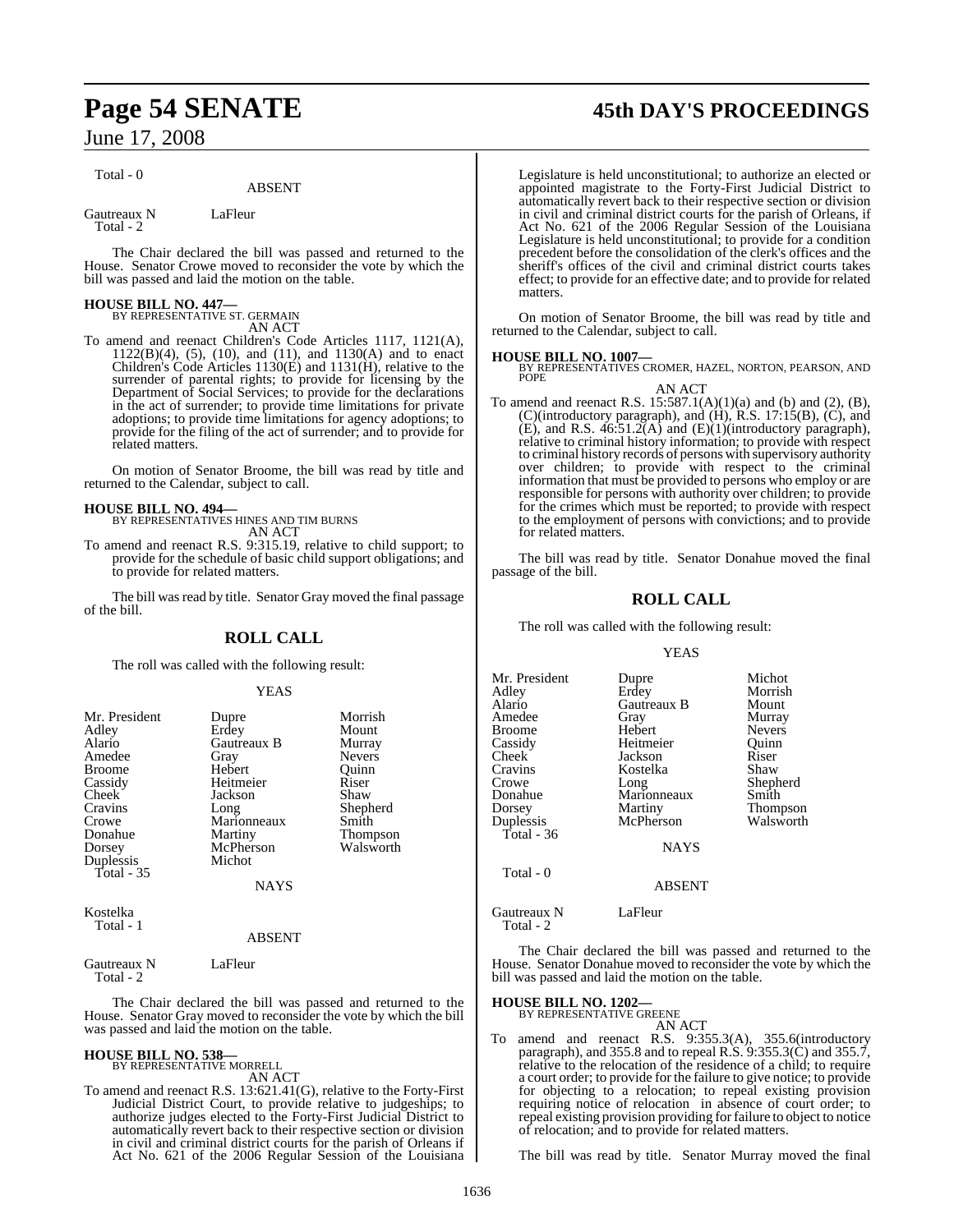# **45th DAY'S PROCEEDINGS Page 55 SENATE**

passage of the bill.

#### **ROLL CALL**

The roll was called with the following result:

**YEAS** 

| Mr. President | Dupre       | Michot          |
|---------------|-------------|-----------------|
| Adley         | Erdey       | Morrish         |
| Alario        | Gautreaux B | Mount           |
| Amedee        | Gray        | Murray          |
| <b>Broome</b> | Hebert      | <b>Nevers</b>   |
| Cassidy       | Heitmeier   | Ouinn           |
| Cheek         | Jackson     | Riser           |
| Cravins       | Kostelka    | Shaw            |
| Crowe         | Long        | Shepherd        |
| Donahue       | Marionneaux | Smith           |
| Dorsey        | Martiny     | <b>Thompson</b> |
| Duplessis     | McPherson   | Walsworth       |
| Total - $36$  |             |                 |
|               | NAYS        |                 |

#### ABSENT

Gautreaux N LaFleur Total - 2

Total - 0

The Chair declared the bill was passed and returned to the House. Senator Murray moved to reconsider the vote by which the bill was passed and laid the motion on the table.

## **HOUSE BILL NO. 1214—** BY REPRESENTATIVE SCHRODER

AN ACT

To amend and reenact Children's Code Article 551, relative to child abuse; to further state legislative intent by providing for interaction between certain parties; and to provide for related matters.

The bill was read by title. Senator Donahue moved the final passage of the bill.

## **ROLL CALL**

The roll was called with the following result:

#### YEAS

| Mr. President<br>Adley<br>Alario<br>Amedee<br><b>Broome</b><br>Cheek<br>Cravins<br>Crowe<br>Donahue<br>Duplessis<br>Dupre<br>Erdey<br>Total - 34 | Gautreaux B<br>Gray<br>Hebert<br>Heitmeier<br>Jackson<br>Kostelka<br>Long<br>Marionneaux<br>Martiny<br>McPherson<br>Michot<br>Morrish<br><b>NAYS</b> | Mount<br>Murray<br><b>Nevers</b><br>Ouinn<br>Riser<br>Shaw<br>Shepherd<br>Smith<br>Thompson<br>Walsworth |
|--------------------------------------------------------------------------------------------------------------------------------------------------|------------------------------------------------------------------------------------------------------------------------------------------------------|----------------------------------------------------------------------------------------------------------|
| Total - 0                                                                                                                                        | <b>ABSENT</b>                                                                                                                                        |                                                                                                          |
| Cassidy<br>Dorsey<br>Total - 4                                                                                                                   | Gautreaux N<br>LaFleur                                                                                                                               |                                                                                                          |

The Chair declared the bill was passed and returned to the House. Senator Donahue moved to reconsider the vote by which the

# June 17, 2008

bill was passed and laid the motion on the table.

#### **HOUSE BILL NO. 32—**

BY REPRESENTATIVE RICHMOND AN ACT

To amend and reenact R.S. 44:231.1, relative to the office ofrecorder of mortgages in Orleans Parish; to provide that no special election or qualifying period shall be held to fill a vacancy occurring in the term of office expiring December 31, 2008; to provide for applicability; and to provide for related matters.

The bill was read by title. Senator Murray moved the final passage of the bill.

### **ROLL CALL**

The roll was called with the following result:

YEAS

| Mr. President | Dupre         | Michot        |
|---------------|---------------|---------------|
| Adley         | Erdey         | Morrish       |
| Alario        | Gautreaux B   | Mount         |
| Amedee        | Gray          | Murray        |
| Broome        | Hebert        | <b>Nevers</b> |
| Cassidy       | Heitmeier     | Ouinn         |
| Cheek         | Jackson       | Riser         |
| Cravins       | Kostelka      | Shaw          |
| Crowe         | Long          | Shepherd      |
| Donahue       | Marionneaux   | Smith         |
| Dorsey        | Martiny       | Thompson      |
| Duplessis     | McPherson     | Walsworth     |
| Total - 36    |               |               |
|               | <b>NAYS</b>   |               |
| Total - 0     |               |               |
|               | <b>ABSENT</b> |               |
|               |               |               |

Gautreaux N LaFleur Total - 2

The Chair declared the bill was passed and returned to the House. Senator Murray moved to reconsider the vote by which the bill was passed and laid the motion on the table.

#### **HOUSE BILL NO. 176—**

BY REPRESENTATIVES ABRAMSON, GREENE, AND HENRY AN ACT

To enact R.S. 42:1124.6, relative to disclosure of information by certain officials; to require certain disclosures by certain elected officials; to provide for the content of and procedures for such disclosures; to provide for enforcement and penalties; and to provide for related matters.

#### **Floor Amendments Sent Up**

Senator Murray sent up floor amendments which were read.

#### **SENATE FLOOR AMENDMENTS**

Amendments proposed by Senator Murray to Engrossed House Bill No. 176 by Representative Abramson

#### AMENDMENT NO. 1

Delete the set of committee amendments proposed by the Senate and Governmental Affairs Committee and adopted by the Senate on June 12, 2008.

#### AMENDMENT NO. 2

On page 1, line 3, change "elected officials;" to "public servants;"

## **AMENDMENT NO.**

On page 1, delete line 9, and insert  $\overline{A}$ . Each member of the legislature and official"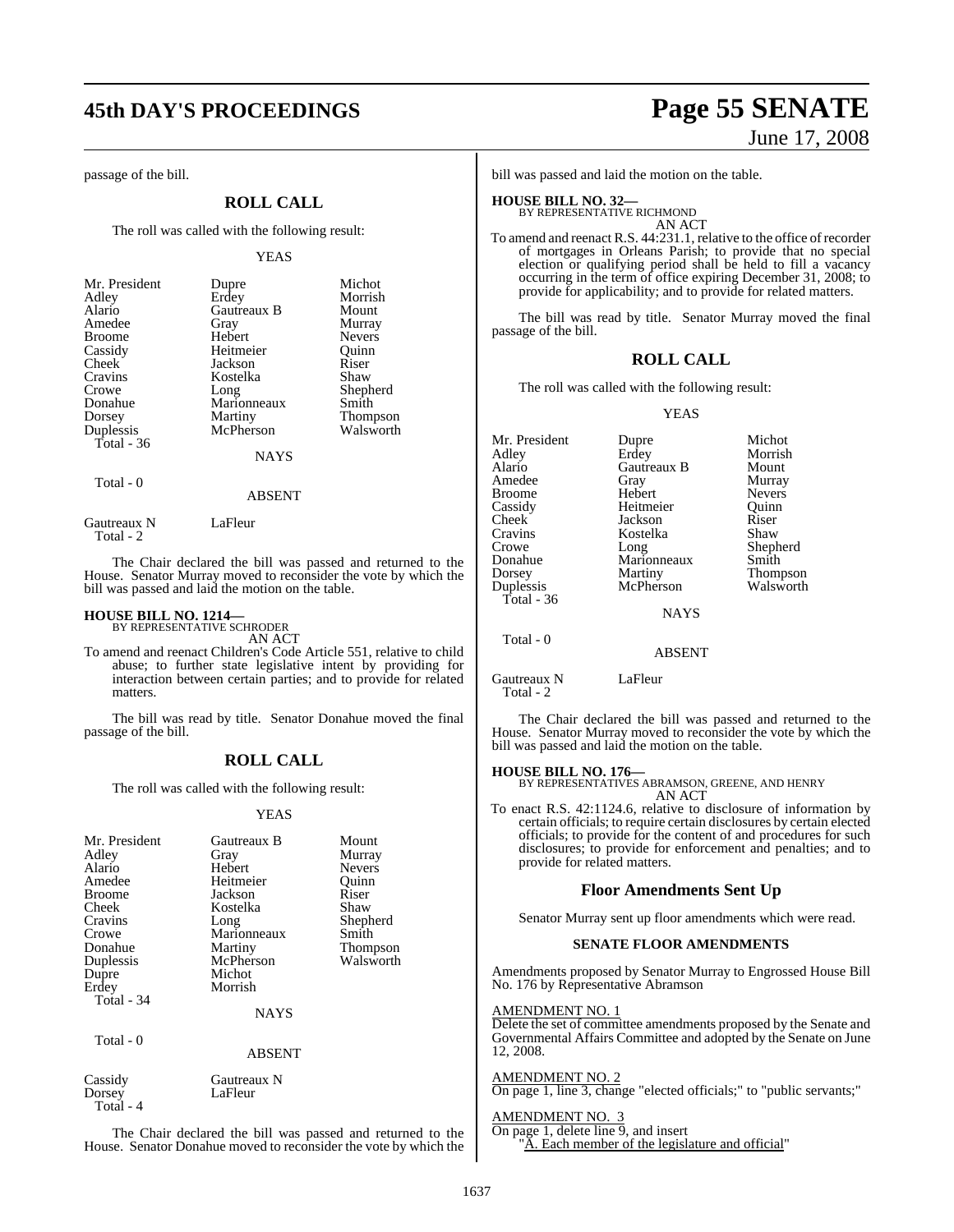#### AMENDMENT NO. 4

On page 1, line 17, after "elected official" delete the remainder of the line and delete lines 18 and 19 and insert "and the amount of any such contribution or loan to a campaign."

#### AMENDMENT NO. 5

On page 2, line 4, change "one million dollars" to "ten thousand dollars"

#### AMENDMENT NO. 6

On page 2, line 6, after "elected official" delete the remainder of the line and delete lines 7 and 8 and insert "and the amount of any such contribution or loan to a campaign.

#### AMENDMENT NO. 7

On page 2, line 9, change "this Section" to "this Subsection"

#### AMENDMENT NO. 8

On page 2, after line 27, insert the following:

 $\overline{D}(1)$  Each person who is directly hired by a statewide elected official to serve as an agency head and who made a contribution or loan in excess of one thousand dollars to a campaign of the statewide elected official or a contribution as defined in R.S. 42:1125 in excess of one thousand dollars shall disclose his name, address, job title, salary, date of employment, and the amount of any such contribution or loan to a campaign or contribution as defined in R.S. 42:1125 to the Board of Ethics. If the person is required by law to file an annual financial disclosure statement pursuant to this Part, the person shall include the information required by this Paragraph in his annual financial disclosure statement. If the person is not otherwise required to file an annual financial disclosure statement pursuant to this Part, such person shall disclose the information required by this Paragraph no later than May fifteenth each year in the manner prescribed by the Board of Ethics.

(2) Each person who is appointed by a statewide elected official to a board or commission which hasthe authority to expend, disburse, or invest ten thousand dollars or more of funds in a fiscal year and who made a contribution or loan in excess of one thousand dollars to a campaign of the statewide elected official or a contribution as defined in R.S. 42:1125 in excess of one thousand dollars shall disclose his name, address, position held, date of appointment, amount of any compensation provided for such position, and the amount of any such contribution or loan to a campaign or contribution as defined in R.S. 42:1125 to the Board of Ethics. Each such person shall include the information required by this Paragraph on his annual financial statement which is required by this Part."

## AMENDMENT NO. 9

On page 3, at the beginning of line 1, change " $D$ ." to " $E$ ."

#### AMENDMENT NO. 10

On page 3, at the end of line 2, delete "elected" and at the beginning of line 3, change "official's" to "public servant's"

#### AMENDMENT NO. 11

On page 3, at the end of line 3, insert "However, if the person required to disclose information pursuant to this Section is not otherwise required to file a financial disclosure statement pursuant to this Part, such person shall be subject to the same provisions for enforcement and penalties applicable to provisions for filing financial disclosure statements by the elected official who hired or appointed the persons."

On motion of Senator Murray, the amendments were adopted.

#### **Floor Amendments Sent Up**

Senator McPherson sent up floor amendments which were read.

#### **SENATE FLOOR AMENDMENTS**

Amendments proposed by Senator McPherson to Engrossed House Bill No. 176 by Representative Abramson

# **Page 56 SENATE 45th DAY'S PROCEEDINGS**

#### AMENDMENT NO. 1

On page 2, line 4, after "in a fiscal year" insert "or rulemaking authority"

On motion of Senator McPherson, the amendments were adopted.

#### **Floor Amendments Sent Up**

Senator Walsworth sent up floor amendments which were read.

#### **SENATE FLOOR AMENDMENTS**

Amendments proposed by Senator Walsworth to Engrossed House Bill No. 176 by Representative Abramson

#### AMENDMENT NO. 1

In the set of Senate Floor Amendments proposed by Senator Murray and adopted by the senate on June 17, 2008, and designated as Number 5170, in Amendment Number 3, on page 1, line 7, change A. Each member of the legislature and official" to "A. Each official

On motion of Senator Walsworth, the amendments were adopted.

The bill was read by title. Senator Murray moved the final passage of the amended bill.

#### **ROLL CALL**

The roll was called with the following result:

#### YEAS

| Mr. President | Erdey         | Michot        |
|---------------|---------------|---------------|
| Adlev         | Gautreaux B   | Morrish       |
| Alario        | Gautreaux N   | Mount         |
| Amedee        | Gray          | Murray        |
| Cassidy       | Hebert        | <b>Nevers</b> |
| Cheek         | Heitmeier     | Ouinn         |
| Cravins       | Jackson       | Riser         |
| Crowe         | Kostelka      | Shaw          |
| Donahue       | Long          | Shepherd      |
| Dorsey        | Marionneaux   | Smith         |
| Duplessis     | Martiny       | Thompson      |
| Dupre         | McPherson     | Walsworth     |
| Total - 36    |               |               |
|               | <b>NAYS</b>   |               |
| Total - 0     |               |               |
|               | <b>ABSENT</b> |               |

The Chair declared the amended bill was passed and returned to the House. Senator Murray moved to reconsider the vote by which

the bill was passed and laid the motion on the table.

# **HOUSE BILL NO. 326—** BY REPRESENTATIVE ARNOLD

Broome LaFleur

Total - 2

AN ACT

To amend and reenact R.S. 9:2447, 3410, and 3432(C), R.S.  $12:23(G)(2)(b)$ ,  $171(A)(introductory paragraph)$  and  $(B)$ ,  $205.1(B)$ ,  $263(A)$ (introductory paragraph) and (B), 316(A)(introductory paragraph) and  $(\vec{B})$ , 419( $(\vec{A})$ , 469, and 1364, R.S. 14:325(A), R.S. 49:222, and R.S. 51:214(D) and (E), 216(A)(1), and 217(B), relative to fees charged by the secretary of state; to provide relative to the authority of the secretary of state to determine and to collect certain fees; to provide for certain fees charged by the secretary of state; and to provide for related matters.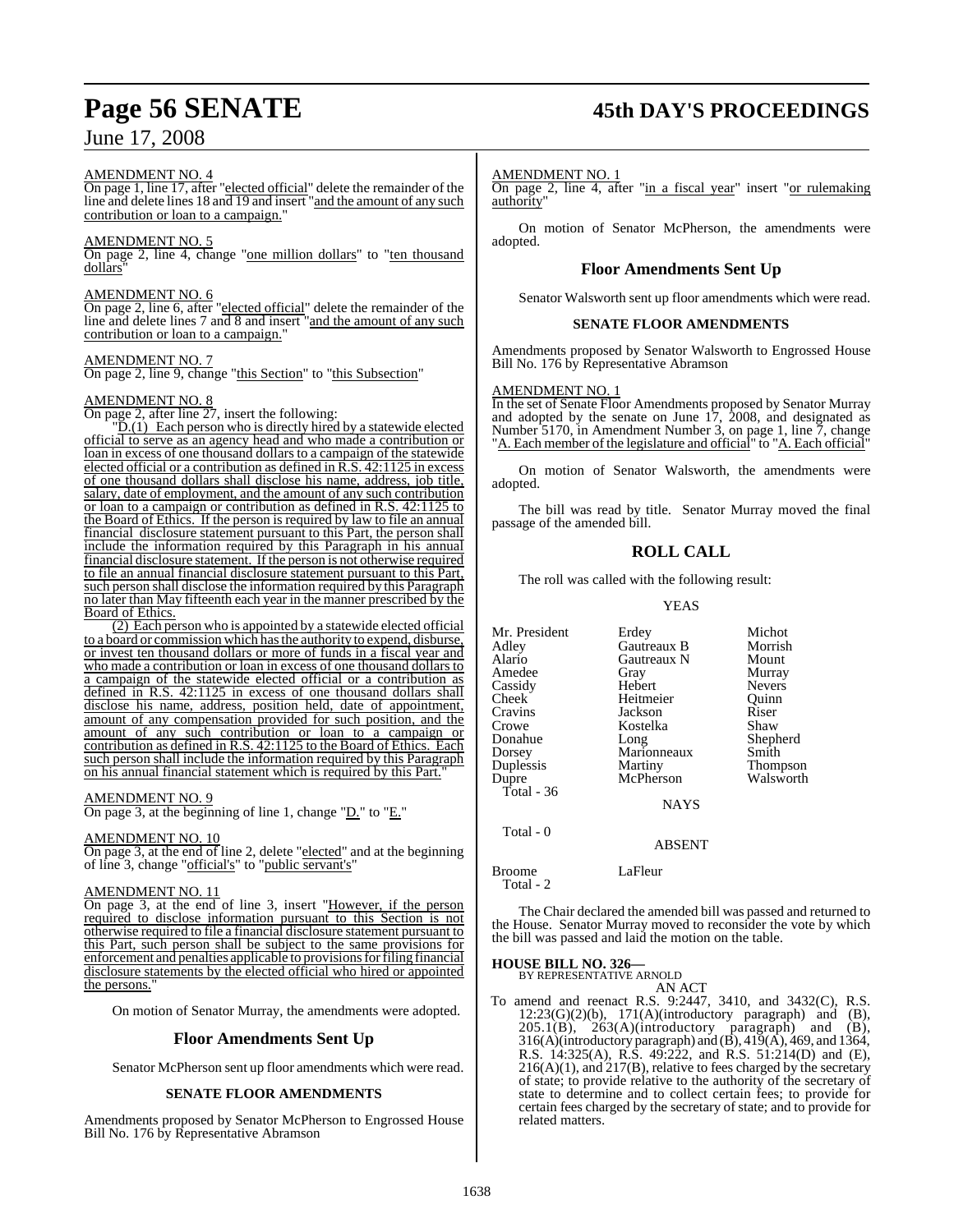# **45th DAY'S PROCEEDINGS Page 57 SENATE**

The bill was read by title. Senator Duplessis moved the final passage of the bill.

#### **ROLL CALL**

The roll was called with the following result:

#### YEAS

| Mr. President | Dupre         | Michot          |
|---------------|---------------|-----------------|
| Adley         | Erdey         | Morrish         |
| Alario        | Gautreaux B   | Mount           |
| Amedee        | Gray          | Murray          |
| <b>Broome</b> | Hebert        | <b>Nevers</b>   |
| Cassidy       | Heitmeier     | Ouinn           |
| Cheek         | Jackson       | Riser           |
| Cravins       | Kostelka      | Shaw            |
| Crowe         | Long          | Shepherd        |
| Donahue       | Marionneaux   | Smith           |
| Dorsey        | Martiny       | <b>Thompson</b> |
| Duplessis     | McPherson     | Walsworth       |
| Total - 36    |               |                 |
|               | <b>NAYS</b>   |                 |
| Total - 0     |               |                 |
|               | <b>ABSENT</b> |                 |
| Gautreaux N   | LaFleur       |                 |

Total - 2

The Chair declared the bill was passed and returned to the House. Senator Duplessis moved to reconsider the vote by which the bill was passed and laid the motion on the table.

**HOUSE BILL NO. 368—**<br>BY REPRESENTATIVES NOWLIN, ABRAMSON, BALDONE, BURFORD,<br>HENRY BURNS, CHANDLER, CORTEZ, DOWNS, FANNIN, GISCLAIR,<br>HARDY, HARRISON, HINES, HOFFMANN, GIROD JACKSON, SAM<br>JONES, KATZ, KLECKLEY, LABRUZZO, LIG

#### AN ACT

To enact R.S. 49:965.2 through 965.7, relative to the Regulatory Flexibility Act; to create the Regulatory Flexibility Act; to set forth legislative intent and findings; to provide for definitions; to require the preparation of an economic impact statement prior to the adoption of a proposed administrative rule affecting small businesses; to require the preparation of a regulatory flexibility analysis prior to the adoption of a proposed administrative rule affecting small businesses; to require an agency to notify the Department of Economic Development; to provide for certain notification; to provide for the duties of certain agencies relative to such notification; and to provide for related matters.

#### **Floor Amendments Sent Up**

Senator Duplessis sent up floor amendments which were read.

#### **SENATE FLOOR AMENDMENTS**

Amendments proposed by Senator Duplessis to Reengrossed House Bill No. 368 by Representative Nowlin

#### AMENDMENT NO. 1

On page 4, line 1, after "a small business" delete the remainder of the line and delete lines 2 and 3, and insert the following: "that is domiciled in this state, employs one hundred or fewer full-time employees, and meets at least one of the following conditions:

(a) Gross annual sales are less than ten million dollars. (b) Total net worth of the business is less than two million

## dollars.

#### AMENDMENT NO. 2

On page 5, between lines 9 and 10 insert the following:

# June 17, 2008

C. The provisions of R. S. 49:965.5 and R. S. 49:965.6 shall not apply to regulations that protect the health, safety, or welfare of the public."

On motion of Senator Duplessis, the amendments were adopted.

The bill was read by title. Senator Duplessis moved the final passage of the amended bill.

## **ROLL CALL**

The roll was called with the following result:

| Dupre<br>Erdey<br>Gautreaux B<br>Gray<br>Hebert<br>Heitmeier<br>Jackson<br>Kostelka<br>Long<br>Marionneaux<br>Martiny<br>McPherson<br><b>NAYS</b> | Michot<br>Morrish<br>Mount<br>Murray<br><b>Nevers</b><br>Ouinn<br>Riser<br>Shaw<br>Shepherd<br>Smith<br>Thompson<br>Walsworth |
|---------------------------------------------------------------------------------------------------------------------------------------------------|-------------------------------------------------------------------------------------------------------------------------------|
| <b>ABSENT</b>                                                                                                                                     |                                                                                                                               |
|                                                                                                                                                   |                                                                                                                               |

Gautreaux N LaFleur Total - 2

The Chair declared the amended bill was passed and returned to the House. Senator Duplessis moved to reconsider the vote by which the bill was passed and laid the motion on the table.

**HOUSE BILL NO. 876—**<br>BY REPRESENTATIVES RICHMOND, ABRAMSON, ANDERS, ARMES, ARNOLD, AUBERT, BOBBY BADON, BARROW, BILLIOT, HENRY<br>BURNS, BURRELL, CARTER, CONNICK, DIXON, DOERGE, EDWARDS,<br>FRANKLIN, GALLOT, GISCLAIR, HARDY, HA TEMPLET, TUCKER, WILLIAMS, AND WOOTON AN ACT

To enact R.S. 36:4(X) and Chapter 18 of Title 49 of the Louisiana Revised Statutes of 1950, to be comprised of R.S. 49:1211 through 1213, relative to the Louisiana Council on the Social Status of Black Men and Boys; to create the council; to provide for the membership of the council; to provide for the powers, duties, and responsibilities of the council; to provide legislative findings; and to provide for related matters.

The bill was read by title. Senator Shepherd moved the final passage of the bill.

#### **ROLL CALL**

The roll was called with the following result:

#### YEAS

| Dupre       | Michot        |
|-------------|---------------|
| Erdey       | Morrish       |
| Gautreaux B | Mount         |
| Gray        | Murray        |
| Hebert      | <b>Nevers</b> |
| Heitmeier   | Quinn         |
| Jackson     | Riser         |
|             |               |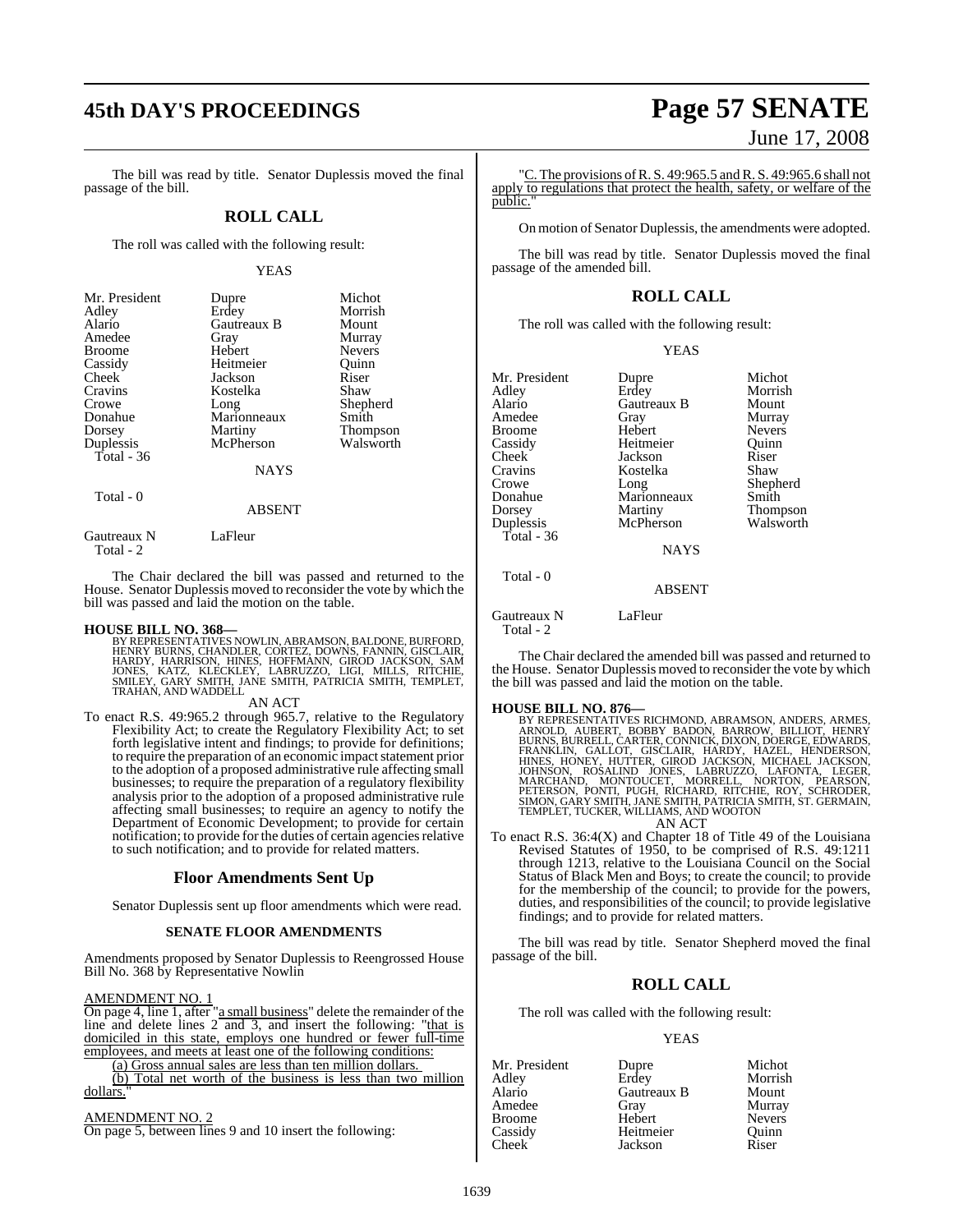Cravins Kostelka Shaw<br>Crowe Long Shepl Crowe Long Shepherd<br>
Donahue Marionneaux Smith Donahue Marionneaux Smith Duplessis Total - 36

Total - 0

NAYS

ABSENT

Martiny Thompson<br>
McPherson Walsworth

Gautreaux N LaFleur Total - 2

The Chair declared the bill was passed and returned to the House. Senator Shepherd moved to reconsider the vote by which the bill was passed and laid the motion on the table.

- **HOUSE BILL NO. 906—** BY REPRESENTATIVES HUTTER, ARMES, BILLIOT, BURRELL, HARDY, HILL, AND WOOTON AN ACT
- To amend and reenact R.S.  $42:1141(B)(1)(a)$  and  $(C)(4)(e)$ , relative to the enforcement procedures of the Board of Ethics; to require the board to provide certain information to the accused and the complainant; to provide relative to deadlines for the provision of such information; to provide for the standard of evidence for public hearings; and to provide for related matters.

The bill was read by title. Senator Crowe moved the final passage of the bill.

#### **ROLL CALL**

The roll was called with the following result:

#### YEAS

| Mr. President<br>Adley<br>Alario<br>Amedee<br><b>Broome</b><br>Cassidy<br>Cheek<br>Cravins<br>Crowe<br>Donahue<br>Dorsey<br>Total $-31$ | Duplessis<br>Dupre<br>Erdey<br>Gautreaux B<br>Hebert<br>Heitmeier<br>Jackson<br>Marionneaux<br>Martiny<br>McPherson<br>Michot | Morrish<br>Mount<br><b>Nevers</b><br>Riser<br>Shaw<br>Shepherd<br>Smith<br><b>Thompson</b><br>Walsworth |
|-----------------------------------------------------------------------------------------------------------------------------------------|-------------------------------------------------------------------------------------------------------------------------------|---------------------------------------------------------------------------------------------------------|
|                                                                                                                                         | <b>NAYS</b>                                                                                                                   |                                                                                                         |
| Murray<br>Total - 1                                                                                                                     | ABSENT                                                                                                                        |                                                                                                         |

| Gautreaux N | Kostelka | Long  |
|-------------|----------|-------|
| Grav        | LaFleur  | Ouinn |
| Total - 6   |          |       |

The Chair declared the bill was passed and returned to the House. Senator Crowe moved to reconsider the vote by which the bill was passed and laid the motion on the table.

#### **HOUSE BILL NO. 935—**

BY REPRESENTATIVE FANNIN AN ACT

To amend and reenact R.S.  $36:4(B)(1)(dd)$  and  $(H)$ ,  $408(D)$ , and 478(G), R.S. 23:2042, R.S. 46:2521, R.S. 49:220.4(A)(1), R.S. 51:911.26(A)(1), and Sections 5 and 6(B) of Act No. 5 of the 2006 First Extraordinary Session of the Legislature, to enact R.S. 36:309(B)(3), 409(J), and 803.1, and to repeal R.S.  $36:4(B)(14)$  and  $(F)$  and  $4.1(D)(16)$  and R.S. 23:2056, relative to the organization of the executive branch of state government;

# **Page 58 SENATE 45th DAY'S PROCEEDINGS**

to transfer certain agencies in the office of the governor into the division of administration in the office of the governor and to transfer certain agencies from the office of the governor to certain executive branch departments; to provide relative to the exercise of the powers, duties, functions, and responsibilities of such agencies; to provide relative to the existence of certain agencies placed in the division of administration; and to provide for related matters.

The bill was read by title. Senator Walsworth moved the final passage of the bill.

## **ROLL CALL**

The roll was called with the following result:

#### YEAS

| Mr. President          | Dupre         | Michot        |
|------------------------|---------------|---------------|
| Adley                  | Erdey         | Morrish       |
| Alario                 | Gautreaux B   | Mount         |
|                        |               |               |
| Amedee                 | Gray          | <b>Nevers</b> |
| <b>Broome</b>          | Hebert        | Quinn         |
| Cassidy                | Heitmeier     | Riser         |
| Cheek                  | Jackson       | Shaw          |
| Cravins                | Kostelka      | Shepherd      |
| Crowe                  | Marionneaux   | Smith         |
| Donahue                | Martiny       | Thompson      |
| Dorsey                 | McPherson     | Walsworth     |
| <b>Total</b> - 33      |               |               |
|                        | <b>NAYS</b>   |               |
| Gautreaux N            | Long          | Murray        |
| Total - 3              |               |               |
|                        | <b>ABSENT</b> |               |
| Duplessis<br>Total - 2 | LaFleur       |               |

The Chair declared the bill was passed and returned to the House. Senator Walsworth moved to reconsider the vote by which the bill was passed and laid the motion on the table.

**HOUSE BILL NO. 937—** BY REPRESENTATIVES ST. GERMAIN AND AUBERT AN ACT

To amend and reenact R.S. 4:211(5) and R.S. 27:353(4) and to enact R.S. 18:1300.24, relative to conducting live horse racing and pari-mutuel wagering in Iberville Parish; to provide for the calling and conducting of certain referendum elections in Iberville Parish relative to authorizing the conducting of horse racing and pari-mutuel wagering in the parish, authorizing the operation of an offtrack wagering facility in Iberville Parish, and authorizing an eligible horse racing facility in Iberville Parish to conduct slot machine gaming; to provide for the submission of propositions by the governing authority of Iberville Parish; to provide relative to the approval of the propositions by the voters; to provide for applicability; to amend the definition of eligible facility for the purposes of conducting slot machine gaming; to amend the definition of pari-mutuel facility for the purpose of offtrack wagering; and to provide for related matters.

On motion of Senator Broome, the bill was read by title and returned to the Calendar, subject to call.

**HOUSE BILL NO. 962—** BY REPRESENTATIVE PETERSON AND SENATOR GRAY AND REPRESENTATIVE LEGER

AN ACT To enact Subpart P of Part II-A of Chapter 1 of Subtitle I of Title 39 of the Louisiana Revised Statutes of 1950, to be comprised of R.S. 39:100.62, relative to state funds; to create the Louisiana Statewide Educational Facilities Fund as a special fund in the state treasury; to provide for the deposit, use, and investment of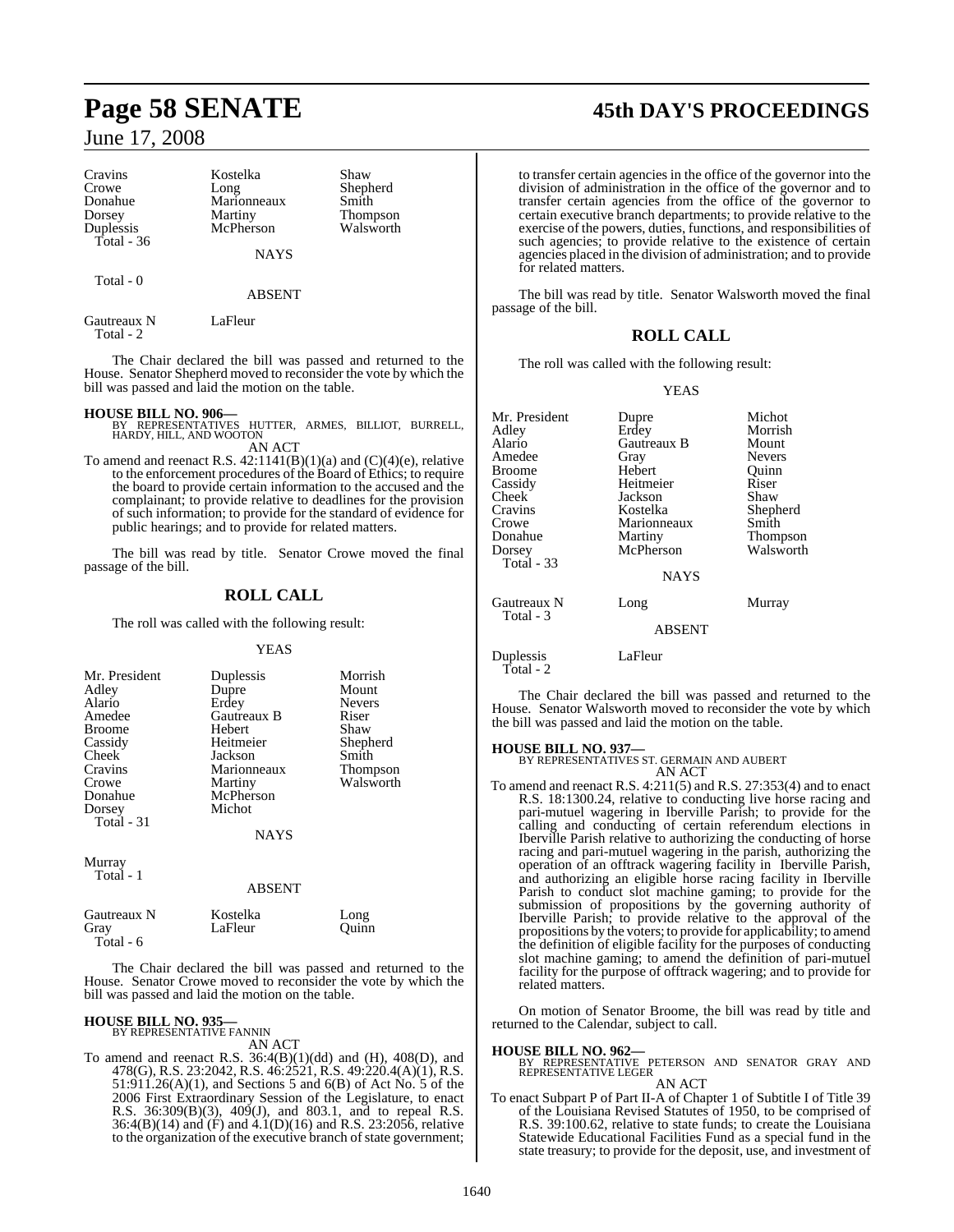monies in the fund; to provide for an effective date; and to provide for related matters.

The bill was read by title. Senator Gray moved the final passage of the bill.

#### **ROLL CALL**

The roll was called with the following result:

#### YEAS

| Mr. President | Erdey       | Morrish       |
|---------------|-------------|---------------|
| Adley         | Gautreaux B | Mount         |
| Alario        | Gautreaux N | Murray        |
| Amedee        | Gray        | <b>Nevers</b> |
| <b>Broome</b> | Hebert      | Ouinn         |
| Cassidy       | Heitmeier   | Riser         |
| Cheek         | Jackson     | Shaw          |
| Cravins       | Kostelka    | Shepherd      |
| Crowe         | Long        | Smith         |
| Donahue       | Marionneaux | Thompson      |
| Dorsey        | Martiny     | Walsworth     |
| Duplessis     | McPherson   |               |
| Dupre         | Michot      |               |
| Total $-37$   |             |               |
|               | <b>NAYS</b> |               |
| Total - 0     |             |               |
|               | ABSENT      |               |

LaFleur

Total - 1

The Chair declared the bill was passed and returned to the House. Senator Gray moved to reconsider the vote by which the bill was passed and laid the motion on the table.

#### **HOUSE BILL NO. 988—**

BY REPRESENTATIVE WADDELL AN ACT

To amend and reenact R.S. 24:31.4(B) and (C), relative to the legislature; to provide relative to district offices of members of the legislature; to provide relative to district office allowances and payments related to district offices; to provide relative to transactions related to district offices; to provide for effectiveness; and to provide for related matters.

The bill was read by title. Senator Kostelka moved the final passage of the bill.

#### **ROLL CALL**

The roll was called with the following result:

#### YEAS

| Adley                                                            | Gautreaux N                                                             | Mount                                 |
|------------------------------------------------------------------|-------------------------------------------------------------------------|---------------------------------------|
| Alario                                                           | Gray                                                                    | Murray                                |
| Amedee                                                           | Hebert                                                                  | <b>Nevers</b>                         |
| <b>Broome</b>                                                    | Heitmeier                                                               | Ouinn                                 |
| Cassidy                                                          | Jackson                                                                 | Riser                                 |
| Cheek                                                            | Kostelka                                                                | Shaw                                  |
| Cravins                                                          | Long                                                                    | Shepherd                              |
| Donahue<br>Dorsey<br>Dupre<br>Erdey<br>Gautreaux B<br>Total - 34 | Marionneaux<br>Martiny<br>McPherson<br>Michot<br>Morrish<br><b>NAYS</b> | Smith<br><b>Thompson</b><br>Walsworth |

Total - 0

## **45th DAY'S PROCEEDINGS Page 59 SENATE** June 17, 2008

#### ABSENT

LaFleur

Mr. President Duplessis<br>Crowe LaFleur Total - 4

The Chair declared the bill was passed and returned to the House. Senator Kostelka moved to reconsider the vote by which the bill was passed and laid the motion on the table.

#### **HOUSE BILL NO. 1011—**

BY REPRESENTATIVE LAFONTA AN ACT

To enact R.S. 18:177.1, relative to registration of voters; to require the Department of Public Safety and Corrections to provide certain information concerning registration and reinstatement to certain persons; to require the Department of Public Safety and Corrections to provide certain persons with voter registration applications; and to provide for related matters.

The bill was read by title. Senator Murray moved the final passage of the bill.

#### **ROLL CALL**

The roll was called with the following result:

#### YEAS

Mr. President Erdey Morrish Adley Gautreaux B Mount Gautreaux N Murray<br>Gray Nevers Amedee Gray<br>Broome Hebert Broome Hebert Quinn<br>Cassidy Heitmeier Riser Cassidy Heitmeier Riser<br>Cheek Jackson Shaw Cheek Jackson<br>Cravins Kostelka Cravins Kostelka Shepherd Crowe Long<br>Donahue Long<br>Maric Donahue Marionneaux Thompson Dorsey Martiny Walsworth<br>
Duplessis McPherson McPherson Dupre Michot Total - 37 NAYS

Total - 0

ABSENT

LaFleur

Total - 1

The Chair declared the bill was passed and returned to the House. Senator Murray moved to reconsider the vote by which the bill was passed and laid the motion on the table.

**HOUSE BILL NO. 1063—** BY REPRESENTATIVES TUCKER, BARRAS, CROMER, DANAHAY, ELLINGTON, GALLOT, HENRY, GIROD JACKSON, ROSALIND JONES, LIGI, PETERSON, PUGH, RICHARD, SMILEY, JANE SMITH, AND LIGI, PETE

AN ACT

To amend and reenact R.S. 24:31.5, relative to the legislature; to provide relative to certain legislative employees; to provide relative to the salary of certain legislative employees; to provide relative to the duties of the Legislative Budgetary Control Council relative thereto; to provide relative to eligibility for benefits for certain legislative employees; to provide eligibility criteria for participation in the state group benefits program, the state employees' retirement system, and other benefits for legislative assistants; and to provide for related matters.

The bill was read by title. Senator Kostelka moved the final passage of the bill.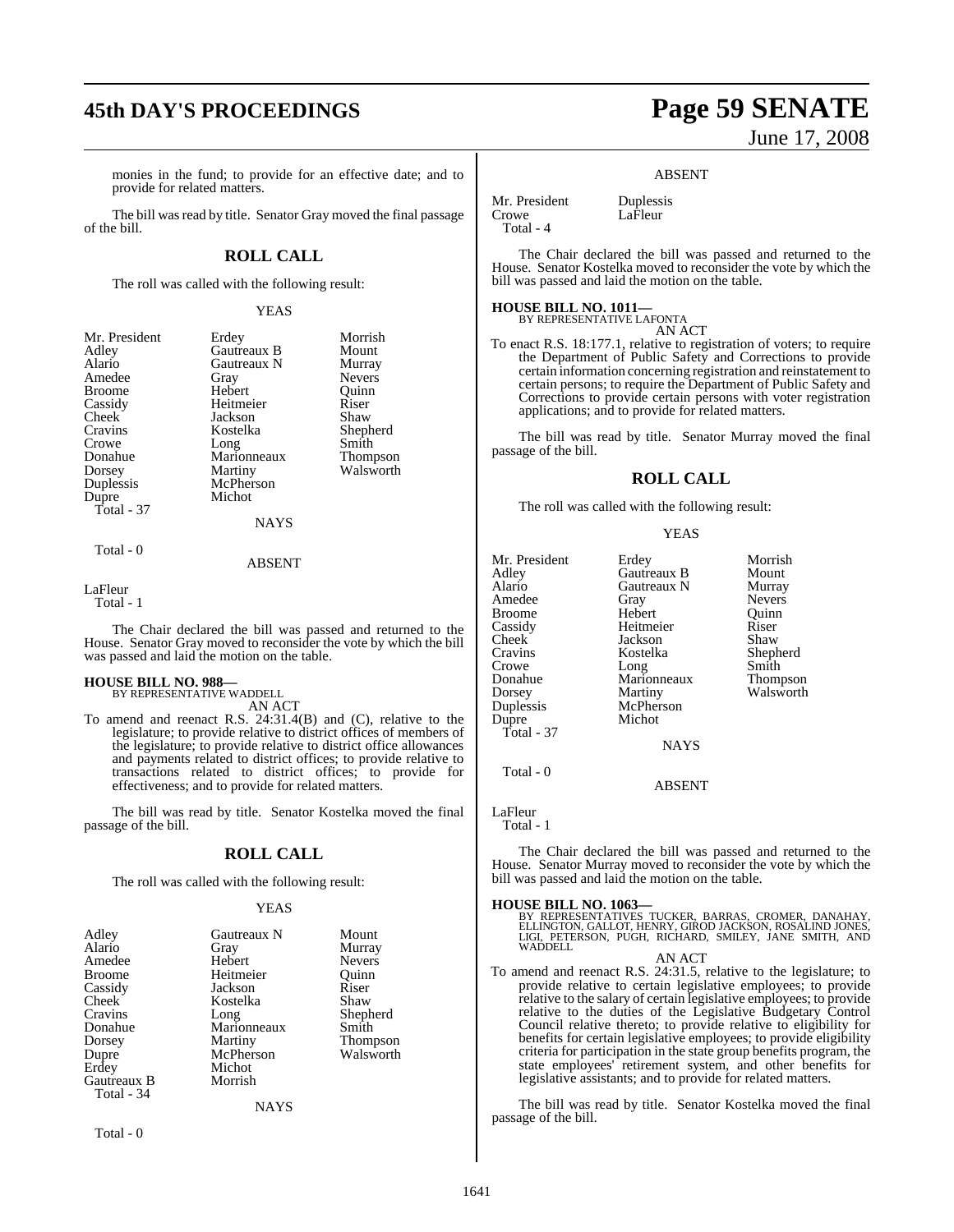## **ROLL CALL**

The roll was called with the following result:

#### YEAS

| Mr. President<br>Adley<br>Alario<br>Amedee<br><b>Broome</b><br>Cassidy<br><b>Cheek</b><br>Cravins<br>Crowe<br>Donahue<br>Dorsey<br>Duplessis | Dupre<br>Erdey<br>Gautreaux B<br>Gautreaux N<br>Gray<br>Hebert<br>Heitmeier<br>Jackson<br>Kostelka<br>Long<br>Martiny<br>McPherson | Michot<br>Morrish<br>Mount<br>Murray<br><b>Nevers</b><br>Ouinn<br>Riser<br>Shaw<br>Shepherd<br>Smith<br><b>Thompson</b><br>Walsworth |
|----------------------------------------------------------------------------------------------------------------------------------------------|------------------------------------------------------------------------------------------------------------------------------------|--------------------------------------------------------------------------------------------------------------------------------------|
| Total - 36                                                                                                                                   |                                                                                                                                    |                                                                                                                                      |
|                                                                                                                                              | NAYS                                                                                                                               |                                                                                                                                      |

Total - 0

#### ABSENT

LaFleur Marionneaux

Total - 2

The Chair declared the bill was passed and returned to the House. Senator Kostelka moved to reconsider the vote by which the bill was passed and laid the motion on the table.

**HOUSE BILL NO. 1175—** BY REPRESENTATIVE MONTOUCET AN ACT

To amend and reenact R.S. 42:1123(39)(a), relative to ethics; to provide relative to an exception to the ethics code for the immediate family member of a legislator registering as a lobbyist orlobbying; to provide for effectiveness; and to provide for related matters.

The bill was read by title. Senator N. Gautreaux moved the final passage of the bill.

#### **ROLL CALL**

The roll was called with the following result:

#### YEAS

| Mr. President<br>Adley<br>Alario<br>Amedee<br><b>Broome</b><br>Cassidy<br>Cheek<br>Cravins<br>Crowe<br>Dorsey<br>Duplessis<br>Total - 32<br>Total - 0 | Dupre<br>Erdey<br>Gautreaux B<br>Gautreaux N<br>Gray<br><b>Hebert</b><br>Heitmeier<br>Kostelka<br>Long<br>Marionneaux<br>Martiny<br><b>NAYS</b><br><b>ABSENT</b> | McPherson<br>Michot<br>Morrish<br>Mount<br>Murray<br>Ouinn<br>Riser<br>Shaw<br>Thompson<br>Walsworth |
|-------------------------------------------------------------------------------------------------------------------------------------------------------|------------------------------------------------------------------------------------------------------------------------------------------------------------------|------------------------------------------------------------------------------------------------------|
| Donahue<br>Jackson<br>Total - 6                                                                                                                       | LaFleur<br><b>Nevers</b>                                                                                                                                         | Shepherd<br>Smith                                                                                    |

# **Page 60 SENATE 45th DAY'S PROCEEDINGS**

The Chair declared the bill was passed and returned to the House. Senator N. Gautreaux moved to reconsider the vote by which the bill was passed and laid the motion on the table.

## **HOUSE BILL NO. 1181—** BY REPRESENTATIVE LORUSSO

AN ACT

To amend and reenact R.S. 42:1102(18), relative to the Code of Governmental Ethics; to provide an exception to the definition of "public employee" for certain specified members of the National Guard; and to provide for related matters.

The bill was read by title. Senator Murray moved the final passage of the bill.

#### **ROLL CALL**

The roll was called with the following result:

#### YEAS

| Mr. President | Dupre         | McPherson |
|---------------|---------------|-----------|
| Adley         | Erdey         | Michot    |
| Alario        | Gautreaux B   | Morrish   |
| Amedee        | Gautreaux N   | Mount     |
| <b>Broome</b> | Hebert        | Murray    |
| Cassidy       | Heitmeier     | Ouinn     |
| Cheek         | Jackson       | Shaw      |
| Cravins       | Kostelka      | Shepherd  |
| Crowe         | Long          | Smith     |
| Donahue       | Marionneaux   | Thompson  |
| Dorsey        | Martiny       | Walsworth |
| Total - 33    |               |           |
|               | <b>NAYS</b>   |           |
| Total - 0     |               |           |
|               | <b>ABSENT</b> |           |
| Duplessis     | LaFleur       | Riser     |
| Gray          | <b>Nevers</b> |           |

The Chair declared the bill was passed and returned to the House. Senator Murray moved to reconsider the vote by which the bill was passed and laid the motion on the table.

## **HOUSE BILL NO. 1182—** BY REPRESENTATIVE SCHRODER

Total - 5

AN ACT

To enact R.S. 24:653(K) and R.S. 39:345.1, relative to the expenditure of public funds; to provide with respect to the approval by the Joint Legislative Committee on the Budget of budgets of certain public entities or salaries of certain public officials; to authorize the committee to direct by resolution the withholding of certain warrants of monies from the state treasury under certain circumstances; to designate certain expenditures as prohibited donations; and to provide for related matters.

#### **Floor Amendments Sent Up**

Senator Morrish sent up floor amendments which were read.

#### **SENATE FLOOR AMENDMENTS**

Amendments proposed by Senator Morrish to Engrossed House Bill No. 1182 by Representative Schroder

#### AMENDMENT NO. 1

On page 1, line 2 after "and" and before the comma "," delete "R.S. 39:345.1" and insert "R.S. 39:51.1 and 345.1"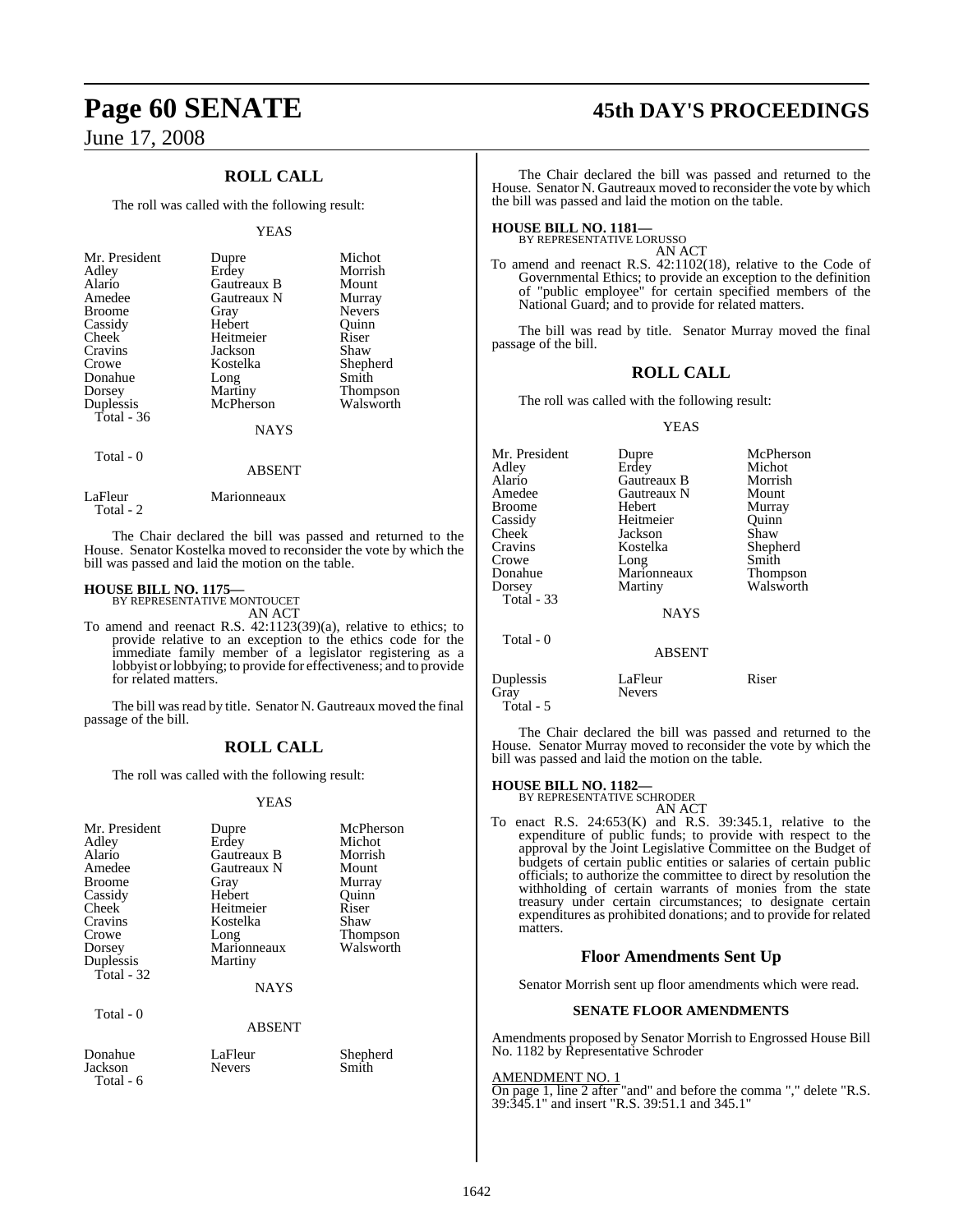# **45th DAY'S PROCEEDINGS Page 61 SENATE**

# June 17, 2008

#### AMENDMENT NO. 2

On page 1, line 2 after "funds;" insert "to provide a procedure for the submission of certain information by certain nongovernmental entities for the purpose of inclusion in appropriation bills;"

#### AMENDMENT NO. 3

On page 2, line 23 after "Section 2."delete "R.S. 39:345.1 is" and insert "R.S. 39:51.1 and 345.1 are"

#### AMENDMENT NO. 4

On page 2, between lines 23 and 24 insert the following:

General Appropriation Bill and other appropriation bills; nongovernmental entity funding request form

 $A(1)(a)$  No later than the first day of November each year any nongovernmental entity which is neither a budget unit nor a political subdivision of the state that is requesting funding from the state through the General Appropriation Bill, capital outlay bill, or any supplemental appropriation bill shall transmit certain information relative to such proposed funding to the House Committee on Appropriations, the House Committee on Ways and Means, the Senate Committee on Finance, and the Senate Committee on Revenue and Fiscal Affairs in a form and manner as shall be prescribed jointly by the committees.

(b) The provisions of this Section shall not apply to appropriations for the payment of money judgments against the state, including consent judgments, stipulated judgments, judgments rendered by the Board of Tax Appeals, and other judgments against the state.

(2) At the direction of the committees, the clerk of the House of Representatives and the secretary of the Senate shall provide for a mechanism for making all completed forms available to the members of the legislature and for notification to the members of the legislature of the availability of the information.

(3) Each completed form shall be published by the clerk of the House of Representatives and the secretary of the Senate and shall be made available to the public via the Internet. The clerk of the House of Representatives and the secretary of the Senate shall maintain the information contained in the completed forms in an online, searchable database, available to the public via the Internet.

B. Such information shall include, at a minimum, the following information:

(1) The entity's full legal name, mailing address, and physical address.

 $\overline{(2)}$  The type of entity (for instance, a nonprofit corporation) and, if the entity is a corporation, the full names of the incorporators of the entity. If the entity is a private entity required to register with the secretary of state, the entity shall show evidence of good standing with that office.

(3) The last four numbers of the taxpayer identification number of the entity.

(4) The full names and addresses of the governing board and all officers of the entity. Additionally, the entity shall provide the full names and addresses of its executive director, chief executive officer, or other person responsible for the operation of the entity, and the key personnel responsible for the program or functions to be funded through the proposed funding.

(5) The dollar amount of the proposed funding.

(6) The entity's proposed comprehensive budget showing all anticipated uses of the proposed monies, including additional sources of revenue for the program or project proposed, and amounts budgeted by categories of expenditures, including but not limited to salaries, operating services, professional services, contracts, acquisitions, major repairs, and other charges.

(7) A certification that the entity has no outstanding audit issues findings or that the entity is working with appropriate governmental agencies to resolve those issues or findings.

(8) The entity's public purpose sought to be achieved through the use of state monies and the goals and objectives to achieve such purpose.

 $\overline{(9)}$  The proposed length of time the entity estimates is needed to accomplish the purpose.

(10) If any elected or appointed official or an immediate family member of such an official is an officer, director, trustee, or employee of the entity who receives compensation or holds any ownership interest therein:

(a) If an elected or appointed official, the name and address of the official and the office held by such person.

(b) If an immediate family member of an elected or appointed official, the name and address of such person; the name, address, and office of the official to whom the person is related; and the nature of the relationship.

(c) The percentage of the official's or immediate family member's ownership interest in the entity, if any.

(d) The position, if any, held by the official or immediate family member in the entity.

(11) If the entity has a contract with any elected or appointed official or an immediate family member of such an official or with the state or any political subdivision of the state:

(a) If the contract is with an elected or appointed official, the name and address of the official and the office held by such person.

(b) If the contract is with an immediate family member of an elected or appointed official, the name and address of such person; the name, address, and office of the official to whom the person is related; and the nature of the relationship.

(c) If the contract is with the state or a political subdivision of the state, the name and address of the state entity or political subdivision.

(d) The nature of the contract, including a description of the goods or services provided or to be provided pursuant to the contract.

C. Requests submitted after November first of each year may be included within an appropriation bill if the late submission is approved by the Joint Legislative Committee on the Budget or the Joint Legislative Committee on Capital Outlay prior to the last day for introduction of a matter intended to have the effect of law by either house of the legislature. Requesting entities shall submit all applicable information prior to such approval.

D. After the last day for introduction of a matter intended to have the effect of law by either house of the legislature, authorization for late submission shall be approved by a favorable vote of two-thirds of the members of the standing committee to which such matter is referred or through an amendment in accordance with the rules of the respective house.

E. A completed nongovernmental entity funding request form shall be submitted for each entity which is neither a budget unit nor a political subdivision of the state and for which funding is provided in an appropriation bill either upon introduction or through an amendment in accordance with the rules of the respective house.

F. The term "immediate family" as used in this Section shall have the same meaning as provided in R.S. 42:1102.

G. Nothing in this Section shall be construed to waive the provisions of Part III of Chapter 1 of Subtitle I of Title 39 of the Louisiana Revised Statutes of 1950, pertaining to the capital outlay budget. \* \* \*"

On motion of Senator Morrish, the amendments were adopted.

The bill was read by title. Senator Donahue moved the final passage of the amended bill.

#### **ROLL CALL**

The roll was called with the following result:

#### YEAS

|             | Morrish       |
|-------------|---------------|
| Gautreaux B | Mount         |
| Gautreaux N | Murray        |
| Gray        | <b>Nevers</b> |
| Hebert      | Ouinn         |
| Heitmeier   | Riser         |
| Jackson     | Shaw          |
| Kostelka    | Shepherd      |
| Long        | Smith         |
|             | Erdey         |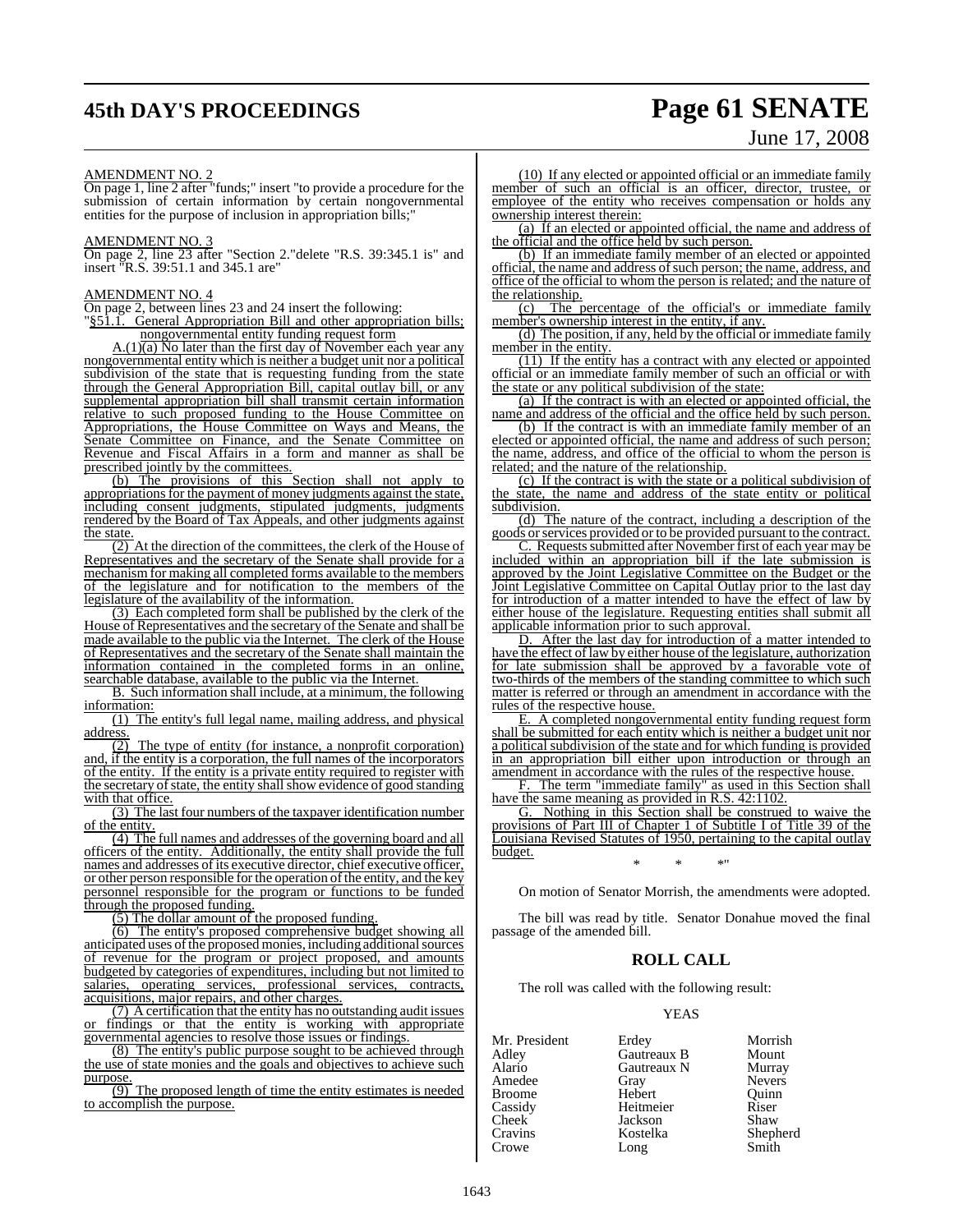| Donahue<br>Dorsey<br>Duplessis<br>Dupre<br>Total $-37$ | Marionneaux<br>Martiny<br>McPherson<br>Michot | Thompson<br>Walsworth |
|--------------------------------------------------------|-----------------------------------------------|-----------------------|
|                                                        | <b>NAYS</b>                                   |                       |
| Total - 0                                              | <b>ABSENT</b>                                 |                       |

LaFleur Total - 1

The Chair declared the amended bill was passed and returned to the House. Senator Donahue moved to reconsider the vote by which the bill was passed and laid the motion on the table.

## **HOUSE BILL NO. 1337—** BY REPRESENTATIVE AUBERT

AN ACT

To enact R.S. 42:1123(40), relative to the Code of Governmental Ethics; to provide for an exception to the Code of Governmental Ethics to allow a person to enter into certain transactions to obtain a governmental service provided by his agency under certain circumstances; and to provide for related matters.

#### **Floor Amendments Sent Up**

Senator Hebert sent up floor amendments which were read.

#### **SENATE FLOOR AMENDMENTS**

Amendments proposed by Senator Hebert to Engrossed House Bill No. 1337 by Representative Aubert

AMENDMENT NO. 1 On page 1, line 2, after "R.S. 1123(40)" insert "and (41)"

#### AMENDMENT NO. 2

On page 1, line 5, after "circumstances;" insert the following: "to authorize certain parish governing authority members in certain parishes to have certain employment under certain circumstances;"

#### AMENDMENT NO. 3

On page 1, line 7, after "R.S. 42:1123(40)" insert "and (41)"

#### AMENDMENT NO. 4

On page 1 after line  $\overline{14}$  insert the following:

 $\sqrt{(41)}$  A member of the parish governing authority of a parish containing a population of more than seventy thousand but less than eighty-five thousand persons from being employed by a person who rents or leases property from the parish airport authority, provided that the amount of the rent or lease is less than five hundred dollars per month and that the parish governing authority member recuses himself from voting or otherwise participating in any matter relating to such person.

On motion of Senator Hebert, the amendments were adopted.

The bill was read by title. Senator Walsworth moved the final passage of the amended bill.

## **ROLL CALL**

The roll was called with the following result:

#### YEAS

| Mr. President | Erdey       | Mount         |
|---------------|-------------|---------------|
| Adley         | Gautreaux B | Murray        |
| Alario        | Gautreaux N | <b>Nevers</b> |
| Amedee        | Gray        | Quinn         |
| <b>Broome</b> | Hebert      | Riser         |
| Cassidy       | Heitmeier   | Shaw          |

# **Page 62 SENATE 45th DAY'S PROCEEDINGS**

| Cheek<br>Cravins<br>Crowe<br>Donahue<br>Dorsey<br>Dupre<br>Total - 34 | Jackson<br>Kostelka<br>Marionneaux<br>Martiny<br>Michot<br>Morrish<br><b>NAYS</b> | Shepherd<br>Smith<br><b>Thompson</b><br>Walsworth |
|-----------------------------------------------------------------------|-----------------------------------------------------------------------------------|---------------------------------------------------|
| Total - 0                                                             | <b>ABSENT</b>                                                                     |                                                   |
| Duplessis<br>LaFleur<br>Total - 4                                     | Long<br>McPherson                                                                 |                                                   |

The Chair declared the amended bill was passed and returned to the House. Senator Walsworth moved to reconsider the vote by which the bill was passed and laid the motion on the table.

#### **Senator Marionneaux in the Chair**

# **HOUSE BILL NO. 1372— (Substitute for House Bill No. 1016**

**by Representative Smiley)<br>BY REPRESENTATIVES SMILEY, ABRAMSON, BALDONE, BURFORD,<br>CHAMPAGNE, CONNICK, GISCLAIR, HINES, HOFFMANN, JOHNSON,<br>KATZ, LEGER, LIGI, MORRELL, PEARSON, PUGH, RICHARD, JANE** SMITH, AND WADDELL

AN ACT

To amend and reenact R.S. 17:185.3, R.S. 36:4(B)(1)(e), R.S. 40:1299.40(E), and R.S. 46:2352(10)(a)(iii) and to repeal R.S. 17:3397.3(C), Chapter 27 of Title 25 of the Louisiana Revised Statutes of 1950, comprised of R.S. 25:1231 through 1237, R.S. 36:4.1(D)(7), 109(B)(1) and (2), 209(Q), 259(JJ) and (KK), 509(D) and (V), 919.8, and 919.10, Chapter 27 of Title 37 of the Louisiana Revised Statutes of 1950, comprised of R.S. 37:2301 through 2319, Part XXXIII of Chapter 13 of Title 38 of the Louisiana Revised Statutes of 1950, comprised of R.S. 38:3087.321 through 3087.335, R.S. 39:301, R.S. 40:31.2, and Subpart E of Part VII of Chapter 5 of Title 40 of the Louisiana Revised Statutes of 1950, comprised of R.S. 40:1236.15 through 1236.29, R.S. 46:2355, 2525.1, Chapter 46-A of Title 46 of the Louisiana Revised Statutes of 1950, comprised of R.S. 46:2616 through 2618, Chapter 23 of Title 48 of the Louisiana Revised Statutes of 1950, comprised of R.S. 48:1831 through 1836, Chapter 25 of Title 48 of the Louisiana Revised Statutes of 1950, comprised of R.S. 48:2001 through 2006, Chapter 29 of Title 48 of the Louisiana Revised Statues of 1950, comprised of R.S. 48:2061 through 2067, Part VI of Chapter 3 of Title 51 of the Louisiana Revised Statues of 1950, comprised of R.S. 51:971 through 978, Chapter 12-A of Title 51 of the Louisiana Revised Statutes of 1950, comprised of R.S. 51:1371 through 1377, and Chapter 49 of Title 51 of the Louisiana Revised Statutes of 1950, comprised of R.S. 51:3051 through 3056, relative to boards, commissions, districts, authorities, and like entities; to abolish certain boards, commissions, districts, authorities, and like entities; to remove references to, provisions for, and the powers, functions, and duties of the Louisiana Purchase Bicentennial Commission, the Advisory Council for Technology Access by Individuals with Disabilities, the Medical Disclosure Panel, the Bio-recovery Technician Certification Commission, the InteragencyTask Force on HealthLiteracy, the Diabetes Initiative Council, the Task Force on Violent Crime Against Women, the Telephone Access Program Board, the Agriculture Education Advisory Committee, the Research and Development Council, the Jackson Parish Dugdemona Watershed Authority, the Jean Lafitte Scenic Byway District, the Real French Destination Scenic Byway District, the Investment in Infrastructure for Economic Development Commission, the Waterways Infrastructure and Development Bank and its board of directors, the Applied Polymer Technology Extension Consortium Board of Directors and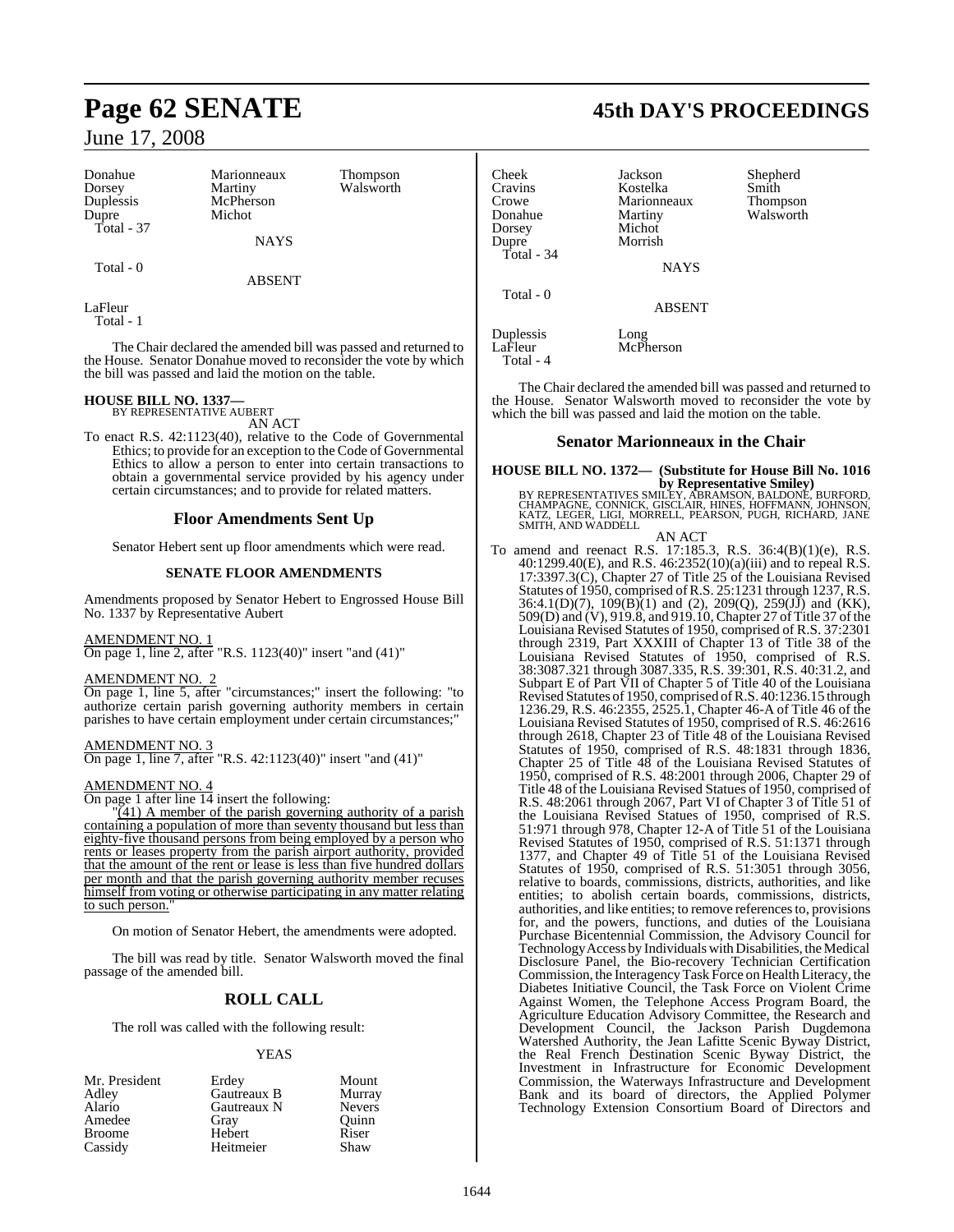Advisory Committee, the Major Projects Development Authority, and the Louisiana State Radio and Television Technicians Board; to transfer powers and responsibilities of certain abolished entities; and to provide for related matters.

The bill was read by title. Senator Amedee moved the final passage of the bill.

#### **ROLL CALL**

The roll was called with the following result:

#### YEAS

| Mr. President | Dupre       | Michot        |
|---------------|-------------|---------------|
| Adley         | Erdey       | Morrish       |
| Alario        | Gautreaux B | Mount         |
| Amedee        | Gautreaux N | Murray        |
| <b>Broome</b> | Gray        | <b>Nevers</b> |
| Cassidy       | Hebert      | Ouinn         |
| Cheek         | Heitmeier   | Riser         |
| Cravins       | Jackson     | Shaw          |
| Crowe         | Kostelka    | Shepherd      |
| Donahue       | Long        | Smith         |
| Dorsey        | Marionneaux | Thompson      |
| Duplessis     | Martiny     | Walsworth     |
| Total - 36    |             |               |
|               | <b>NAYS</b> |               |
| m. 1 n        |             |               |

Total - 0

#### ABSENT

LaFleur McPherson Total - 2

The Chair declared the bill was passed and returned to the House. Senator Amedee moved to reconsider the vote by which the bill was passed and laid the motion on the table.

## **HOUSE BILL NO. 1385— (Substitute for HouseBill No. 875 by Representative Jackson)** BY REPRESENTATIVES MICHAEL JACKSON AND ABRAMSON

AN ACT

To enact Part II of Chapter 58 of Title 46 of the Louisiana Revised Statutes of 1950, to be comprised ofR.S. 46:2745 through 2749, relative to reimbursement for mental health services; to create the Mental Health Access Committee; to provide for the membership, functions, and duties of the committee; to provide for the study of a revised reimbursement methodology and standards of participation for community mental health clinics; to provide for the promulgation of rules and regulations; to provide for Medicare-certified community mental health centers and community mental health clinics; and to provide for related matters.

The bill was read by title. Senator Heitmeier moved the final passage of the bill.

#### **ROLL CALL**

The roll was called with the following result:

#### YEAS

- Mr. President Erdey Morrish<br>Adley Gautreaux B Mount Adley Gautreaux B Mount Amedee Gray Nevers Broome Hebert Quinn<br>
Cassidy Heitmeier Riser Cassidy Heitmeier Riser<br>Cheek Jackson Shaw Cheek Jackson<br>Cravins Kostelka Crowe Long<br>Donahue Marionneaux
	-

Gautreaux N Murray<br>Gray Nevers Shepherd<br>Smith Thompson Dorsey Martiny Walsworth<br>
Duplessis McPherson Duplessis McPherson Total - 37

Michot **NAYS** 

ABSENT

LaFleur

Total - 1

Total - 0

The Chair declared the bill was passed and returned to the House. Senator Heitmeier moved to reconsider the vote by which the bill was passed and laid the motion on the table.

#### **Recess**

On motion of Senator Broome, the Senate took a recess until 7:30 o'clock P.M.

#### **After Recess**

#### **Mr. President in the Chair**

The Senate was called to order at 7:45 o'clock P.M. by the President of the Senate.

### **ROLL CALL**

The roll being called, the following members answered to their names:

#### PRESENT

Mr. President Dupre Mount<br>Alario Gautreaux B Nevers Amedee Broome Hebert Shaw<br>
Cheek Heitmeier Smith Cheek Heitmeier<br>Crowe Long<br>Dorsey Michot Crowe Long Long Thompson<br>
Dorsey Michot Walsworth Duplessis Total - 23

Total - 15

Gautreaux B Never<br>
Grav Riser Michot Walsworth<br>Morrish

#### ABSENT

| Adley        | Gautreaux N | Martiny   |
|--------------|-------------|-----------|
| Cassidy      | Jackson     | McPherson |
| Cravins      | Kostelka    | Murray    |
| Donahue      | LaFleur     | Ouinn     |
| Erdey        | Marionneaux | Shepherd  |
| $Total = 15$ |             |           |

The President of the Senate announced there were 23 Senators present and a quorum.

#### **Senate Business Resumed**

#### **Rules Suspended**

Senator Mount asked for and obtained a suspension of the rules for the purpose of reverting to the Morning Hour.

#### **Messages from the House**

The following Messages from the House were received and read as follows:

# **45th DAY'S PROCEEDINGS Page 63 SENATE** June 17, 2008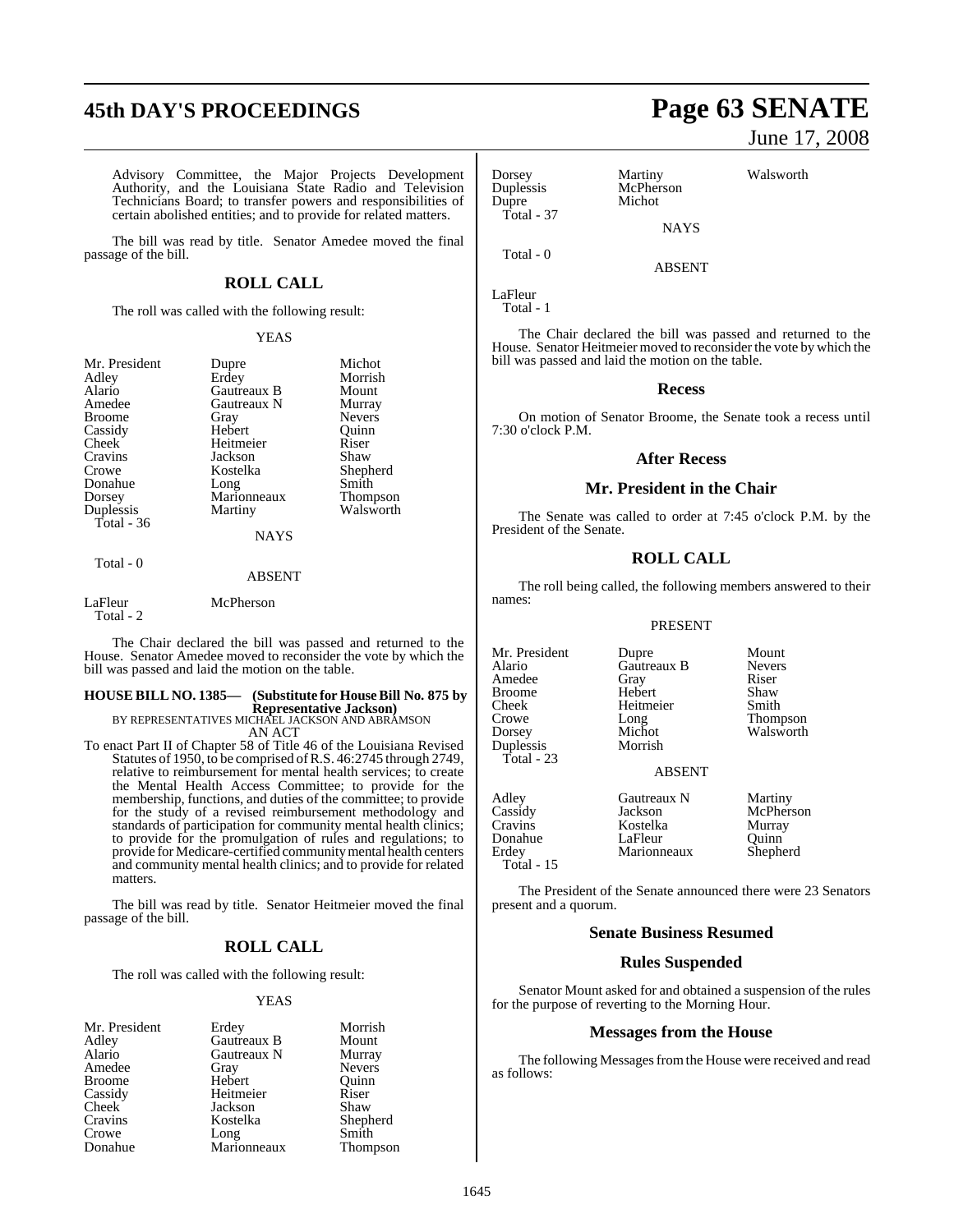#### **Message from the House**

#### **DISAGREEMENT TO HOUSE BILL**

#### June 17, 2008

To the Honorable President and Members of the Senate:

I am directed to inform your honorable body that the House of Representatives has refused to concur in the proposed Senate Amendment(s) to House Bill No. 1098 by Representative Katz, and ask the President to appoint on the part of the Senate a committee to confer with a like committee from the House on the disagreement.

> Respectfully submitted, ALFRED W. SPEER Clerk of the House of Representatives

#### **Message from the House**

#### **DISAGREEMENT TO HOUSE BILL**

#### June 17, 2008

To the Honorable President and Members of the Senate:

I am directed to inform your honorable body that the House of Representatives has refused to concur in the proposed Senate Amendment(s) to House Bill No. 1139 by Representative Pope, and ask the President to appoint on the part of the Senate a committee to confer with a like committee from the House on the disagreement.

> Respectfully submitted, ALFRED W. SPEER Clerk of the House of Representatives

#### **Message from the House**

#### **DISAGREEMENT TO HOUSE BILL**

June 17, 2008

To the Honorable President and Members of the Senate:

I am directed to inform your honorable body that the House of Representatives has refused to concur in the proposed Senate Amendment(s) to House Bill No. 1141 by Representative Leger, and ask the President to appoint on the part of the Senate a committee to confer with a like committee from the House on the disagreement.

> Respectfully submitted, ALFRED W. SPEER Clerk of the House of Representatives

#### **Message from the House**

#### **DISAGREEMENT TO HOUSE BILL**

June 17, 2008

To the Honorable President and Members of the Senate:

I am directed to inform your honorable body that the House of Representatives has refused to concur in the proposed Senate Amendment(s) to House Bill No. 1290 by Representative LeBas, and ask the President to appoint on the part of the Senate a committee to confer with a like committee from the House on the disagreement.

> Respectfully submitted, ALFRED W. SPEER Clerk of the House of Representatives

# **Page 64 SENATE 45th DAY'S PROCEEDINGS**

### **Message from the House**

#### **DISAGREEMENT TO HOUSE BILL**

June 17, 2008

To the Honorable President and Members of the Senate:

I am directed to inform your honorable body that the House of Representatives has refused to concur in the proposed Senate Amendment(s) to House Bill No. 1356 by Representative Abramson, and ask the President to appoint on the part of the Senate a committee to confer with a like committee from the House on the disagreement.

> Respectfully submitted, ALFRED W. SPEER Clerk of the House of Representatives

#### **Message from the House**

#### **HOUSE CONFEREES APPOINTED**

June 17, 2008

To the Honorable President and Members of the Senate:

I am directed to inform your honorable body that the Speaker of the House of Representatives has appointed the following members, on the part of the House of Representatives, to confer, with a like committee from the Senate, on the disagreement to House Bill No. 665 by Representative Mills:

Representatives Mills, Morrell and Cortez.

Respectfully submitted, ALFRED W. SPEER Clerk of the House of Representatives

#### **Message from the House**

#### **HOUSE CONFEREES APPOINTED**

June 17, 2008

To the Honorable President and Members of the Senate:

I am directed to inform your honorable body that the Speaker of the House of Representatives has appointed the following members, on the part of the House of Representatives, to confer, with a like committee from the Senate, on the disagreement to House Bill No. 748 by Representative Wooton:

Representatives Wooton, Schroder and Lorusso.

Respectfully submitted, ALFRED W. SPEER Clerk of the House of Representatives

#### **Message from the House**

#### **HOUSE CONFEREES APPOINTED**

June 17, 2008

To the Honorable President and Members of the Senate:

I am directed to inform your honorable body that the Speaker of the House of Representatives has appointed the following members, on the part of the House of Representatives, to confer, with a like committee from the Senate, on the disagreement to House Bill No. 768 by Representative Abramson:

Representatives Abramson, T. Burns and Foil.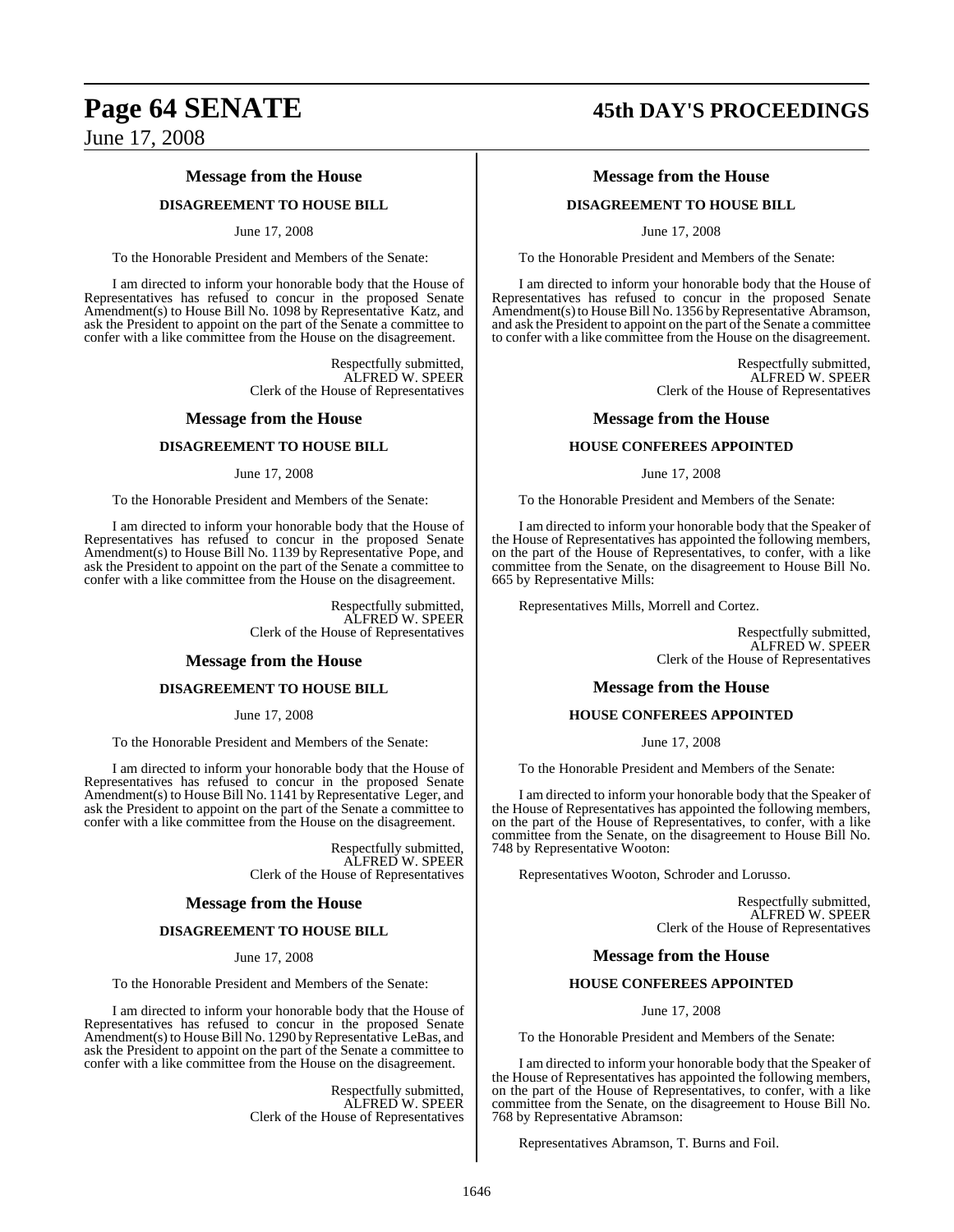# **45th DAY'S PROCEEDINGS Page 65 SENATE**

Respectfully submitted, ALFRED W. SPEER Clerk of the House of Representatives

#### **Message from the House**

#### **HOUSE CONFEREES APPOINTED**

June 17, 2008

To the Honorable President and Members of the Senate:

I am directed to inform your honorable body that the Speaker of the House of Representatives has appointed the following members, on the part of the House of Representatives, to confer, with a like committee from the Senate, on the disagreement to House Bill No. 931 by Representative Geymann:

Representatives Geymann, Morrell and Franklin.

Respectfully submitted, ALFRED W. SPEER Clerk of the House of Representatives

#### **Message from the House**

#### **HOUSE CONFEREES APPOINTED**

June 17, 2008

To the Honorable President and Members of the Senate:

I am directed to inform your honorable body that the Speaker of the House of Representatives has appointed the following members, on the part of the House of Representatives, to confer, with a like committee from the Senate, on the disagreement to House Bill No. 422 by Representative Greene:

Representatives Greene, J. Smith and Henry.

Respectfully submitted, ALFRED W. SPEER Clerk of the House of Representatives

#### **Message from the House**

#### **HOUSE CONFEREES APPOINTED**

June 17, 2008

To the Honorable President and Members of the Senate:

I am directed to inform your honorable body that the Speaker of the House of Representatives has appointed the following members, on the part of the House of Representatives, to confer, with a like committee from the Senate, on the disagreement to House Bill No. 553 by Representative Arnold:

Representatives Arnold, Waddell and Ponti.

Respectfully submitted, ALFRED W. SPEER Clerk of the House of Representatives

#### **Message from the House**

#### **HOUSE CONFEREES APPOINTED**

#### June 17, 2008

To the Honorable President and Members of the Senate:

# June 17, 2008

I am directed to inform your honorable body that the Speaker of the House of Representatives has appointed the following members, on the part of the House of Representatives, to confer, with a like committee from the Senate, on the disagreement to House Bill No. 920 by Representative Fannin:

Representatives Fannin, Arnold and Barrow.

Respectfully submitted, ALFRED W. SPEER Clerk of the House of Representatives

#### **Message from the House**

#### **HOUSE CONFEREES APPOINTED**

June 17, 2008

To the Honorable President and Members of the Senate:

I am directed to inform your honorable body that the Speaker of the House of Representatives has appointed the following members, on the part of the House of Representatives, to confer, with a like committee from the Senate, on the disagreement to House Bill No. 1139 by Representative Pope:

Representatives Pope, Hutter and Howard.

Respectfully submitted, ALFRED W. SPEER Clerk of the House of Representatives

#### **Message from the House**

#### **HOUSE CONFEREES APPOINTED**

June 17, 2008

To the Honorable President and Members of the Senate:

I am directed to inform your honorable body that the Speaker of the House of Representatives has appointed the following members, on the part of the House of Representatives, to confer, with a like committee from the Senate, on the disagreement to House Bill No. 1290 by Representative Lebas:

Representatives Lebas, Kleckley and Roy.

Respectfully submitted, ALFRED W. SPEER Clerk of the House of Representatives

#### **Appointment of Conference Committee on Senate Bill No. 319**

The President of the Senate appointed the following members to confer with a like committee from the House for the purpose of considering the disagreement on Senate Bill No. 319: Senators Cassidy, Gray and Murray.

#### **Appointment of Conference Committee on Senate Bill No. 332**

The President of the Senate appointed the following members to confer with a like committee from the House for the purpose of considering the disagreement on Senate Bill No. 332: Senators Thompson, Marionneaux and Chaisson.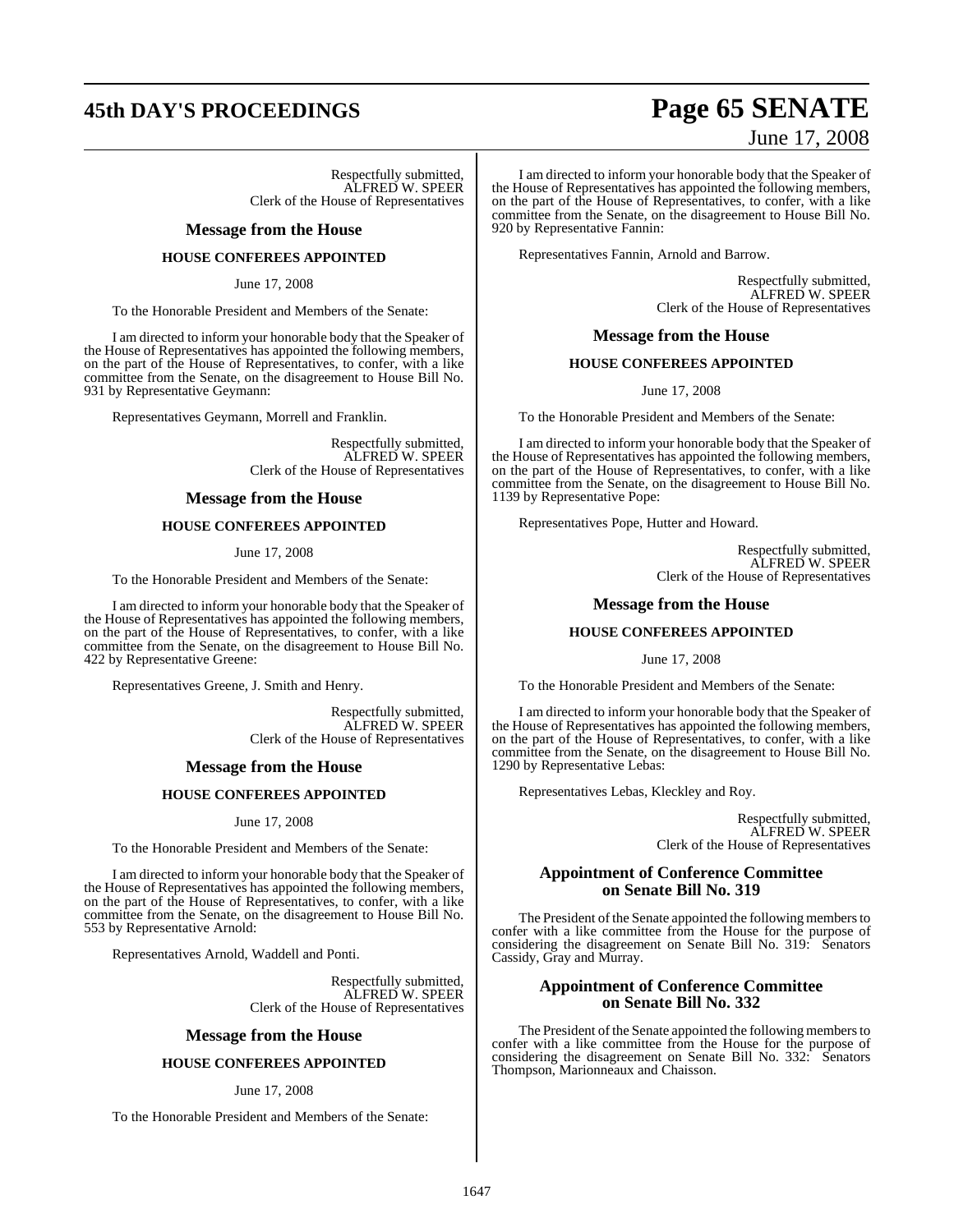# **Page 66 SENATE 45th DAY'S PROCEEDINGS**

June 17, 2008

#### **Appointment of Conference Committee on Senate Bill No. 543**

The President of the Senate appointed the following members to confer with a like committee from the House for the purpose of considering the disagreement on Senate Bill No. 543: Senators Quinn, Murray and Marionneaux.

#### **Appointment of Conference Committee on House Bill No. 222**

The President of the Senate appointed on the Conference Committee on House Bill No. 222 the following members of the Senate: Senators Cravins, Long and Dupre.

#### **Appointment of Conference Committee on House Bill No. 237**

The President of the Senate appointed on the Conference Committee on House Bill No. 237 the following members of the Senate: Senators Long, Cravins and Dupre.

#### **Appointment of Conference Committee on House Bill No. 378**

The President of the Senate appointed on the Conference Committee on House Bill No. 378 the following members of the Senate: Senators Smith, Cassidy and Nevers.

#### **Appointment of Conference Committee on House Bill No. 422**

The President of the Senate appointed on the Conference Committee on House Bill No. 422 the following members of the Senate: Senators Marionneaux, Dorsey and Erdey.

#### **Appointment of Conference Committee on House Bill No. 553**

The President of the Senate appointed on the Conference Committee on House Bill No. 553 the following members of the Senate: Senators Walsworth, Duplessis and Alario.

#### **Appointment of Conference Committee on House Bill No. 643**

The President of the Senate appointed on the Conference Committee on House Bill No. 643 the following members of the Senate: Senators Donahue, Amedee and Hebert.

#### **Appointment of Conference Committee on House Bill No. 656**

The President of the Senate appointed on the Conference Committee on House Bill No. 656 the following members of the Senate: Senators Nevers, McPherson and Mount.

#### **Appointment of Conference Committee on House Bill No. 748**

The President of the Senate appointed on the Conference Committee on House Bill No. 748 the following members of the Senate: Senators Martiny, Marionneaux and Heitmeier.

#### **Appointment of Conference Committee on House Bill No. 768**

The President of the Senate appointed on the Conference Committee on House Bill No. 768 the following members of the Senate: Senators Kostelka, Quinn and Murray.

#### **Appointment of Conference Committee on House Bill No. 781**

The President of the Senate appointed on the Conference Committee on House Bill No. 781 the following members of the Senate: Senators Murray, Quinn and Marionneaux.

#### **Appointment of Conference Committee on House Bill No. 867**

The President of the Senate appointed on the Conference Committee on House Bill No. 867 the following members of the Senate: Senators Amedee, Dupre and N. Gautreaux.

#### **Appointment of Conference Committee on House Bill No. 920**

The President of the Senate appointed on the Conference Committee on House Bill No. 920 the following members of the Senate: Senators Walsworth, Duplessis and Donahue.

#### **Appointment of Conference Committee on House Bill No. 931**

The President of the Senate appointed on the Conference Committee on House Bill No. 931 the following members of the Senate: Senators Mount, Morrish and Gray.

#### **Appointment of Conference Committee on House Bill No. 1032**

The President of the Senate appointed on the Conference Committee on House Bill No. 1032 the following members of the Senate: Senators Gray, Murray and Quinn.

#### **Appointment of Conference Committee on House Bill No. 1069**

The President of the Senate appointed on the Conference Committee on House Bill No. 1069 the following members of the Senate: Senators Nevers, Shepherd and Murray.

#### **Appointment of Conference Committee on House Bill No. 1098**

The President of the Senate appointed on the Conference Committee on House Bill No. 1098 the following members of the Senate: Senators Mount, Cheek and Heitmeier.

#### **Appointment of Conference Committee on House Bill No. 1119**

The President of the Senate appointed on the Conference Committee on House Bill No. 1119 the following members of the Senate: Senators Thompson, Mount and McPherson.

#### **Message from the House**

#### **PASSED SENATE BILLS AND JOINT RESOLUTIONS**

#### June 17, 2008

To the Honorable President and Members of the Senate:

I am directed to inform your honorable body that the House of Representatives has finally passed the following Senate Bills and Joint Resolutions: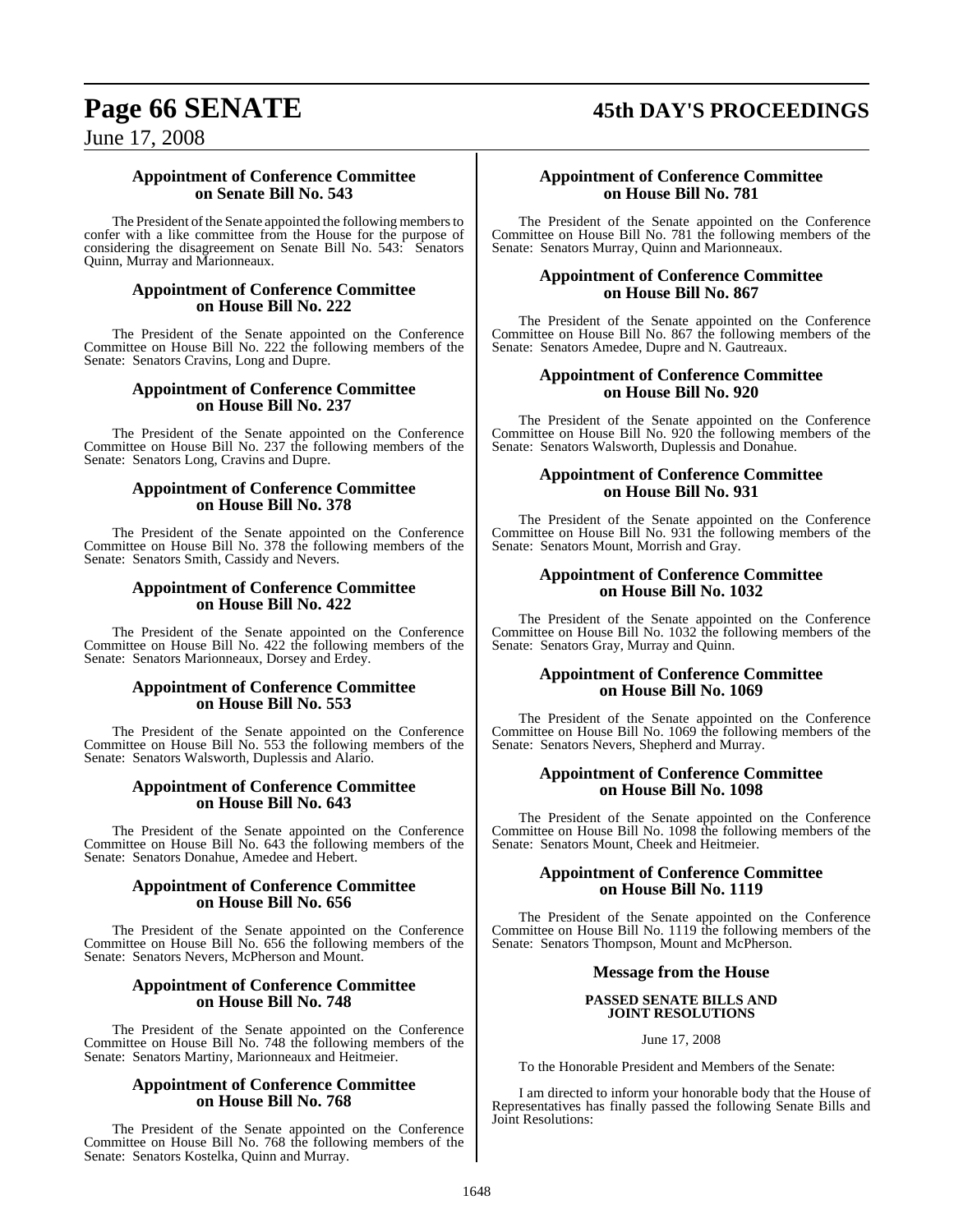## **45th DAY'S PROCEEDINGS Page 67 SENATE**

#### **SENATE BILL NO. 74—** BY SENATOR SHEPHERD

AN ACT

To enact R.S. 32:393(I), relative to motor vehicle traffic regulations; to prohibit traffic violation convictions obtained solely upon evidence from a traffic camera; and to provide for related matters.

Reported without amendments.

## **SENATE BILL NO. 555—** BY SENATOR HEBERT

AN ACT

To amend and reenact R.S. 22:1384(A)(3), relative to the Louisiana Insurance Guaranty Association; to modify the authority of the commissioner of insurance with respect to the board of commissioners of the association relative to certificates of authority of insurers; and to provide for related matters.

Reported without amendments.

#### **SENATE BILL NO. 538—** BY SENATOR HEBERT

AN ACT

To amend and reenact R.S. 22:1430.23(D), relative to the Louisiana Citizens Property Insurance Corporation Policy Take-Out Program; to provide with respect to removing the Louisiana Insurance Guaranty Association from the approval process on policy bundles; and to provide for related matters.

Reported without amendments.

#### **SENATE BILL NO. 53—** BY SENATOR SHAW

AN ACT

To enact R.S. 42:1141(B)(1)(c), relative to ethics complaints; to provide that the Board of Ethics shall not investigate or otherwise address anonymous complaints; and to provide for related matters.

Reported with amendments.

#### **SENATE BILL NO. 119—** BY SENATOR BROOME

AN ACT

To amend and reenact R.S. 37:1742.1(G), relative to the definition of "lifestyle modifications"; to provide for the definition of "lifestyle modifications"; and to provide for related matters.

Reported with amendments.

## **SENATE BILL NO. 212—** BY SENATOR MARIONNEAUX

AN ACT

To amend and reenact R.S. 42:1123(20) and to repeal Chapter 5 of Title 2 of the Louisiana Revised Statutes of 1950, comprised of R.S. 2:650 through 661; to abolish the Louisiana Airport Authority; to provide for the transfer of all property; and to provide for related matters.

Reported with amendments.

#### **SENATE BILL NO. 275—** BY SENATOR MOUNT

AN ACT

To amend and reenact R.S. 32:407(E) and to enact R.S. 17:221(J) and 233(C), and R.S. 32:407(F), 414(T) and 431.1, relative to driving privileges of students; to authorize the denial or suspension of a driver's license or learner's permit of a minor who is not enrolled in or has not completed school or an adult education program or who is habitually absent or tardy; to authorize school boards and nonpublic schoolsto adopt policies providing relative to such denial or suspensions; to authorize the Recovery School District to adopt policies providing relative to such denials or suspensions for schools managed by the district; to provide for notification to the Department of Public Safety

and Corrections when a minor drops out of school or is considered habitually absent or tardy; to provide for reinstatement of driving privileges; to authorize issuance of a hardship license; to provide for an appeal process; to provide for the responsibilities of the department; to provide definitions; and to provide for related matters.

Reported with amendments.

#### **SENATE BILL NO. 337—**

BY SENATORS MICHOT, WALSWORTH AND THOMPSON AN ACT

To amend and reenact R.S. 46:2761(A), relative to uncompensated care payments; to provide for the type of data to be reported; to provide for reporting; to provide for legislative audits; and to provide for related matters.

Reported with amendments.

#### **SENATE BILL NO. 365—**

BY SENATOR DUPRE

AN ACT To amend and reenact R.S. 30:2503(A) and (C)(2), the introductory paragraph of R.S. 30:2504(A), and to enact R.S. 36:610(B)(10), relative to the Louisiana Environmental Education Act; to provide for the Louisiana Environmental Education Commission; to provide for the creation of the commission; to provide that the commission be re-created in the Department of Wildlife and Fisheries; to provide for its membership, powers, and duties; to provide for the office of environmental education; to provide for its membership, powers, and duties; and to provide for related matters.

Reported with amendments.

#### **SENATE BILL NO. 373—**

BY SENATOR DUPLESSIS

AN ACT To amend and reenact R.S.  $32:707.2$  (A),(B),(C), and (D), relative to motor vehicles; requires the electronic recording of information on vehicle security interests; and to provide for related matters.

Reported with amendments.

**SENATE BILL NO. 418—** BY SENATOR MURRAY

AN ACT

To enact R.S. 17:1519.17 and R.S. 40:2013.1, relative to physicians serving in certain publicly funded facilities; to require certain physicians to render opinions for purposes of disability determinations by the Social Security Administration under certain circumstances; and to provide for related matters.

Reported with amendments.

#### **SENATE BILL NO. 461—** BY SENATOR GRAY

AN ACT

To amend and reenact Code of Criminal Procedure Art. 795, relative to challenges in jury trials; to provide relative to time for challenges and method; to provide relative to peremptory challenges based on race or gender and restrictions; and to provide for related matters.

Reported with amendments.

**SENATE BILL NO. 592—**

BY SENATORS RISER AND THOMPSON AN ACT

To enact R.S. 48:390(G), relative to railroads; to require a railroad corporation to make and keep in good repair a private rural residence or agricultural crossing when ordered by the commissioner of the Department of Agriculture and Forestry; and to provide for related matters.

Reported with amendments.

# June 17, 2008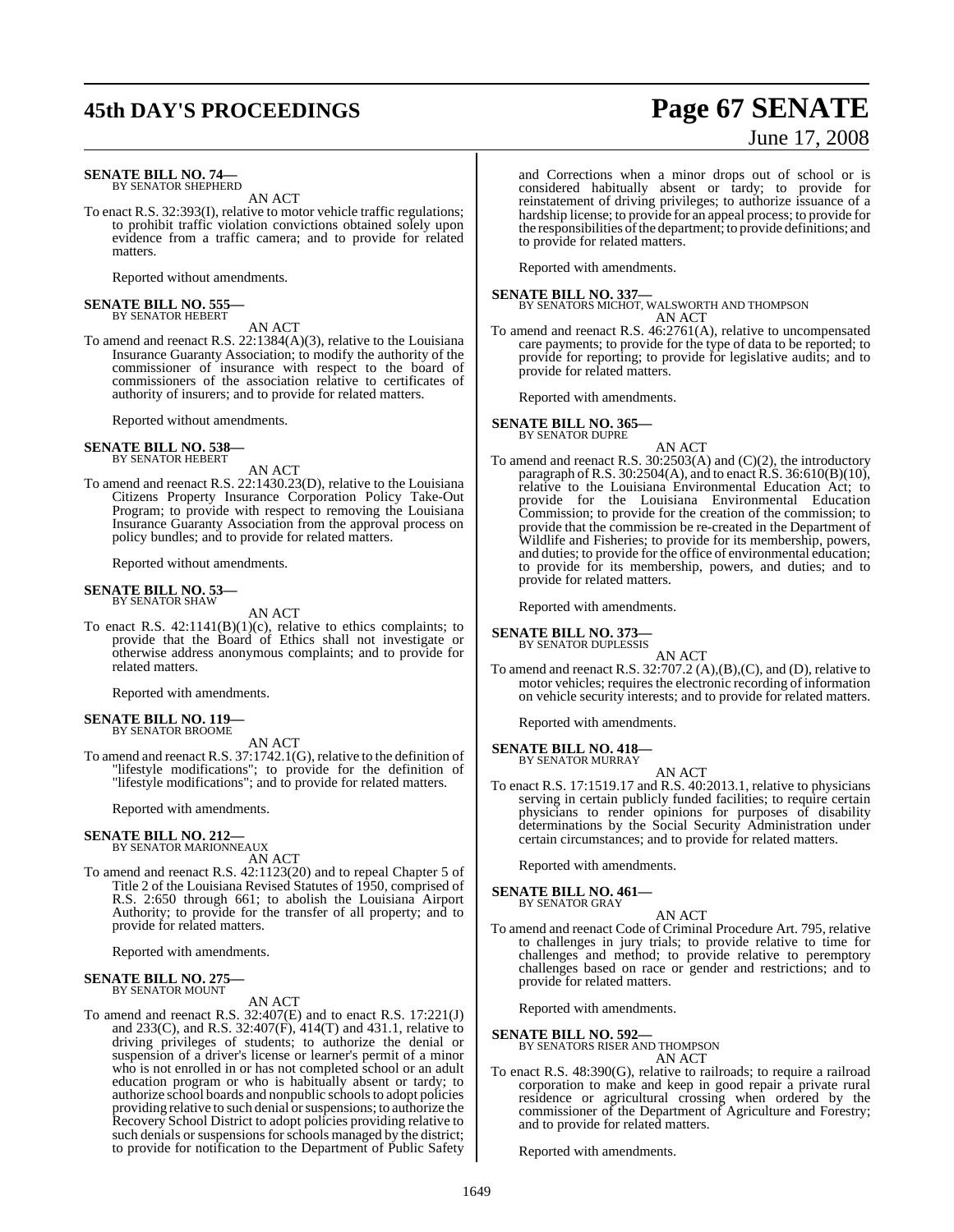# **Page 68 SENATE 45th DAY'S PROCEEDINGS**

## June 17, 2008

#### **SENATE BILL NO. 660—**

BY SENATORS NEVERS, ADLEY, ALARIO, AMEDEE, BROOME,<br>CASSIDY, CHAISSON, CHEEK, CRAVINS, CROWE, DORSEY,<br>DUPLESSIS,DUPRE,ERDEY,B.GAUTREAUX,N.GAUTREAUX,GRAY,<br>HEBERT,JACKSON,LAFLEUR,LONG,MARIONNEAUX,MARTINY,<br>MCPHERSON,MICHOT,MOR SHAW, SMITH, THOMPSON AND WALSWORTH AN ACT

To amend and reenact R. S. 36:801 and to enact R.S. 36:478(K) and Chapter 62 of Title 46 of the Louisiana Revised Statutes of 1950, to be comprised of R.S. 46:2801 and 2802, relative to preventing child poverty; to create the Child Poverty Prevention Council for Louisiana within the Department of Social Services; to provide for the membership of the council; to provide for the duties and responsibilities of the council; to provide for reporting; to create the Child Poverty Prevention Fund as a special fund in the state treasury; to provide for the deposit into and use of monies in the fund; to provide for an effective date; and to provide for related matters.

Reported with amendments.

**SENATE BILL NO. 701—**<br>BY SENATORS MOUNT, CASSIDY, CHEEK, ERDEY, GRAY, HEITMEIER<br>AND NEVERS

AN ACT

To amend and reenact R.S. 46:52.1(E), and to enact R.S. 46:52.1(F) and (G) and 52.2, relative to an integrated case management and service delivery model; to provide for integrated case management; to provide for a service integration delivery model program; to provide goals for the program; and to provide for related matters.

Reported with amendments.

# **SENATE BILL NO. 713—** BY SENATORS LONG AND MCPHERSON

AN ACT

To enact Chapter 49 of Title 34 of the Louisiana Revised Statutes of 1950, to be comprised ofR.S. 34:3491 and 3492, relative to port commissions; to authorize certain port commissionsto enterinto contracts, leases, or other agreements for ninety-nine years; to create and provide relative to port commissions in certain parishes; to provide relative to the board of commissioners and their powers and duties, including the power of ad valorem taxation, with voter approval; and to provide for related matters.

Reported with amendments.

#### **SENATE BILL NO. 762—** BY SENATOR CROWE

AN ACT

To amend and reenact R.S. 40:2116(K), relative to facility need review of nursing home licenses; to provide for the owners of nursing homes destroyed by hurricanes Katrina or Rita to demonstrate a failure to receive notice of surrender of their license; to provide for circumstances under which such facilities may have pre-storm licenses re-issued; to provide for possible extensions of time to rebuild once the license is re-issued; and to provide for related matters.

Reported with amendments.

#### **SENATE BILL NO. 769—** BY SENATOR CHAISSON

AN ACT

To amend and reenact R.S. 42:1113(D)(1)(a)(iii) and (iv) and (c), (2), (3) and (4),  $1114.3(A)(1)$ , (2), and (4), (B), and (C)(3), 1115.1(D), and 1123(13) and (39)(a), 1124.2(A), and 1124.3(A) and to enact R.S.  $42:1115.1(F)$  and  $1119(C)(7)$ , relative to the Code of Governmental Ethics; to provide relative to certain contractsinvolving certain public servants and certain affiliated persons and entities; to provide relative to restrictions regarding such contracts; to provide for disclosure of such contracts; to provide for enforcement and penalties; to provide relative to applicability; to provide exceptions; to provide for effectiveness; to provide relative to the acceptance of complimentary

admission to certain events by public servants; to provide definitions; to provide for limitations on food, drink, and refreshments provided to public servants; to provide relative to restrictions on immediate family members of a legislator serving as a registered lobbyist; to provide relative to financial disclosure required of certain elected officials and public employees; and to provide for related matters.

Reported with amendments.

#### **SENATE BILL NO. 770—**

BY SENATOR CHAISSON AN ACT

To amend and reenact R.S. 24:53(A)(5) and R.S. 49:74(A)(5)(a) and (b)(ii) and to enact R.S.  $49:74(A)(7)$ , relative to lobbying; to provide for the disclosure of certain income received by an executive branch lobbyist; to provide for the required disclosure of certain business relationships; and to provide for related matters.

Reported with amendments.

#### **SENATE BILL NO. 793**

BY SENATOR SHEPHERD AN ACT

To amend and reenactR.S. 47:463.24(A), 463.58(D), 463.121(E)(2), and  $463.122(E)(2)$  and to enact R.S.  $47:463.136$ , relative to motor vehicle prestige license plates; to provide for creation and issuance of the New Home Full Gospel Ministries license plate; to provide for the design of the plate; to provide relative to the required number of applicants for prestige license plates for the Beacon Light Baptist Church and the Greater St. Stephens Ministries; to provide for the distribution of the proceeds collected fromapplicantsforthe LifeCenter Full Gospel Baptist Cathedral prestige license plate; to provide for issuance of prestige license plates for retired law enforcement officers to certain vehicles and motorcycles; to authorize the promulgation of rules and regulations; and to provide for related matters.

Reported with amendments.

#### **SENATE BILL NO. 810— (Substitute of Senate Bill No. 694 by Senator Mount)**

BY SENATORS MOUNT, ADLEY, ALARIO, AMEDEE, BROOME,<br>CASSIDY, CHAISSON, CROWE, DONAHUE, DORSEY, DUPLESSIS,<br>DUPRE, ERDEY, GRAY, HEBERT, HEITMEIER, JACKSON, LAFLEUR,<br>LONG, MARIONNEAUX, MARTINY, MCPHERSON, MICHOT, MURRAY,<br>NEVERS WALSWORTH

#### AN ACT

To enact R.S. 40:2162 and Part XIV of Chapter 11 of Title 40 of the Louisiana Revised Statutes of 1950, to be comprised of R.S. 40:2200.1 through 2200.5, relative to dementia training; to provide for dementia training for certain persons; to provide for definitions; to provide for rules and regulations; and to provide for related matters.

Reported with amendments.

#### **SENATE BILL NO. 269—**

BY SENATOR MCPHERSON

AN ACT To amend and reenact R.S. 36:259(E)(22) and (23), R.S. 37:1005(B) and  $1007(A)$ , the introductory paragraph of  $1007(B)$ ,  $1007(B)(2)$ and the introductory paragraph of 1007(C), to enact Part IV-B of Chapter 9 of Title 17 of the Louisiana Revised Statutes of 1950, to be comprised of R. S. 17:2048.51, and R.S. 36:651(AA), and to repealR.S. 23:1871 andR.S. 37:1007(B)(3) and (4), relative to boards and commissions; to create within the Board of Regents the Louisiana Health Works Commission; to provide for the membership of the commission; to provide for the date of submission of the commission's initial annual report; to create the Nursing Supply and Demand Council; and to provide for related matters.

Reported with amendments.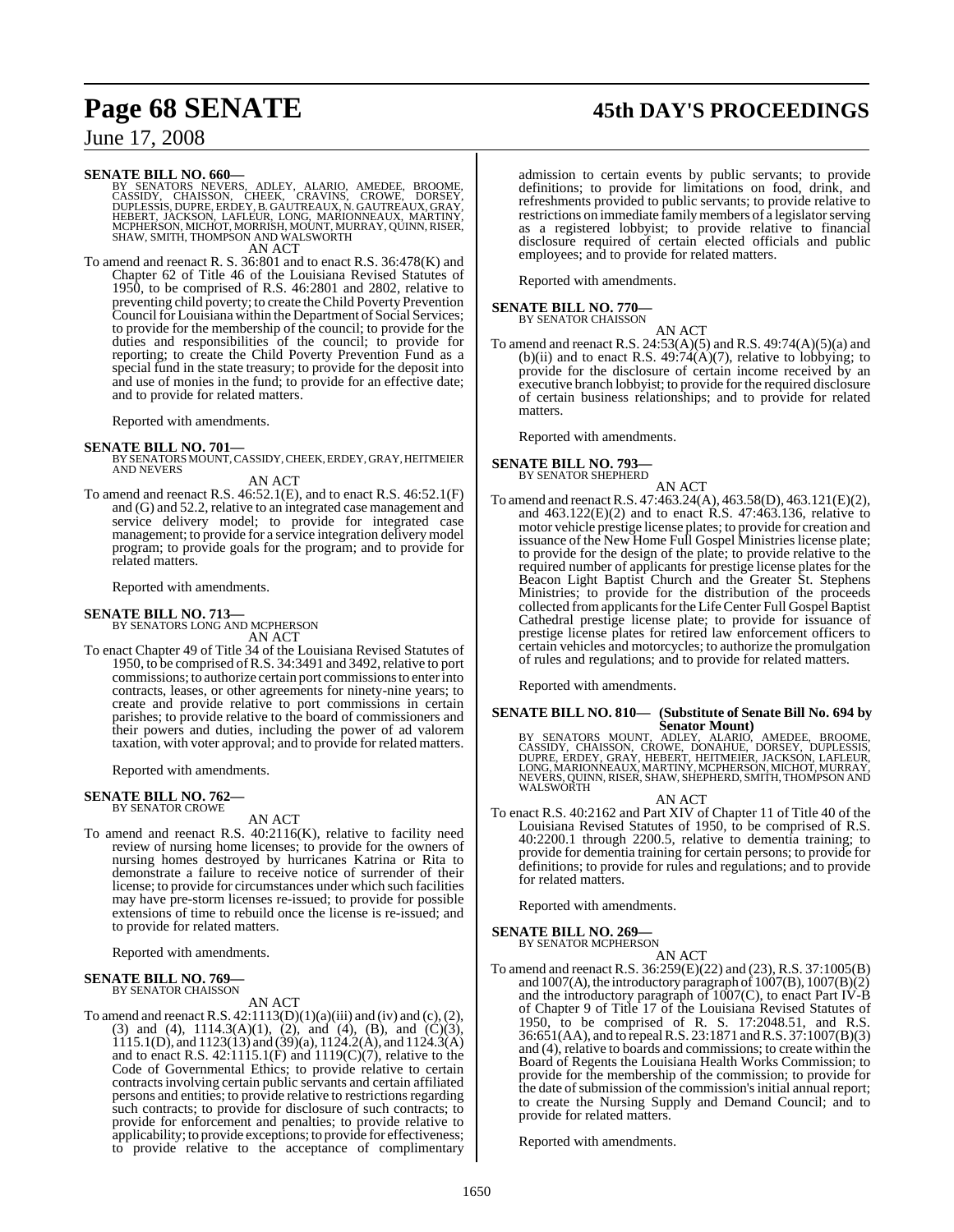# **45th DAY'S PROCEEDINGS Page 69 SENATE**

# June 17, 2008

### **SENATE BILL NO. 493—**

BY SENATOR MCPHERSON AN ACT

To enact R.S. 44:23.1, relative to certain records of the Department of Transportation and Development; and to provide for related matters.

Reported with amendments.

#### **SENATE BILL NO. 56—** BY SENATOR MICHOT

### AN ACT

To amend and reenact R.S. 42:1112(C) and 1120, and to repeal R.S. 42:1112(D), relative to conflicts of interest; to permit an appointed member of a board or commission to recuse himself from voting in certain matters involving the board or commission; and to provide for related matters.

Reported with amendments.

#### **SENATE BILL NO. 591—** BY SENATOR ADLEY

AN ACT

To enact R.S. 39:1405.4, relative to the State Bond Commission; to require certain issuers of bonds to report the costs of issuance and post closing costs to the State Bond Commission; to provide for the contents of the costs of issuance reports; to provide for the report to be filed with the issuer; to provide for a penalty for the violation of the reporting requirements; and to provide for related matters.

Reported with amendments.

Respectfully submitted, ALFRED W. SPEER Clerk of the House of Representatives

#### **Message from the House**

#### **CONCURRING IN SENATE CONCURRENT RESOLUTIONS**

June 17, 2008

To the Honorable President and Members of the Senate:

I am directed to inform your honorable body that the House of Representatives has finally concurred in the following Senate Concurrent Resolutions:

#### **SENATE CONCURRENT RESOLUTION NO. 107—** BY SENATOR CASSIDY

A CONCURRENT RESOLUTION

To designate May 12, 2008 as Mary Kay Day throughout Louisiana.

Reported without amendments.

## **SENATE CONCURRENT RESOLUTION NO. 108—**

BY SENATOR GRAY A CONCURRENT RESOLUTION

To urge and request the Louisiana Recovery Authority and the office of community development to include minority businesses in the Hazard Mitigation Grant Program.

Reported without amendments.

**SENATE CONCURRENT RESOLUTION NO. 110—**<br>
BY SENATORS JACKSON AND CHEEK AND REPRESENTATIVES<br>
HENRY BURNS, BURRELL, MORRIS, NORTON, WADDELL AND<br>
WILLIAMS

#### A CONCURRENT RESOLUTION

To commend Dr. John Clifton McDonald upon the occasion of his retirement as Chancellor and Dean of the LSU Health Sciences Center at Shreveport.

Reported without amendments.

# **SENATE CONCURRENT RESOLUTION NO. 20—**<br>BY SENATOR MOUNT AND REPRESENTATIVE KATZ<br>A CONCURRENT RESOLUTION

To urge and request the Department of Health and Hospitals to lead the collaboration with other departments and agencies to achieve the objectives of Louisiana's Plan for Choice in Long Term Care.

Reported without amendments.

**SENATE CONCURRENT RESOLUTION NO. 24**<br>BY SENATORS DUPRE AND MORRISH AND REPRESENTATIVES<br>BOBBY BADON, BILLIOT, CHAMPAGNE, DOVE, GISCLAIR,<br>HARRISON,HUTTER,SAMJONES,LITTLE,MONTOUCET,MORRIS,ST.<br>GERMAIN, BALDONE, ANDERS, ARNOLD

#### A CONCURRENT RESOLUTION

To approve the annual Coastal Protection Plan for Fiscal Year 2008- 2009, as adopted by the Coastal Protection and Restoration Authority.

Reported without amendments.

## **SENATE CONCURRENT RESOLUTION NO. 25—** BY SENATOR DUPRE AND REPRESENTATIVE DOVE A CONCURRENT RESOLUTION

To urge and request the states of Florida and Texas to implement state regulations identical to the federal regulations for the red snapper season.

Reported without amendments.

# **SENATE CONCURRENT RESOLUTION NO. 50—** BY SENATOR MCPHERSON

A CONCURRENT RESOLUTION To approve the consideration of those portions of Bayou Kisatchie within the Louisiana Natural and Scenic Rivers System for inclusion in the National Wild and Scenic Rivers System.

Reported without amendments.

SENATE CONCURRENT RESOLUTION NO. 47—BY SENATORS GRAY, ALARIO, CROWE, DUPLESSIS, HEITMEIER, MARTINY, MURRAY, QUINN AND SHEPHERD AND REPRESENTATIVES ABRAMSON, BALDONE, TIM BURNS, CONNICK, CROMER, MICKEY GUILLORY, HENRY, HUTT

#### A CONCURRENT RESOLUTION

To urge and request the governor and the Board of Regents to support continued operational and capital outlay funding needs for public higher education institutions in Southeast Louisiana.

Reported without amendments.

#### **SENATE CONCURRENT RESOLUTION NO. 59—** BY SENATOR NEVERS

A CONCURRENT RESOLUTION

To urge and request the State Board of Elementary and Secondary Education and the Board of Regents to collaborate and develop a fair and equitable funding mechanism for students who are dually enrolled in a public secondary school and in a university, college, community college, or technical college.

Reported without amendments.

**SENATE CONCURRENT RESOLUTION NO. 69—**<br>BY SENATORS CHEEK, ADLEY, JACKSON AND SHAW AND<br>REPRESENTATIVES BURFORD, HENRY BURNS, BURRELL,<br>CARMODY, DOERGE, GALLOT, MORRIS, NORTON, JANE SMITH, WADDELL AND WILLIAMS

### A CONCURRENT RESOLUTION

To urge and request the Board of Regents to approve the expanded role, scope and mission to include selected doctoral degrees at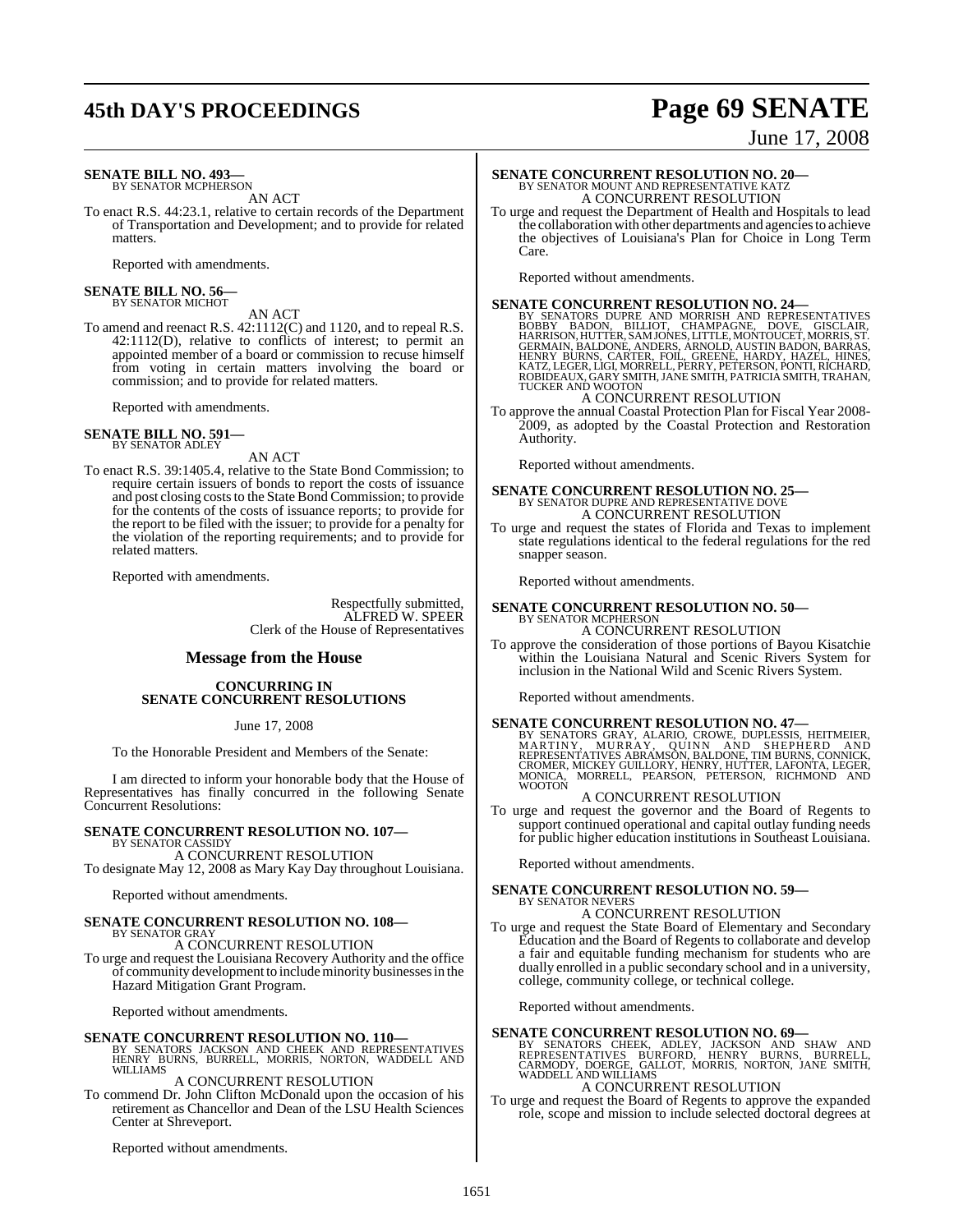# **Page 70 SENATE 45th DAY'S PROCEEDINGS**

June 17, 2008

Louisiana State University in Shreveport, as approved by the Board of Supervisors of Louisiana State University and Agricultural and Mechanical College for the Board of Regents Master Plan, 2008.

Reported without amendments.

**SENATE CONCURRENT RESOLUTION NO. 30—** BY SENATOR DUPLESSIS

- A CONCURRENT RESOLUTION To urge and request the State Board of Elementary and Secondary
- Education to study and determine the feasibility of incorporating school leadership accountability factorsinto the computation of School Performance Scores.

Reported without amendments.

#### **SENATE CONCURRENT RESOLUTION NO. 63—** BY SENATOR ADLEY

A CONCURRENT RESOLUTION

To urge and request the Louisiana Wildlife and Fisheries Commission to follow the recommendations of the board of commissioners of the Cypress-Black Bayou Recreation and Water Conservation District when promulgating rules and regulations pertaining to fishing and boating.

Reported without amendments.

#### **SENATE CONCURRENT RESOLUTION NO. 64—**

BY SENATOR DUPRE A CONCURRENT RESOLUTION

To create the Louisiana Recreational Saltwater Fishing Task Force to advise the Department of Wildlife and Fisheries and other entities on various recreational saltwater fishing issues.

Reported without amendments.

#### **SENATE CONCURRENT RESOLUTION NO. 78—**

BY SENATORS GRAY AND CASSIDY AND REPRESENTATIVES<br>ELLINGTON, MICHAEL JACKSON, JOHNSON, RICHMOND AND<br>WILLMOTT A CONCURRENT RESOLUTION

To express legislative support for the creation of a joint legislative Substance Abuse and Mental Health Caucus.

Reported without amendments.

#### **SENATE CONCURRENT RESOLUTION NO. 77—** BY SENATOR DUPRE

A CONCURRENT RESOLUTION To urge and request the U. S. Army Corps of Engineers to certify for purposes of the National Flood Insurance Program the Larose to Golden Meadow hurricane protection project.

Reported without amendments.

#### **SENATE CONCURRENT RESOLUTION NO. 83—** BY SENATOR JACKSON

A CONCURRENT RESOLUTION

To urge and request the state agencies which participate in BrightStart, formerly known as the Early Childhood Comprehensive Systems initiative, to coordinate policy, budget planning, and services that support early childhood development.

Reported without amendments.

#### **SENATE CONCURRENT RESOLUTION NO. 42—** BY SENATOR NEVERS

## A CONCURRENT RESOLUTION

To approve the establishment of a learning center in St. Tammany Parish, pursuant to the provisions of R.S. 17:3228, by the Louisiana Board of Regents in cooperation with the parish of St. Tammany and existing institutions of postsecondary education.

Reported without amendments.

### **SENATE CONCURRENT RESOLUTION NO. 82—**

BY SENATORS HEBERT AND MARIONNEAUX AND REPRESENTATIVE MILLS

#### A CONCURRENT RESOLUTION

To direct the commissioner of conservation to move expeditiously to promulgate additional drilling safety regulations for wells drilled near Louisiana's interstate highways.

Reported without amendments.

# **SENATE CONCURRENT RESOLUTION NO. 85—** BY SENATOR DUPRE

#### A CONCURRENT RESOLUTION

To urge and request the Louisiana Department of Agriculture and Forestry to develop a strategic plan to implement an incentive program for the production of renewable fuels.

Reported without amendments.

## **SENATE CONCURRENT RESOLUTION NO. 70—** BY SENATOR MOUNT AND REPRESENTATIVE KATZ A CONCURRENT RESOLUTION

To create the Nurse-Family Partnership AdvisoryCouncil and to urge and request the Department of Health and Hospitals in conjunction with the Nurse-Family Partnership Advisory Council to study the expansion of the evidence-based Nurse-Family Partnership program and to report to the House and Senate committees on health and welfare prior to November 1, 2008.

Reported without amendments.

#### **SENATE CONCURRENT RESOLUTION NO. 92—** BY SENATOR MARIONNEAUX A CONCURRENT RESOLUTION

To urge and request the Department of Health and Hospitals to study whether there exists a higher cancer rate in the Livonia and Fordoche areas of the state of Louisiana and if such abnormality exists the cause of such abnormality and to report to the Senate Health and Welfare Committee and House Committee on Health and Welfare the results of such study.

Reported without amendments.

#### **SENATE CONCURRENT RESOLUTION NO. 102—** BY SENATOR MARTINY

A CONCURRENT RESOLUTION

To direct the Louisiana Board of Pharmacy to appear before a joint committee meeting of the House Committee on the Administration of Criminal Justice and the Senate Committee on Judiciary B and report on the Prescription Monitoring Program.

Reported without amendments.

# **SENATE CONCURRENT RESOLUTION NO. 111—** BY SENATOR CHAISSON

#### A CONCURRENT RESOLUTION

To commend the members of the Rousseau family upon the memorable occasion of the first family reunion.

Reported without amendments.

# **SENATE CONCURRENT RESOLUTION NO. 46—BY SENATORS CHAISSON AND NEVERS AND REPRESENTATIVES TRAHAN AND TUCKER**

## A CONCURRENT RESOLUTION

To urge and request the Board of Regents, in developing and adopting a formula for Fiscal Year 2008-2009 and subsequent years for the equitable distribution of funds to the institutions of postsecondary education to consider specified factors, including but not limited to certain findings of the Workforce Investment Council, relative to budget recommendations for institutions and programs under the supervision and management of the Board of Supervisors of Community and Technical Colleges.

Reported with amendments.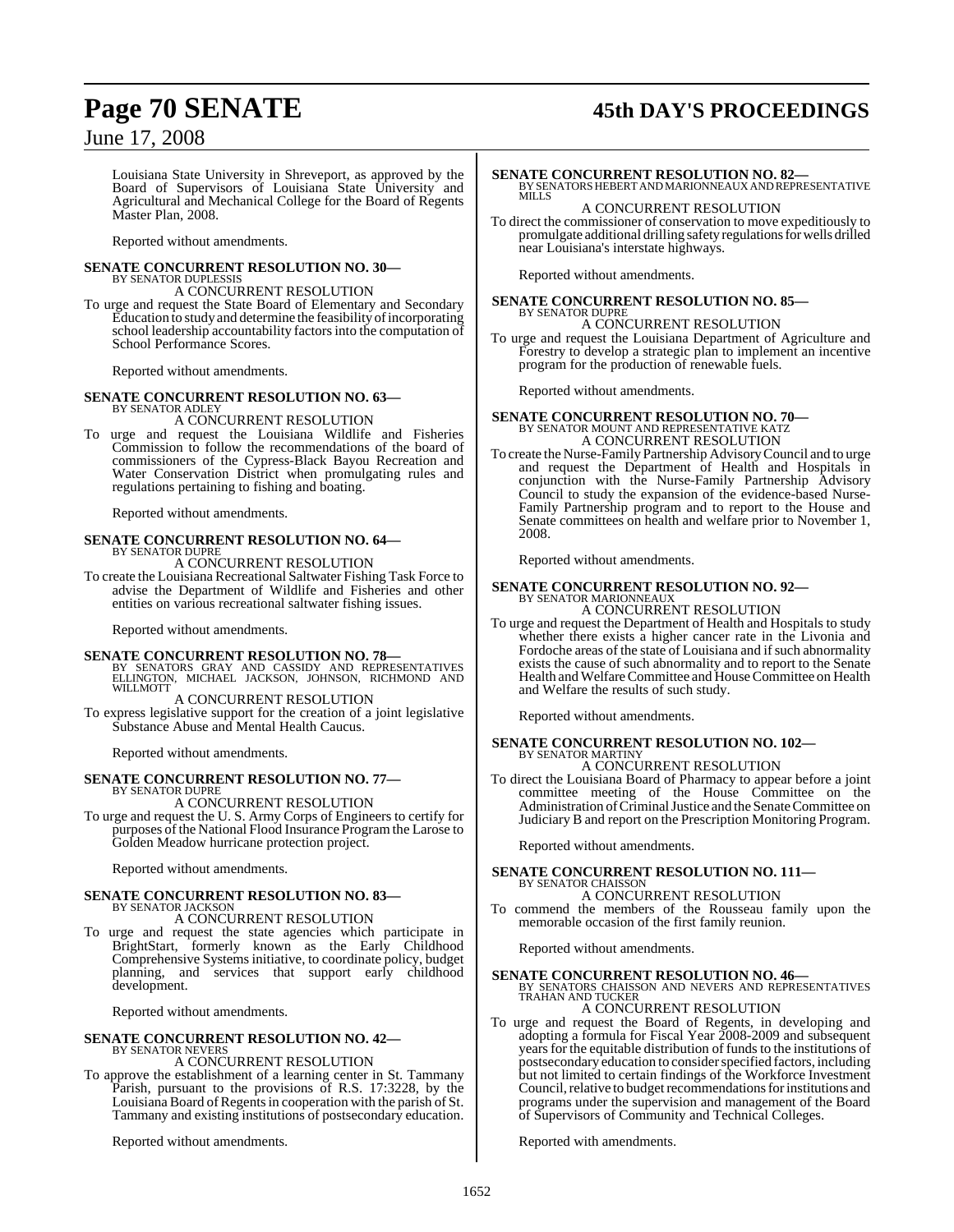# **45th DAY'S PROCEEDINGS Page 71 SENATE**

# June 17, 2008

#### **SENATE CONCURRENT RESOLUTION NO. 80—** BY SENATOR MOUNT

A CONCURRENT RESOLUTION

To create the Louisiana Alzheimer's Disease Task Force to study and make recommendations to the Legislature of Louisiana concerning the current and future impact of Alzheimer's disease and related dementias on Louisiana citizens.

Reported with amendments.

#### **SENATE CONCURRENT RESOLUTION NO. 93—** BY SENATOR BROOME

A CONCURRENT RESOLUTION

To urge and request the Nursing Supply and Demand Commission, the Louisiana State University System, and the Southern University System to study whether any educational obstacles exist which prevent a licensed practical nurse from becoming a licensed registered nurse and if such educational obstacles exist the most practical solution to alleviating those educational obstacles.

Reported with amendments.

# **SENATE CONCURRENT RESOLUTION NO. 27—** BY SENATOR MARIONNEAUX

A CONCURRENT RESOLUTION

To urge and request the Louisiana State Law Institute to study the law regarding successions and the inconsistencies which exist due to the phase out of inheritance taxes; and to report its findings to the Louisiana State Senate prior to the convening of the 2009 Regular Session.

Reported with amendments.

#### **SENATE CONCURRENT RESOLUTION NO. 17—** BY SENATOR GRAY

#### A CONCURRENT RESOLUTION

To urge and request the secretary of state to study the impact of voting machine malfunctions on voting and to study the feasibility of using backup paper ballots at polls on election day.

Reported with amendments.

#### **SENATE CONCURRENT RESOLUTION NO. 6—** BY SENATOR DONAHUE

A CONCURRENT RESOLUTION

To create and provide the Election Code Study Committee to study election offenses and to develop recommendations for changes to the Louisiana Election Code and a plan to implement such changes.

Reported with amendments.

#### **SENATE CONCURRENT RESOLUTION NO. 35—** BY SENATOR MCPHERSON

A CONCURRENT RESOLUTION

To establish a special study committee to study and make recommendations with respect to creating special designations on EMS vehicles.

Reported with amendments.

Respectfully submitted, ALFRED W. SPEER Clerk of the House of Representatives

#### **Message from the House**

#### **ASKING CONCURRENCE IN HOUSE CONCURRENT RESOLUTIONS**

#### June 17, 2008

To the Honorable President and Members of the Senate:

I am directed to inform your honorable body that the House of Representatives has finally passed and asks your concurrence in the following House Concurrent Resolutions:

# **HOUSE CONCURRENT RESOLUTION NO. 184—** BY REPRESENTATIVES LAFONTA AND MILLS

A CONCURRENT RESOLUTION

To create the Mental Health Care Improvement Task Force to study the ongoing mental health crisisin Louisiana and to report to the House and Senate committees on health and welfare no later than April 1, 2009.

#### **HOUSE CONCURRENT RESOLUTION NO. 220—** BY REPRESENTATIVE PERRY A CONCURRENT RESOLUTION

To recognize Wednesday, June 18, 2008, as Hugh O'Brian Youth Leadership Day at the Louisiana State Capitol.

**HOUSE CONCURRENT RESOLUTION NO. 221—** BY REPRESENTATIVE MCVEA AND SENATOR RISER A CONCURRENT RESOLUTION To commend Catherine Thoms Reames for her years of dedicated service as a poll commissioner in West Feliciana Parish.

> Respectfully submitted, ALFRED W. SPEER Clerk of the House of Representatives

#### **House Concurrent Resolutions**

Senator Duplessis asked for and obtained a suspension of the rules to take up at this time the following House Concurrent Resolutions just received from the House which were taken up, read a first and second time by their titles and acted upon as follows:

# **HOUSE CONCURRENT RESOLUTION NO. 184—** BY REPRESENTATIVES LAFONTA AND MILLS

A CONCURRENT RESOLUTION To create the Mental Health Care Improvement Task Force to study the ongoing mental health crisis in Louisiana and to report to the House and Senate committees on health and welfare no later

The resolution was read by title. Senator Duplessis moved to concur in the House Concurrent Resolution.

#### **ROLL CALL**

The roll was called with the following result:

#### YEAS

Mr. President Dupre Mount<br>Alario Gautreaux B Nevers Alario Gautreaux B Never<br>Amedee Gautreaux N Riser Broome Gray Shaw<br>Cassidy Hebert Smith Cassidy Hebert<br>
Cheek Heitmeier Crowe Long Walsworth<br>
Dorsey Michot Dorsey Michot<br>Duplessis Morrish Duplessis Total - 25

Total - 0

Total - 13

than April 1, 2009.

Gautreaux N Riser<br>Gray Shaw

Heitmeier Thompson<br>Long Walsworth

NAYS

#### ABSENT

Adley Kostelka Murray Cravins LaFleur Quinn<br>Donahue Marionneaux Shepherd Donahue Marionneaux<br>Erdev Martiny Erdey Martiny<br>Jackson McPhers McPherson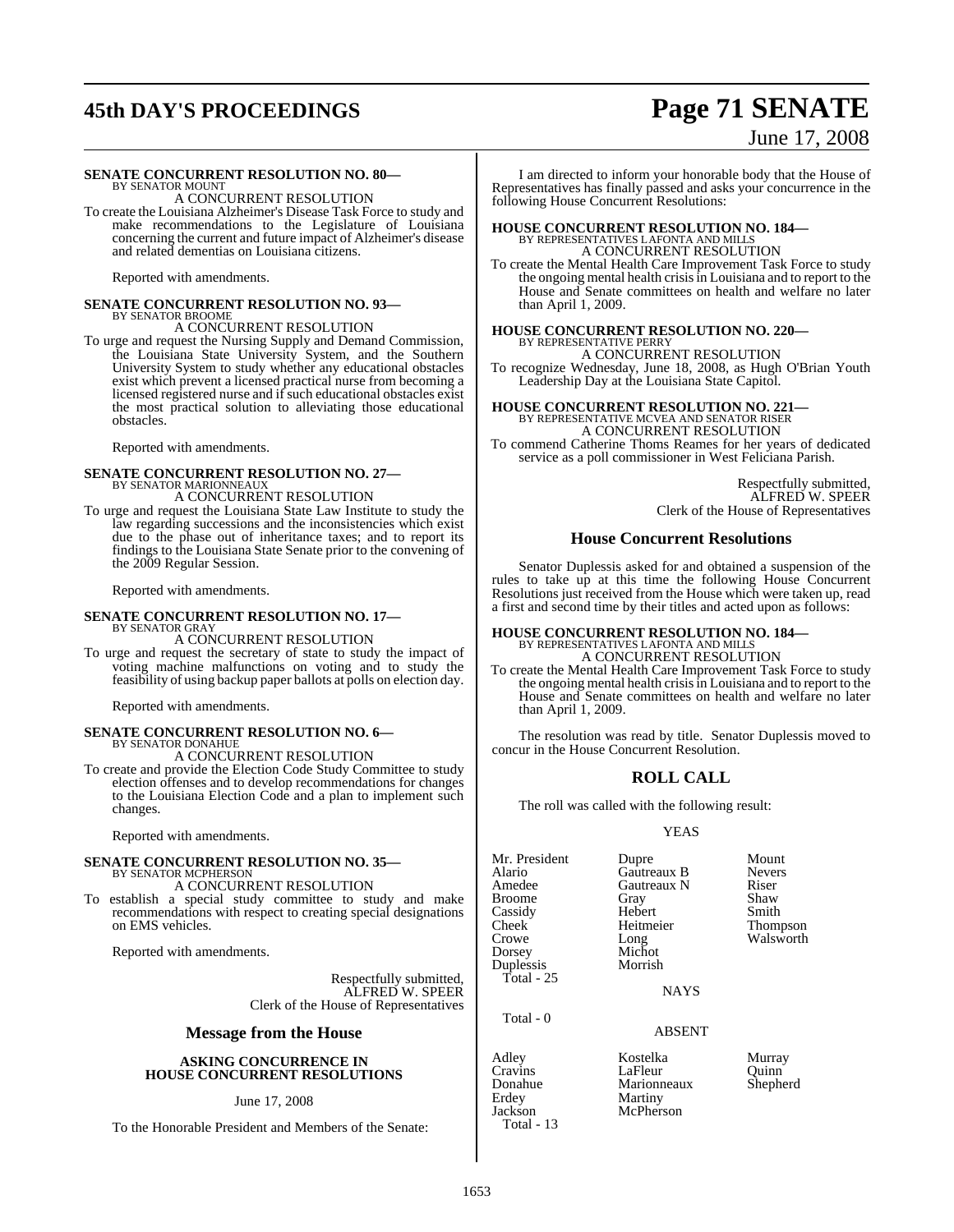The Chair declared the Senate had concurred in the House Concurrent Resolution and ordered it returned to the House.

#### **HOUSE CONCURRENT RESOLUTION NO. 220—** BY REPRESENTATIVE PERRY

A CONCURRENT RESOLUTION

To recognize Wednesday, June 18, 2008, as Hugh O'Brian Youth Leadership Day at the Louisiana State Capitol.

The resolution was read by title. Senator N. Gautreaux moved to concur in the House Concurrent Resolution.

#### **ROLL CALL**

The roll was called with the following result:

#### YEAS

Cheek Hebert<br>Crowe Long Duplessis Total - 23

Alario Dupre Mount<br>Amedee Gautreaux B Nevers Amedee Gautreaux B Never<br>Broome Gautreaux N Riser Gautreaux N Cassidy Gray Shaw<br>
Cheek Hebert Smith Crowe Long Thompson<br>Dorsey Michot Walsworth Michot Walsworth

#### **NAYS**

Total - 0

#### ABSENT

| Mr. President<br>Adley<br>Cravins<br>Donahue | Heitmeier<br>Jackson<br>Kostelka<br>LaFleur<br>Marionneaux | Martiny<br>McPherson<br>Murray<br>Quinn |
|----------------------------------------------|------------------------------------------------------------|-----------------------------------------|
| Erdey<br>Total $-15$                         |                                                            | Shepherd                                |

The Chair declared the Senate had concurred in the House Concurrent Resolution and ordered it returned to the House.

## **HOUSE CONCURRENT RESOLUTION NO. 221—** BY REPRESENTATIVE MCVEA AND SENATOR RISER A CONCURRENT RESOLUTION

To commend Catherine Thoms Reames for her years of dedicated service as a poll commissioner in West Feliciana Parish.

The resolution was read by title. Senator Riser moved to concur in the House Concurrent Resolution.

## **ROLL CALL**

The roll was called with the following result:

#### YEAS

| Mr. President | Dupre         | Mount         |
|---------------|---------------|---------------|
| Alario        | Gautreaux B   | <b>Nevers</b> |
| Amedee        | Gautreaux N   | Riser         |
| <b>Broome</b> | Gray          | Shaw          |
| Cassidy       | Hebert        | Smith         |
| Cheek         | Heitmeier     | Thompson      |
| Crowe         | Long          | Walsworth     |
| Dorsey        | Michot        |               |
| Duplessis     | Morrish       |               |
| Total - 25    |               |               |
|               | <b>NAYS</b>   |               |
| Total - 0     |               |               |
|               | <b>ABSENT</b> |               |
| Adley         | Kostelka      | Murray        |

Cravins LaFleur Ouinn

**Page 72 SENATE 45th DAY'S PROCEEDINGS**

Erdey Martiny<br>Jackson McPher Total - 13

Donahue Marionneaux Shepherd McPherson

The Chair declared the Senate had concurred in the House Concurrent Resolution and ordered it returned to the House.

#### **Reports of Committees**

The following reports of committees were received and read:

#### **REPORT OF COMMITTEE ON**

#### **JUDICIARY B**

Senator Daniel R. Martiny, Chairman on behalf of the Committee on Judiciary B, submitted the following report:

#### June 17, 2008

To the President and Members of the Senate:

I am directed by your Committee on Judiciary B to submit the following report:

## **HOUSE CONCURRENT RESOLUTION NO. 120—** BY REPRESENTATIVE HARDY A CONCURRENT RESOLUTION

To urge and request the secretary of the Department of Public Safety and Corrections, the sheriff, or any operator of a private correctional facility to provide notification within one hour of discovery of the escape of a prisoner to the newspaper of general circulation in the area where the prisoner escaped and to the radio and television media servicing the area where the prisoner escaped for publication and broadcast.

Reported favorably.

## **HOUSE BILL NO. 31—** BY REPRESENTATIVE RICHMOND

AN ACT To amend and reenact R.S. 15:574.15(A)(1) and to repeal R.S. 15:574.15(C), relative to violations of municipal ordinances; to repeal the authority of certain elected parish or municipality officials to parole persons arrested for violations of certain municipal ordinances in municipalities having a population of more than four hundred fifty thousand; to repeal provision of law allowing members of the state central committee, parish executive committees, and municipal executive committees to be considered elected state, parochial, or municipal officials; and to provide for related matters.

Reported favorably.

**HOUSE BILL NO. 110—** BY REPRESENTATIVES CHAMPAGNE AND BARRAS AN ACT

To amend and reenact R.S. 15:574.4(A)(3), relative to parole eligibility; to provide that persons convicted of armed robbery shall not be eligible for parole; and to provide for related matters.

Reported favorably.

### **HOUSE BILL NO. 146—**

BY REPRESENTATIVE RICHMOND

AN ACT

To enact Code of Criminal Procedure Article 930.9, relative to postconviction relief; to provide that the petitioner may attend postconviction relief proceedings by teleconference, video link, or other visual remote technology; and to provide for related matters.

Reported favorably.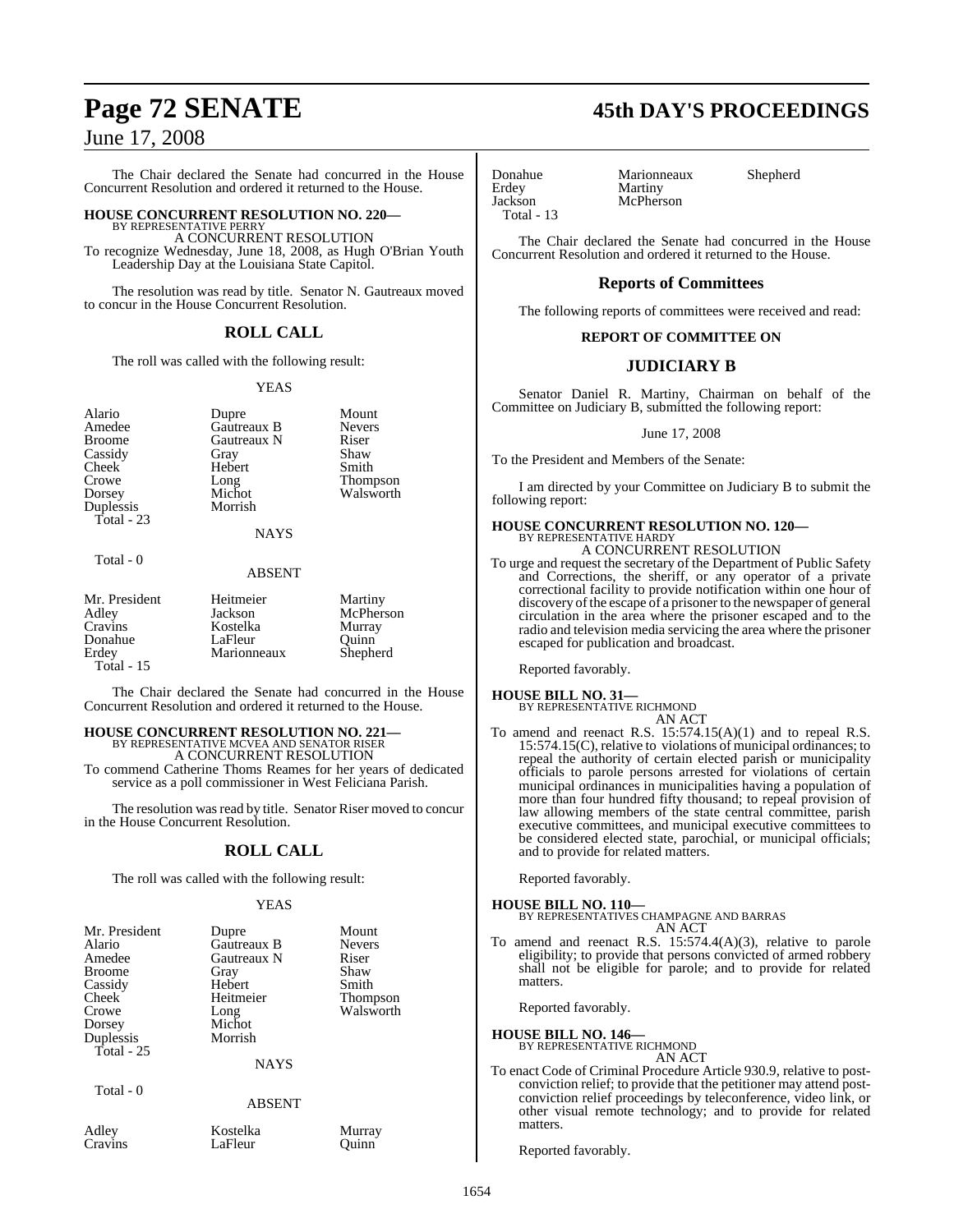## **45th DAY'S PROCEEDINGS Page 73 SENATE**

## **HOUSE BILL NO. 246—** BY REPRESENTATIVE RICHMOND

AN ACT

To amend and reenact R.S. 15:321(C) and to enact R.S. 15:321(D) through (I), relative to the Louisiana Sentencing Commission; to provide for legislative findings regarding the criminal justice system and criminal penalties; to provide for the duties of the Louisiana Sentencing Commission; to require the commission to undertake an extensive review of the sentencing laws and practices of the state of Louisiana; to require the commission to make recommendations to the legislature regarding that evaluation; to provide a time period for the issuance of reports; and to provide for related matters.

Reported favorably.

## **HOUSE BILL NO. 613—** BY REPRESENTATIVE TUCKER

AN ACT

To amend and reenact R.S. 15:824(B)(1)(a), relative to the local housing of persons committed to or in the temporary custody of the Department of Public Safety and Corrections; to increase the amount paid to a parish sheriff or parish governing authority for keeping and feeding an individual committed to or in the custody of the department; to provide for an effective date; and to provide for related matters.

Reported favorably.

### **HOUSE BILL NO. 705—** BY REPRESENTATIVE HARDY

AN ACT

To amend and reenact R.S. 15:588, relative to the Louisiana Bureau of Criminal Identification and Information; to amend provisions regarding individual access to information; to authorize the attorney of the individual to have access to the information; and to provide for related matters.

Reported favorably.

## **HOUSE BILL NO. 868—** BY REPRESENTATIVE RICHMOND

AN ACT

To amend and reenact R.S. 15:323(A) and (B)(2)(introductory paragraph), (a), (b), (c), (e), and (f), relative to the Louisiana Sentencing Commission; to change the number of voting members on the commission; to provide for changes in the membership of the commission; and to provide for related matters.

Reported favorably.

### **HOUSE BILL NO. 1129—** BY REPRESENTATIVE HAZEL

- AN ACT To amend and reenact R.S. 40:2531(B)(4) and to repeal R.S. 40:2531(B)(6), relative to law enforcement officers under investigation; to provide for a right to counsel or representative;
	- to provide for questioning; and to provide for related matters.

Reported with amendments.

### **HOUSE BILL NO. 1230—** BY REPRESENTATIVE BARRAS

AN ACT

To amend and reenact R.S. 9:4753, relative to the notice of certain privileges against proceeds recovered by injured persons; to provide for notice by facsimile transmission under certain circumstances; and to provide for related matters.

Reported favorably.

# June 17, 2008

### **HOUSE BILL NO. 1363— (Substitute for HouseBill No. 107 by Representative Abramson)** BY REPRESENTATIVE ABRAMSON

AN ACT

To enact Code of Criminal Procedure Article 334.2, relative to bail; to prohibit certain offenders from being readmitted to bail or released on the signature of any other person on those same charges, if that person did not voluntarily surrender following the revocation or forfeiture; to prohibit certain offenders from being readmitted to bail if bail on those charges has been revoked or is subject to forfeiture; to provide for definitions; to provide for applicability; and to provide for related matters.

Reported favorably.

Respectfully submitted, DANIEL R. MARTINY Chairman

## **House Bills and Joint Resolutions on Second Reading Reported by Committees**

Senator Mount asked for and obtained a suspension of the rules to take up at this time the following House Bills and Joint Resolutions just reported by Committees.

## **HOUSE BILL NO. 31—** BY REPRESENTATIVE RICHMOND

AN ACT

To amend and reenact R.S. 15:574.15(A)(1) and to repeal R.S. 15:574.15(C), relative to violations of municipal ordinances; to repeal the authority of certain elected parish or municipality officials to parole persons arrested for violations of certain municipal ordinances in municipalities having a population of more than four hundred fifty thousand; to repeal provision of law allowing members of the state central committee, parish executive committees, and municipal executive committees to be considered elected state, parochial, or municipal officials; and to provide for related matters.

Reported favorably by the Committee on JudiciaryB. Under the provisions of Joint Rule No. 3 of the Rules of the Senate, the bill was read by title and referred to the Legislative Bureau.

### **HOUSE BILL NO. 110—**

BY REPRESENTATIVES CHAMPAGNE AND BARRAS AN ACT

To amend and reenact R.S. 15:574.4(A)(3), relative to parole eligibility; to provide that persons convicted of armed robbery shall not be eligible for parole; and to provide for related matters.

Reported favorably by theCommittee on JudiciaryB. Under the provisions of Joint Rule No. 3 of the Rules of the Senate, the bill was read by title and referred to the Legislative Bureau.

**HOUSE BILL NO. 146—** BY REPRESENTATIVE RICHMOND

AN ACT

To enact Code of Criminal Procedure Article 930.9, relative to postconviction relief; to provide that the petitioner may attend postconviction relief proceedings by teleconference, video link, or other visual remote technology; and to provide for related matters.

Reported favorably by the Committee on JudiciaryB. Under the provisions of Joint Rule No. 3 of the Rules of the Senate, the bill was read by title and referred to the Legislative Bureau.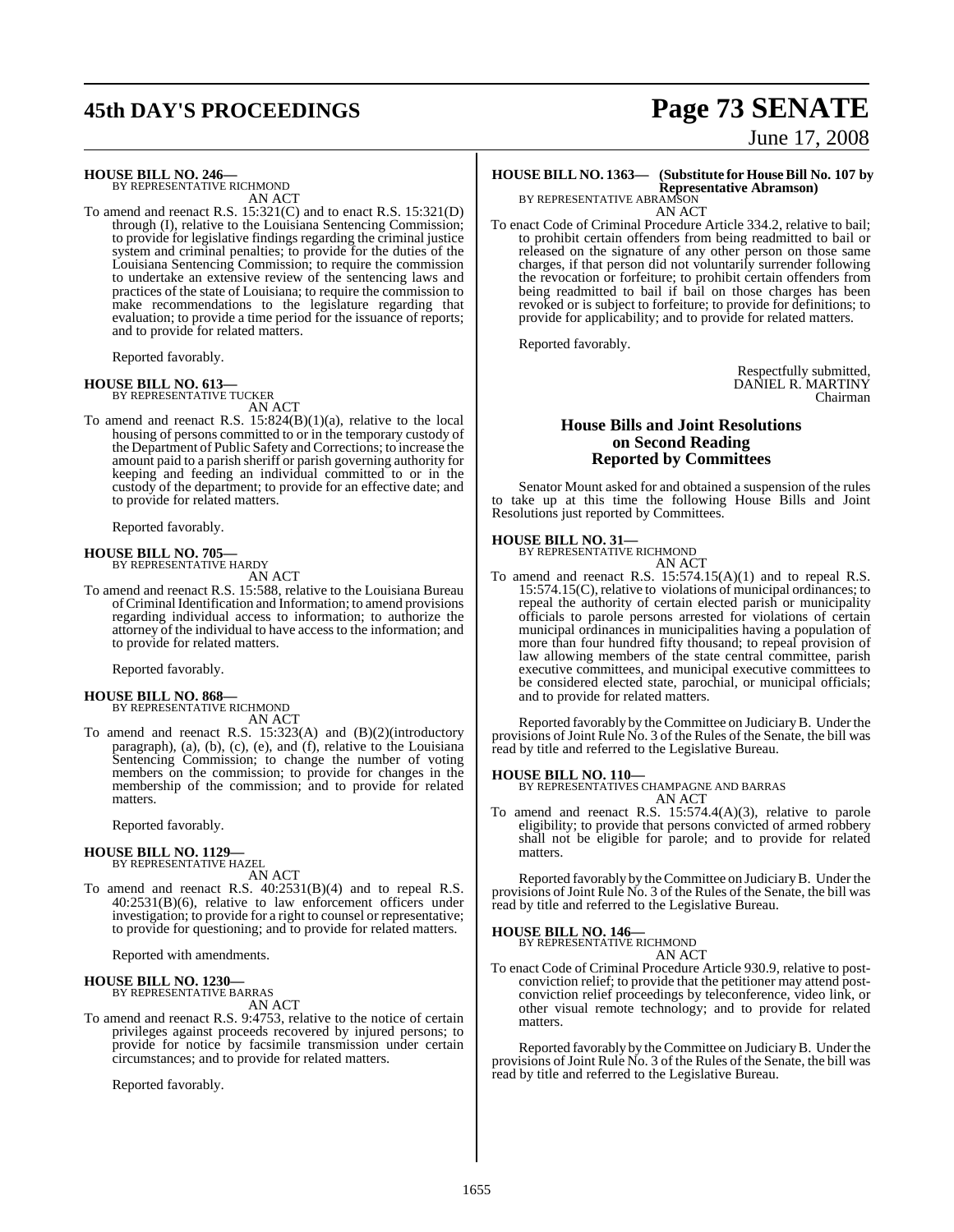## **Page 74 SENATE 45th DAY'S PROCEEDINGS**

June 17, 2008

## **HOUSE BILL NO. 246—** BY REPRESENTATIVE RICHMOND

AN ACT

To amend and reenact R.S. 15:321(C) and to enact R.S. 15:321(D) through (I), relative to the Louisiana Sentencing Commission; to provide for legislative findings regarding the criminal justice system and criminal penalties; to provide for the duties of the Louisiana Sentencing Commission; to require the commission to undertake an extensive review of the sentencing laws and practices of the state of Louisiana; to require the commission to make recommendations to the legislature regarding that evaluation; to provide a time period for the issuance of reports; and to provide for related matters.

Reported favorably by theCommittee on JudiciaryB. Under the provisions of Joint Rule No. 3 of the Rules of the Senate, the bill was read by title and referred to the Legislative Bureau.

## **HOUSE BILL NO. 613—** BY REPRESENTATIVE TUCKER

AN ACT

To amend and reenact R.S. 15:824(B)(1)(a), relative to the local housing of persons committed to or in the temporary custody of the Department of Public Safety and Corrections; to increase the amount paid to a parish sheriff or parish governing authority for keeping and feeding an individual committed to or in the custody of the department; to provide for an effective date; and to provide for related matters.

Reported favorably by theCommittee on JudiciaryB. Under the provisions of Joint Rule No. 3 of the Rules of the Senate, the bill was read by title and referred to the Legislative Bureau.

## **HOUSE BILL NO. 705—** BY REPRESENTATIVE HARDY

AN ACT

To amend and reenact R.S. 15:588, relative to the Louisiana Bureau ofCriminal Identification and Information; to amend provisions regarding individual access to information; to authorize the attorney of the individual to have access to the information; and to provide for related matters.

Reported favorably by the Committee on JudiciaryB. Under the provisions of Joint Rule No. 3 of the Rules of the Senate, the bill was read by title and referred to the Legislative Bureau.

### **HOUSE BILL NO. 868—**

BY REPRESENTATIVE RICHMOND

AN ACT To amend and reenact R.S. 15:323(A) and (B)(2)(introductory paragraph), (a), (b), (c), (e), and (f), relative to the Louisiana Sentencing Commission; to change the number of voting members on the commission; to provide for changes in the membership of the commission; and to provide for related matters.

Reported favorably by theCommittee on JudiciaryB. Under the provisions of Joint Rule No. 3 of the Rules of the Senate, the bill was read by title and referred to the Legislative Bureau.

## **HOUSE BILL NO. 1129—** BY REPRESENTATIVE HAZEL

AN ACT

To amend and reenact R.S. 40:2531(B)(4) and to repeal R.S. 40:2531(B)(6), relative to law enforcement officers under investigation; to provide for a right to counsel or representative; to provide for questioning; and to provide for related matters.

Reported with amendments by the Committee on Judiciary B.

### **SENATE COMMITTEE AMENDMENTS**

Amendments proposed by Senate Committee on Judiciary B to Engrossed House Bill No. 1129 by Representative Hazel

### AMENDMENT NO. 1

On page 2, delete lines 5 through 7

On motion of Senator Heitmeier, the committee amendment was adopted. Under the provisions of Joint Rule No. 3 of the Rules of the Senate, the amended bill was read by title and referred to the Legislative Bureau.

## **HOUSE BILL NO. 1230—** BY REPRESENTATIVE BARRAS

AN ACT To amend and reenact R.S. 9:4753, relative to the notice of certain privileges against proceeds recovered by injured persons; to provide for notice by facsimile transmission under certain circumstances; and to provide for related matters.

Reported favorably by the Committee on JudiciaryB. Under the provisions of Joint Rule No. 3 of the Rules of the Senate, the bill was read by title and referred to the Legislative Bureau.

## **HOUSE BILL NO. 1363— (Substitute for HouseBill No. 107 by Representative Abramson)** BY REPRESENTATIVE ABRAMSON

AN ACT

To enact Code of Criminal Procedure Article 334.2, relative to bail; to prohibit certain offenders from being readmitted to bail or released on the signature of any other person on those same charges, if that person did not voluntarily surrender following the revocation or forfeiture; to prohibit certain offenders from being readmitted to bail if bail on those charges has been revoked or is subject to forfeiture; to provide for definitions; to provide for applicability; and to provide for related matters.

Reported favorably by the Committee on JudiciaryB. Under the provisions of Joint Rule No. 3 of the Rules of the Senate, the bill was read by title and referred to the Legislative Bureau.

## **Rules Suspended**

Senator Michot asked for and obtained a suspension of the rules for the purpose of recalling House Bill No. 926 from the Committee on Finance.

### **HOUSE BILL NO. 926—**

BY REPRESENTATIVE FANNIN AND SENATOR MICHOT AN ACT

To enact Subpart P of Part II-A of Chapter 1 of Subtitle I of Title 39 of the Louisiana Revised Statutes of 1950, to be comprised of R.S. 39:100.71, relative to state funds; to create the Community Water Enrichment Fund as a special fund in the state treasury and to provide for the deposit of monies into and use of such monies in the fund; to provide for the transfer and deposit of monies among state funds; and to provide for related matters.

On motion of Senator Michot, House Bill No. 926 was read by title and recommitted to the Committee on Finance.

### **Reports of Committees, Resumed**

The following reports of committees were received and read:

### **REPORT OF COMMITTEE ON**

## **FINANCE**

Senator Michael J. "Mike" Michot, Chairman on behalf of the Committee on Finance, submitted the following report:

### June 17, 2008

To the President and Members of the Senate: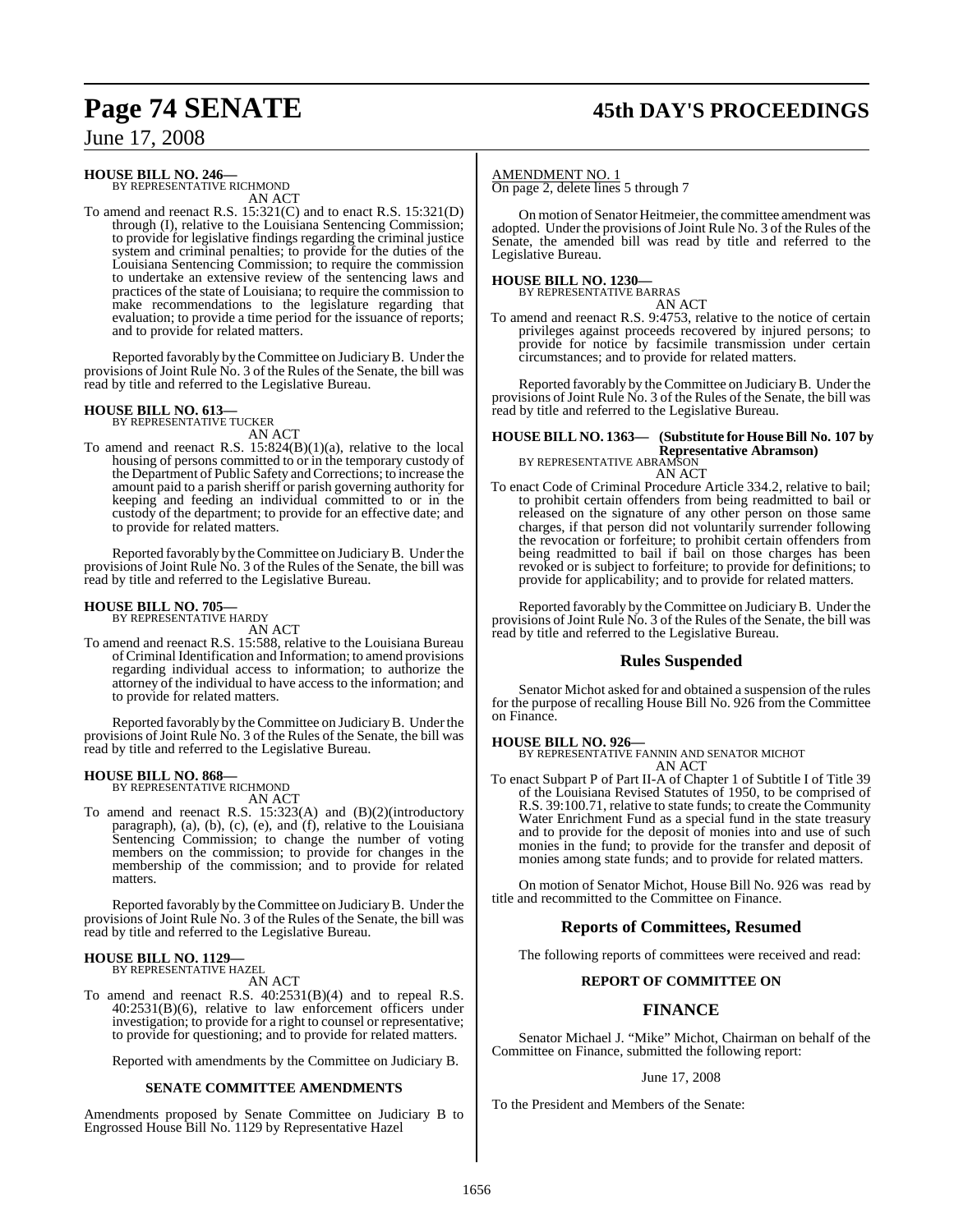## **45th DAY'S PROCEEDINGS Page 75 SENATE**

# June 17, 2008

I am directed by your Committee on Finance to submit the following report:

**HOUSE BILL NO. 1—** BY REPRESENTATIVES FANNIN, AUBERT, AUSTIN BADON, BOBBY BADON, BALDONE, BILLIOT, HENRY BURNS, BURRELL, CARMODY,<br>CARTER, CHAMPAGNE, CHANEY, CONNICK, DIXON, DOERGE, DOVE,<br>EDWARDS, GISCLAIR, GREENE, CELBERT GUILLORY, MICKEY<br>GUILLORY, GUINN, HARDY, HARRISON, HAZEL, HENRY, HILL,<br>HOF AN ACT

Making appropriations for the ordinary expenses of the executive branch of state government, pensions, public schools, public roads, public charities, and state institutions and providing with respect to the expenditure of said appropriations.

Reported with amendments.

### **HOUSE BILL NO. 2—**

BY REPRESENTATIVES GREENE AND FANNIN AN ACT

To provide with respect to the capital outlay budget and the capital outlay program for state government, state institutions, and other public entities; to provide for the designation of projects and improvements; to provide for the financing thereof making appropriations from certain sources; and to provide for related matters.

Reported with amendments.

### **HOUSE BILL NO. 401—**

BY REPRESENTATIVE MORRELL AN ACT

To enact R.S. 33:9038.62, relative to Orleans Parish; to create and provide for the Gentilly Taxing District within the parish; to provide relative to the boundaries, purpose, and governance of the district; to provide relative to the powers and duties of the district including the power to provide for tax increment financing; to provide for the term of the district; and to provide for related matters.

Reported favorably.

### **HOUSE BILL NO. 1071—** BY REPRESENTATIVE ELLINGTON

AN ACT

To enact R.S. 40:1300.6, relative to student loans for physicians; to provide for the establishment of a loan forgiveness program for physicians who agree to work in rural areas; to provide for the administration of the program; to provide for eligibility requirements; to provide for terms and conditions of a loan repayment assistance contract entered into between the applicant and the Department of Health and Hospitals; and to provide for related matters.

Reported favorably.

**HOUSE BILL NO. 1091—**<br>BY REPRESENTATIVES PETERSON, ARNOLD, AUBERT, AUSTIN<br>BADON, BOBBY BADON, BALDONE, BARROW, BILLIOT, HENRY<br>BURNS, BURRELL, CHAMPAGNE, DANAHAY, DIXON, EDWARDS,<br>GALLOT, HARDY, HARRISON, HINES, HOFFMANN, H AN ACT

To amend and reenact R.S. 17:221(E) and to enact R.S. 17:221.4, relative to withdrawal from school; to authorize certain students to withdrawfromschool under certain circumstances; to provide for guidelines and procedures with respect to withdrawal from school; to create a dropout prevention and recovery program; to provide for the collection and reporting of related data; and to provide for related matters.

Reported favorably.

Respectfully submitted, MICHAEL J. "MIKE" MICHOT Chairman

## **House Bills and Joint Resolutions on Second Reading Reported by Committees**

Senator Michot asked for and obtained a suspension of the rules to take up at this time the following House Bills and Joint Resolutions just reported by Committees.

### **HOUSE BILL NO. 1—**

BY REPRESENTATIVES FANNIN, AUBERT, AUSTIN BADON, BOBBY<br>BADON, BALDONE, BILLIOT, HENRY BURNS, BURRELL, CARNODY,<br>CARTER, CHAMPAGNE, CHANEY, CONNICK, DIXON, DOERGE, DOVE,<br>EDWARDS, GISCLAIR, GREENE, ELBERT GUILLORY, MICKEY<br>GUI AN ACT

Making appropriations for the ordinary expenses of the executive branch of state government, pensions, public schools, public roads, public charities, and state institutions and providing with respect to the expenditure of said appropriations.

Reported with amendments by the Committee on Finance.

### **SENATE COMMITTEE AMENDMENTS**

Amendments proposed by Senate Committee on Finance to Reengrossed House Bill No. 1 by Representative Fannin

### AMENDMENT NO. 1

On page 5, line 8, delete "McDonald-Douglas Test" and insert "McDonnell Douglas Test"

### AMENDMENT NO. 2

On page 6, between lines 13 and 14, insert the following: "The commissioner of administration is authorized to substitute the means of financing for one time expenditures in this Act which are funded with State General Fund (Direct) to the State General Fund by Statutory Dedications out of the 2004 Overcollection Fund in an amount not to exceed \$60,000,000 so that nonrecurring expenses are more properly funded with revenues which are nonrecurring.

### AMENDMENT NO. 3

On page 10, line 21, delete "(93)" and insert "(92)"

## AMENDMENT NO. 4

On page 10, line 21, delete "\$29,014,508" and insert "\$25,952,537"

## AMENDMENT NO. 5

On page 11, line 10, delete "\$30,980,387" and insert "\$27,918,416"

### AMENDMENT NO. 6

On page 11, line 14, delete "\$9,835,565" and insert "\$9,773,594"

## AMENDMENT NO. 7

On page 11, line 17, delete "\$5,178,231" and insert "\$2,178,231"

### AMENDMENT NO. 8

On page 11, line 21, delete "\$30,980,387" and insert "\$27,918,416"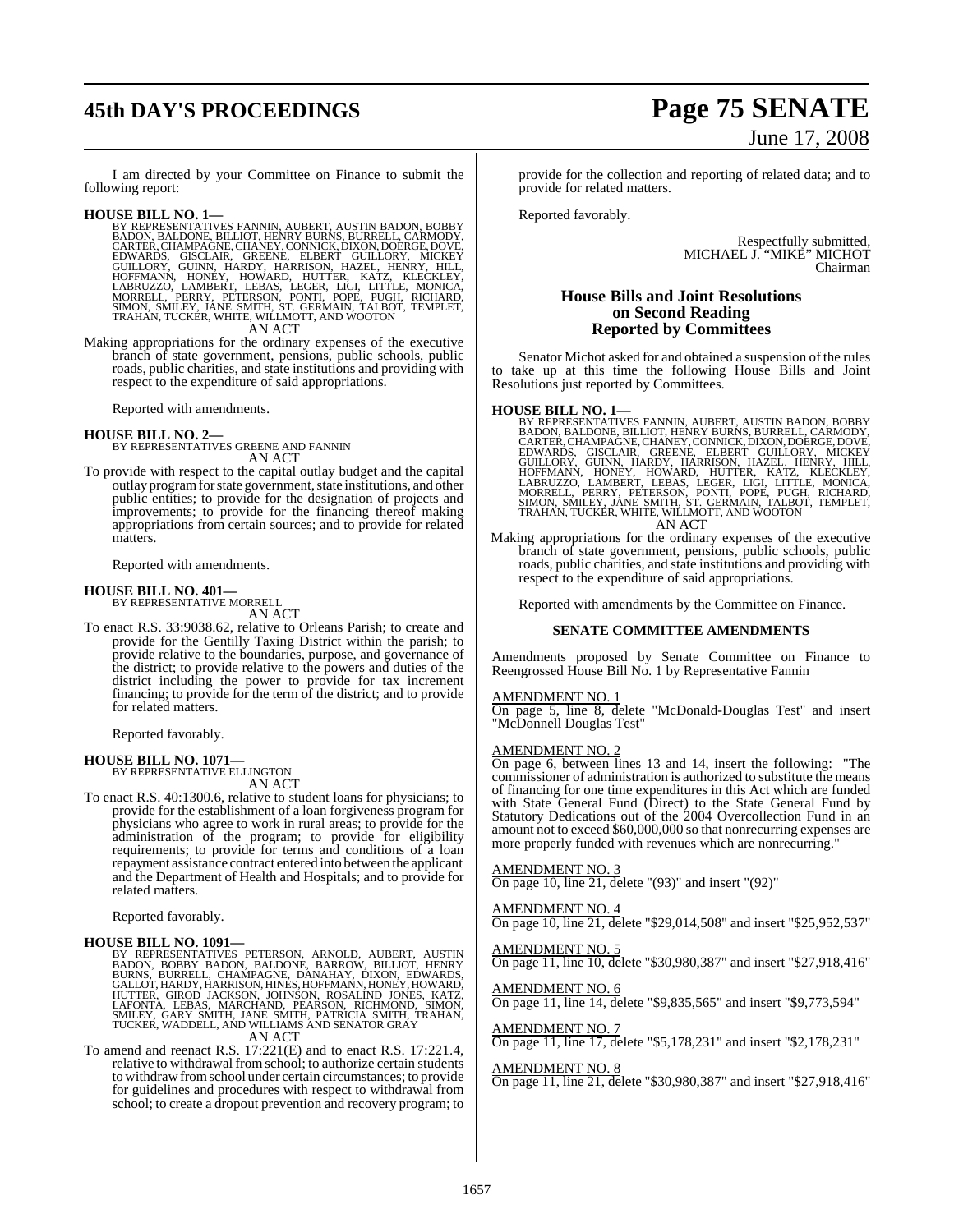June 17, 2008

# **Page 76 SENATE 45th DAY'S PROCEEDINGS**

| <b>AMENDMENT NO. 9</b><br>On page 11, between lines 25 and 26, insert the following:                | <b>AMENDMENT NO. 26</b><br>On page 15, at the end of line 17, delete "\$25,198,655" and insert<br>"\$20,198,655"                   |
|-----------------------------------------------------------------------------------------------------|------------------------------------------------------------------------------------------------------------------------------------|
| "Payable out of the State General Fund                                                              | <b>AMENDMENT NO. 27</b>                                                                                                            |
| by Interagency Transfers from the<br>Department of Health and Hospitals                             | On page 15, at the end of line 19, delete "\$6,466,007,063" and insert                                                             |
| for Louisiana Guardianship Services<br>\$129,326"                                                   | "\$6,488,088,851"                                                                                                                  |
| <b>AMENDMENT NO. 10</b>                                                                             | <b>AMENDMENT NO. 28</b>                                                                                                            |
| On page 11, delete lines 34 through 43                                                              | On page 15, between lines 25 and 26, insert the following:<br>"The Office of Community Development (OCD) is hereby directed        |
| <b>AMENDMENT NO. 11</b>                                                                             | to report monthly to the Joint Legislative Committee on the Budget                                                                 |
| On page 13, between lines 8 and 9, insert the following:                                            | (JLCB) on the total contract to The Road Home Contractor, ICF<br>Emergency Management Services, LLC (ICF), total payments to ICF,  |
| "Payable out of the State General Fund by                                                           | and all subcontractors. In addition, OCD shall also report monthly to                                                              |
| Interagency Transfers from the Department<br>of Health and Hospitals to the Administrative          | the JLCB on the performance of ICF and all subcontractors in<br>meeting the goals and objectives of the contract and any penalties |
| Program for representation of respondents                                                           | assessed for nonperformance.                                                                                                       |
| ordered to undergo involuntary outpatient<br>treatment, in the event that Senate Bill               | Payable out of Federal Funds from the U.S.                                                                                         |
| No. 182 of the 2008 Regular Session of<br>the Legislature is enacted into law                       | Department of Homeland Security - Federal                                                                                          |
| \$174,491"                                                                                          | Emergency Management Agency to the<br><b>Community Development Block Grant</b>                                                     |
| AMENDMENT NO. 12<br>On page 13, line 11, delete " $(643)$ " and insert " $(642)$ "                  | Program for the Alternative Housing Pilot<br>Program for Katrina Cottages                                                          |
|                                                                                                     | \$66,287,200                                                                                                                       |
| <u>AMENDMENT NO. 13</u><br>On page 13, at the end of line 11, delete " $$146,238,760$ " and insert  | Payable out of the State General Fund by<br>Interagency Transfers to the Community                                                 |
| "\$146,607,440"                                                                                     | Development Block Grant Program for                                                                                                |
| AMENDMENT NO. 14                                                                                    | expenditures related to the Hazard<br>\$349,581,788"<br>Mitigation Grant Program                                                   |
| On page 14, line 27, delete "\$59,519,906" and insert "\$49,519,906"                                |                                                                                                                                    |
| <u>AMENDMENT NO. 15</u>                                                                             | <b>AMENDMENT NO. 29</b><br>On page 15, line 28, delete "\$56,105,538" and insert "\$56,982,463"                                    |
| On page 14, at the end of line 33, delete "\$266,169,579" and insert                                |                                                                                                                                    |
| "\$256,538,259"                                                                                     | AMENDMENT NO. 30<br>On page 16, line 11, delete "\$56,105,538" and insert "\$56,982,463"                                           |
| AMENDMENT NO. 16<br>On page 14, at the end of line 35, delete " $$70,070,584"$ and insert           | <b>AMENDMENT NO. 31</b>                                                                                                            |
| "\$70,620,584"                                                                                      | On page 16, line 13, delete "\$11,291,320" and insert "\$12,168,245"                                                               |
| AMENDMENT NO. 17                                                                                    | <b>AMENDMENT NO. 32</b>                                                                                                            |
| On page 14, line 39, delete "\$46,264,786" and insert "\$36,264,786"                                | On page 16, line 17, delete "\$56,105,538" and insert "\$56,982,463"                                                               |
| AMENDMENT NO. 18                                                                                    | <b>AMENDMENT NO. 33</b>                                                                                                            |
| On page 14, at the end of line 44, delete "\$266,169,579" and insert<br>"\$256,538,259"             | On page 16, between lines 17 and 18, insert the following:                                                                         |
|                                                                                                     | "Payable out of the State General Fund (Direct)                                                                                    |
| AMENDMENT NO. 19<br>On page 14, line 56, delete "\$10,000,000" and insert "\$5,000,000"             | to the Administrative Program for supplies,<br>personnel, and equipment at the Bunkie                                              |
|                                                                                                     | \$36,000<br><b>Evacuation Center</b>                                                                                               |
| <b>AMENDMENT NO. 20</b><br>On page 14, line 57, delete "\$10,000,000" and insert "\$5,000,000"      | Payable out of the State General Fund by                                                                                           |
|                                                                                                     | Statutory Dedications out of the 2004                                                                                              |
| <u>AMENDMENT NO. 21</u><br>On page 15, delete lines 1 through 5                                     | Overcollection Fund to the Administrative<br>Program to fund salary and related expenses                                           |
|                                                                                                     | for a director for each parish Office of                                                                                           |
| <u>AMENDMENT NO. 22</u><br>On page 15, at the end of line 8, delete "\$29,118,642" and insert       | \$3,000,000<br><b>Emergency Preparedness</b>                                                                                       |
| "\$24,118,642"                                                                                      | Payable out of the State General Fund (Direct)                                                                                     |
| <u>AMENDMENT NO. 23</u>                                                                             | to the Administration Program for operating<br>expenses at the Southern Anti-Terrorist                                             |
| On page $15$ , line $9$ ,<br>delete "\$6,436,888,421"<br>and insert<br>"\$6,114,388,421"            | \$300,000"<br>Regional Training Academy                                                                                            |
|                                                                                                     | <b>AMENDMENT NO. 34</b>                                                                                                            |
| <u>AMENDMENT NO. 24</u><br>On page 15, at the end of line 10, delete " $$6,466,007,063"$ and insert | On page 16, line 20, delete " $(43)$ " and insert " $(47)$ "                                                                       |
| "\$6,488,088,851"                                                                                   | <u>AMENDMENT NO. 35</u>                                                                                                            |
| AMENDMENT NO. 25                                                                                    | On page 16, at the end of line 20, delete "\$1,034,099,792" and insert<br>"\$1,058,363,489"                                        |
| On page 15, line 16, delete "\$372,520,000" and insert "\$50,020,000"                               |                                                                                                                                    |
|                                                                                                     |                                                                                                                                    |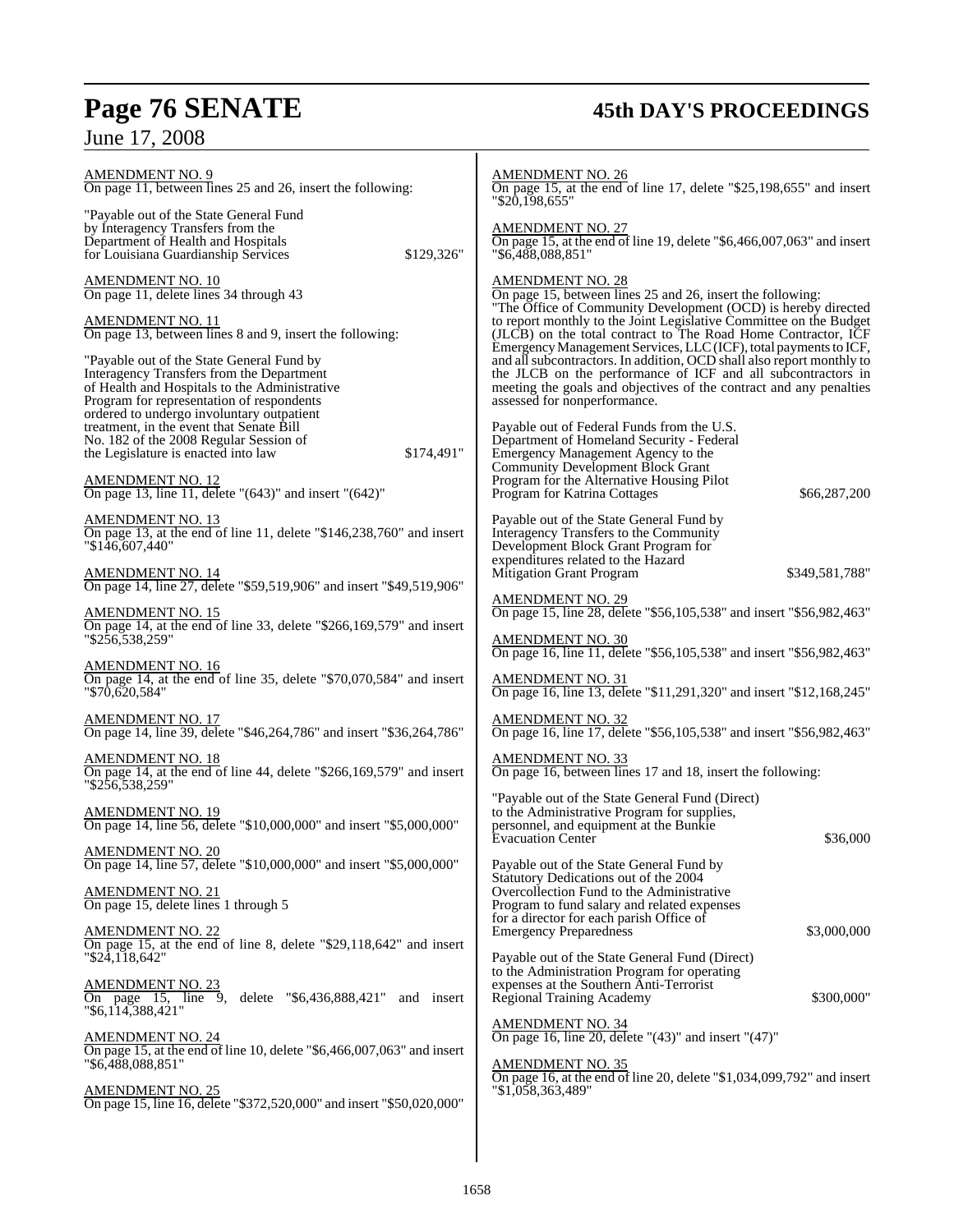# **45th DAY'S PROCEEDINGS Page 77 SENATE** June 17, 2008

| <b>AMENDMENT NO. 36</b><br>On page 16, at the end of line 21, delete " $$1,034,099,792$ " and insert<br>"\$1,058,363,489"                                                                                                                                              | <b>AMENDMENT NO. 51</b><br>On page 21, delete lines 45 through 49, and insert the following:                                                                                                                                    |
|------------------------------------------------------------------------------------------------------------------------------------------------------------------------------------------------------------------------------------------------------------------------|---------------------------------------------------------------------------------------------------------------------------------------------------------------------------------------------------------------------------------|
| <u>AMENDMENT NO. 37</u><br>On page 16, at the end of line 25, delete "\$3,189,591" and insert<br>"\$18,035,806"                                                                                                                                                        | "Payable out of the State General Fund (Direct)<br>for the Task Force on Violent Crime for crime<br>prevention activities for Algiers, Gretna, and the<br>West Bank of Jefferson Parish and Plaquemines<br>Parish<br>\$500,000" |
| <u>AMENDMENT NO. 38</u><br>On page 16, between lines 25 and 26, insert the following:                                                                                                                                                                                  | <b>AMENDMENT NO. 52</b><br>On page $23$ , at the end of line $34$ , delete "\$50,000" and insert                                                                                                                                |
| \$9,417,482"<br>"Louisiana Interoperability Communications Fund                                                                                                                                                                                                        | "\$25,000"                                                                                                                                                                                                                      |
| <b>AMENDMENT NO. 39</b><br>On page 16, at the end of line 27, delete "\$1,034,099,792" and insert<br>"\$1,058,363,489"                                                                                                                                                 | <b>AMENDMENT NO. 53</b><br>On page 23, at the end of line 37, delete "\$150,000" and insert<br>$"\$175,000"$                                                                                                                    |
| <b>AMENDMENT NO. 40</b><br>On page 16, between lines 27 and 28, insert the following:<br>"The Governor's Office of Homeland Security and Emergency                                                                                                                     | <b>AMENDMENT NO. 54</b><br>On page 25, at the end of line 12, delete "\$5,000" and insert<br>$"\$15,000"$                                                                                                                       |
| Preparedness (GOHSEP) is hereby directed to report monthly to the<br>Joint Legislative Committee on the Budget on the Public Assistance<br>Project Worksheets (PW) currently being processed and payments made to local entities. Specifically, GOHSEP shall report by | <b>AMENDMENT NO. 55</b><br>On page 25, at the end of line 15, delete "\$5,000" and insert<br>$"\$15,000"$                                                                                                                       |
| category of assistance on the number of PWs, and the dollar amount<br>of obligated, reimbursed, and remaining balance of payment.                                                                                                                                      | <b>AMENDMENT NO. 56</b><br>On page 26, between lines 11 and 12, insert the following:                                                                                                                                           |
| Payable out of the State General Fund by<br>Interagency Transfers for emergency<br>generators at Special Medical Needs<br>Shelters setup during a disaster or<br>\$4,236,305"<br>emergency situation                                                                   | "Payable out of the State General Fund (Direct)<br>to the Parish Councils on Aging Program for the<br>Iberia Parish Council on Aging, Inc.<br>\$50,000                                                                          |
| <b>AMENDMENT NO. 41</b><br>On page 16, line 30, delete " $(472)$ " and insert " $(480)$ "                                                                                                                                                                              | Payable out of the State General Fund (Direct)<br>to the Parish Councils on Aging Program for<br>\$10,000<br>Grant Parish Council on Aging                                                                                      |
| <b>AMENDMENT NO. 42</b><br>On page 16, line 30, delete "\$55,278,184" and insert "\$55,678,553"                                                                                                                                                                        | Payable out of the State General Fund (Direct)<br>to the Parish Councils on Aging Program for<br>the LaSalle Parish Council on Aging<br>\$10,000                                                                                |
| <u>AMENDMENT NO. 43</u><br>On page 17, line 1, delete " $(287)$ " and insert " $(279)$ "                                                                                                                                                                               | Payable out of the State General Fund (Direct)<br>to the Parish Councils on Aging Program for                                                                                                                                   |
| <b>AMENDMENT NO. 44</b><br>On page 17, line 1, delete "\$20,721,620" and insert "\$20,321,251"                                                                                                                                                                         | the Red River Parish Council on Aging for<br>\$10,000<br>roof repairs                                                                                                                                                           |
| <u>AMENDMENT NO. 45</u><br>On page 17, after line 49, insert the following:                                                                                                                                                                                            | Payable out of the State General Fund (Direct)<br>to the Parish Councils on Aging Program for<br>\$10,000<br>the Sabine Parish Council on Aging                                                                                 |
| "Payable out of the State General Fund by<br>Interagency Transfers from the Division<br>of Administration - Executive Administrative<br>Program to the Military Affairs Program for<br>support of the city of New Orleans Police                                       | Payable out of the State General Fund (Direct)<br>to the Parish Councils on Aging Program for<br>the Natchitoches Parish Council on Aging<br>\$10,000                                                                           |
| Department - Task Force Gator<br>\$5,010,000"<br><b>AMENDMENT NO. 46</b><br>On page 19, after line 38, insert the following:                                                                                                                                           | Payable out of the State General Fund (Direct)<br>to the Parish Councils on Aging Program for<br>the Bienville Parish Council on Aging for<br>\$20,000<br>operating expenses                                                    |
| "Payable out of the State General Fund (Direct)<br>\$94,000"<br>for additional operational expenses                                                                                                                                                                    | Payable out of the State General Fund (Direct)<br>to the Parish Councils on Aging Program for                                                                                                                                   |
| <b>AMENDMENT NO. 47</b><br>On page 21, line 1, delete "\$9,916,595" and insert "\$9,949,929"                                                                                                                                                                           | the Webster Parish Council on Aging for<br>\$50,000<br>operating expenses                                                                                                                                                       |
| <b>AMENDMENT NO. 48</b><br>On page 21, line 33, delete "\$34,542,392" and insert "\$34,575,726"                                                                                                                                                                        | Payable out of the State General Fund (Direct)<br>to the Parish Councils on Aging Program for<br>\$10,000<br>the Caldwell Parish Council on Aging                                                                               |
| <b>AMENDMENT NO. 49</b><br>On page 21, line 40, delete "\$3,488,300" and insert "\$3,521,634"                                                                                                                                                                          | Payable out of the State General Fund (Direct)<br>to the Parish Councils on Aging Program for<br>the LaSalle Parish Council on Aging<br>\$10,000                                                                                |
| <b>AMENDMENT NO. 50</b><br>On page 21, line 44, delete "\$34,542,392" and insert "\$34,575,726"                                                                                                                                                                        |                                                                                                                                                                                                                                 |
|                                                                                                                                                                                                                                                                        |                                                                                                                                                                                                                                 |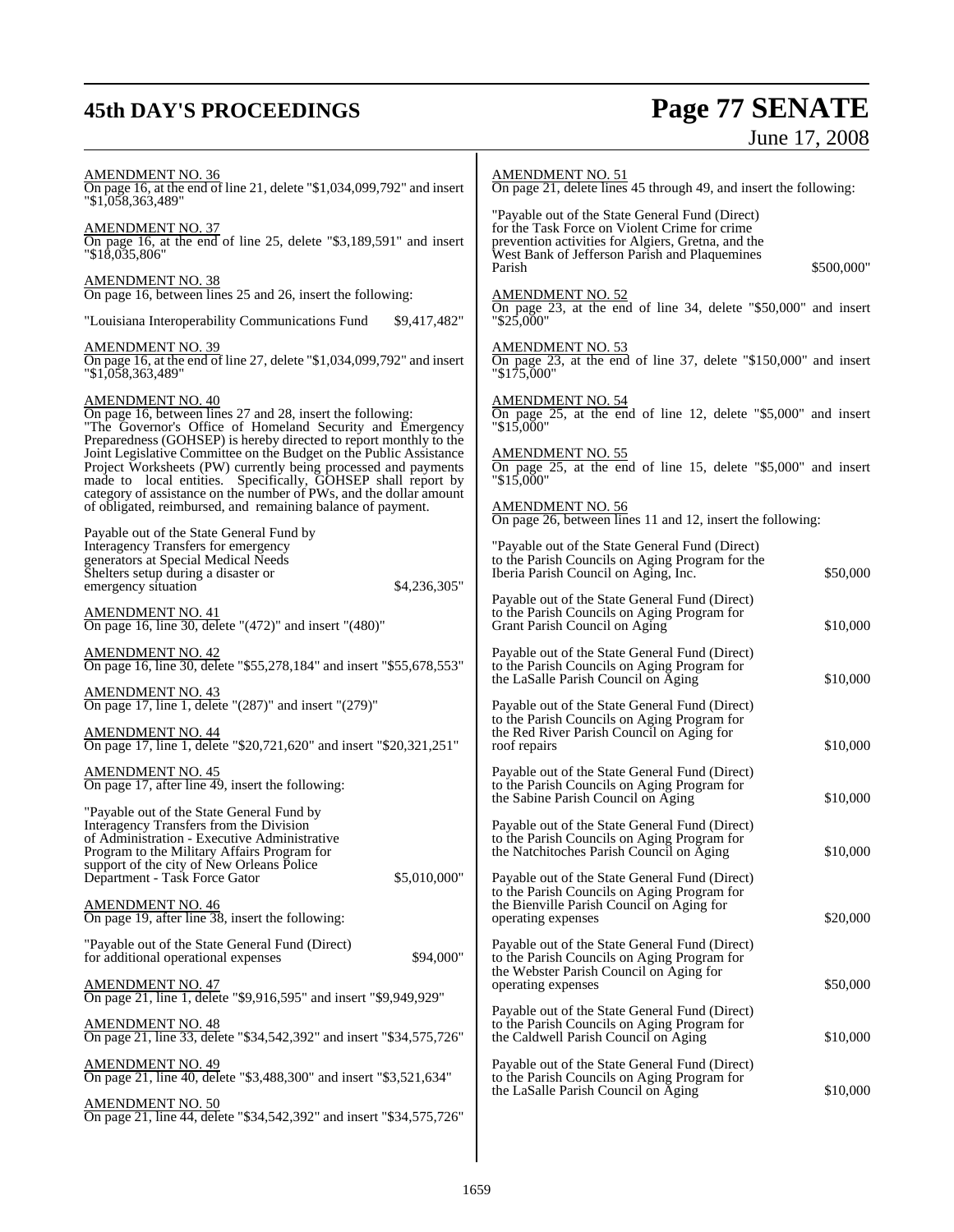# June 17, 2008

# **Page 78 SENATE 45th DAY'S PROCEEDINGS**

| Payable out of the State General Fund (Direct)<br>to the Parish Councils on Aging Program for<br>the Catahoula Parish Council on Aging<br>Payable out of the State General Fund (Direct)<br>to the Senior Centers Program for the Bridge City, | \$20,000   | creation of the Nationwide Mortgage<br>Licensing System in the event that<br>Senate Bill No. 252 of the 2008<br>Regular Session of the Legislature<br>is enacted into law<br>\$259,720" |
|------------------------------------------------------------------------------------------------------------------------------------------------------------------------------------------------------------------------------------------------|------------|-----------------------------------------------------------------------------------------------------------------------------------------------------------------------------------------|
| Estelle, Marrero/Harvey, Grand Isle, Jean Lafitte,<br>and Westwego Senior Centers, to be divided<br>equally among the six centers                                                                                                              | \$100,000  | <b>AMENDMENT NO. 58</b><br>On page 28, line 20, delete " $(14)$ " and insert " $(15)$ "<br><b>AMENDMENT NO. 59</b>                                                                      |
| Payable out of the State General Fund (Direct)<br>to Jefferson Council on Aging, Inc. for a<br>telephone and computer system                                                                                                                   | \$40,000   | On page 28, line 20, delete "\$1,501,861" and insert "\$1,683,181"<br><b>AMENDMENT NO. 60</b>                                                                                           |
| Payable out of the State General Fund (Direct)<br>to the Parish Councils on Aging Program<br>for Richland Parish Council on Aging, Inc.                                                                                                        | \$28,880   | On page 28, line 35, delete "\$1,501,861" and insert "\$1,683,181"<br><b>AMENDMENT NO. 61</b><br>On page 28, line 37, delete "\$1,501,861" and insert "\$1,683,181"                     |
| Payable out of the State General Fund (Direct)<br>to the Parish Councils on Aging Program for<br>the Caddo Council on Aging                                                                                                                    | \$25,000   | <b>AMENDMENT NO. 62</b><br>On page 28, line 38, delete "\$1,501,861" and insert "\$1,683,181"                                                                                           |
| Payable out of the State General Fund (Direct)<br>to the Parish Councils on Aging Program for<br>the Allen Parish Council on Aging, Inc.                                                                                                       | \$10,000   | <b>AMENDMENT NO. 63</b><br>On page 29, between lines 20 and 21, insert the following:<br>"Payable out of the State General Fund (Direct)                                                |
| Payable out of the State General Fund (Direct)<br>to the Parish Councils on Aging Program for<br>the West Carroll Council on Aging                                                                                                             | \$20,000   | to the Administrative Program for the Women's<br>Counseling Center of North Louisiana<br>\$50,000"<br>AMENDMENT NO. 64                                                                  |
| Payable out of the State General Fund (Direct)<br>to the Parish Councils on Aging Program for<br>the Union Parish Council on Aging                                                                                                             | \$20,000   | On page 30, at the end of line 36, delete "\$7,922,702" and insert<br>"\$8,222,702"<br><b>AMENDMENT NO. 65</b>                                                                          |
| Payable out of the State General Fund (Direct)<br>to the Claiborne Council on Aging                                                                                                                                                            | \$15,000   | On page 30, at the end of line 52, delete "\$7,922,702" and insert<br>"\$8,222,702"<br><b>AMENDMENT NO. 66</b>                                                                          |
| Payable out of the State General Fund (Direct)<br>to the Morehouse Council on Aging                                                                                                                                                            | \$15,000   | On page 31, at the end of line 2, delete "\$2,404,358" and insert<br>"\$2,704,358"                                                                                                      |
| Payable out of the State General Fund (Direct)<br>to the Senior Centers Program for the<br><b>West Ouachita Senior Center</b>                                                                                                                  | \$25,000   | <b>AMENDMENT NO. 67</b><br>On page 31, at the end of line 8, delete "\$7,922,702" and insert<br>"\$8,222,702"                                                                           |
| Payable out of the State General Fund (Direct)<br>for the Jefferson Davis Council on Aging                                                                                                                                                     | \$10,000   | <b>AMENDMENT NO. 68</b><br>On page 36, between lines 18 and 19, insert the following:                                                                                                   |
| Payable out of the State General Fund (Direct)<br>to the Parish Councils on Aging Program for<br>the St. Martin Parish Council on Aging building<br>for infrastructure improvements                                                            | \$100,000  | "Payable out of the State General Fund (Direct)<br>to the Museum and Other Operations Program<br>for the Southern Forest Heritage Museum and<br><b>Research Center</b><br>\$100,000     |
| Payable out of the State General Fund (Direct)<br>to the Parish Councils on Aging Program for<br>the St. Martin Parish Council on Aging for<br>infrastructure improvements                                                                     | \$50,000   | Payable out of the State General Fund (Direct)<br>to the Museum and Other Operations Program<br>for the Schepis Museum for operations and<br>\$75,000<br>maintenance                    |
| Payable out of the State General Fund (Direct)<br>to the Senior Centers Program for the Senior<br>Citizen Outreach Entity, Inc.                                                                                                                | \$86,640   | Payable out of the State General Fund (Direct)<br>to the Museum and Other Operations Program<br>\$6,498<br>for the Cotton Museum                                                        |
| Payable out of the State General Fund (Direct)<br>to the Parish Councils on Aging Program for<br>the New Orleans Council on Aging                                                                                                              | \$50,000   | Payable out of the State General Fund (Direct)<br>to the Museum and Other Operations Program<br>for the Louisiana Military Hall of Fame and<br>\$250,000"<br>Museum for operations      |
| Payable out of the State General Fund (Direct)<br>to the Senior Centers Program for the Milan<br><b>Broadmoor Senior Center</b>                                                                                                                | \$125,000" | <b>AMENDMENT NO. 69</b><br>On page 38, at the end of line 28, delete "\$6,507,111" and insert<br>"\$6,107,111"                                                                          |
| <b>AMENDMENT NO. 57</b><br>On page 27, between lines 50 and 51, insert the following:<br>"Payable out of the State General Fund (Direct)                                                                                                       |            | <b>AMENDMENT NO. 70</b><br>On page 38, at the end of line 46, delete "\$54,787,416" and insert<br>"\$54,387,416"                                                                        |
| for development costs associated with the                                                                                                                                                                                                      |            |                                                                                                                                                                                         |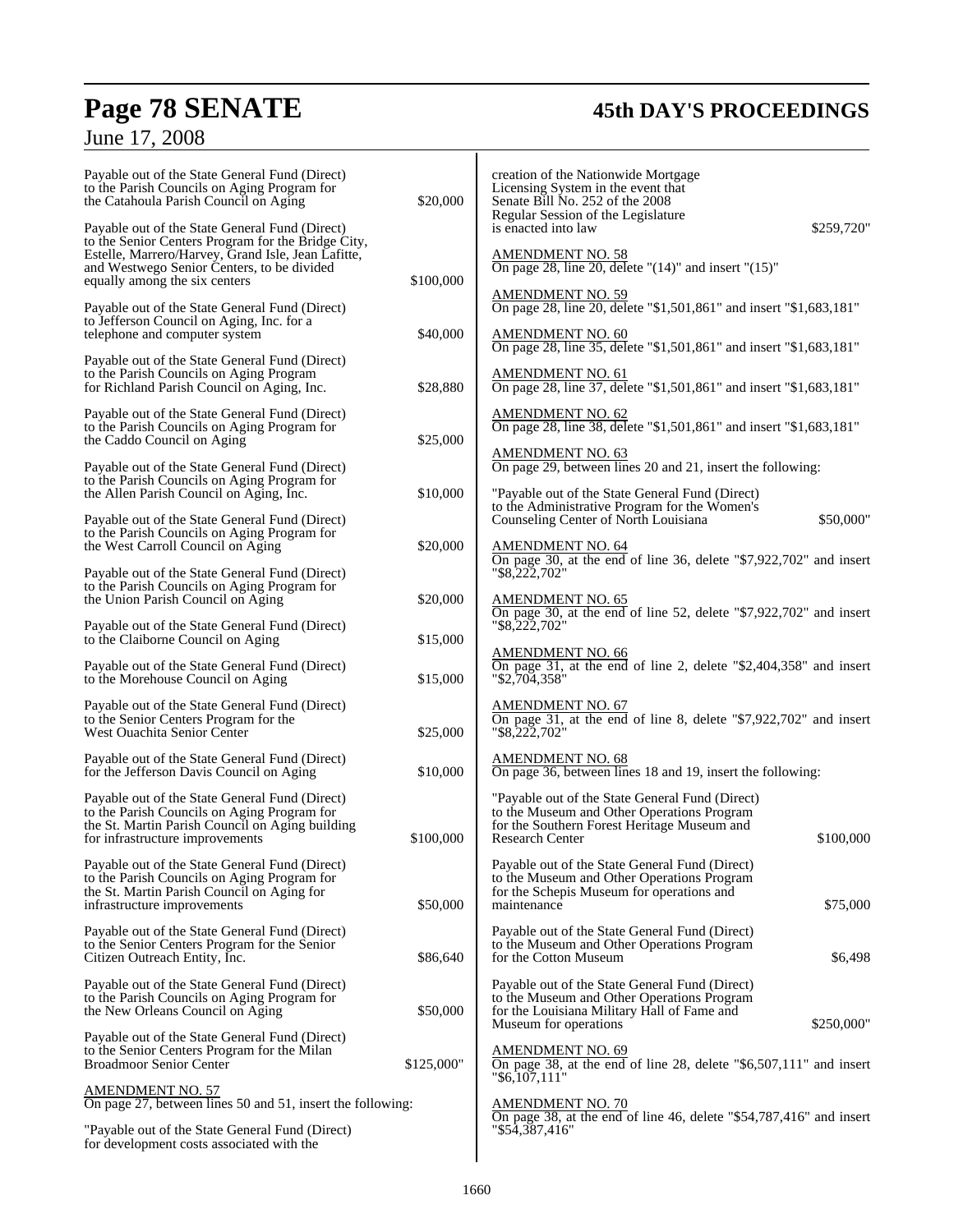# **45th DAY'S PROCEEDINGS Page 79 SENATE** June 17, 2008

| <u>AMENDMENT NO. 71</u><br>On page 39, at the end of line 13, delete "\$3,422,851" and insert<br>$"\$3,022,851"$                                                                                                                        |                       | <b>AMENDMENT NO. 80</b><br>On page 42, between lines 17 and 18, insert the following:                                                                                                              |            |
|-----------------------------------------------------------------------------------------------------------------------------------------------------------------------------------------------------------------------------------------|-----------------------|----------------------------------------------------------------------------------------------------------------------------------------------------------------------------------------------------|------------|
| <b>AMENDMENT NO. 72</b><br>On page 39, at the end of line 19, delete "\$54,787,416" and insert<br>"\$54.387.416"                                                                                                                        |                       | "Payable out of the State General Fund (Direct)<br>to the Administrative Program for the Louisiana<br>Financial Literacy and Education Commission,<br>in the event that Senate Bill No. 405 of the |            |
| <b>AMENDMENT NO. 73</b><br>On page 39, between lines 26 and 27, insert the following:<br>"Provided, however, that the amounts appropriated herein from the                                                                              |                       | 2008 Regular Session of the Legislature is<br>enacted into law<br><b>AMENDMENT NO. 81</b>                                                                                                          | \$100,000" |
| State General Fund by Statutory Dedications out of the Medical<br>Assistance Program Fraud Detection Fund shall be funded by the<br>initial balance of \$796,368 plus the first deposits into the fund during<br>Fiscal Year 2007-2008. |                       | On page 44, line 4, delete " $(146)$ " and insert " $(127)$ "<br><b>AMENDMENT NO. 82</b><br>On page 44, at the end of line 4, delete "\$22,860,206" and insert<br>$"\$16,293,281"$                 |            |
| Payable out of the State General Fund (Direct)<br>to the Criminal Law and Medicaid Fraud Program<br>for the Identity Theft and Fraud Unit, including<br>five $(5)$ positions                                                            | \$200,000             | <b>AMENDMENT NO. 83</b><br>On page 44, line 17, delete " $(21)$ " and insert " $(40)$ "                                                                                                            |            |
| Payable out of the State General Fund (Direct)<br>to the Civil Law Program for Capital Area Legal<br>Services Corporation for civil legal services for                                                                                  |                       | <b>AMENDMENT NO. 84</b><br>On page 44, at the end of line 17, delete "\$2,401,816" and insert<br>"\$6,951,504"                                                                                     |            |
| the poor<br>Payable out of the State General Fund (Direct)                                                                                                                                                                              | \$100,000             | <b>AMENDMENT NO. 85</b><br>On page 45, at the end of line 1, delete "\$23,280,808" and insert<br>"\$23,707,646"                                                                                    |            |
| to the Criminal Law and Medicaid Fraud Program<br>for Prevent Child Abuse Louisiana, Inc., for<br>the Internet Safety Education Initiative                                                                                              | \$150,000             | <u>AMENDMENT NO. 86</u><br>On page 45, at the end of line 29, delete "\$8,608,087" and insert<br>"\$9,569,362"                                                                                     |            |
| Payable out of the State General Fund (Direct)<br>to the Administrative Program for mental health<br>and crisis intervention services for first responders<br>in the New Orleans area                                                   | \$250,000             | <b>AMENDMENT NO. 87</b><br>On page 46, at the end of line 1, delete "\$4,856,607" and insert<br>"\$5,034,734"                                                                                      |            |
| <b>EXPENDITURES:</b><br>Administrative - Authorized Positions (1)<br>Civil Law - Authorized Positions (1)<br>Criminal Law and Medicaid Fraud -                                                                                          | \$40,000<br>\$140,000 | <b>AMENDMENT NO. 88</b><br>On page 46, at the end of line 21, delete "\$19,629,376" and insert<br>"\$20,080,373"                                                                                   |            |
| Authorized Positions (2)                                                                                                                                                                                                                | \$120,000             | AMENDMENT NO. 89<br>On page 48, delete lines 1 through 6                                                                                                                                           |            |
| <b>TOTAL EXPENDITURES</b><br><b>MEANS OF FINANCE:</b>                                                                                                                                                                                   | \$300,000             | <b>AMENDMENT NO. 90</b><br>On page 48, between lines 11 and 12, insert the following:                                                                                                              |            |
| State General Fund (Direct)                                                                                                                                                                                                             | \$300,000             | "Payable out of the State General Fund (Direct)                                                                                                                                                    |            |
| TOTAL MEANS OF FINANCING                                                                                                                                                                                                                | \$300,000"            | to the Department of Agriculture for the Louisiana<br>Agricultural Finance Authority (LAFA) for a                                                                                                  |            |
| <b>AMENDMENT NO. 74</b><br>On page 40, between lines 19 and 20, insert the following:                                                                                                                                                   |                       | cooperative endeavor of the Louisiana Agricultural<br>Finance Authority and Northwest Louisiana Chapter<br>of the Pursuing a Dream Foundation - Outdoors                                           |            |
| "Payable out of Federal Funds<br>for the Louisiana Serve Commission                                                                                                                                                                     | \$1,316,347           | Without Limits                                                                                                                                                                                     | \$50,000   |
| Payable out of the State General Fund (Direct)<br>for the restoration of three (3) positions                                                                                                                                            | \$308,155"            | Payable out of the State General Fund (Direct)<br>for the Forestry Program                                                                                                                         | \$200,000  |
| <b>AMENDMENT NO. 75</b><br>On page 40, line 23, delete "\$4,511,517" and insert "\$4,482,625"                                                                                                                                           |                       | Payable out of the State General Fund (Direct)<br>for agricultural programs                                                                                                                        | \$700,000" |
| <b>AMENDMENT NO. 76</b><br>On page 41, line 1, delete "\$1,758,179" and insert "\$1,710,871"                                                                                                                                            |                       | <b>AMENDMENT NO. 91</b><br>On page 50, line 7, delete "\$518,670" and insert "\$2,993,640"                                                                                                         |            |
| <b>AMENDMENT NO. 77</b>                                                                                                                                                                                                                 |                       | <b>AMENDMENT NO. 92</b><br>On page 50, line 8, delete "\$5,186,785" and insert "\$7,661,755"                                                                                                       |            |
| On page 41, line 53, delete "\$13,202,261" and insert "\$13,126,061"<br><b>AMENDMENT NO. 78</b>                                                                                                                                         |                       | <b>AMENDMENT NO. 93</b><br>On page 50, between lines 21 and 22, insert the following:                                                                                                              |            |
| On page 42, line 6, delete "\$7,067,241" and insert "\$6,991,041"                                                                                                                                                                       |                       | "Provided, however, the department shall submit a report monthly to<br>the Joint Legislative Committee on the Budget on the activities of the                                                      |            |
| <b>AMENDMENT NO. 79</b><br>On page 42, line 13, delete "\$13,202,261" and insert "\$13,126,061"                                                                                                                                         |                       | Insure Louisiana Incentive Program. The report shall include a<br>regional itemization of increased activity in the voluntary market for                                                           |            |
|                                                                                                                                                                                                                                         |                       | residential and commercial property insurance as a result of this<br>program as well as a regional itemization of the reduction in the                                                             |            |

 $\mathbf l$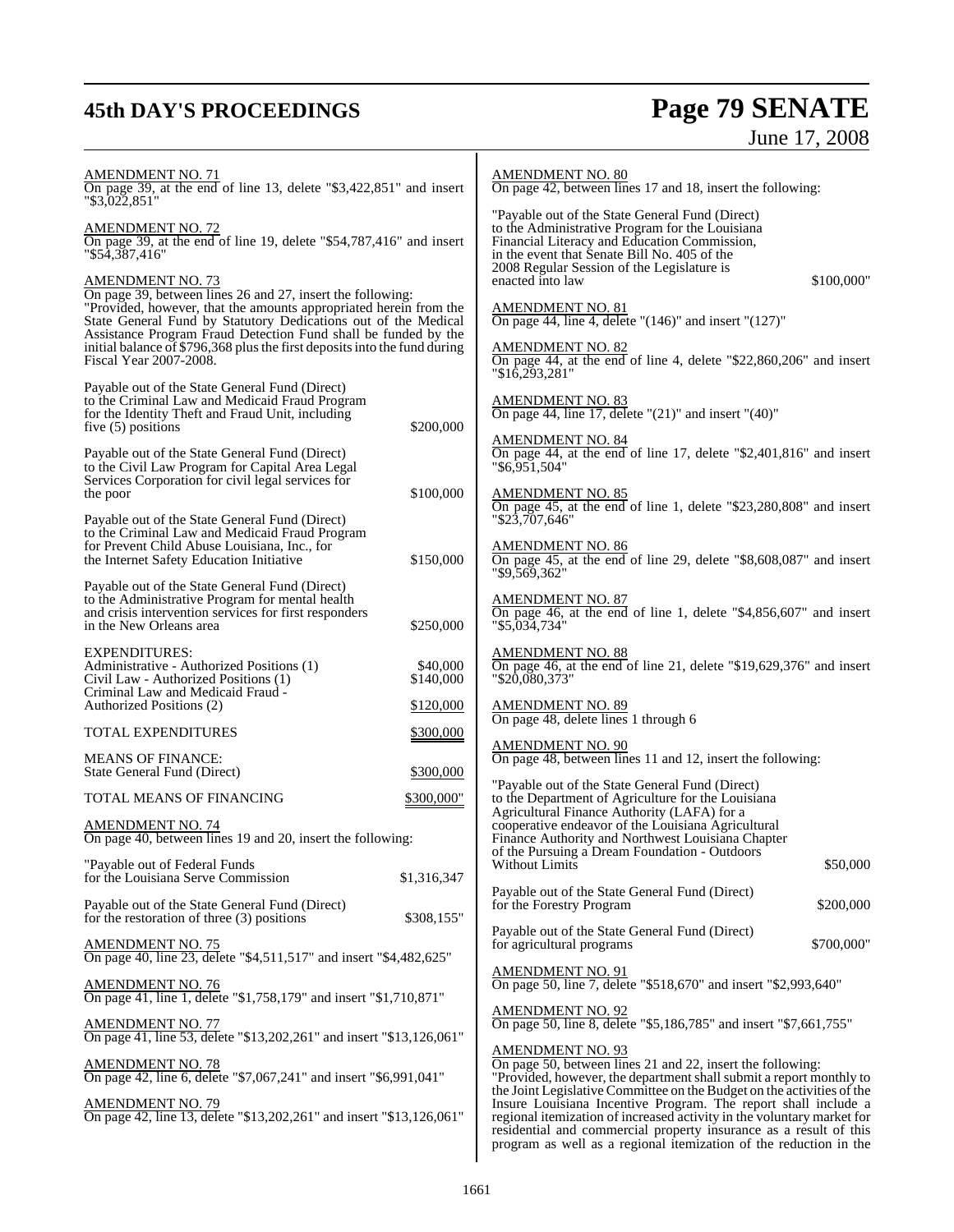# **Page 80 SENATE 45th DAY'S PROCEEDINGS** June 17, 2008

| volume of business written by the Louisiana Citizens Property<br>Insurance Corporation resulting from the inducements provided by<br>the Insure Louisiana Incentive Program."                  | Payable out of the State General Fund (Direct)<br>to the Business Development Program for the<br>city of DeQuincy Downtown Development District                                                | \$25,000    |
|------------------------------------------------------------------------------------------------------------------------------------------------------------------------------------------------|------------------------------------------------------------------------------------------------------------------------------------------------------------------------------------------------|-------------|
| <b>AMENDMENT NO. 94</b><br>On page 50, line 26, delete " $(33)$ " and insert " $(37)$ "                                                                                                        | Payable out of the State General Fund (Direct)<br>to the Business Development Program for the<br>town of Vinton Downtown Development District                                                  | \$25,000    |
| <u>AMENDMENT NO. 95</u><br>On page 50, line 26, at the end of the line, delete "\$5,186,785" and<br>insert "\$7,661,755"                                                                       | Payable out of the State General Fund (Direct)<br>to the Business Development Program for the<br>Shreveport Regional Sports Authority for the                                                  |             |
| <b>AMENDMENT NO. 96</b><br>On page 50, line 50, delete "\$5,186,785" and insert "\$7,661,755"                                                                                                  | <b>Bassmaster Classic</b>                                                                                                                                                                      | \$250,000   |
| <b>AMENDMENT NO. 97</b><br>On page 51, line 7, delete "\$518,670" and insert "\$2,993,640"                                                                                                     | Payable out of the State General Fund (Direct)<br>to the Business Development Program for the<br>Northeast Louisiana Economic Alliance which<br>provides economic development services for the |             |
| AMENDMENT NO. 98<br>On page 51, line 8, delete "\$5,186,785" and insert "\$7,661,755"                                                                                                          | state of Louisiana<br>Payable out of the State General Fund by                                                                                                                                 | \$400,000   |
| <b>AMENDMENT NO. 99</b><br>On page 51, delete lines 9 through 14                                                                                                                               | Statutory Dedications out of the Louisiana<br>Economic Development Fund to the Business<br>Development Program for International Paper in                                                      |             |
| AMENDMENT NO. 100<br>On page 51, line 17, delete "(72)" and insert "(68)"                                                                                                                      | <b>Bastrop</b>                                                                                                                                                                                 | \$3,000,000 |
| <b>AMENDMENT NO. 101</b><br>On page 51, line 17, at the end of the line, delete "\$64,509,085" and<br>insert "\$62,034,115"                                                                    | Payable out of the State General Fund by<br>Statutory Dedications out of the Louisiana<br>Economic Development Fund to the Business<br>Development Program for Port of Manchac                 | \$750,000   |
| AMENDMENT NO. 102<br>On page 52, line 19, delete "\$79,724,526" and insert "\$77,249,556"                                                                                                      | Payable out of the State General Fund (Direct)<br>to the Business Development Program for the<br>East Feliciana Parish Economic Development                                                    |             |
| <b>AMENDMENT NO. 103</b><br>On page 52, between lines 24 and 25, insert the following:                                                                                                         | District<br>Payable out of the State General Fund (Direct)                                                                                                                                     | \$50,000    |
| "Fees and Self-generated Revenues from Prior and Current Year<br>Collections generated from the Accent Corporate Center"                                                                       | to the Business Development Program for the<br>United Christian Music and Video Association<br>for the Unity Awards                                                                            | \$150,000   |
| <b>AMENDMENT NO. 104</b><br>On page 52, line 29, delete "\$24,907,714" and insert "\$22,432,744"                                                                                               | Payable out of the State General Fund (Direct)<br>to the Business Development Program for                                                                                                      |             |
| <b>AMENDMENT NO. 105</b><br>On page 52, line 32, delete "\$79,724,526" and insert "\$77,249,556"                                                                                               | Louisiana Community and Economics<br>Resources Network, Inc. (LaCERN)                                                                                                                          | \$50,000    |
| <b>AMENDMENT NO. 106</b><br>On page 53, at the end of line 20, delete "\$50,000" and insert<br>"\$75.000"                                                                                      | Payable out of the State General Fund (Direct)<br>to the Business Development Program for the<br>South Louisiana Economic Council, Inc.                                                        | \$150,000   |
| AMENDMENT NO. 107<br>On page 53, delete line 32, and insert the following:                                                                                                                     | Payable out of the State General Fund (Direct)<br>to the Gretna Economic Development Association, Ltd.<br>for economic development                                                             | \$25,000    |
| "Center for operational expenses, including<br>\$1,350,000"<br>three (3) positions                                                                                                             | Payable out of the State General Fund (Direct)                                                                                                                                                 |             |
| <b>AMENDMENT NO. 108</b><br>On page 53, between lines 32 and 33, insert the following:                                                                                                         | to the Business Development Program for<br>Southern Hills Business<br>Association                                                                                                              | \$50,000    |
| "Payable out of the State General Fund by<br>Statutory Dedications out of the Rapid<br>Response Fund to the Business Development<br>\$23,000,000"<br>Program for economic development projects | Payable out of the State General Fund (Direct)<br>to the Business Development Program for the<br>town of Stonewall for economic development<br>initiatives                                     | \$200,000   |
| <b>AMENDMENT NO. 109</b><br>On page 53, after line 46, insert the following:                                                                                                                   | Payable out of the State General Fund (Direct)<br>to the Business Development Program for the<br>town of Walker for a master plan for economic                                                 |             |
| "Payable out of the State General Fund (Direct)<br>to the Business Development Program for the                                                                                                 | development                                                                                                                                                                                    | \$75,000    |
| Ascension Economic Development Corporation<br>\$40,000<br>Payable out of the State General Fund (Direct)<br>to the Business Development Program for the                                        | Payable out of the State General Fund (Direct)<br>to the Business Development Program for the<br>Livingston Parish Council for a master plan for<br>economic development                       | \$75,000    |
| \$40,000<br>city of Leesville Downtown Development District                                                                                                                                    |                                                                                                                                                                                                |             |

 $\overline{\phantom{a}}$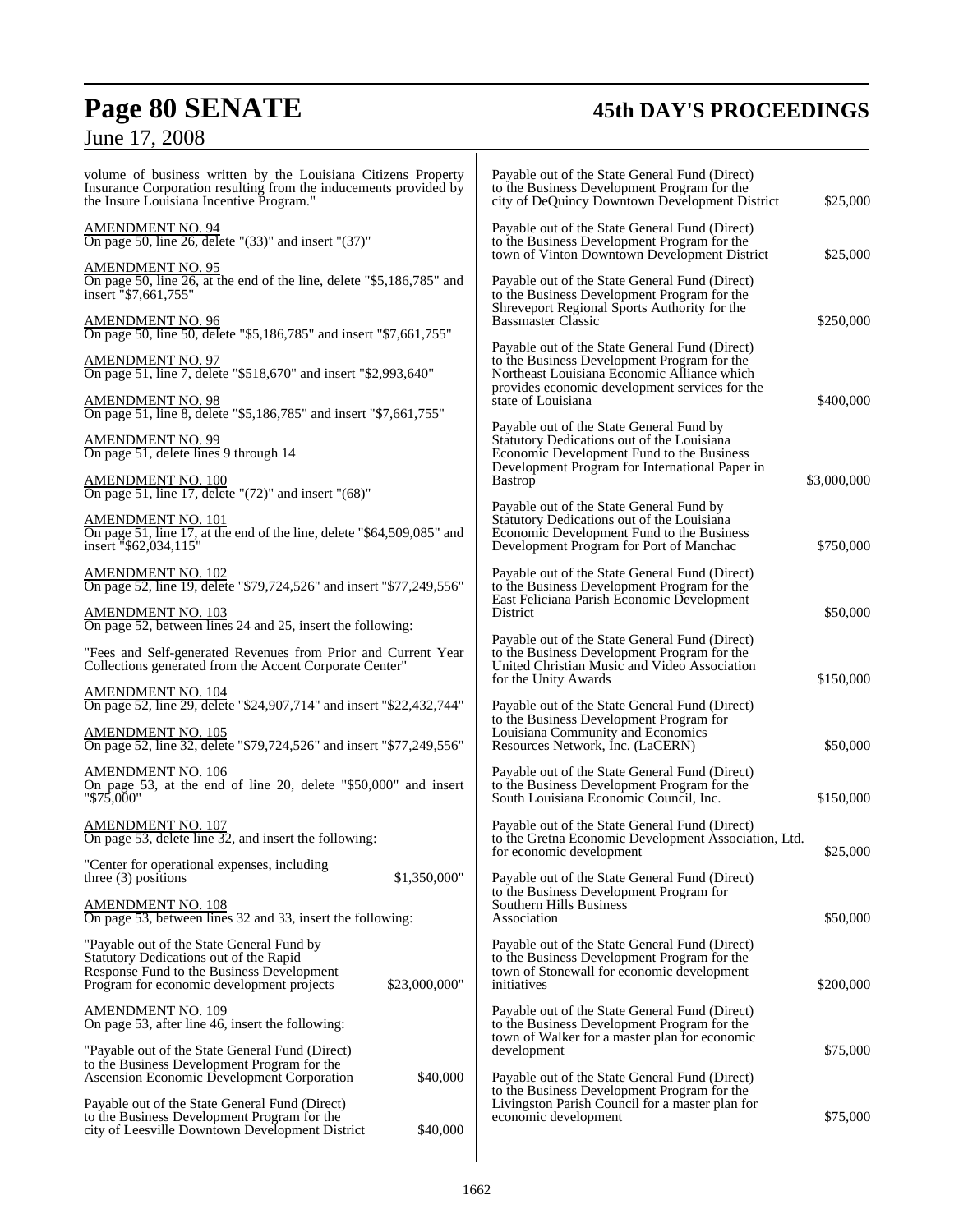# **45th DAY'S PROCEEDINGS Page 81 SENATE**

| Payable out of the State General Fund (Direct)<br>for the Louisiana Minority Business<br>Council                                                                                                                                       | \$100,000  | AMENDMENT NO. 114<br>On page 57, after line 45, insert the following:                                                                                                                  |           |
|----------------------------------------------------------------------------------------------------------------------------------------------------------------------------------------------------------------------------------------|------------|----------------------------------------------------------------------------------------------------------------------------------------------------------------------------------------|-----------|
| Payable out of the State General Fund (Direct)<br>for the University of Louisiana at Lafayette<br>Architecture Program for an economic and                                                                                             |            | "Payable out of the State General Fund (Direct)<br>to the Parks and Recreation Program for Kent<br>Plantation House in Alexandria                                                      | \$100,000 |
| coastal study<br>Payable out of the State General Fund (Direct)                                                                                                                                                                        | \$15,000   | Payable out of the State General Fund (Direct)<br>to the Parks and Recreation Program for the city<br>of Mansfield for park equipment                                                  | \$45,000  |
| to the Business Development Program for Lake<br><b>Charles North Economic Development</b><br><b>AMENDMENT NO. 110</b>                                                                                                                  | \$50,000"  | Payable out of the State General Fund (Direct)<br>to the Parks and Recreation Program for the city<br>of Logansport for walking trail                                                  | \$45,000  |
| On page 54, after line 44, insert the following:<br>"Provided, however, that the secretary is hereby authorized and<br>directed to allocate such salary funds to the various budget units<br>throughout the department as appropriate. |            | Payable out of the State General Fund (Direct)<br>to the Parks and Recreation Program for the<br>town of Logansport for a walking trail in<br>Riverfront Park                          | \$10,000" |
| Payable out of the State General Fund (Direct)<br>to the Management and Finance Program for<br>restoration of funding for New Orleans City<br>Park for basic operations of the park complex                                            | \$250,000  | <b>AMENDMENT NO. 115</b><br>On page 59, at the end of line 51, delete " $$25,000$ " and insert<br>"\$50,000"                                                                           |           |
| Payable out of the State General Fund (Direct)<br>for the restoration of unfunded salary needs<br>throughout the department                                                                                                            | \$784,794" | <b>AMENDMENT NO. 116</b><br>On page 60, between lines 9 and 10, insert the following:                                                                                                  |           |
| <b>AMENDMENT NO. 111</b><br>On page 55, after line 58, insert the following:                                                                                                                                                           |            | "Payable out of the State General Fund (Direct)<br>to the Cultural Development Program for the<br>city of Starks Mayhaw Festival                                                       | \$10,000  |
| "Payable out of the State General Fund (Direct)<br>to the Library Services Program for the Rhymes<br>Public Library                                                                                                                    | \$14,440"  | Payable out of the State General Fund (Direct)<br>to Vernon Parish Police Jury for the May Festival                                                                                    | \$25,000  |
| <b>AMENDMENT NO. 112</b><br>On page 57, between lines 6 and 7, insert the following:                                                                                                                                                   |            | Payable out of the State General Fund (Direct)<br>to the Arts Program for statewide arts grants<br>through the Louisiana Division of the Arts,<br>including the regional arts councils | \$297,284 |
| "Payable out of the State General Fund (Direct)<br>to the Museum Program for the Louisiana<br>Sports Hall of Fame Foundation                                                                                                           | \$100,000  | Payable out of the State General Fund (Direct)<br>to the Arts Program for Tipitina's Foundation to<br>support Louisiana's music community                                              | \$400,000 |
| Payable out of the State General Fund (Direct)<br>to the Museum Program for the Arna Bontemps<br>African-American Museum                                                                                                               | \$85,000   | Payable out of the State General Fund (Direct)<br>to the Cultural Development Program to relocate<br>Hamilton's Place in Vermilionville                                                | \$100,000 |
| Payable out of the State General Fund by<br>Fees and Self-generated Revenues for<br>additional travel and training expenses                                                                                                            | \$35,000   | Payable out of the State General Fund (Direct)<br>to the Cultural Development Program for the<br>Center for Cultural and Eco-tourism                                                   | \$50,000  |
| Payable out of the State General Fund (Direct)<br>for Children's Museum in Lake Charles                                                                                                                                                | \$25,000   | Payable out of the State General Fund (Direct)<br>to the Cultural Development Program for The                                                                                          |           |
| Payable out of the State General Fund (Direct)<br>for Louisiana Association of Museums                                                                                                                                                 | \$50,000   | Cajuns: A History 1610 to the Present<br>Payable out of the State General Fund (Direct)                                                                                                | \$60,000  |
| Payable out of the State General Fund (Direct)<br>to the Museum Program for the Children's<br>Museum of Acadiana                                                                                                                       | \$75,000   | to the Cultural Development Program for the<br>Ancient Order of Hibernians of Louisiana<br>to support the annual convention in New Orleans                                             | \$25,000  |
| Payable out of the State General Fund (Direct)<br>to the Museums Program for the Imperial<br>Calcasieu Musuem                                                                                                                          | \$20,000   | Payable out of the State General Fund (Direct)<br>to the Arts Program for the New Orleans Jazz<br>and Heritage Foundation                                                              | \$100,000 |
| Payable out of the State General Fund (Direct)<br>to the Museum Program for the Civil Rights<br>of Fame and Museum                                                                                                                     | \$110,000  | Payable out of the State General Fund (Direct)<br>to the Cultural Development Program for the<br>River Road Historical Society for repairs to<br>historic structures                   | \$50,000  |
| Payable out of the State General Fund (Direct)<br>to the Museum Program for the restoration of<br>four (4) positions statewide                                                                                                         | \$206,079" | Payable out of the State General Fund (Direct)<br>to the Cultural Development Program for planning,<br>development, and construction of multipurpose                                   |           |
| <b>AMENDMENT NO. 113</b><br>On page 57, line 9, delete " $(400)$ " and insert " $(424)$ "                                                                                                                                              |            | baseball and recreational center for the Ville<br>Platte/Evangeline Parish Recreational District                                                                                       | \$800,000 |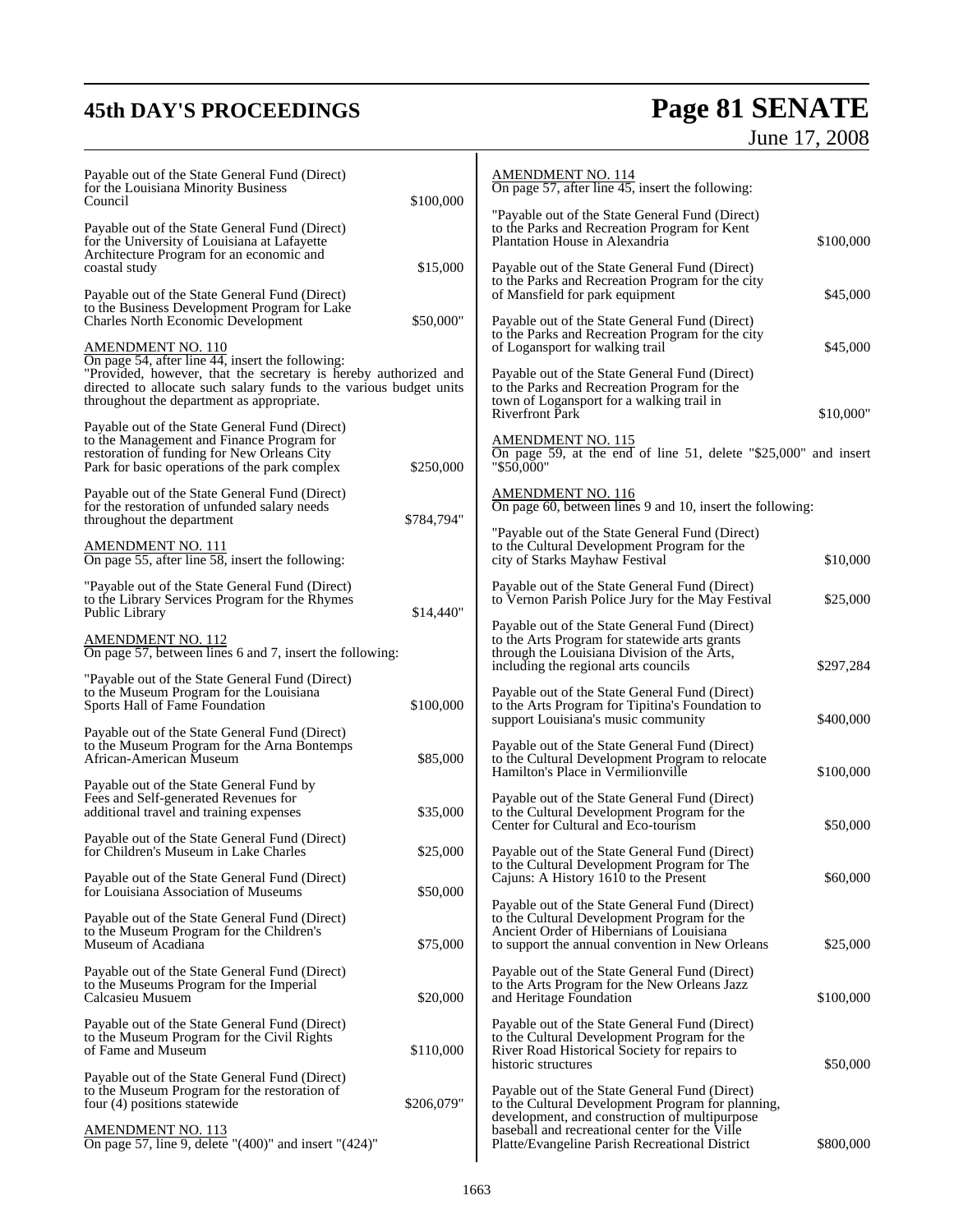# June 17, 2008

# **Page 82 SENATE 45th DAY'S PROCEEDINGS**

| Payable out of the State General Fund (Direct)<br>to the Cultural Development Program for the<br>City of Mamou for the Mardi Gras Plaza de Mamou                                                 | \$70,000   | Payable out of the State General Fund (Direct)<br>to the Welcome Centers Program for the<br><b>Byerley House Visitors and Community</b>                                                                                                         |
|--------------------------------------------------------------------------------------------------------------------------------------------------------------------------------------------------|------------|-------------------------------------------------------------------------------------------------------------------------------------------------------------------------------------------------------------------------------------------------|
| Payable out of the State General Fund (Direct)<br>to the Hot Air Balloon Festival for<br>cultural enrichment                                                                                     | \$25,000   | Center in Lake Providence<br>\$14,440<br>Payable out of the State General Fund (Direct)<br>to the Marketing Program for the International                                                                                                       |
| Payable out of the State General Fund (Direct)<br>to the Cultural Development Program for<br>the village of Grand Cane for downtown                                                              |            | Trade Development Group for the Congres<br>Mondial Acadien conference<br>\$50,000<br>Payable out of the State General Fund (Direct)                                                                                                             |
| development<br>Payable out of the State General Fund (Direct)                                                                                                                                    | \$35,000   | to the Management and Finance Program for<br>restoration of funding for the Bayou Classic<br>\$100,000                                                                                                                                          |
| to the Cultural Development Program for the<br>village of Longstreet for renovation for<br>handicapped accessibility to Longstreet<br>Town Hall                                                  | \$5,000    | Payable out of the State General Fund (Direct)<br>to the Marketing Program for the New Orleans<br>Metropolitan Convention and Visitors Bureau for<br>the Professional Convention Management<br>Association meeting in January 2009<br>\$750,000 |
| Payable out of the State General Fund (Direct)<br>to the Arts Program for Efforts of Grace, Inc.                                                                                                 | \$50,000   | Payable out of the State General Fund (Direct)<br>to the Marketing Program for the village of                                                                                                                                                   |
| Payable out of the State General Fund (Direct)<br>to the city of Ruston for Main Street Program                                                                                                  | \$50,000   | Longstreet for handicap accessible renovations<br>\$5,000<br>for Longstreet Village Hall                                                                                                                                                        |
| Payable out of the State General Fund (Direct)<br>to the Cultural Development Program for the<br>town of Dubach Mainstreet Program                                                               | \$25,000   | Payable out of the State General Fund (Direct)<br>to the Marketing Program for the Historic<br>Grand Cane Association for safety upgrades<br>in the historic district<br>\$10,000                                                               |
| Payable out of the State General Fund (Direct)<br>to the city of Jeanerette for main street<br>development and preservation                                                                      | \$10,000   | Payable out of the State General Fund (Direct)<br>to the Marketing Program for Louisiana<br>Special Olympics<br>\$100,000                                                                                                                       |
| Payable out of the State General Fund (Direct)<br>to the city of Westwego for Sala Avenue for the<br>Arts Program                                                                                | \$50,000   | Payable out of the State General Fund (Direct)<br>to the Marketing Program for Bayou<br>De Famille Park<br>\$500,000"                                                                                                                           |
| Payable out of the State General Fund (Direct)<br>to the Cultural Development Program for the<br>restoration of the Percent for Art Program and<br>the Decentralized Arts Program, to be divided |            | $\frac{\text{AMENDMENT NO. 123}}{\text{On page 61, line 23, delete}}$ "(31)" and insert "(51)"                                                                                                                                                  |
| equally between the two<br><b>AMENDMENT NO. 117</b>                                                                                                                                              | \$250,972" | <b>AMENDMENT NO. 124</b><br>On page 61, at the end of line 23, delete "\$4,157,723" and insert<br>"\$6,344,218"                                                                                                                                 |
| On page 60, at the end of line 28, delete "\$24,746,489" and insert<br>"\$24,479,561"                                                                                                            |            | <b>AMENDMENT NO. 125</b><br>On page 61, at the end of line 49, delete "\$39,698,114" and insert                                                                                                                                                 |
| <b>AMENDMENT NO. 118</b><br>On page 60, at the end of line 52, delete "\$28,490,891" and insert<br>"\$28,223,963"                                                                                |            | "\$41.884.609"<br><b>AMENDMENT NO. 126</b>                                                                                                                                                                                                      |
| <b>AMENDMENT NO. 119</b><br>On page 61, at the end of line 2, delete " $$2,851,877$ " and insert                                                                                                 |            | On page 62, between lines 2 and 3, insert the following:<br>"Interagency Transfers<br>\$611,000"                                                                                                                                                |
| $"\$5.\overline{7}1\overline{4}.877"$<br><b>AMENDMENT NO. 120</b>                                                                                                                                |            | <b>AMENDMENT NO. 127</b><br>On page 62, at the end of line 6, delete "\$38,614,431" and insert                                                                                                                                                  |
| On page 61, at the end of line 4, delete " $$24,566,928"$ and insert<br>$"\$21,437,000"$                                                                                                         |            | "\$40,189,926"                                                                                                                                                                                                                                  |
| <b>AMENDMENT NO. 121</b><br>On page 61, at the end of line 8, delete " $$28,490,891"$ and insert<br>"\$28,223,963"                                                                               |            | <b>AMENDMENT NO. 128</b><br>On page 62, at the end of line 7, delete "\$39,698,114" and insert<br>"\$41,884,609"                                                                                                                                |
| <b>AMENDMENT NO. 122</b><br>On page 61, between lines 18 and 19, insert the following:                                                                                                           |            | <b>AMENDMENT NO. 129</b><br>On page 62, between lines 7 and 8, insert the following:                                                                                                                                                            |
| "Payable out of the State General Fund (Direct)<br>to the Marketing Program for the Sabine River<br>Authority for fishing tournaments and other<br>recreational events                           | \$10,000   | "Payable out of the State General Fund by<br>Interagency Transfers for implementation<br>of the Coastal Protection and Restoration<br>\$1,451,559<br>Authority, including fourteen (14) positions                                               |
| Payable out of the State General Fund (Direct)<br>to the Marketing Program for the Sci-Port<br>Discovery Center                                                                                  | \$250,000  | Payable out of the State General Fund (Direct)<br>to the Office of the Secretary for the Audubon<br><b>Highway Commission</b><br>\$50,000                                                                                                       |
|                                                                                                                                                                                                  |            |                                                                                                                                                                                                                                                 |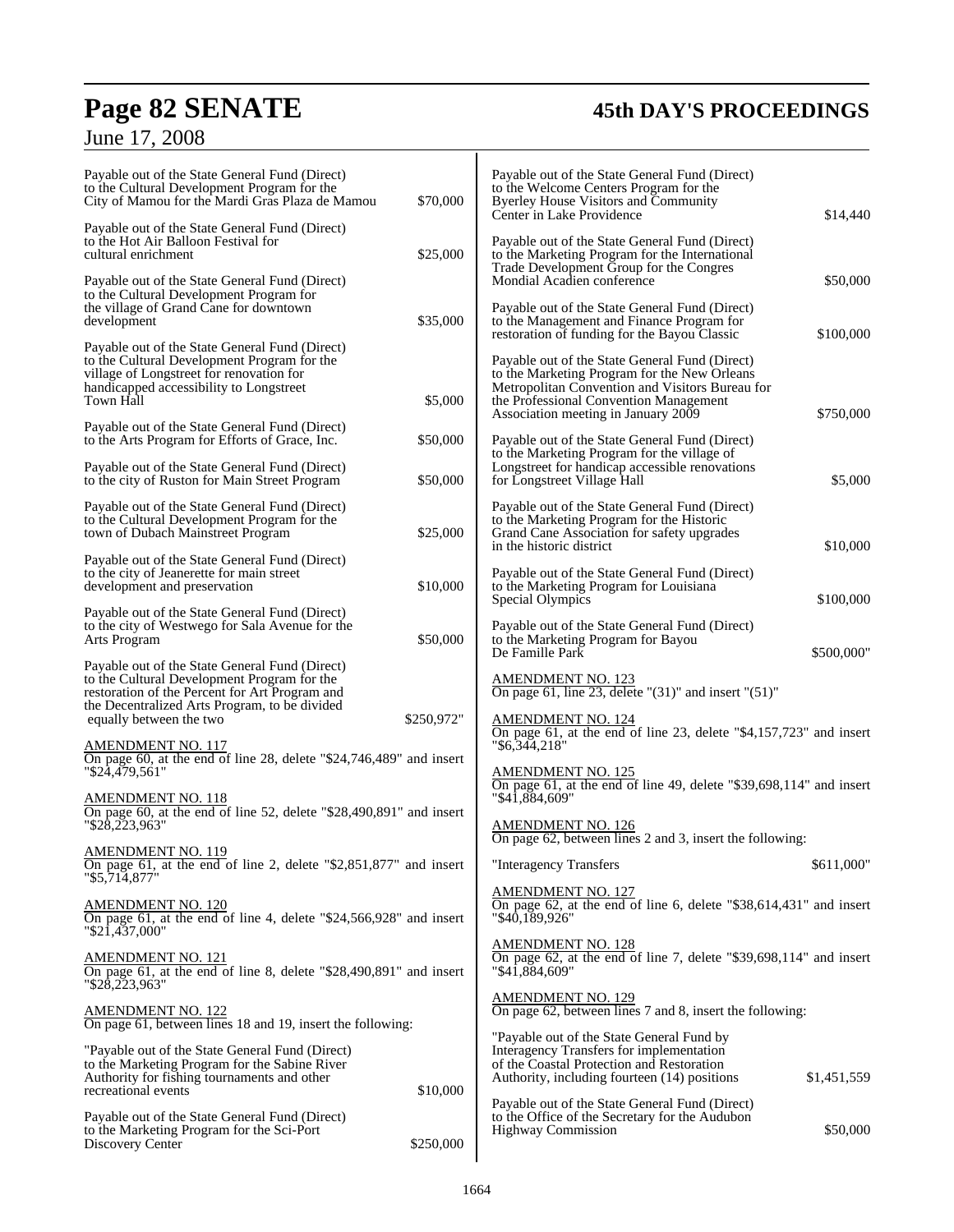# **45th DAY'S PROCEEDINGS Page 83 SENATE**

|--|

| Payable out of the State General Fund (Direct)<br>to the Office of the Secretary for the Zachary<br>\$50,000"<br>Taylor Parkway Commission                                             | Payable out of the State General Fund (Direct)<br>to the District Operations Program for St. Charles<br>Parish for repairs to the Spillway Road                                              |
|----------------------------------------------------------------------------------------------------------------------------------------------------------------------------------------|----------------------------------------------------------------------------------------------------------------------------------------------------------------------------------------------|
| <b>AMENDMENT NO. 130</b><br>On page 62, line 11, delete " $(63)$ " and insert " $(43)$ "                                                                                               | in the Bonnet Carre Spillway<br>\$250,000<br>Payable out of the State General Fund (Direct)                                                                                                  |
| <b>AMENDMENT NO. 131</b><br>On page 62, at the end of line 11, delete "\$16,190,385" and insert<br>"\$7,610,765"                                                                       | to the District Operations Program for St. John<br>the Baptist Parish for planning and engineering<br>for the Woodland Road Extension<br>\$300,000                                           |
| <b>AMENDMENT NO. 132</b><br>On page 63, at the end of line 20, delete "\$40,176,405" and insert<br>"\$31,596,785"                                                                      | Payable out of the State General Fund (Direct)<br>to the District Operations Program for the City<br>of Thibodaux for planning and engineering for<br><b>Tiger Drive Bridge</b><br>\$250,000 |
| <b>AMENDMENT NO. 133</b><br>On page 63, at the end of line 23, delete "\$7,164,125" and insert<br>$"\$160,000"$                                                                        | Payable out of the State General Fund by<br>Fees and Self-generated Revenues to the<br>Bridge Trust Program for restoration of<br>\$5,548,856"<br>funding                                    |
| <b>AMENDMENT NO. 134</b><br>On page 63, at the end of line 27, delete "\$10,511,996" and insert<br>"\$8,936,501"                                                                       | <b>AMENDMENT NO. 141</b><br>On page 82, at the end of line 28, delete "\$36,113,176" and insert<br>"\$36.113.206"                                                                            |
| <b>AMENDMENT NO. 135</b><br>On page 63, at the end of line 29, delete "\$40,176,405" and insert<br>"\$31,596,785"                                                                      | <b>AMENDMENT NO. 142</b><br>On page 82, at the end of line 46, delete "\$36,113,176" and insert<br>"\$36,113,206"                                                                            |
| <b>AMENDMENT NO. 136</b><br>On page 63, delete lines 30 through 33                                                                                                                     | <b>AMENDMENT NO. 143</b><br>On page 82, at the end of line 51, delete "\$24,810,238" and insert                                                                                              |
| <b>AMENDMENT NO. 137</b><br>On page 63, delete lines 38 through 41, and insert the following:                                                                                          | "\$24,810,268"<br><b>AMENDMENT NO. 144</b>                                                                                                                                                   |
| "Payable out of the State General Fund (Direct)<br>to the Water Resources and Intermodal Program<br>for the 19th Louisiana Levee District for                                          | On page 82, at the end of line 56, delete "\$36,113,176" and insert<br>$"$ \$36,113,206"                                                                                                     |
| \$75,000"<br>purchase of a storage building                                                                                                                                            | <u>AMENDMENT NO. 145</u><br>On page 84, at the end of line 30, delete "\$42,146,982" and insert                                                                                              |
| <b>AMENDMENT NO. 138</b><br>On page $63$ , after line $41$ , insert the following:                                                                                                     | "\$42,080,316"                                                                                                                                                                               |
| "Payable out of the State General Fund (Direct)<br>to the Water Resources and Intermodal Program<br>for the town of Simpson water system for                                           | <b>AMENDMENT NO. 146</b><br>On page 84, at the end of line 46, delete "\$6,976,601" and insert<br>"\$7,043,267"                                                                              |
| construction, improvements, and expansion<br>\$50,000                                                                                                                                  | <b>AMENDMENT NO. 147</b><br>On page 84, after line 55, insert the following:                                                                                                                 |
| Payable out of the State General Fund (Direct)<br>to the Water Resources and Intermodal Program<br>to the Vernon Parish Police Jury for the West<br>Louisiana Water System<br>\$50,000 | "Payable out of the State General Fund (Direct)<br>to the Traffic Enforcement Program for State<br>Police In-Service Firearms Safety Training<br>\$500,000                                   |
| Payable out of the State General Fund (Direct)<br>to the Aviation Program for T-hangars at the<br>\$36,100<br>Tallulah-Vicksburg Regional Airport                                      | Payable out of the State General Fund (Direct)<br>to the Traffic Enforcement Program for state<br>trooper expenses associated with the National                                              |
| Payable out of the State General Fund (Direct)<br>to the Water Resources and Intermodal Program                                                                                        | Conference of State Legislatures (NCSL)<br>\$81,331<br>meeting in New Orleans                                                                                                                |
| for operating expenses of the Poverty Point<br>\$18,050"<br>Regional Economic Development Corporation                                                                                  | Payable out of the State General Fund by<br>Statutory Dedications out of the 2004<br>\$1,000,000"<br>Overcollection Fund for operational support                                             |
| <b>AMENDMENT NO. 139</b><br>On page 67, at the end of line 4, delete "\$50,000" and insert<br>"\$100,000"                                                                              | <b>AMENDMENT NO. 148</b><br>On page 85, after line 49, insert the following:                                                                                                                 |
| <b>AMENDMENT NO. 140</b><br>On page 67, between lines 35 and 36, insert the following:                                                                                                 | "Payable out of the State General Fund (Direct)<br>for a cooperative endeavor agreement between<br>the Office of Motor Vehicles and the Legacy                                               |
| "Payable out of the State General Fund (Direct)<br>to the District Operations Program for the El<br>Camino Real East/West Corridor Commission                                          | Donor Foundation for the Organ Donor<br>\$100,000"<br>Awareness Initiative                                                                                                                   |
| \$82,500<br>for operating expenses                                                                                                                                                     | <b>AMENDMENT NO. 149</b><br>On page 86, at the end of line 3, delete "\$4,046,771" and insert<br>"\$4,059,569"                                                                               |
|                                                                                                                                                                                        |                                                                                                                                                                                              |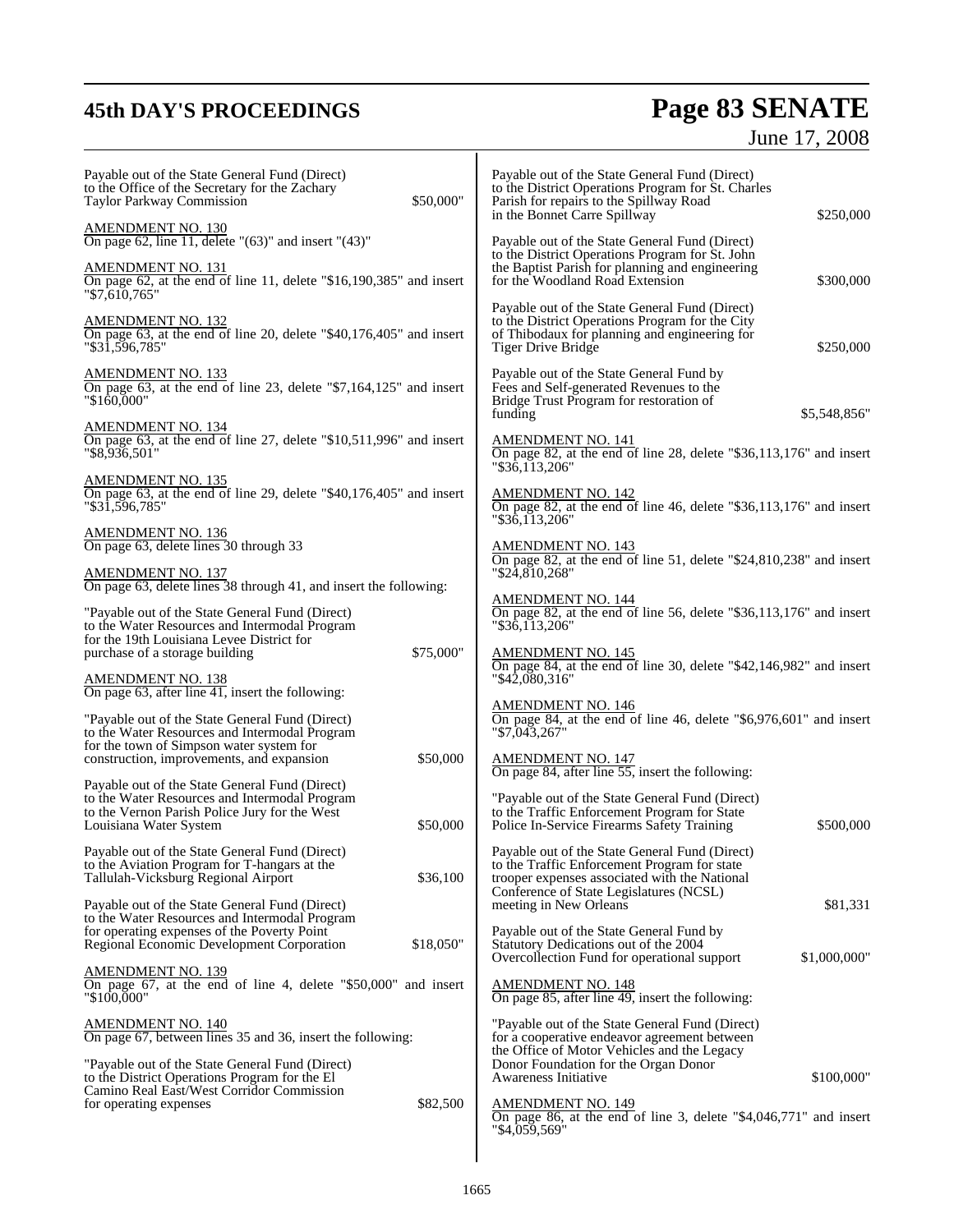# **Page 84 SENATE 45th DAY'S PROCEEDINGS**

| <b>AMENDMENT NO. 150</b><br>On page 86, at the end of line 32, delete " $$4,046,771$ " and insert<br>"\$4,059,569"                                                              | <b>AMENDMENT NO. 163</b><br>On page 91, line 7, delete " $(297)$ " and insert " $(315)$ "                                                                                                                                                                                                            |
|---------------------------------------------------------------------------------------------------------------------------------------------------------------------------------|------------------------------------------------------------------------------------------------------------------------------------------------------------------------------------------------------------------------------------------------------------------------------------------------------|
| <u>AMENDMENT NO. 151</u><br>On page 86, at the end of line 35, delete "\$4,046,771" and insert<br>"\$4,059,569"                                                                 | <b>AMENDMENT NO. 164</b><br>On page 91, at the end of line 7, delete " $$22,675,367"$ and insert<br>$"\$2\overline{3}.\overline{55}9.329"$                                                                                                                                                           |
| <b>AMENDMENT NO. 152</b><br>On page 86, at the end of line 36, delete "\$4,046,771" and insert<br>"\$4,059,569"                                                                 | <u>AMENDMENT NO. 165</u><br>On page 91, at the end of line 47, delete "\$169,079,922" and insert<br>"\$182,037,081"                                                                                                                                                                                  |
| <b>AMENDMENT NO. 153</b><br>On page 86, line 39, delete "(197)" and insert "(198)"                                                                                              | <b>AMENDMENT NO. 166</b><br>On page 91, at the end of line 49, delete " $$151,194,926"$ and insert<br>"\$164,152,085"                                                                                                                                                                                |
| <b>AMENDMENT NO. 154</b><br>On page 87, between lines 23 and 24, insert the following:                                                                                          | <b>AMENDMENT NO. 167</b><br>On page 91, at the end of line 56, delete "\$169,079,922" and insert<br>"\$182,037,081"                                                                                                                                                                                  |
| "Payable out of the State General Fund by<br>Statutory Dedications out of the Two<br>Percent Fire Insurance Fund to the<br>Fire Prevention Program for an                       | <b>AMENDMENT NO. 168</b><br>On page 92, between lines 7 and 8, insert the following:                                                                                                                                                                                                                 |
| increase in volunteer firefighter<br>\$235,996<br>insurance premiums                                                                                                            | "Payable out of the State General Fund (Direct)<br>to the Contract Services Program for the<br>Volunteers for Youth Justice truancy                                                                                                                                                                  |
| Payable out of the State General Fund (Direct)<br>for Caddo Fire District 4 for fire safety<br>\$35,000<br>equipment                                                            | \$20,000<br>program in Caddo Parish<br>Payable out of the State General Fund (Direct)                                                                                                                                                                                                                |
| Payable out of the State General Fund (Direct)<br>for Caddo Fire District 6 for fire safety<br>\$35,000<br>equipment                                                            | to the Contract Services Program for the<br>Missouri Youth Services Institute for staff<br>\$350,000<br>training                                                                                                                                                                                     |
| Payable out of the State General Fund (Direct)<br>for Frierson Desoto Fire District 9 for fire safety<br>\$100,000<br>equipment                                                 | Payable out of the State General Fund (Direct)<br>to the Contract Services Program for the<br>Volunteers for Youth Justice for juvenile<br>\$40,000<br>programs in Caddo Parish                                                                                                                      |
| Payable out of the State General Fund (Direct)<br>to the Fire Prevention Program for the town of<br>Stonewall for Fire District #3 for fire and safety<br>\$12,500<br>equipment | Payable out of the State General Fund (Direct)<br>to the Administration Program for distribution of a<br>pay increase for eligible certificated personnel and<br>the associated employer retirement contribution to<br>\$91,802                                                                      |
| Payable out of the State General Fund (Direct)<br>to the Fire Prevention Program for the Mansfield<br>Fire Department for purchase of equipment<br>\$12,500"                    | the institutions provided for within this Schedule<br>"Payable out of the State General Fund (Direct)<br>to the Contract Services Program for the                                                                                                                                                    |
| <b>AMENDMENT NO. 155</b><br>On page 89, line 17, delete " $(100)$ " and insert " $(101)$ "                                                                                      | Volunteers for Youth Justice for juvenile<br>\$5,000"<br>programs in Caddo Parish                                                                                                                                                                                                                    |
| AMENDMENT NO. 156<br>On page 89, at the end of line 17, delete "\$19,080,019" and insert<br>$"\$1\overline{9},\overline{4}2\overline{9},622"$                                   | <b>AMENDMENT NO. 169</b><br>On page 92, delete lines 15 and 16, and insert the following:<br>"In the event the department projects that expenditures in the Medical<br>Vendor Payments program may exceed the level appropriated in this Schedule, the department shall notify the Joint Legislative |
| <b>AMENDMENT NO. 157</b><br>On page 89, line 44, delete "(307)" and insert "(321)"                                                                                              | Committee on the Budget. The secretary shall, subject to the review<br>and approval of the Joint Legislative Committee on the Budget,<br>implement reductions in the Medicaid program as necessary to                                                                                                |
| <u>AMENDMENT NO. 158</u><br>On page 89, at the end of line 44, delete "\$21,985,940" and insert<br>$"\$2\overline{2},\overline{7}\overline{3}1,6\overline{2}4"$                 | control expenditures to the level appropriated in this Schedule.<br>Notwithstanding any law to the"                                                                                                                                                                                                  |
| AMENDMENT NO. 159<br>On page 90, line 16, delete "(333)" and insert "(396)"                                                                                                     | <b>AMENDMENT NO. 170</b><br>On page 94, at the end of line 41, delete "\$25,000" and insert<br>$"\$45,000"$                                                                                                                                                                                          |
| <b>AMENDMENT NO. 160</b><br>On page 90, at the end of line 16, delete " $$24,665,091"$ and insert<br>$"\$30,030,551"$                                                           | AMENDMENT NO. 171<br>On page 94, between lines 41 and 42, insert the following:                                                                                                                                                                                                                      |
| <b>AMENDMENT NO. 161</b><br>On page 90, line 42, delete " $(157)$ " and insert " $(207)$ "                                                                                      | "Payable out of the State General Fund (Direct)<br>to the Jefferson Parish Human Services<br>\$15,000<br>Authority for the Westbank ARC                                                                                                                                                              |
| AMENDMENT NO. 162<br>On page 90, at the end of line 42, delete "\$9,401,722" and insert<br>"\$15,014,172"                                                                       | Payable out of the State General Fund by<br>Interagency Transfers for acquisitions and<br>\$87,195<br>major repairs expenses                                                                                                                                                                         |
|                                                                                                                                                                                 |                                                                                                                                                                                                                                                                                                      |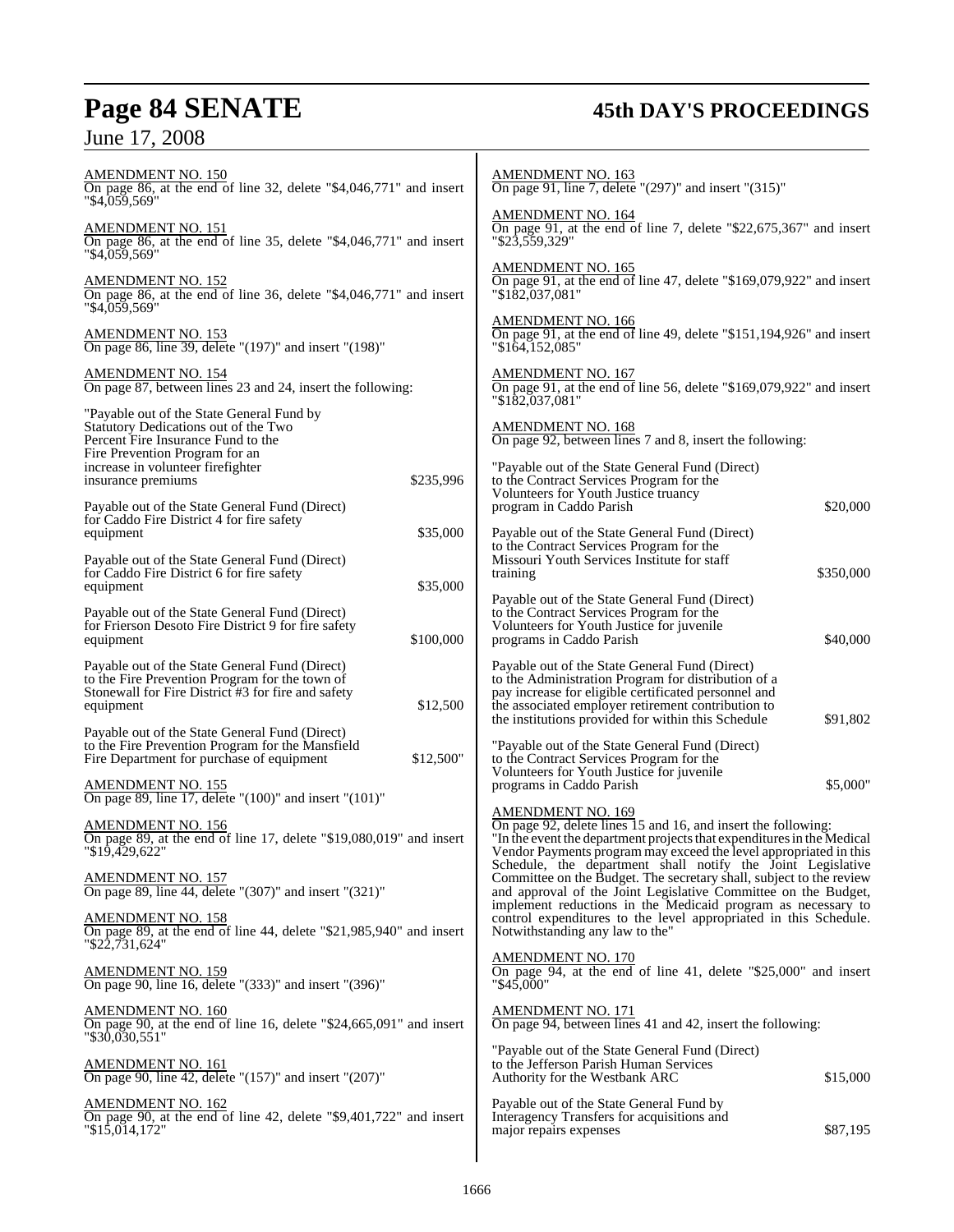# **45th DAY'S PROCEEDINGS Page 85 SENATE**

| Payable out of the State General Fund (Direct)<br>for the School Therapeutic Enhancement<br>Program                                                                                  | \$200,000"             | <b>EXPENDITURES:</b><br>Medical Vendor Administration<br>for the replacement of the Medicaid                                                                         |                            |
|--------------------------------------------------------------------------------------------------------------------------------------------------------------------------------------|------------------------|----------------------------------------------------------------------------------------------------------------------------------------------------------------------|----------------------------|
| <b>AMENDMENT NO. 172</b><br>On page 95, between lines 43 and 44, insert the following:                                                                                               |                        | Eligibility Determination System (MEDS)<br><b>TOTAL EXPENDITURES</b>                                                                                                 | \$5,468,310<br>\$5,468,310 |
| "Payable out of the State General Fund (Direct)<br>to the St. Tammany Association of Retarded<br>Citizens                                                                            | \$15,000"              | <b>MEANS OF FINANCE:</b><br>State General Fund by:<br><b>Interagency Transfers</b><br>Federal Funds                                                                  | \$2,734,155<br>\$2,734,155 |
| <u>AMENDMENT NO. 173</u><br>On page 96, at the end of line 56, delete "\$20,346,520" and insert<br>$"\$20,726,664"$                                                                  |                        | TOTAL MEANS OF FINANCING                                                                                                                                             | \$5,468,310                |
| <b>AMENDMENT NO. 174</b><br>On page 96, at the end of line 58, delete "\$12,222,615" and insert<br>"\$11,842,471"                                                                    |                        | <b>EXPENDITURES:</b><br>Medical Vendor Administration<br>for system changes to the fiscal<br>intermediary contract to achieve<br>additional cost efficiencies in the |                            |
| <b>AMENDMENT NO. 175</b><br>On page $96$ , after line $61$ , insert the following:                                                                                                   |                        | Medical Vendor Payments program                                                                                                                                      | \$2,000,00                 |
| "Payable out of the State General Fund (Direct)<br>to Options, Inc., for mental health services and                                                                                  |                        | TOTAL EXPENDITURES<br><b>MEANS OF FINANCE:</b>                                                                                                                       | \$2,000,000                |
| housing in Baton Rouge                                                                                                                                                               | \$10,000               | State General Fund (Direct)<br><b>Federal Funds</b>                                                                                                                  | \$1,000,000<br>\$1,000,000 |
| Payable out of the State General Fund (Direct)<br>for the provision of services by licensed<br>clinical social workers                                                               | \$150,000"             | TOTAL MEANS OF FINANCING                                                                                                                                             | \$2,000,000"               |
| <b>AMENDMENT NO. 176</b><br>On page 98, delete lines 51 through 54, and insert the following:                                                                                        |                        | <b>AMENDMENT NO. 178</b><br>On page 100, at the end of line 6, delete " $$4,614,664,955$ " and insert<br>"\$4,512,552,279"                                           |                            |
| "Payable out of the State General Fund by<br>Interagency Transfers for acquisitions                                                                                                  |                        | <b>AMENDMENT NO. 179</b><br>On page 100, at the end of line 18, delete "\$745,107,478" and insert<br>"\$742,339,619"                                                 |                            |
| and major repairs expenses                                                                                                                                                           | \$138,495              |                                                                                                                                                                      |                            |
| <b>ADDITIONAL FUNDING RELATED</b><br>TO HURRICANE DISASTER RECOVERY                                                                                                                  |                        | <b>AMENDMENT NO. 180</b><br>On page 101, at the end of line 1, delete " $$1,010,124,522"$ and insert                                                                 |                            |
| <b>EXPENDITURES:</b><br>Metropolitan Human Services District                                                                                                                         | \$5,090,358            | $"\$1,003,675,951"$<br><b>AMENDMENT NO. 181</b>                                                                                                                      |                            |
| TOTAL EXPENDITURES                                                                                                                                                                   | \$5,090,358            | On page 101, at the end of line 11, delete "\$6,675,940,830" and insert<br>"\$6,564,611,724"                                                                         |                            |
| <b>MEANS OF FINANCE:</b><br>State General Fund by:<br><b>Interagency Transfers</b>                                                                                                   | \$5,090,358            | <b>AMENDMENT NO. 182</b><br>On page 101, at the end of line 13, delete "\$1,531,648,130" and insert<br>" $$1,528,797,331"$                                           |                            |
| TOTAL MEANS OF FINANCING                                                                                                                                                             | \$5,090,358"           | <b>AMENDMENT NO. 183</b>                                                                                                                                             |                            |
| <b>AMENDMENT NO. 177</b><br>On page 99, between lines 55 and 56, insert the following:                                                                                               |                        | On page 101, at the end of line 16, delete "\$1,491,469" and insert<br>"\$11,491,469"                                                                                |                            |
| "Payable out of the State General Fund by<br>Interagency Transfers for the development                                                                                               |                        | <b>AMENDMENT NO. 184</b><br>On page 101, line 21, delete "FY06"                                                                                                      |                            |
| and implementation of a uniform provider<br>reporting system                                                                                                                         | \$500,000              | <b>AMENDMENT NO. 185</b><br>On page 101, at the end of line 21, delete "\$72,166,660" and insert                                                                     |                            |
| <b>EXPENDITURES:</b><br>Medical Vendor Administration<br>for a management team for the<br>Medicaid Management Information<br>System (MMIS) replacement project<br>TOTAL EXPENDITURES | \$560,000<br>\$560,000 | "\$62,166,660"<br><b>AMENDMENT NO. 186</b><br>On page 101, at the end of line 23, delete "\$20,317,427" and insert<br>"\$20,532,059"<br><b>AMENDMENT NO. 187</b>     |                            |
| <b>MEANS OF FINANCE:</b><br>State General Fund by:<br><b>Interagency Transfers</b>                                                                                                   | \$280,000              | On page 101, at the end of line 28, delete " $$46,723,055$ " and insert<br>"17,723,055"<br>AMENDMENT NO. 188                                                         |                            |
| Federal Funds<br>TOTAL MEANS OF FINANCING                                                                                                                                            | \$280,000<br>\$560,000 | On page 101, at the end of line 29, delete "\$4,810,951,638" and insert<br>"\$4,731,258,699"                                                                         |                            |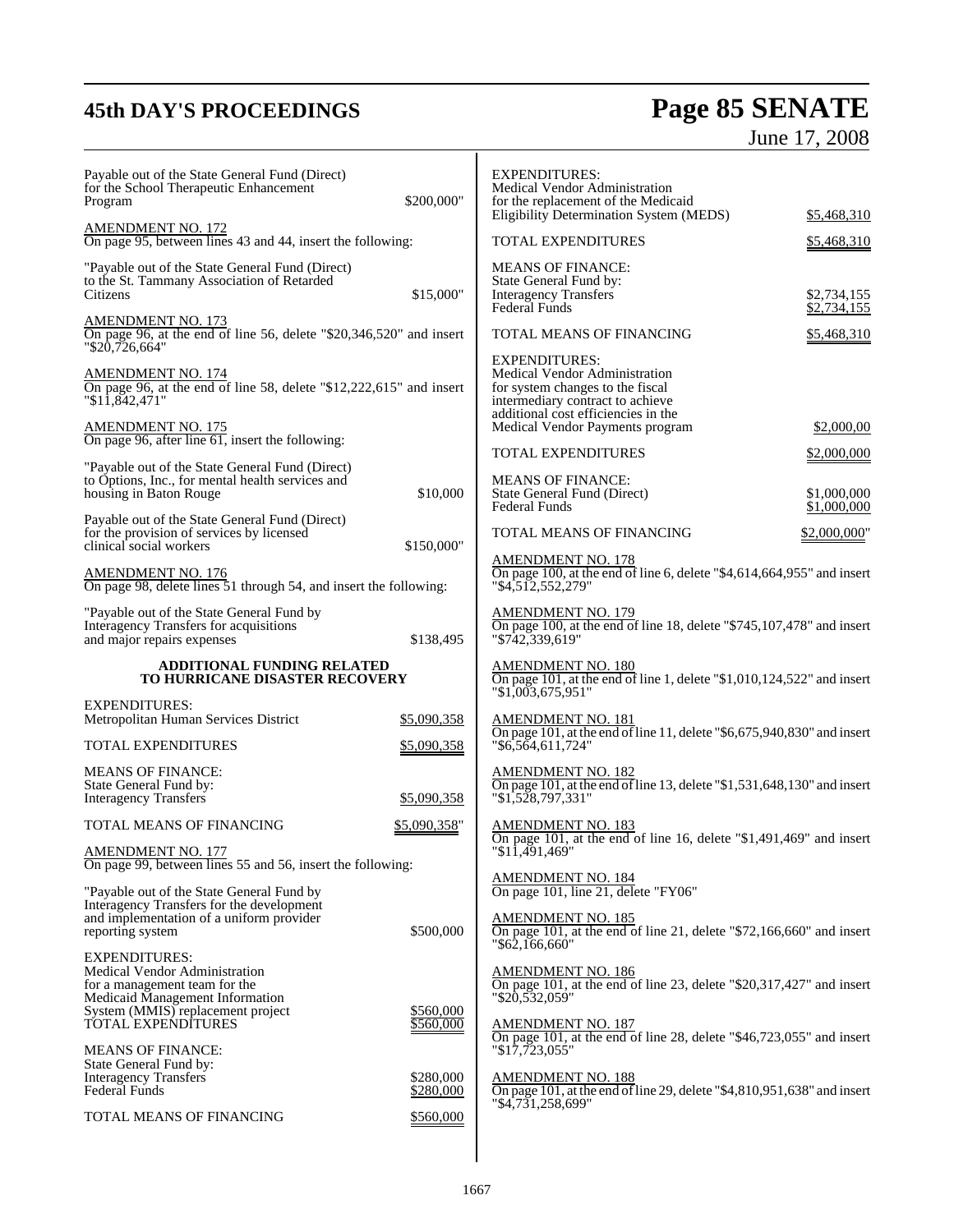## June 17, 2008

## AMENDMENT NO. 189

On page 101, at the end of line 30, delete "\$6,675,940,830" and insert "\$6,564,611,724"

## AMENDMENT NO. 190

On page 101, between lines 30 and 31, insert the following:

"Provided, however, that the Department of Health and Hospitals may, to control expenditures to the level appropriated herein for the Medical Vendor Payments program, negotiate supplemental rebates for the Medicaid pharmacy program in conjunction with the preferred drug list. In these negotiations, the preferred drug list may be adjusted to limit brand name drug products in each therapeutic category. Provided, further, that the Department of Health and Hospitals may redefine the reimbursement methodology for multiple source drugs in establishing the state maximum allowable cost (MAC) in order to control expendituresto the level appropriated in this schedule for the Medical Vendor Payments program. Prior to implementing any alterations to the Medicaid pharmacy program as described herein to control expenditures in the Medical Vendor Payments program, the department shall first submit to the Joint Legislative Committee on the Budget a detailed plan for its review and approval."

### AMENDMENT NO. 191

On page 101, delete lines 31 and 32, and insert the following: "Provided, however, that the Department of Health and Hospitals shall, subject to the review and approval of the Joint Legislative Committee on the Budget, develop cost containment strategies to control the escalating costs of the"

## AMENDMENT NO. 192

On page 101, line 36, delete "FederallyQualified HealthCenters and"

## AMENDMENT NO. 193

On page 102, between lines 36 and 37, insert the following: "Provided, further, any funding not distributed pursuant to the methodology for non-rural community hospitals Uncompensated Care Costs established herein shall be reallocated to hospitals meeting the following criteria: (1) a qualifying acute care hospital that is classified as a major teaching hospital and is contractually affiliated with a university located within the state of Louisiana that is recognized by the Centers for Disease Control and Prevention and the Health Resource and Services Administration, Maternal and Child Health Bureau as maintaining a Comprehensive Hemophilia Center; or (2) a qualifying acute care hospital that is classified as a major teaching hospital operating a comprehensive Burn Unit consisting of dedicated pediatric and adult beds solely for the provision of Burn related services, including the provision of Intensive Care services, and is classified as a special reimbursement category by the Department of Health and Hospitals. Qualifying hospitals shall submit program cost information as required by the Department of Health and Hospitals."

### AMENDMENT NO. 194

On page 103, between lines 28 and 29, insert the following: "Provided, however, that the department shall submit quarterly reports to the Joint Legislative Committee on the Budget on the effects of increases in the reimbursement rates for EPSDT dental services on the access to and provision of pediatric dental services."

### <u>AMENDMENT NO. 195</u>

On page 103, delete lines 34 through 43, and insert the following:

| "EXPENDITURES:<br>Payments to Private Providers Program for<br>an increase in the reimbursement rates for<br>rotor wing ambulance services | \$851,474              |
|--------------------------------------------------------------------------------------------------------------------------------------------|------------------------|
| <b>TOTAL EXPENDITURES</b>                                                                                                                  | \$851,474              |
| <b>MEANS OF FINANCE:</b><br>State General Fund (Direct)<br><b>Federal Funds</b>                                                            | \$241,819<br>\$609,655 |

## **Page 86 SENATE 45th DAY'S PROCEEDINGS**

## TOTAL MEANS OF FINANCING  $\frac{8851,474}{8951}$

| <b>EXPENDITURES:</b><br>Payments to Private Providers Program<br>for the equalization of the reimbursement<br>rates for the provision of skilled home nurse<br>services in the New Opportunities Waiver<br>(NOW) Program with the reimbursement<br>rates for skilled home nurse services under<br>state plan extended home health services<br>\$1,618,018<br>TOTAL EXPENDITURES<br><u>\$1,618,018</u><br><b>MEANS OF FINANCE:</b><br>State General Fund (Direct)<br>\$642,000<br>Federal Funds<br>\$976,018<br>TOTAL MEANS OF FINANCING<br><u>\$1,618,018</u><br><b>EXPENDITURES:</b><br>Payments to Private Providers Program<br>\$123,705,089<br>TOTAL EXPENDITURES<br><u>\$123,705,089</u><br><b>MEANS OF FINANCE:</b><br><b>State General</b><br>Fund (Direct)<br>\$35,132,245<br><b>Federal Funds</b><br>\$88,572,844<br>TOTAL MEANS<br>OF FINANCING<br><u>\$123,705,089</u><br>EXPENDITURES:<br>Payments to Private Providers Program for<br>an increase in the Medicaid reimbursement rates<br>for services provided under the Early Steps Program<br>\$1,121,616<br>TOTAL EXPENDITURES<br><u>\$1,121,616</u><br><b>MEANS OF FINANCE:</b><br><b>State General</b><br>Fund (Direct)<br>\$318,539<br><b>Federal Funds</b><br>\$803,077<br>TOTAL MEANS OF FINANCING<br>\$1,121,616<br>Payable out of the State General Fund (Direct)<br>to the Uncompensated Care Costs Program for the<br>state-funded reimbursement of the costs of<br>providers of emergency medical rotor wing<br>transportation services for the transportation by<br>rotor wing ambulance of critically ill uninsured<br>\$500,000<br>patients<br><b>EXPENDITURES:</b><br>Payments to Private<br>Providers Program<br>\$10,563,380<br>TOTAL EXPENDITURES<br><u>\$10,563,380</u><br><b>MEANS OF FINANCE:</b><br>State General Fund (Direct)<br>\$3,000,000<br><b>Federal Funds</b><br>\$7,563,380<br>TOTAL MEANS OF FINANCING<br>\$10,563,380<br><b>EXPENDITURES:</b><br>Payments to Public Providers Program<br>for additional developmentalist<br>positions at the Louisiana Special | TUTAL MEANS UF FINANCING | <u>5051,474</u> |
|-----------------------------------------------------------------------------------------------------------------------------------------------------------------------------------------------------------------------------------------------------------------------------------------------------------------------------------------------------------------------------------------------------------------------------------------------------------------------------------------------------------------------------------------------------------------------------------------------------------------------------------------------------------------------------------------------------------------------------------------------------------------------------------------------------------------------------------------------------------------------------------------------------------------------------------------------------------------------------------------------------------------------------------------------------------------------------------------------------------------------------------------------------------------------------------------------------------------------------------------------------------------------------------------------------------------------------------------------------------------------------------------------------------------------------------------------------------------------------------------------------------------------------------------------------------------------------------------------------------------------------------------------------------------------------------------------------------------------------------------------------------------------------------------------------------------------------------------------------------------------------------------------------------------------------------------------------------------------------------------------------------------------------------------------------------------|--------------------------|-----------------|
|                                                                                                                                                                                                                                                                                                                                                                                                                                                                                                                                                                                                                                                                                                                                                                                                                                                                                                                                                                                                                                                                                                                                                                                                                                                                                                                                                                                                                                                                                                                                                                                                                                                                                                                                                                                                                                                                                                                                                                                                                                                                 |                          |                 |
|                                                                                                                                                                                                                                                                                                                                                                                                                                                                                                                                                                                                                                                                                                                                                                                                                                                                                                                                                                                                                                                                                                                                                                                                                                                                                                                                                                                                                                                                                                                                                                                                                                                                                                                                                                                                                                                                                                                                                                                                                                                                 |                          |                 |
|                                                                                                                                                                                                                                                                                                                                                                                                                                                                                                                                                                                                                                                                                                                                                                                                                                                                                                                                                                                                                                                                                                                                                                                                                                                                                                                                                                                                                                                                                                                                                                                                                                                                                                                                                                                                                                                                                                                                                                                                                                                                 |                          |                 |
|                                                                                                                                                                                                                                                                                                                                                                                                                                                                                                                                                                                                                                                                                                                                                                                                                                                                                                                                                                                                                                                                                                                                                                                                                                                                                                                                                                                                                                                                                                                                                                                                                                                                                                                                                                                                                                                                                                                                                                                                                                                                 |                          |                 |
|                                                                                                                                                                                                                                                                                                                                                                                                                                                                                                                                                                                                                                                                                                                                                                                                                                                                                                                                                                                                                                                                                                                                                                                                                                                                                                                                                                                                                                                                                                                                                                                                                                                                                                                                                                                                                                                                                                                                                                                                                                                                 |                          |                 |
|                                                                                                                                                                                                                                                                                                                                                                                                                                                                                                                                                                                                                                                                                                                                                                                                                                                                                                                                                                                                                                                                                                                                                                                                                                                                                                                                                                                                                                                                                                                                                                                                                                                                                                                                                                                                                                                                                                                                                                                                                                                                 |                          |                 |
|                                                                                                                                                                                                                                                                                                                                                                                                                                                                                                                                                                                                                                                                                                                                                                                                                                                                                                                                                                                                                                                                                                                                                                                                                                                                                                                                                                                                                                                                                                                                                                                                                                                                                                                                                                                                                                                                                                                                                                                                                                                                 |                          |                 |
|                                                                                                                                                                                                                                                                                                                                                                                                                                                                                                                                                                                                                                                                                                                                                                                                                                                                                                                                                                                                                                                                                                                                                                                                                                                                                                                                                                                                                                                                                                                                                                                                                                                                                                                                                                                                                                                                                                                                                                                                                                                                 |                          |                 |
|                                                                                                                                                                                                                                                                                                                                                                                                                                                                                                                                                                                                                                                                                                                                                                                                                                                                                                                                                                                                                                                                                                                                                                                                                                                                                                                                                                                                                                                                                                                                                                                                                                                                                                                                                                                                                                                                                                                                                                                                                                                                 |                          |                 |
|                                                                                                                                                                                                                                                                                                                                                                                                                                                                                                                                                                                                                                                                                                                                                                                                                                                                                                                                                                                                                                                                                                                                                                                                                                                                                                                                                                                                                                                                                                                                                                                                                                                                                                                                                                                                                                                                                                                                                                                                                                                                 |                          |                 |
|                                                                                                                                                                                                                                                                                                                                                                                                                                                                                                                                                                                                                                                                                                                                                                                                                                                                                                                                                                                                                                                                                                                                                                                                                                                                                                                                                                                                                                                                                                                                                                                                                                                                                                                                                                                                                                                                                                                                                                                                                                                                 |                          |                 |
|                                                                                                                                                                                                                                                                                                                                                                                                                                                                                                                                                                                                                                                                                                                                                                                                                                                                                                                                                                                                                                                                                                                                                                                                                                                                                                                                                                                                                                                                                                                                                                                                                                                                                                                                                                                                                                                                                                                                                                                                                                                                 |                          |                 |
|                                                                                                                                                                                                                                                                                                                                                                                                                                                                                                                                                                                                                                                                                                                                                                                                                                                                                                                                                                                                                                                                                                                                                                                                                                                                                                                                                                                                                                                                                                                                                                                                                                                                                                                                                                                                                                                                                                                                                                                                                                                                 |                          |                 |
|                                                                                                                                                                                                                                                                                                                                                                                                                                                                                                                                                                                                                                                                                                                                                                                                                                                                                                                                                                                                                                                                                                                                                                                                                                                                                                                                                                                                                                                                                                                                                                                                                                                                                                                                                                                                                                                                                                                                                                                                                                                                 |                          |                 |
|                                                                                                                                                                                                                                                                                                                                                                                                                                                                                                                                                                                                                                                                                                                                                                                                                                                                                                                                                                                                                                                                                                                                                                                                                                                                                                                                                                                                                                                                                                                                                                                                                                                                                                                                                                                                                                                                                                                                                                                                                                                                 |                          |                 |
|                                                                                                                                                                                                                                                                                                                                                                                                                                                                                                                                                                                                                                                                                                                                                                                                                                                                                                                                                                                                                                                                                                                                                                                                                                                                                                                                                                                                                                                                                                                                                                                                                                                                                                                                                                                                                                                                                                                                                                                                                                                                 |                          |                 |
|                                                                                                                                                                                                                                                                                                                                                                                                                                                                                                                                                                                                                                                                                                                                                                                                                                                                                                                                                                                                                                                                                                                                                                                                                                                                                                                                                                                                                                                                                                                                                                                                                                                                                                                                                                                                                                                                                                                                                                                                                                                                 |                          |                 |
|                                                                                                                                                                                                                                                                                                                                                                                                                                                                                                                                                                                                                                                                                                                                                                                                                                                                                                                                                                                                                                                                                                                                                                                                                                                                                                                                                                                                                                                                                                                                                                                                                                                                                                                                                                                                                                                                                                                                                                                                                                                                 | <b>Education Center</b>  | \$175,000       |
| TOTAL EXPENDITURES<br>\$175,000                                                                                                                                                                                                                                                                                                                                                                                                                                                                                                                                                                                                                                                                                                                                                                                                                                                                                                                                                                                                                                                                                                                                                                                                                                                                                                                                                                                                                                                                                                                                                                                                                                                                                                                                                                                                                                                                                                                                                                                                                                 |                          |                 |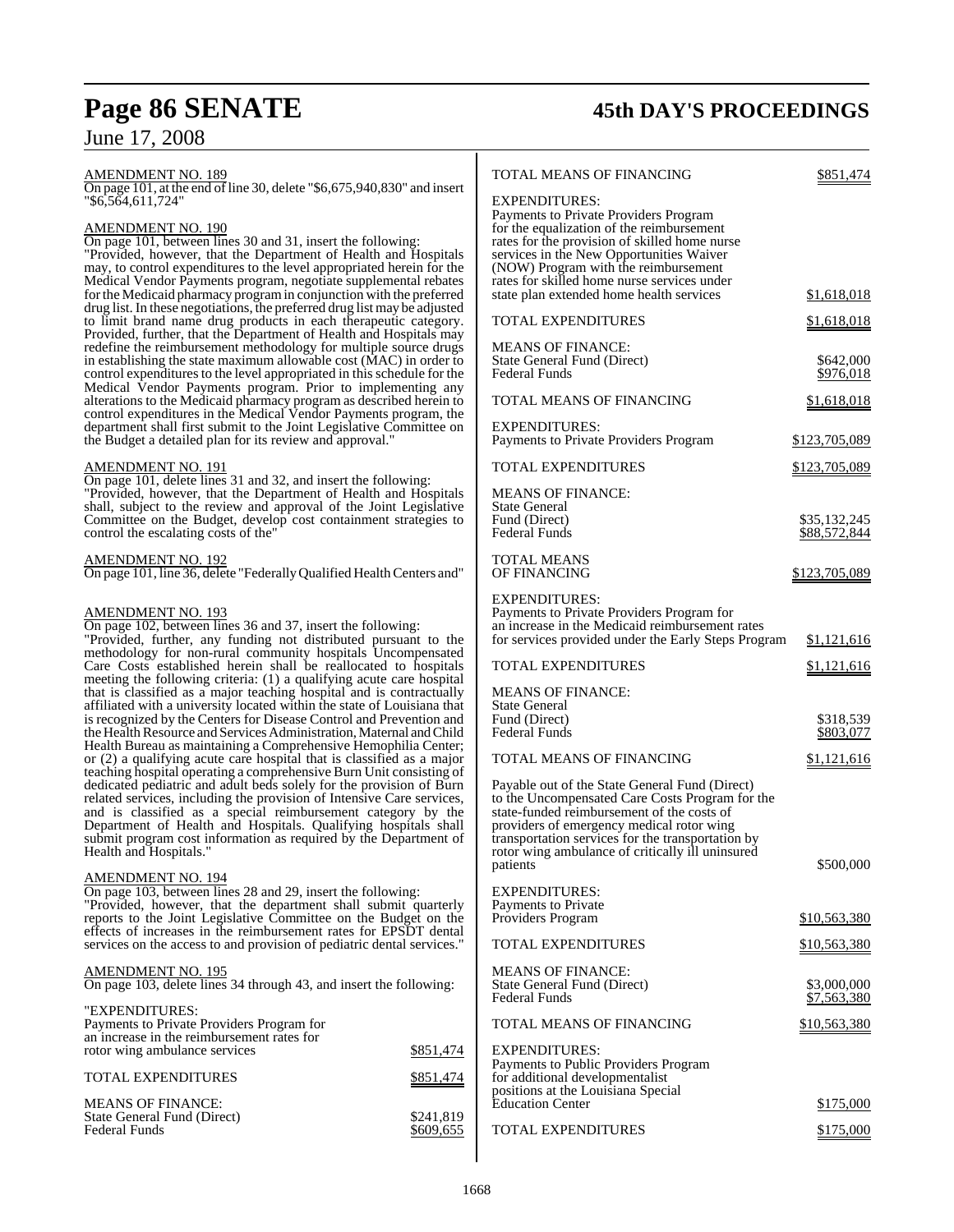# **45th DAY'S PROCEEDINGS Page 87 SENATE** June 17, 2008

| <b>MEANS OF FINANCE:</b><br>State General Fund (Direct)<br><b>Federal Funds</b>                                                                                                  | \$49,700<br>\$125,300 | and Finance Program for acquisitions and major<br>repair expenses                                                                                                                                    | \$152,396   |
|----------------------------------------------------------------------------------------------------------------------------------------------------------------------------------|-----------------------|------------------------------------------------------------------------------------------------------------------------------------------------------------------------------------------------------|-------------|
| TOTAL MEANS OF FINANCING                                                                                                                                                         | \$175,000"            | Payable out of the State General Fund (Direct)<br>to the Grants Program for the National Kidney                                                                                                      |             |
| <b>AMENDMENT NO. 196</b><br>On page 104, line 3, delete "Payments to Private Providers Program"<br>and insert "Recovery Funds Program"                                           |                       | Foundation of Louisiana for kidney testing and<br>screening<br>Payable out of the State General Fund (Direct)                                                                                        | \$50,000    |
| <b>AMENDMENT NO. 197</b><br>On page 104, at the end of line 3, delete " $$27,018,500$ " and insert<br>"\$47,333,876"                                                             |                       | to the Grants Program for the Calcasieu<br><b>Community Clinic</b><br>Payable out of the State General Fund (Direct)                                                                                 | \$25,000    |
| <b>AMENDMENT NO. 198</b><br>On page 104, at the end of line 4, delete " $$27,018,500$ " and insert<br>"\$47,333,876"                                                             |                       | to the Management and Finance Program for an<br>increase in Personal Services for gubernatorial<br>appointees                                                                                        | \$1,802"    |
| AMENDMENT NO. 199<br>On page 104, at the end of line 6, delete "\$27,018,500" and insert<br>"\$47,333,876"                                                                       |                       | <b>AMENDMENT NO. 202</b><br>On page 106, at the end of line 48, delete " $$15,453,212"$ and insert<br>"\$16,111,342"                                                                                 |             |
| <b>AMENDMENT NO. 200</b><br>On page 104, at the end of line 7, delete " $$27,018,500$ " and insert                                                                               |                       | <b>AMENDMENT NO. 203</b><br>On page 106, at the end of line 50, delete "\$23,641,889" and insert<br>"\$22,983,759"                                                                                   |             |
| "\$47,333,876"<br><b>AMENDMENT NO. 201</b>                                                                                                                                       |                       | <b>AMENDMENT NO. 204</b><br>On page 108, line 50, delete "(388)" and insert "(387)"                                                                                                                  |             |
| On page 105, between lines 27 and 28, insert the following:                                                                                                                      |                       | <b>AMENDMENT NO. 205</b>                                                                                                                                                                             |             |
| "Payable out of the State General Fund (Direct)<br>for the David Raines Community Health Center                                                                                  | \$250,000             | On page 108, at the end of line 50, delete "\$33,109,362" and insert<br>"\$33.090.165"                                                                                                               |             |
| Payable out of the State General Fund (Direct)<br>for the North Caddo Medical Center for the<br>School Outreach Program                                                          | \$50,000              | <b>AMENDMENT NO. 206</b><br>On page 109, at the end of line 25, delete "\$320,395,813" and insert<br>"\$320,376,616"                                                                                 |             |
| Payable out of the State General Fund (Direct)<br>to the Management and Finance Program -<br>Office of Rural Health for support of the                                           |                       | <b>AMENDMENT NO. 207</b><br>On page 109, at the end of line 27, delete " $$60,263,764"$ and insert<br>"\$60,248,214"                                                                                 |             |
| Family Practice Residency Program serving<br>the Lake Charles community that is operated<br>by the Louisiana State University Health<br>Sciences Center - New Orleans and Tulane | \$250,000             | <b>AMENDMENT NO. 208</b><br>On page 109, at the end of line 29, delete "\$28,526,138" and insert<br>$"\$2\overline{8},5\overline{25},178"$                                                           |             |
| University Health Sciences Center<br>Payable out of the State General Fund (Direct)<br>to the Grants Program for the Calcasieu                                                   |                       | <b>AMENDMENT NO. 209</b><br>On page 109, at the end of line 37, delete "\$197,926,402" and insert<br>"\$197,923,715"                                                                                 |             |
| <b>Community Clinic</b><br>Payable out of the State General Fund (Direct)<br>to the Grants Program for the Lafayette                                                             | \$25,000              | <b>AMENDMENT NO. 210</b><br>On page 109, at the end of line 38, delete "\$320,395,813" and insert<br>"\$320,376,616"                                                                                 |             |
| Community Health Care Clinic<br>Payable out of the State General Fund (Direct)                                                                                                   | \$50,000              | <b>AMENDMENT NO. 211</b><br>On page 109, delete lines 39 through 44, and insert the following:                                                                                                       |             |
| to the Grants Program for ALS Association<br>Louisiana Chapter                                                                                                                   | \$150,000             | "Payable out of the State General Fund (Direct)                                                                                                                                                      |             |
| Payable out of the State General Fund (Direct)<br>to the Grants Program for the Louisiana group                                                                                  |                       | to the Personal Health Services Program for The<br>Women's Center of Lafayette                                                                                                                       | \$100,000   |
| of the United Mitochondrial Disease Foundation<br>to sponsor the attendance of families and/or<br>physicians to the<br>annual symposium                                          | \$15,000              | Payable out of the State General Fund (Direct)<br>to the Personal Health Services Program for the<br>expansion statewide of the Nurse Family<br>Partnership Program, including twelve (12) positions | \$1,000,000 |
| Payable out of the State General Fund (Direct)                                                                                                                                   |                       | Payable out of the State General Fund (Direct)                                                                                                                                                       |             |
| to the Grants Program for the St. Charles<br>Community Health Center, Inc. for equipment                                                                                         | \$250,000             | to the Personal Health Services Program for<br>Sickle Cell Anemia Center of Northern Louisiana                                                                                                       | \$50,000    |
| Payable out of the State General Fund (Direct)<br>to the Grants Program for the town of Chatham<br>Rural Health Clinic                                                           | \$50,000              | Payable out of the State General Fund by<br>Interagency Transfers for acquisitions and<br>major repair expenses                                                                                      | \$2,276,004 |
| Payable out of the State General Fund by<br>Interagency Transfers to the Management                                                                                              |                       | Payable out of the State General Fund (Direct)<br>for cabinet appointee salary increases                                                                                                             | \$60,291    |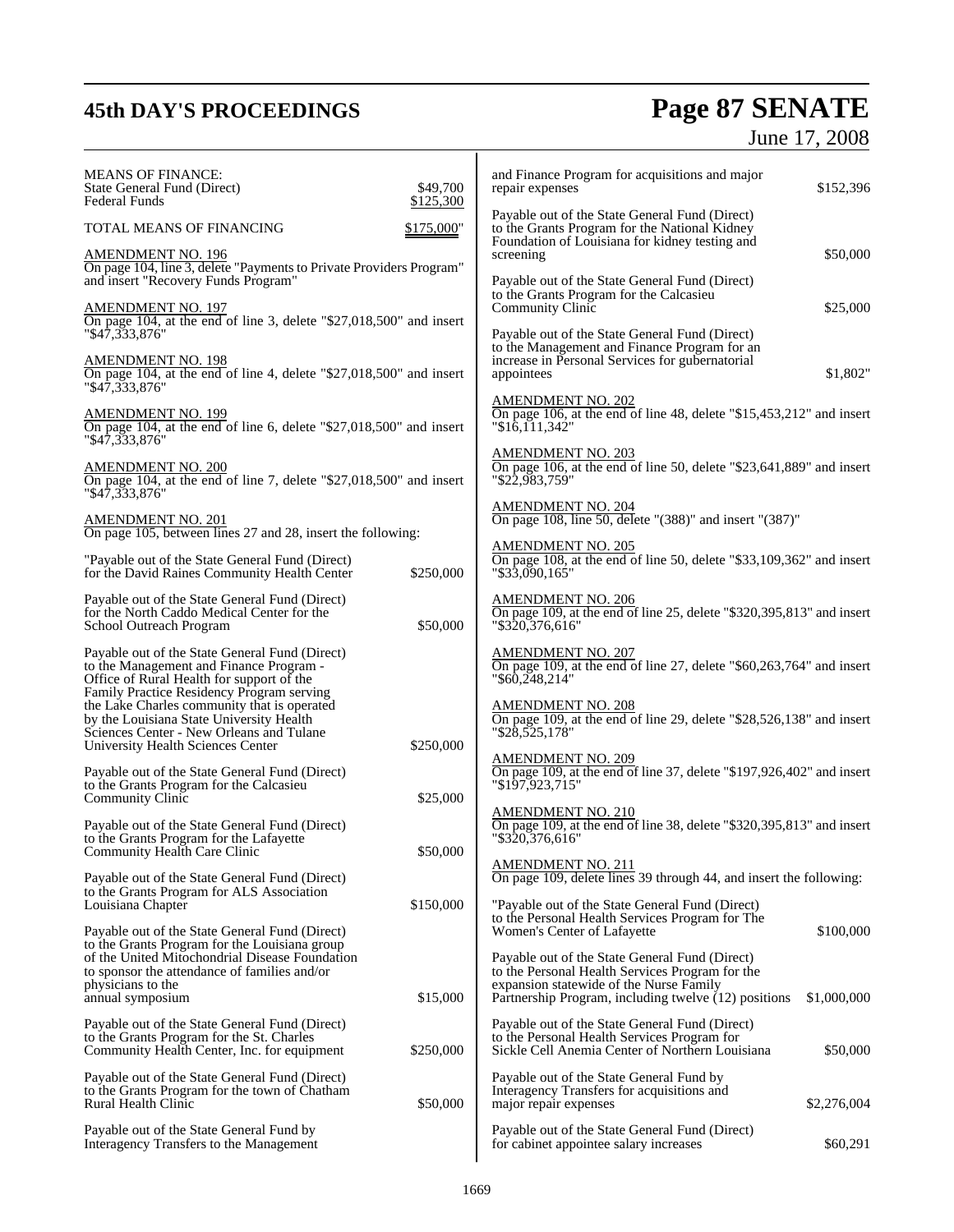# **Page 88 SENATE 45th DAY'S PROCEEDINGS**

| Payable out of the State General Fund (Direct)<br>to the Personal Health Services Program for<br>school-based health centers for operating<br>expenses                                                            | \$325,000"            | <b>AMENDMENT NO. 222</b><br>On page 119, at the end of line 11, delete "\$294,261,392" and insert<br>"\$294,189,723"<br><b>AMENDMENT NO. 223</b>                                                                                                                                           |
|-------------------------------------------------------------------------------------------------------------------------------------------------------------------------------------------------------------------|-----------------------|--------------------------------------------------------------------------------------------------------------------------------------------------------------------------------------------------------------------------------------------------------------------------------------------|
| $\frac{\text{AMENDMENT NO. 212}}{\text{On page 110, delete lines 50 through 52, and insert the following:}$                                                                                                       |                       | On page 119, at the end of line 15, delete "\$234,206,032" and insert<br>"\$234,134,363"                                                                                                                                                                                                   |
| "establish a civil commitment program for sex<br>offenders                                                                                                                                                        | \$300,000             | <b>AMENDMENT NO. 224</b><br>On page 119, at the end of line 21, delete "\$294,261,392" and insert<br>"\$294,189,723"                                                                                                                                                                       |
| <b>ADDITIONAL FUNDING RELATED</b><br><b>TO HURRICANE DISASTER RECOVERY</b>                                                                                                                                        |                       | <b>AMENDMENT NO. 225</b><br>On page 119, at the end of line 25, delete "\$150,000" and insert                                                                                                                                                                                              |
| <b>EXPENDITURES:</b><br>Office of Mental Health (State Office)                                                                                                                                                    | \$13,113,867          | "\$100,000"                                                                                                                                                                                                                                                                                |
| TOTAL EXPENDITURES                                                                                                                                                                                                | \$13,113,867          | $\frac{\text{AMENDMENT NO. 226}}{\text{On page 119, between lines 32 and 33, insert the following:}}$                                                                                                                                                                                      |
| <b>MEANS OF FINANCE:</b><br><b>Federal Funds</b>                                                                                                                                                                  | \$13,113,867          | "Payable out of the State General Fund (Direct)<br>for ARC of Caddo-Bossier<br>\$100,000                                                                                                                                                                                                   |
| TOTAL MEANS OF FINANCING                                                                                                                                                                                          | <u>\$13,113,867</u> " | Payable out of the State General Fund (Direct)                                                                                                                                                                                                                                             |
| <b>AMENDMENT NO. 213</b><br>On page 111, after line 60, insert the following:                                                                                                                                     |                       | to the Northeast Supports and Services Center<br>for the Bertha Nelson Day Care Center<br>\$50,000                                                                                                                                                                                         |
| "Payable out of the State General Fund (Direct)<br>to the Administration and Support Program for<br>Caddo Parish Juvenile Court for the Juvenile<br><b>Mental Health Court</b>                                    | \$40,000              | Payable out of the State General Fund (Direct)<br>to the Community-Based Program for the<br>Beauregard Association for Retarded Citizens<br>\$75,000<br>(ARC)                                                                                                                              |
| Payable out of the State General Fund by<br>Interagency Transfers for acquisitions and<br>major repair expenses                                                                                                   | \$342,640"            | Payable out of the State General Fund by<br>Interagency Transfers for acquisitions and<br>\$33,979<br>major repair expenses                                                                                                                                                                |
| <b>AMENDMENT NO. 214</b><br>On page 113, between lines 7 and 8, insert the following:                                                                                                                             |                       | Payable out of the State General Fund (Direct)<br>to the Community-Based Program for an<br>increase in the reimbursement rates for the<br>\$318,539<br>Early Steps Program                                                                                                                 |
| "Payable out of the State General Fund by<br>Interagency Transfers to the Client Services<br>Program for the provision of intensive support<br>services to clients to maintain recovery and<br>prevent recidivism | \$400,000"            | Notwithstanding the provisions of R.S. $39:73(C)(1)$ , no budget<br>authority may be transferred from any supports and services center<br>program unit to the administration or community-based program unit<br>without the approval of the Joint Legislative Committee on the<br>Budget." |
| <b>AMENDMENT NO. 215</b><br>On page 114, between lines 24 and 25, insert the following:                                                                                                                           |                       | <b>AMENDMENT NO. 227</b><br>On page 121, at the end of line 9, delete "\$48,773,474" and insert                                                                                                                                                                                            |
| "Payable out of the State General Fund by<br>Interagency Transfers for acquisitions and                                                                                                                           |                       | $"\$4\overline{\$}\xspace$ ,637,545"                                                                                                                                                                                                                                                       |
| major repair expenses<br><b>AMENDMENT NO. 216</b>                                                                                                                                                                 | \$321,250"            | <b>AMENDMENT NO. 228</b><br>On page 121, at the end of line 15, delete "\$3,385,705" and insert<br>$"$ \$3,521,634"                                                                                                                                                                        |
| On page 114, at the end of line 27, delete "\$585,000" and insert<br>$"\$1,\overline{342},695"$                                                                                                                   |                       | <b>AMENDMENT NO. 229</b><br>On page 121, between lines 29 and 30, insert the following:                                                                                                                                                                                                    |
| <b>AMENDMENT NO. 217</b><br>On page 114, at the end of line 28, delete "\$585,000" and insert<br>$"\$1,342,695"$                                                                                                  |                       | "Payable out of the State General Fund by<br>Statutory Dedications out of the Compulsive                                                                                                                                                                                                   |
| <b>AMENDMENT NO. 218</b><br>On page 114, at the end of line 31, delete "\$585,000" and insert<br>$"\$1,342,695"$                                                                                                  |                       | and Problem Gaming Fund to the Prevention<br>and Treatment Program for Louisiana<br>\$100,000"<br>Association on Compulsive Gambling                                                                                                                                                       |
| <b>AMENDMENT NO. 219</b><br>On page 114, at the end of line 32, delete "\$585,000" and insert                                                                                                                     |                       | <b>AMENDMENT NO. 230</b><br>On page 122, line 3, delete "(292)" and insert "(302)"                                                                                                                                                                                                         |
| $"\$1,342,695"$<br><b>AMENDMENT NO. 220</b>                                                                                                                                                                       |                       | <b>AMENDMENT NO. 231</b><br>On page 122, at the end of line 3, delete "\$89,939,612" and insert<br>"\$90,191,040"                                                                                                                                                                          |
| On page 115, line 26, delete "(285)" and insert "(283)"<br><u>AMENDMENT NO. 221</u><br>On page 115, at the end of line 26, delete " $$21,083,915$ " and insert<br>$"\$2\overline{1,0}12,246"$                     |                       | <b>AMENDMENT NO. 232</b><br>On page 122, at the end of line 29, delete "\$89,939,612" and insert<br>"\$90,191,040"                                                                                                                                                                         |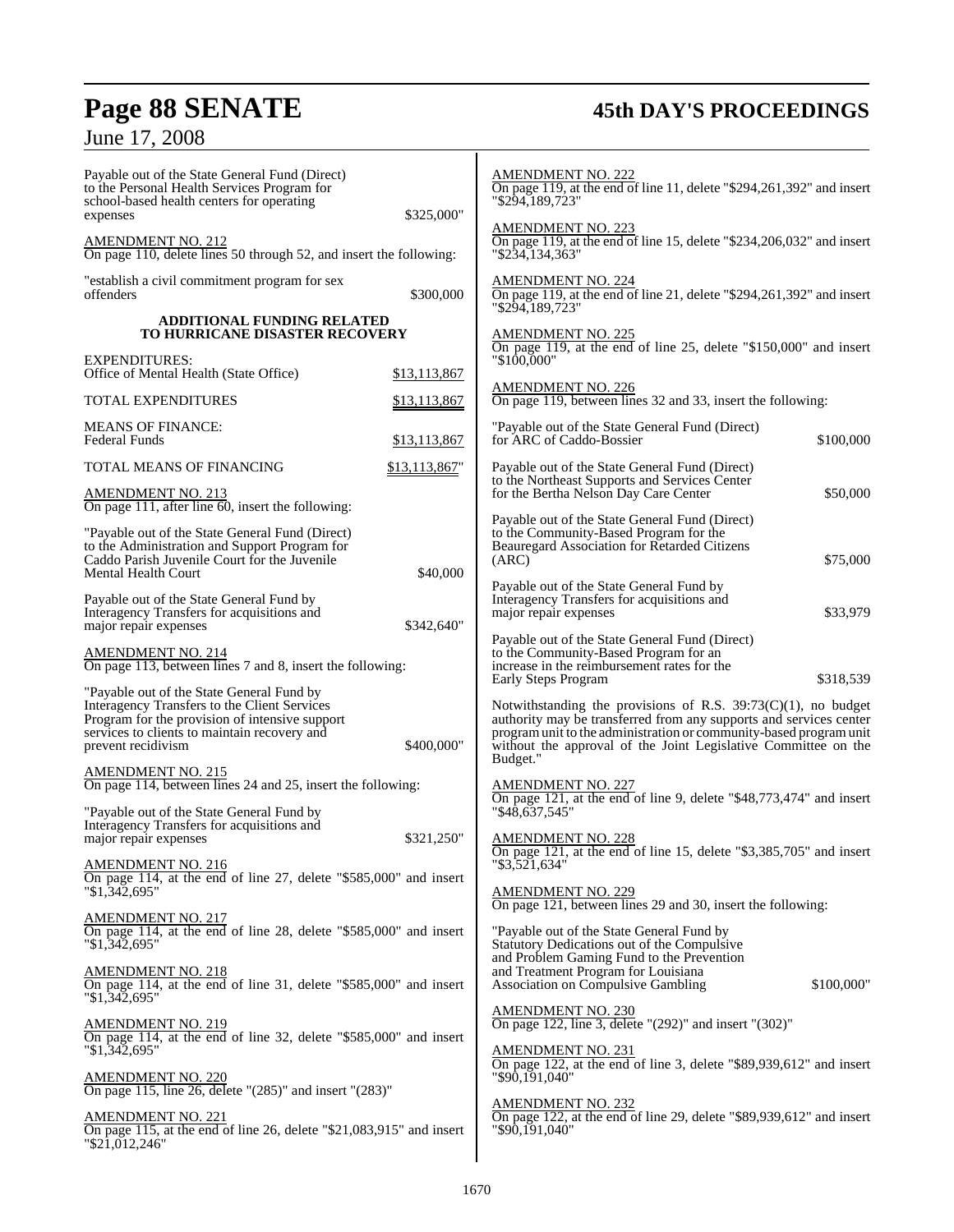# **45th DAY'S PROCEEDINGS Page 89 SENATE** June 17, 2008

| <b>AMENDMENT NO. 233</b><br>On page 122, at the end of line 33, delete "\$81,798,297" and insert<br>"\$82.049.725"                                                                                                                                                                                                                            | <b>AMENDMENT NO. 250</b><br>On page 129, at the end of line 47, delete "\$25,000" and insert<br>$"\$7\overline{5.000"$                                                                                                                        |
|-----------------------------------------------------------------------------------------------------------------------------------------------------------------------------------------------------------------------------------------------------------------------------------------------------------------------------------------------|-----------------------------------------------------------------------------------------------------------------------------------------------------------------------------------------------------------------------------------------------|
| <b>AMENDMENT NO. 234</b><br>On page 122, at the end of line 35, delete "\$89,939,612" and insert<br>"\$90,191,040"                                                                                                                                                                                                                            | <b>AMENDMENT NO. 251</b><br>On page 129, after line 54, insert the following:                                                                                                                                                                 |
| <b>AMENDMENT NO. 235</b><br>On page 123, delete line 14, and insert the following:<br>"Percent increase in Earned Income Tax Credit (EITC)<br>returns filed by DSS affiliated tax assistance sites<br>over prior year 5.0%"                                                                                                                   | "Payable out of the State General Fund (Direct)<br>to the Administration and Support Program for the<br>St. Martin Parish, Iberia, Lafayette Community<br>Action Agency (SMILE Community Action<br>\$10,000<br>Agency) for the mentor program |
| <b>AMENDMENT NO. 236</b><br>On page 123, line 22, delete "(2,535)" and insert "(2,534)"                                                                                                                                                                                                                                                       | Payable out of the State General Fund (Direct)<br>to the Administration and Support Program for the<br>St. Martin Parish, Iberia, Lafayette Community<br>Action Agency (SMILE Community Action                                                |
| <b>AMENDMENT NO. 237</b><br>On page 123, at the end of line 22, delete "\$246,531,256" and insert<br>"\$246,421,776"                                                                                                                                                                                                                          | \$15,000<br>Agency) for building repairs<br>Payable out of the State General Fund (Direct)<br>to the Child Welfare Services Program for the                                                                                                   |
| <b>AMENDMENT NO. 238</b><br>On page 125, at the end of line 28, delete "\$637,700,271" and insert<br>"\$637,590,791"                                                                                                                                                                                                                          | \$10,000<br>Iberia Homeless Shelter, Inc.<br>Payable out of the State General Fund (Direct)                                                                                                                                                   |
| <b>AMENDMENT NO. 239</b><br>On page 125, delete line 35, in its entirety                                                                                                                                                                                                                                                                      | to the Child Welfare Services Program for<br>\$1,000,000"<br>services relative to foster care                                                                                                                                                 |
| <b>AMENDMENT NO. 240</b><br>On page 125, at the end of line 39, delete "\$637,700,271" and insert<br>"\$637,590,791"                                                                                                                                                                                                                          | <b>AMENDMENT NO. 252</b><br>On page 130, at the end of line 11, delete "\$6,710,906" and insert<br>"\$6,697,646"                                                                                                                              |
| <b>AMENDMENT NO. 241</b>                                                                                                                                                                                                                                                                                                                      | AMENDMENT NO. 253<br>On page 130, line 26, delete "(334)" and insert "(333)"                                                                                                                                                                  |
| On page 125, between lines 42 and 43, insert the following:<br>"Provided, however, that the commissioner of administration is<br>hereby authorized and directed to move the appropriation contained<br>herein out of the State General Fund by Statutory Dedications out of<br>the Louisiana Military Family Assistance Fund in the amount of | <b>AMENDMENT NO. 254</b><br>On page 131, at the end of line 61, delete "\$74,298,288" and insert<br>$"\$7\overline{4},\overline{285},028"$                                                                                                    |
| \$300,000 to Schedule 03-130 Department of Veterans Affairs in the<br>event that Senate Bill No. 686 of the 2008 Regular Session of the                                                                                                                                                                                                       | <b>AMENDMENT NO. 255</b><br>On page 132, delete line 5                                                                                                                                                                                        |
| Legislature is enacted into law."<br>AMENDMENT NO. 242<br>On page 125, line 54, delete "\$67,624,442" and insert "\$67,224,442"                                                                                                                                                                                                               | <b>AMENDMENT NO. 256</b><br>On page 132, at the end of line 11, delete "\$74,298,288" and insert<br>"\$74,285,028"                                                                                                                            |
| <b>AMENDMENT NO. 243</b><br>On page 127, delete lines 1 and 2, and insert the following:                                                                                                                                                                                                                                                      | <b>AMENDMENT NO. 257</b><br>On page 132, between lines 11 and 12, insert the following:                                                                                                                                                       |
| "To the Office on Women's Services for the purpose"<br><b>AMENDMENT NO. 244</b><br>On page 127, at the end of line 26, delete "\$800,000" and insert<br>"\$400,000"                                                                                                                                                                           | "Payable out of the State General Fund (Direct)<br>for Specialized Rehabilitation Services for<br>\$250,000"<br>personal care attendant services                                                                                              |
| <b>AMENDMENT NO. 245</b><br>On page 128, line 33, delete "(1,852)" and insert "(1,851)"                                                                                                                                                                                                                                                       | <b>AMENDMENT NO. 258</b><br>On page 136, at the end of line 29, delete "\$108,072,116" and insert<br>"\$99,984,165"                                                                                                                           |
| <b>AMENDMENT NO. 246</b><br>On page 128, at the end of line 33, delete "\$260,782,280" and insert<br>"\$260,905,020"                                                                                                                                                                                                                          | <b>AMENDMENT NO. 259</b><br>On page 136, at the end of line 59, delete "\$108,072,116" and insert<br>"\$99,984,165"                                                                                                                           |
| <b>AMENDMENT NO. 247</b><br>On page 129, at the end of line 33, delete "\$281,119,611" and insert<br>"\$281,242,351"                                                                                                                                                                                                                          | <b>AMENDMENT NO. 260</b><br>On page 137, at the end of line 7, delete "\$85,131,220" and insert<br>" \$78,212,663"                                                                                                                            |
| <b>AMENDMENT NO. 248</b><br>On page 129, at the end of line 40, delete "\$3,711,564" and insert<br>"\$3,834,304"                                                                                                                                                                                                                              | <b>AMENDMENT NO. 261</b><br>On page 137, at the end of line 9, delete " $$21,670,180$ " and insert<br>"\$20,500,786"                                                                                                                          |
| <b>AMENDMENT NO. 249</b><br>On page 129, at the end of line 43, delete " $$281,119,611$ " and insert<br>"\$281,242,351"                                                                                                                                                                                                                       | <b>AMENDMENT NO. 262</b><br>On page 137, at the end of line 10, delete "\$108,072,116" and insert<br>"\$99,948,165"                                                                                                                           |
|                                                                                                                                                                                                                                                                                                                                               | <b>AMENDMENT NO. 263</b><br>On page 137, between lines 10 and 11, insert the following:                                                                                                                                                       |

 $\mathsf{l}$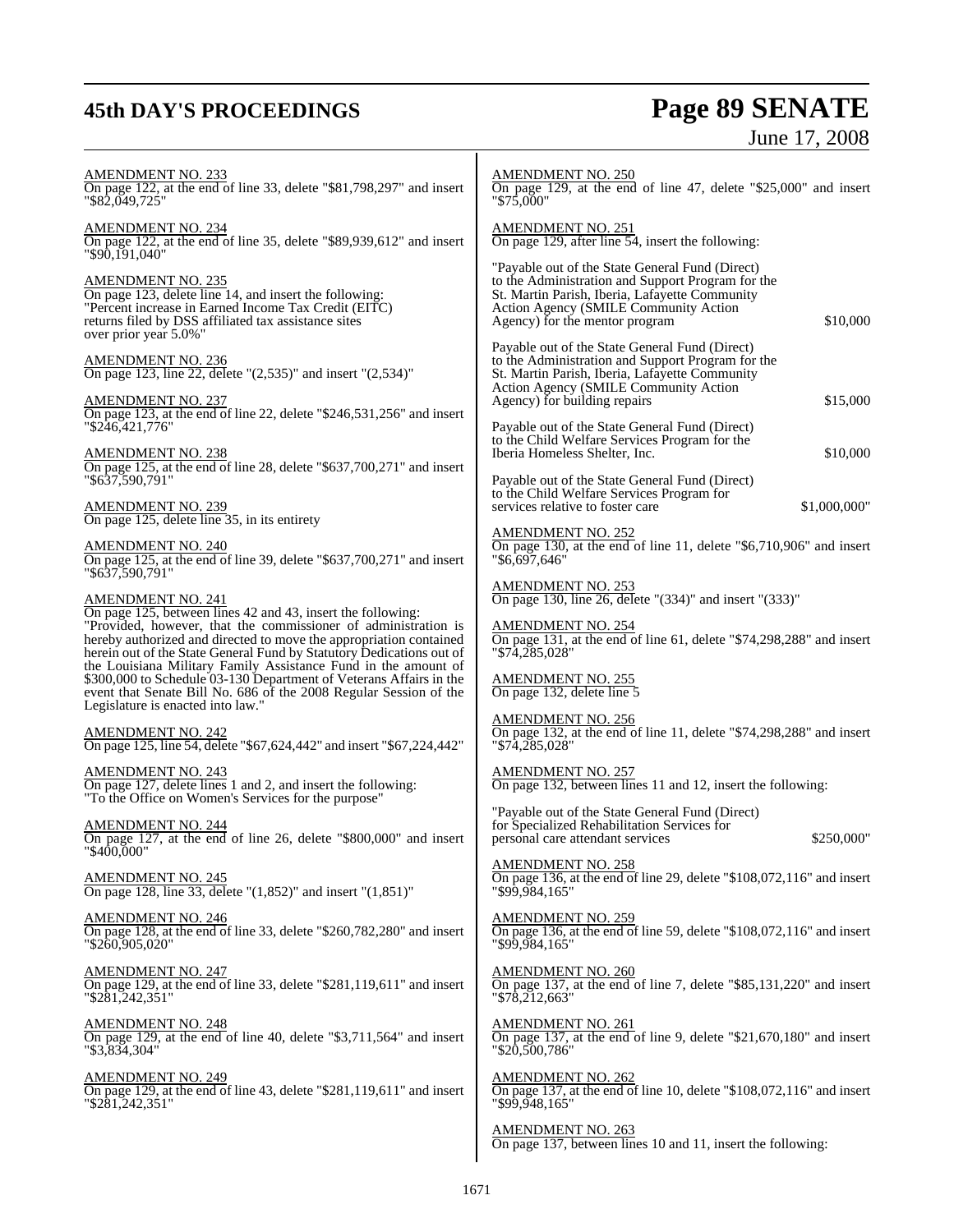# **Page 90 SENATE 45th DAY'S PROCEEDINGS**

| "Payable out of the State General Fund by<br>Statutory Dedications out of the Coastal<br>Protection and Restoration Fund for nine (9)<br>\$900,000"<br>additional positions and related expenses                                       | "Payable out of the State General Fund (Direct)<br>to the Job Training and Placement Program for<br>the Work It! Louisiana Program for Region 3<br>for education and recruitment of the region's<br>\$370,000"<br>work needs                                                                                                                                                                                                                 |
|----------------------------------------------------------------------------------------------------------------------------------------------------------------------------------------------------------------------------------------|----------------------------------------------------------------------------------------------------------------------------------------------------------------------------------------------------------------------------------------------------------------------------------------------------------------------------------------------------------------------------------------------------------------------------------------------|
| <u>AMENDMENT NO. 264</u><br>On page 140, at the end of line 12, delete "\$10,591,306" and insert<br>"\$11,091,306"                                                                                                                     | <b>AMENDMENT NO. 278</b><br>On page 152, delete lines 29 through 35                                                                                                                                                                                                                                                                                                                                                                          |
| AMENDMENT NO. 265<br>On page 140, at the end of line 52, delete "\$10,591,306" and insert<br>"\$11,091,306"                                                                                                                            | <b>AMENDMENT NO. 279</b><br>On page 155, between lines 33 and 34, insert the following:                                                                                                                                                                                                                                                                                                                                                      |
| <b>AMENDMENT NO. 266</b><br>On page 141, at the end of line 2, delete "\$720,479" and insert<br>"\$1,220,479"<br>AMENDMENT NO. 267<br>On page 141, at the end of line 11, delete " $$10,591,306$ " and insert                          | "Payable out of the State General Fund by<br>Statutory Dedications out of the Conservation<br>Fund to the Louisiana Charter Boat Association<br>for printing and distribution of materials promoting<br>Louisiana's charter boat industry and for the<br>general promotion and protection of<br>Louisiana fisheries<br>\$50,000"                                                                                                             |
| "\$11,091,306"<br>AMENDMENT NO. 268                                                                                                                                                                                                    | AMENDMENT NO. 280<br>On page 158, after line $\overline{42}$ , insert the following:                                                                                                                                                                                                                                                                                                                                                         |
| On page 143, at the end of line 14, delete " $$40,766,805$ " and insert<br>"\$37,766,805"<br><u>AMENDMENT NO. 269</u><br>On page 144, at the end of line 30, delete "\$40,766,805" and insert<br>"\$37.766.805"                        | "Payable out of the State General Fund (Direct)<br>to the Administration Program for further<br>implementation of Ethics Initiatives to<br>provide greater accountability, efficiency,<br>\$130,000"<br>and effectiveness in state government                                                                                                                                                                                                |
| <u>AMENDMENT NO. 270</u><br>On page 144, at the end of line 36, delete "\$6,252,800" and insert<br>"\$3,252,800"<br><u>AMENDMENT NO. 271</u><br>On page 144, at the end of line 39, delete "\$40,766,805" and insert<br>"\$37,766,805" | <b>AMENDMENT NO. 281</b><br>On page 160, after line 46, insert the following:<br>"Provided, however, that the funds specifically appropriated in Fiscal<br>Year 2007-2008 to assist Louisiana's Higher Education public<br>postsecondary institutions meet the challenges related to uncertain<br>enrollment levels and financial stability and recovery efforts that<br>remain unexpended by June 30, 2008, shall hereby be carried forward |
| AMENDMENT NO. 272<br>On page 144, after line 46, insert the following:                                                                                                                                                                 | into Fiscal Year 2008-2009 by each management board for the<br>continued implementation of this initiative.                                                                                                                                                                                                                                                                                                                                  |
| "EXPENDITURES:<br>Payable to the Environmental Assessment<br>Program for Environmental Protection Agency<br>FY06 Air Program Special Projects grant<br>\$63,500                                                                        | Provided, however, in the event that any legislative instrument of the<br>2008 Regular Session of the Legislature providing for an increase in<br>tuition and mandatory attendance fees is enacted into law, such funds<br>resulting from the implementation of such enacted legislation in<br>Fiscal Year 2008-2009 shall be included as part of the appropriation<br>for the respective public postsecondary education management          |
| <b>TOTAL EXPENDITURES</b><br>\$63,500<br><b>MEANS OF FINANCE:</b>                                                                                                                                                                      | board."<br><b>AMENDMENT NO. 282</b>                                                                                                                                                                                                                                                                                                                                                                                                          |
| State General Fund by:                                                                                                                                                                                                                 | On page 161, delete lines 43 through 53, in their entirety                                                                                                                                                                                                                                                                                                                                                                                   |
| <b>Statutory Dedications:</b><br><b>Environmental Trust Fund</b><br>\$25,400<br><b>Federal Funds</b><br>\$38,100                                                                                                                       | <b>AMENDMENT NO. 283</b><br>On page 162, at the end of line 6, delete " $$118,303,539$ " and insert<br>"\$99,217,304"                                                                                                                                                                                                                                                                                                                        |
| TOTAL MEANS OF FINANCING<br>\$63,500"<br><u>AMENDMENT NO. 273</u><br>On page 145, at the end of line 3, delete "\$59,540,049" and insert                                                                                               | AMENDMENT NO. 284<br>On page 162, at the end of line 39, delete "\$118,303,539" and insert<br>$"$ \$99,217,304"                                                                                                                                                                                                                                                                                                                              |
| "\$58.540.049"<br><b>AMENDMENT NO. 274</b>                                                                                                                                                                                             | <b>AMENDMENT NO. 285</b><br>On page 162, at the end of line 46, delete "\$37,086,235" and insert                                                                                                                                                                                                                                                                                                                                             |
| On page 145, at the end of line 22, delete "\$59,540,049" and insert<br>"\$58,540,049"                                                                                                                                                 | $"$ \$36,000,000"<br><b>AMENDMENT NO. 286</b>                                                                                                                                                                                                                                                                                                                                                                                                |
| <b>AMENDMENT NO. 275</b><br>On page 145, at the end of line 29, delete "\$12,949,386" and insert<br>"\$11,949,386"                                                                                                                     | On page 162, at the end of line 48, delete "\$8,001,174" and insert<br>"\$1.174"                                                                                                                                                                                                                                                                                                                                                             |
| <b>AMENDMENT NO. 276</b><br>On page 145, at the end of line 35, delete "\$59,540,049" and insert                                                                                                                                       | <b>AMENDMENT NO. 287</b><br>On page 162, at the end of line 50, delete "\$118,303,539" and insert<br>$"$ \$99,217,304"                                                                                                                                                                                                                                                                                                                       |
| "\$58,540,049"<br>$\frac{\text{AMENDMENT NO. 277}}{\text{On page 149, between lines 40 and 41, insert the following:}}$                                                                                                                | <b>AMENDMENT NO. 288</b><br>On page 163, at the end of line 2, delete " $$22,946,165$ " and insert<br>"\$21,859,930"                                                                                                                                                                                                                                                                                                                         |
|                                                                                                                                                                                                                                        |                                                                                                                                                                                                                                                                                                                                                                                                                                              |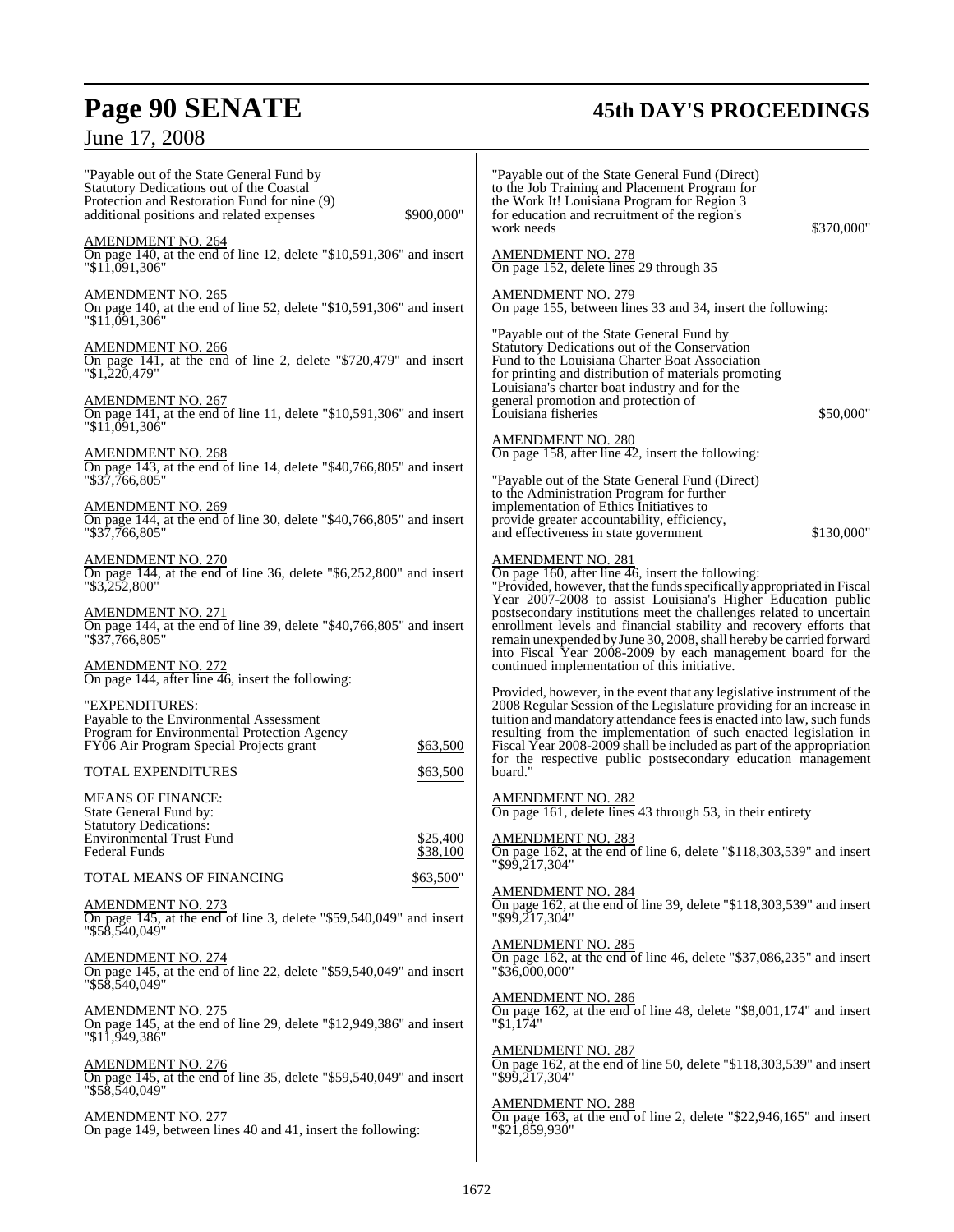# **45th DAY'S PROCEEDINGS Page 91 SENATE**

| <u>AMENDMENT NO. 289</u><br>On page 163, at the end of line 7, delete " $$37,086,235$ " and insert<br>"\$36,000,000"                                                       | Payable out of the State General Fund (Direct)<br>to the Louisiana State University - A & M College<br>School of Social Work for the East Baton Rouge<br>Parish Middle School Truancy Court Program<br>\$50,000          |
|----------------------------------------------------------------------------------------------------------------------------------------------------------------------------|--------------------------------------------------------------------------------------------------------------------------------------------------------------------------------------------------------------------------|
| AMENDMENT NO. 290<br>On page 163, delete lines 10 through 17                                                                                                               | Payable out of the State General Fund (Direct)                                                                                                                                                                           |
| <u>AMENDMENT NO. 291</u><br>On page 163, between lines 29 and 30, insert the following:                                                                                    | by Statutory Dedications out of the Fireman<br>Training Fund for expenses of the Fire and<br>Emergency Training Institute at Louisiana State<br>University - A & M College<br>\$572,687                                  |
| "Payable out of the State General Fund (Direct)<br>to the Board of Regents for the College of Nursing<br>and Allied Health Programs at Louisiana<br>\$300,000"<br>College  | Payable out of the State General Fund<br>by Interagency Transfers from the<br>Louisiana State University Board of                                                                                                        |
| <u>AMENDMENT NO. 292</u><br>On page 164, at the end of line 31, delete "\$3,170,717" and insert<br>"\$3,171,064"                                                           | Supervisors to Louisiana State<br>University - A & M College School of<br>Social Work for the Truancy Program<br>\$170,000                                                                                               |
| <u>AMENDMENT NO. 293</u><br>On page 164, at the end of line 36, delete "\$48,206" and insert<br>"\$47,839"                                                                 | Payable out of the State General Fund (Direct)<br>to Louisiana State University - A & M College<br>\$1,068,507<br>to ensure full formula funding                                                                         |
| AMENDMENT NO. 294<br>On page 164, at the end of line 48, delete "\$1,578,459,474" and insert<br>"\$1,558,459,474"                                                          | Payable out of the State General Fund (Direct)<br>to the Louisiana State University - A & M College<br>School of Social Work for the Truancy Assessment<br>and Service Program in the 36th Judicial District<br>\$80,000 |
| <b>AMENDMENT NO. 295</b><br>On page 164, at the end of line 49, delete "\$1,578,459,474" and insert<br>"\$1,558,459,474"                                                   | Payable out of the State General Fund (Direct)<br>for the Louisiana State University - A & M College<br>School of Social Work for the Truancy Assessment<br>and Service Program in Natchitoches Parish<br>\$80,000       |
| <u>AMENDMENT NO. 296</u><br>On page 165, at the end of line 2, delete " $$678,040,584"$ and insert<br>"\$678,205,738"                                                      | Payable out of the State General Fund (Direct)<br>to the Louisiana State University - A $\&$ M College                                                                                                                   |
| AMENDMENT NO. 297<br>On page 165, at the end of line 8, delete "\$26,554,864" and insert<br>"\$26,588,198"                                                                 | for the Digital Media Center for AVATAR (Arts,<br>Visualization, Advanced Technologies and<br>Research)<br>\$1,000,000"                                                                                                  |
| <u>AMENDMENT NO. 298</u><br>On page 165, at the end of line 9, delete " $$27,593,709$ " and insert<br>"\$27,395,221"                                                       | <b>AMENDMENT NO. 306</b><br>On page 167, at the end of line 2, delete " $$12,243,176"$ and insert<br>$"\$1\overline{2},\overline{245},576"$                                                                              |
| AMENDMENT NO. 299<br>On page 165, at the end of line 10, delete "\$24,887,753" and insert                                                                                  | <b>AMENDMENT NO. 307</b><br>On page 167, between lines 32 and 33, insert the following:                                                                                                                                  |
| "\$4,887,753"<br>AMENDMENT NO. 300                                                                                                                                         | "Payable out of the State General Fund (Direct)<br>to Louisiana State University - Alexandria to<br>ensure full formula funding<br>\$394,963"                                                                            |
| On page 165, at the end of line 15, delete "\$1,578,459,474" and insert<br>"\$1,558,459,474"                                                                               | <b>AMENDMENT NO. 308</b><br>On page 167, at the end of line 34, delete "\$70,690,028" and insert                                                                                                                         |
| <b>AMENDMENT NO. 301</b><br>On page 165, at the end of line 20, delete "\$30,192,973" and insert<br>"\$10,192,973"                                                         | "\$70,712,898"<br><b>AMENDMENT NO. 309</b>                                                                                                                                                                               |
| <b>AMENDMENT NO. 302</b><br>On page 166, at the end of line 3, delete "\$100,000" and insert<br>"\$150,000"                                                                | On page 168, between lines 21 and 22, insert the following:<br>"Payable out of the State General Fund (Direct)<br>to the University of New Orleans for the UNO                                                           |
| <b>AMENDMENT NO. 303</b><br>On page 166, delete lines 11 through 15                                                                                                        | <b>Hospitality Research Center</b><br>\$50,000<br>Payable out of the State General Fund (Direct)                                                                                                                         |
| <u>AMENDMENT NO. 304</u><br>On page 166, at the end of line 17, delete "\$232,882,331" and insert                                                                          | to the University of New Orleans for the UNO<br>Slidell Technology Park for operations<br>\$500,000"                                                                                                                     |
| "\$232,956,276"<br><u>AMENDMENT NO. 305</u><br>On page 166, after line 57, insert the following:                                                                           | <b>AMENDMENT NO. 310</b><br>On page 168, at the end of line 23, delete "\$117,688,431" and insert<br>"\$117,725,375"                                                                                                     |
| "Payable out of the State General Fund (Direct)                                                                                                                            | <b>AMENDMENT NO. 311</b><br>On page 169, between lines 11 and 12, insert the following:                                                                                                                                  |
| to the Louisiana State University - A&M<br>School of Social Work for the Truancy<br><b>Assessment and Service Centers</b><br>Program in Jefferson Davis Parish<br>\$70,000 | "Payable out of the State General Fund by<br>Statutory Dedications out of the Tobacco<br>Tax Health Care Fund to the Louisiana                                                                                           |
|                                                                                                                                                                            |                                                                                                                                                                                                                          |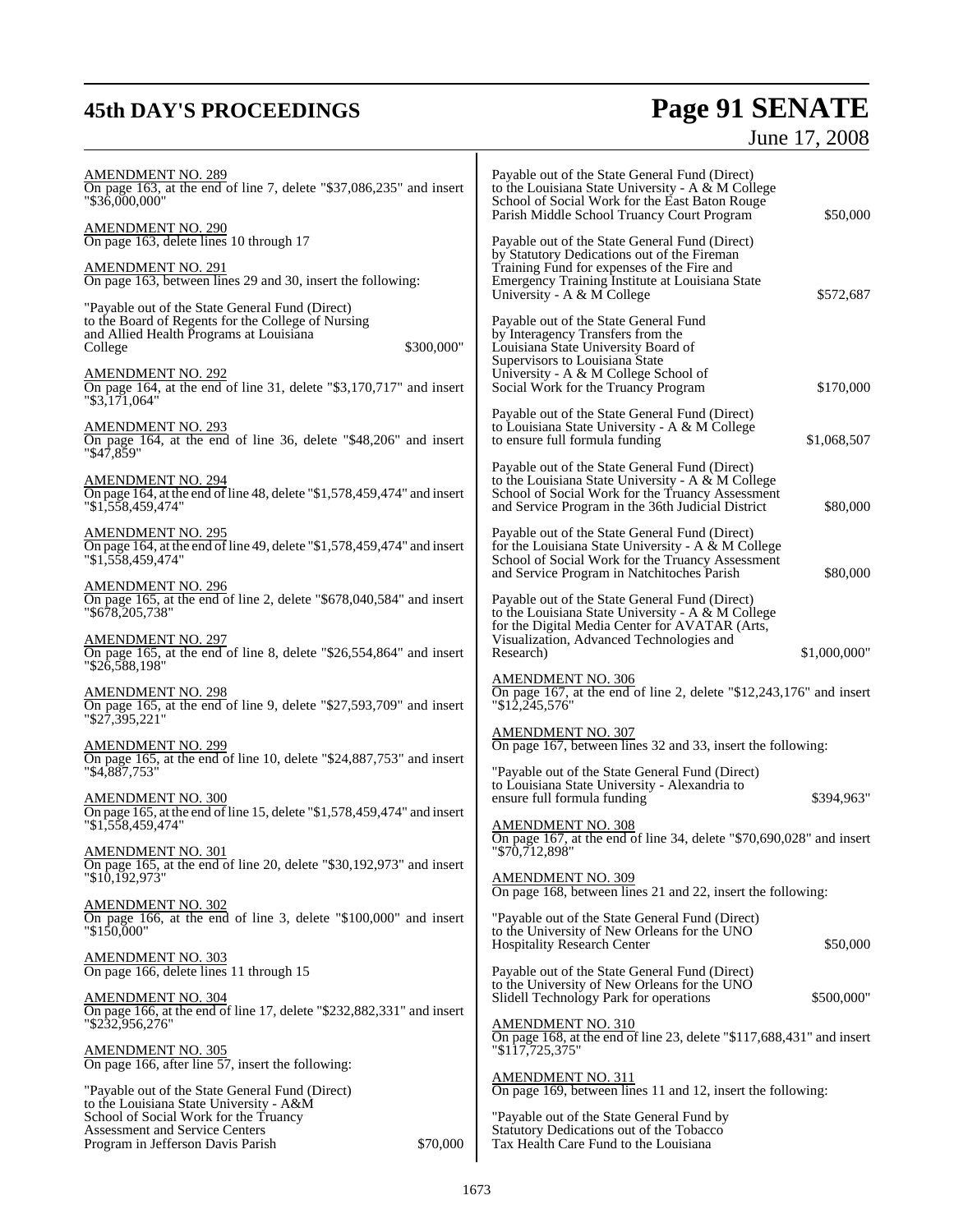# **Page 92 SENATE 45th DAY'S PROCEEDINGS**

| State University Health Sciences Center -<br>New Orleans for the Louisiana Cancer<br>Research Center of the Louisiana State                                                                                                                                                                         | <b>AMENDMENT NO. 319</b><br>On page 172, after line 48, insert the following:                                                                                                                                                                                                                 |
|-----------------------------------------------------------------------------------------------------------------------------------------------------------------------------------------------------------------------------------------------------------------------------------------------------|-----------------------------------------------------------------------------------------------------------------------------------------------------------------------------------------------------------------------------------------------------------------------------------------------|
| University Health Sciences Center -<br>New Orleans and Tulane University<br><b>Health Sciences Center</b><br>\$99,866                                                                                                                                                                               | "Payable out of the State General Fund (Direct)<br>to the Louisiana State University Agricultural<br>Center for the Delta Regional Initiative for<br>program development<br>\$100,000                                                                                                         |
| Payable out of the State General Fund by<br>Statutory Dedications out of the Tobacco<br>Tax Health Care Fund to the Louisiana<br>State University Health Sciences Center -<br>New Orleans for the Louisiana Cancer<br>Research Center of the Louisiana State<br>University Health Sciences Center - | Payable out of the State General Fund (Direct)<br>to the Louisiana State University - Agricultural<br>Center for the W. A. Callegari Environmental<br>Center for research and development in biofuels<br>and alternative fuels<br>\$50,000                                                    |
| New Orleans and Tulane University<br>Health Sciences Center for smoking<br>\$68,134"<br>prevention mass media programs                                                                                                                                                                              | Payable out of the State General Fund (Direct)<br>to the Louisiana State University - Agricultural<br>Center for the 4-H and Future Farmers of<br>America State Livestock Show<br>\$10,000"                                                                                                   |
| <b>AMENDMENT NO. 312</b><br>On page 169, at the end of line 13, delete "\$68,466,238" and insert<br>"\$68,490,264"                                                                                                                                                                                  | <b>AMENDMENT NO. 320</b><br>On page 173, at the end of line 2, delete "\$9,536,567" and insert<br>"\$9,540,135"                                                                                                                                                                               |
| <b>AMENDMENT NO. 313</b><br>On page 170, between lines 13 and 14, insert the following:                                                                                                                                                                                                             | <b>AMENDMENT NO. 321</b><br>On page 173, after line 46, insert the following:                                                                                                                                                                                                                 |
| "Payable out of the State General Fund (Direct)<br>to the Louisiana State University Health<br>Sciences Center - Shreveport for operating<br>expenses of the medical school<br>\$2,750,000                                                                                                          | "Payable out of the State General Fund (Direct)<br>to the Paul M. Hebert Law Center to ensure full<br>formula funding<br>\$24,102                                                                                                                                                             |
| Payable out of the State General Fund (Direct)<br>to the Louisiana State University Health<br>Sciences Center - Shreveport for Read<br>\$25,000<br>to Succeed Initiative                                                                                                                            | Payable out of the State General Fund (Direct)<br>to the Paul M. Hebert Law Center for a clinical<br>\$471,600"<br>program                                                                                                                                                                    |
| Payable out of the State General Fund by<br>Statutory Dedications out of the Tobacco<br>Tax Health Care Fund to the Louisiana                                                                                                                                                                       | <b>AMENDMENT NO. 322</b><br>On page 174, at the end of line 2, delete "\$16,185,645" and insert<br>"\$16,186,487"                                                                                                                                                                             |
| State University Health Sciences Center -<br>Shreveport for the Feist-Weiller Cancer<br>Research Center at Louisiana State<br>University Health Sciences                                                                                                                                            | <b>AMENDMENT NO. 323</b><br>On page 174, at the end of line 31, delete "\$152,204,363" and insert<br>"\$152,604,363"                                                                                                                                                                          |
| Center - Shreveport<br>\$65,334"<br><b>AMENDMENT NO. 314</b>                                                                                                                                                                                                                                        | <b>AMENDMENT NO. 324</b><br>On page 174, at the end of line 32, delete "\$152,204,363" and insert<br>"\$152,604,363"                                                                                                                                                                          |
| On page 171, between lines 4 and 5, insert the following:<br>"Payable out of the State General Fund (Direct)<br>to Huey P. Long Medical Center for general                                                                                                                                          | <u>AMENDMENT NO. 325</u><br>On page 174, at the end of line 33, delete "\$92,039,928" and insert<br>"\$92,065,276"                                                                                                                                                                            |
| \$350,000"<br>operating expenses<br><b>AMENDMENT NO. 315</b><br>On page $171$ , at the end of line 6, delete "\$8,637,598" and insert<br>"\$8,639,832"                                                                                                                                              | <b>AMENDMENT NO. 326</b><br>On page 174, at the end of line 38, delete "\$3,523,875" and insert<br>"\$3,498,527"                                                                                                                                                                              |
| <u>AMENDMENT NO. 316</u><br>On page 171, at the end of line 43, delete "\$17,523,260" and insert<br>"\$17,528,909"                                                                                                                                                                                  | <b>AMENDMENT NO. 327</b><br>On page 174, at the end of line 40, delete "\$750,000" and insert<br>$"\$1,150,000"$                                                                                                                                                                              |
| <b>AMENDMENT NO. 317</b><br>On page 172, between lines 21 and 22, insert the following:                                                                                                                                                                                                             | <b>AMENDMENT NO. 328</b><br>On page 174, at the end of line 44, delete "\$152,204,363" and insert<br>"\$152,604,363"                                                                                                                                                                          |
| "Payable out of the State General Fund (Direct)<br>to Louisiana State University - Shreveport for<br>the LaPREP enrichment program for middle<br>\$200,000<br>and early high school students                                                                                                        | AMENDMENT NO. 329<br>On page 174, between lines 44 and 45, insert the following:<br>"Provided, however, that of the funds appropriated herein to the<br>Southern University Board of Supervisors, the amount specifically<br>allocated from the Southern University Agricultural Program Fund |
| Payable out of the State General Fund (Direct)<br>to Louisiana State University - Shreveport for<br>the Animation and Visual Effects Program<br>\$500,000"                                                                                                                                          | in the amount of \$400,000 (R.S. 27:392(B)(6)(b)) shall be used for<br>the financing, construction, and operation of an agricultural facility."                                                                                                                                               |
| <u>AMENDMENT NO. 318</u><br>On page 172, at the end of line 23, delete " $$86,649,336"$ and insert<br>"\$86,642,012"                                                                                                                                                                                | <b>AMENDMENT NO. 330</b><br>On page 176, at the end of line 2, delete "\$52,860,101" and insert<br>"\$52,876,698"                                                                                                                                                                             |
|                                                                                                                                                                                                                                                                                                     |                                                                                                                                                                                                                                                                                               |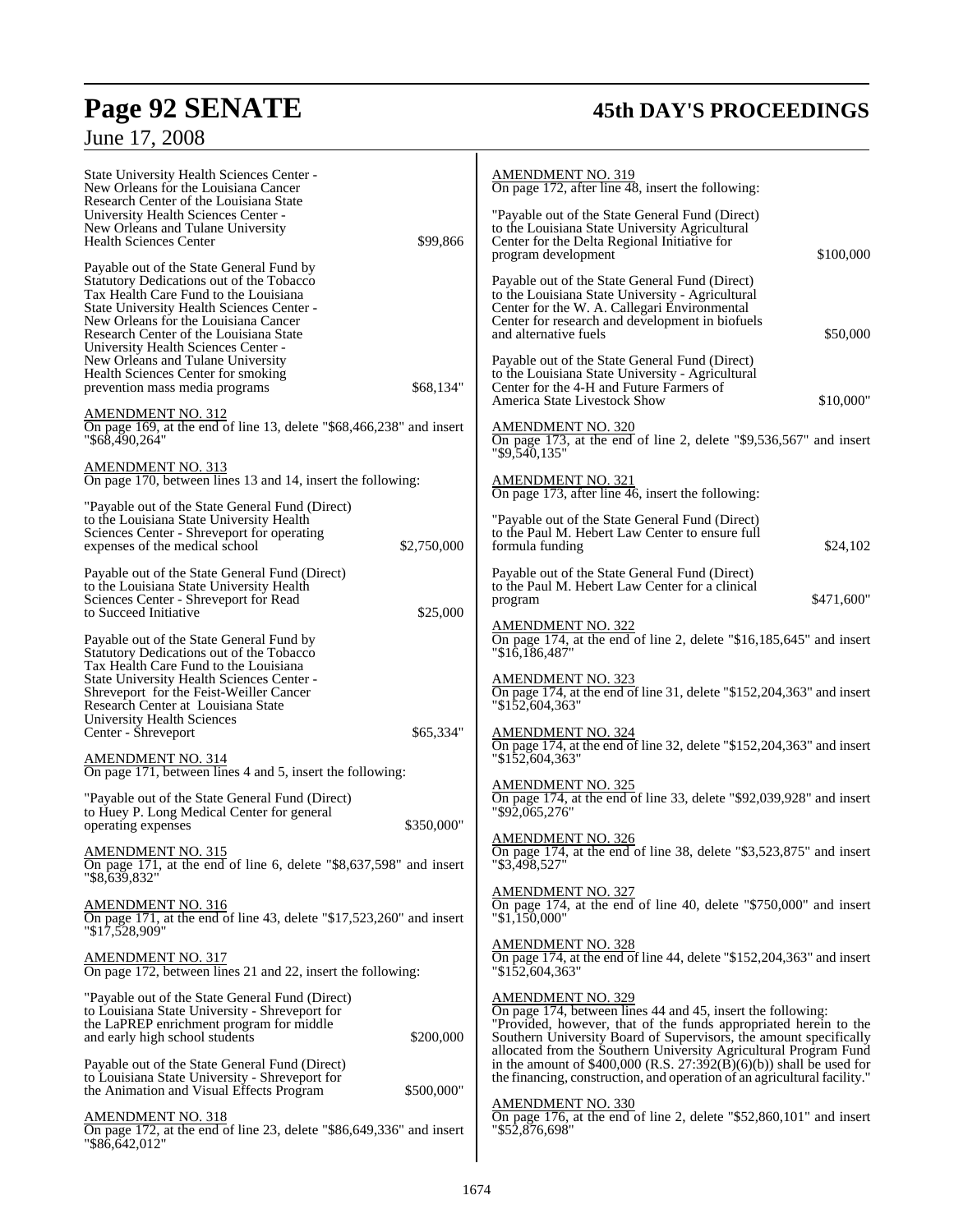# **45th DAY'S PROCEEDINGS Page 93 SENATE**

| <u>AMENDMENT NO. 331</u><br>On page 176, at the end of line 39, delete " $$7,418,692"$ and insert<br>$"\$7,420,504"$                                                        | <b>AMENDMENT NO. 345</b><br>On page 183, between lines 6 and 7, insert the following:                                                                                            |
|-----------------------------------------------------------------------------------------------------------------------------------------------------------------------------|----------------------------------------------------------------------------------------------------------------------------------------------------------------------------------|
| <b>AMENDMENT NO. 332</b><br>On page 177, between lines 19 and 20, insert the following:                                                                                     | "Payable out of the State General Fund (Direct)<br>to Louisiana Tech University to ensure full<br>formula funding<br>\$1,410,475"                                                |
| "Payable out of the State General Fund (Direct)<br>to Southern University - Law Center to ensure<br>full formula funding<br>\$2,557"                                        | <b>AMENDMENT NO. 346</b><br>On page 183, at the end of line 8, delete "\$42,147,951" and insert<br>"\$42,159,349"                                                                |
| <b>AMENDMENT NO. 333</b><br>On page 177, at the end of line 21, delete " $$15,585,048$ " and insert<br>$"\$1\overline{5}.\overline{5}89.792"$                               | AMENDMENT NO. 347<br>On page 183, after line 59, insert the following:                                                                                                           |
| <b>AMENDMENT NO. 334</b><br>On page 178, at the end of line 2, delete "\$8,366,153" and insert<br>"\$8,367,851"                                                             | "Payable out of the State General Fund (Direct)<br>to McNeese State University to ensure full<br>formula funding<br>\$889,150                                                    |
| <b>AMENDMENT NO. 335</b><br>On page 178, between lines 36 and 37, insert the following:                                                                                     | Payable out of the State General Fund (Direct)<br>to McNeese State University for an applied<br>behavioral analysis training program for<br>persons providing direct care to the |
| "Payable out of the State General Fund (Direct)<br>to Southern University - Shreveport, Louisiana<br>\$214<br>to ensure full formula funding                                | developmentally disabled operated<br>via the Psychology Department<br>\$165,000"                                                                                                 |
| Payable out of the State General Fund (Direct)<br>to Southern University - Shreveport Louisiana                                                                             | <b>AMENDMENT NO. 348</b><br>On page 184, at the end of line 2, delete "\$54,524,108" and insert<br>"\$54,540,974"                                                                |
| for the Business Incubator Program and<br>collaborative training with Louisiana<br>Association of Non-Profits North<br>\$250,000"                                           | AMENDMENT NO. 349<br>On page 184, after line 46, insert the following:                                                                                                           |
| <b>AMENDMENT NO. 336</b><br>On page 178, at the end of line 38, delete "\$4,135,602" and insert<br>"\$4,136,099"                                                            | "Payable out of the State General Fund (Direct)<br>to the University of Louisiana at Monroe for the<br>Louisiana Poison Control Center at Louisiana                              |
| <b>AMENDMENT NO. 337</b><br>On page 178, at the end of line 39, delete "\$8,997,364" and insert<br>"\$9,397,364"                                                            | State University Health Sciences Center -<br>Shreveport<br>\$50,000<br>Payable out of the State General Fund (Direct)                                                            |
| <u>AMENDMENT NO. 338</u><br>On page 179, at the end of line 23, delete "\$438,666,286" and insert                                                                           | to the University of Louisiana at Monroe for<br><b>KEDM Public Radio Conversion</b><br>\$80,000                                                                                  |
| "\$438,785,575"<br>AMENDMENT NO. 339                                                                                                                                        | Payable out of the State General Fund (Direct)<br>to the University of Louisiana at Monroe for<br>the operation of KEDM Public Radio<br>\$20,000"                                |
| On page 179, at the end of line 30, delete "\$16,583,690" and insert<br>"\$16,464,401"<br><b>AMENDMENT NO. 340</b>                                                          | <b>AMENDMENT NO. 350</b><br>On page 185, at the end of line 2, delete "\$47,713,564" and insert<br>$"\$47,725,239"$                                                              |
| On page 180, delete lines 24 through 32<br><b>AMENDMENT NO. 341</b>                                                                                                         | <b>AMENDMENT NO. 351</b><br>On page 185, after line 44, insert the following:                                                                                                    |
| On page 180, at the end of line 34, delete "\$34,411,526" and insert<br>"\$34,421,533"                                                                                      | "Payable out of the State General Fund (Direct)<br>to Northwestern State University for the                                                                                      |
| <b>AMENDMENT NO. 342</b><br>On page 181, between lines 30 and 31, insert the following:                                                                                     | Catahoula Agency for Post Secondary<br>Education, Inc., in Jonesville<br>\$10,000                                                                                                |
| "Payable out of the State General Fund (Direct)<br>to Nicholls State University for the Center for<br>Dyslexia and Related Learning Disorders<br>\$25,000                   | Payable out of the State General Fund (Direct)<br>to Northwestern State University to ensure full<br>\$208,354"<br>formula funding                                               |
| Payable out of the State General Fund (Direct)<br>to Nicholls State University for operational<br>expenses of the Louisiana Center for Women<br>and Government<br>\$50,000" | <b>AMENDMENT NO. 352</b><br>On page 186, at the end of line 2, delete "\$73,895,014" and insert<br>"\$73,913,514"                                                                |
| <b>AMENDMENT NO. 343</b><br>On page 181, at the end of line 32, delete "\$30,459,583" and insert                                                                            | <b>AMENDMENT NO. 353</b><br>On page 186, after line 47, insert the following:                                                                                                    |
| "\$30,468,921"<br><b>AMENDMENT NO. 344</b><br>On page 182, at the end of line 18, delete " $$58,854,647"$ and insert<br>"\$58,872,321"                                      | "Payable out of the State General Fund (Direct)<br>to Southeastern Louisiana University to ensure<br>full formula funding<br>\$2,690,663"                                        |
|                                                                                                                                                                             |                                                                                                                                                                                  |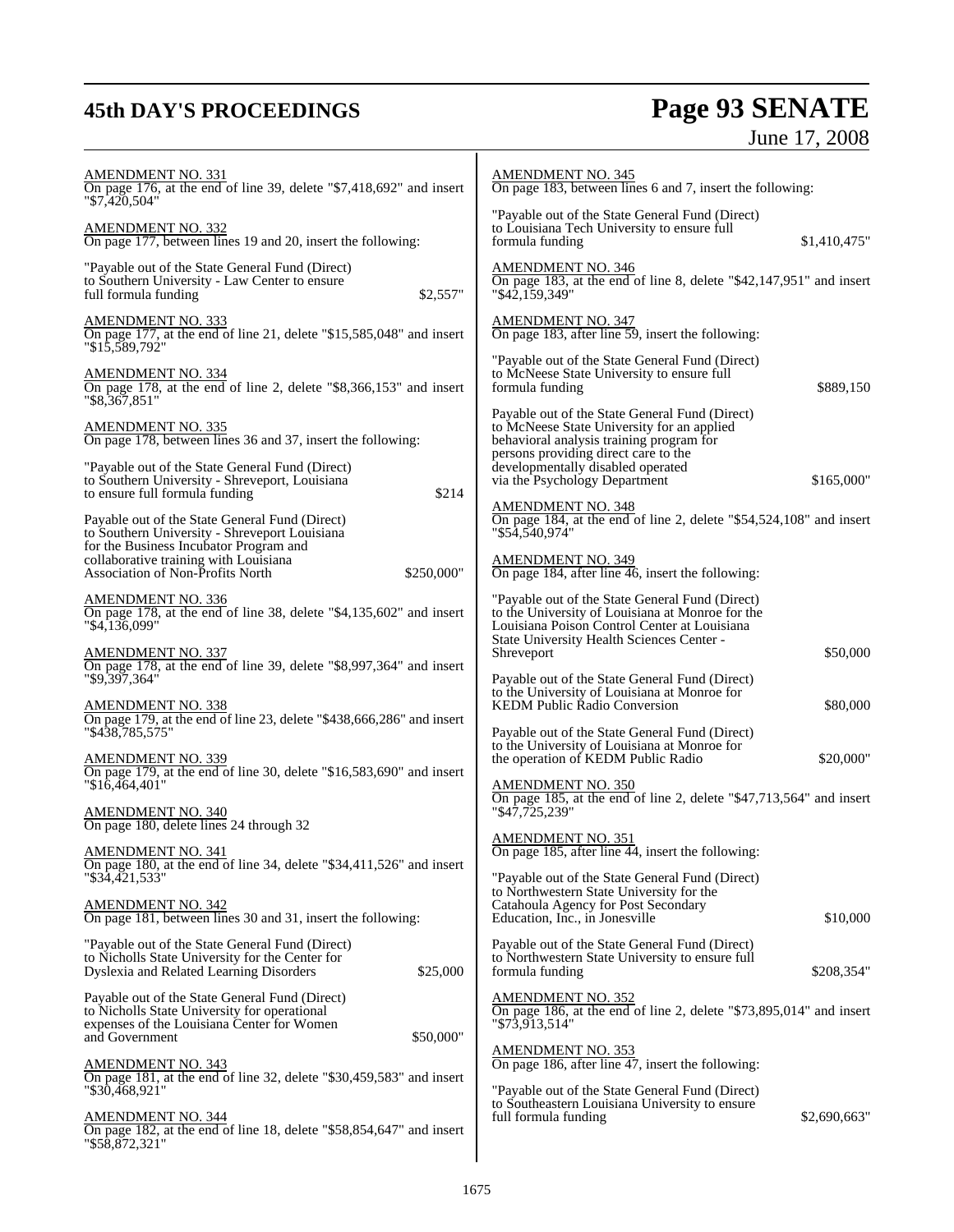# **Page 94 SENATE 45th DAY'S PROCEEDINGS**

| <b>AMENDMENT NO. 354</b><br>On page 187, at the end of line 2, delete " $$87,616,451"$ and insert<br>$"$ \$87,640,282"                                                                                                                                               | "Payable out of the State General Fund (Direct)<br>to Delgado Community College to ensure full<br>\$917,030"<br>formula funding         |
|----------------------------------------------------------------------------------------------------------------------------------------------------------------------------------------------------------------------------------------------------------------------|-----------------------------------------------------------------------------------------------------------------------------------------|
| AMENDMENT NO. 355<br>On page 187, after line 55, insert the following:                                                                                                                                                                                               | <b>AMENDMENT NO. 365</b><br>On page 191, at the end of line 2, delete "\$5,205,502" and insert<br>$"\$5.\overline{206.743"$             |
| "Payable out of the State General Fund (Direct)<br>to University of Louisiana at Lafayette to ensure<br>full formula funding<br>\$3,676,003                                                                                                                          | <b>AMENDMENT NO. 366</b><br>On page 191, between lines 39 and 40, insert the following:                                                 |
| Payable out of the State General Fund (Direct)<br>\$75,000"<br>to Acadiana Cinematic Arts Workshop                                                                                                                                                                   | "Payable out of the State General Fund (Direct)<br>to Nunez Community College for additional<br>\$35,000"<br>support                    |
| <b>AMENDMENT NO. 356</b><br>On page 188, at the end of line 8, delete "\$188,739,312" and insert<br>"\$188,785,393"                                                                                                                                                  | AMENDMENT NO. 367<br>On page 191, at the end of line 41, delete "\$14,837,602" and insert                                               |
| <u>AMENDMENT NO. 357</u><br>On page 188, at the end of line 12, delete "\$6,406,234" and insert<br>" \$6,360,153"                                                                                                                                                    | "\$14,840,579"<br><b>AMENDMENT NO. 368</b><br>On page 192, between lines 15 and 16, insert the following:                               |
| <u>AMENDMENT NO. 358</u><br>On page 189, delete lines 5 through 9                                                                                                                                                                                                    | "Payable out of the State General Fund (Direct)<br>to Bossier Parish Community College to ensure                                        |
| AMENDMENT NO. 359<br>On page 189, delete lines 14 through 21                                                                                                                                                                                                         | \$491,310"<br>full formula funding<br><b>AMENDMENT NO. 369</b><br>On page 192, at the end of line 17, delete "\$7,039,835" and insert   |
| <b>AMENDMENT NO. 360</b><br>On page 189, between lines 25 and 26, insert the following:                                                                                                                                                                              | " \$7,040,218"<br><b>AMENDMENT NO. 370</b>                                                                                              |
| "Payable out of the State General Fund by<br>Statutory Dedications out of the 2004<br>Overcollections Fundto the Louisiana                                                                                                                                           | On page 192, after line 52, insert the following:<br>"Payable out of the State General Fund (Direct)                                    |
| Community and Technical Colleges Board of<br>Supervisors for workforce training<br>\$10,000,000                                                                                                                                                                      | to South Louisiana Community College to<br>ensure full formula funding<br>\$539,078"                                                    |
| Provided, however, in the event that House Bill No. 1018 of the 2008<br>Regular Session of the Legislature is enacted into law, the<br>\$10,000,000 appropriation to the Louisiana Community and<br>Technical Colleges Board of Supervisors out of the State General | <b>AMENDMENT NO. 371</b><br>On page 193, at the end of line 2, delete "\$3,097,443" and insert<br>"\$3,097,693"                         |
| Fund by Statutory Dedication out of the 2004 Overcollections Fund<br>shall be replaced with a \$10,000,000 appropriation to the Louisiana<br>Community and Technical Colleges Board of Supervisors out of the                                                        | <b>AMENDMENT NO. 372</b><br>On page 193, between lines 36 and 37, insert the following:                                                 |
| State General Fund by Statutory Dedications out of the Workforce<br>Training Rapid Response Fund.                                                                                                                                                                    | "Payable out of the State General Fund (Direct)<br>to River Parishes Community College to ensure<br>full formula funding<br>\$107,309"  |
| Payable out of the State General Fund (Direct)<br>to the Louisiana Community and Technical<br>Colleges Board of Supervisors for expenses<br>related to the implementation of Workforce                                                                               | <b>AMENDMENT NO. 373</b><br>On page 193, at the end of line 38, delete "\$4,311,360" and insert<br>$"\$4,311,500"$                      |
| Development initiatives, including one (1)<br>\$110,000"<br>position                                                                                                                                                                                                 | <b>AMENDMENT NO. 374</b><br>On page 194, between lines 15 and 16, insert the following:                                                 |
| <u>AMENDMENT NO. 361</u><br>On page 189, at the end of line 27, delete " $$20,354,508"$ and insert<br>"\$20,356,424"                                                                                                                                                 | "Payable out of the State General Fund (Direct)<br>to Louisiana Delta Community College to<br>ensure full formula funding<br>\$112,276" |
| <b>AMENDMENT NO. 362</b><br>On page 190, between lines 15 and 16, insert the following:                                                                                                                                                                              | <b>AMENDMENT NO. 375</b><br>On page 194, at the end of line 17, delete "\$76,087,485" and insert                                        |
| "Payable out of the State General Fund (Direct)<br>to Baton Rouge Community College to ensure<br>\$525,485"<br>full formula funding                                                                                                                                  | "\$76,111,054"<br><b>AMENDMENT NO. 376</b>                                                                                              |
| <b>AMENDMENT NO. 363</b>                                                                                                                                                                                                                                             | On page 194, after line 52, insert the following:                                                                                       |
| On page 190, at the end of line 17, delete "\$40,633,258" and insert<br>"\$40,645,880"                                                                                                                                                                               | "Payable out of the State General Fund (Direct)<br>to the Louisiana Technical College for<br>Jumonville Memorial's acquisition of a     |
| <b>AMENDMENT NO. 364</b><br>On page 190, after line 52, insert the following:                                                                                                                                                                                        | \$40,000"<br>modular building                                                                                                           |
|                                                                                                                                                                                                                                                                      | <b>AMENDMENT NO. 377</b><br>On page 195, at the end of line 2, delete "\$7,904,393" and insert<br>"\$7,906,470"                         |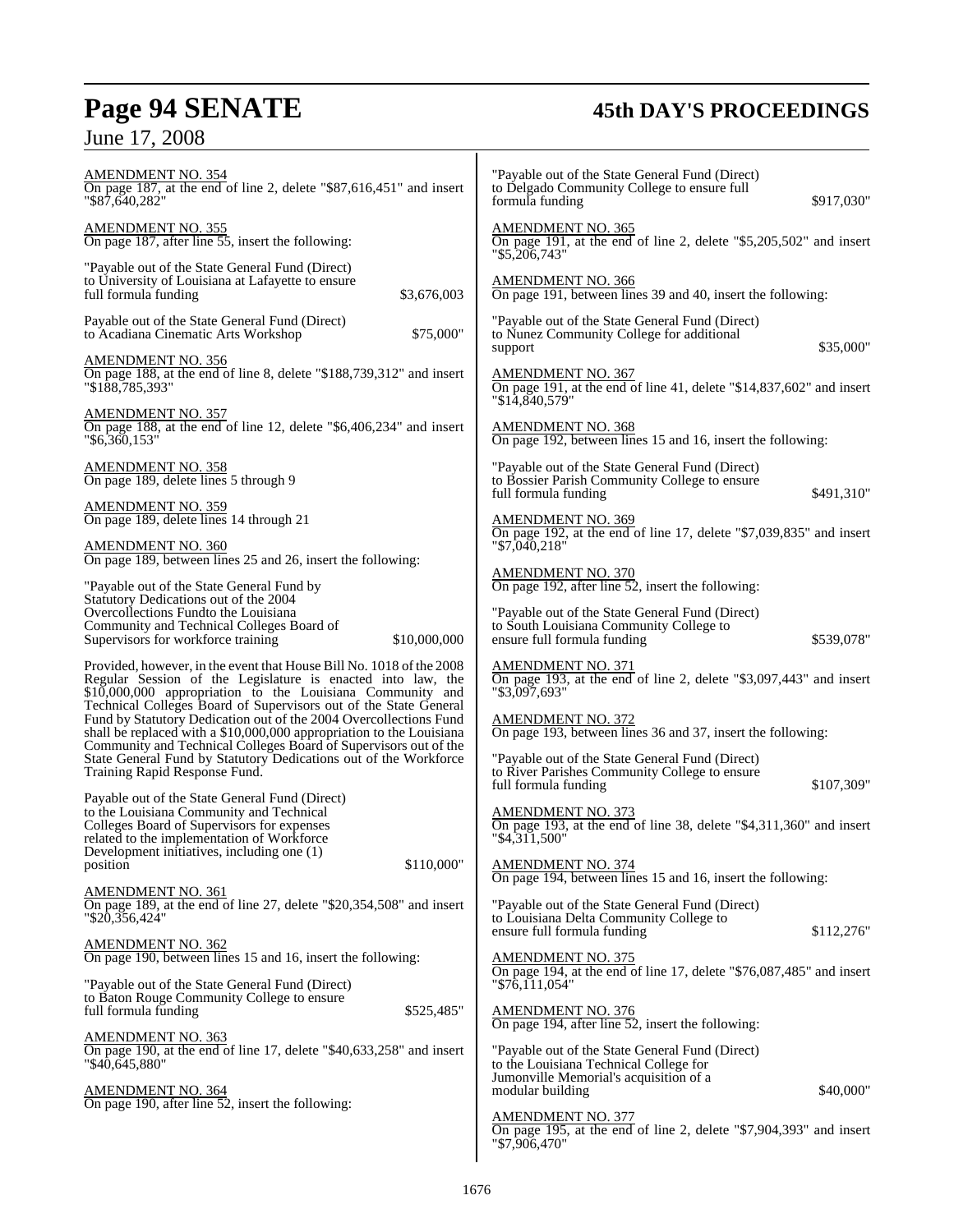# **45th DAY'S PROCEEDINGS Page 95 SENATE** June 17, 2008

| <b>AMENDMENT NO. 378</b><br>On page 195, between lines 39 and 40, insert the following:                                                                              | <b>AMENDMENT NO. 395</b><br>On page 201, at the end of line 19, delete "\$15,823,074" and insert<br>"\$15,998,074"                                                                                                                                                                     |
|----------------------------------------------------------------------------------------------------------------------------------------------------------------------|----------------------------------------------------------------------------------------------------------------------------------------------------------------------------------------------------------------------------------------------------------------------------------------|
| "Payable out of the State General Fund (Direct)<br>to SOWELA Technical Community College for<br>\$100,000"<br>the automotive Maintenance Repair Center               | <b>AMENDMENT NO. 396</b><br>On page 201, between lines 19 and 20, insert the following:                                                                                                                                                                                                |
| <b>AMENDMENT NO. 379</b><br>On page 195, at the end of line 41, delete "\$4,841,529" and insert<br>"\$4,842,435"                                                     | "Payable out of the State General Fund (Direct)<br>to the Instructional Services Program for a pay<br>increase for eligible certificated personnel and<br>the associated employer retirement contribution<br>\$20,008"                                                                 |
| AMENDMENT NO. 380<br>On page 197, after line 50, insert the following:                                                                                               | <b>AMENDMENT NO. 397</b><br>On page 203, between lines 22 and 23, insert the following:                                                                                                                                                                                                |
| "Payable out of the State General Fund (Direct)                                                                                                                      | "Payable out of the State General Fund (Direct)                                                                                                                                                                                                                                        |
| to the Instructional Services Program for a pay                                                                                                                      | to the Instructional Services Program for a pay                                                                                                                                                                                                                                        |
| increase for eligible certificated personnel and                                                                                                                     | increase for eligible certificated personnel and                                                                                                                                                                                                                                       |
| the associated employer retirement contribution                                                                                                                      | \$84,858"                                                                                                                                                                                                                                                                              |
| \$38,133"                                                                                                                                                            | the associated employer retirement contribution                                                                                                                                                                                                                                        |
| <b>AMENDMENT NO. 381</b>                                                                                                                                             | <b>AMENDMENT NO. 398</b>                                                                                                                                                                                                                                                               |
| On page 198, line 3, delete " $(69)$ " and insert " $(71)$ "                                                                                                         | On page 203, line 25, delete " $(66)$ " and insert " $(70)$ "                                                                                                                                                                                                                          |
| <b>AMENDMENT NO. 382</b>                                                                                                                                             | <b>AMENDMENT NO. 399</b>                                                                                                                                                                                                                                                               |
| On page 198, at the end of line 3, delete "\$6,329,310" and insert                                                                                                   | On page 203, at the end of line 25, delete "\$7,088,301" and insert                                                                                                                                                                                                                    |
| "\$6,426,181"                                                                                                                                                        | "\$7,204,319"                                                                                                                                                                                                                                                                          |
| <b>AMENDMENT NO. 383</b><br>On page 199, line 25, delete "(97)" and insert "(100)"                                                                                   | $\frac{\text{AMENDMENT NO. }400}{\text{On page }203$ , line 34, delete "(51)" and insert "(62)"                                                                                                                                                                                        |
| AMENDMENT NO. 384                                                                                                                                                    | <b>AMENDMENT NO. 401</b>                                                                                                                                                                                                                                                               |
| On page 199, at the end of line 25, delete "\$4,973,325" and insert                                                                                                  | On page 203, at the end of line 34, delete "\$35,771,134" and insert                                                                                                                                                                                                                   |
| "\$5,076,360"                                                                                                                                                        | $"\$3\overline{5}.\overline{5}89.481"$                                                                                                                                                                                                                                                 |
| <b>AMENDMENT NO. 385</b>                                                                                                                                             | <b>AMENDMENT NO. 402</b>                                                                                                                                                                                                                                                               |
| On page 199, at the end of line 41, delete "\$21,387,339" and insert                                                                                                 | On page 204, at the end of line 11, delete "\$122,277,699" and insert                                                                                                                                                                                                                  |
| $"\$2\overline{1,587,245"$                                                                                                                                           | "\$119,772,573"                                                                                                                                                                                                                                                                        |
| <b>AMENDMENT NO. 386</b>                                                                                                                                             | <b>AMENDMENT NO. 403</b>                                                                                                                                                                                                                                                               |
| On page 199, at the end of line 43, delete "\$19,531,868" and insert                                                                                                 | On page 204, at the end of line 22, delete "\$199,173,957" and insert                                                                                                                                                                                                                  |
| $"\$1\overline{9}$ , 731, 774"                                                                                                                                       | "\$196,603,196"                                                                                                                                                                                                                                                                        |
| <b>AMENDMENT NO. 387</b>                                                                                                                                             | <b>AMENDMENT NO. 404</b>                                                                                                                                                                                                                                                               |
| On page 199, at the end of line 50, delete "\$21,387,339" and insert                                                                                                 | On page 204, at the end of line 24, delete "\$137,249,353" and insert                                                                                                                                                                                                                  |
| $"\$2\overline{1,587,245"$                                                                                                                                           | "\$132,102,664"                                                                                                                                                                                                                                                                        |
| <b>AMENDMENT NO. 388</b>                                                                                                                                             | <b>AMENDMENT NO. 405</b>                                                                                                                                                                                                                                                               |
| On page 199, after line 50, insert the following:                                                                                                                    | On page 204, at the end of line 30, delete "\$20,317,428" and insert                                                                                                                                                                                                                   |
| "Payable out of the State General Fund (Direct)                                                                                                                      | $"\$2\overline{2}, \overline{3}08,991"$                                                                                                                                                                                                                                                |
| to the Instructional Services Program for a pay<br>increase for eligible certificated personnel and<br>\$108,750"<br>the associated employer retirement contribution | <b>AMENDMENT NO. 406</b><br>On page 204, at the end of line 31, delete "\$37,426,312" and insert<br>$"$ \$38,010,677"                                                                                                                                                                  |
| <b>AMENDMENT NO. 389</b>                                                                                                                                             | <b>AMENDMENT NO. 407</b>                                                                                                                                                                                                                                                               |
| On page 200, line 15, delete " $(37)$ " and insert " $(38)$ "                                                                                                        | On page 204, at the end of line 32, delete "\$199,173,957" and insert                                                                                                                                                                                                                  |
| <b>AMENDMENT NO. 390</b>                                                                                                                                             | "\$196,603,196"                                                                                                                                                                                                                                                                        |
| On page 200, at the end of line 15, delete "\$4,469,888" and insert                                                                                                  | <b>AMENDMENT NO. 408</b>                                                                                                                                                                                                                                                               |
| "\$4,494,888"                                                                                                                                                        | On page 204, between lines 35 and 36, insert the following:                                                                                                                                                                                                                            |
| <b>AMENDMENT NO. 391</b><br>On page 200, line 41, delete " $(147)$ " and insert " $(153)$ "<br><b>AMENDMENT NO. 392</b>                                              | "Provided, however, that in the event that Senate Bill No. 218 of the<br>2008 Regular Session is enacted into law, all references in this<br>Schedule to the Tuition Opportunity Program for Students shall be<br>changed to the Taylor Opportunity Program for Students.              |
| On page 200, at the end of line 41, delete " $$7,852,205$ " and insert                                                                                               | Provided, however, that on a quarterly basis, the Office of Student                                                                                                                                                                                                                    |
| "\$8,002,205"                                                                                                                                                        | Financial Assistance shall submit to the Joint Legislative Committee                                                                                                                                                                                                                   |
| <b>AMENDMENT NO. 393</b>                                                                                                                                             | on the Budget a quarterly expense report indicating the number of                                                                                                                                                                                                                      |
| On page 201, at the end of line 11, delete $\frac{\$15,823,074}{}$ and insert<br>"\$15,998,074"<br><b>AMENDMENT NO. 394</b>                                          | GO Grant awards made year-to-date on behalf of full-time, half-time<br>and part-time students at each of the state's public and private<br>postsecondary institutions, beginning October 1, 2008. Such report<br>shall also include quarterly updated projections of anticipated total |
| On page 201, at the end of line 15, delete "\$14,957,699" and insert                                                                                                 | GO Grant expenditures for Fiscal Year 2008-2009. Provided,                                                                                                                                                                                                                             |
| $"\$1\overline{5}, \overline{1}32,699"$                                                                                                                              | further, that, if at any time during Fiscal Year 2008-2009, the                                                                                                                                                                                                                        |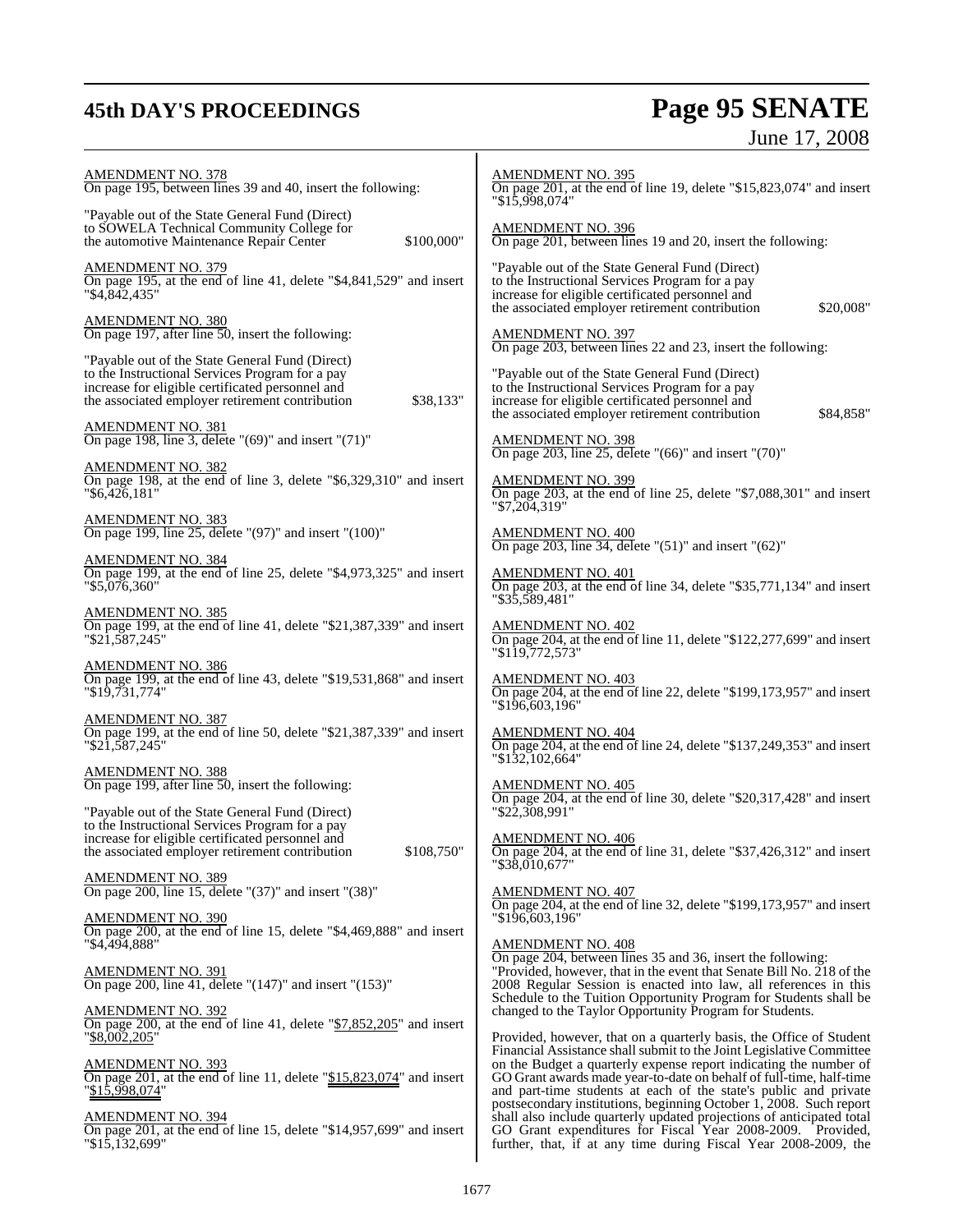June 17, 2008

## **Page 96 SENATE 45th DAY'S PROCEEDINGS**

agency's internal projection of anticipated GO Grant expenditures exceeds the \$24,226,000 appropriated herein, the Office of Student Financial Assistance shall immediately notify the Joint Legislative Committee on the Budget." AMENDMENT NO. 409 On page 204, after line 53, insert the following: "Payable out of the State General Fund by Interagency Transfers from the Board of Regents to the Scholarships/Grants Program for the Health Care Educator Loan Forgiveness Program  $$2,200,000"$ AMENDMENT NO. 410 On page 208, at the end of line 11, delete "\$92,139" and insert "\$86,860" AMENDMENT NO. 411 On page 208, at the end of line 12, delete "\$86,860" and insert "\$92,139" AMENDMENT NO. 412 On page 208, between lines 13 and 14, insert the following: "Payable out of the State General Fund (Direct) to the Instructional Services Program for a pay increase for eligible certificated personnel and the associated employer retirement contribution \$38,133" AMENDMENT NO. 413 On page 209, line 10, delete "(55)" and insert "(78)" AMENDMENT NO. 414 On page 209, at the end of line 10, delete "\$6,136,626" and insert "\$13,556,737" AMENDMENT NO. 415 On page 209, line 33, delete "(163)" and insert "(167)" AMENDMENT NO. 416 On page 209, at the end of line 33, delete "\$23,027,438" and insert "\$23,384,086" AMENDMENT NO. 417 On page 210, line 2, delete "(145)" and insert "(137)" AMENDMENT NO. 418 On page 210, at the end of line 2, delete "\$58,703,050" and insert "\$52,392,994" AMENDMENT NO. 419 On page 210, line 46, delete "(76)" and insert "(77)" AMENDMENT NO. 420 On page 210, at the end of line 46, delete "\$19,239,932" and insert "\$17,338,123" AMENDMENT NO. 421 On page 211, line 30, delete "(100)" and insert "(92)" AMENDMENT NO. 422 On page 211, at the end of line 30, delete "\$20,472,886" and insert "\$19,787,250" AMENDMENT NO. 423 On page 212, line 11, delete "(82)" and insert "(79)" AMENDMENT NO. 424 On page 212, at the end of line 11, delete "\$9,890,629" and insert "\$9,318,789" AMENDMENT NO. 425 On page 212, at the end of line 32, delete "\$137,780,604" and insert "\$136,088,022" AMENDMENT NO. 426 On page 212, at the end of line 34, delete "\$62,957,017" and insert "\$63,045,747" AMENDMENT NO. 427 On page 212, at the end of line 36, delete "\$23,501,942" and insert "\$21,720,630" AMENDMENT NO. 428 On page 212, at the end of line 40, delete "\$146,493" and insert "\$130,877" AMENDMENT NO. 429 On page 212, between lines 40 and 41, insert the following: "Academic Improvement Fund \$15,616" AMENDMENT NO. 430  $\frac{64}{2}$  On page 212, at the end of line 42, delete "\$137,780,604" and insert "\$136,088,022" AMENDMENT NO. 431 On page 213, between lines 14 and 15, insert the following: "Payable out of the State General Fund (Direct) to the Executive Office Program for the Ensuring Louisiana Literacy and Numeracy For All initiative \$2,000,000 Payable out of the State General Fund (Direct) to the Executive Office Program for Alternative School Statewide Intervention Support \$1,437,500 Payable out of the State General Fund (Direct) to the Office of Management and Finance for facilitating direct support at the Cecil J. Picard Educational and Recreational Center \$25,000 Payable out of the State General Fund (Direct) to the Office of Quality Educators Program for the Louisiana Leadership Excellence program \$195,000" AMENDMENT NO. 432 On page 213, at the end of line 24, delete "\$593,401,004" and insert "\$593,686,326" AMENDMENT NO. 433 On page 214, at the end of line 41, delete "\$107,202,780" and insert "\$106,526,379" AMENDMENT NO. 434 On page 215, at the end of line 25, delete "\$16,842,942" and insert "\$16,815,148" AMENDMENT NO. 435 On page 215, at the end of line 44, delete "\$121,037,887" and insert "\$127,522,966" AMENDMENT NO. 436 On page 216, at the end of line 25, delete "\$20,158,247" and insert "\$23,368,247" AMENDMENT NO. 437 On page 216, at the end of line 49, delete "\$382,171,531" and insert "\$367,565,383" AMENDMENT NO. 438 On page 217, at the end of line 31, delete "\$1,240,814,391" and insert "\$1,235,484,449"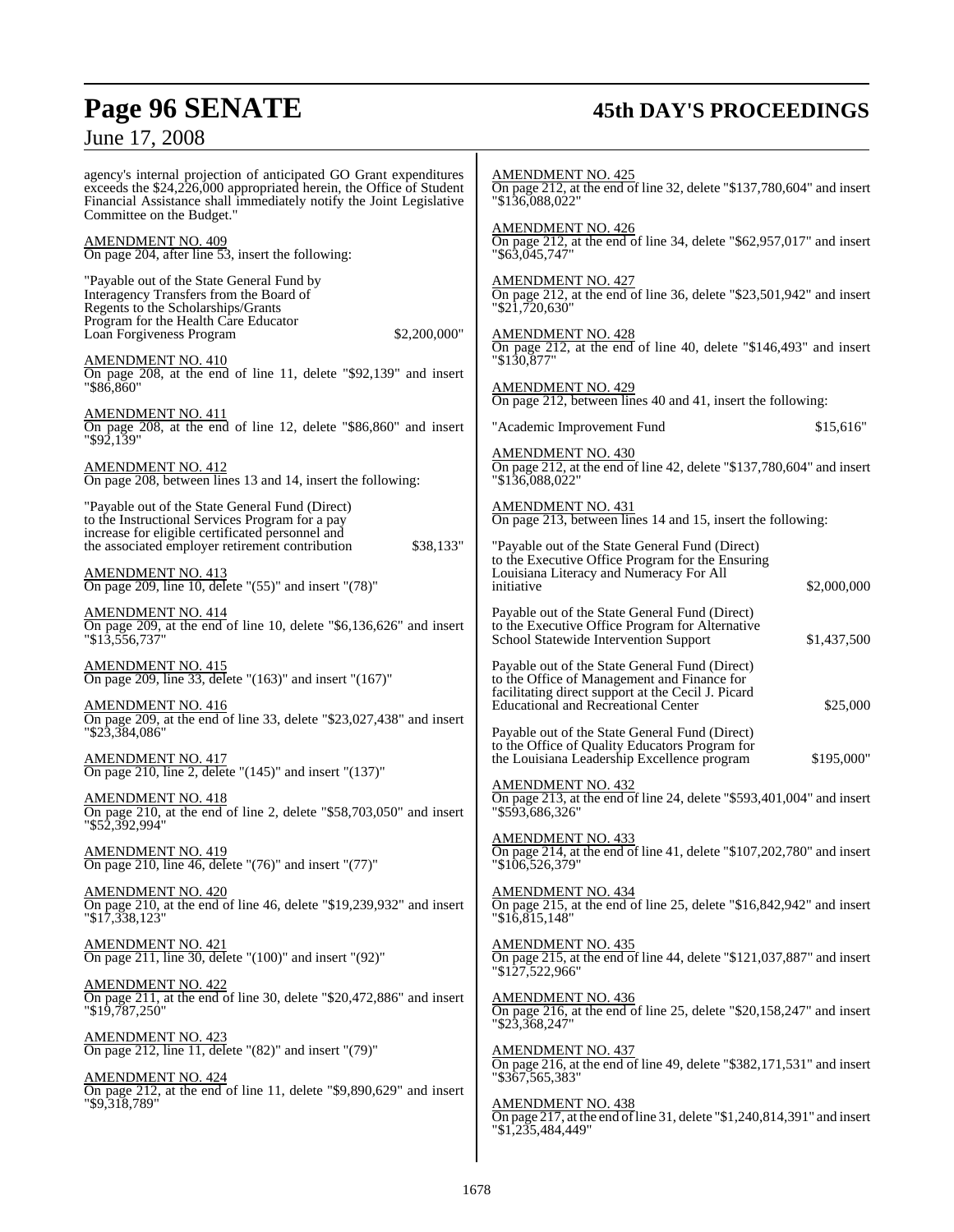# **45th DAY'S PROCEEDINGS Page 97 SENATE** June 17, 2008

| <b>AMENDMENT NO. 439</b><br>On page 217, at the end of line 33, delete "\$212,724,927" and insert<br>"\$204,918,825"                                                                                                                       |              | Payable out of the State General Fund (Direct)<br>to the Quality Educators Program for the<br>\$605,000<br>Louisiana Leadership Excellence program                                                                                                                                                                                                                                                    |
|--------------------------------------------------------------------------------------------------------------------------------------------------------------------------------------------------------------------------------------------|--------------|-------------------------------------------------------------------------------------------------------------------------------------------------------------------------------------------------------------------------------------------------------------------------------------------------------------------------------------------------------------------------------------------------------|
| <u>AMENDMENT NO. 440</u><br>On page 217, at the end of line 35, delete "\$39,403,420" and insert<br>"\$41,189,258"                                                                                                                         |              | Flexible Pay funds appropriated herein shall be allocated to rural<br>local education agencies (LEAs) on the basis of student population,<br>so as to provide rewards and incentives to support improved student                                                                                                                                                                                      |
| AMENDMENT NO. 441<br>On page 217, at the end of line 37, delete "\$19,843,175" and insert<br>"\$20,128,497"                                                                                                                                |              | achievement and professional learning communities. Further, these<br>funds shall be distributed as non-recurring payments, only to school<br>building-level certificated personnel and shall be tied to specific<br>identifiable and measurable contributions. The Board of Elementary                                                                                                                |
| <b>AMENDMENT NO. 442</b><br>On page 217, at the end of line 38, delete "\$250,000" and insert<br>"\$655,000"                                                                                                                               |              | and Secondary Education shall promulgate research-based strategies<br>that support Flexible Pay strategies, provide such strategies as<br>guidance to LEAs, and approve LEA plans for distributing Flexible<br>Pay funds. Flexible Pay funds shall not be distributed as                                                                                                                              |
| <b>AMENDMENT NO. 443</b><br>On page 217, at the end of line 40, delete " $$1,240,814,391$ " and insert<br>"\$1,235,484,449"                                                                                                                |              | across-the-board pay raises, nor shall the funds be distributed based<br>on an employee's length of service. Any retirement costs associated<br>with the distribution of Flexible Pay funds shall be paid utilizing<br>funds appropriated for this initiative."                                                                                                                                       |
| AMENDMENT NO. 444<br>On page 217, line 42, delete "\$29,789,801" and insert "\$31,638,565"                                                                                                                                                 |              | <b>AMENDMENT NO. 446</b><br>On page 219, at the end of line 13, delete "\$137,834,255" and insert<br>"\$178,236,649"                                                                                                                                                                                                                                                                                  |
| $\frac{\text{AMENDMENT NO. 445}}{\text{On page 219, between lines 10 and 11, insert the following:}}$                                                                                                                                      |              | AMENDMENT NO. 447<br>On page 219, at the end of line 34, delete "\$137,834,255" and insert                                                                                                                                                                                                                                                                                                            |
| "Payable out of the State General Fund (Direct)<br>to the School and Community Support Program<br>for the St. Mary's Residential School                                                                                                    | \$100,000    | "\$178,236,649"<br><b>AMENDMENT NO. 448</b><br>On page 219, at the end of line 38, delete "\$102,986,058" and insert                                                                                                                                                                                                                                                                                  |
| Payable out of the State General Fund (Direct)<br>to the School and Community Support Program<br>for a partnership between the Richland Parish<br>School System and the East Carroll Parish<br>School System, for expenses associated with |              | "\$143,388,452"<br><b>AMENDMENT NO. 449</b><br>On page 219, at the end of line 43, delete "\$137,834,255" and insert<br>"\$178,236,649"                                                                                                                                                                                                                                                               |
| a peer-support crisis-intervention program                                                                                                                                                                                                 | \$7,220      | <b>AMENDMENT NO. 450</b>                                                                                                                                                                                                                                                                                                                                                                              |
| Payable out of the State General Fund (Direct)<br>to the School and Community Support Program<br>for the United Way of Acadiana Imagination<br>Library/Jumpstart Initiative for early childhood<br>education                               | \$100,000    | On page 219, after line 43, insert the following:<br>"Provided, however, that as of January 1, 2009, any unexpended<br>balance remaining in State General Fund by Statutory Dedications<br>out of the Academic Improvement Fund allocated in this Schedule<br>for the Student Scholarships for Educational Excellence Program<br>shall be unallotted and redirected into Schedule 19-681 - Subgrantee |
| Payable out of the State General Fund by<br>Statutory Dedications out of the Academic<br>Improvement Fund to the School and<br>Community Support Program for<br>educational leadership residencies                                         | \$950,000    | Assistance for the purposes of the Ensuring Louisiana Literacy &<br>Numeracy For All activity in the following parishes: Caddo, East<br>Baton Rouge and Orleans. Provided, further, that such redirected<br>funds shall be expended proportionately among these three (3)<br>parishes based upon the October 1, 2008 membership as defined by                                                         |
| Payable out of the State General Fund (Direct)<br>to the School Accountability and Improvement<br>Program for the Ensuring Literacy and<br>Numeracy for All Initiative                                                                     | \$10,590,000 | the State Board of Elementary and Secondary Education, including<br>Recovery School District students."<br>AMENDMENT NO. 451<br>On page 220, at the end of line 3, delete " $$3,260,925,559"$ and insert                                                                                                                                                                                              |
| Payable out of the State General Fund (Direct)<br>to the School and Community Support Program<br>for the DeSoto Parish Multi-cultural Center for<br>after-school tutorial and enrichment programs                                          | \$35,000     | "\$3,259,940,870"<br><b>AMENDMENT NO. 452</b><br>On page 220, at the end of line 45, delete "\$3,260,925,559" and insert<br>"\$3,259,940,870"                                                                                                                                                                                                                                                         |
| Payable out of the State General Fund (Direct)<br>to the School and Community Support Program<br>for Mt. Bethel No. 1 in Keithville for after-school<br>tutorial and enrichment programs                                                   | \$35,000     | AMENDMENT NO. 453<br>On page 220, at the end of line 48, delete "\$2,992,704,690" and insert<br>"\$2,948,200,001"                                                                                                                                                                                                                                                                                     |
| Payable out of the State General Fund (Direct)<br>to the Adult Education Program for Alternative<br><b>Schools</b>                                                                                                                         | \$647,338    | <b>AMENDMENT NO. 454</b><br>On page 220, at the end of line 51, delete "\$133,358,082" and insert<br>"\$135,178,082"                                                                                                                                                                                                                                                                                  |
| Payable out of the State General Fund (Direct)<br>to the Adult Education Program for the<br>Alternative Schools/Options program                                                                                                            | \$2,900,000  | <b>AMENDMENT NO. 455</b><br>On page 220, at the end of line 53, delete "\$134,862,787" and insert<br>"\$140,562,787"                                                                                                                                                                                                                                                                                  |
|                                                                                                                                                                                                                                            |              | <b>AMENDMENT NO. 456</b><br>On page 220, at the end of line 54, delete " $$3,260,925,559"$ and insert<br>"\$3,259,940,870"                                                                                                                                                                                                                                                                            |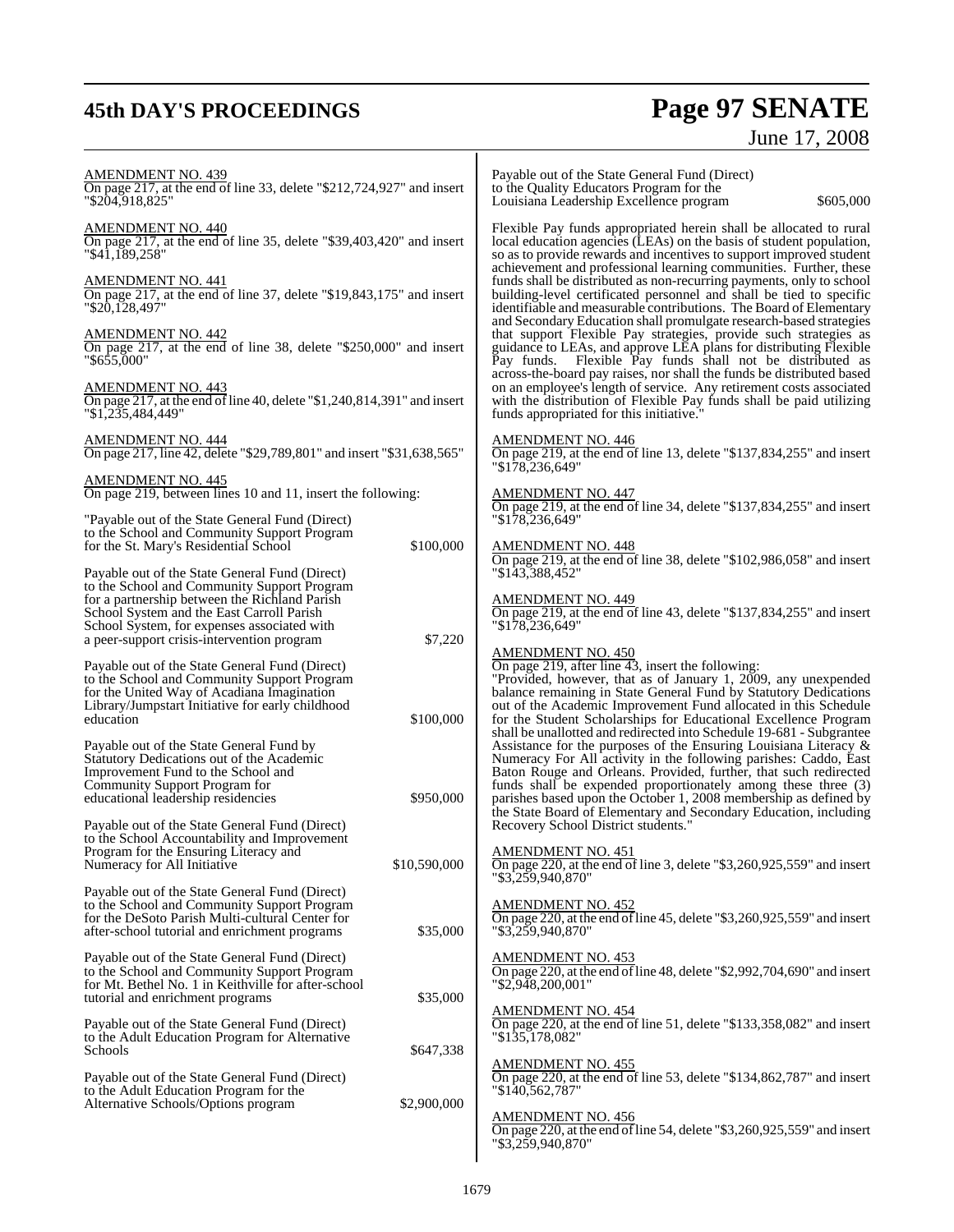# **Page 98 SENATE 45th DAY'S PROCEEDINGS** June 17, 2008

| <u>AMENDMENT NO. 457</u><br>On page 221, between lines 12 and 13, insert the following:                                                                                                                                                                                                                                                       | <b>AMENDMENT NO. 470</b><br>On page 229, between lines 35 and 36, insert the following:                                                                                                                                                                                                                                                                                                                                                                                                |
|-----------------------------------------------------------------------------------------------------------------------------------------------------------------------------------------------------------------------------------------------------------------------------------------------------------------------------------------------|----------------------------------------------------------------------------------------------------------------------------------------------------------------------------------------------------------------------------------------------------------------------------------------------------------------------------------------------------------------------------------------------------------------------------------------------------------------------------------------|
| "Payable out of the State General Fund (Direct)<br>\$10,000,000"<br>to the Minimum Foundation Program                                                                                                                                                                                                                                         | "Payable out of the State General Fund (Direct)<br>to the Adult Work Release Program for the St.                                                                                                                                                                                                                                                                                                                                                                                       |
| AMENDMENT NO. 458<br>On page 222, between lines 12 and 13, insert the following:                                                                                                                                                                                                                                                              | Martin de Porres Residential Center dba Citizens<br>in Need of Care, Inc. Work Release Facility<br>\$11,000<br>in Lake Charles                                                                                                                                                                                                                                                                                                                                                         |
| "Payable out of the State General Fund (Direct)<br>to the Required Services Program to reimburse<br>nondiscriminatory state-approved nonpublic schools<br>for costs incurred during the preceding school year<br>for maintaining records, completing and filing<br>reports, and providing required education-<br>\$1,000,000"<br>related data | Payable out of the State General Fund (Direct)<br>to the Adult Work Release Program for the St.<br>Martin de Porres Residential Center dba Citizens<br>in Need of Care, Inc. Work Release Facility<br>in Lake Charles<br>\$11,000"<br><b>AMENDMENT NO. 471</b>                                                                                                                                                                                                                         |
| AMENDMENT NO. 459<br>On page 223, between lines 31 and 32, insert the following:                                                                                                                                                                                                                                                              | On page 230, at the end of line 38, delete "\$2,250,000" and insert<br>"\$3,000,000"                                                                                                                                                                                                                                                                                                                                                                                                   |
| "Payable out of the State General Fund (Direct)<br>to the SSD #1 Instructional Program for a pay                                                                                                                                                                                                                                              | <b>AMENDMENT NO. 472</b><br>On page 230, at the end of line 57, delete "\$8,250,000" and insert<br>"\$7,000,000"                                                                                                                                                                                                                                                                                                                                                                       |
| increase for eligible certificated personnel and<br>the associated employer retirement contribution<br>\$129,464"                                                                                                                                                                                                                             | <b>AMENDMENT NO. 473</b><br>On page $231$ , at the end of line 34, delete "\$100,000" and insert                                                                                                                                                                                                                                                                                                                                                                                       |
| <b>AMENDMENT NO. 460</b><br>On page 223, at the end of line 37, delete "\$10,528,179" and insert<br>"\$12,418,179"                                                                                                                                                                                                                            | $"\$1\overline{5}0,000"$<br><b>AMENDMENT NO. 474</b><br>On page 231, at the end of line 42, delete "\$35,531,441" and insert                                                                                                                                                                                                                                                                                                                                                           |
| AMENDMENT NO. 461<br>On page 224, at the end of line 21, delete "\$4,751,047" and insert<br>"\$5,921,047"                                                                                                                                                                                                                                     | $"$ \$35,081,441"<br>AMENDMENT NO. 475                                                                                                                                                                                                                                                                                                                                                                                                                                                 |
| AMENDMENT NO. 462<br>On page 225, at the end of line 2, delete "\$4,869,891" and insert<br>"\$5,499,891"                                                                                                                                                                                                                                      | On page 232, at the end of line 46, delete " $$2,250,000$ " and insert<br>"\$3,000,000"<br><b>AMENDMENT NO. 476</b>                                                                                                                                                                                                                                                                                                                                                                    |
| AMENDMENT NO. 463<br>On page 226, at the end of line 22, delete "\$2,721,551" and insert                                                                                                                                                                                                                                                      | On page 233, at the end of line 22, delete "\$8,250,000" and insert<br>"\$7,000,000"                                                                                                                                                                                                                                                                                                                                                                                                   |
| "\$3,261,551"<br><b>AMENDMENT NO. 464</b>                                                                                                                                                                                                                                                                                                     | <b>AMENDMENT NO. 477</b><br>On page 234, at the end of line 17, delete "\$100,000" and insert<br>$"\$1\overline{5}0\overline{0}00"$                                                                                                                                                                                                                                                                                                                                                    |
| On page 227, at the end of line 42, delete "\$41,303,877" and insert<br>"\$46,073,877"<br><b>AMENDMENT NO. 465</b>                                                                                                                                                                                                                            | AMENDMENT NO. 478<br>On page 234, at the end of line 33, delete "\$35,531,441" and insert<br>"\$35,081,441"                                                                                                                                                                                                                                                                                                                                                                            |
| On page 228, at the end of line 21, delete "\$73,788,199" and insert<br>"\$82,788,199"                                                                                                                                                                                                                                                        | AMENDMENT NO. 479<br>On page 234, line 38, delete "\$10,000" and insert "\$20,000"                                                                                                                                                                                                                                                                                                                                                                                                     |
| <b>AMENDMENT NO. 466</b><br>On page 228, at the end of line 23, delete "\$73,788,199" and insert<br>"\$82,788,199"                                                                                                                                                                                                                            | AMENDMENT NO. 480<br>On page 234, after line 45, insert the following:                                                                                                                                                                                                                                                                                                                                                                                                                 |
| <b>AMENDMENT NO. 467</b><br>On page 228, at the end of line 24, delete "\$73,788,199" and insert<br>"\$82,788,199"                                                                                                                                                                                                                            | "Provided, however, that of the funds appropriated herein out of the<br>Jefferson Parish Convention Center Fund, \$350,000 shall be<br>allocated and distributed to the Jefferson Performing Arts Society -<br>East Bank, \$250,000 shall be allocated and distributed to the                                                                                                                                                                                                          |
| <u>AMENDMENT NO. 468</u><br>On page 228, at the end of line 42, delete "\$250,000" and insert<br>"\$370,000"                                                                                                                                                                                                                                  | Jefferson Performing Arts Society - City of Westwego, and \$100,000<br>shall be allocated and distributed to the city of Gretna - Heritage<br>Festival. In the event that total revenues deposited in this fund are<br>insufficient to fully fund such allocations, each entity shall receive                                                                                                                                                                                          |
| <b>AMENDMENT NO. 469</b><br>On page 228, between lines 42 and 43, insert the following:                                                                                                                                                                                                                                                       | the same pro rata share of the monies available which its allocation<br>represents to the total.                                                                                                                                                                                                                                                                                                                                                                                       |
| "Payable out of the State General Fund (Direct)<br>for the implementation of a telehealth pilot program<br>concentrating on chronic disease patients diagnosed<br>with diabetes, high blood pressure or congestive<br>\$1,500,000<br>heart failure                                                                                            | Provided, that of the monies appropriated herein out of the<br>Washington Parish Infrastructure and Park Fund, \$10,000 shall be<br>distributed to the Wesley Ray Community Association, \$10,000 shall<br>be distributed to the Varnado Community Recreation Center, \$10,000<br>shall be distributed to the Vernon Community Center, \$10,000 shall<br>be distributed to the Washington Area Museum Foundation, \$5,000<br>shall be distributed to the Washington Parish Help Center |
| Payable out of the State General Fund (Direct)<br>\$5,650,000"<br>for operating expenses                                                                                                                                                                                                                                                      | (DBA/Bogalusa Help Center), and \$10,000 shall be distributed to the<br>Washington Parish Library System.                                                                                                                                                                                                                                                                                                                                                                              |
|                                                                                                                                                                                                                                                                                                                                               |                                                                                                                                                                                                                                                                                                                                                                                                                                                                                        |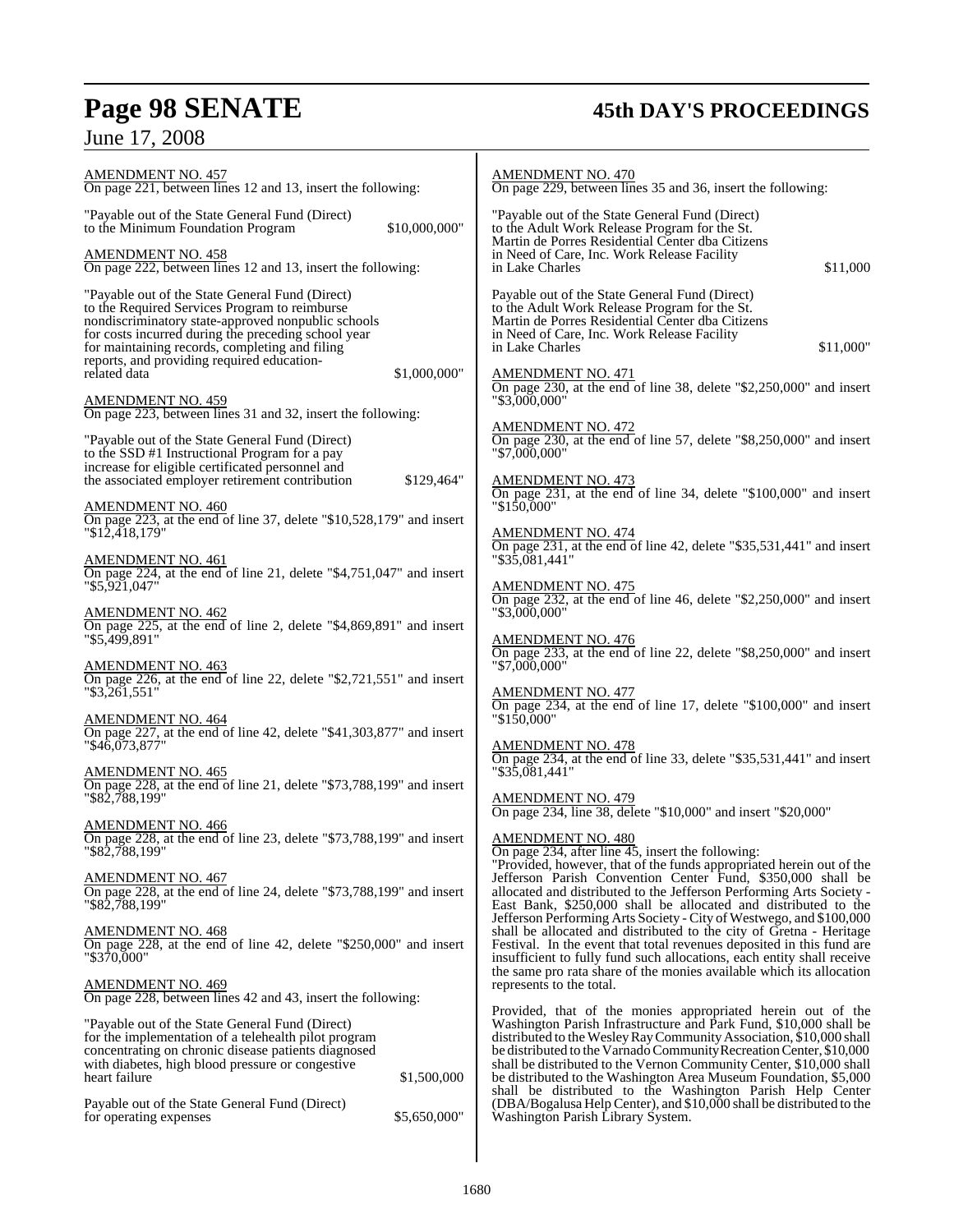## **45th DAY'S PROCEEDINGS Page 99 SENATE**

# June 17, 2008

Provided, however, that out of the funds appropriated to the Iberia Parish Tourist Commission out of the Iberia Parish Tourist Commission Fund, the amount of \$125,000 shall be allocated and distributed to the Acadiana Fairgrounds for the Sugarena. In addition, \$25,000 shall be allocated and distributed to the Iberia Economic Development Authority, \$20,000 to the Iberia Parish Tourist Commission for fair and festival grants, \$10,000 to the Iberia Parish Convention Center for promotion, and \$25,000 to the Iberia Parish Council for the Sugar Cane Festival building.

Provided, however, that of the funds appropriated herein to East Carroll Parish out of the East Carroll Visitor Enterprise Fund, one hundred percent shall be allocated and distributed to Doorways to Louisiana, Inc. D/B/A East Carroll Parish Tourism Commission. In the event that total revenues deposited in this fund are insufficient to fully fund such allocation, Doorways to Louisiana, Inc. shall receive the same pro rata share of the monies available which its allocation represents to the total.

Further provided, that from the funds appropriated herein out of the Richland Parish Visitor Enterprise Fund, \$25,000 shall be allocated and distributed to the town of Delhi for the Cave Theater, \$10,000 shall be allocated and distributed to the town of Mangham for downtown development, and \$25,000 shall be allocated and distributed to the town of Rayville for downtown development. In the event that total revenues deposited in this fund are insufficient to fully fund such allocations, each entity shall receive the same pro rata share of the monies available which its allocation represents to the total.

Further provided, that from the funds appropriated herein out of the Madison Parish Visitor Enterprise Fund, \$12,500 shall be allocated and distributed to the Madison Parish Historical Society, and \$10,000 shall be allocated and distributed to the city of Tallulah for beautification and repair projects. In the event that total revenues deposited in this fund are insufficient to fully fund such allocations, each entity shall receive the same pro rata share of the monies available which its allocation represents to the total.

Payable out of the State General Fund by Statutory Dedications out of the Vernon Parish Legislative Improvement Fund No. 2 in the event that Senate Bill No. 542 of the 2008 Regular Session of the Legislature is enacted into law \$475,000" AMENDMENT NO. 481 On page 235, at the end of line 31, delete "\$50,000" and insert "\$175,000" On page 235, at the end of line 32, delete "\$50,000" and insert "\$175,000" AMENDMENT NO. 482 On page 236, at the end of line 24, delete "\$300,000" and insert "\$100,000" AMENDMENT NO. 483 On page 236, between lines 24 and 25, insert the following: "Payable out of the State General Fund (Direct) for the increase in the total number of statutorily authorized assistant district attorneys by eleven in the event that House Bill No. 1152 of the 2008 Regular Session of the Legislature is enacted \$418,846 Payable out of the State General Fund (Direct) for a \$5,000 salary increase for the 61 Victim Assistance Coordinators in the various offices of District Attorneys in the event that House Bill No. 1118 of the 2008 Regular Session of the Legislature is enacted into law \$305,000

Payable out of the State General Fund (Direct) for Fifteenth Judicial District District Attorney's Office for a program for youth intervention and improving leadership skills in Vermilion and Acadia parishes  $$50,000"$ 

AMENDMENT NO. 484

On page 240, delete lines 20 through 22, and insert the following:

"Payable out of the State General Fund (Direct) to the town of Merryville for the police department for a new car radio  $$5,000"$ 

AMENDMENT NO. 485 On page 240, delete line 43, and insert the following:

"and expansion \$110,000"

AMENDMENT NO. 486 On page 240, line 47, delete "\$50,000" and insert "\$180,000"

AMENDMENT NO. 487 On page 241, delete lines 4 through 18

AMENDMENT NO. 488 On page 241, at the end of line 32, delete "\$40,000" and insert "\$115,000"

AMENDMENT NO. 489 On page 242, at the end of line 23, delete "\$30,000" and insert "\$80,000"

AMENDMENT NO. 490 On page 243, at the end of line 10, delete "\$25,000" and insert "\$50,000"

AMENDMENT NO. 491 On page 243, at the end of line 16, delete "\$75,000" and insert "\$300,000"

AMENDMENT NO. 492 On page 243, delete lines 40 through 42, and insert the following:

"Payable out of the State General Fund (Direct) to the town of Erath, as follows: ninety percent for infrastructure improvements and ten percent for the Police Department  $$80,000"$ 

AMENDMENT NO. 493 On page 244, delete lines 18 through 20

AMENDMENT NO. 494 On page 244, at the end of line 24, delete "\$10,000" and insert "\$25,000"

AMENDMENT NO. 495 On page 244, at the end of line 45, delete "\$25,000" and insert "\$10,000"

AMENDMENT NO. 496 On page 246, at the end of line 21, delete "\$5,000" and insert "\$25,000"

AMENDMENT NO. 497 On page 246, at the end of line 24, delete "\$5,000" and insert "\$15,000"

AMENDMENT NO. 498 On page 246, at the end of line 27, delete "\$5,000" and insert "\$15,000"

AMENDMENT NO. 499 On page 246, delete lines 40 through 45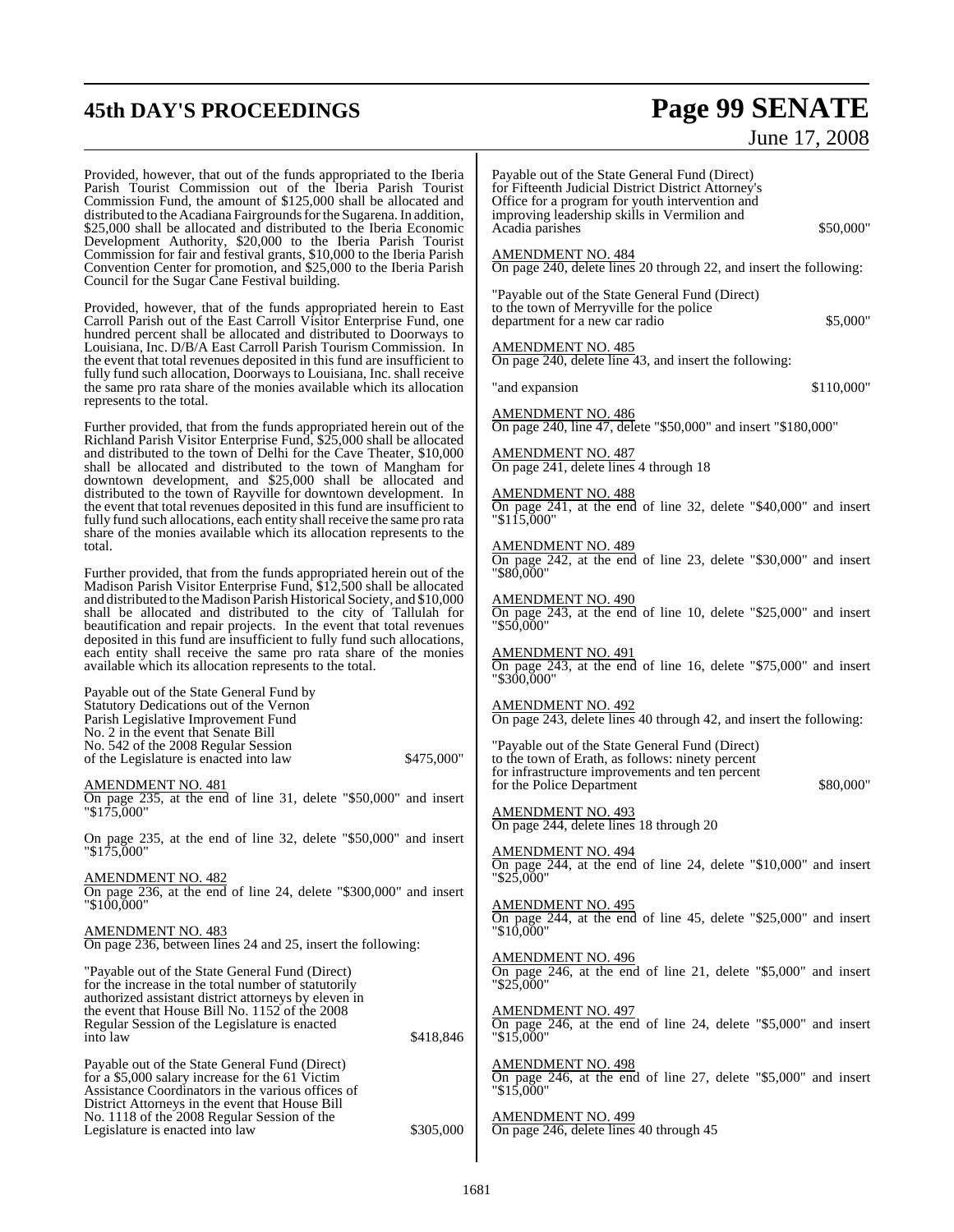# **Page 100 SENATE 45th DAY'S PROCEEDINGS**

| <b>AMENDMENT NO. 500</b><br>On page 247, delete lines 1 through 6                                                           | Rouge Community Center for educational and<br>social services                                                                                                                                           | \$150,000 |
|-----------------------------------------------------------------------------------------------------------------------------|---------------------------------------------------------------------------------------------------------------------------------------------------------------------------------------------------------|-----------|
| $\frac{\text{AMENDMENT NO. 501}}{\text{On page 247}}$ , at the end of line 46, delete "\$700,000" and insert<br>"\$650,000" | Payable out of the State General Fund (Direct)<br>for RIZ UP! Louisiana for youth leadership<br>development                                                                                             | \$150,000 |
| <b>AMENDMENT NO. 502</b><br>On page 248, delete lines 15 through 17                                                         | Payable out of the State General Fund (Direct)<br>for Hope Group, Inc., for youth programs<br>for healthy choices                                                                                       | \$5,000   |
| <b>AMENDMENT NO. 503</b><br>On page 248, delete line 42, and insert the following:                                          | Payable out of the State General Fund (Direct)<br>for the Glen Oaks High School Security Dads,                                                                                                          |           |
| \$10,000"<br>"Park for boat launch repairs"                                                                                 | Inc. for a mentorship program                                                                                                                                                                           | \$10,000  |
| <b>AMENDMENT NO. 504</b><br>On page 248, line 45, delete "\$60,000" and insert "\$180,000"                                  | Payable out of the State General Fund (Direct)<br>for the Urban Restoration Enhancement<br>Corporation (UREC) for tutorial services                                                                     |           |
| <b>AMENDMENT NO. 505</b><br>On page 250, at the end of line 23, delete "\$17,500" and insert<br>"\$80,000"                  | and summer camp and other community<br>services                                                                                                                                                         | \$560,000 |
| <b>AMENDMENT NO. 506</b><br>On page $250$ , at the end of line 26, delete "\$17,500" and insert<br>"\$100,000"              | Payable out of the State General Fund (Direct)<br>to the village of Cankton for water system<br>improvements                                                                                            | \$35,000  |
| <b>AMENDMENT NO. 507</b><br>On page 251, at the end of line 4, delete "\$50,000" and insert<br>"\$75,000"                   | Payable out of the State General Fund (Direct)<br>to the Iberia Parish Sheriff's Office for patrol<br>units, law enforcement equipment, and<br>substation repair                                        | \$100,000 |
| <b>AMENDMENT NO. 508</b><br>On page 251, at the end of line 13, delete "\$5,000" and insert<br>"\$15,000"                   | Payable out of the State General Fund (Direct)<br>for the Alpha Community Outreach Center, Inc.                                                                                                         | \$25,000  |
| <b>AMENDMENT NO. 509</b><br>On page 251, at the end of line 45, delete "\$15,000" and insert<br>"\$100,000"                 | Payable out of the State General Fund (Direct)<br>to the 16th Judicial District Court for the<br>Juvenile Youth Planning Board, to be divided<br>equally between Iberia Parish and St. Martin<br>Parish | \$50,000  |
| <b>AMENDMENT NO. 510</b><br>On page 252, delete lines 39 and 40, and insert the following:                                  | Payable out of the State General Fund (Direct)                                                                                                                                                          |           |
| "to Hope Haven Center for implementation of<br>\$75,000"<br>community and youth development programs                        | to the city of Donaldsonville for repairs to<br>Leman Center                                                                                                                                            | \$20,000  |
| <b>AMENDMENT NO. 511</b><br>On page 252, at the end of line 46, delete "\$60,000" and insert<br>"\$100,000"                 | Payable out of the State General Fund (Direct)<br>to the Ascension-St. James Airport and<br>Transportation Authority for the Louisiana<br>Regional Airport for terminal building<br>construction        | \$250,000 |
| <b>AMENDMENT NO. 512</b><br>On page 253, at the end of line 5, delete "\$35,000" and insert<br>$"\$15,000"$                 | Payable out of the State General Fund (Direct)<br>to the city of Gonzales for intersection<br>improvements                                                                                              | \$200,000 |
| AMENDMENT NO. 513<br>On page 253, at the end of line 31, delete "\$75,000" and insert<br>"\$200,000"                        | Payable out of the State General Fund (Direct)<br>to the city of Gonzales for recreation facility                                                                                                       |           |
| AMENDMENT NO. 514<br>On page 254, delete lines 27 and 28                                                                    | improvements<br>Payable out of the State General Fund (Direct)                                                                                                                                          | \$20,000  |
| <b>AMENDMENT NO. 515</b><br>On page 255, delete line 36, and insert the following:                                          | to St. James Parish Government for courthouse<br>construction                                                                                                                                           | \$225,000 |
| "to the city of Sterlington for signage"<br>\$50,000"<br>and City Hall parking lot pavement                                 | Payable out of the State General Fund (Direct)<br>to the St. James Parish Sheriff's Office for<br>equipment                                                                                             | \$20,000  |
| <b>AMENDMENT NO. 516</b><br>On page 255, delete lines 43 through 45                                                         | Payable out of the State General Fund (Direct)<br>to Livingston Parish Government for the Head<br>of Island Fire Station                                                                                | \$15,000  |
| <u>AMENDMENT NO. 517</u><br>On page 256, between lines 19 and 20, insert the following:                                     | Payable out of the State General Fund (Direct)                                                                                                                                                          |           |
| "Payable out of the State General Fund (Direct)<br>to the city of Baton Rouge for the North Baton                           | to Ascension Parish for recreation facility<br>improvements                                                                                                                                             | \$20,000  |
|                                                                                                                             |                                                                                                                                                                                                         |           |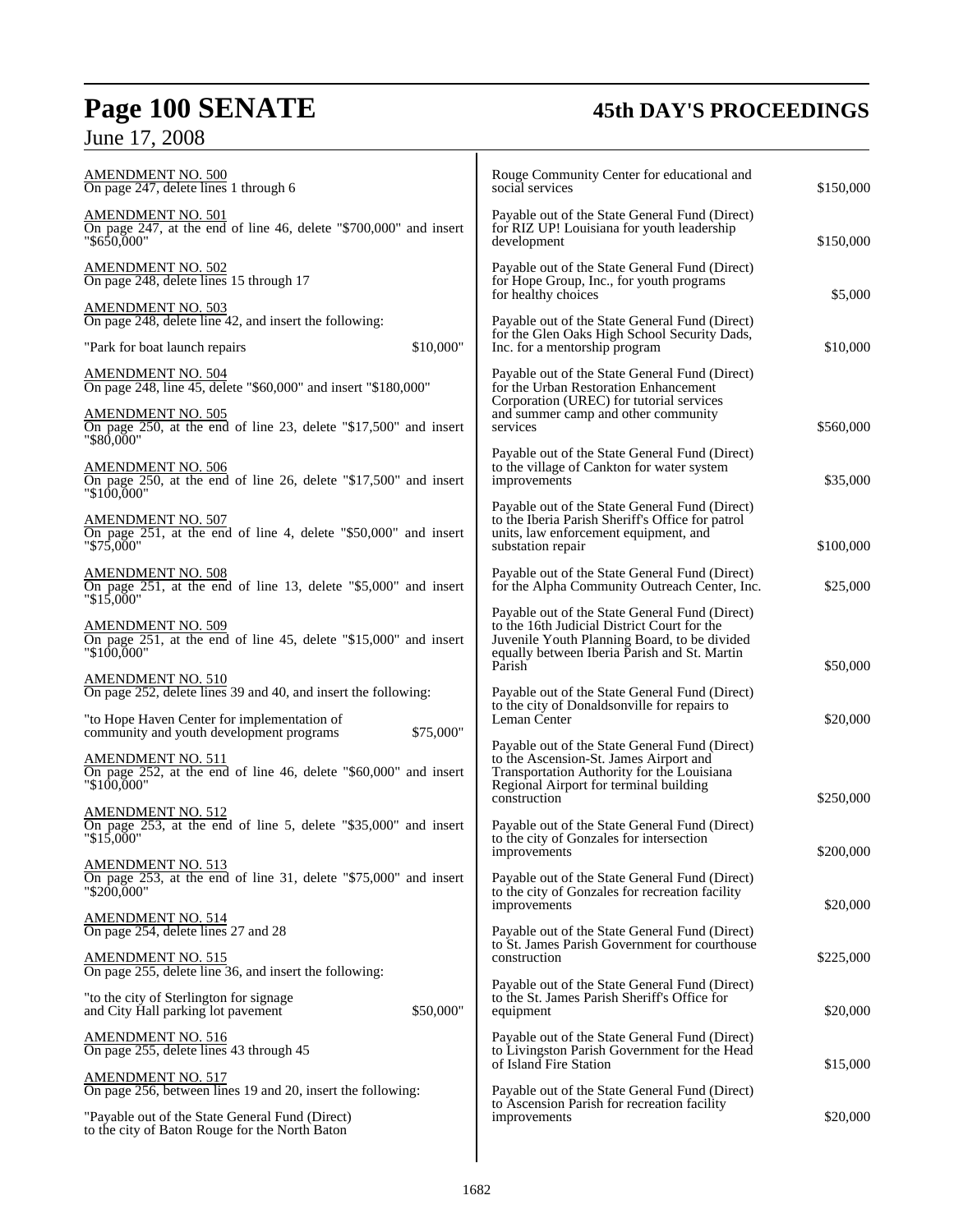# **45th DAY'S PROCEEDINGS Page 101 SENATE**

| Payable out of the State General Fund (Direct)<br>to Ascension Parish for St. Amant Fire Station<br>construction                                                                      | \$10,000  | Payable out of the State General Fund (Direct)<br>to the city of Henderson for the Police<br>Department for equipment                                     | \$20,000 |
|---------------------------------------------------------------------------------------------------------------------------------------------------------------------------------------|-----------|-----------------------------------------------------------------------------------------------------------------------------------------------------------|----------|
| Payable out of the State General Fund (Direct)<br>to the town of Killian for water meters                                                                                             | \$20,000  | Payable out of the State General Fund (Direct)<br>to the city of Jeanerette for the Police<br>Department                                                  | \$50,000 |
| Payable out of the State General Fund (Direct)<br>to the town of Lutcher for water intake structure<br>and repairs                                                                    | \$10,000  | Payable out of the State General Fund (Direct)<br>to Iberia Parish Government for the Recreation<br>Department for King Joseph                            | \$25,000 |
| Payable out of the State General Fund (Direct)<br>to the Parish of St. John the Baptist for West<br>Bank water tower repairs                                                          | \$20,000  | Payable out of the State General Fund (Direct)<br>to the Breaux Bridge Historical Society for the<br>Military Memorial                                    | \$25,000 |
| Payable out of the State General Fund (Direct)<br>for expenses associated with the incorporation<br>of the municipality of Garyville, contingent<br>upon voter approval               | \$50,000  | Payable out of the State General Fund (Direct)<br>for Gloria Kern Counseling Center in<br><b>Breaux Bridge</b>                                            | \$25,000 |
| Payable out of the State General Fund (Direct)<br>to The Church United for Community<br>Development for the Donaldsonville<br>Men's Home                                              | \$15,000  | Payable out of the State General Fund (Direct)<br>to the town of Colfax for road repairs caused<br>by recent flooding                                     | \$20,000 |
| Payable out of the State General Fund (Direct)<br>to the Grant Parish Police Jury for renovations                                                                                     |           | Payable out of the State General Fund (Direct)<br>to the town of Sarepta for playground equipment                                                         | \$40,000 |
| and improvements to the Community Center<br>located at 4310 Hwy. 71 in Colfax                                                                                                         | \$50,000  | Payable out of the State General Fund (Direct)<br>to the town of Springhill for the Downtown<br>Development District                                      | \$20,000 |
| Payable out of the State General Fund (Direct)<br>to the Bethlehem Calvin Veterans Memorial<br>Project                                                                                | \$5,000   | Payable out of the State General Fund (Direct)<br>to Red River Parish Police Jury for mowing<br>and grading equipment                                     | \$50,000 |
| Payable out of the State General Fund (Direct)<br>to the Sabine Parish Police Jury for repairs to<br>the Emergency Operational Center                                                 | \$30,000  | Payable out of the State General Fund (Direct)<br>to Bossier Parish Police Jury for Sewerage<br>District No. 1 project                                    | \$75,000 |
| Payable out of the State General Fund (Direct)<br>to the Grant Parish Police Jury for completion<br>of Phase II of the Rural Safety Innovation Grant                                  | \$30,000  | Payable out of the State General Fund (Direct)<br>to the Old Bethel Baptist Church of Clarks, Inc.                                                        | \$10,000 |
| Payable out of the State General Fund (Direct)<br>to Rapides Station Community Ministries, Inc.,<br>for operational expenses                                                          | \$100,000 | Payable out of the State General Fund (Direct)<br>to the town of Grayson for a police car, police<br>car camera equipment, track hoe, and copy<br>machine | \$10,000 |
| Payable out of the State General Fund (Direct)<br>to the Beauregard Parish Police Jury for<br>Historical Society parking and drainage                                                 | \$25,000  | Payable out of the State General Fund (Direct)<br>to the town of Clarks for a fire tanker truck                                                           | \$10,000 |
| Payable out of the State General Fund (Direct)<br>to the town of Merryville for repairs to North<br><b>Bryan Street</b>                                                               | \$50,000  | Payable out of the State General Fund (Direct)<br>to the town of Columbia for a police car,<br>tractor, and water pump repairs                            | \$10,000 |
| Payable out of the State General Fund (Direct)<br>to the Beauregard Parish Police Jury for covered<br>arena equipment and tools                                                       | \$10,000  | Payable out of the State General Fund (Direct)<br>to the Catahoula Parish Sheriff's Office for a<br>police car                                            | \$10,000 |
| Payable out of the State General Fund (Direct)<br>to the Vernon Parish Police Jury for West<br>Central Louisiana Communications for<br>disaster response communications and equipment | \$10,000  | Payable out of the State General Fund (Direct)<br>to the city of Jonesville for the Police<br>Department for a police car                                 | \$10,000 |
| Payable out of the State General Fund (Direct)<br>to the St. Martin Parish Sheriff's Office for<br>a law enforcement training facility                                                | \$50,000  | Payable out of the State General Fund (Direct)<br>to the village of Gilbert for water tank<br>maintenance                                                 | \$10,000 |
| Payable out of the State General Fund (Direct)<br>to the St. Martin Parish Sheriff's Office for                                                                                       |           | Payable out of the State General Fund (Direct)<br>to the town of Jonesville                                                                               | \$10,000 |
| parishwide litter abatement<br>Payable out of the State General Fund (Direct)<br>to the city of Henderson for City Hall                                                               | \$50,000  | Payable out of the State General Fund (Direct)<br>to the town of Olla for lift station at Industrial<br>Park                                              | \$10,000 |
| improvements                                                                                                                                                                          | \$25,000  |                                                                                                                                                           |          |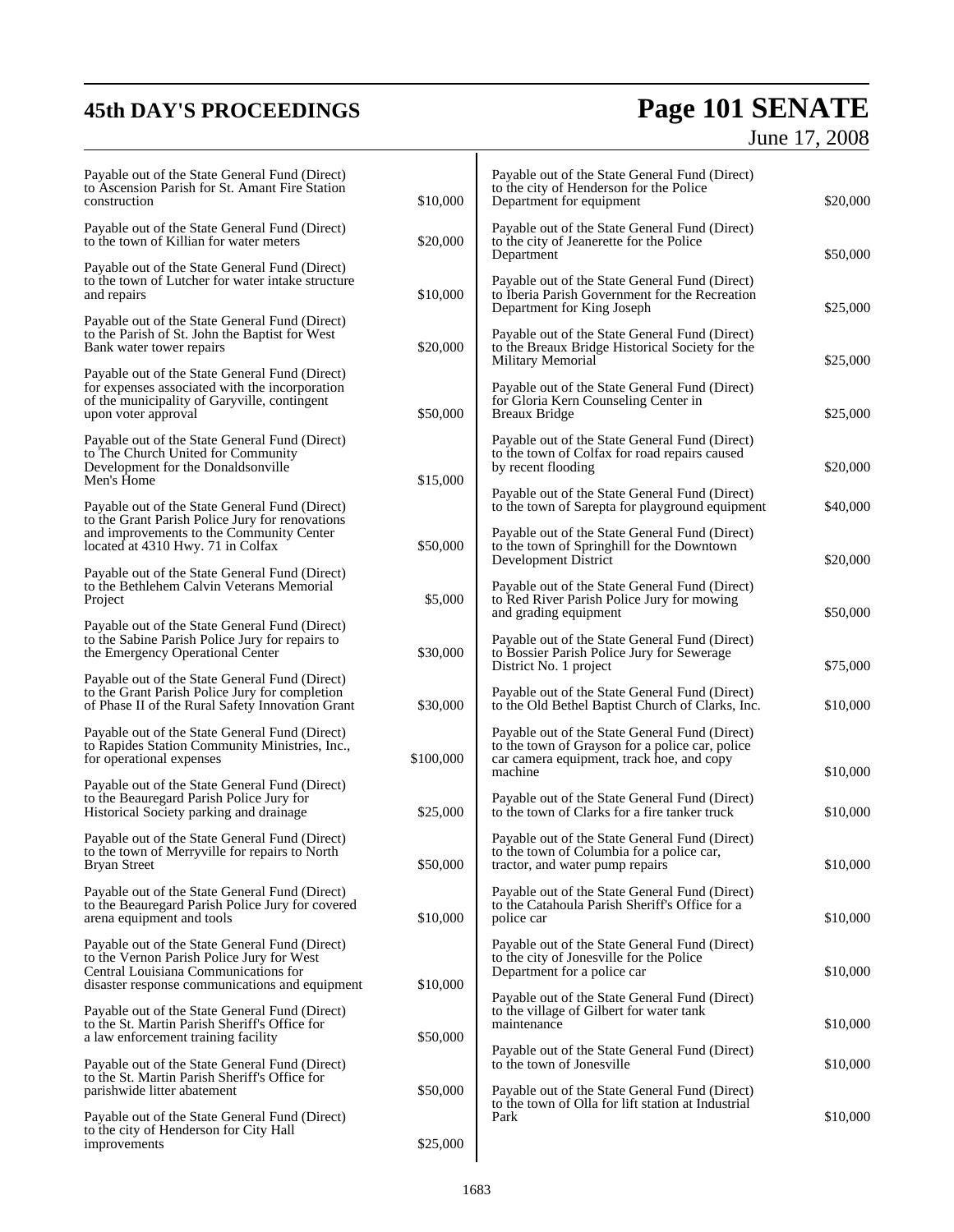# **Page 102 SENATE 45th DAY'S PROCEEDINGS**

| \$10,000  | Payable out of the State General Fund (Direct)<br>to the town of Fordoche for infrastructure                                                  | \$20,000                                                                                                                                                                                                                                                       |
|-----------|-----------------------------------------------------------------------------------------------------------------------------------------------|----------------------------------------------------------------------------------------------------------------------------------------------------------------------------------------------------------------------------------------------------------------|
| \$10,000  | Payable out of the State General Fund (Direct)<br>to the town of Maringouin for infrastructure                                                | \$20,000                                                                                                                                                                                                                                                       |
| \$10,000  | Payable out of the State General Fund (Direct)<br>to the St. Helena Parish Police Jury for infrastructure                                     | \$20,000                                                                                                                                                                                                                                                       |
| \$10,000  | Payable out of the State General Fund (Direct)<br>to the Livingston Outdoor Sports Association, Inc.                                          | \$30,000                                                                                                                                                                                                                                                       |
| \$10,000  | Payable out of the State General Fund (Direct)<br>for Nehemiah 20/20 Community Development                                                    |                                                                                                                                                                                                                                                                |
| \$5,000   | Payable out of the State General Fund (Direct)<br>for Life Economic Development Corporation                                                   | \$100,000<br>\$150,000                                                                                                                                                                                                                                         |
| \$5,000   | Payable out of the State General Fund (Direct)<br>for Desire Community Housing Development<br>Corporation                                     | \$100,000                                                                                                                                                                                                                                                      |
|           | Payable out of the State General Fund (Direct)<br>for Pontilly Association, Inc.                                                              | \$50,000                                                                                                                                                                                                                                                       |
|           | Payable out of the State General Fund (Direct)<br>to town of Delhi for a Mainstreet Program                                                   | \$18,050                                                                                                                                                                                                                                                       |
| \$7,500   | Payable out of the State General Fund (Direct)<br>to the city of Tallulah for downtown<br>development                                         | \$18,050                                                                                                                                                                                                                                                       |
| \$150,000 | Payable out of the State General Fund (Direct)<br>to the town of Lake Providence for<br>downtown development                                  | \$14,440                                                                                                                                                                                                                                                       |
| \$10,000  | Payable out of the State General Fund (Direct)<br>to the town of Rayville for downtown<br>development                                         | \$18,050                                                                                                                                                                                                                                                       |
| \$85,000  | Payable out of the State General Fund (Direct)<br>to the Terrebonne Parish Veterans' Memorial<br>District for the Regional Military Museum in |                                                                                                                                                                                                                                                                |
| \$175,000 | Bill No. 25 of the 2008 Regular Session of<br>the Legislature is enacted into law                                                             | \$100,000                                                                                                                                                                                                                                                      |
| \$65,000  | Payable out of the State General Fund (Direct)<br>to the town of Richwood for downtown                                                        | \$14,440                                                                                                                                                                                                                                                       |
| \$20,000  | Payable out of the State General Fund (Direct)                                                                                                |                                                                                                                                                                                                                                                                |
| \$20,000  | Memorial District of Ward 10 for<br>infrastructure improvements                                                                               | \$10,000                                                                                                                                                                                                                                                       |
| \$20,000  | Payable out of the State General Fund (Direct)<br>to the city of Westwego for the Performing Arts                                             | \$250,000                                                                                                                                                                                                                                                      |
| \$10,000  | Payable out of the State General Fund (Direct)<br>to the town of St. Joseph for downtown                                                      | \$14,440                                                                                                                                                                                                                                                       |
| \$30,000  | Payable out of the State General Fund (Direct)                                                                                                |                                                                                                                                                                                                                                                                |
| \$20,000  | development                                                                                                                                   | \$14,440                                                                                                                                                                                                                                                       |
| \$30,000  | to the Greater New Orleans Sports Foundation                                                                                                  | \$35,000                                                                                                                                                                                                                                                       |
|           | \$45,000<br>\$10,000                                                                                                                          | in New Orleans<br>Terrebonne Parish, in the event that Senate<br>development<br>to the Lafourche Parish Council for Veteran's<br>Theater operations<br>development<br>to the town of Waterproof for downtown<br>Payable out of the State General Fund (Direct) |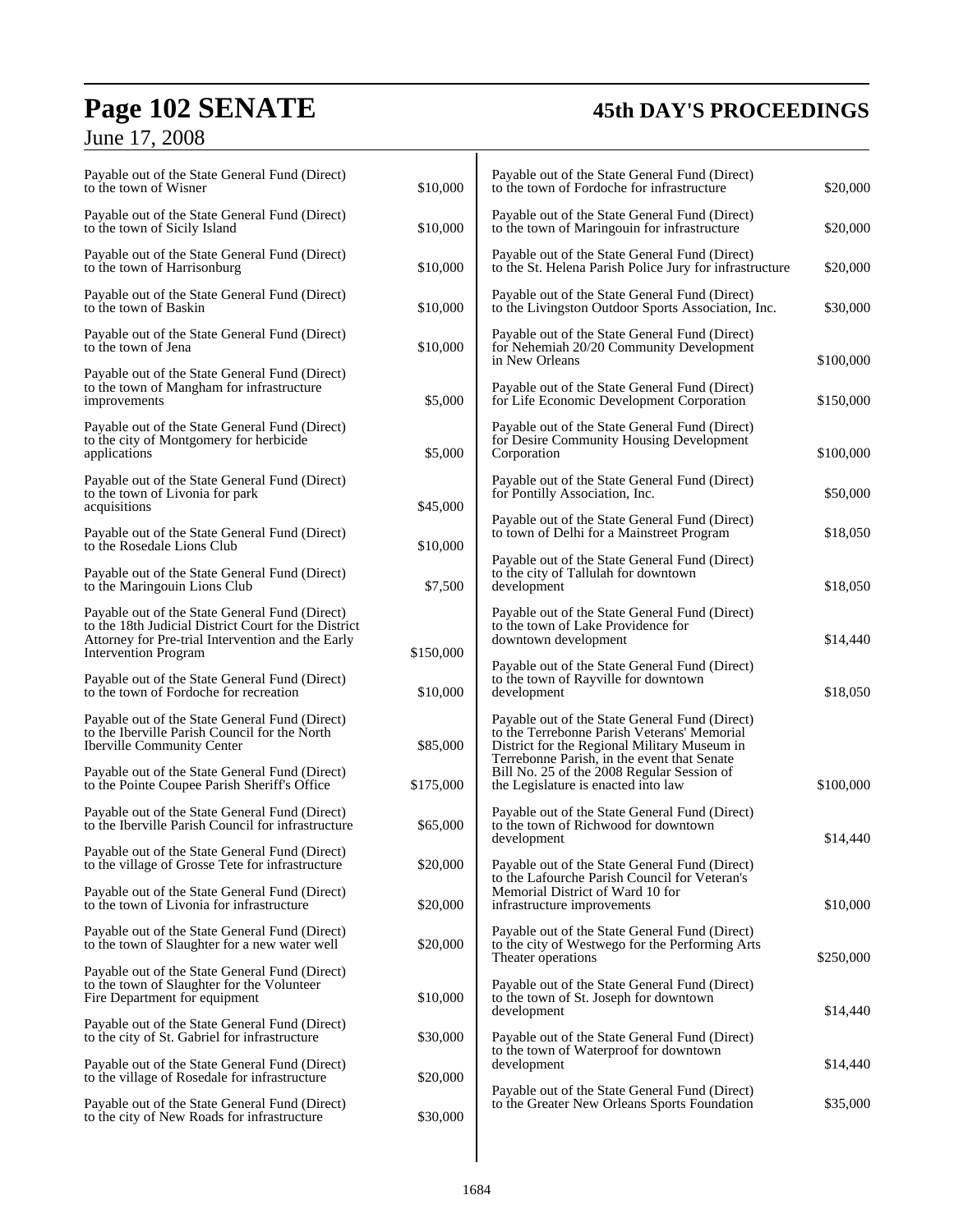# **45th DAY'S PROCEEDINGS Page 103 SENATE**

## June 17, 2008

| Payable out of the State General Fund (Direct)<br>to the town of Ferriday for downtown<br>development                                 | \$14,440  | Payable out of the State General Fund (Direct)<br>to the town of Richwood for the police<br>department                            | \$7,220   |
|---------------------------------------------------------------------------------------------------------------------------------------|-----------|-----------------------------------------------------------------------------------------------------------------------------------|-----------|
| Payable out of the State General Fund (Direct)<br>to the town of Clayton for downtown<br>development                                  | \$14,440  | Payable out of the State General Fund (Direct)<br>to the city of Monroe for the police<br>department                              | \$7,220   |
| Payable out of the State General Fund (Direct)<br>to the Jefferson Parish Council for Kings Grant<br>Playground                       | \$150,000 | Payable out of the State General Fund (Direct)<br>for Vietnamese Initiatives in Economic Training<br>(VIET)                       | \$15,000  |
| Payable out of the State General Fund (Direct)<br>to the town of Newellton for downtown<br>development                                | \$14,440  | Payable out of the State General Fund (Direct)<br>to the city of West Monroe for the police<br>department                         | \$7,220   |
| Payable out of the State General Fund (Direct)<br>to the town of Richmond for downtown<br>development                                 | \$7,220   | Payable out of the State General Fund (Direct)<br>to the town of Richmond for the police<br>department                            | \$7,220   |
| Payable out of the State General Fund (Direct)<br>to the town of Delta for downtown<br>development                                    | \$10,830  | Payable out of the State General Fund (Direct)<br>for MQVN Community Development<br>Corporation, Inc.                             | \$25,000  |
| Payable out of the State General Fund (Direct)<br>to the city of Westwego for operational<br>expenses of the Farmer's and Fishermen's |           | Payable out of the State General Fund (Direct)<br>to the town of Delta for the police<br>department                               | \$7,220   |
| Market<br>Payable out of the State General Fund (Direct)                                                                              | \$125,000 | Payable out of the State General Fund (Direct)<br>for the Booker T. Community Outreach Project                                    | \$10,830  |
| to the town of Ferriday for the police<br>department                                                                                  | \$7,220   | Payable out of the State General Fund (Direct)<br>for Dove Christian Community Services, Inc.                                     | \$3,610   |
| Payable out of the State General Fund (Direct)<br>to the town of Clayton for the police<br>department                                 | \$7,220   | Payable out of the State General Fund (Direct)<br>for District 2 Community Enhancement Corporation                                | \$550,000 |
| Payable out of the State General Fund (Direct)<br>to the town of Waterproof for the police<br>department                              | \$7,220   | Payable out of the State General Fund (Direct)<br>for G. T. Services, Incorporated                                                | \$3,610   |
| Payable out of the State General Fund (Direct)<br>to the town of Newellton for the police                                             |           | Payable out of the State General Fund (Direct)<br>for I & I Educational Service, Inc.                                             | \$3,610   |
| department<br>Payable out of the State General Fund (Direct)                                                                          | \$7,220   | Payable out of the State General Fund (Direct)<br>for the Louisiana Center Against Poverty,<br>Inc.                               | \$180,500 |
| to Teagra's Helping Hands for Lower Ninth<br>Ward Center for Sustainable Engagement                                                   | \$15,000  | Payable out of the State General Fund (Direct)<br>for the Northeast Louisiana Delta African-American                              |           |
| Payable out of the State General Fund (Direct)<br>to the town of St. Joseph for the police<br>department                              | \$7,220   | Heritage Museum<br>Payable out of the State General Fund (Direct)                                                                 | \$3,610   |
| Payable out of the State General Fund (Direct)<br>to the town of Tallulah for the police                                              |           | for Novice House, Inc.<br>Payable out of the State General Fund (Direct)                                                          | \$7,220   |
| department<br>Payable out of the State General Fund (Direct)                                                                          | \$10,830  | for the Southside Economic Development<br>District, Inc.                                                                          | \$3,610   |
| to the town of Lake Providence for the police<br>department                                                                           | \$7,220   | Payable out of the State General Fund (Direct)<br>for The New Way Center, Inc.                                                    | \$43,320  |
| Payable out of the State General Fund (Direct)<br>to the town of Delhi for the police<br>department                                   | \$7,220   | Payable out of the State General Fund (Direct)<br>for the Twin City Colored Community<br>Welfare, Inc.                            | \$7,220   |
| Payable out of the State General Fund (Direct)<br>to the town of Rayville for the police<br>department                                | \$10,830  | Payable out of the State General Fund (Direct)<br>for the Community Services of Richland, Inc.                                    | \$1,805   |
| Payable out of the State General Fund (Direct)<br>for Paul S. Morton, Sr., Scholarship Foundation                                     | \$30,000  | Payable out of the State General Fund (Direct)<br>for the Pride of Waterproof Community Association                               | \$1,805   |
|                                                                                                                                       |           | Payable out of the State General Fund (Direct)<br>to the Louisiana Alliance of Boys and Girls<br>Clubs for statewide distribution | \$100,000 |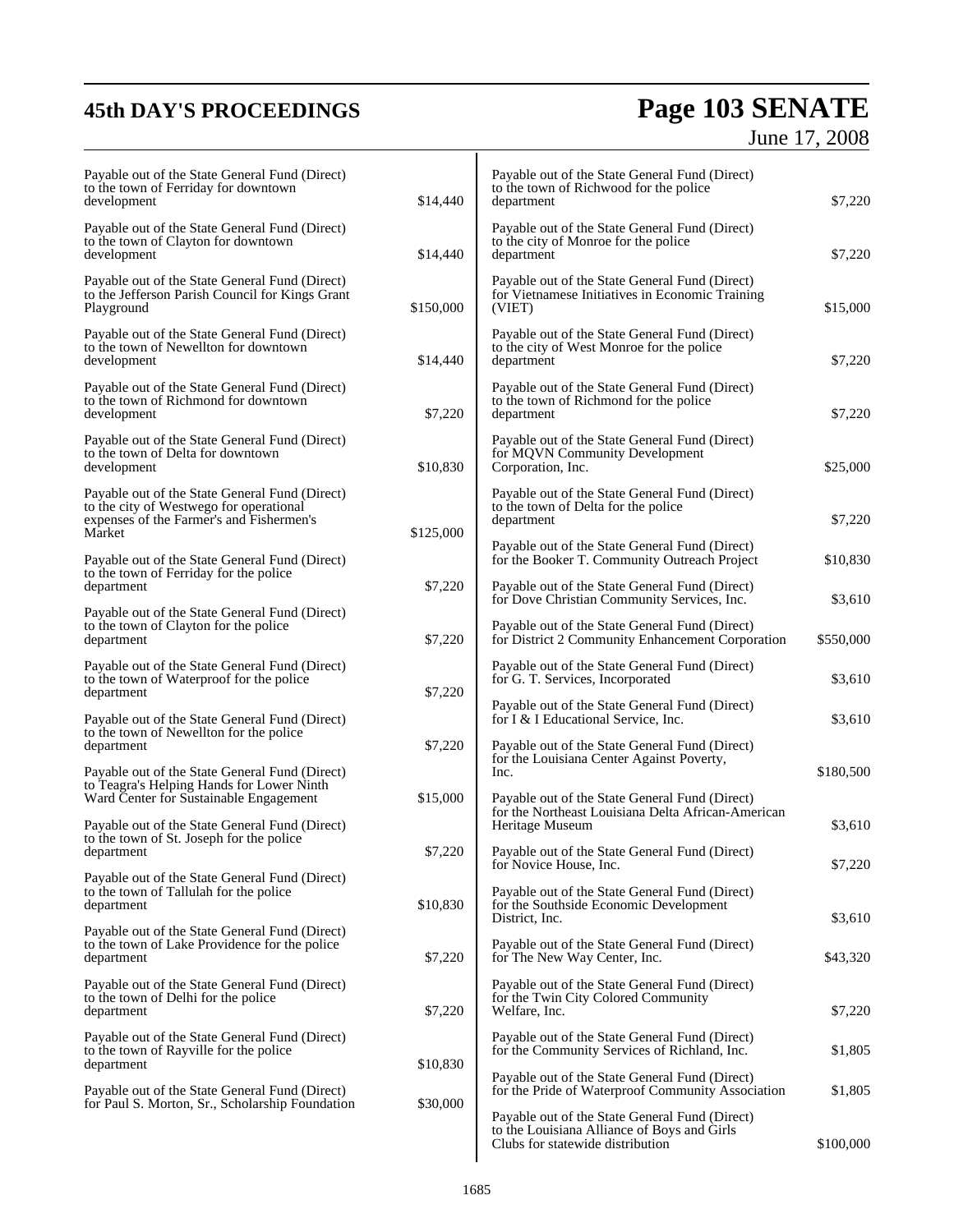# **Page 104 SENATE 45th DAY'S PROCEEDINGS**

| Payable out of the State General Fund (Direct)<br>to the Washington Parish Government                                                                                                          | \$300,000 | Payable out of the State General Fund (Direct) to the Washington<br>Economic Development<br>Foundation, Inc.                                                                     | \$75,000  |
|------------------------------------------------------------------------------------------------------------------------------------------------------------------------------------------------|-----------|----------------------------------------------------------------------------------------------------------------------------------------------------------------------------------|-----------|
| Payable out of the State General Fund (Direct)<br>for the Louisiana Honor Air Program                                                                                                          | \$480,000 | Payable out of the State General Fund (Direct)<br>to the Tangipahoa Parish Council                                                                                               | \$150,000 |
| Payable out of the State General Fund (Direct)<br>to Leadership Seminars of America for the<br>Louisiana Youth Seminar                                                                         | \$30,000  | Payable out of the State General Fund (Direct)<br>to the town of Amite                                                                                                           | \$5,000   |
| Payable out of the State General Fund (Direct)<br>to the city of Opelousas for the Police<br>Department for equipment                                                                          | \$25,000  | Payable out of the State General Fund (Direct)<br>to the town of Roseland                                                                                                        | \$5,000   |
| Payable out of the State General Fund (Direct)<br>to the Zydeco Playa Foundation for student                                                                                                   |           | Payable out of the State General Fund (Direct)<br>to the village of Tangipahoa                                                                                                   | \$5,000   |
| assistance                                                                                                                                                                                     | \$5,000   | Payable out of the State General Fund (Direct)<br>to the town of Kentwood                                                                                                        | \$5,000   |
| Payable out of the State General Fund (Direct)<br>to the Heritage Community Band for the<br>afterschool band program                                                                           | \$10,000  | Payable out of the State General Fund (Direct)<br>to the town of Independence                                                                                                    | \$5,000   |
| Payable out of the State General Fund (Direct)<br>to Kids Coupes, Inc., for the Enlightened Males<br>and Females Leadership Program                                                            | \$2,500   | Payable out of the State General Fund (Direct)<br>to the village of Sun                                                                                                          | \$5,000   |
| Payable out of the State General Fund (Direct)<br>for Girl Scouts of Louisiana for Pines to the Gulf                                                                                           | \$35,000  | Payable out of the State General Fund (Direct)<br>to the village of Folsom                                                                                                       | \$5,000   |
| Payable out of the State General Fund (Direct)<br>to the city of Carencro for street, sewer, and                                                                                               |           | Payable out of the State General Fund (Direct)<br>to the town of Abita Springs                                                                                                   | \$5,000   |
| sidewalk repair                                                                                                                                                                                | \$25,000  | Payable out of the State General Fund (Direct)<br>to the town of Greensburg                                                                                                      | \$5,000   |
| Payable out of the State General Fund (Direct)<br>for First Pentecostal Lighthouse Mission in<br><b>Opelousas</b>                                                                              | \$5,000   | Payable out of the State General Fund (Direct)<br>to the Acadia Parish Sheriff's Office for emergency<br>preparedness equipment and automobiles                                  | \$35,000  |
| Payable out of the State General Fund (Direct)<br>to Lafayette Catholic Service Centers, Inc., for<br>New Life Center in Opelousas                                                             | \$5,000   | Payable out of the State General Fund (Direct)<br>to the city of Kaplan for police and/or fire                                                                                   |           |
| Payable out of the State General Fund (Direct)<br>to the Acadia Parish Police Jury, as follows:<br>65% for Louisiana State University at Eunice<br>for outdoor facility and 35% for the Acadia |           | department construction and emergency<br>preparedness equipment and vehicles<br>Payable out of the State General Fund (Direct)<br>to the city of Rayne, as follows: 80% for the  | \$145,000 |
| Parish Council on Aging<br>Payable out of the State General Fund (Direct)                                                                                                                      | \$55,000  | police department for emergency preparedness<br>equipment, automobile, cameras, or other items<br>and 20% for the fire department                                                | \$45,000  |
| for St. Martin, Iberia, Lafayette Community<br>Action Agency (SMILE)                                                                                                                           | \$10,000  | Payable out of the State General Fund (Direct)<br>to the city of Abbeville for the police and fire                                                                               |           |
| Payable out of the State General Fund (Direct)<br>to St. Landry Community Services, Inc., for Save<br>Our Sons and Daughters Tutorial Program, Project                                         |           | protection<br>Payable out of the State General Fund (Direct)                                                                                                                     | \$30,000  |
| BART (Being a Responsible Teenager), Project<br>PASS (Parents Assisting Students to Succeed),<br>LSU-E Summer Leadership Program, LSU-E Kids'                                                  |           | for the Northeast Louisiana Delta African-American<br>Heritage Museum                                                                                                            | \$15,000  |
| Swimming 9th - 12th Grade (Summer Only), and<br>Lafayette Parish After School Tutorial Program                                                                                                 | \$272,000 | Payable out of the State General Fund (Direct)<br>to the town of Duson for drainage, sewer, and<br>road improvements and police and fire                                         |           |
| Payable out of the State General Fund (Direct)<br>to the city of Bogalusa                                                                                                                      | \$35,000  | protection                                                                                                                                                                       | \$40,000  |
| Payable out of the State General Fund (Direct)<br>to the town of Franklinton                                                                                                                   | \$35,000  | Payable out of the State General Fund (Direct)<br>to the town of Church Point for parks<br>improvements, streets, sewer, or other<br>improvements and police and fire protection | \$35,000  |
| Payable out of the State General Fund (Direct)<br>to the village of Angie                                                                                                                      | \$5,000   | Payable out of the State General Fund (Direct)<br>to the town of Delcambre, as follows: 80% for                                                                                  |           |
| Payable out of the State General Fund (Direct)<br>to the village of Varnado                                                                                                                    | \$5,000   | renovations, improvements, streets, or sewer and<br>water and 20% for equipment for the police<br>department                                                                     | \$40,000  |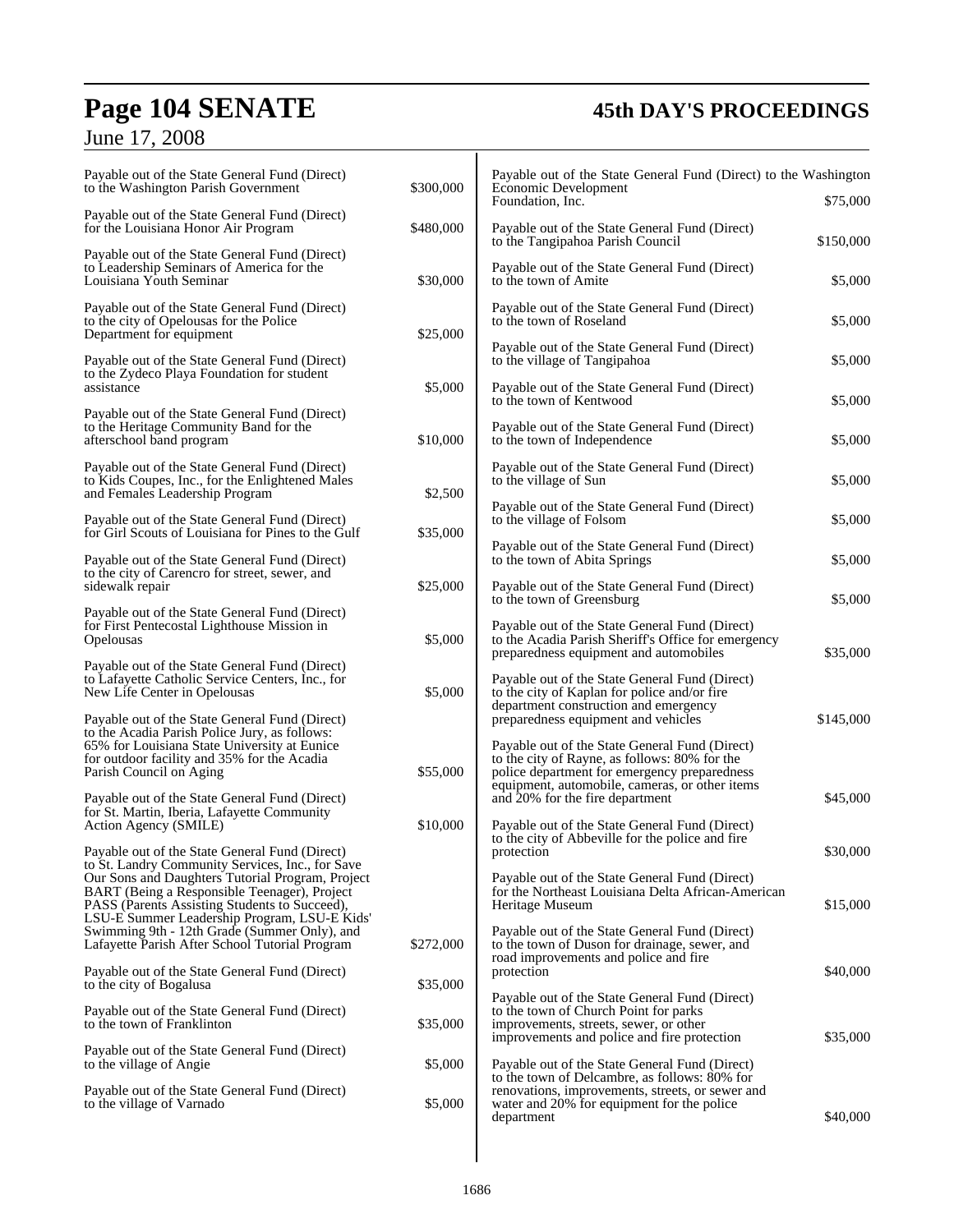# **45th DAY'S PROCEEDINGS Page 105 SENATE**

| Payable out of the State General Fund (Direct)<br>to the Vermilion Parish Sheriff's Office for<br>emergency preparedness equipment and other<br>law enforcement supplies                                                     | \$30,000  | Payable out of the State General Fund (Direct)<br>to St. Mary Parish Community Action Agency<br>for office improvements                                                                  | \$100,000 |
|------------------------------------------------------------------------------------------------------------------------------------------------------------------------------------------------------------------------------|-----------|------------------------------------------------------------------------------------------------------------------------------------------------------------------------------------------|-----------|
| Payable out of the State General Fund (Direct)<br>to the Vermilion Parish School Board, as follows:<br>75% for emergency protection equipment for<br>school buses and 25% for education enhancements                         | \$90,000  | Payable out of the State General Fund (Direct)<br>to St. Mary Parish Council for recreation<br>improvements to Centerville Park<br>Payable out of the State General Fund (Direct)        | \$50,000  |
| Payable out of the State General Fund (Direct)<br>to the town of Gueydan, as follows: 90% for<br>road improvements and 10% for the Police                                                                                    |           | to the town of Patterson for reconstruction of<br>Catherine Street<br>Payable out of the State General Fund (Direct)                                                                     | \$100,000 |
| Department<br>Payable out of the State General Fund (Direct)<br>to the Vermilion Parish Police Jury, as follows:                                                                                                             | \$35,000  | to the St. Martin Parish Sewer and<br>Water District No. 1 for infrastructure<br>improvements, pumps, and vehicles                                                                       | \$25,000  |
| 28% to the Coulee Baton Drainage District for<br>drainage improvements; 15% to the Coulee<br>Des Jonc Drainage District for drainage                                                                                         |           | Payable out of the State General Fund (Direct)<br>to the city of Morgan City for street paving                                                                                           | \$35,000  |
| improvements; 12% for the Vermilion Parish<br>Council on Aging; 5% for the Cajun Area<br>Agency on Aging; and the remaining 40% for<br>road improvements to Barres, Ranch and                                                |           | Payable out of the State General Fund (Direct)<br>to Assumption Parish Police Jury for Recreation<br>District 2 for Phase 3 funding                                                      | \$25,000  |
| Roosevelt roads<br>Payable out of the State General Fund (Direct)<br>to the Gingerbread House Bossier/Caddo Children's                                                                                                       | \$300,000 | Payable out of the State General Fund (Direct)<br>to the St. Mary Parish Council for the recreation<br>district and youth services                                                       | \$15,000  |
| <b>Advocacy Center</b><br>Payable out of the State General Fund (Direct)                                                                                                                                                     | \$50,000  | Payable out of the State General Fund (Direct)<br>to the town of Berwick for the Oregon Street<br>sewer project                                                                          | \$50,000  |
| to Treme Community Education Program, Inc.<br>Payable out of the State General Fund (Direct)                                                                                                                                 | \$325,000 | Payable out of the State General Fund (Direct)<br>to the St. Mary Parish Council for volunteer                                                                                           |           |
| to Succor, Inc., for health and education<br>initiatives                                                                                                                                                                     | \$300,000 | fire department expenditures associated with the<br>Fire Association                                                                                                                     | \$15,000  |
| Payable out of the State General Fund (Direct)<br>to the Calcasieu Parish Police Jury for Gravity<br>Drainage District 6 in the High Hope Area                                                                               | \$60,000  | Payable out of the State General Fund (Direct)<br>to the Lower Algiers Community Development<br>Association for the Senior Citizens Center                                               | \$25,000  |
| Payable out of the State General Fund (Direct)<br>to Family Resources of Greater New<br>Orleans, Inc.                                                                                                                        | \$25,000  | Payable out of the State General Fund (Direct)<br>to the Algiers Group for community enrichment<br>programs                                                                              | \$20,000  |
| Payable out of the State General Fund (Direct)<br>to the Northshore Harbor Center for equipment<br>and minor renovations                                                                                                     | \$100,000 | Payable out of the State General Fund (Direct)<br>to the Old Algiers Main Street Corporation<br>for preservation and revitalization of historical<br>commercial corridors of Old Algiers | \$20,000  |
| Payable out of the State General Fund (Direct)<br>to the Terrebonne Parish Veterans' Memorial District<br>for the Regional Military Museum in Terrebonne Parish,<br>in the event that Senate Bill No. 25 of the 2008 Regular |           | Payable out of the State General Fund (Direct)<br>to the Knights of Colombus Santa Maria<br>Council #1724                                                                                | \$10,000  |
| Session of the Legislature is enacted into law<br>Payable out of the State General Fund (Direct)<br>to the Parishes of Orleans, Plaquemines,                                                                                 | \$25,000  | Payable out of the State General Fund (Direct)<br>to the Sunshine Club of Algiers                                                                                                        | \$12,500  |
| St. Bernard and St. Tammany for various<br>civic enhancements                                                                                                                                                                | \$150,000 | Payable out of the State General Fund (Direct)<br>to the Friends of A Studio in the Woods                                                                                                | \$10,000  |
| Payable out of the State General Fund (Direct)<br>to the Plaquemines Parish Port Commission<br>for planning and consulting costs associated with                                                                             |           | Payable out of the State General Fund (Direct)<br>to the House of Ruth for operational support                                                                                           | \$15,000  |
| developing a deep-water port<br>Payable out of the State General Fund (Direct)                                                                                                                                               | \$50,000  | Payable out of the State General Fund (Direct)<br>to the Jefferson Sports and Scholastic<br>Foundation, LLC for educational programs                                                     | \$15,000  |
| to the Assumption Parish Police Jury for<br>equipment for the Paincourtville Fire Department<br>Payable out of the State General Fund (Direct)                                                                               | \$25,000  | Payable out of the State General Fund (Direct)<br>to the Vietnamese American Community in<br>Louisiana for operational support                                                           | \$20,000  |
| to the town of Napoleonville for improvements<br>to the Community Center                                                                                                                                                     | \$25,000  | Payable out of the State General Fund (Direct)<br>to the town of Franklin for infrastructure                                                                                             |           |
|                                                                                                                                                                                                                              |           | development at Caffery Park                                                                                                                                                              | \$15,000  |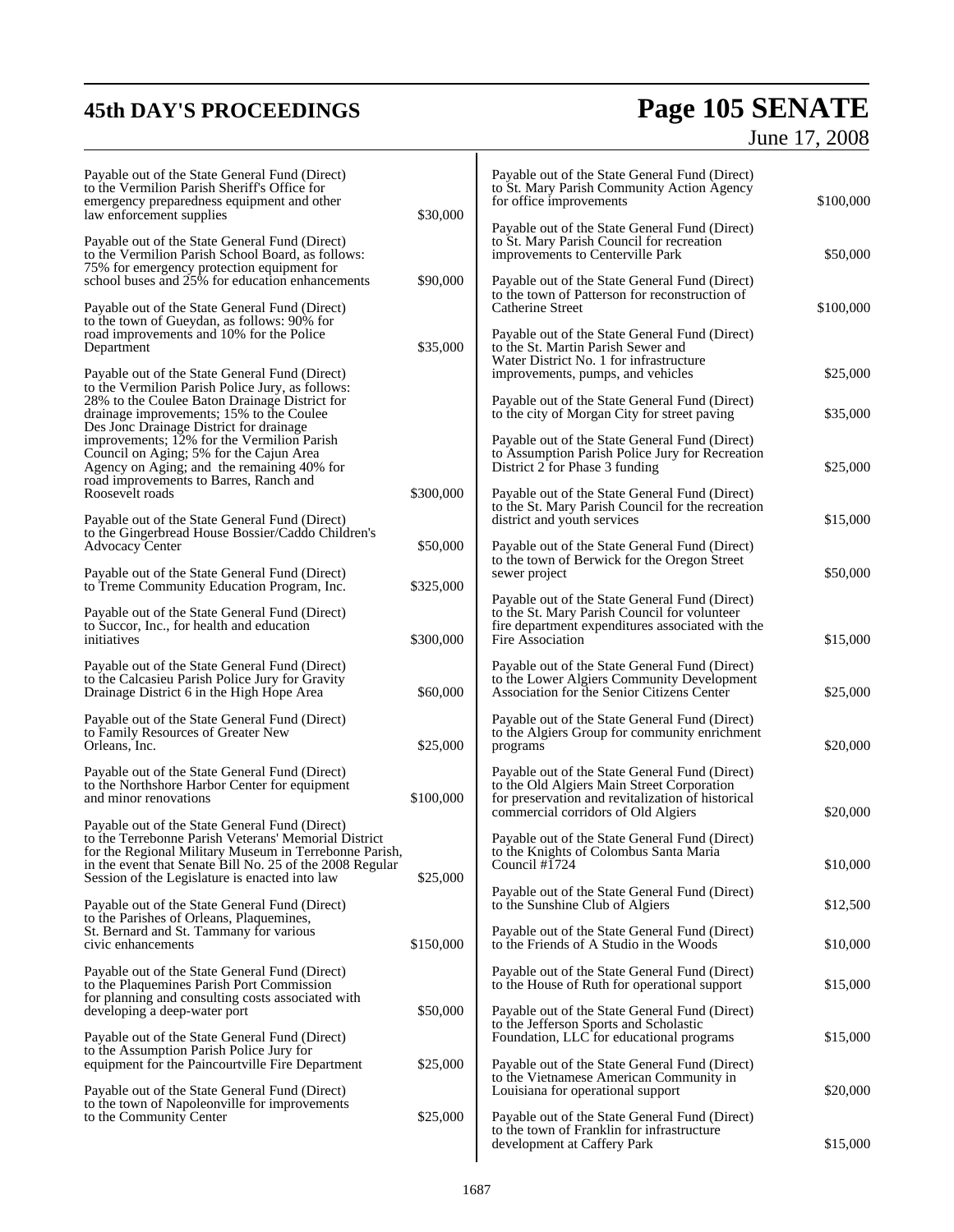# **Page 106 SENATE 45th DAY'S PROCEEDINGS**

| Payable out of the State General Fund (Direct)<br>to the town of Franklin to add names of veterans<br>of the Iraq War to the memorial monument  | \$15,000  | Payable out of the State General Fund (Direct)<br>to the city of Hammond for sewer and water<br>improvements                                           | \$50,000              |
|-------------------------------------------------------------------------------------------------------------------------------------------------|-----------|--------------------------------------------------------------------------------------------------------------------------------------------------------|-----------------------|
| Payable out of the State General Fund (Direct)<br>to the Plaquemines Animal Welfare Society                                                     | \$25,000  | Payable out of the State General Fund (Direct)<br>to the city of Ponchatoula for a water well and<br>tower                                             | \$20,000              |
| Payable out of the State General Fund (Direct)<br>to the Park Timbers Homeowners Association<br>for green spaces and repairs                    | \$10,000  | Payable out of the State General Fund (Direct)<br>to the Kids of Our Lacombe (KOOL)                                                                    | \$15,000              |
| Payable out of the State General Fund (Direct)<br>to the city of New Orleans for the fire<br>department for equipment for the                   |           | Payable out of the State General Fund (Direct)<br>to Habitat for Humanity - St. Tammany West                                                           | \$10,000              |
| westbank fire stations                                                                                                                          | \$17,500  | Payable out of the State General Fund (Direct)<br>to Habitat for Humanity - St. Tammany East                                                           | \$10,000              |
| Payable out of the State General Fund (Direct)<br>to the Louisiana Center for Law and Civic<br>Education for operational expenses               | \$100,000 | Payable out of the State General Fund (Direct)<br>for the Louisiana Leadership Institute School of<br>Performing Arts                                  | \$100,000             |
| Payable out of the State General Fund (Direct)<br>to the Avoyelles Parish Police Jury for Couvillon<br>Street improvements and related drainage | \$60,000  | Payable out of the State General Fund (Direct)<br>to Habitat for Humanity - Tangipahoa                                                                 | \$10,000              |
| Payable out of the State General Fund (Direct)<br>to the town of Cullen for water system<br>improvements and meter replacement                  | \$120,000 | Payable out of the State General Fund (Direct)<br>to the Community Foundation of Acadiana                                                              | \$500,000             |
| Payable out of the State General Fund (Direct)                                                                                                  |           | Payable out of the State General Fund (Direct)<br>to OPTIONS, Inc.                                                                                     | \$15,000              |
| to the Lovetouch Ministries for educational<br>programs                                                                                         | \$5,000   | Payable out of the State General Fund (Direct)<br>to St. Tammany Parish for Recreational District                                                      |                       |
| Payable out of the State General Fund (Direct)<br>to the Progressive Community Development<br>Corporation for educational programs              | \$5,000   | No. 1<br>Payable out of the State General Fund (Direct)<br>to McKinley High School Alumni Association                                                  | \$20,000<br>\$300,000 |
| Payable out of the State General Fund (Direct)<br>to the Clout Religious and Educational<br>Association of Louisiana                            | \$20,000  | Payable out of the State General Fund (Direct)<br>for Good Will Institute for Health Services, Inc.,<br>to provide community outreach programs related |                       |
| Payable out of the State General Fund (Direct)<br>to the Mt. Sinai Baptist Missionary Baptist<br>Church for educational programs                | \$10,000  | to end-of-life care and death and dying issues<br>Payable out of the State General Fund (Direct)                                                       | \$50,000              |
| Payable out of the State General Fund (Direct)                                                                                                  |           | for Rebuilding Our Community, Inc.                                                                                                                     | \$300,000             |
| to Tangipahoa Parish for the Parish Courthouse<br>Payable out of the State General Fund (Direct)                                                | \$110,000 | Payable out of the State General Fund (Direct)<br>for St. Thomas Community Health Center for<br>various community-driven health initiatives            | \$75,000              |
| to the Fisher Community Church for<br>educational programs                                                                                      | \$20,000  | Payable out of the State General Fund (Direct)<br><b>YWCA of Greater New Orleans</b>                                                                   | \$50,000              |
| Payable out of the State General Fund (Direct)<br>to the city of Slidell for the city barn flood gates                                          | \$145,000 | Payable out of the State General Fund (Direct)<br>to the city of Leesville for drainage                                                                |                       |
| Payable out of the State General Fund (Direct)<br>to the Family Enrichment Development<br>Institute for educational programs                    | \$5,000   | improvements, recreation, study<br>acquisition, and construction                                                                                       | \$200,000             |
| Payable out of the State General Fund (Direct)<br>to the St. Stevens Missionary Baptist Church                                                  |           | Payable out of the State General Fund (Direct)<br>for the city of New Llano for the fire department                                                    | \$10,000              |
| for educational programs                                                                                                                        | \$15,000  | Payable out of the State General Fund (Direct)<br>to the Vernon Parish Policy Jury for Evans                                                           |                       |
| Payable out of the State General Fund (Direct)<br>for the city of Mandeville for a pedestrian bridge                                            | \$120,000 | <b>Ballpark</b><br>Payable out of the State General Fund (Direct)                                                                                      | \$50,000              |
| Payable out of the State General Fund (Direct)<br>to St. Tammany Parish for Camp Salmen                                                         | \$310,000 | to the town of Rosepine for a ballpark                                                                                                                 | \$25,000              |
| Payable out of the State General Fund (Direct)<br>to the city of Covington for the Recreation<br>Department for a gymnasium                     | \$120,000 | Payable out of the State General Fund (Direct)<br>to the city of DeRidder for construction, repair,<br>and equipment                                   | \$75,000              |
|                                                                                                                                                 |           | Payable out of the State General Fund (Direct)<br>to the city of Monroe for the Louisiana<br>Purchase Gardens and Zoo                                  | \$10,000              |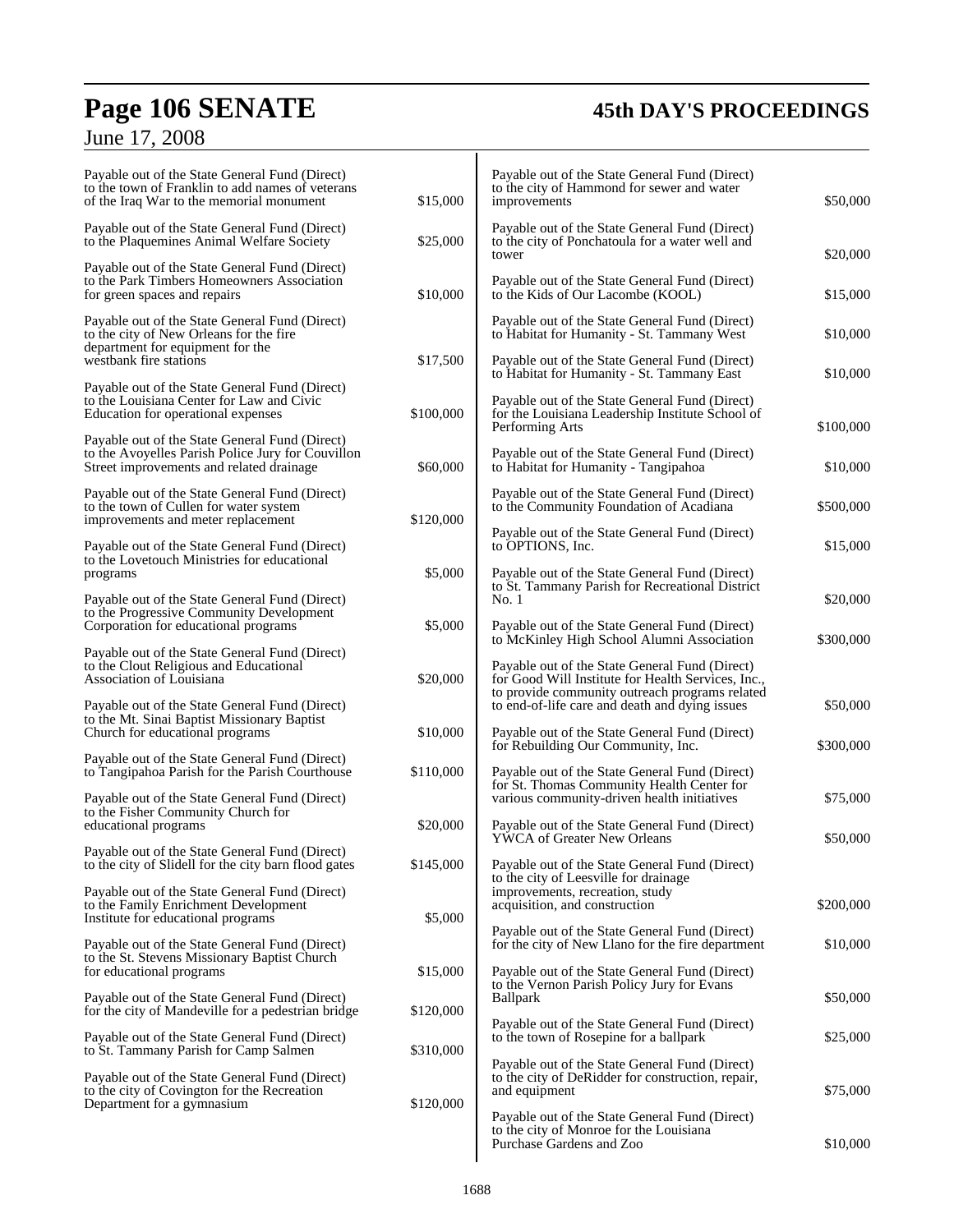# **45th DAY'S PROCEEDINGS Page 107 SENATE**

| Payable out of the State General Fund (Direct)<br>to the village of Pioneer                                                                         | \$5,000   | Payable out of the State General Fund (Direct)<br>to the village of Lillie                                                                                                       | \$10,000             |
|-----------------------------------------------------------------------------------------------------------------------------------------------------|-----------|----------------------------------------------------------------------------------------------------------------------------------------------------------------------------------|----------------------|
| Payable out of the State General Fund (Direct)<br>to the Beauregard Parish Police Jury for<br>District 30 Newt Hodges Road                          | \$50,000  | Payable out of the State General Fund (Direct)<br>to the town of Oak Grove                                                                                                       | \$20,000             |
| Payable out of the State General Fund (Direct)<br>to the Morehouse Parish Sheriff's Office                                                          | \$15,000  | Payable out of the State General Fund (Direct)<br>to the Town of Bernice                                                                                                         | \$30,000             |
| Payable out of the State General Fund (Direct)                                                                                                      |           | Payable out of the State General Fund (Direct)<br>to the village of Downsville                                                                                                   | \$30,000             |
| to the town of Haynesville for additions to the<br>fair complex                                                                                     | \$12,500  | Payable out of the State General Fund (Direct)<br>to the Union Parish School Board                                                                                               | \$20,000             |
| Payable out of the State General Fund (Direct)<br>to the Strauss Little Theater                                                                     | \$50,000  | Payable out of the State General Fund (Direct)<br>to the West Carroll Chamber of Commerce                                                                                        | \$25,000             |
| Payable out of the State General Fund (Direct)<br>to the Claiborne Parish Sheriff's Office for<br>police equipment                                  | \$17,500  | Payable out of the State General Fund (Direct)<br>to the village of Bonita                                                                                                       | \$5,000              |
| Payable out of the State General Fund (Direct)<br>to the Northeast Louisiana Film Commission                                                        | \$50,000  | Payable out of the State General Fund (Direct)<br>to the West Carroll Police Jury for Fair<br><b>Exhibit Building renovations</b>                                                | \$15,000             |
| Payable out of the State General Fund (Direct)<br>to the Ouachita Expressway Commission                                                             | \$5,000   | Payable out of the State General Fund (Direct)<br>to the village of Collinston                                                                                                   | \$15,000             |
| Payable out of the State General Fund (Direct)<br>to the town of Homer for the water treatment<br>system                                            | \$7,500   | Payable out of the State General Fund (Direct)<br>to the village of Mer Rouge                                                                                                    | \$6,000              |
| Payable out of the State General Fund (Direct)<br>to the Bayou Desaird Lake Restoration Commission<br>for weed control                              | \$5,000   | Payable out of the State General Fund (Direct)<br>to the town of Farmerville for park improvements                                                                               | \$50,000             |
| Payable out of the State General Fund (Direct)<br>to the village of Marion for police department                                                    |           | Payable out of the State General Fund (Direct)<br>to the city of Monroe for the Masur Museum                                                                                     | \$10,000             |
| equipment                                                                                                                                           | \$6,000   | Payable out of the State General Fund (Direct)<br>to the town of Junction City                                                                                                   | \$10,000             |
| Payable out of the State General Fund (Direct)<br>to the Herbert S. Ford Memorial Museum                                                            | \$15,000  | Payable out of the State General Fund (Direct)<br>to the village of Oak Ridge                                                                                                    | \$5,000              |
| Payable out of the State General Fund (Direct)<br>to the city of West Monroe for Computers for<br>Youth Development                                 | \$20,000  | Payable out of the State General Fund (Direct)<br>to the city of Bastrop for the Main Street and<br>Welcome Center                                                               | \$75,000             |
| Payable out of the State General Fund (Direct)<br>to the Marion Museum                                                                              | \$24,000  | Payable out of the State General Fund (Direct)<br>to the Livingston Parish Council for the                                                                                       |                      |
| Payable out of the State General Fund (Direct)<br>to the city of Bastrop for the Police Department                                                  | \$5,000   | Livingston Outdoor Sports Association                                                                                                                                            | \$50,000             |
| Payable out of the State General Fund (Direct)<br>to the Union Parish Daughters of the American<br>Revolution (DAR)                                 | \$5,000   | Payable out of the State General Fund (Direct)<br>to the Livingston Parish Council for the Livingston<br>Parish Homeland Security and Office of<br><b>Emergency Preparedness</b> | \$20,000             |
| Payable out of the State General Fund (Direct)<br>to the village of Spearsville                                                                     | \$20,000  | Payable out of the State General Fund (Direct)<br>to the Livingston Parish Council for the<br>Livingston Activity Center                                                         | \$35,000             |
| Payable out of the State General Fund (Direct)<br>to the Union Parish Police Jury for<br>beautification                                             | \$30,000  | Payable out of the State General Fund (Direct)<br>for Watson YMCA planning and                                                                                                   |                      |
| Payable out of the State General Fund (Direct)<br>to the Union Parish Police Jury for<br>road improvements for St. Paul<br>Cemetery Road and others | \$100,000 | development<br>Payable out of the State General Fund (Direct)<br>to the East Baton Rouge Parish Metro Council<br>for East Side Fire District                                     | \$25,000<br>\$20,000 |
| Payable out of the State General Fund (Direct)<br>to the village of Forest                                                                          | \$5,000   | Payable out of the State General Fund (Direct)<br>to Louisiana United Methodist Children and                                                                                     |                      |
| Payable out of the State General Fund (Direct)<br>to the village of Kilbourne                                                                       | \$5,000   | <b>Family Services</b>                                                                                                                                                           | \$150,000            |
|                                                                                                                                                     |           |                                                                                                                                                                                  |                      |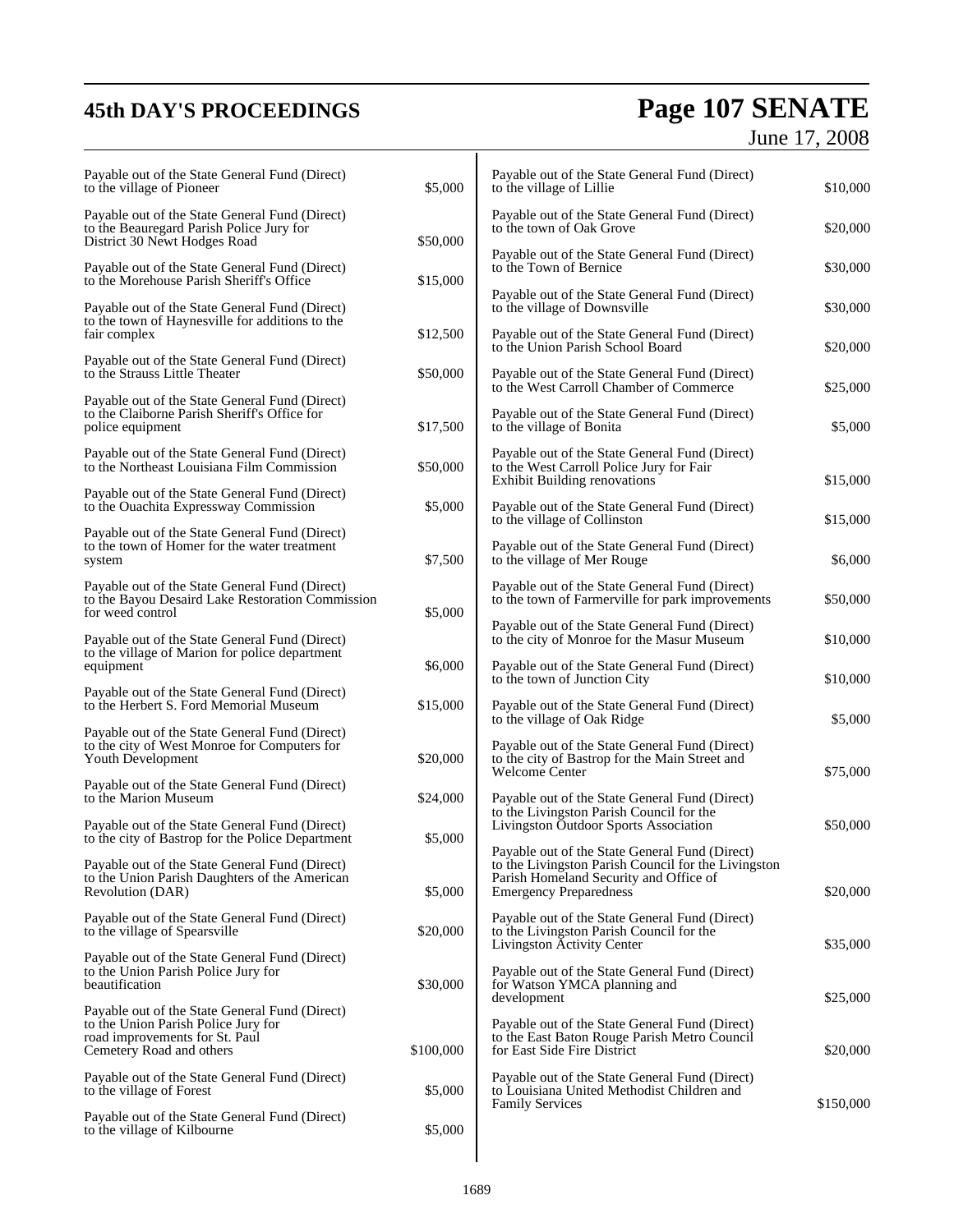# **Page 108 SENATE 45th DAY'S PROCEEDINGS**

| Payable out of the State General Fund (Direct)<br>to Northeast Louisiana Family Literacy<br>Interagency Consortium                     | \$100,000 | Payable out of the State General Fund (Direct)<br>for the town of Elton for a mower                                                               | \$10,000    |
|----------------------------------------------------------------------------------------------------------------------------------------|-----------|---------------------------------------------------------------------------------------------------------------------------------------------------|-------------|
| Payable out of the State General Fund (Direct)                                                                                         |           | Payable out of the State General Fund (Direct)<br>for the town of Crowley                                                                         | \$10,000    |
| to Lincoln Parish Sheriff's Office for public<br>safety complex                                                                        | \$100,000 | Payable out of the State General Fund (Direct)<br>for the town of Iowa                                                                            | \$10,000    |
| Payable out of the State General Fund (Direct)<br>to the city of Denham Springs for improvements<br>to the animal shelter              | \$10,000  | Payable out of the State General Fund (Direct)<br>for the town of Estherwood                                                                      | \$5,000     |
| Payable out of the State General Fund (Direct)<br>to the city of West Monroe for downtown<br>development                               | \$50,000  | Payable out of the State General Fund (Direct)<br>for the town of Morse                                                                           | \$5,000     |
| Payable out of the State General Fund (Direct)<br>to the Greater Ouachita Port Commission for                                          |           | Payable out of the State General Fund (Direct)<br>for the town of Lake Arthur for beach erosion<br>control                                        | \$5,000     |
| equipment<br>Payable out of the State General Fund (Direct)                                                                            | \$50,000  | Payable out of the State General Fund (Direct)<br>for the Chennault Airpark Authority for radios                                                  | \$17,500    |
| to the town of Quitman for downtown<br>development                                                                                     | \$25,000  | Payable out of the State General Fund (Direct)<br>to the Cameron Parish Police Jury for                                                           |             |
| Payable out of the State General Fund (Direct)<br>for the Oral School                                                                  | \$125,000 | recreational equipment                                                                                                                            | \$10,000    |
| Payable out of the State General Fund (Direct)<br>for the Friends of Jefferson Parish School System                                    | \$50,000  | Payable out of the State General Fund (Direct)<br>to the Knock Knock Children's Museum of<br><b>Baton Rouge</b>                                   | \$250,000   |
| Payable out of the State General Fund (Direct)<br>for the Jefferson Parish Recreation Department                                       | \$250,000 | Payable out of the State General Fund (Direct)<br>to Advance Baton Rouge                                                                          | \$50,000    |
| Payable out of the State General Fund (Direct)<br>for the Jefferson Performing Arts Society                                            | \$200,000 | Payable out of the State General Fund by<br>Statutory Dedications out of the Choose<br>Life Fund for the Choose Life Advisory                     |             |
| Payable out of the State General Fund (Direct)<br>for the Kingsley House                                                               | \$50,000  | Council for distribution to qualifying<br>non-profit organizations under the<br>provisions of R.S. $47:463.61$                                    | \$60,000    |
| Payable out of the State General Fund (Direct)<br>to the Aranza Outreach Hope Center in St. Martinville                                | \$25,000  | Payable out of the State General Fund (Direct)<br>to the city of Breaux Bridge for the Youth                                                      |             |
| Payable out of the State General Fund (Direct)<br>for the Jefferson Parish Sheriff's Office                                            | \$200,000 | <b>Enrichment Program</b><br>Payable out of the State General Fund (Direct)                                                                       | \$10,000    |
| Payable out of the State General Fund (Direct)<br>for the city of Kenner                                                               | \$150,000 | to the city of Breaux Bridge for the Safe<br>Community Highway Program                                                                            | \$25,000    |
| Payable out of the State General Fund (Direct)<br>to the Tross Community Development and<br>Counseling Center for educational programs | \$5,000   | Payable out of the State General Fund (Direct)<br>to the Tangipahoa Parish Government                                                             | \$150,000   |
| Payable out of the State General Fund (Direct)<br>for the city of Harahan                                                              | \$100,000 | Payable out of the State General Fund (Direct)<br>to the city of Morgan City for elevation study                                                  | \$15,000    |
| Payable out of the State General Fund (Direct)<br>for the Jefferson Performing Arts Society                                            | \$100,000 | Payable out of the State General Fund (Direct)<br>for RSVP of Ouachita Parish                                                                     | \$10,000    |
| Payable out of the State General Fund (Direct)<br>for New Hope Community Development Corp.                                             | \$50,000  | Payable out of the State General Fund (Direct)<br>for Edu.Comm Communications, Inc.                                                               | \$175,000   |
| Payable out of the State General Fund (Direct)<br>to the West Feliciana Parish School Board for                                        |           | Payable out of the State General Fund (Direct)<br>for the town of Fenton for recreation equipment                                                 | \$10,000    |
| the Julius Freyhan Foundation Project for<br>planning and construction                                                                 | \$100,000 | Payable out of the State General Fund (Direct)<br>for the town of Elton                                                                           | \$10,000    |
| Payable out of the State General Fund (Direct)<br>for the Lake Arthur Housing Authority for<br>sewer repairs                           | \$30,000  | Payable out of the State General Fund (Direct)<br>to the Calcasieu Parish governing authority for<br>recreation equipment for the Hayes Community | \$10,000    |
| Payable out of the State General Fund (Direct)<br>for the town of Iota for Highway 91 culverts                                         | \$10,000  | Payable out of the State General Fund (Direct)<br>for Family Foundation of Southwest Louisiana                                                    | \$1,500,000 |
| Payable out of the State General Fund (Direct)<br>for the city of Jennings for drainage projects                                       | \$20,000  | Payable out of the State General Fund (Direct)<br>for Lecompte Youth for Excellence and Success                                                   | \$100,000   |
| Payable out of the State General Fund (Direct)<br>for the town of Welsh                                                                | \$10,000  | Payable out of the State General Fund (Direct)<br>for the Northeast Louisiana Sickle Cell Anemia<br><b>Technical Resource Foundation</b>          | \$14,440    |
|                                                                                                                                        |           |                                                                                                                                                   |             |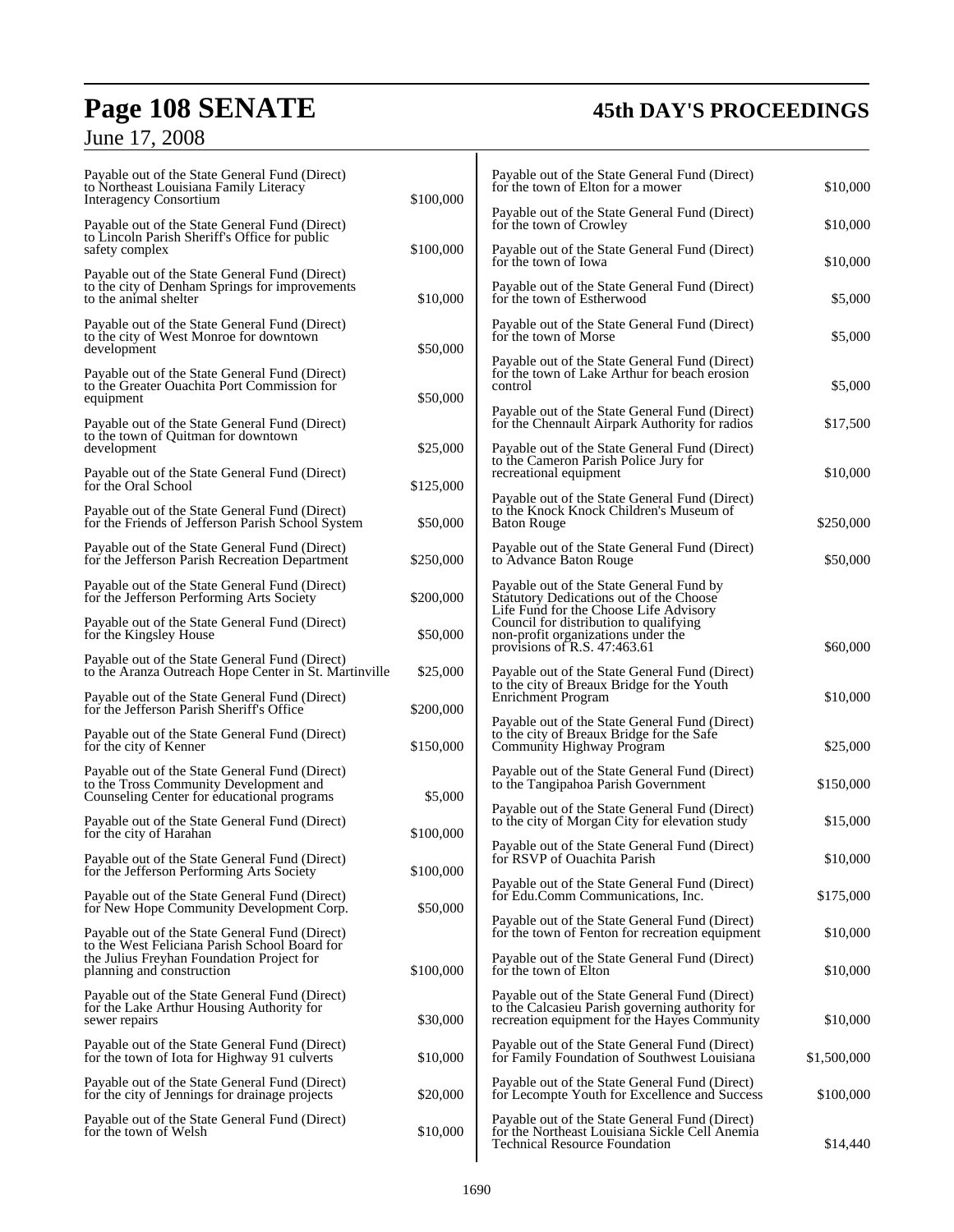## **45th DAY'S PROCEEDINGS Page 109 SENATE** June 17, 2008

| Payable out of the State General Fund (Direct)<br>to the city of Carencro for emergency and other<br>equipment for the police department                                                                                                                                                                                                                                                                                                                                           | \$25,000     | Lottery Proceeds Fund into the Compulsive and Problem Gaming<br>Fund.                                                                                                                                                                                                                                                                                               |
|------------------------------------------------------------------------------------------------------------------------------------------------------------------------------------------------------------------------------------------------------------------------------------------------------------------------------------------------------------------------------------------------------------------------------------------------------------------------------------|--------------|---------------------------------------------------------------------------------------------------------------------------------------------------------------------------------------------------------------------------------------------------------------------------------------------------------------------------------------------------------------------|
| Payable out of the State General Fund (Direct)<br>for the Louisiana All Veterans Reunion                                                                                                                                                                                                                                                                                                                                                                                           | \$50,000     | Provided that in the event House Bill No. 1018 of the 2008 Regular<br>Session of the Legislature is enacted into law, the state treasurer is<br>hereby authorized and directed to transfer \$10,000,000 from State                                                                                                                                                  |
| Payable out of the State General Fund (Direct)<br>for the YMCA of Greater New Orleans                                                                                                                                                                                                                                                                                                                                                                                              | \$100,000    | General Fund by Statutory Dedication out of the 2004<br>Overcollections Fund into State General Fund by Statutory<br>Dedications out of the Workforce Training Rapid Response Fund."                                                                                                                                                                                |
| Payable out of the State General Fund (Direct)<br>to the town of Washington for drainage and<br>infrastructure improvements                                                                                                                                                                                                                                                                                                                                                        | \$10,000     | <b>AMENDMENT NO. 520</b><br>On page 258, delete lines 1 through 7, and insert the following:                                                                                                                                                                                                                                                                        |
| Payable out of the State General Fund (Direct)<br>to the city of Gretna - Heritage Festival                                                                                                                                                                                                                                                                                                                                                                                        | \$50,000     | "Payable out of the State General Fund by<br>Statutory Dedications out of the Manufactured<br>Home Tax Fairness Fund in the event that<br>Senate Bill No. 569 of the 2008 Regular<br>Session of the Legislature is enacted<br>\$50,000"<br>into law                                                                                                                 |
| Payable out of the State General Fund (Direct)<br>to the Hammond Chamber of Commerce for<br>Project Step-Up                                                                                                                                                                                                                                                                                                                                                                        | \$30,000     |                                                                                                                                                                                                                                                                                                                                                                     |
| Payable out of the State General Fund (Direct)<br>for the Baton Rouge City Constable's Office                                                                                                                                                                                                                                                                                                                                                                                      | \$50,000     | On motion of Senator Michot, the committee amendment was<br>adopted. Under the provisions of Joint Rule No. 3 of the Rules of the<br>Senate, the amended bill was read by title and referred to the                                                                                                                                                                 |
| Payable out of the State General Fund (Direct)<br>to the Orleans Parish Criminal Sheriff's Office                                                                                                                                                                                                                                                                                                                                                                                  | \$300,000    | Legislative Bureau.<br><b>HOUSE BILL NO. 2-</b><br>BY REPRESENTATIVES GREENE AND FANNIN                                                                                                                                                                                                                                                                             |
| Payable out of the State General Fund (Direct)<br>for Acadiana Outreach Center                                                                                                                                                                                                                                                                                                                                                                                                     | \$400,000    | AN ACT<br>To provide with respect to the capital outlay budget and the capital<br>outlay program for state government, state institutions, and other<br>public entities; to provide for the designation of projects and<br>improvements; to provide for the financing thereof making<br>appropriations from certain sources; and to provide for related<br>matters. |
| Payable out of the State General Fund (Direct)<br>for the Boys and Girls Club of Southeast<br>Louisiana                                                                                                                                                                                                                                                                                                                                                                            | \$25,000     |                                                                                                                                                                                                                                                                                                                                                                     |
| Payable out of the State General Fund (Direct)<br>for the town of Rayne for recreational<br>development                                                                                                                                                                                                                                                                                                                                                                            | \$600,000    | Reported with amendments by the Committee on Finance.                                                                                                                                                                                                                                                                                                               |
|                                                                                                                                                                                                                                                                                                                                                                                                                                                                                    |              | <b>SENATE COMMITTEE AMENDMENTS</b>                                                                                                                                                                                                                                                                                                                                  |
| Payable out of the State General Fund (Direct)<br>for Reality House Senior Citizens Program in<br>New Orleans                                                                                                                                                                                                                                                                                                                                                                      | \$50,000     | Amendments proposed by Senate Committee on Finance to Re-<br>Reengrossed House Bill No. 2 by Representative Greene                                                                                                                                                                                                                                                  |
| Payable out of the State General Fund (Direct)<br>to Centerpoint, Inc., for client assistance and<br>homeless services                                                                                                                                                                                                                                                                                                                                                             | \$40,000     | AMENDMENT NO. 1<br>On page 11, delete line 46, and insert the following: "Planning and<br>Construction (\$31,100,000 Federal/Other Match); and Act 2 of 2004<br>for Department of Transportation and Development Highway 21<br>Lateral Ditch Erosion Repair Project (St. Tammany)"                                                                                  |
| Payable out of the State General Fund (Direct)<br>for the Algiers church of God in Christ<br>Corporation for youth programs                                                                                                                                                                                                                                                                                                                                                        | \$25,000     | <b>AMENDMENT NO. 2</b><br>On page 11, line 47, change "\$1,884,513" to \$2,036,300"                                                                                                                                                                                                                                                                                 |
| Payable out of the State General Fund (Direct)<br>for the Greater Bright Morning Star Baptist<br>Church for youth programs                                                                                                                                                                                                                                                                                                                                                         | \$25,000"    | <b>AMENDMENT NO. 3</b><br>On page 11, line 60, change "\$18,050,000" to "\$18,201,787"                                                                                                                                                                                                                                                                              |
| <u>AMENDMENT NO. 518</u><br>On page 257, between lines 33 and 34, insert the following:                                                                                                                                                                                                                                                                                                                                                                                            |              | <b>AMENDMENT NO. 4</b><br>On page 13, delete line 3, and insert the following: "(Rapides,<br>Lincoln                                                                                                                                                                                                                                                                |
| "Payable out of the State General Fund (Direct)<br>for debt service payments for Federal City                                                                                                                                                                                                                                                                                                                                                                                      | \$8,306,152" | AMENDMENT NO. 5<br>On page 16, delete lines 13 through 23                                                                                                                                                                                                                                                                                                           |
| AMENDMENT NO. 519<br>On page 257, delete lines 35 through 46, and insert the following:<br>"The state treasurer is hereby authorized and directed to transfer<br>monies from the State General Fund (Direct), as follows: the amount<br>of \$28,860,570 into the Louisiana Public Defender Fund; the amount<br>of \$764,005 into the Indigent Parent Representation Program Fund;<br>and the amount of \$30,000 into the DNA Testing Post-Conviction<br>Relief For Indigents Fund. |              | AMENDMENT NO. 6<br>On page 18, delete lines 14 through 24                                                                                                                                                                                                                                                                                                           |
|                                                                                                                                                                                                                                                                                                                                                                                                                                                                                    |              | AMENDMENT NO. 7<br>On page 19, delete lines 24 through 34                                                                                                                                                                                                                                                                                                           |
|                                                                                                                                                                                                                                                                                                                                                                                                                                                                                    |              | <b>AMENDMENT NO. 8</b><br>On page 21, delete lines 34 through 36, and insert the following:                                                                                                                                                                                                                                                                         |
| The state treasurer is hereby authorized and directed to transfer the<br>amount of \$9,417,482 from the State General Fund by Statutory<br>Dedications out of the 2004 Overcollection Fund into the Louisiana<br>Interoperability Communications Fund.                                                                                                                                                                                                                             |              | "Payable from Transportation Trust Fund - Regular \$130,734,655<br>Payable from Transportation Trust Fund - Federal<br>\$561,300,000<br>\$692,034,655"<br>Total                                                                                                                                                                                                     |
| In the event that House Bill No. 916 of the 2008 Regular Session of<br>the Legislature or Senate Bill No. 528 of the 2008 Regular Session of<br>the Legislature is not enacted into law, the state treasurer is hereby<br>authorized and directed to transfer the amount of \$500,000 from the                                                                                                                                                                                     |              | <b>AMENDMENT NO. 9</b><br>On page 22, delete lines 17 through 27<br><b>AMENDMENT NO. 10</b><br>On page 23, delete lines 20 through 30                                                                                                                                                                                                                               |
|                                                                                                                                                                                                                                                                                                                                                                                                                                                                                    |              |                                                                                                                                                                                                                                                                                                                                                                     |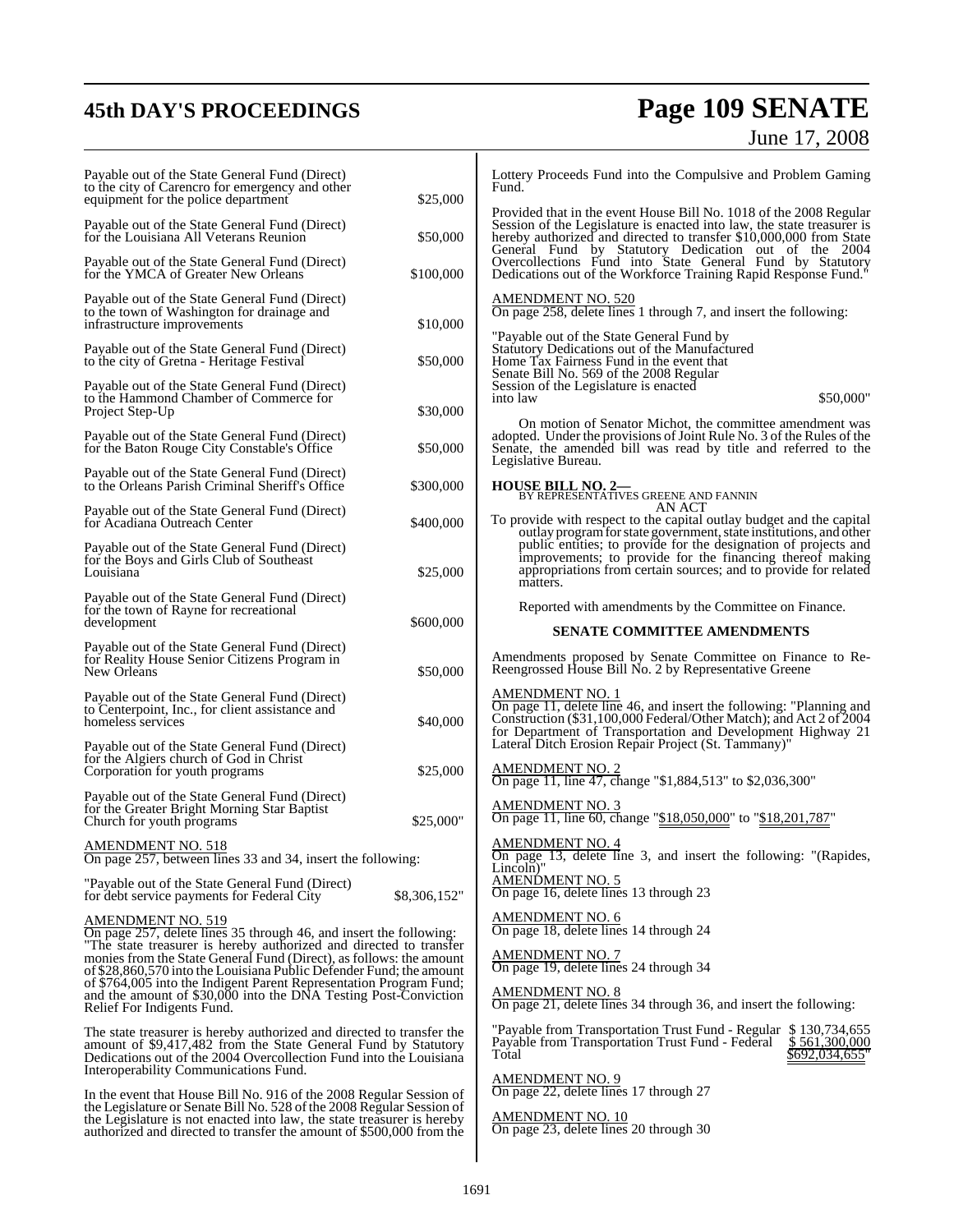## June 17, 2008

AMENDMENT NO. 11 On page 26, delete lines 16 through 26

AMENDMENT NO. 12 On page 27, delete lines 20 through 30

AMENDMENT NO. 13 On page 30, delete lines 32 through 42

AMENDMENT NO. 14 On page 31, delete lines 1 through 11

AMENDMENT NO. 15 On page 33, delete lines 30 through 40

AMENDMENT NO. 16 On page 37, delete lines 38 through 48

AMENDMENT NO. 17 On page 38, delete lines 18 through 28

AMENDMENT NO. 18<br>On page 40, between lines 24 and 25, insert the following:

"(708) New Huey P. Long Hospital (Rapides)

Payable from Revenue Bonds \$226,200,000

Provided, however, this appropriation is in lieu of Revenue Bonds appropriated in Act 28 of 2007."

AMENDMENT NO. 19<br>On page 43, between lines 18 and 19, insert the following:

(2055) Southwest Center for Rural Initiative (SCRI) Southern University Agricultural Research and Extension Center (St. Landry)

Payable from State General Fund by Statutory Dedications from the Southern University Agricultural Program Fund

AMENDMENT NO. 20 On page 44, delete lines 30 through 40

AMENDMENT NO. 21

On page 45, delete lines 49 through 54 and on page 46, delete lines 1 through 5

AMENDMENT NO. 22 On page 46, delete lines 43 through 53

AMENDMENT NO. 23 On page 47, delete lines 8 through 18

AMENDMENT NO. 24 On page 47, delete lines 45 through 53

AMENDMENT NO. 25 On page 48, delete lines 32 through 42

### AMENDMENT NO. 26

On page 51, between lines 27 and 28, insert the following: "Provided, that no expenditure for land acquisition or additional expenditures for design shall occur until a feasibility study considering the best location of the courthouse based upon the number of cases, demographics and similar factors, is completed and submitted to the Office of Facility Planning."

AMENDMENT NO. 27

On page 57, delete line 39, and insert the following:

"(1994) Vick Road Repairs, Planning and Construction"

AMENDMENT NO. 28

On page 106, delete lines 46 through 48 and on page 107, delete lines 1 through 8

AMENDMENT NO. 29 On page 119, on line 12, after "Code." insert the following:

## **Page 110 SENATE 45th DAY'S PROCEEDINGS**

"Notwithstanding anything contained in this or any other capital outlay act or any other provision of law, the scope of the appropriation to the Louisiana Stadium and Exposition District which formerly was described as a NBA Basketball Training Facility shall be deemed to be inclusive of other professional sports facilities for planning, construction, leasehold improvements or acquisitions of such leasehold improvements. Notwithstanding any provision of law to the contrary, the commissioner of administration is hereby authorized to take such actions as are necessary, including using such funds as may be available including those appropriated and available under this Act for professionalsportsfacilitiesthrough the Louisiana Stadium and Exposition District and that are otherwise available, executing on behalf of the state such documents as are necessary in order to terminate the ground lease between the state and the PGA and thereby acquiring all leasehold improvements for the state, extending the management agreement between the state and the PGA, and extending the sponsorship and presence of the Zurich Classic in the Greater New Orleans area."

On motion of Senator Michot, the committee amendment was adopted. Under the provisions of Joint Rule No. 3 of the Rules of the Senate, the amended bill was read by title and referred to the Legislative Bureau.

## **HOUSE BILL NO. 401—** BY REPRESENTATIVE MORRELL

AN ACT

To enact R.S. 33:9038.62, relative to Orleans Parish; to create and provide for the Gentilly Taxing District within the parish; to provide relative to the boundaries, purpose, and governance of the district; to provide relative to the powers and duties of the district including the power to provide for tax increment financing; to provide for the term of the district; and to provide for related matters.

Reported favorably by the Committee on Finance. Under the provisions of Joint Rule No. 3 of the Rules of the Senate, the bill was read by title and referred to the Legislative Bureau.

## **HOUSE BILL NO. 1071—** BY REPRESENTATIVE ELLINGTON AN ACT

To enact R.S. 40:1300.6, relative to student loans for physicians; to provide for the establishment of a loan forgiveness program for physicians who agree to work in rural areas; to provide for the administration of the program; to provide for eligibility requirements; to provide for terms and conditions of a loan repayment assistance contract entered into between the applicant and the Department of Health and Hospitals; and to provide for related matters.

Reported favorably by the Committee on Finance. Under the provisions of Joint Rule No. 3 of the Rules of the Senate, the bill was read by title and referred to the Legislative Bureau.

- **HOUSE BILL NO. 1091—**<br>BY REPRESENTATIVES PETERSON, ARNOLD, AUBERT, AUSTIN<br>BADON, BOBBY BADON, BALDONE, BARROW, BILLIOT, HENRY<br>BURNS, BURRELL, CHAMPAGNE, DANAHAY, DIXON, EDWARDS,<br>GALLOT, HARDY, HARRISON, HINES, HOFFMANN, H
- To amend and reenact R.S. 17:221(E) and to enact R.S. 17:221.4, relative to withdrawal from school; to authorize certain students to withdraw from school under certain circumstances; to provide for guidelines and procedures with respect to withdrawal from school; to create a dropout prevention and recovery program; to provide for the collection and reporting of related data; and to provide for related matters.

Reported favorably by the Committee on Finance. Under the provisions ofJoint Rule No. 3 of the Rules of the Senate, the bill was read by title and referred to the Legislative Bureau.

### **Privilege Report of the Legislative Bureau**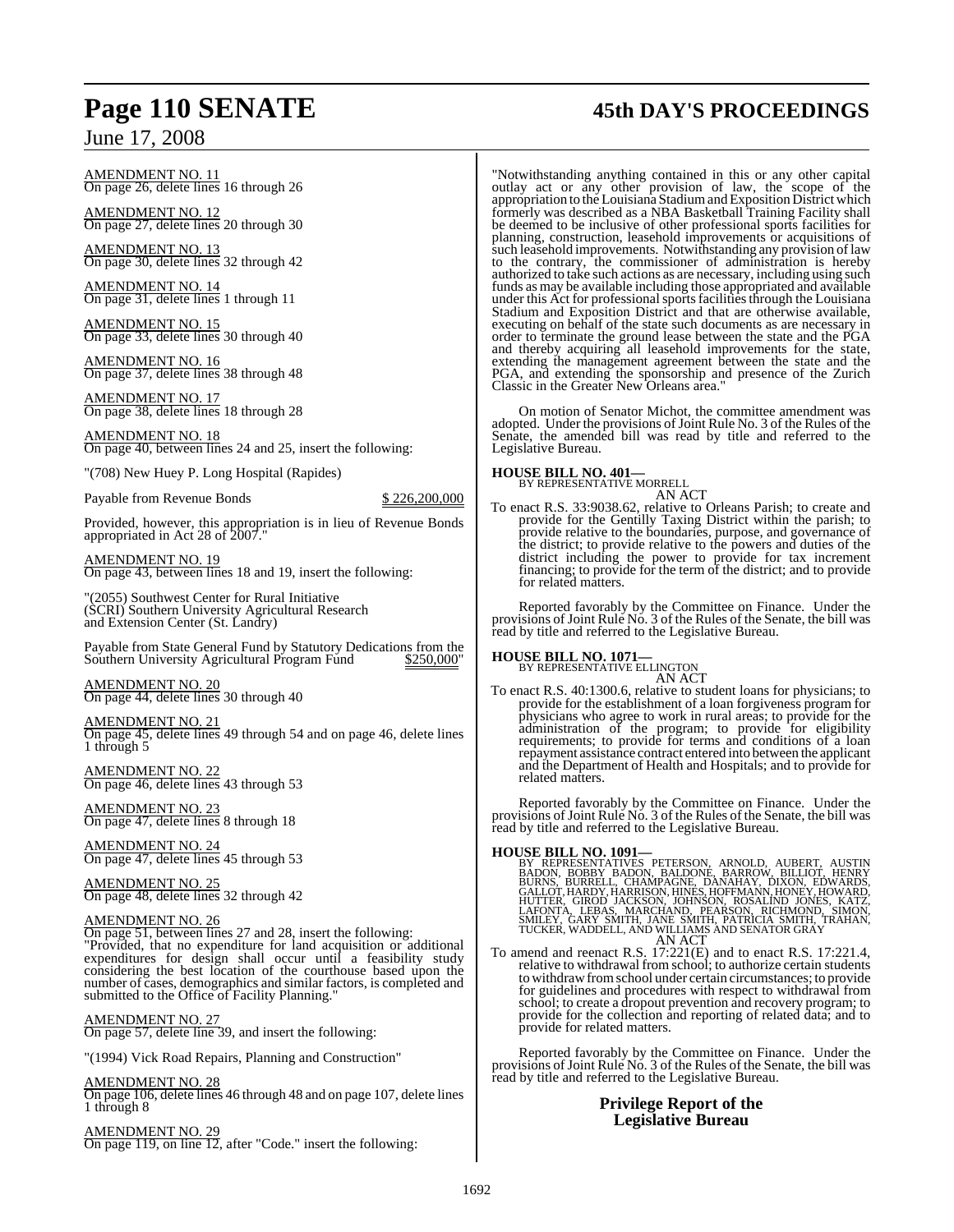## **45th DAY'S PROCEEDINGS Page 111 SENATE**

#### June 17, 2008

To the President and Members of the Senate:

I am directed by your Legislative Bureau to submit the following report:

The following bills are approved as to construction and duplication.

### **HOUSE BILL NO. 1—**

BY REPRESENTATIVES FANNIN, AUBERT, AUSTIN BADON, BOBBY<br>BADON, BALDONE, BILLIOT, HENRY BURNS, BURRELL, CARMODY,<br>CARTER, CHAMPAGNE, CHANEY, CONNICK, DIXON, DOERGE, DOVE,<br>EDWARDS, GISCLAIR, GREENE, ELBERT GUILLORY, MICKEY<br>GUI

AN ACT

Making appropriations for the ordinary expenses of the executive branch of state government, pensions, public schools, public roads, public charities, and state institutions and providing with respect to the expenditure of said appropriations.

Reported without amendments.

**HOUSE BILL NO. 2—** BY REPRESENTATIVES GREENE AND FANNIN AN ACT

To provide with respect to the capital outlay budget and the capital outlay programforstate government, state institutions, and other public entities; to provide for the designation of projects and improvements; to provide for the financing thereof making appropriations from certain sources; and to provide for related matters.

Reported without amendments.

Respectfully submitted, ROB MARIONNEAUX Chairman

### **Adoption of Legislative Bureau Report**

On motion of Senator Marionneaux, the Bills and Joint Resolutions were read by title and passed to a third reading.

### **Motion to Make Special Order**

Senator Michot asked for and obtained a suspension of the rules for the purpose of making House Bill No. 1, which wasjust advanced to a Third Reading and Final Passage, Special Order of the Day No. 1 on Wednesday, June 18, 2008, immediately following the Morning Hour.

### **Motion to Make Special Order**

Senator Michot asked for and obtained a suspension of the rules for the purpose of making House Bill No. 2, which wasjust advanced to a Third Reading and Final Passage, Special Order of the Day No. 2 on Wednesday, June 18, 2008, immediately following the Morning Hour.

### **Privilege Report of the Committee on Senate and Governmental Affairs**

### **ENROLLMENTS**

Senator Kostelka, Chairman on behalf of the Committee on Senate and Governmental Affairs, submitted the following report:

# June 17, 2008

June 17, 2008

To the President and Members of the Senate:

I am directed by your Committee on Senate and Governmental Affairs to submit the following report:

The following Senate Concurrent Resolutions have been properly enrolled:

#### **SENATE CONCURRENT RESOLUTION NO. 105—** BY SENATOR SMITH

A CONCURRENT RESOLUTION

To commend Mary Louise "Weegie" Peabody, Executive Director of the State Board of Elementary and Secondary Education, BESE, and to recognize thirty years of extraordinary public service in the field of education.

**SENATE CONCURRENT RESOLUTION NO. 106—**<br>BY SENATORS THOMPSON, ALARIO, JACKSON, LAFLEUR, LONG,<br>MICHOT, MURRAY, NEVERS, RISER, SMITH AND WALSWORTH A CONCURRENT RESOLUTION

To urge and request state agencies to donate certain food, produce and water to the Louisiana Food Bank Association.

> Respectfully submitted, ROBERT W. "BOB" KOSTELKA Chairman

The foregoing Senate Concurrent Resolutions were signed by the President of the Senate.

### **Privilege Report of the Committee on Senate and Governmental Affairs**

### **ENROLLMENTS**

Senator Kostelka, Chairman on behalf of the Committee on Senate and Governmental Affairs, submitted the following report:

June 17, 2008

To the President and Members of the Senate:

I am directed by your Committee on Senate and Governmental Affairs to submit the following report:

The following Senate Bills have been properly enrolled:

**SENATE BILL NO. 11—**<br>BY SENATORS N. GAUTREAUX, LONG, NEVERS, RISER, SMITH AND<br>THOMPSON AN ACT

To amend and reenact R.S. 3:3602(4), 3603(A) and (B), 3604, and 3607(A) and (C) and to enact R.S. 3:3601(B)(3) and 3602(16), (17) and (18) relative to the right to farm; to provide for legislative findings; to provide for definitions; to provide for the right to farm; to provide for local ordinances; to provide relative to nuisance actions; and to provide for related matters.

**SENATE BILL NO. 238—** BY SENATOR CASSIDY AND REPRESENTATIVES LEBAS AND MILLS AN ACT

To enact R.S. 40:1064.1, relative to expedited partner therapy; to provide for the prescription of medications to individuals who may have been exposed to certain venereal diseases absent a doctor-patient relationship and absent a clinical assessment; to provide for the promulgation of rules; and to provide for related matters.

**SENATE BILL NO. 243—**<br>BY SENATORS MCPHERSON, ADLEY, ALARIO, AMEDEE, BROOME,<br>CASSIDY, CHAISSON, CHEEK, CRAVINS, CROWE, DONAHUE,<br>DORSEY, DUPRE, ERDEY, B. GAUTREAUX, N. GAUTREAUX, HEBERT, HEITMEIER, JACKSON, LAFLEUR, LONG, MARIONNEAUX, MORRISH,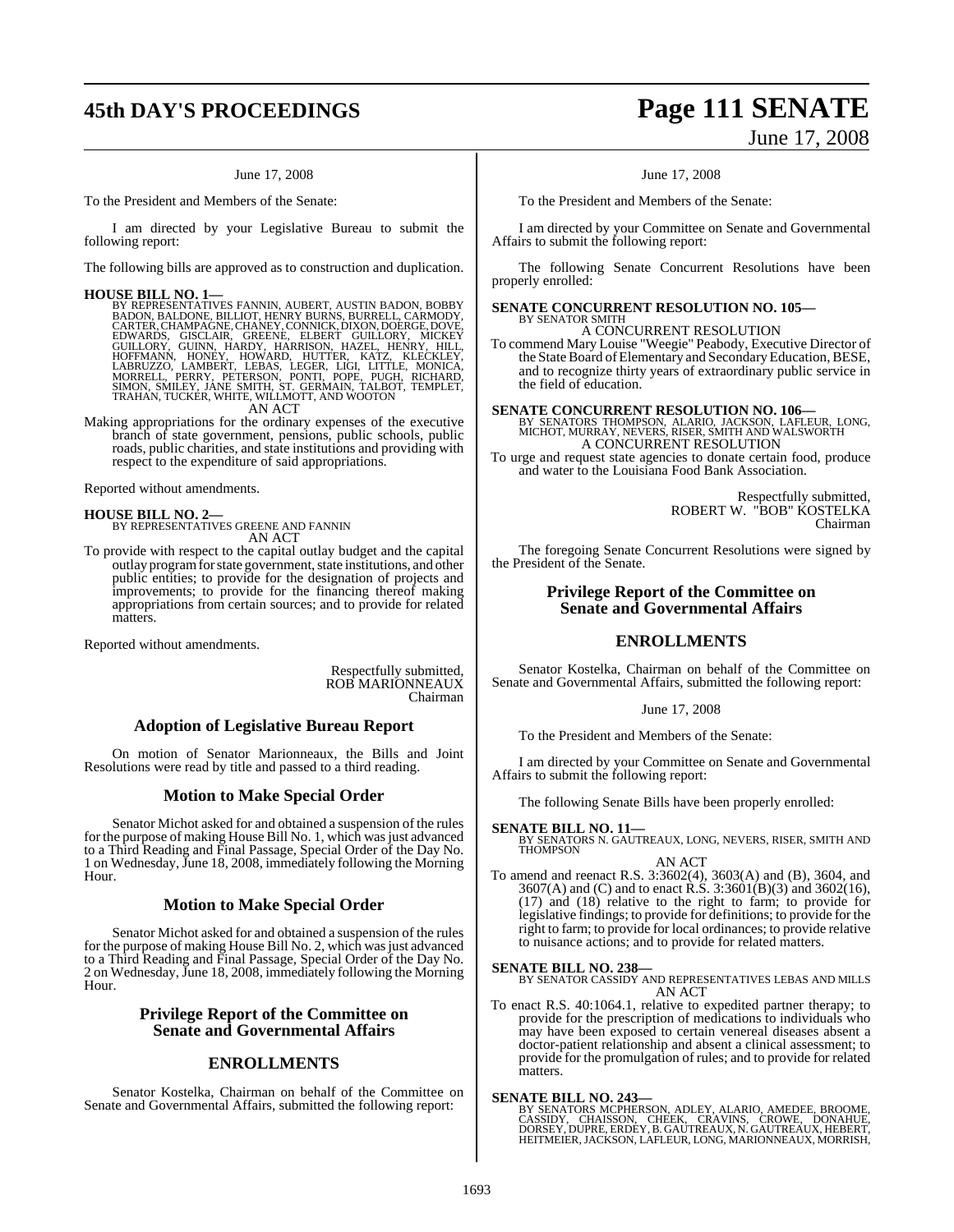## **Page 112 SENATE 45th DAY'S PROCEEDINGS**

June 17, 2008

MOUNT, MURRAY, NEVERS, RISER, SHAW, SMITH, THOMPSON AND WALSWORTH AN ACT

To enact R.S.48:394, relative to private railroad crossings; to provide a procedure relative to the closure or removal of private crossings; to provide for notice to the Louisiana Public Service Commission and owner of record; to provide for a public hearing; and to provide for related matters.

**SENATE BILL NO. 339—** BY SENATORS THOMPSON, RISER AND WALSWORTH AN ACT

To enact R.S. 8:69.2, relative to cemeteries placed into receivership; to provide for the qualifications of a receiver; to provide for establishment of a receivership; to provide for the administration and duties of a receivership; to provide for the termination of a receivership; and to provide for related matters.

## **SENATE BILL NO. 391—** BY SENATOR GRAY

AN ACT

To amend and reenact R.S. 11:3384(B), relative to the Firefighters' Pension and Relief Fund in the city of New Orleans; to increase the accrual rate of retirement benefits for members with twelve or more years of service; to provide for an effective date; and to provide for related matters.

#### **SENATE BILL NO. 482—** BY SENATOR CASSIDY

AN ACT

To enact R.S. 17:3137, relative to dual enrollment of students; to provide relative to the participation of certain students, including students in nonpublic high schools and home school programs; in the dual enrollment program established by the Board of Regents; to provide relative to a study by the Board of Regents to determine the cost of providing state dollars for the participation in the dual enrollment program of otherwise eligible students who attend nonpublic high schools or participate in home study programs; to provide study guidelines; to provide for a written report; and to provide for related matters.

## **SENATE BILL NO. 546—** BY SENATORS MOUNT AND THOMPSON

AN ACT

To amend and reenact R.S. 37:1031(A) and 1033(A) and (B) and to enact R.S. 37:1033(H), relative to direct service workers; to provide for applicability; to provide for training; and to provide for related matters.

#### **SENATE BILL NO. 579—** BY SENATOR MURRAY

AN ACT

To amend and reenact R.S. 13:841.3 and 983(L), R.S. 44:183(F), and Section 8(A)(1) as enacted by Act No. 621 of the 2006 Regular Session of the Legislature, relative to district courts; to provide for the handling of funds by the clerk of the Forty-First Judicial District Court; to provide relative to the fixing and collection of certain costs and charges; to provide forthe depositing of certain collected fees or sums into a specific account; to define "clerk"; to provide for purposes for which the fund shall be used; and to provide for related matters.

**SENATE BILL NO. 588—**<br>BY SENATORS CRAVINS, DUPRE, HEBERT, LONG AND MORRISH<br>AND REPRESENTATIVE KLECKLEY AND SENATORS ADLEY, ALARIO, AMEDEE, CHAISSON, CHEEK, DORSEY, ERDEY, N.<br>GAUTREAUX, GRAY, HEITMEIER, JACKSON, KOSTELKA,

To amend and reenact R.S. 22:3304(D) and (F) and R.S. 36:696(B) and to enact R.S. 22:3312, relative to the Insure Louisiana Incentive Program; to provide for use of unused monies in the program to assist individuals with homeowners insurance premiums or to accelerate payoff of the Unfunded Accrued Liability of the state retirement systems; to create and provide for implementation of a homeowner policy premium assistance program; to provide for participation in the premium program; to provide for coordination of the program by the office of consumer advocacy in the Department of Insurance; to authorize the department to promulgate rules and regulations to implement the program; and to provide for related matters.

### **SENATE BILL NO. 15—**

BY SENATORS DUPRE, ADLEY, ALARIO, BROOME, CASSIDY,<br>CHAISSON,CHEEK,DONAHUE,DORSEY,ERDEY,B.GAUTREAUX,N.<br>GAUTREAUX, GRAY, HEBERT, HEITMEIER, KOSTELKA, LONG,<br>MARIONNEAUX, MARTINY, MCPHERSON, MICHOT, MORRISH,<br>MOUNT, MURRAY, NEV

AN ACT

To enact R.S. 47:463.136, relative to motor vehicle prestige license plates; to provide relative to the creation and issuance of a Gold Star motor vehicle prestige license plate for immediate family members of those military personnel killed in the line of duty; and to provide for related matters.

## **SENATE BILL NO. 108—** BY SENATOR MORRISH

- AN ACT
- To amend and reenact R.S.40:2852, relative to pretrial diversion programs; to provide relative to housing and the administration of such programs and housing by the Department of Public Safety and Corrections; and to provide for related matters.

**SENATE BILL NO. 161—** BY SENATOR JACKSON

### AN ACT

To amend and reenact R.S. 9:397.1(B), R.S. 13:4291(A), and R.S.  $46:236.3(B)(1)$ , (I), and (K), relative to income assignment orders; to provide for the interruption of prescription of child support payments intercepted through any means; to authorize the use of income assignment orders; to collect paternity testing costs; to provide for fines against employers for failing to withhold payments from income assignment orders; to provide terms and conditions; to provide for the effect of the notice to withhold; and to provide for related matters.

#### **SENATE BILL NO. 181—** BY SENATOR CASSIDY

AN ACT

To amend and reenact R.S. 11:106(A) and (B) and 107, relative to employer contribution rates of statewide public retirement systems; to authorize the boards of trustees of certain systems to require payment of additional employer contributions; to provide for conditions for requiring such additional contributions; to provide for an effective date; and to provide for related matters.

#### **SENATE BILL NO. 195—** BY SENATOR HEBERT

AN ACT

To amend and reenact R.S. 11:1522 and to repeal R.S. 11:201, relative to the Clerks' of Court Retirement and Relief Fund; to provide relative to disability benefits for members of such fund; to provide for eligibility for and calculation of such benefits; to provide for an effective date; and to provide for related matters.

#### **SENATE BILL NO. 201—**

BY SENATOR ALARIO

AN ACT To amend and reenact R.S. 11:1002(12), relative to the Louisiana School Employees' Retirement System; to provide for definitions; to include in the definition of earnable compensation for such system any pay received by a school bus driver for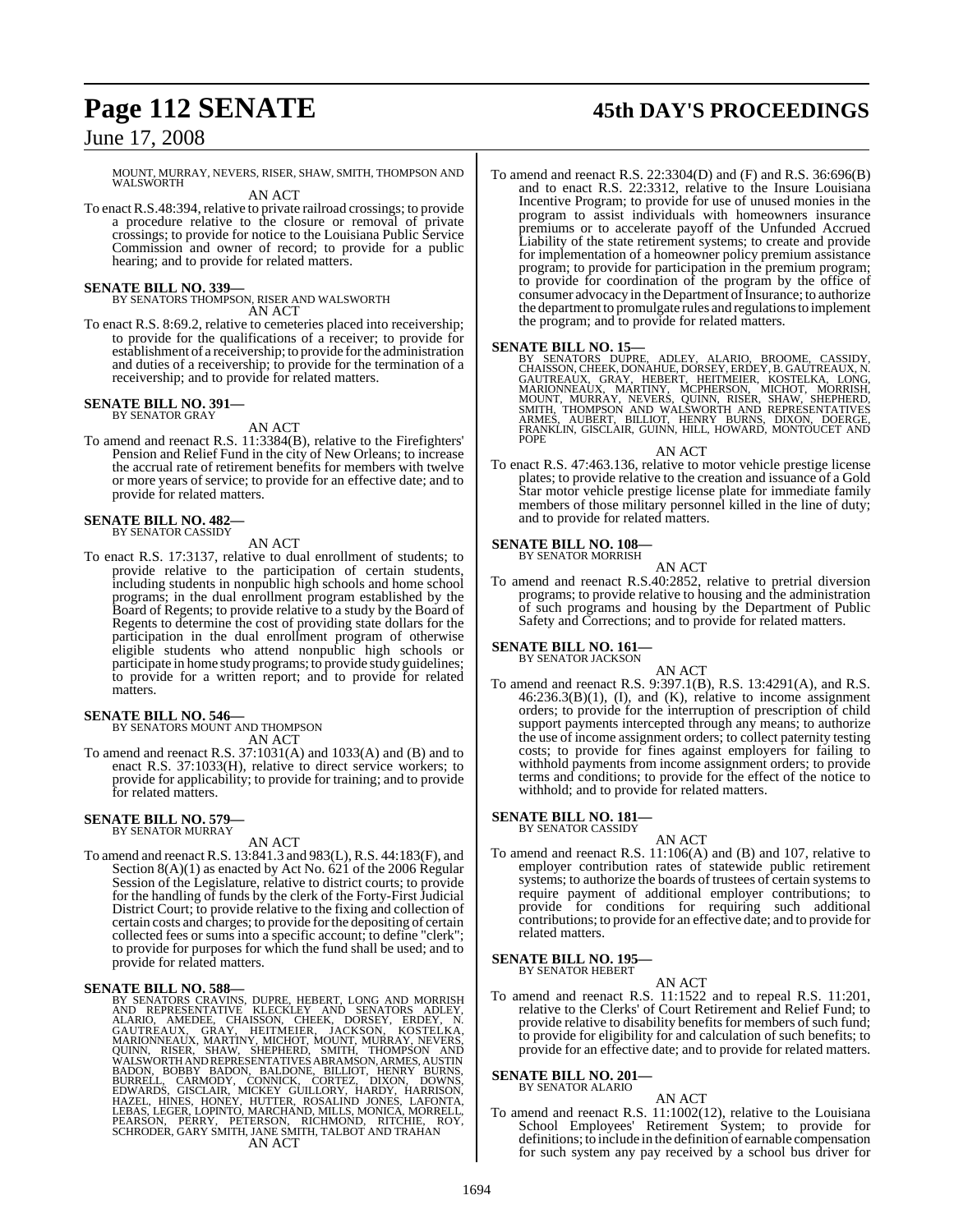## **45th DAY'S PROCEEDINGS Page 113 SENATE**

school-related extracurricular activities; to provide for an effective date; and to provide for related matters.

## **SENATE BILL NO. 230—** BY SENATOR MOUNT

AN ACT

To enact R.S. 33:2338, relative to mutual aid; to authorize the Louisiana Association of Chiefs of Police Emergency Response Task Force to provide mutual aid; to provide for definitions; to provide for liability; to provide for certain criteria; and to provide for related matters.

#### **SENATE BILL NO. 382—** BY SENATOR MARTINY

AN ACT

To amend and reenact Code of Criminal Procedure Article 895(B), R.S. 14:30.1(A)(2), 32(C), 32.1(A)(introductory paragraph),  $32.8(A)(2)$ (introductory paragraph) and (c),  $40.1(B)$ , and 98(F)(2) and to enact Code of Criminal Procedure Article 894(A)(6), R.S. 14:32.8(A)(2)(d), (e), and (f), and 40.1(C), relative to the continuous revision of the Criminal Code and the Code of Criminal Procedure; to provide for probation in felony and misdemeanor cases assigned to the drug division probations program; to provide for second degree murder; to provide with respect to criminal penalties for negligent homicide; to require the court to issue reasons with regard to sentencing; to provide for vehicular homicide; to provide for third degree feticide; to provide for terrorizing; to provide for operating a vehicle while intoxicated; and to provide for related matters.

**SENATE BILL NO. 445—** BY SENATORS SMITH AND WALSWORTH AN ACT

To amend and reenact R.S.  $47:303.1(B)(1)(c)$ , (C) and (D), and to enact R.S. 47:303.1 (B)(3), relative to the Industrial Assistance Program; to provide for the issuance of a Direct Payment Number to taxpayers entering into tax exemption contracts with the Department of Economic Development; to provide that such taxpayers are not responsible for payment of use taxes on purchases when such purchases are exempt pursuant to the annual tax exemption contract cap; to lower the annual purchase threshold for taxpayers to qualify for the issuance of a Direct Payment Number; and to provide for related matters.

**SENATE BILL NO. 548—** BY SENATORS NEVERS AND THOMPSON AN ACT

To enact R.S. 17:7(27), relative to duties and functions of the State Board of Elementary and Secondary Education; to require the board to develop a teacher exit interview system for school boards; to provide for forms and interview questions; to provide for reporting data; to provide for effectiveness; and to provide for related matters.

**SENATE BILL NO. 632—**<br>BY SENATORS GRAY AND JACKSON AND REPRESENTATIVES<br>ARNOLD, AUBERT, AUSTIN BADON, BARROW, BILLIOT, HENRY<br>BURNS, BURRELL, CARMODY, CARTER, CHAMPAGNE, CHANDLER,<br>CHANEY, DIXON, DOWNS, GISCLAIR, HINES, HOFF

#### AN ACT

To enact Part XII of Chapter 1 of Title 17 of the Louisiana Revised Statutes of 1950 of Louisiana, to be comprised of R.S. 17:409.1 through 409.7, and to enact R.S. 36:651(AA), relative to school facilities; to create and provide for the Louisiana Statewide Educational Facilities Authority in the Department of Education; to provide for a board of commissioners and an advisory council and for their membership, powers, duties, and functions; to provide for rules; to provide relative to program participation; to provide relative to ownership and control of public school facilities funded through the authority; to provide relative to implementation and funding; and to provide for related matters.

### June 17, 2008

### **SENATE BILL NO. 733— (Substitute of Senate Bill No. 561 by**

SPINATORS NEVERS, ADLEY, AMEDEE, BROOME, CASSIDY,<br>CHEEK, CRAVINS, CROWE, DONAHUE, DORSEY, DUPLESSIS, ERDEY, B. GAUTREAUX, N. GAUTREAUX, GRAY, HEBERT, KOSTELKA, LONG,<br>MARTINY, MOUNT, MURRAY, RISER, SHAW, SHEPHERD, THOMPSON<br>

AN ACT

To enact R.S. 17:285.1, relative to curriculum and instruction; to provide relative to the teaching of scientific subjects in public elementary and secondary schools; to promote students' critical thinking skills and open discussion of scientific theories; to provide relative to support and guidance for teachers; to provide relative to textbooks and instructional materials; to provide for rules and regulations; to provide for effectiveness; and to provide for related matters.

#### **SENATE BILL NO. 76—**

BY SENATORS GRAY, DONAHUE, N. GAUTREAUX, KOSTELKA, MICHOT, MURRAY AND QUINN AN ACT

To enact Chapter 11 of Title X of the Children's Code, to be comprised of Articles 1051 through 1053, and Article 1146(E), relative to the restoration of parental rights after termination; to provide for the motion to restore parental rights; to provide for the duties of the department; to provide for the hearing; to provide for the permanency hearing; to provide for the review hearing; and to provide for related matters.

## **SENATE BILL NO. 78—** BY SENATOR HEBERT

AN ACT

To amend and reenact R.S. 11:1530(A)(3), relative to the Clerks' of Court Retirement and Relief Fund; to provide for eligibility to participate in the Deferred Retirement Option Plan; to make such eligibility concurrent with eligibility for retirement; to provide for an effective date; and to provide for related matters.

**SENATE BILL NO. 168—** BY SENATORS MURRAY, RISER, SCALISE, THOMPSON AND WALSWORTH

### AN ACT

To amend and reenact R.S. 23:1552(B)(6) and to repeal R.S.  $23:1552(B)(7)$ , relative to unemployment compensation; to provide with respect to reimbursement of unemployment claims paid as a result of hurricanes Katrina and Rita; and to provide for related matters.

SENATE BILL NO. 228—<br>BY SENATORS HEITMEIER, BROOME, GRAY, MURRAY AND NEVERS AND REPRESENTATIVES ARNOLD, BALDONE, HENRY BURNS, BURRELL, CARMODY, CONNICK, DIXON, DOERGE, GISCLAIR, GUINN, HARDY, HAZEL, HINES, HOFFMANN, HOWARD

#### AN ACT

To enact R.S. 28:22 and Part VI-F of Chapter 11 of Title 40 of the Louisiana Revised Statutes of 1950, to be comprised of R.S. 40:2180.6 through 2180.11, relative to crisis receiving centers; to provide for a crisis response system; to provide for definitions; to provide for licensing; to provide for rules and regulations; to provide for penalties; and to provide for related matters.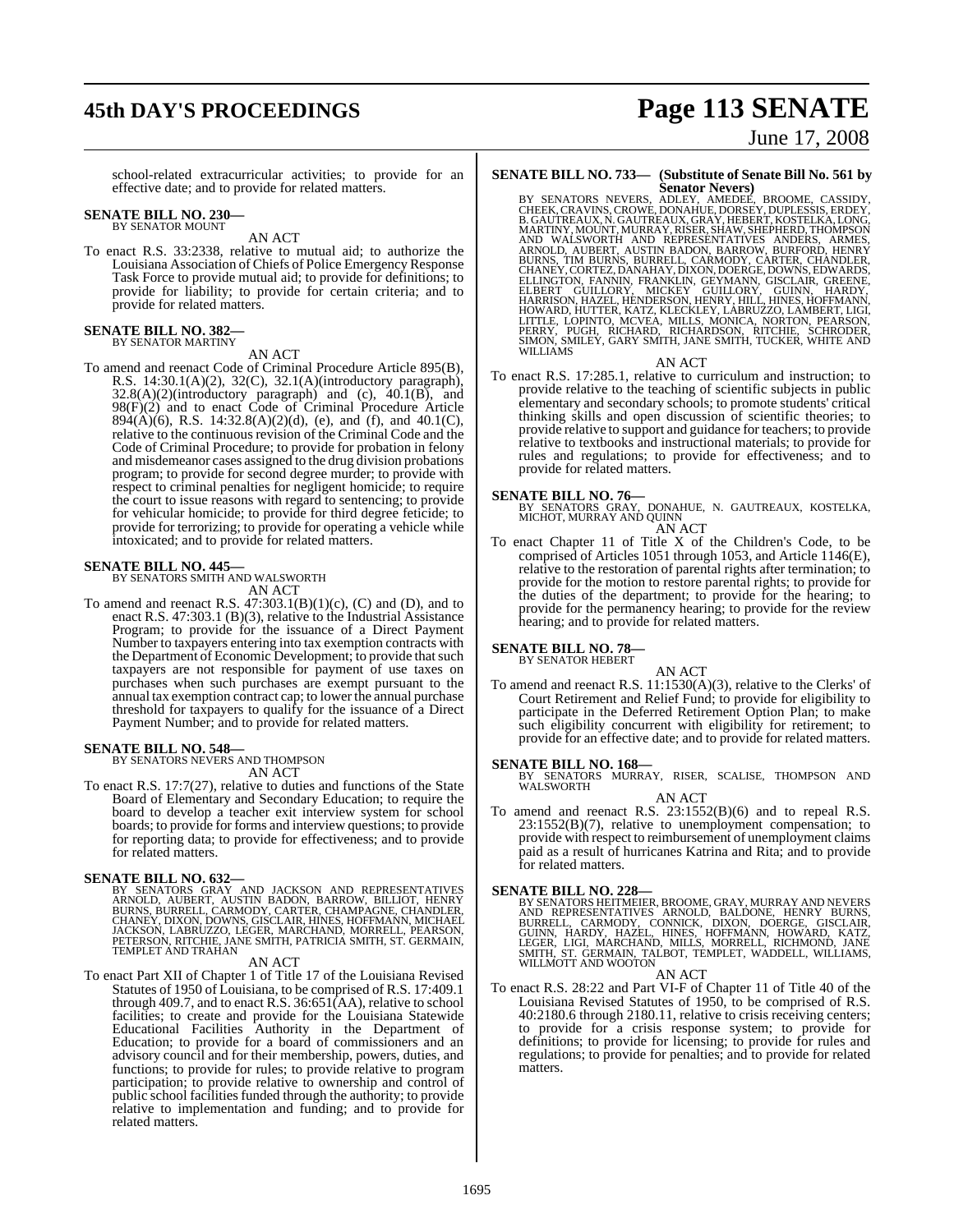## **Page 114 SENATE 45th DAY'S PROCEEDINGS**

### June 17, 2008

**SENATE BILL NO. 301—**<br>BY SENATOR CHAISSON AND REPRESENTATIVES ARMES, ARNOLD, BOBBY BADON, BILLIOT, BURFORD, HENRY BURNS, CARMODY, CARTER, CHAMPAGNE, CHANEY, CONNICK, CORTEZ, DIXON, GISCLAIR, HARDY, HARRISON, HAZEL, HINES, AN ACT

To enact R.S. 29:735.3, relative to civil liability of medical personnel; to provide immunity for medical personnel during a declared state of emergency who render emergency care, health care services, or first aid as a result of evacuations or treatment conducted in accordance with disaster medicine protocol and at the direction of military or government authorities; to provide for definitions; and to provide for related matters.

 $\begin{tabular}{l|c|c|c} \textbf{SRMTE}\textbf{BILL NO, 330}\hspace{0.0300}\hspace{0.0300}\hspace{0.0300}\hspace{0.0300}\hspace{0.0300}\hspace{0.0300}\hspace{0.0300}\hspace{0.0300}\hspace{0.0300}\hspace{0.0300}\hspace{0.0300}\hspace{0.0300}\hspace{0.0300}\hspace{0.0300}\hspace{0.0300}\hspace{0.0300}\hspace{0.0300}\hspace{0.0300}\hspace{0.0$ 

To enact R.S. 37:1731.1, relative to limitation of liability; to provide relative to medical services performed during a declared state of emergency; to provide certain limitations of liability; to provide definitions, terms, and conditions; to provide for an effective date; and to provide for related matters.

#### **SENATE BILL NO. 475—**

BY SENATOR GRAY AND REPRESENTATIVES BURRELL, DIXON,<br>HARDY, HARRISON, LABRUZZO, LEGER, MARCHAND, MORRELL,<br>PETERSON AND PATRICIA SMITH

AN ACT

To amend and reenact R.S. 17:3991(D), relative to charter schools; to provide relative to reimbursement for transportation services; to provide guidelines for and limitations on such reimbursement; to provide for certain reports to a charter school; and to provide for related matters.

## **SENATE BILL NO. 492—** BY SENATOR QUINN

AN ACT

To amend and reenact R.S. 9:346, to enact Civil Code Article 136.1, and to repeal R.S. 9:347, relative to custody and visitation; to provide relative to awards of visitation and custody rights; to provide relative to certain actions; to provide an action for failure to exercise rights pursuant to a court-ordered schedule; to provide terms, conditions, and procedures; to provide for judgments, awards and orders, and to provide for related matters.

SENATE BILL NO. 510—<br>BY SENATORS AMEDEE, ADLEY, BROOME, CASSIDY, CHAISSON, CHEK, CRAVINS, CROWE, DONAHUE, DORSEY, DUPLESSIS, DUPRE,<br>ERDEY, B. GAUTREAUX, N. GAUTREAUX, GRAY, HEBERT,<br>HEITMEIER, JACKSON, LONG, MARIONNEAUX, MA

AN ACT

To amend and reenact R.S.  $14:81.3(B)(1)$  and (C) and R.S. 15:537(A), relative to offenses affecting sexual immorality; to provide for the crime of computer-aided solicitation of a minor; to provide for the increase of penalties for such crime; to provide with respect to defenses; to provide that a person convicted of computer-aided solicitation of a minor shall be ineligible for diminution of sentence for good behavior; and to provide for related matters.

#### **SENATE BILL NO. 672—** BY SENATOR DUPLESSIS

AN ACT

To amend and reenact R.S. 24:31.1(A), 502(A), 504(B), 506(A), and 507(B), relative to compensation of members of the legislature and per diem; to provide for per diem during regular and extraordinary sessions; to provide for an increase in the compensation paid to legislators; to provide for an increase in

compensation paid to the speaker of the House of Representatives and the president of the Senate; to provide for an increase in the compensation paid to the speaker pro tempore of the House of Representatives and the president pro tempore of the Senate; to provide for an increase in compensation paid to the chairman of the Senate Finance Committee, the chairman of the Senate Revenue and Fiscal Affairs Committee, the chairman of the House Appropriations Committee, and the chairman of the House Ways and Means Committee; and to provide for related matters.

## **SENATE BILL NO. 709—**<br>BY SENATOR DUPLESSIS

AN ACT

To amend and reenactR.S. 35:199(A)(2) and to repealR.S. 44:184.2, relative to notaries; to provide for the registration, recordation, and filing of notarial instruments in Orleans Parish; and to provide for related matters.

#### **SENATE BILL NO. 735—**

BY SENATORS MORRISH AND MOUNT AN ACT

To enact R.S. 33:7729, relative to the Cameron Parish Mosquito Abatement District No. 1; to authorize an increase in the membership of the board of directors; and to provide for related matters.

## **SENATE BILL NO. 107—** BY SENATOR MORRISH

To amend and reenact R.S. 13:985(A), (B), (C), (D), (E), (F), (H) and (I) and  $985.1(A)(1)$ ,  $(2)(b)$  and  $(3)$  and to enact R.S.  $13:985.1(A)(2)(c)$ , relative to court reporters for the Thirty-First Judicial District; to provide for the number of court reporters to be appointed in the Thirty-First Judicial District; to provide for salaries; to provide for the indigent transcript fund; and to provide for related matters.

AN ACT

#### **SENATE BILL NO. 112—**

BY SENATOR HEITMEIER

AN ACT To amend and reenact R.S. 37:1041(C)(5), relative to optometry; to provide for the definition of "optometry"; and to provide for related matters.

#### **SENATE BILL NO. 115—** BY SENATOR MARTINY

AN ACT

To amend and reenact R.S. 18:465(E) and to enact R.S.  $18:465(C)(7)$ , relative to qualifying for a primary election; to provide for nominating petitions; to provide relative to the signatures required upon and the certification of such petitions; to provide for qualification by nominating petition when qualifying is reopened following the death of a candidate; to provide for an effective date; and to provide for related matters.

**SENATE BILL NO. 117—** BY SENATOR AMEDEE

AN ACT

To amend and reenact R.S. 13:2563.17(A) and (B) and to enact R.S. 13:2563.17(D), relative to the Judicial Expense Fund of the Parish Court for the parish of Ascension; to provide for the collection of fees; to provide for creation of the Parish Court Probation Fee Fund as a separate account in the Judicial Expense Fund; to provide for inspection; to provide for an audit; to provide for purposes; and to provide for related matters.

**SENATE BILL NO. 122—** BY SENATORS DUPRE, CRAVINS, LONG AND MORRISH AN ACT

To enact R.S. 22:636.2(E), relative to insurance policies; to provide for annual review of certain insurers who cancel or fail to renew certain policies that negatively impact the financial solvency of the insurer; and to provide for related matters.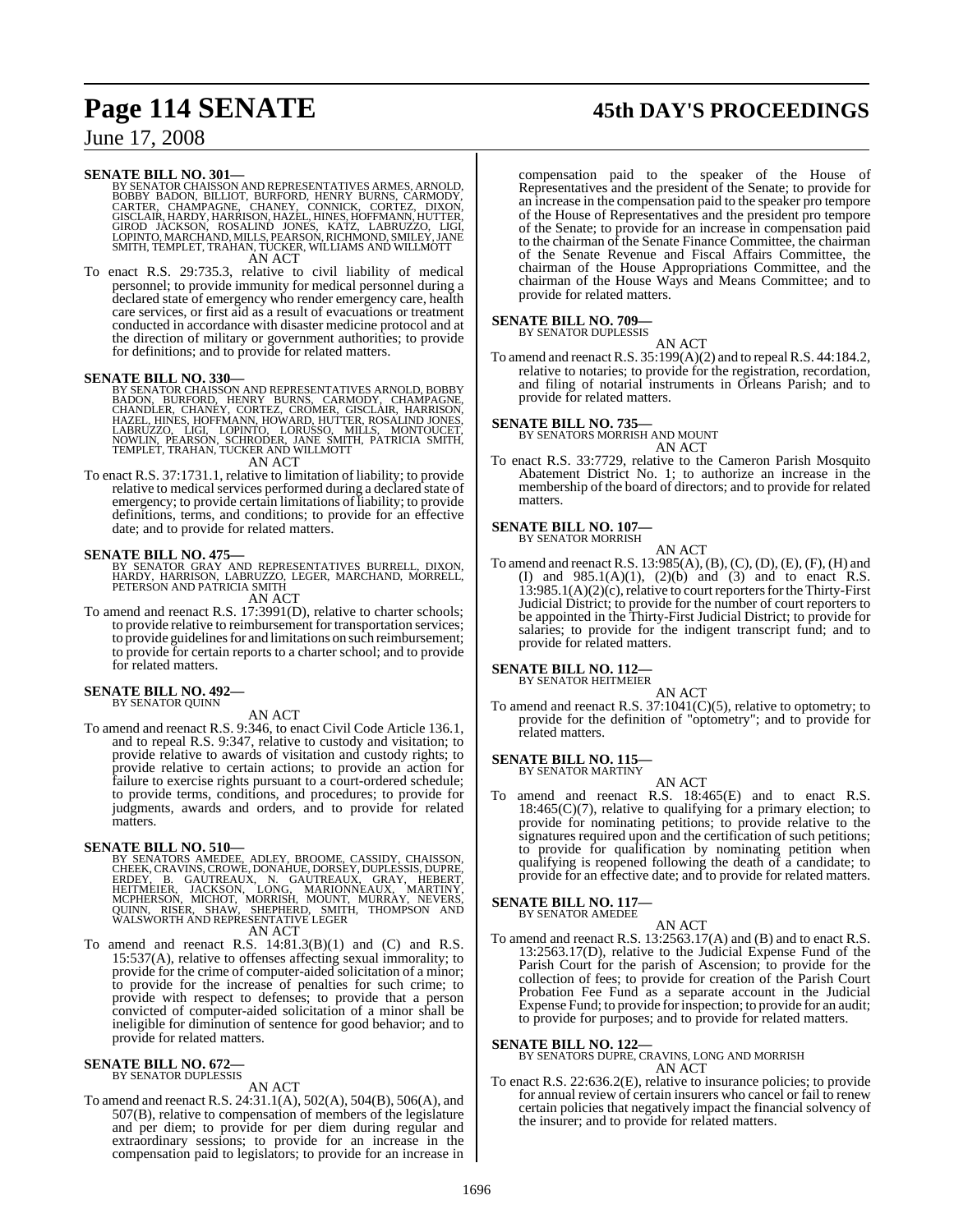## **45th DAY'S PROCEEDINGS Page 115 SENATE**

#### **SENATE BILL NO. 156—** BY SENATOR CRAVINS

AN ACT

To amend and reenact R.S. 33:130.302(A)(3)(a),(B), (C), and (D), relative to the St. Landry Parish Economic and Industrial Development District; to provide for the terms of the members of the board of commissioners; to provide for an effective date; and to provide for related matters.

#### **SENATE BILL NO. 180—** BY SENATOR MICHOT

### AN ACT

To enact R.S. 36:209(R) and to repeal R.S. 36:651(D)(5), relative to executive reorganization; to provide for the Council for the Development of French in Louisiana in the Department of Culture, Recreation and Tourism; and to provide for related matters.

## **SENATE BILL NO. 241—** BY SENATOR CRAVINS

AN ACT

To amend and reenact R.S. 22:230.1(A), relative to coverage for rehabilitative physical therapy, occupational therapy, and speech and language pathology therapy; to provide for the inclusion of standard benefits; and to provide for related matters.

## **SENATE BILL NO. 274—** BY SENATOR MOUNT

AN ACT

To amend and reenact R.S. 32:663, relative to motor vehicles and traffic regulations; to provide for a determination of the qualifications and competence of those issued permits for the purpose of chemical testing for drivers suspected of operating a vehicle while impaired by alcohol or controlled dangerous substances; and to provide for related matters.

#### **SENATE BILL NO. 343** BY SENATOR DUPLESSIS

AN ACT

To amend and reenact R.S. 44:22(F), relative to economic development negotiations; to extend certain provisions; and to provide for related matters.

**SENATE BILL NO. 423—**<br>BY SENATORS CRAVINS, BROOME, CASSIDY, CHAISSON, CHEEK,<br>DUPRE, ERDEY, B. GAUTREAUX, N. GAUTREAUX, GRAY, HEBERT,<br>HEITMEIER, KOSTELKA, LAFLEUR, LONG, MCPHERSON, MORRISH,<br>MOUNT, MURRAY, NEVERS, SHAW, SMI

To enact Chapter 24-D of Title 40 of the Louisiana Revised Statutes of 1950, to be comprised of R.S. 40:2530.1 through 2530.5, relative to the missing senior citizen and missing person with developmental disabilities alert program; to provide for the creation and operation of the program; and to provide for related matters.

#### **SENATE BILL NO. 432—**

BY SENATOR LAFLEUR

### AN ACT

To amend and reenact R.S. 22:619, relative to insurance policies; to provide for certain statements by an applicant for life or health and accident insurance; to provide for the effect of certain falsities or misrepresentations; and to provide for related matters.

#### **SENATE BILL NO. 144—**

BY SENATORS N. GAUTREAUX, AMEDEE, DORSEY, DUPLESSIS AND MOUNT

#### AN ACT

To enact R.S. 14:43.6, relative to certain sex offenses; to authorize the administration of medroxyprogesterone acetate for persons convicted of certain sex offenses; to require the administration of medroxyprogesterone acetate for persons convicted of more

## than one sex offense; to provide for a determination by a

June 17, 2008

medical expert; to provide for criminal penalties for noncompliance; and to provide for related matters.

#### **SENATE BILL NO. 253—** BY SENATOR MICHOT

AN ACT

To amend and reenact R.S.  $6:1091(B)(1)$  and  $1094(C)(1)(a)$ , relative to licensed residential mortgage lenders; to provide for examination of books, records and accounts; to provide for continuing professional education requirements for reinstatement orrenewal of a mortgage broker, mortgage lender, or originator license; and to provide for related matters.

#### **SENATE BILL NO. 260—**

BY SENATOR JACKSON AN ACT

To amend and reenact R.S. 9:406 and to enact R.S. 9:399.1, relative to paternity; to provide for formal notice of revocation of acknowledgments; to provide for nullification of an acknowledgment to provide time periods for bringing a petition to vacate judgments establishing paternity; to provide time periods for nullification of a judgment of paternity; and to provide for related matters.

#### **SENATE BILL NO. 355—**

BY SENATOR N. GAUTREAUX AND REPRESENTATIVES BOBBY BADON, BALDONE, CHAMPAGNE, DOWNS, GISCLAIR, HARDY AND TEMPLET

AN ACT

To enact R.S. 39:1546.1, relative to the office of risk management; to create the Non-litigated Claims Management Fund as a special fund in the state treasury; to provide for the deposit into and use of monies in the fund; to provide for an effective date; and to provide for related matters.

#### **SENATE BILL NO. 410—** BY SENATOR HEBERT

AN ACT

To amend and reenact R.S. 14:329.6(A)(6), relative to the powers of public officials during times of emergency or disaster; to provide that those powers do not authorize the seizure or confiscation of a firearm or weapon from any person if the firearm or weapon is being possessed or used lawfully; and to provide for related matters.

## **SENATE BILL NO. 478—** BY SENATOR MURRAY

AN ACT

To enact R.S. 11:2175(C)(3)(c), relative to the Sheriffs' Pension and Relief Fund; to provide for purchase of permissive service credit; to provide for eligibility to make such purchase; to provide for calculation of the cost of such purchase; to provide for an effective date; and to provide for related matters.

#### **SENATE BILL NO. 627—**

BY SENATOR THOMPSON

AN ACT To amend and reenact R.S. 3:3807(B)(2), relative to the retail florist examination; to require the Horticulture Commission to adopt rules and regulations regarding the demonstration portion of the retail florist examination; and to provide for related matters.

#### **SENATE BILL NO. 721—**

BY SENATOR CHAISSON

### AN ACT

To enact R.S. 13:3714(C), relative to the admissibility of certain evidence; to provide for the admissibility of blood alcohol concentration test results from a source other than the office of state police crime laboratory; to authorize judicial rulings on the admissibility of blood alcohol concentration test results when a challenge as to the authenticity, reliability, or accuracy of such results is raised in a timely manner; to provide for an effective date; and to provide for related matters.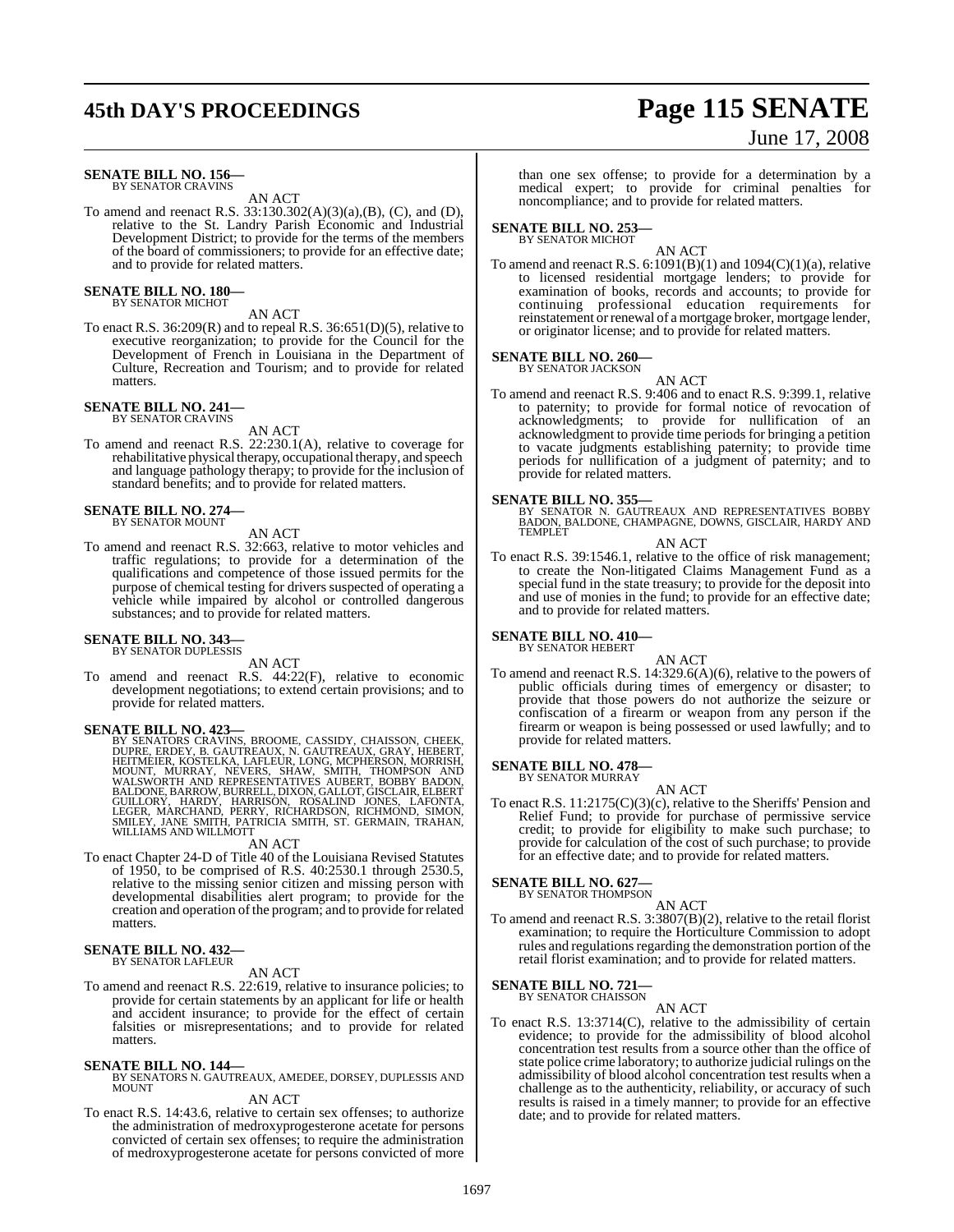## **Page 116 SENATE 45th DAY'S PROCEEDINGS**

### June 17, 2008

#### **SENATE BILL NO. 736—** BY SENATOR MORRISH

AN ACT

To enact R.S. 33:3819(E), relative to the Jefferson Davis Parish Water and Sewer Commission No. 1; to authorize an increase in the per diem paid to the board of commissioners of the district; and to provide for related matters.

#### **SENATE BILL NO. 806— (Substitute of Senate Bill No. 131 by Senator LaFleur)**

BY SENATOR LAFLEUR

AN ACT

To amend and reenact Part II of Chapter 10 of Title 37 of the Louisiana Revised Statutes of 1950, composed of R.S. 37:861 through 867, and R.S. 37:831(38) and to enact R.S. 37:831(71) through (80), relative to preneed funeral contracts; to provide for definitions; to provide for preneed funeral plans; to provide for preneed funeral contracts; to provide for funeral goods and services; to provide for cancellation; to provide for restrictions; to provide for penalties; to provide for applicability; and to provide for related matters.

#### **SENATE BILL NO. 764—** BY SENATORS DORSEY AND DUPLESSIS

AN ACT

To amend and reenact R.S. 6:969.17 and 1097(B)(6), and R.S. 9:3529, relative to bank charges; to provide charges for checks returned for insufficient funds; to provide for residential loan fees and charges; to provide for installment of consumer credit transactions returned; and to provide for related matters.

## **SENATE BILL NO. 109—** BY SENATOR MORRISH

AN ACT

To amend and reenact R.S. 39:128(B)(1) and (2), relative to certain higher education capital outlay projects; to increase the threshold for exclusion of certain higher education projects from the capital outlay budget; to increase the exemption threshold for professional service contracts which are related to certain higher education capital outlay projects; and to provide for related matters.

**SENATE BILL NO. 444—** BY SENATOR HEBERT

AN ACT

To amend and reenact R.S. 13:4581, relative to bonds in judicial proceedings; to provide with respect to state, state agencies, political subdivisions and public boards and commissions not required to furnish bond; to include Louisiana Insurance Guaranty Association as not required to furnish bond; and to provide for related matters.

### **SENATE BILL NO. 473—**

- BY SENATOR JACKSON AND REPRESENTATIVES ARMES, AUBERT,<br>BOBBY BADON, BARROW, HENRY BURNS, BURRELL, CARMODY,<br>CHANEY, DIXON, EDWARDS, ELLINGTON, GEYMANN, GISCLAIR,<br>ELBERT GUILLORY, HARRISON, GIROD JACKSON, MICHAEL<br>JACKSON, ROS AN ACT
- To enact R.S. 17:1206.2, relative to extended sick leave for employees; to permit employees of every parish and city school board to take up to ninety days of extended sick leave in each six-year period of employment; to provide for definitions; to provide relative to physician statements; and to provide for related matters.

#### **SENATE BILL NO. 537—** BY SENATOR NEVERS

AN ACT

To enact R.S. 17:3129.8, relative to education; to provide for the articulation of credits earned in secondary and postsecondary educational institutions; to provide for an effective date; to provide for reporting requirements; and to provide for related matters.

### **SENATE BILL NO. 603—**

BY SENATOR CHEEK

AN ACT To repeal R.S. 32:414(M), relative to commercial driver's licenses; deletes the penalty for any person who is convicted of violating any law or rule while operating any commercial vehicle without holding the commercial driver's license; and to provide for related matters.

#### **SENATE BILL NO. 608—** BY SENATOR DUPLESSIS

AN ACT

To amend and reenact R.S. 13:621.44(A), relative to courts; to provide with respect to the abolition of Orleans Parish Juvenile Court; to provide with respect to terms of office of the judges of juvenile court; to change the term of office of a judge elected to fill a vacancy; to provide for an effective date; and to provide for related matters.

**SENATE BILL NO. 638—** BY SENATOR B. GAUTREAUX

AN ACT

To enact R.S. 49:149.29, relative to the names of state buildings; to provide for the name of the Louisiana Real Estate Commission Building in Baton Rouge; and to provide for related matters.

## **SENATE BILL NO. 682—** BY SENATOR SHAW

AN ACT

To amend and reenact R.S. 15:556(2) and to repeal Chapter 3-C of Title 15 of the Louisiana Revised Statutes of 1950, comprised of R.S. 15:555 and 556, to provide for the Louisiana Sexual Assault Task Force; and to provide for related matters.

## **SENATE BILL NO. 695—** BY SENATOR LAFLEUR

AN ACT To amend and reenact R.S.  $22:1324(A)(1)$  and  $1451(G)$  and to enact R.S. 22:1324(A)(4), relative to filing of certain financial reports by insurers; to provide with respect to the commissioner's determinations of compliance that would constitute a financial hardship on the insurer; to provide with respect to the requirement of electronic filings with the National Association of Insurance Commissioners; and to provide for related matters.

## **SENATE BILL NO. 765—** BY SENATORS MICHOT AND BROOME

AN ACT

To amend and reenact R.S. 46:979, relative to Medicaid; to provide for maximizing Medicaid funding; to provide for department responsibility; and to provide for related matters.

### **SENATE BILL NO. 773—**

BY SENATOR MARTINY

- AN ACT
- To amend and reenact R.S.  $26:80(A)(3)$  and  $280(A)(3)$ , relative to alcohol permits; to provide for the issuance of alcohol permits to certain facilities which are leased for the purpose of conducting charitable games of chance; to provide for permits for dealers in beverages of low alcoholic content to certain facilities which are leased for the purposes of conducting charitable games of chance; and to provide for related matters.

#### **SENATE BILL NO. 775—**

BY SENATORS NEVERS AND BROOME AN ACT

To amend and reenact R.S. 40:967(B)(3), relative to controlled dangerous substance; to provide regarding the production or manufacturing of methamphetamine; to provide for certain criteria; to provide for penalties; and to provide for related matters.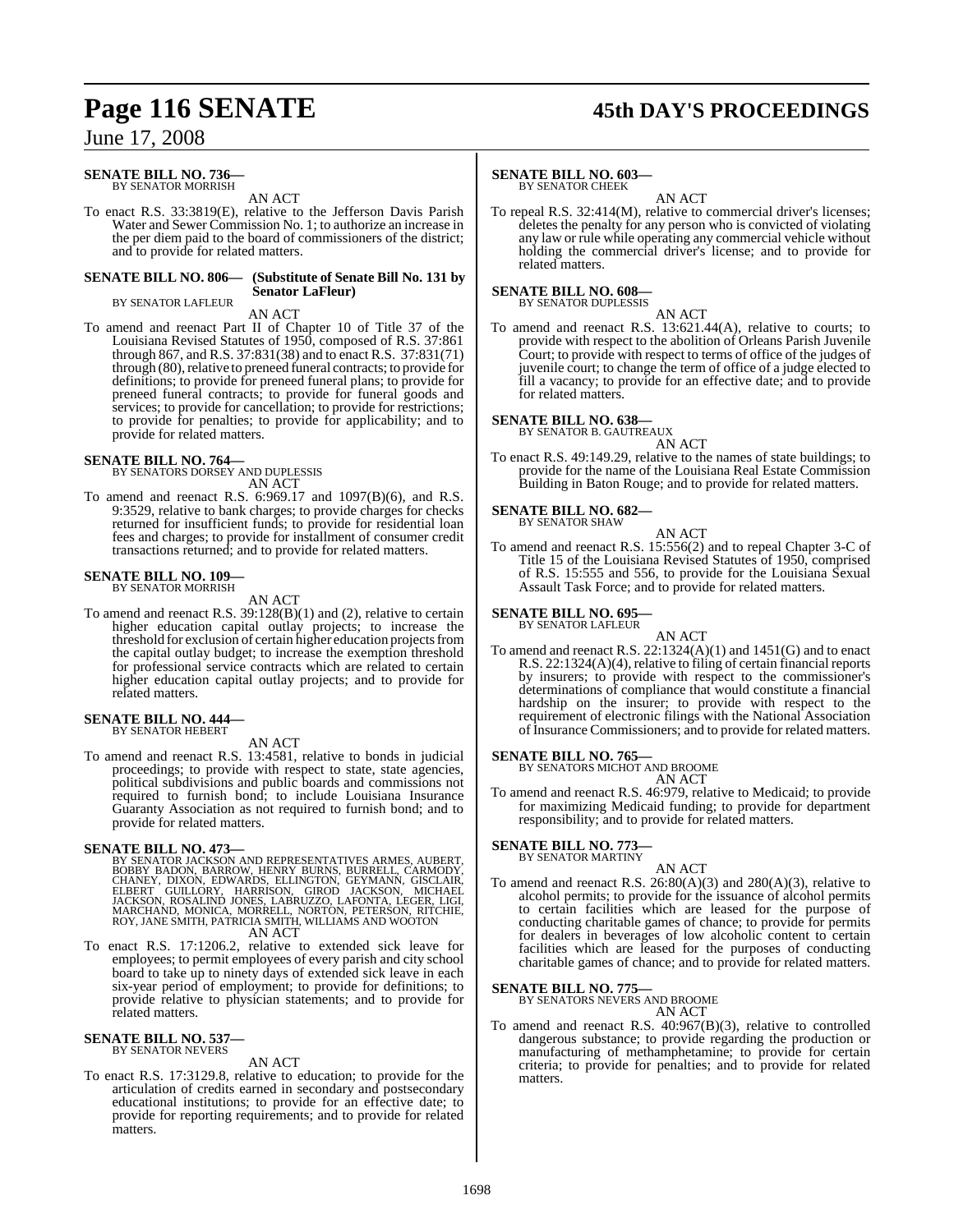**SENATE BILL NO. 802—**

BY SENATORS GRAY AND NEVERS AN ACT

To amend and reenact Chapter 33 of Title 25 of the Louisiana Revised Statutes of 1950, comprised of R.S. 25:1301 through 1307; to reestablish and provide for the Hurricane Katrina Memorial Commission; and to provide for related matters.

## **SENATE BILL NO. 624—** BY SENATOR MURRAY

AN ACT

To amend and reenact R.S. 13:1343 and to enact R.S. 13:621.41(B)(3), 621.41.1, and R.S. 33:1374, relative to the Forty-First Judicial District Court and the Criminal District Court for the parish of Orleans; to provide for an environmental docket for the Forty-First Judicial District Court; to provide terms, conditions, and procedures; to provide with respect to enforcing ordinances and regulations relating to violations with respect to enforcing health, safety and welfare ordinances in Orleans Parish, or otherwise enforcing ordinances relating to violations of public health, housing, fire code, environmental, building code, zoning, historic district, permitting, vegetation and nuisance ordinances in Orleans Parish; to provide for definitions; to authorize the creation of a reentry division of the Forty-First Judicial District Court; to authorize the creation of a reentry division of the Criminal District Court for the parish of Orleans; to provide for an effective date; and to provide for related matters.

#### **SENATE BILL NO. 734—** BY SENATOR JACKSON

AN ACT

To amend and reenact R.S. 33:2740.38(B) and (C)(1)(f), relative to the Shreveport Downtown Development District; to provide for the boundaries of the Shreveport Downtown Development District; to provide for the composition of the governing board; and to provide for related matters.

**SENATE BILL NO. 786—**

BY SENATOR GRAY

AN ACT

To amend and reenact R.S. 28:313 and R.S. 46:1941.8(A)(3) and to enact R.S. 28:311(B)(13), relative to the Louisiana Youth Enhanced Services Consortium; to provide for the membership of the consortium; to provide for funding; to provide for representation of the consortium on the children and youth services advisory boards; and to provide for related matters.

## **SENATE BILL NO. 787—** BY SENATOR WALSWORTH

AN ACT

To enact R.S. 33:1236(65), relative to police juries and other parish governing authorities; to provide for the powers of police juries and other parish governing authorities; to authorize parish governing authorities to adopt ordinances establishing a juvenile curfew; and to provide for related matters.

#### **SENATE BILL NO. 800—** BY SENATOR MCPHERSON

AN ACT

To enact R.S. 41:1217.1, relative to leases of public lands; to provide for the powers and duties of the commissioner of administration and department secretaries; to provide relative to the renewal of certain leases; to provide terms and conditions; and to provide for related matters.

> Respectfully submitted, ROBERT W. "BOB" KOSTELKA Chairman

The foregoing Senate Bills were signed by the President of the Senate.

## **45th DAY'S PROCEEDINGS Page 117 SENATE** June 17, 2008

### **Message from the House**

### **SIGNED HOUSE BILLS AND JOINT RESOLUTIONS**

June 17, 2008

To the Honorable President and Members of the Senate:

I am directed to inform your honorable body that the Speaker of the House of Representatives has signed the following House Bills and Joint Resolutions:

## **HOUSE BILL NO. 10—** BY REPRESENTATIVE RICHARDSON

AN ACT

To enact R.S. 33:452, relative to mayors' courts; to establish a mayor's court in the city of Central, East Baton Rouge Parish; to provide for the territorial jurisdiction of the court; to provide for the powers and authority of the mayor as magistrate of the court and other officers of the court; to provide relative to subject matter jurisdiction of the court; and to provide for related matters.

## **HOUSE BILL NO. 52—** BY REPRESENTATIVE DANAHAY

AN ACT

To amend and reenact R.S. 47:302.12(B), relative to state funds; to provide for use of monies appropriated fromthe West Calcasieu Community Center Fund; and to provide for related matters.

#### **HOUSE BILL NO. 591—**

BY REPRESENTATIVE DANAHAY AN ACT

To enact R.S. 33:2212(H), relative to the city of Sulphur; to provide relative to the salaries of certain members of the police department; to authorize an increase in salary for certain members; to provide for the calculation of longevity pay; and to provide for related matters.

## **HOUSE BILL NO. 607—** BY REPRESENTATIVE LOPINTO

AN ACT To amend and reenact R.S. 47:306(E), relative to license plates for motor vehicles; to provide for an extension for the amount of time a motor vehicle dealer has to remit collected taxes; and to provide for related matters.

**HOUSE BILL NO. 704—** BY REPRESENTATIVE ST. GERMAIN AND SENATOR NEVERS AN ACT

To amend and reenact R.S.  $11:2256(B)(1)(a)$  and to enact R.S. 11:2256(F), relative to the Firefighters' Retirement System; to provide relative to benefits; to provide for payment of benefits; to provide for the powers and duties of the board of trustees with regard to payment of benefits and implementation of court orders; to provide with respect to benefits payable to the surviving spouse of a deceased member if the member suffers a line of duty death; to provide for an effective date; and to provide for related matters.

## **HOUSE BILL NO. 718—** BY REPRESENTATIVE TRAHAN

AN ACT

To amend and reenact R.S. 17:3997(B)(2)(c), relative to the leave of absence granted by a city, parish, or other local public school board to an employee who subsequently becomes employed in a charter school, including the maximum time period for which such leave can be authorized and time periods for the taking of certain actions by the employee relative to returning to the system granting the leave; to provide an effective date; and to provide for related matters.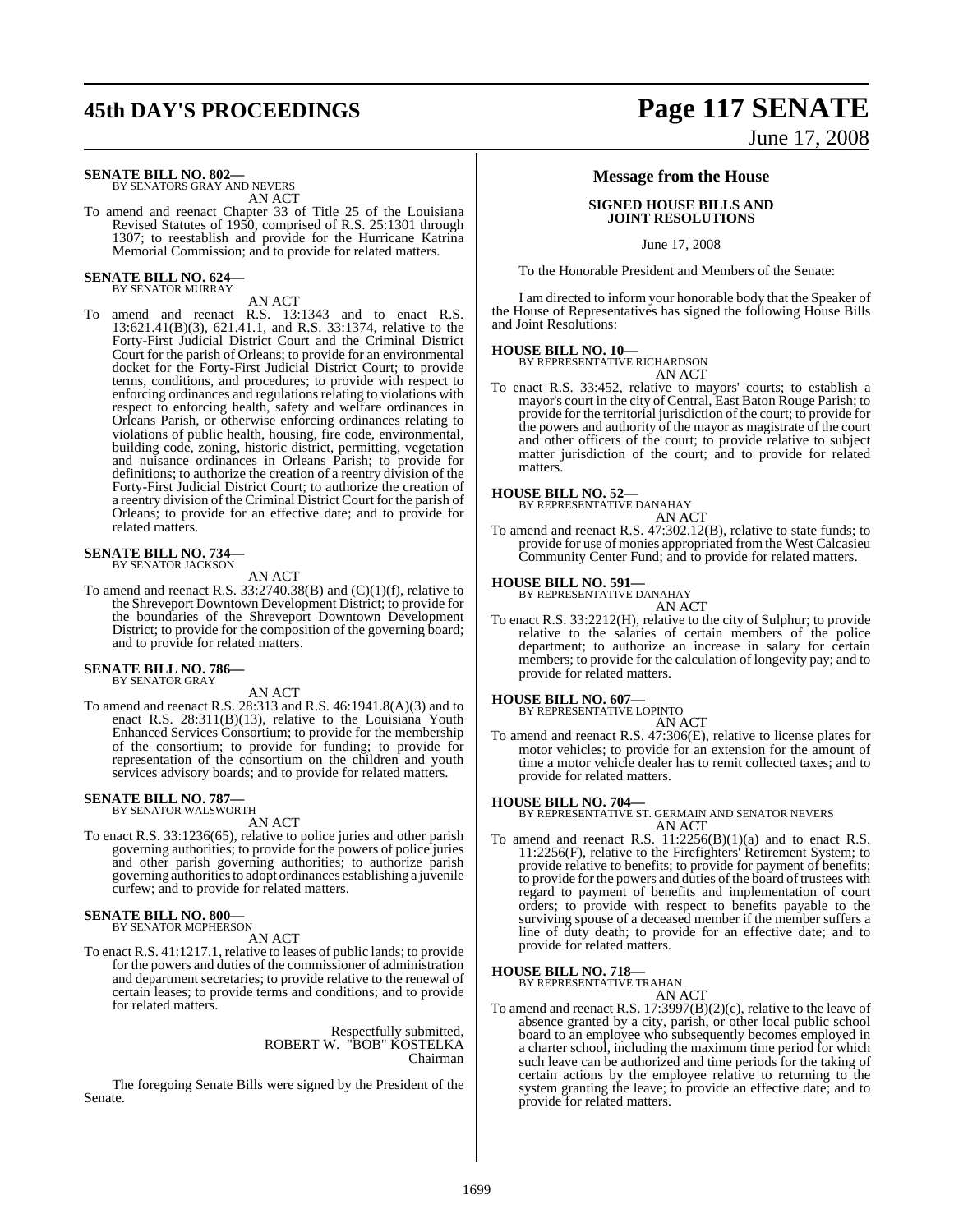### June 17, 2008

### **HOUSE BILL NO. 723—**

BY REPRESENTATIVE ARNOLD AN ACT

To amend and reenact R.S. 11:158(B) and 3361 and to enact R.S. 11:3391, relative to the Firefighters' Pension and Relief Fund in the city of New Orleans; to provide for the purchase of service credit; to provide for technical changes; and to provide for related matters.

#### **HOUSE BILL NO. 750—** BY REPRESENTATIVE LAMBERT

AN ACT

To amend and reenact R.S. 33:130.16 through 130.18, relative to industrial areas; to correct statutory references; and to provide for related matters.

### **HOUSE BILL NO. 832—**

BY REPRESENTATIVE HENRY

- AN ACT
- To amend and reenact R.S. 32:387(J) and to enact R.S.  $32:387(H)(1)(c)$  and (K), relative to permits for transportation of sealed containers; to provide that a permit for a sealed ocean container be issued for the container rather than the transport vehicle; to provide that regulations for vehicles transporting intermodal containers be applicable to all domestic and international trade; and to provide for related matters.

### **HOUSE BILL NO. 874—**

- BY REPRESENTATIVES TUCKER, ABRAMSON, ANDERS, ARNOLD,<br>AUSTIN BADON, BOBBY BADON, BALDONE, BARRAS, BARROW,<br>BILLIOT, BURFORD, HENRY BURNS, TIM BURNS, CARTER,<br>CHANDLER, DOVE, FANNIN, HOWARD, HUTTER, GIRNY, HARRISON,<br>HENRY, HIN AN ACT
- To amend and reenact R.S. 33:3701 through 3705, relative to railroad crossings; to provide applicability to parishes; to provide for acquisition of railroad crossings; to provide relative to accessto state highways, streets, or alleys; to provide for dispute resolution by the Louisiana Public Service Commission; to provide for the allocation and payment of costs; and to provide for related matters.

### **HOUSE BILL NO. 964—**

BY REPRESENTATIVE ARNOLD

- AN ACT
- To amend and reenact R.S.  $11:3685(C)(4)(a)$ ,  $(5)$ ,  $(7)$ , and  $(11)$ , relative to the Harbor Police Retirement System; to provide with respect to the deferred retirement option plan; to provide for eligibility for certain members; to provide for exclusion of accumulated leave at time of entry; to provide for duration of DROP participation period; to provide with respect to the type of service and benefits accrued during the DROP period; to provide for an effective date; and to provide for related matters.

### **HOUSE BILL NO. 970—**

BY REPRESENTATIVE HONEY

- AN ACT
- To enact R.S. 33:2589, relative to the municipal fire and police civil service; to provide relative to policemen and firemen employed by certain municipalities; to provide relative to the compensation for work on holidays of any such fireman and policeman; to provide limitations; and to provide for related matters.

#### **HOUSE BILL NO. 976—**

BY REPRESENTATIVE ARNOLD AN ACT

To amend and reenact R.S. 11:3384(B), relative to the Firefighters' Pension and Relief Fund in the city of New Orleans; to change the accrual rate of retirement benefits for certain members; to change certain ages at which such accrual rates apply; to provide for an effective date; and to provide for related matters.

## **Page 118 SENATE 45th DAY'S PROCEEDINGS**

#### **HOUSE BILL NO. 994—**

BY REPRESENTATIVE ARNOLD AN ACT

To amend and reenact R.S. 11:3684(E), relative to the Harbor Police Retirement System (Port of New Orleans); to provide with respect to leave conversion; to establish rights of conversion at regular retirement; to establish rights of conversion upon entry into the deferred retirement option plan; to provide for an effective date; and to provide for related matters.

## **HOUSE BILL NO. 1005—** BY REPRESENTATIVE ABRAMSON

AN ACT

To amend and reenact R.S. 33:9091.3 and to enact R.S. 33:9091.12, relative to Orleans Parish; to provide relative to the Audubon Area Security District; to create the Upper Audubon Security District; to provide relative to the purpose, governance, and powers and duties of the districts; to provide relative to the funding of the districts, including the levy of taxes and fees; to provide for the merger of the Audubon Area Security District or a part thereof with another district or a part thereof; and to provide for related matters.

## **HOUSE BILL NO. 1057—** BY REPRESENTATIVE NOWLIN

AN ACT

To enact R.S. 33:2740.69, relative to the hotel occupancy tax; to authorize the city of Natchitoches to levy and collect an additional hotel occupancy tax within the city; to provide relative to the purposes for which the proceeds of the tax may be used; and to provide for related matters.

### **HOUSE BILL NO. 1093—**

BY REPRESENTATIVE CONNICK

AN ACT

To enact R.S. 33:1236(49)(e), relative to the powers of parish governing authorities; to provide relative to contempt fines, other fines, and court costs charged to property owners in a parish for failure to repair or demolish derelict structures; to authorize the governing authority of a parish to place the contempt fines and court costs on the ad valorem tax bills of the parish; to provide procedures therefor; to provide for the collection of such contempt fines, other fines, and court costs; to authorize a collection fee for the sheriff of such parish; to provide relative to any action brought to contest the placing of such contempt fines, other fines, and court costs on the tax bills; and to provide for related matters.

related matters.

**HOUSE BILL NO. 1135—**<br>BY REPRESENTATIVES ST. GERMAIN, ANDERS, BOBBY BADON,<br>BARRAS, CHAMPAGNE, CORTEZ, ELBERT GUILLORY, MICKEY<br>GUILLORY, GUINN, HARRISON, HENDERSON, SAMJONES, LAMBERT,<br>LEBAS, LEGER, MILLS, MONTOUCET, MORRIS

AN ACT To amend and reenact R.S. 30:2000.2, 2000.4(A)(5)(introductory paragraph) and (B)(4), (6), (7), and (9), 2000.5, 2000.8(C), and 2000.9(C), to enact R.S.  $30:2000.4(A)(1.1)$  and  $(B)(11)$ , 2000.11, and 2000.12, and to repeal R.S. 30:2000.4(B)(8) and 2000.10, relative to the Atchafalaya Basin program; to provide for an annual plan to be submitted to the legislature; to provide relative to the duties of the secretary of the Department of Natural Resources; to provide for the duties of the Atchafalaya Basin Research and Promotion Board; to provide for the duties of the Atchafalaya Basin Advisory Committee; to create the technical advisory group and provide for its chair and responsibilities; to provide relative to an annual plan; to create the Atchafalaya Basin Conservation Fund; to provide for revenues and expenditures for the fund; and to provide for